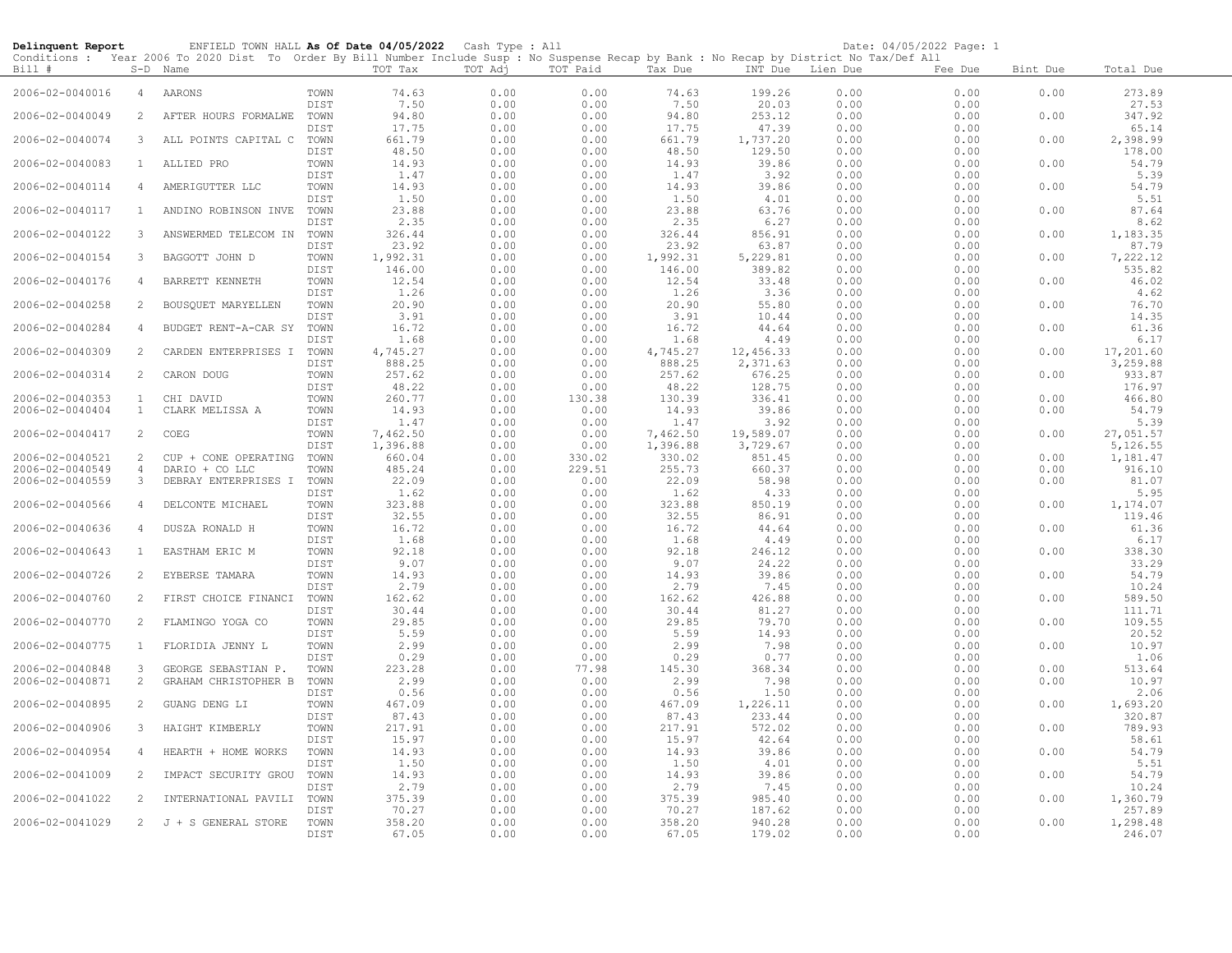| Delinquent Report                  |                | ENFIELD TOWN HALL As Of Date 04/05/2022 Cash Type : All                                                                                    |              |                    |              |              |                    |                    |                  | Date: 04/05/2022 Page: 2 |              |                    |
|------------------------------------|----------------|--------------------------------------------------------------------------------------------------------------------------------------------|--------------|--------------------|--------------|--------------|--------------------|--------------------|------------------|--------------------------|--------------|--------------------|
|                                    |                | Conditions : Year 2006 To 2020 Dist To Order By Bill Number Include Susp : No Suspense Recap by Bank : No Recap by District No Tax/Def All |              |                    |              |              |                    |                    |                  |                          |              |                    |
| Bill #                             |                | S-D Name                                                                                                                                   |              | TOT Tax            | TOT Adj      | TOT Paid     | Tax Due            |                    | INT Due Lien Due | Fee Due                  | Bint Due     | Total Due          |
| 2006-02-0041030                    | $\mathbf{1}$   | J + Y RESTAURANTS LL                                                                                                                       | TOWN         | 1,817.03           | 0.00         | 729.71       | 1,087.32           | 2,802.60           | 0.00             | 0.00                     | 0.00         | 3,889.92           |
| 2006-02-0041033                    | 5              | J O'B BUILTWOOD PROD                                                                                                                       | TOWN         | 4,318.94           | 940.82       | 0.00         | 5,259.76           | 13,679.86          | 0.00             | 0.00                     | 0.00         | 18,939.62          |
|                                    |                |                                                                                                                                            | DIST         | 198.95             | 43.34        | 0.00         | 242.29             | 639.11             | 0.00             | 0.00                     |              | 881.40             |
| 2006-02-0041035                    | $\mathbf{1}$   | JABER DIANE + HUSSEI TOWN                                                                                                                  |              | 179.10             | 0.00         | 0.00         | 179.10             | 470.14             | 0.00             | 0.00                     | 0.00         | 649.24             |
|                                    |                |                                                                                                                                            | DIST         | 17.63              | 0.00         | 0.00         | 17.63              | 47.07              | 0.00             | 0.00                     |              | 64.70              |
| 2006-02-0041037                    | 2              | JACKSON SHARON J                                                                                                                           | TOWN         | 308.77             | 0.00         | 0.00         | 308.77             | 810.52             | 0.00             | 0.00                     | 0.00         | 1,119.29           |
|                                    |                |                                                                                                                                            | DIST         | 57.80              | 0.00         | 0.00         | 57.80              | 154.33             | 0.00             | 0.00                     |              | 212.13             |
| 2006-02-0041066                    | 4              | JORDAN MARK                                                                                                                                | TOWN         | 14.93              | 0.00         | 0.00         | 14.93              | 39.86              | 0.00             | 0.00                     | 0.00         | 54.79              |
| 2006-02-0041067                    | 3              | JOREN WILLIAM                                                                                                                              | DIST<br>TOWN | 1.50<br>723.56     | 0.00<br>0.00 | 0.00<br>0.00 | 1.50<br>723.56     | 4.01<br>1,899.34   | 0.00<br>0.00     | 0.00<br>0.00             | 0.00         | 5.51<br>2,622.90   |
|                                    |                |                                                                                                                                            | DIST         | 53.03              | 0.00         | 0.00         | 53.03              | 141.59             | 0.00             | 0.00                     |              | 194.62             |
| 2006-02-0041111                    | 1              | KEY FOTO GRAPHICS IN                                                                                                                       | TOWN         | 622.55             | 0.00         | 0.00         | 622.55             | 1,634.19           | 0.00             | 0.00                     | 0.00         | 2,256.74           |
|                                    |                |                                                                                                                                            | DIST         | 61.26              | 0.00         | 0.00         | 61.26              | 163.56             | 0.00             | 0.00                     |              | 224.82             |
| 2006-02-0041131                    | 2              | KONICA MINOLTA CORP                                                                                                                        | TOWN         | 75.22              | 0.00         | 0.00         | 75.22              | 200.84             | 0.00             | 0.00                     | 0.00         | 276.06             |
|                                    |                |                                                                                                                                            | DIST         | 14.08              | 0.00         | 0.00         | 14.08              | 37.59              | 0.00             | 0.00                     |              | 51.67              |
| 2006-02-0041155                    | 4              | LAGUERCIA DAVID E                                                                                                                          | TOWN         | 9.27               | 0.00         | 0.00         | 9.27               | 24.75              | 0.00             | 0.00                     | 0.00         | 34.02              |
|                                    |                |                                                                                                                                            | DIST         | 0.93               | 0.00         | 0.00         | 0.93               | 2.48               | 0.00             | 0.00                     |              | 3.41               |
| 2006-02-0041168                    | $\overline{2}$ | LAUNDROMAT + TAILOR                                                                                                                        | TOWN         | 746.25             | 0.00         | 0.00         | 746.25             | 1,958.91           | 0.00             | 0.00                     | 0.00         | 2,705.16           |
|                                    |                |                                                                                                                                            | DIST<br>TOWN | 139.69             | 0.00         | 0.00         | 139.69             | 372.97             | 0.00             | 0.00                     |              | 512.66             |
| 2006-02-0041172                    | 2              | LE PHUNG                                                                                                                                   | DIST         | 11.94<br>2.24      | 0.00<br>0.00 | 0.00<br>0.00 | 11.94<br>2.24      | 31.88<br>5.98      | 0.00<br>0.00     | 0.00<br>0.00             | 0.00         | 43.82<br>8.22      |
| 2006-02-0041187                    | 2              | LEE MYLES TRANSMISSI                                                                                                                       | TOWN         | 179.10             | 0.00         | 0.00         | 179.10             | 470.14             | 0.00             | 0.00                     | 0.00         | 649.24             |
|                                    |                |                                                                                                                                            | DIST         | 33.53              | 0.00         | 0.00         | 33.53              | 89.53              | 0.00             | 0.00                     |              | 123.06             |
| 2006-02-0041206                    | 4              | LEVESQUE LARRY                                                                                                                             | TOWN         | 34.63              | 0.00         | 0.00         | 34.63              | 92.46              | 0.00             | 0.00                     | 0.00         | 127.09             |
|                                    |                |                                                                                                                                            | DIST         | 3.48               | 0.00         | 0.00         | 3.48               | 9.29               | 0.00             | 0.00                     |              | 12.77              |
| 2006-02-0041207                    | 2              | LEVYS TAE KWON DO AC                                                                                                                       | TOWN         | 35.82              | 0.00         | 0.00         | 35.82              | 95.64              | 0.00             | 0.00                     | 0.00         | 131.46             |
|                                    |                |                                                                                                                                            | DIST         | 6.71               | 0.00         | 0.00         | 6.71               | 17.92              | 0.00             | 0.00                     |              | 24.63              |
| 2006-02-0041217                    | $\overline{4}$ | LIZOTTE PAUL                                                                                                                               | TOWN         | 149.25             | 0.00         | 0.00         | 149.25             | 391.79             | 0.00             | 0.00                     | 0.00         | 541.04             |
|                                    |                |                                                                                                                                            | DIST         | 15.00              | 0.00         | 0.00         | 15.00              | 40.05              | 0.00             | 0.00                     |              | 55.05              |
| 2006-02-0041249                    | 1              | MAJESTIC PAVING+ CON                                                                                                                       | TOWN         | 286.87             | 0.00         | 0.00         | 286.87             | 753.04             | 0.00             | 0.00                     | 0.00         | 1,039.91           |
|                                    |                |                                                                                                                                            | DIST         | 28.23              | 0.00         | 0.00         | 28.23              | 75.37              | 0.00             | 0.00                     |              | 103.60<br>4,840.10 |
| 2006-02-0041251                    | 2              | MALLEY EDWARD                                                                                                                              | TOWN<br>DIST | 1,335.20<br>249.93 | 0.00<br>0.00 | 0.00<br>0.00 | 1,335.20<br>249.93 | 3,504.90<br>667.31 | 0.00<br>0.00     | 0.00<br>0.00             | 0.00         | 917.24             |
| 2006-02-0041254                    | $\mathbf{1}$   | MANISCALCHI ALFONSO                                                                                                                        | TOWN         | 23.64              | 0.00         | 0.00         | 23.64              | 63.12              | 0.00             | 0.00                     | 0.00         | 86.76              |
|                                    |                |                                                                                                                                            | DIST         | 2.33               | 0.00         | 0.00         | 2.33               | 6.22               | 0.00             | 0.00                     |              | 8.55               |
| 2006-02-0041294                    | $\overline{4}$ | MATTER GARY K                                                                                                                              | TOWN         | 14.93              | 0.00         | 0.00         | 14.93              | 39.86              | 0.00             | 0.00                     | 0.00         | 54.79              |
|                                    |                |                                                                                                                                            | DIST         | 1.50               | 0.00         | 0.00         | 1.50               | 4.01               | 0.00             | 0.00                     |              | 5.51               |
| 2006-02-0041355                    | 3              | MONETTE PHILLIP + JA                                                                                                                       | TOWN         | 746.25             | 0.00         | 0.00         | 746.25             | 1,958.91           | 0.00             | 0.00                     | 0.00         | 2,705.16           |
|                                    |                |                                                                                                                                            | DIST         | 54.69              | 0.00         | 0.00         | 54.69              | 146.02             | 0.00             | 0.00                     |              | 200.71             |
| 2006-02-0041358                    | 2              | MONOGRAM CREDIT SERV                                                                                                                       | TOWN         | 47.47              | 0.00         | 0.00         | 47.47              | 126.74             | 0.00             | 0.00                     | 0.00         | 174.21             |
|                                    |                |                                                                                                                                            | DIST         | 8.89               | 0.00         | 0.00         | 8.89               | 23.74              | 0.00             | 0.00                     |              | 32.63              |
| 2006-02-0041359<br>2006-02-0041360 | 3<br>4         | MONOGRAM CREDIT SERV<br>MONOGRAM CREDIT SERV                                                                                               | TOWN<br>TOWN | 9.86<br>23.88      | 0.00<br>0.00 | 3.26<br>0.00 | 6.60<br>23.88      | 16.34<br>63.76     | 0.00<br>0.00     | 0.00<br>0.00             | 0.00<br>0.00 | 22.94<br>87.64     |
|                                    |                |                                                                                                                                            | DIST         | 2.40               | 0.00         | 0.00         | 2.40               | 6.41               | 0.00             | 0.00                     |              | 8.81               |
| 2006-02-0041371                    | 3              | MORGAN DENNIS M.D.                                                                                                                         | TOWN         | 731.33             | 1,675.33     | 731.33       | 1,675.33           | 3,116.11           | 0.00             | 0.00                     | 0.00         | 4,791.44           |
|                                    |                |                                                                                                                                            | DIST         | 53.59              | 122.77       | 53.59        | 122.77             | 228.35             | 0.00             | 0.00                     |              | 351.12             |
| 2006-02-0041373                    | 4              | MORIN RONALD J                                                                                                                             | TOWN         | 149.25             | 0.00         | 0.00         | 149.25             | 391.79             | 0.00             | 0.00                     | 0.00         | 541.04             |
|                                    |                |                                                                                                                                            | DIST         | 15.00              | 0.00         | 0.00         | 15.00              | 40.05              | 0.00             | 0.00                     |              | 55.05              |
| 2006-02-0041384                    | $\mathbf{1}$   | MULLEN PATRICK J                                                                                                                           | TOWN         | 2.99               | 0.00         | 0.00         | 2.99               | 7.98               | 0.00             | 0.00                     | 0.00         | 10.97              |
|                                    |                |                                                                                                                                            | DIST         | 0.29               | 0.00         | 0.00         | 0.29               | 0.77               | 0.00             | 0.00                     |              | 1.06               |
| 2006-02-0041387                    | 5              | MULTI FUELS INC                                                                                                                            | TOWN         | 208.95             | 0.00         | 0.00         | 208.95             | 548.49             | 0.00             | 0.00                     | 0.00         | 757.44             |
| 2006-02-0041437                    | 2              | NEXGEN WIRELESS                                                                                                                            | DIST<br>TOWN | 9.63<br>507.45     | 0.00<br>0.00 | 0.00<br>0.00 | 9.63<br>507.45     | 25.71<br>1,332.05  | 0.00<br>0.00     | 0.00<br>0.00             | 0.00         | 35.34<br>1,839.50  |
|                                    |                |                                                                                                                                            | DIST         | 94.99              | 0.00         | 0.00         | 94.99              | 253.62             | 0.00             | 0.00                     |              | 348.61             |
| 2006-02-0041503                    | 5              | ORTIZ VICTOR                                                                                                                               | TOWN         | 2.99               | 0.00         | 0.00         | 2.99               | 7.98               | 0.00             | 0.00                     | 0.00         | 10.97              |
|                                    |                |                                                                                                                                            | DIST         | 0.14               | 0.00         | 0.00         | 0.14               | 0.37               | 0.00             | 0.00                     |              | 0.51               |
| 2006-02-0041510                    | <sup>1</sup>   | PACHECO RAYMOND                                                                                                                            | TOWN         | 149.25             | 0.00         | 0.00         | 149.25             | 391.79             | 0.00             | 0.00                     | 0.00         | 541.04             |
|                                    |                |                                                                                                                                            | DIST         | 14.69              | 0.00         | 0.00         | 14.69              | 39.22              | 0.00             | 0.00                     |              | 53.91              |
| 2006-02-0041532                    | 2              | PATRICH ANTIQUES LLC                                                                                                                       | TOWN         | 14.93              | 0.00         | 0.00         | 14.93              | 39.86              | 0.00             | 0.00                     | 0.00         | 54.79              |
|                                    |                |                                                                                                                                            | DIST         | 2.79               | 0.00         | 0.00         | 2.79               | 7.45               | 0.00             | 0.00                     |              | 10.24              |
| 2006-02-0041548                    | 2              | PETALS FLORIST                                                                                                                             | TOWN         | 298.50             | 0.00         | 0.00         | 298.50             | 783.57             | 0.00             | 0.00                     | 0.00         | 1,082.07           |
| 2006-02-0041585                    | 2              | PMS LLC                                                                                                                                    | DIST<br>TOWN | 55.88<br>184.47    | 0.00<br>0.00 | 0.00<br>0.00 | 55.88<br>184.47    | 149.20<br>484.23   | 0.00<br>0.00     | 0.00<br>0.00             | 0.00         | 205.08<br>668.70   |
|                                    |                |                                                                                                                                            | DIST         | 34.53              | 0.00         | 0.00         | 34.53              | 92.20              | 0.00             | 0.00                     |              | 126.73             |
|                                    |                |                                                                                                                                            |              |                    |              |              |                    |                    |                  |                          |              |                    |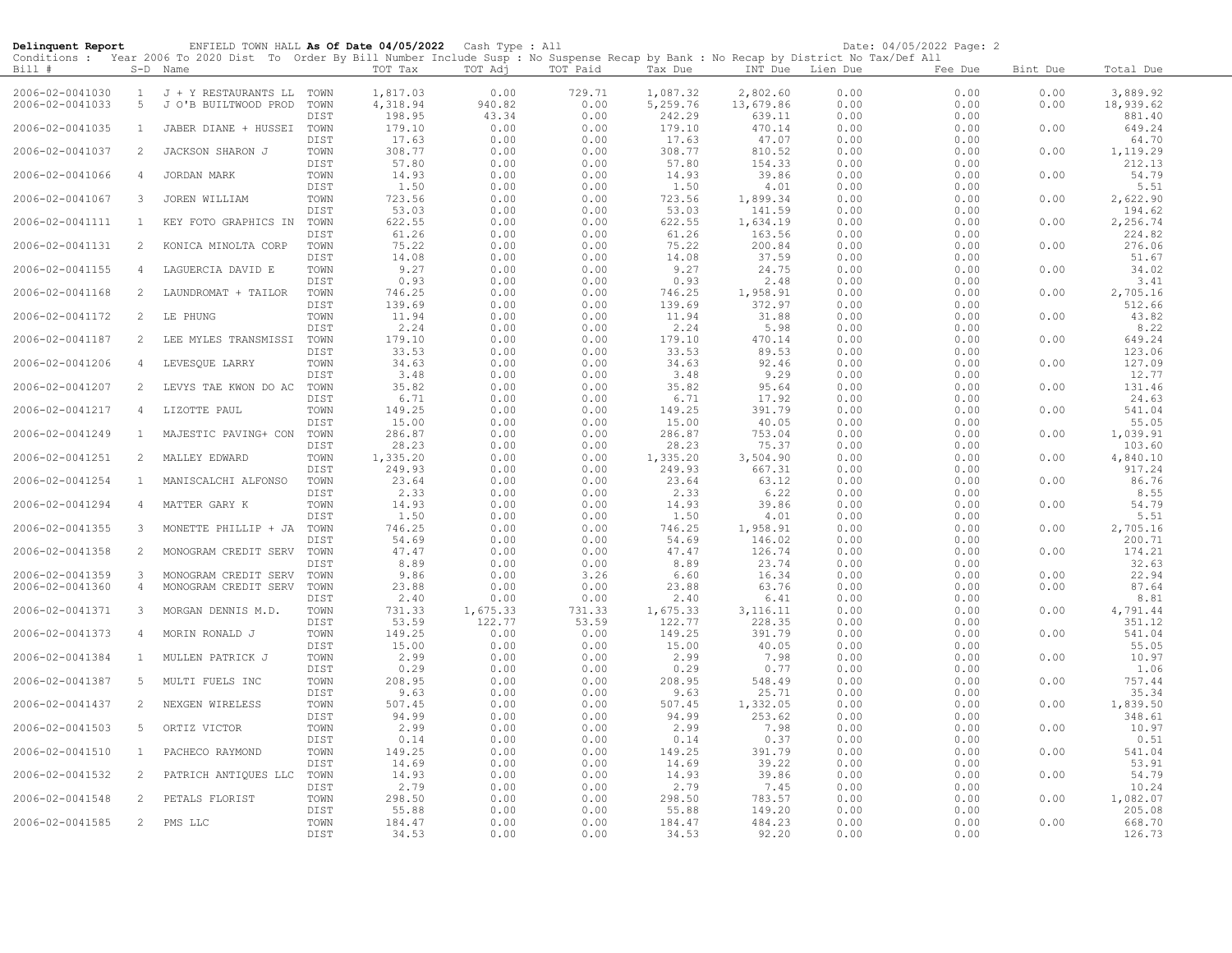| Delinquent Report |                | ENFIELD TOWN HALL As Of Date 04/05/2022 Cash Type : All                                                                                    |              |                   |                   |                   |                   |                    |              | Date: 04/05/2022 Page: 3 |          |                    |
|-------------------|----------------|--------------------------------------------------------------------------------------------------------------------------------------------|--------------|-------------------|-------------------|-------------------|-------------------|--------------------|--------------|--------------------------|----------|--------------------|
|                   |                | Conditions : Year 2006 To 2020 Dist To Order By Bill Number Include Susp : No Suspense Recap by Bank : No Recap by District No Tax/Def All |              |                   |                   |                   |                   |                    |              |                          |          |                    |
| Bill #            |                | S-D Name                                                                                                                                   |              | TOT Tax           | TOT Adj           | TOT Paid          | Tax Due           | INT Due            | Lien Due     | Fee Due                  | Bint Due | Total Due          |
| 2006-02-0041599   | <sup>1</sup>   | POLOSKI EDWARD BREAU                                                                                                                       | TOWN         | 250.74            | 0.00              | 0.00              | 250.74            | 658.19             | 0.00         | 0.00                     | 0.00     | 908.93             |
|                   |                |                                                                                                                                            | DIST         | 24.68             | 0.00              | 0.00              | 24.68             | 65.90              | 0.00         | 0.00                     |          | 90.58              |
| 2006-02-0041609   | $\overline{2}$ | PRENTISS GRANVILLE                                                                                                                         | TOWN         | 14.93             | 0.00              | 0.00              | 14.93             | 39.86              | 0.00         | 0.00                     | 0.00     | 54.79              |
|                   |                |                                                                                                                                            | DIST         | 2.79              | 0.00              | 0.00              | 2.79              | 7.45               | 0.00         | 0.00                     |          | 10.24              |
| 2006-02-0041623   | 3              | PRS PETROLEUM INC                                                                                                                          | TOWN         | 388.05            | 0.00              | 0.00              | 388.05            | 1,018.63           | 0.00         | 0.00                     | 0.00     | 1,406.68           |
|                   |                |                                                                                                                                            | DIST         | 28.44             | 0.00              | 0.00              | 28.44             | 75.93              | 0.00         | 0.00                     |          | 104.37             |
| 2006-02-0041625   | 2              | PSYCHIC READING BY S                                                                                                                       | TOWN         | 29.85             | 0.00              | 0.00              | 29.85             | 79.70              | 0.00         | 0.00                     | 0.00     | 109.55             |
|                   |                |                                                                                                                                            | DIST         | 5.59              | 0.00              | 0.00              | 5.59              | 14.93              | 0.00         | 0.00                     |          | 20.52              |
| 2006-02-0041640   | 2              | QUALI-TECH NORTHEAST                                                                                                                       | TOWN         | 23.00             | 0.00              | 0.00              | 23.00             | 61.41              | 0.00         | 0.00                     | 0.00     | 84.41              |
| 2006-02-0041642   | 1              |                                                                                                                                            | DIST<br>TOWN | 4.30<br>21,566.74 | 0.00<br>10,466.60 | 0.00<br>20,536.73 | 4.30<br>11,496.61 | 11.48<br>12,243.89 | 0.00<br>0.00 | 0.00<br>0.00             | 0.00     | 15.78<br>23,740.50 |
| 2006-02-0041643   | 5              | QUEBECOR WORLD INC<br>QUESNEL DALE J                                                                                                       | TOWN         | 149.25            | 0.00              | 0.00              | 149.25            | 391.79             | 0.00         | 0.00                     | 0.00     | 541.04             |
|                   |                |                                                                                                                                            | DIST         | 6.88              | 0.00              | 0.00              | 6.88              | 18.37              | 0.00         | 0.00                     |          | 25.25              |
| 2006-02-0041647   | $\overline{2}$ | QUINNMAGNA LLC                                                                                                                             | TOWN         | 16, 417.50        | 0.00              | 0.00              | 16, 417.50        | 43,095.94          | 0.00         | 0.00                     | 0.00     | 59, 513.44         |
|                   |                |                                                                                                                                            | DIST         | 3,073.13          | 0.00              | 0.00              | 3,073.13          | 8,205.26           | 0.00         | 0.00                     |          | 11,278.39          |
| 2006-02-0041648   | 1              | R + D CONCRETE CONST                                                                                                                       | TOWN         | 895.50            | 0.00              | 879.42            | 16.08             | 17.13              | 0.00         | 0.00                     | 0.00     | 33.21              |
| 2006-02-0041653   | $\mathbf{1}$   | R T HOME IMPROVEMENT                                                                                                                       | TOWN         | 2.99              | 0.00              | 0.00              | 2.99              | 7.98               | 0.00         | 0.00                     | 0.00     | 10.97              |
|                   |                |                                                                                                                                            | DIST         | 0.29              | 0.00              | 0.00              | 0.29              | 0.77               | 0.00         | 0.00                     |          | 1.06               |
| 2006-02-0041664   | 4              | RAGNO THOMAS                                                                                                                               | TOWN<br>DIST | 29.37<br>2.95     | 0.00              | 0.00              | 29.37<br>2.95     | 78.42              | 0.00<br>0.00 | 0.00<br>0.00             | 0.00     | 107.79<br>10.83    |
| 2006-02-0041668   | <sup>1</sup>   | RATHBUN CHARLES D II                                                                                                                       | TOWN         | 14.93             | 0.00<br>0.00      | 0.00<br>0.00      | 14.93             | 7.88<br>39.86      | 0.00         | 0.00                     | 0.00     | 54.79              |
|                   |                |                                                                                                                                            | DIST         | 1.47              | 0.00              | 0.00              | 1.47              | 3.92               | 0.00         | 0.00                     |          | 5.39               |
| 2006-02-0041711   | $\overline{4}$ | RODRIQUEZ ANGEL                                                                                                                            | TOWN         | 27.77             | 0.00              | 0.00              | 27.77             | 74.15              | 0.00         | 0.00                     | 0.00     | 101.92             |
|                   |                |                                                                                                                                            | DIST         | 2.79              | 0.00              | 0.00              | 2.79              | 7.45               | 0.00         | 0.00                     |          | 10.24              |
| 2006-02-0041718   | $\overline{4}$ | ROSENBERG GLEN ATTOR                                                                                                                       | TOWN         | 67.17             | 0.00              | 32.03             | 35.14             | 92.77              | 0.00         | 0.00                     | 0.00     | 127.91             |
| 2006-02-0041726   | 3              | ROUNSEVILLE IRREVOCA                                                                                                                       | TOWN         | 341.25            | 0.00              | 170.62            | 170.63            | 440.23             | 0.00         | 0.00                     | 0.00     | 610.86             |
| 2006-02-0041745   | 2              | S + D FOODMART                                                                                                                             | TOWN         | 29.13             | 0.00              | 0.00              | 29.13             | 77.78              | 0.00         | 0.00                     | 0.00     | 106.91             |
|                   |                |                                                                                                                                            | DIST         | 5.45              | 0.00              | 0.00              | 5.45              | 14.55              | 0.00         | 0.00                     |          | 20.00              |
| 2006-02-0041753   | 2              | SAFE HOME SECURITY                                                                                                                         | TOWN         | 74.63             | 0.00              | 0.00              | 74.63             | 199.26             | 0.00         | 0.00                     | 0.00     | 273.89             |
| 2006-02-0041810   | 1              | SERAPINE PETER                                                                                                                             | DIST<br>TOWN | 13.97<br>114.93   | 0.00<br>0.00      | 0.00<br>0.00      | 13.97<br>114.93   | 37.30<br>301.69    | 0.00<br>0.00 | 0.00<br>0.00             | 0.00     | 51.27<br>416.62    |
|                   |                |                                                                                                                                            | DIST         | 11.31             | 0.00              | 0.00              | 11.31             | 30.20              | 0.00         | 0.00                     |          | 41.51              |
| 2006-02-0041833   | 1              | SICILIANO LINDA M                                                                                                                          | TOWN         | 14.93             | 0.00              | 0.00              | 14.93             | 39.86              | 0.00         | 0.00                     | 0.00     | 54.79              |
|                   |                |                                                                                                                                            | DIST         | 1.47              | 0.00              | 0.00              | 1.47              | 3.92               | 0.00         | 0.00                     |          | 5.39               |
| 2006-02-0041840   | $\overline{4}$ | SILVA MICHELLE M                                                                                                                           | TOWN         | 29.85             | 0.00              | 0.00              | 29.85             | 79.70              | 0.00         | 0.00                     | 0.00     | 109.55             |
|                   |                |                                                                                                                                            | DIST         | 3.00              | 0.00              | 0.00              | 3.00              | 8.01               | 0.00         | 0.00                     |          | 11.01              |
| 2006-02-0041845   | $\overline{2}$ | SIX FORTY FIVE EMMET                                                                                                                       | TOWN         | 108.65            | 0.00              | 0.00              | 108.65            | 285.20             | 0.00         | 0.00                     | 0.00     | 393.85             |
| 2006-02-0041846   | $\overline{4}$ |                                                                                                                                            | DIST<br>TOWN | 20.34<br>108.65   | 0.00<br>0.00      | 0.00<br>0.00      | 20.34<br>108.65   | 54.31<br>285.20    | 0.00<br>0.00 | 0.00<br>0.00             |          | 74.65<br>393.85    |
|                   |                | SIX FORTY FIVE EMMET                                                                                                                       | DIST         | 10.92             | 0.00              | 0.00              | 10.92             | 29.16              | 0.00         | 0.00                     | 0.00     | 40.08              |
| 2006-02-0041847   | <sup>1</sup>   | SIX FORTY FIVE EMMET                                                                                                                       | TOWN         | 108.65            | 0.00              | 0.00              | 108.65            | 285.20             | 0.00         | 0.00                     | 0.00     | 393.85             |
|                   |                |                                                                                                                                            | DIST         | 10.69             | 0.00              | 0.00              | 10.69             | 28.54              | 0.00         | 0.00                     |          | 39.23              |
| 2006-02-0041848   | 3              | SIX FORTY FIVE EMMET                                                                                                                       | TOWN         | 108.65            | 0.00              | 0.00              | 108.65            | 285.20             | 0.00         | 0.00                     | 0.00     | 393.85             |
|                   |                |                                                                                                                                            | <b>DIST</b>  | 7.96              | 0.00              | 0.00              | 7.96              | 21.25              | 0.00         | 0.00                     |          | 29.21              |
| 2006-02-0041849   | 5              | SIX FORTY FIVE EMMET                                                                                                                       | TOWN         | 108.65            | 0.00              | 0.00              | 108.65            | 285.20             | 0.00         | 0.00                     | 0.00     | 393.85             |
|                   |                |                                                                                                                                            | DIST         | 5.01              | 0.00              | 0.00              | 5.01              | 13.38              | 0.00         | 0.00                     |          | 18.39              |
| 2006-02-0041896   | $\overline{4}$ | SPICER ANTONIO                                                                                                                             | TOWN<br>DIST | 5.97<br>0.60      | 0.00<br>0.00      | 0.00<br>0.00      | 5.97<br>0.60      | 15.94<br>1.60      | 0.00<br>0.00 | 0.00<br>0.00             | 0.00     | 21.91<br>2.20      |
| 2006-02-0041918   | 2              | STATIONHOUSE LEATHER                                                                                                                       | TOWN         | 22.40             | 0.00              | 0.00              | 22.40             | 59.81              | 0.00         | 0.00                     | 0.00     | 82.21              |
|                   |                |                                                                                                                                            | DIST         | 4.19              | 0.00              | 0.00              | 4.19              | 11.19              | 0.00         | 0.00                     |          | 15.38              |
| 2006-02-0041935   | 2              | STREET TALK                                                                                                                                | TOWN         | 14.93             | 0.00              | 0.00              | 14.93             | 39.86              | 0.00         | 0.00                     | 0.00     | 54.79              |
|                   |                |                                                                                                                                            | DIST         | 2.79              | 0.00              | 0.00              | 2.79              | 7.45               | 0.00         | 0.00                     |          | 10.24              |
| 2006-02-0041967   | 2              | TECHS 4 U DOT COM                                                                                                                          | TOWN         | 44.78             | 0.00              | 0.00              | 44.78             | 119.56             | 0.00         | 0.00                     | 0.00     | 164.34             |
|                   |                |                                                                                                                                            | DIST         | 8.38              | 0.00              | 0.00              | 8.38              | 22.37              | 0.00         | 0.00                     |          | 30.75              |
| 2006-02-0041999   | 2              | TITAN ALL STARS INC                                                                                                                        | TOWN         | 716.40            | 0.00              | 0.00              | 716.40            | 1,880.55           | 0.00         | 0.00                     | 0.00     | 2,596.95           |
|                   | $\overline{1}$ |                                                                                                                                            | DIST         | 134.10            | 0.00              | 0.00              | 134.10            | 358.05             | 0.00         | 0.00                     |          | 492.15             |
| 2006-02-0042000   |                | TOBACCO VALLEY PAINT                                                                                                                       | TOWN<br>DIST | 17.91<br>1.76     | 0.00<br>0.00      | 0.00<br>0.00      | 17.91<br>1.76     | 47.82<br>4.70      | 0.00<br>0.00 | 0.00<br>0.00             | 0.00     | 65.73<br>6.46      |
| 2006-02-0042011   | 2              | TORIS ISTVAN                                                                                                                               | TOWN         | 16.00             | 0.00              | 0.00              | 16.00             | 42.72              | 0.00         | 0.00                     | 0.00     | 58.72              |
|                   |                |                                                                                                                                            | DIST         | 2.99              | 0.00              | 0.00              | 2.99              | 7.98               | 0.00         | 0.00                     |          | 10.97              |
| 2006-02-0042013   | 5              | TORR LLOYD                                                                                                                                 | TOWN         | 98.51             | 0.00              | 0.00              | 98.51             | 263.02             | 0.00         | 0.00                     | 0.00     | 361.53             |
|                   |                |                                                                                                                                            | DIST         | 4.54              | 0.00              | 0.00              | 4.54              | 12.12              | 0.00         | 0.00                     |          | 16.66              |
| 2006-02-0042024   | 2              | TRANS MEDIA GRP OF N                                                                                                                       | TOWN         | 600.10            | 0.00              | 0.00              | 600.10            | 1,575.26           | 0.00         | 0.00                     | 0.00     | 2,175.36           |
|                   |                |                                                                                                                                            | DIST         | 112.33            | 0.00              | 0.00              | 112.33            | 299.92             | 0.00         | 0.00                     |          | 412.25             |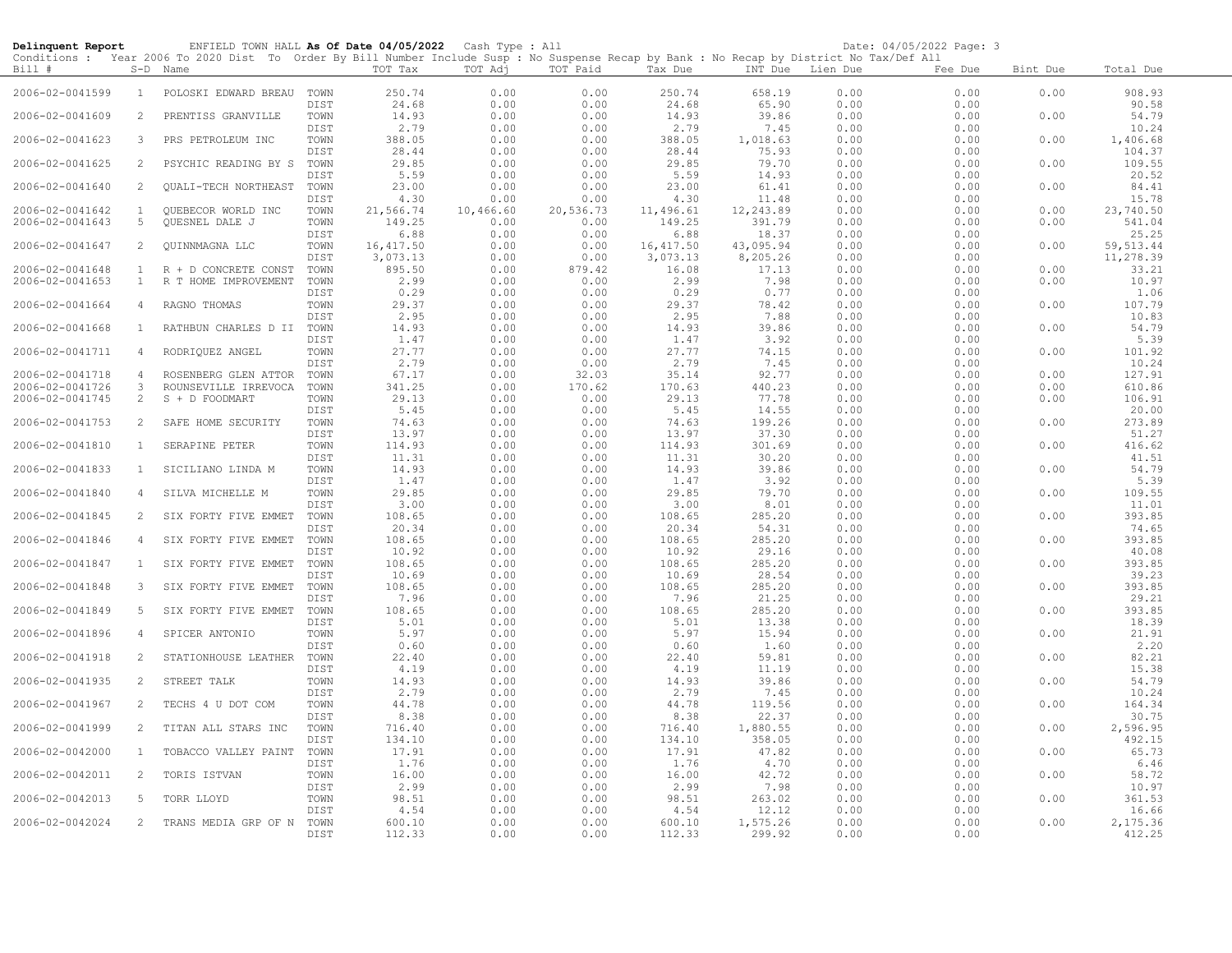| Delinquent Report |                | ENFIELD TOWN HALL As Of Date 04/05/2022 Cash Type : All                                                                                 |                            |                       |                     |                    |                       |                         |                  | Date: 04/05/2022 Page: 4 |          |                          |
|-------------------|----------------|-----------------------------------------------------------------------------------------------------------------------------------------|----------------------------|-----------------------|---------------------|--------------------|-----------------------|-------------------------|------------------|--------------------------|----------|--------------------------|
|                   |                | Conditions: Year 2006 To 2020 Dist To Order By Bill Number Include Susp: No Suspense Recap by Bank: No Recap by District No Tax/Def All |                            |                       |                     |                    |                       |                         |                  |                          |          |                          |
| Bill #            |                | S-D Name                                                                                                                                |                            | TOT Tax               | TOT Adj             | TOT Paid           | Tax Due               |                         | INT Due Lien Due | Fee Due                  | Bint Due | Total Due                |
| 2006-02-0042026   | $\mathbf{1}$   | TRAVELPORT INC                                                                                                                          | TOWN<br>DIST               | 30.09<br>2.96         | 0.00<br>0.00        | 0.00<br>0.00       | 30.09<br>2.96         | 80.34<br>7.90           | 0.00<br>0.00     | 0.00<br>0.00             | 0.00     | 110.43<br>10.86          |
| 2006-02-0042036   | 2              | TS MOTOR CARS INC                                                                                                                       | TOWN<br>DIST               | 54.92<br>10.28        | 0.00<br>0.00        | 0.00<br>0.00       | 54.92<br>10.28        | 146.64<br>27.45         | 0.00<br>0.00     | 0.00<br>0.00             | 0.00     | 201.56<br>37.73          |
| 2006-02-0042047   | 1              | TYMOSHIW STEVE                                                                                                                          | TOWN<br>DIST               | 17.91<br>1.76         | 0.00<br>0.00        | 0.00<br>0.00       | 17.91<br>1.76         | 47.82<br>4.70           | 0.00<br>0.00     | 0.00<br>0.00             | 0.00     | 65.73<br>6.46            |
| 2006-02-0042048   | 2              | U S CLEANERS LLC                                                                                                                        | TOWN<br>DIST               | 477.60                | 0.00                | 0.00<br>0.00       | 477.60                | 1,253.70<br>238.70      | 0.00             | 0.00<br>0.00             | 0.00     | 1,731.30<br>328.10       |
| 2006-02-0042082   | 4              | VANCE AMY J                                                                                                                             | TOWN                       | 89.40<br>5.09         | 0.00<br>0.00        | 0.00               | 89.40<br>5.09         | 11.99                   | 0.00<br>0.00     | 0.00                     | 0.00     | 17.08                    |
| 2006-02-0042101   | 3              | VICTORY CLEANERS + T                                                                                                                    | DIST<br>TOWN               | 0.51<br>746.25        | 0.00<br>0.00        | 0.00<br>0.00       | 0.51<br>746.25        | 1.20<br>1,958.91        | 0.00<br>0.00     | 0.00<br>0.00             | 0.00     | 1.71<br>2,705.16         |
| 2006-02-0042103   | $\overline{3}$ | VINCENZO PETER J                                                                                                                        | DIST<br>TOWN               | 54.69<br>14.93        | 0.00<br>0.00        | 0.00<br>0.00       | 54.69<br>14.93        | 146.02<br>39.86         | 0.00<br>0.00     | 0.00<br>0.00             | 0.00     | 200.71<br>54.79          |
| 2006-02-0042171   | $\mathcal{L}$  | WILLIAMS WESLEY                                                                                                                         | DIST<br>TOWN               | 1.09<br>298.50        | 0.00<br>0.00        | 0.00<br>0.00       | 1.09<br>298.50        | 2.91<br>783.57          | 0.00<br>0.00     | 0.00<br>0.00             | 0.00     | 4.00<br>1,082.07         |
| 2006-02-0042173   | 3              | WINDHAM ERIN                                                                                                                            | DIST<br>TOWN               | 55.88<br>24.19        | 0.00<br>0.00        | 0.00<br>0.00       | 55.88<br>24.19        | 149.20<br>64.59         | 0.00<br>0.00     | 0.00<br>0.00             | 0.00     | 205.08<br>88.78          |
| 2006-02-0042188   | $\mathbf{1}$   | WORLD PROPERTIES LLC                                                                                                                    | DIST<br>TOWN               | 1.77<br>113.91        | 0.00<br>0.00        | 0.00<br>0.00       | 1.77<br>113.91        | 4.73<br>299.02          | 0.00<br>0.00     | 0.00<br>0.00             | 0.00     | 6.50<br>412.93           |
| 2006-02-0042203   | $\mathbf{3}$   | YESKIE MARK                                                                                                                             | DIST<br>TOWN               | 11.21<br>90.15        | 0.00<br>0.00        | 0.00<br>0.00       | 11.21<br>90.15        | 29.93<br>240.70         | 0.00<br>0.00     | 0.00<br>0.00             | 0.00     | 41.14<br>330.85          |
| 2006-02-0042214   | $\mathbf{3}$   | ZBIKOWSKI JAMES W                                                                                                                       | DIST<br>TOWN               | 6.61<br>29.85         | 0.00<br>0.00        | 0.00<br>0.00       | 6.61<br>29.85         | 17.65<br>79.70          | 0.00<br>0.00     | 0.00<br>0.00             | 0.00     | 24.26<br>109.55          |
|                   |                |                                                                                                                                         | DIST                       | 2.19                  | 0.00                | 0.00               | 2.19                  | 5.85                    | 0.00             | 0.00                     |          | 8.04                     |
| TOT PP            |                | # Of Accts: 113                                                                                                                         | <b>TOWN</b><br><b>DIST</b> | 77,910.94<br>7,909.05 | 13,082.75<br>166.11 | 23,850.99<br>53.59 | 67,142.70<br>8,021.57 | 156,846.70<br>21,310.20 | 0.00<br>0.00     | 0.00<br>0.00             | 0.00     | 223,989.40<br>29, 331.77 |
| <b>YEAR 2006</b>  |                | # Of Accts: 113                                                                                                                         | <b>TOWN</b><br><b>DIST</b> | 77,910.94<br>7,909.05 | 13,082.75<br>166.11 | 23,850.99<br>53.59 | 67,142.70<br>8,021.57 | 156,846.70<br>21,310.20 | 0.00<br>0.00     | 0.00<br>0.00             | 0.00     | 223,989.40<br>29, 331.77 |
| 2007-02-0040002   |                | 2 1ST AND TEN APPAREL                                                                                                                   | TOWN                       | 14.93                 | 0.00                | 0.00               | 14.93                 | 37.18                   | 0.00             | 0.00                     | 0.00     | 52.11                    |
| 2007-02-0040015   | 5              | A PARADISE FOR CHILD                                                                                                                    | DIST<br>TOWN               | 3.22<br>215.23        | 0.00<br>0.00        | 0.00<br>107.61     | 3.22<br>107.62        | 8.02<br>258.29          | 0.00<br>0.00     | 0.00<br>0.00             | 0.00     | 11.24<br>365.91          |
| 2007-02-0040025   | 2              | ABC GIFTS                                                                                                                               | TOWN<br>DIST               | 29.85<br>6.44         | 0.00<br>0.00        | 0.00<br>0.00       | 29.85<br>6.44         | 74.33<br>16.04          | 0.00<br>0.00     | 0.00<br>0.00             | 0.00     | 104.18<br>22.48          |
| 2007-02-0040079   | $\mathbf{3}$   | ALL POINTS CAPITAL C                                                                                                                    | TOWN<br>DIST               | 579.09<br>42.44       | 0.00<br>0.00        | 0.00<br>0.00       | 579.09<br>42.44       | 1,415.87<br>105.68      | 0.00<br>0.00     | 0.00<br>0.00             | 0.00     | 1,994.96<br>148.12       |
| 2007-02-0040092   | $\mathbf{1}$   | ALLIED PRO                                                                                                                              | TOWN<br>DIST               | 14.93<br>1.47         | 0.00<br>0.00        | 0.00<br>0.00       | 14.93<br>1.47         | 37.18<br>3.66           | 0.00<br>0.00     | 0.00<br>0.00             | 0.00     | 52.11<br>5.13            |
| 2007-02-0040098   | 2              | ALPHA MORTGAGE CONNE                                                                                                                    | TOWN<br>DIST               | 59.70<br>12.88        | 0.00<br>0.00        | 0.00<br>0.00       | 59.70<br>12.88        | 148.65<br>32.07         | 0.00<br>0.00     | 0.00<br>0.00             | 0.00     | 208.35<br>44.95          |
| 2007-02-0040125   | $\overline{4}$ | AMERIGUTTER LLC                                                                                                                         | TOWN<br>DIST               | 14.93<br>1.50         | 0.00<br>0.00        | 0.00<br>0.00       | 14.93<br>1.50         | 37.18<br>3.74           | 0.00<br>0.00     | 0.00<br>0.00             | 0.00     | 52.11<br>5.24            |
| 2007-02-0040135   | 3              | ANSWERMED TELECOM IN                                                                                                                    | TOWN<br>DIST               | 408.06<br>29.90       | 0.00<br>0.00        | 0.00<br>0.00       | 408.06<br>29.90       | 997.70<br>74.45         | 0.00<br>0.00     | 0.00<br>0.00             | 0.00     | 1,405.76<br>104.35       |
| 2007-02-0040202   | 4              | BARRETT KENNETH                                                                                                                         | TOWN<br><b>DIST</b>        | 12.54<br>1.26         | 0.00<br>0.00        | 0.00<br>0.00       | 12.54<br>1.26         | 31.22<br>3.14           | 0.00<br>0.00     | 0.00<br>0.00             | 0.00     | 43.76<br>4.40            |
| 2007-02-0040212   | $\mathbf{3}$   | BEAR RIDGE LANDSCAPI                                                                                                                    | TOWN                       | 437.72                | 0.00                | 218.86             | 218.86                | 525.26                  | 0.00             | 0.00                     | 0.00     | 744.12                   |
| 2007-02-0040287   | $\mathbf{1}$   | BREAKTHROUGH FIELD H                                                                                                                    | TOWN                       | 22.09                 | 0.00                | 0.00               | 22.09                 | 55.00                   | 0.00             | 0.00                     | 0.00     | 77.09                    |
| 2007-02-0040335   | 2              | CARDEN ENTERPRISES I                                                                                                                    | <b>DIST</b><br>TOWN        | 2.17<br>4,745.27      | 0.00<br>0.00        | 0.00<br>0.00       | 2.17<br>4,745.27      | 5.40<br>11,602.19       | 0.00<br>0.00     | 0.00<br>0.00             | 0.00     | 7.57<br>16, 347.46       |
| 2007-02-0040340   | 2              | CARON DOUG                                                                                                                              | DIST<br>TOWN               | 1,023.37<br>257.62    | 0.00<br>0.00        | 0.00<br>0.00       | 1,023.37<br>257.62    | 2,548.19<br>629.88      | 0.00<br>0.00     | 0.00<br>0.00             | 0.00     | 3,571.56<br>887.50       |
| 2007-02-0040384   | $\mathbf{1}$   | CHI DAVID                                                                                                                               | DIST<br>TOWN               | 55.56<br>236.41       | 0.00<br>0.00        | 0.00<br>0.00       | 55.56<br>236.41       | 138.34<br>578.02        | 0.00<br>0.00     | 0.00<br>0.00             | 0.00     | 193.90<br>814.43         |
| 2007-02-0040400   | 2              | CIRCUIT CITY STORES                                                                                                                     | DIST<br>TOWN               | 23.27<br>11,384.31    | 0.00<br>0.00        | 0.00<br>5,692.15   | 23.27<br>5,692.16     | 57.94<br>11,498.16      | 0.00<br>0.00     | 0.00<br>0.00             | 0.00     | 81.21<br>17,190.32       |
| 2007-02-0040424   | $\mathbf{1}$   | CLARK MELISSA A                                                                                                                         | TOWN                       | 14.93                 | 0.00                | 0.00               | 14.93                 | 37.18                   | 0.00             | 0.00                     | 0.00     | 52.11                    |
| 2007-02-0040441   | 2              | COEG                                                                                                                                    | DIST<br>TOWN               | 1.47<br>7,462.50      | 0.00<br>0.00        | 0.00<br>0.00       | 1.47<br>7,462.50      | 3.66<br>18,245.81       | 0.00<br>0.00     | 0.00<br>0.00             | 0.00     | 5.13<br>25,708.31        |
|                   |                |                                                                                                                                         | DIST                       | 1,609.38              | 0.00                | 0.00               | 1,609.38              | 4,007.36                | 0.00             | 0.00                     |          | 5,616.74                 |
| 2007-02-0040479   | $\mathbf{3}$   | CONNECTICUT CUSTOM H                                                                                                                    | TOWN<br>DIST               | 14.93<br>1.09         | 0.00<br>0.00        | 0.00<br>0.00       | 14.93<br>1.09         | 37.18<br>2.71           | 0.00<br>0.00     | 0.00<br>0.00             | 0.00     | 52.11<br>3.80            |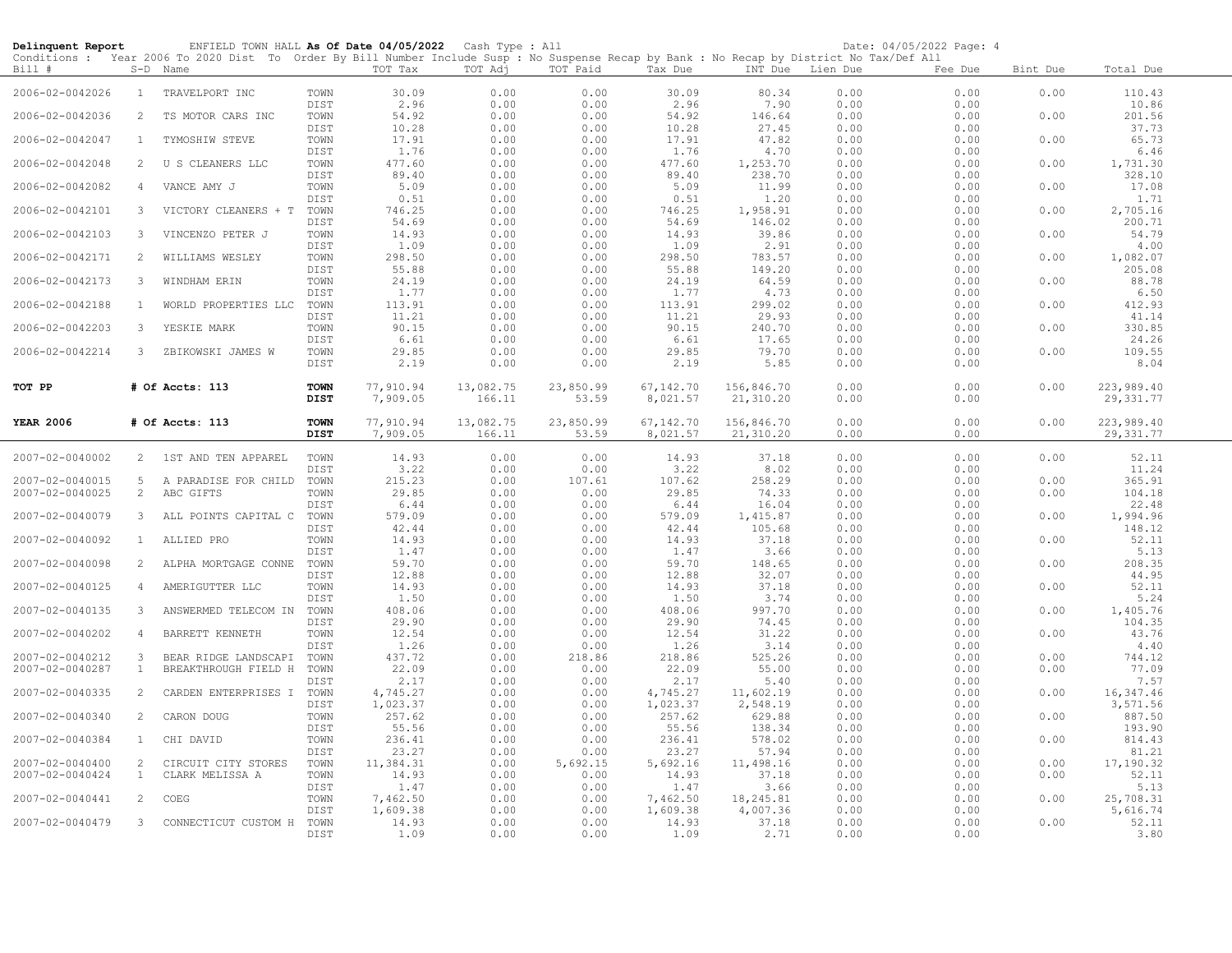| Delinquent Report |                | ENFIELD TOWN HALL As Of Date 04/05/2022 Cash Type : All                                                                                    |              |                    |               |                |                    |                    |              | Date: 04/05/2022 Page: 5 |          |                    |
|-------------------|----------------|--------------------------------------------------------------------------------------------------------------------------------------------|--------------|--------------------|---------------|----------------|--------------------|--------------------|--------------|--------------------------|----------|--------------------|
|                   |                | Conditions : Year 2006 To 2020 Dist To Order By Bill Number Include Susp : No Suspense Recap by Bank : No Recap by District No Tax/Def All |              |                    |               |                |                    |                    |              |                          |          |                    |
| Bill #            |                | S-D Name                                                                                                                                   |              | TOT Tax            | TOT Adj       | TOT Paid       | Tax Due            | INT Due            | Lien Due     | Fee Due                  | Bint Due | Total Due          |
| 2007-02-0040509   | 3              | COOLER WATERS LLC                                                                                                                          | TOWN<br>DIST | 2.39<br>0.18       | 0.00<br>0.00  | 0.00<br>0.00   | 2.39<br>0.18       | 5.95<br>0.45       | 0.00<br>0.00 | 0.00<br>0.00             | 0.00     | 8.34<br>0.63       |
| 2007-02-0040515   | 2              | CORNERSTONE AFFILIAT                                                                                                                       | TOWN         | 59.70<br>12.88     | 0.00<br>0.00  | 0.00           | 59.70              | 148.65<br>32.07    | 0.00         | 0.00                     | 0.00     | 208.35<br>44.95    |
| 2007-02-0040556   | 2              | CUP + CONE OPERATING                                                                                                                       | DIST<br>TOWN | 576.46             | 0.00          | 0.00<br>0.00   | 12.88<br>576.46    | 1,409.44           | 0.00<br>0.00 | 0.00<br>0.00             | 0.00     | 1,985.90           |
| 2007-02-0040561   | $\overline{2}$ | CUSTOM MUFFLER OF EN                                                                                                                       | DIST<br>TOWN | 124.32<br>528.46   | 0.00<br>0.00  | 0.00<br>264.23 | 124.32<br>264.23   | 309.56<br>634.15   | 0.00<br>0.00 | 0.00<br>0.00             | 0.00     | 433.88<br>898.38   |
| 2007-02-0040585   | 4              | DARIO + CO LLC                                                                                                                             | TOWN         | 528.66             | 0.00          | 0.00           | 528.66             | 1,292.57<br>132.29 | 0.00         | 0.00                     | 0.00     | 1,821.23           |
| 2007-02-0040596   | 3              | DEBRAY ENTERPRISES I                                                                                                                       | DIST<br>TOWN | 53.13<br>22.09     | 0.00<br>0.00  | 0.00<br>0.00   | 53.13<br>22.09     | 55.00              | 0.00<br>0.00 | 0.00<br>0.00             | 0.00     | 185.42<br>77.09    |
| 2007-02-0040602   | 4              | DELCONTE MICHAEL                                                                                                                           | DIST<br>TOWN | 1.62<br>323.88     | 0.00<br>0.00  | 0.00<br>0.00   | 1.62<br>323.88     | 4.03<br>791.89     | 0.00<br>0.00 | 0.00<br>0.00             | 0.00     | 5.65<br>1,115.77   |
| 2007-02-0040610   | $\overline{2}$ | DENISON HEARING CENT                                                                                                                       | DIST<br>TOWN | 32.55<br>207.47    | 0.00<br>0.00  | 0.00<br>0.00   | 32.55<br>207.47    | 81.05<br>507.27    | 0.00<br>0.00 | 0.00<br>0.00             | 0.00     | 113.60<br>714.74   |
| 2007-02-0040615   | 3              | DESIGN AUTOMATION AS                                                                                                                       | DIST<br>TOWN | 44.74<br>1,635.18  | 0.00<br>0.00  | 0.00<br>0.00   | 44.74<br>1,635.18  | 111.40<br>3,998.02 | 0.00<br>0.00 | 0.00<br>0.00             | 0.00     | 156.14<br>5,633.20 |
| 2007-02-0040621   | $\overline{c}$ | DIFRANCO SUSAN M                                                                                                                           | DIST<br>TOWN | 119.83<br>2.99     | 0.00<br>0.00  | 0.00<br>0.00   | 119.83<br>2.99     | 298.38<br>7.45     | 0.00<br>0.00 | 0.00<br>0.00             | 0.00     | 418.21<br>10.44    |
|                   |                |                                                                                                                                            | DIST         | 0.64               | 0.00          | 0.00           | 0.64               | 1.59               | 0.00         | 0.00                     |          | 2.23               |
| 2007-02-0040629   | 4              | DIRECTV INC                                                                                                                                | TOWN         | 205.85             | 0.00          | 200.76         | 5.09               | 5.42               | 0.00         | 0.00                     | 0.00     | 10.51              |
| 2007-02-0040643   | $\mathbf{1}$   | DOLPHIN CAPITAL CORP                                                                                                                       | TOWN<br>DIST | 74.74<br>7.36      | 0.00<br>0.00  | 0.00<br>0.00   | 74.74<br>7.36      | 186.10<br>18.33    | 0.00<br>0.00 | 0.00<br>0.00             | 0.00     | 260.84<br>25.69    |
| 2007-02-0040644   | 2              | DOLPHIN CAPITAL CORP                                                                                                                       | TOWN<br>DIST | 316.41<br>68.24    | 0.00<br>0.00  | 0.00<br>0.00   | 316.41<br>68.24    | 773.62<br>169.92   | 0.00<br>0.00 | 0.00<br>0.00             | 0.00     | 1,090.03           |
| 2007-02-0040645   | 3              | DOLPHIN CAPITAL CORP                                                                                                                       | TOWN         | 170.50             | 0.00          | 0.00           | 170.50             | 416.87             | 0.00         | 0.00                     | 0.00     | 238.16<br>587.37   |
| 2007-02-0040678   | 1              | EASTHAM ERIC M                                                                                                                             | DIST<br>TOWN | 12.50<br>92.89     | 0.00<br>0.00  | 0.00<br>0.00   | 12.50<br>92.89     | 31.13<br>231.30    | 0.00<br>0.00 | 0.00<br>0.00             | 0.00     | 43.63<br>324.19    |
| 2007-02-0040759   | 2              | EYBERSE TAMARA                                                                                                                             | DIST<br>TOWN | 9.14<br>14.93      | 0.00<br>0.00  | 0.00<br>0.00   | 9.14<br>14.93      | 22.76<br>37.18     | 0.00<br>0.00 | 0.00<br>0.00             | 0.00     | 31.90<br>52.11     |
| 2007-02-0040810   | 2              | FLAMINGO YOGA CO                                                                                                                           | DIST<br>TOWN | 3.22<br>29.85      | 0.00<br>0.00  | 0.00<br>0.00   | 3.22<br>29.85      | 8.02<br>74.33      | 0.00<br>0.00 | 0.00<br>0.00             | 0.00     | 11.24<br>104.18    |
| 2007-02-0040914   | 3              | GOSLIN STEPHEN R                                                                                                                           | DIST<br>TOWN | 6.44<br>14.93      | 0.00<br>0.00  | 0.00<br>0.00   | 6.44<br>14.93      | 16.04<br>37.18     | 0.00<br>0.00 | 0.00<br>0.00             | 0.00     | 22.48<br>52.11     |
| 2007-02-0040915   | 5              | <b>GOSLIN STEVE</b>                                                                                                                        | DIST<br>TOWN | 1.09<br>14.93      | 0.00<br>0.00  | 0.00<br>0.00   | 1.09<br>14.93      | 2.71<br>37.18      | 0.00<br>0.00 | 0.00<br>0.00             | 0.00     | 3.80<br>52.11      |
| 2007-02-0040920   | 2              | GRAHAM CHRISTOPHER B                                                                                                                       | DIST<br>TOWN | 0.69<br>2.99       | 0.00<br>0.00  | 0.00<br>0.00   | 0.69<br>2.99       | 1.72<br>7.45       | 0.00<br>0.00 | 0.00<br>0.00             | 0.00     | 2.41<br>10.44      |
|                   |                |                                                                                                                                            | DIST         | 0.64               | 0.00          | 0.00           | 0.64               | 1.59               | 0.00         | 0.00                     |          | 2.23               |
| 2007-02-0040955   | 3              | HAIGHT KIMBERLY                                                                                                                            | TOWN<br>DIST | 220.01<br>16.12    | 0.00<br>0.00  | 0.00<br>0.00   | 220.01<br>16.12    | 537.92<br>40.14    | 0.00<br>0.00 | 0.00<br>0.00             | 0.00     | 757.93<br>56.26    |
| 2007-02-0041005   | 4              | HEARTH + HOME WORKS                                                                                                                        | TOWN<br>DIST | 14.93<br>1.50      | 0.00<br>0.00  | 0.00<br>0.00   | 14.93<br>1.50      | 37.18<br>3.74      | 0.00<br>0.00 | 0.00<br>0.00             | 0.00     | 52.11<br>5.24      |
| 2007-02-0041034   | 2              | HUB CLEANERS                                                                                                                               | TOWN<br>DIST | 746.25<br>160.94   | 0.00<br>0.00  | 0.00<br>0.00   | 746.25<br>160.94   | 1,824.58<br>400.74 | 0.00<br>0.00 | 0.00<br>0.00             | 0.00     | 2,570.83<br>561.68 |
| 2007-02-0041059   | 2              | INSURANCE INVESTMENT                                                                                                                       | TOWN<br>DIST | 59.70<br>12.88     | 0.00<br>0.00  | 0.00<br>0.00   | 59.70<br>12.88     | 148.65<br>32.07    | 0.00<br>0.00 | 0.00<br>0.00             | 0.00     | 208.35<br>44.95    |
| 2007-02-0041069   | 2              | J + S GENERAL STORE                                                                                                                        | TOWN<br>DIST | 358.20<br>77.25    | 0.00<br>0.00  | 0.00<br>0.00   | 358.20<br>77.25    | 875.80<br>192.35   | 0.00<br>0.00 | 0.00<br>0.00             | 0.00     | 1,234.00<br>269.60 |
| 2007-02-0041070   | $\mathbf{1}$   | J + Y RESTAURANTS LL                                                                                                                       | TOWN<br>DIST | 1,924.01<br>189.34 | 0.00<br>0.00  | 0.00<br>0.00   | 1,924.01<br>189.34 | 4,704.20<br>471.46 | 0.00<br>0.00 | 0.00<br>0.00             | 0.00     | 6,628.21<br>660.80 |
| 2007-02-0041074   | 5              | J O'B BUILTWOOD PROD                                                                                                                       | TOWN         | 3,074.79           | 537.63        | 0.00           | 3,612.42           | 8,832.37           | 0.00         | 0.00                     | 0.00     | 12,444.79          |
| 2007-02-0041075   | 3              | J PAUL REHEIS MD LLC                                                                                                                       | DIST<br>TOWN | 141.64<br>506.26   | 24.77<br>0.00 | 0.00<br>495.23 | 166.41<br>11.03    | 414.36<br>11.75    | 0.00<br>0.00 | 0.00<br>0.00             | 0.00     | 580.77<br>22.78    |
| 2007-02-0041077   | $\overline{c}$ | JACKSON SHARON J                                                                                                                           | TOWN         | 358.20<br>77.25    | 0.00<br>0.00  | 0.00<br>0.00   | 358.20<br>77.25    | 875.80<br>192.35   | 0.00<br>0.00 | 0.00<br>0.00             | 0.00     | 1,234.00<br>269.60 |
| 2007-02-0041106   | $\overline{4}$ | JORDAN MARK                                                                                                                                | DIST<br>TOWN | 14.93              | 0.00          | 0.00           | 14.93              | 37.18              | 0.00         | 0.00                     | 0.00     | 52.11              |
| 2007-02-0041107   | 3              | JOREN WILLIAM                                                                                                                              | DIST<br>TOWN | 1.50<br>637.60     | 0.00<br>0.00  | 0.00<br>0.00   | 1.50<br>637.60     | 3.74<br>1,558.93   | 0.00<br>0.00 | 0.00<br>0.00             | 0.00     | 5.24<br>2,196.53   |
| 2007-02-0041110   | 1              | JOURNEY CHURCH C + M                                                                                                                       | DIST<br>TOWN | 46.73<br>14.93     | 0.00<br>0.00  | 0.00<br>0.00   | 46.73<br>14.93     | 116.36<br>37.18    | 0.00<br>0.00 | 0.00<br>0.00             | 0.00     | 163.09<br>52.11    |
| 2007-02-0041152   | $\mathbf{1}$   | KEY FOTO GRAPHICS IN                                                                                                                       | DIST<br>TOWN | 1.47<br>2,863.81   | 0.00<br>0.00  | 0.00<br>0.00   | 1.47<br>2,863.81   | 3.66<br>7,002.01   | 0.00<br>0.00 | 0.00<br>0.00             | 0.00     | 5.13<br>9,865.82   |
| 2007-02-0041164   | $2^{\circ}$    | KIEU PHAM                                                                                                                                  | DIST<br>TOWN | 281.82<br>67.58    | 0.00<br>0.00  | 0.00<br>0.00   | 281.82<br>67.58    | 701.73<br>168.27   | 0.00<br>0.00 | 0.00<br>0.00             | 0.00     | 983.55<br>235.85   |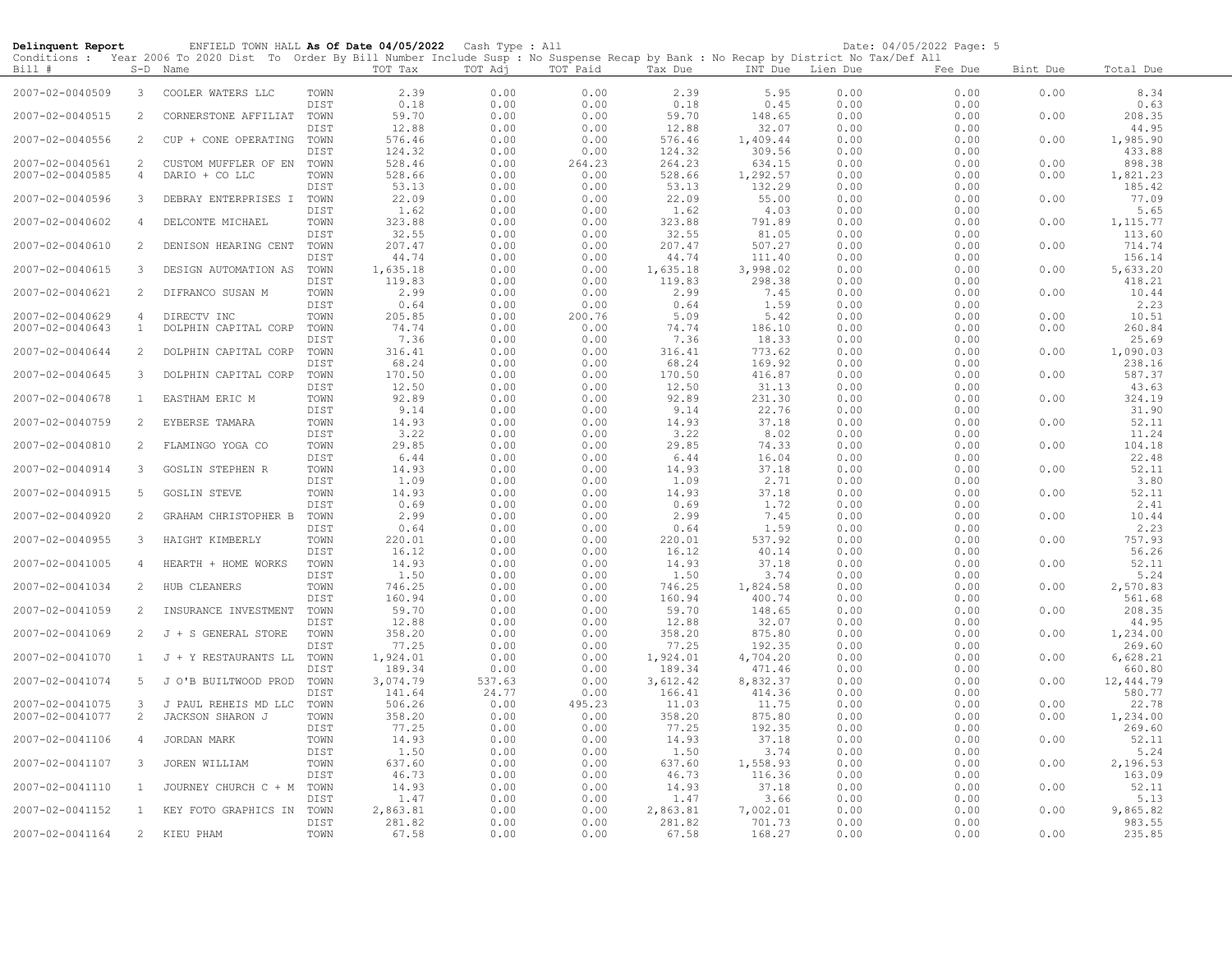| Delinquent Report |                | ENFIELD TOWN HALL As Of Date 04/05/2022 Cash Type : All                                                                                    |              |                 |              |                |                 |                     |                  | Date: 04/05/2022 Page: 6 |          |                    |
|-------------------|----------------|--------------------------------------------------------------------------------------------------------------------------------------------|--------------|-----------------|--------------|----------------|-----------------|---------------------|------------------|--------------------------|----------|--------------------|
|                   |                | Conditions : Year 2006 To 2020 Dist To Order By Bill Number Include Susp : No Suspense Recap by Bank : No Recap by District No Tax/Def All |              |                 |              |                |                 |                     |                  |                          |          |                    |
| Bill #            |                | S-D Name                                                                                                                                   |              | TOT Tax         | TOT Adj      | TOT Paid       | Tax Due         |                     | INT Due Lien Due | Fee Due                  | Bint Due | Total Due          |
|                   |                |                                                                                                                                            | DIST         | 14.57           | 0.00         | 0.00           | 14.57           | 36.28               | 0.00             | 0.00                     |          | 50.85              |
| 2007-02-0041176   | 2              | KONICA MINOLTA CORP                                                                                                                        | TOWN         | 75.22           | $-60.18$     | 0.00           | 15.04           | 37.45               | 0.00             | 0.00                     | 0.00     | 52.49              |
|                   |                |                                                                                                                                            | DIST         | 16.22           | $-12.98$     | 0.00           | 3.24            | 8.07                | 0.00             | 0.00                     |          | 11.31              |
| 2007-02-0041186   | $\mathbf{1}$   | KYOKUSHIH KARATE                                                                                                                           | TOWN         | 14.93           | 0.00         | 0.00           | 14.93           | 37.18               | 0.00             | 0.00                     | 0.00     | 52.11              |
|                   |                |                                                                                                                                            | DIST         | 1.47            | 0.00         | 0.00           | 1.47            | 3.66                | 0.00             | 0.00                     |          | 5.13               |
| 2007-02-0041213   | 2              | LE PHUNG                                                                                                                                   | TOWN         | 29.85           | 0.00         | 0.00           | 29.85           | 74.33               | 0.00             | 0.00                     | 0.00     | 104.18             |
|                   |                |                                                                                                                                            | DIST         | 6.44            | 0.00         | 0.00           | 6.44            | 16.04               | 0.00             | 0.00                     |          | 22.48              |
| 2007-02-0041226   | 2              | LEE MYLES TRANSMISSI                                                                                                                       | TOWN         | 179.10          | 0.00         | 0.00           | 179.10          | 437.90              | 0.00             | 0.00                     | 0.00     | 617.00             |
|                   |                |                                                                                                                                            | DIST         | 38.63           | 0.00         | 0.00           | 38.63           | 96.19               | 0.00             | 0.00                     |          | 134.82             |
| 2007-02-0041245   | 4              | LEVESQUE LARRY                                                                                                                             | TOWN         | 23.40           | 0.00         | 0.00           | 23.40           | 58.27               | 0.00             | 0.00                     | 0.00     | 81.67              |
| 2007-02-0041246   | 2              |                                                                                                                                            | DIST<br>TOWN | 2.35<br>35.82   | 0.00<br>0.00 | 0.00<br>0.00   | 2.35<br>35.82   | 5.85<br>89.19       | 0.00<br>0.00     | 0.00<br>0.00             | 0.00     | 8.20<br>125.01     |
|                   |                | LEVYS TAE KWON DO AC                                                                                                                       | DIST         | 7.73            | 0.00         | 0.00           | 7.73            | 19.25               | 0.00             | 0.00                     |          | 26.98              |
| 2007-02-0041253   | $\overline{2}$ | LITTLE COUNTRY STORE                                                                                                                       | TOWN         | 10.98           | 0.00         | 0.00           | 10.98           | 27.34               | 0.00             | 0.00                     | 0.00     | 38.32              |
|                   |                |                                                                                                                                            | DIST         | 2.37            | 0.00         | 0.00           | 2.37            | 5.90                | 0.00             | 0.00                     |          | 8.27               |
| 2007-02-0041257   | $\overline{4}$ | LIZOTTE BUILDERS LLC                                                                                                                       | TOWN         | 149.25          | 0.00         | 0.00           | 149.25          | 364.91              | 0.00             | 0.00                     | 0.00     | 514.16             |
|                   |                |                                                                                                                                            | DIST         | 15.00           | 0.00         | 0.00           | 15.00           | 37.35               | 0.00             | 0.00                     |          | 52.35              |
| 2007-02-0041289   | 1              | MAJESTIC PAVING+ CON                                                                                                                       | TOWN         | 286.87          | 0.00         | 0.00           | 286.87          | 701.40              | 0.00             | 0.00                     | 0.00     | 988.27             |
|                   |                |                                                                                                                                            | DIST         | 28.23           | 0.00         | 0.00           | 28.23           | 70.29               | 0.00             | 0.00                     |          | 98.52              |
| 2007-02-0041291   | 2              | MALLEY EDWARD                                                                                                                              | TOWN         | 1,335.20        | 0.00         | 0.00           | 1,335.20        | 3,264.56            | 0.00             | 0.00                     | 0.00     | 4,599.76           |
|                   | 1              |                                                                                                                                            | DIST         | 287.95          | 0.00         | 0.00           | 287.95          | 717.00              | 0.00             | 0.00                     |          | 1,004.95<br>103.16 |
| 2007-02-0041294   |                | MANISCALCHI ALFONSO                                                                                                                        | TOWN<br>DIST | 29.56<br>2.91   | 0.00<br>0.00 | 0.00<br>0.00   | 29.56<br>2.91   | 73.60<br>7.25       | 0.00<br>0.00     | 0.00<br>0.00             | 0.00     | 10.16              |
| 2007-02-0041318   | $\mathbf{1}$   | MARTE ALBERTO A                                                                                                                            | TOWN         | 16.43           | 0.00         | 0.00           | 16.43           | 40.91               | 0.00             | 0.00                     | 0.00     | 57.34              |
|                   |                |                                                                                                                                            | DIST         | 1.62            | 0.00         | 0.00           | 1.62            | 4.03                | 0.00             | 0.00                     |          | 5.65               |
| 2007-02-0041322   | 2              | MARX DJ ENTERTAINMEN                                                                                                                       | TOWN         | 149.25          | 0.00         | 0.00           | 149.25          | 350.66              | 0.00             | 0.00                     | 0.00     | 499.91             |
|                   |                |                                                                                                                                            | DIST         | 32.19           | 0.00         | 0.00           | 32.19           | 66.63               | 0.00             | 0.00                     |          | 98.82              |
| 2007-02-0041328   | $\mathbf{1}$   | MATHIEU SCOTT                                                                                                                              | TOWN         | 14.93           | 0.00         | 0.00           | 14.93           | 37.18               | 0.00             | 0.00                     | 0.00     | 52.11              |
|                   |                |                                                                                                                                            | DIST         | 1.47            | 0.00         | 0.00           | 1.47            | 3.66                | 0.00             | 0.00                     |          | 5.13               |
| 2007-02-0041365   | $\mathbf{1}$   | MI PUEBLO INC                                                                                                                              | TOWN         | 410.97          | 0.00         | 105.48         | 305.49          | 739.18              | 0.00             | 0.00                     | 0.00     | 1,044.67           |
| 2007-02-0041389   | $\overline{4}$ | MONOGRAM CREDIT SERV                                                                                                                       | TOWN         | 19.41           | 0.00         | 0.00           | 19.41           | 48.33               | 0.00             | 0.00                     | 0.00     | 67.74              |
| 2007-02-0041390   | $\mathbf{1}$   | MONOGRAM CREDIT SERV                                                                                                                       | DIST<br>TOWN | 1.95<br>14.33   | 0.00<br>0.00 | 0.00<br>0.00   | 1.95<br>14.33   | 4.86<br>35.68       | 0.00<br>0.00     | 0.00<br>0.00             | 0.00     | 6.81<br>50.01      |
|                   |                |                                                                                                                                            | DIST         | 1.41            | 0.00         | 0.00           | 1.41            | 3.51                | 0.00             | 0.00                     |          | 4.92               |
| 2007-02-0041391   | 3              | MONOGRAM CREDIT SERV                                                                                                                       | TOWN         | 5.09            | 0.00         | 0.00           | 5.09            | 12.67               | 0.00             | 0.00                     | 0.00     | 17.76              |
|                   |                |                                                                                                                                            | DIST         | 0.37            | 0.00         | 0.00           | 0.37            | 0.92                | 0.00             | 0.00                     |          | 1.29               |
| 2007-02-0041392   | $\overline{2}$ | MONOGRAM CREDIT SERV                                                                                                                       | TOWN         | 36.42           | 0.00         | 0.00           | 36.42           | 90.69               | 0.00             | 0.00                     | 0.00     | 127.11             |
|                   |                |                                                                                                                                            | DIST         | 7.85            | 0.00         | 0.00           | 7.85            | 19.55               | 0.00             | 0.00                     |          | 27.40              |
| 2007-02-0041403   | 3              | MORGAN DENNIS M.D.                                                                                                                         | TOWN         | 731.33          | 1,675.33     | 0.00           | 2,406.66        | 5,658.12            | 0.00             | 0.00                     | 0.00     | 8,064.78           |
|                   |                |                                                                                                                                            | DIST         | 53.59           | 122.77       | 0.00           | 176.36          | 417.04              | 0.00             | 0.00                     |          | 593.40             |
| 2007-02-0041406   | 4              | MORIN RONALD J                                                                                                                             | TOWN         | 149.25          | 0.00         | 0.00           | 149.25          | 364.91              | 0.00             | 0.00                     | 0.00     | 514.16             |
| 2007-02-0041420   | 5              | MULTI FUELS INC                                                                                                                            | DIST<br>TOWN | 15.00<br>149.25 | 0.00<br>0.00 | 0.00<br>0.00   | 15.00<br>149.25 | 37.35<br>364.91     | 0.00<br>0.00     | 0.00<br>0.00             | 0.00     | 52.35<br>514.16    |
|                   |                |                                                                                                                                            | DIST         | 6.88            | 0.00         | 0.00           | 6.88            | 17.13               | 0.00             | 0.00                     |          | 24.01              |
| 2007-02-0041477   | 2              | NGUYEN HUONG                                                                                                                               | TOWN         | 89.55           | 0.00         | 0.00           | 89.55           | 222.98              | 0.00             | 0.00                     | 0.00     | 312.53             |
|                   |                |                                                                                                                                            | DIST         | 19.31           | 0.00         | 0.00           | 19.31           | 48.08               | 0.00             | 0.00                     |          | 67.39              |
| 2007-02-0041544   | $\mathbf{1}$   | OPTIMUM SYSTEMS INTE TOWN                                                                                                                  |              | 29.85           | 0.00         | 0.00           | 29.85           | 74.33               | 0.00             | 0.00                     | 0.00     | 104.18             |
|                   |                |                                                                                                                                            | DIST         | 2.94            | 0.00         | 0.00           | 2.94            | 7.32                | 0.00             | 0.00                     |          | 10.26              |
| 2007-02-0041556   | $\mathbf{1}$   | PACHECO RAYMOND                                                                                                                            | TOWN         | 149.25          | 0.00         | 0.00           | 149.25          | 364.91              | 0.00             | 0.00                     | 0.00     | 514.16             |
|                   |                |                                                                                                                                            | DIST         | 14.69           | 0.00         | 0.00           | 14.69           | 36.58               | 0.00             | 0.00                     |          | 51.27              |
| 2007-02-0041590   | 4              | PERSONAL PRIDE HOME                                                                                                                        | TOWN         | 52.54           | 0.00         | 0.00           | 52.54           | 130.82              | 0.00             | 0.00                     | 0.00     | 183.36             |
| 2007-02-0041629   | 3              | PLAY HOCKEY LLC                                                                                                                            | DIST<br>TOWN | 5.28<br>625.37  | 0.00<br>0.00 | 0.00<br>312.68 | 5.28<br>312.69  | 13.15<br>750.46     | 0.00<br>0.00     | 0.00<br>0.00             | 0.00     | 18.43<br>1,063.15  |
| 2007-02-0041646   | $\mathbf{1}$   | POLOSKI EDWARD BREAU                                                                                                                       | TOWN         | 149.25          | 0.00         | 0.00           | 149.25          | 364.91              | 0.00             | 0.00                     | 0.00     | 514.16             |
|                   |                |                                                                                                                                            | DIST         | 14.69           | 0.00         | 0.00           | 14.69           | 36.58               | 0.00             | 0.00                     |          | 51.27              |
| 2007-02-0041655   | 2              | PRENTISS GRANVILLE                                                                                                                         | TOWN         | 14.93           | 0.00         | 0.00           | 14.93           | 37.18               | 0.00             | 0.00                     | 0.00     | 52.11              |
|                   |                |                                                                                                                                            | DIST         | 3.22            | 0.00         | 0.00           | 3.22            | 8.02                | 0.00             | 0.00                     |          | 11.24              |
| 2007-02-0041684   | 2              | <b>OUALI-TECH NORTHEAST</b>                                                                                                                | TOWN         | 23.00           | 0.00         | 0.00           | 23.00           | 57.27               | 0.00             | 0.00                     | 0.00     | 80.27              |
|                   |                |                                                                                                                                            | DIST         | 4.96            | 0.00         | 0.00           | 4.96            | 12.35               | 0.00             | 0.00                     |          | 17.31              |
| 2007-02-0041686   | 1              | QUEBECOR WORLD INC                                                                                                                         | TOWN         | 56, 411.49      | 2,934.61     | 0.00           | 59,346.10       | 144,705.05          | 0.00             | 0.00                     | 0.00     | 204,051.15         |
|                   | 5              |                                                                                                                                            | DIST         | 5,551.38        | 288.79       | 0.00<br>0.00   | 5,840.17        | 14,490.04<br>364.91 | 0.00             | 0.00                     |          | 20,330.21          |
| 2007-02-0041687   |                | QUESNEL DALE J                                                                                                                             | TOWN<br>DIST | 149.25<br>6.88  | 0.00<br>0.00 | 0.00           | 149.25<br>6.88  | 17.13               | 0.00<br>0.00     | 0.00<br>0.00             | 0.00     | 514.16<br>24.01    |
| 2007-02-0041691   | $\overline{2}$ | QUINNMAGNA LLC                                                                                                                             | TOWN         | 2,985.00        | 0.00         | 0.00           | 2,985.00        | 7,298.33            | 0.00             | 0.00                     | 0.00     | 10,283.33          |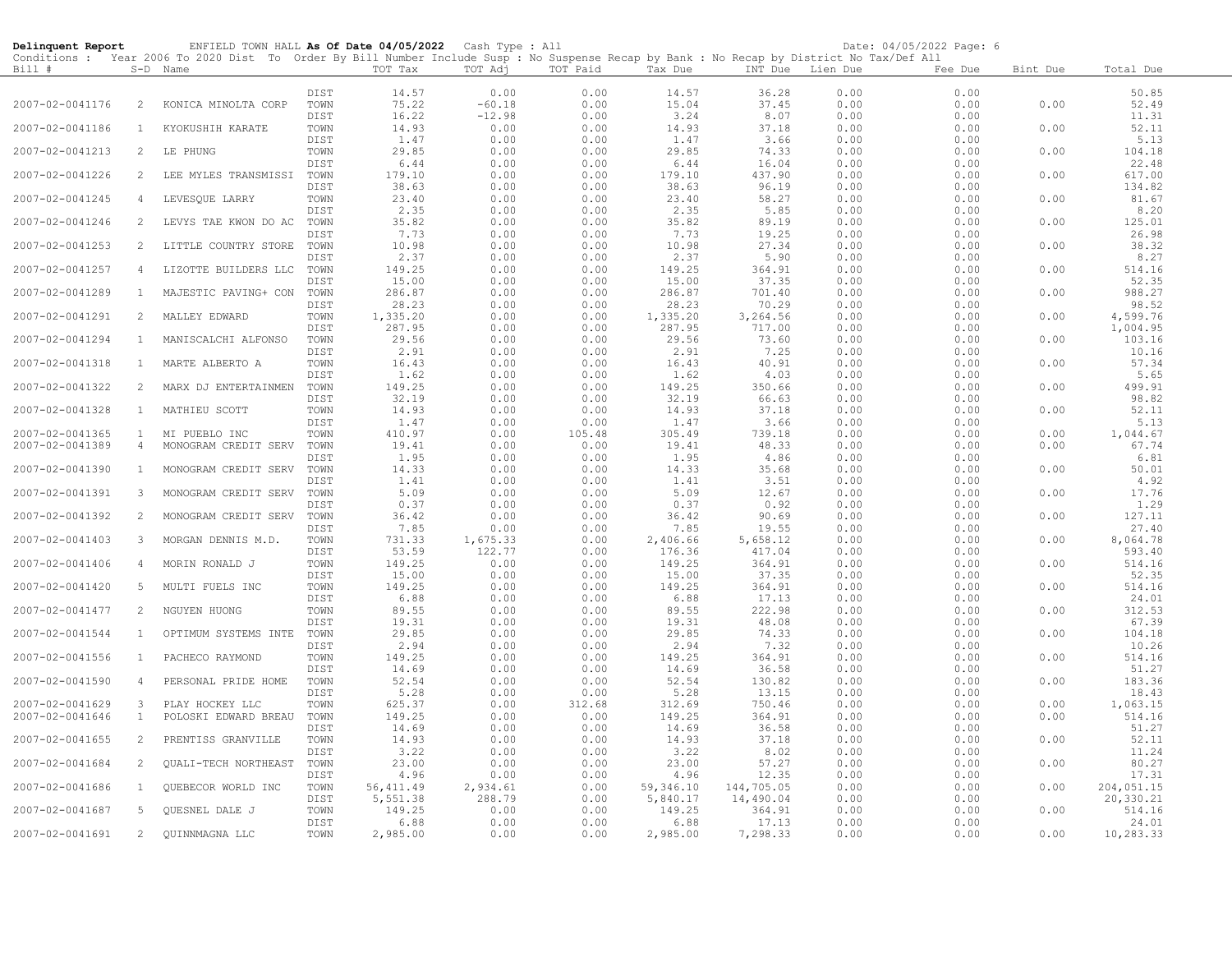| Delinquent Report |                | ENFIELD TOWN HALL As Of Date 04/05/2022 Cash Type : All                                                                                    |              |                 |                    |              |                    |                    |              | Date: 04/05/2022 Page: 7 |          |                    |
|-------------------|----------------|--------------------------------------------------------------------------------------------------------------------------------------------|--------------|-----------------|--------------------|--------------|--------------------|--------------------|--------------|--------------------------|----------|--------------------|
|                   |                | Conditions : Year 2006 To 2020 Dist To Order By Bill Number Include Susp : No Suspense Recap by Bank : No Recap by District No Tax/Def All |              |                 |                    |              |                    |                    |              |                          |          |                    |
| Bill #            |                | S-D Name                                                                                                                                   |              | TOT Tax         | TOT Adj            | TOT Paid     | Tax Due            | INT Due Lien Due   |              | Fee Due                  | Bint Due | Total Due          |
|                   |                |                                                                                                                                            | DIST         |                 |                    |              |                    | 1,602.94           | 0.00         | 0.00                     |          |                    |
| 2007-02-0041705   | 4              | RAGNO THOMAS                                                                                                                               | TOWN         | 643.75<br>36.73 | 0.00<br>0.00       | 0.00<br>0.00 | 643.75<br>36.73    | 91.46              | 0.00         | 0.00                     | 0.00     | 2,246.69<br>128.19 |
|                   |                |                                                                                                                                            | DIST         | 3.69            | 0.00               | 0.00         | 3.69               | 9.19               | 0.00         | 0.00                     |          | 12.88              |
| 2007-02-0041758   | 4              | RODRIQUEZ ANGEL                                                                                                                            | TOWN         | 27.18           | 0.00               | 0.00         | 27.18              | 67.68              | 0.00         | 0.00                     | 0.00     | 94.86              |
|                   |                |                                                                                                                                            | DIST         | 2.73            | 0.00               | 0.00         | 2.73               | 6.80               | 0.00         | 0.00                     |          | 9.53               |
| 2007-02-0041776   | <sup>1</sup>   | RT HOME IMPROVEMENTS                                                                                                                       | TOWN         | 2.99            | 0.00               | 0.00         | 2.99               | 7.45               | 0.00         | 0.00                     | 0.00     | 10.44              |
|                   |                |                                                                                                                                            | DIST         | 0.29            | 0.00               | 0.00         | 0.29               | 0.72               | 0.00         | 0.00                     |          | 1.01               |
| 2007-02-0041799   | 2              | SAFE HOME SECURITY                                                                                                                         | TOWN         | 74.63           | 0.00               | 0.00         | 74.63              | 185.83             | 0.00         | 0.00                     | 0.00     | 260.46             |
|                   |                |                                                                                                                                            | DIST         | 16.09           | 0.00               | 0.00         | 16.09              | 40.06              | 0.00         | 0.00                     |          | 56.15              |
| 2007-02-0041812   | 2              | SANTA FE TRADING                                                                                                                           | TOWN         | 2.99            | 0.00               | 0.00         | 2.99               | 7.45               | 0.00         | 0.00                     | 0.00     | 10.44              |
|                   |                |                                                                                                                                            | DIST         | 0.64            | 0.00               | 0.00         | 0.64               | 1.59               | 0.00         | 0.00                     |          | 2.23               |
| 2007-02-0041862   | 2              | SHANGHAI JOES                                                                                                                              | TOWN         | 895.50          | 0.00               | 873.55       | 21.95              | 23.38              | 0.00         | 0.00                     | 0.00     | 45.33              |
| 2007-02-0041869   | $\overline{c}$ | SHAWN'S CHIMNEY SWEE                                                                                                                       | TOWN         | 14.93           | 0.00               | 0.00         | 14.93              | 37.18              | 0.00         | 0.00                     | 0.00     | 52.11              |
|                   |                |                                                                                                                                            | DIST         | 3.22            | 0.00               | 0.00         | 3.22               | 8.02               | 0.00         | 0.00                     |          | 11.24              |
| 2007-02-0041889   | 5              | SIX FORTY FIVE EMMET                                                                                                                       | TOWN         | 95.04           | 0.00               | 0.00         | 95.04              | 236.65             | 0.00         | 0.00                     | 0.00     | 331.69             |
|                   |                |                                                                                                                                            | DIST         | 4.38            | 0.00               | 0.00         | 4.38               | 10.91              | 0.00         | 0.00                     |          | 15.29              |
| 2007-02-0041890   | 2              | SIX FORTY FIVE EMMET                                                                                                                       | TOWN<br>DIST | 95.04<br>20.50  | 0.00<br>0.00       | 0.00<br>0.00 | 95.04<br>20.50     | 236.65             | 0.00<br>0.00 | 0.00<br>0.00             | 0.00     | 331.69<br>71.55    |
| 2007-02-0041891   | 4              | SIX FORTY FIVE EMMET                                                                                                                       | TOWN         | 95.04           | 0.00               | 0.00         | 95.04              | 51.05<br>236.65    | 0.00         | 0.00                     | 0.00     | 331.69             |
|                   |                |                                                                                                                                            | DIST         | 9.55            | 0.00               | 0.00         | 9.55               | 23.78              | 0.00         | 0.00                     |          | 33.33              |
| 2007-02-0041892   | 3              | SIX FORTY FIVE EMMET                                                                                                                       | TOWN         | 95.04           | 0.00               | 0.00         | 95.04              | 236.65             | 0.00         | 0.00                     | 0.00     | 331.69             |
|                   |                |                                                                                                                                            | DIST         | 6.97            | 0.00               | 0.00         | 6.97               | 17.36              | 0.00         | 0.00                     |          | 24.33              |
| 2007-02-0041893   | $\mathbf{1}$   | SIX FORTY FIVE EMMET                                                                                                                       | TOWN         | 95.04           | 0.00               | 0.00         | 95.04              | 236.65             | 0.00         | 0.00                     | 0.00     | 331.69             |
|                   |                |                                                                                                                                            | DIST         | 9.35            | 0.00               | 0.00         | 9.35               | 23.28              | 0.00         | 0.00                     |          | 32.63              |
| 2007-02-0041961   | 2              | STATIONHOUSE LEATHER                                                                                                                       | TOWN         | 22.40           | 0.00               | 0.00         | 22.40              | 55.78              | 0.00         | 0.00                     | 0.00     | 78.18              |
|                   |                |                                                                                                                                            | DIST         | 4.83            | 0.00               | 0.00         | 4.83               | 12.03              | 0.00         | 0.00                     |          | 16.86              |
| 2007-02-0041995   | 2              | T ZONES LLC                                                                                                                                | TOWN         | 23.28           | 0.00               | 0.00         | 23.28              | 57.97              | 0.00         | 0.00                     | 0.00     | 81.25              |
|                   |                |                                                                                                                                            | DIST         | 5.02            | 0.00               | 0.00         | 5.02               | 12.50              | 0.00         | 0.00                     |          | 17.52              |
| 2007-02-0041997   | 3              | TANGERINE'S KITCHEN+                                                                                                                       | TOWN         | 1,388.14        | 0.00               | 694.07       | 694.07             | 1,665.77           | 0.00         | 0.00                     | 0.00     | 2,359.84           |
| 2007-02-0042020   | 2              | THOMPSONVILLE CREAME                                                                                                                       | TOWN         | 300.17          | 0.00               | 0.00         | 300.17             | 733.92             | 0.00         | 0.00                     | 0.00     | 1,034.09           |
|                   |                |                                                                                                                                            | DIST         | 64.74           | 0.00               | 0.00         | 64.74              | 161.20             | 0.00         | 0.00                     |          | 225.94             |
| 2007-02-0042031   | 2              | TKD HOMEBUYERS LLC                                                                                                                         | TOWN         | 29.85           | 0.00               | 0.00         | 29.85              | 74.33              | 0.00         | 0.00                     | 0.00     | 104.18             |
|                   |                |                                                                                                                                            | DIST         | 6.44            | 0.00               | 0.00         | 6.44               | 16.04              | 0.00         | 0.00                     |          | 22.48              |
| 2007-02-0042032   | $\mathbf{1}$   | TOBACCO VALLEY PAINT                                                                                                                       | TOWN         | 17.91           | 0.00               | 0.00         | 17.91              | 44.60              | 0.00         | 0.00                     | 0.00     | 62.51              |
|                   |                |                                                                                                                                            | DIST         | 1.76            | 0.00               | 0.00         | 1.76               | 4.38               | 0.00         | 0.00                     |          | 6.14               |
| 2007-02-0042040   | 4              | TOP QUALITY                                                                                                                                | TOWN         | 2.99            | 0.00               | 0.00         | 2.99               | 7.45               | 0.00         | 0.00<br>0.00             | 0.00     | 10.44<br>1.05      |
| 2007-02-0042042   | 5              | TORR LLOYD                                                                                                                                 | DIST<br>TOWN | 0.30<br>98.51   | 0.00<br>0.00       | 0.00<br>0.00 | 0.30<br>98.51      | 0.75<br>245.29     | 0.00<br>0.00 | 0.00                     | 0.00     | 343.80             |
|                   |                |                                                                                                                                            | DIST         | 4.54            | 0.00               | 0.00         | 4.54               | 11.30              | 0.00         | 0.00                     |          | 15.84              |
| 2007-02-0042054   | 2              | TRANS MEDIA GRP OF N                                                                                                                       | TOWN         | 600.10          | 0.00               | 0.00         | 600.10             | 1,467.24           | 0.00         | 0.00                     | 0.00     | 2,067.34           |
|                   |                |                                                                                                                                            | DIST         | 129.42          | 0.00               | 0.00         | 129.42             | 322.26             | 0.00         | 0.00                     |          | 451.68             |
| 2007-02-0042119   | 4              | VANCE AMY J                                                                                                                                | TOWN         | 5.09            | 0.00               | 0.00         | 5.09               | 12.67              | 0.00         | 0.00                     | 0.00     | 17.76              |
|                   |                |                                                                                                                                            | DIST         | 0.51            | 0.00               | 0.00         | 0.51               | 1.27               | 0.00         | 0.00                     |          | 1.78               |
| 2007-02-0042120   | 2              | VANGILDER CHRISTINE                                                                                                                        | TOWN         | 164.18          | 0.00               | 0.00         | 164.18             | 401.42             | 0.00         | 0.00                     | 0.00     | 565.60             |
|                   |                |                                                                                                                                            | DIST         | 35.41           | 0.00               | 0.00         | 35.41              | 88.17              | 0.00         | 0.00                     |          | 123.58             |
| 2007-02-0042169   | 2              | WATTON JAMES W IV                                                                                                                          | TOWN         | 14.93           | 0.00               | 4.06         | 10.87              | 19.24              | 0.00         | 0.00                     | 0.00     | 30.11              |
| 2007-02-0042208   | $\overline{c}$ | WILLIAMS WESLEY                                                                                                                            | TOWN         | 298.50          | 0.00               | 0.00         | 298.50             | 729.83             | 0.00         | 0.00                     | 0.00     | 1,028.33           |
|                   |                |                                                                                                                                            | DIST         | 64.38           | 0.00               | 0.00         | 64.38              | 160.31             | 0.00         | 0.00                     |          | 224.69             |
| 2007-02-0042224   | $\mathbf{1}$   | WORLD PROPERTIES LLC                                                                                                                       | TOWN         | 113.91          | 0.00               | 0.00         | 113.91             | 278.51             | 0.00         | 0.00                     | 0.00     | 392.42             |
|                   |                |                                                                                                                                            | DIST         | 11.21           | 0.00               | 0.00         | 11.21              | 27.91              | 0.00         | 0.00                     |          | 39.12              |
| 2007-02-0042242   | 3              | YESKIE MARK                                                                                                                                | TOWN         | 90.15           | 0.00               | 0.00         | 90.15              | 224.47             | 0.00         | 0.00                     | 0.00     | 314.62             |
|                   |                |                                                                                                                                            | DIST         | 6.61            | 0.00               | 0.00         | 6.61               | 16.46              | 0.00         | 0.00                     |          | 23.07              |
| 2007-02-0042255   | 3              | ZBIKOWSKI JAMES W                                                                                                                          | TOWN         | 29.85           | 0.00               | 0.00         | 29.85              | 74.33              | 0.00         | 0.00                     | 0.00     | 104.18             |
|                   |                |                                                                                                                                            | DIST         | 2.19            | 0.00               | 0.00         | 2.19               | 5.45               | 0.00         | 0.00                     |          | 7.64               |
| 2007-02-1000001   |                | 4 ENFIELD NISSAN PONTI                                                                                                                     | TOWN<br>DIST | 0.00<br>0.00    | 1,288.56<br>129.50 | 0.00<br>0.00 | 1,288.56<br>129.50 | 2,512.70<br>252.53 | 0.00<br>0.00 | 0.00<br>0.00             | 0.00     | 3,801.26<br>382.03 |
|                   |                |                                                                                                                                            |              |                 |                    |              |                    |                    |              |                          |          |                    |
| TOT PP            |                | # Of Accts: 114                                                                                                                            | <b>TOWN</b>  | 110,887.97      | 6,375.95           | 8,968.68     | 108,295.24         | 261,044.84         | 0.00         | 0.00                     | 0.00     | 369, 340.08        |
|                   |                |                                                                                                                                            | <b>DIST</b>  | 11,551.14       | 552.85             | 0.00         | 12,103.99          | 29,981.46          | 0.00         | 0.00                     |          | 42,085.45          |
|                   |                |                                                                                                                                            |              |                 |                    |              |                    |                    |              |                          |          |                    |
| <b>YEAR 2007</b>  |                | # Of Accts: 114                                                                                                                            | <b>TOWN</b>  | 110,887.97      | 6,375.95           | 8,968.68     | 108,295.24         | 261,044.84         | 0.00         | 0.00                     | 0.00     | 369, 340.08        |
|                   |                |                                                                                                                                            | DIST         | 11,551.14       | 552.85             | 0.00         | 12,103.99          | 29,981.46          | 0.00         | 0.00                     |          | 42,085.45          |
|                   |                |                                                                                                                                            |              |                 |                    |              |                    |                    |              |                          |          |                    |
| 2008-02-0040012   |                | 2 A LINE LLC                                                                                                                               | TOWN         | 8.96            | 0.00               | 0.00         | 8.96               | 20.70              | 0.00         | 0.00                     | 0.00     | 29.66              |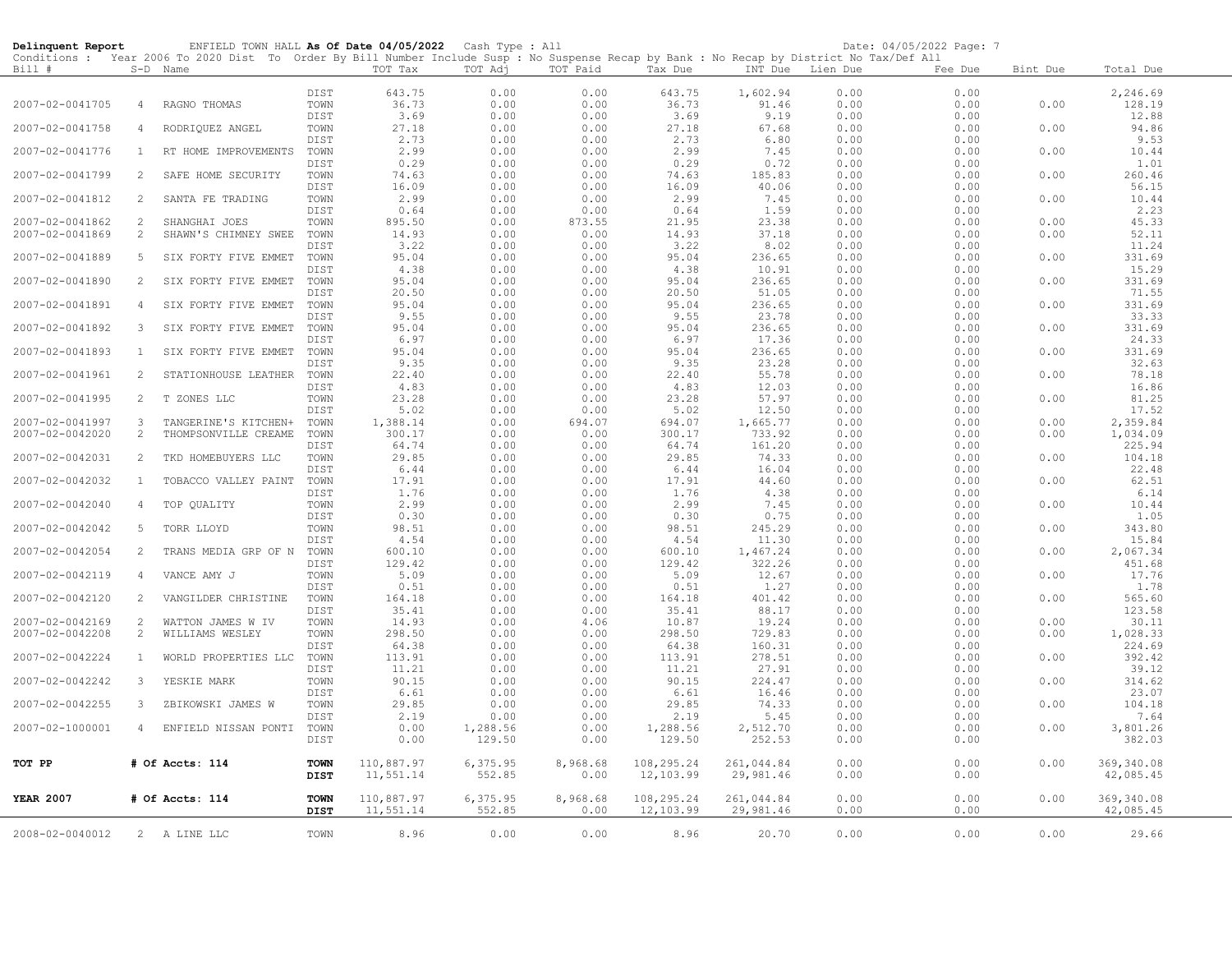| Delinquent Report |                | ENFIELD TOWN HALL As Of Date 04/05/2022                                                                                                    |      |                | Cash Type : All |              |                 |                   |              | Date: 04/05/2022 Page: 8 |          |                |
|-------------------|----------------|--------------------------------------------------------------------------------------------------------------------------------------------|------|----------------|-----------------|--------------|-----------------|-------------------|--------------|--------------------------|----------|----------------|
|                   |                | Conditions : Year 2006 To 2020 Dist To Order By Bill Number Include Susp : No Suspense Recap by Bank : No Recap by District No Tax/Def All |      |                |                 |              |                 |                   |              |                          |          |                |
| Bill #            |                | S-D Name                                                                                                                                   |      | TOT Tax        | TOT Adj         | TOT Paid     | Tax Due         | INT Due           | Lien Due     | Fee Due                  | Bint Due | Total Due      |
|                   |                |                                                                                                                                            | DIST |                |                 |              |                 |                   |              |                          |          |                |
| 2008-02-0040015   | 5              | A PARADISE FOR CHILD                                                                                                                       | TOWN | 1.93<br>215.23 | 0.00<br>0.00    | 0.00<br>0.00 | 1.93<br>215.23  | 4.46<br>487.50    | 0.00<br>0.00 | 0.00<br>0.00             | 0.00     | 6.39<br>702.73 |
|                   |                |                                                                                                                                            | DIST | 15.32          | 0.00            | 0.00         | 15.32           | 35.39             | 0.00         | 0.00                     |          | 50.71          |
| 2008-02-0040085   | 5              | ALL PHASE SERVICES                                                                                                                         | TOWN | 14.93          | 0.00            | 0.00         | 14.93           | 34.49             | 0.00         | 0.00                     | 0.00     | 49.42          |
|                   |                |                                                                                                                                            | DIST | 1.06           | 0.00            | 0.00         | 1.06            | 2.45              | 0.00         | 0.00                     |          | 3.51           |
| 2008-02-0040086   | 3              | ALL POINTS CAPITAL C TOWN                                                                                                                  |      | 496.42         | 0.00            | 0.00         |                 |                   | 0.00         | 0.00                     | 0.00     | 1,620.82       |
|                   |                |                                                                                                                                            | DIST | 36.38          | 0.00            | 0.00         | 496.42<br>36.38 | 1,124.40<br>84.04 | 0.00         | 0.00                     |          | 120.42         |
| 2008-02-0040103   | $\mathbf{1}$   | ALTHEUS INC                                                                                                                                | TOWN | 14.93          | 0.00            | 0.00         | 14.93           | 34.49             | 0.00         | 0.00                     | 0.00     | 49.42          |
|                   |                |                                                                                                                                            | DIST | 1.47           | 0.00            | 0.00         | 1.47            | 3.40              | 0.00         | 0.00                     |          | 4.87           |
| 2008-02-0040127   | 3              | ANSWERMED TELECOM IN                                                                                                                       | TOWN | 408.06         | 0.00            | 0.00         | 408.06          | 924.26            | 0.00         | 0.00                     | 0.00     | 1,332.32       |
|                   |                |                                                                                                                                            | DIST | 29.90          | 0.00            | 0.00         | 29.90           | 69.07             | 0.00         | 0.00                     |          | 98.97          |
| 2008-02-0040224   | $\mathbf{1}$   | BERNIES AUDIO VIDEO                                                                                                                        | TOWN | 12,719.20      | 0.00            | 6,766.12     | 5,953.08        | 6,340.03          | 0.00         | 0.00                     | 0.00     | 12,293.11      |
| 2008-02-0040274   | $\mathbf{1}$   | BREAKTHROUGH FIELD H                                                                                                                       | TOWN | 22.09          | 0.00            | 0.00         | 22.09           | 51.03             | 0.00         | 0.00                     | 0.00     | 73.12          |
|                   |                |                                                                                                                                            | DIST | 2.17           | 0.00            | 0.00         | 2.17            | 5.01              | 0.00         | 0.00                     |          | 7.18           |
| 2008-02-0040294   | 3              | BROXTON FRED                                                                                                                               | TOWN | 14.93          | 0.00            | 0.00         | 14.93           | 34.49             | 0.00         | 0.00                     | 0.00     | 49.42          |
|                   |                |                                                                                                                                            | DIST | 1.09           | 0.00            | 0.00         | 1.09            | 2.52              | 0.00         | 0.00                     |          | 3.61           |
| 2008-02-0040332   | 2              | CARON DOUG                                                                                                                                 | TOWN | 257.62         | 0.00            | 0.00         | 257.62          | 583.51            | 0.00         | 0.00                     | 0.00     | 841.13         |
|                   |                |                                                                                                                                            | DIST | 55.56          | 0.00            | 0.00         | 55.56           | 128.34            | 0.00         | 0.00                     |          | 183.90         |
| 2008-02-0040359   | 3              | CHAPPS SHAWN                                                                                                                               | TOWN | 14.93          | 0.00            | 0.00         | 14.93           | 34.49             | 0.00         | 0.00                     | 0.00     | 49.42          |
|                   |                |                                                                                                                                            | DIST | 1.09           | 0.00            | 0.00         | 1.09            | 2.52              | 0.00         | 0.00                     |          | 3.61           |
| 2008-02-0040370   | 1              | CHI DAVID                                                                                                                                  | TOWN | 204.17         | 0.00            | 0.00         | 204.17          | 462.44            | 0.00         | 0.00                     | 0.00     | 666.61         |
|                   |                |                                                                                                                                            | DIST | 20.09          | 0.00            | 0.00         | 20.09           | 46.41             | 0.00         | 0.00                     |          | 66.50          |
| 2008-02-0040377   | $\overline{1}$ | CHONG SONNIE                                                                                                                               | TOWN | 885.23         | 0.00            | 140.44       | 744.79          | 681.49            | 0.00         | 0.00                     | 0.00     | 1,426.28       |
| 2008-02-0040388   | 2              | CIRCUIT CITY STORES                                                                                                                        | TOWN | 10,738.84      | 0.00            | 0.00         | 10,738.84       | 24, 323.47        | 0.00         | 0.00                     | 0.00     | 35,062.31      |
|                   |                |                                                                                                                                            | DIST | 2,315.96       | 0.00            | 0.00         | 2,315.96        | 5,349.87          | 0.00         | 0.00                     |          | 7,665.83       |
| 2008-02-0040421   | 2              | COEG                                                                                                                                       | TOWN | 7,462.50       | 0.00            | 0.00         | 7,462.50        | 16,902.57         | 0.00         | 0.00                     | 0.00     | 24,365.07      |
|                   |                |                                                                                                                                            | DIST | 1,609.38       | 0.00            | 0.00         | 1,609.38        | 3,717.67          | 0.00         | 0.00                     |          | 5,327.05       |
| 2008-02-0040449   | 1              | COMPLETE TRUCK+VAN O                                                                                                                       | TOWN | 178.62         | 0.00            | 0.00         | 178.62          | 404.58            | 0.00         | 0.00                     | 0.00     | 583.20         |
|                   |                |                                                                                                                                            | DIST | 17.58          | 0.00            | 0.00         | 17.58           | 40.61             | 0.00         | 0.00                     |          | 58.19          |
| 2008-02-0040458   | 3              | CONNECTICUT CUSTOM H                                                                                                                       | TOWN | 44.78          | 0.00            | 0.00         | 44.78           | 103.44            | 0.00         | 0.00                     | 0.00     | 148.22         |
|                   |                |                                                                                                                                            | DIST | 3.28           | 0.00            | 0.00         | 3.28            | 7.58              | 0.00         | 0.00                     |          | 10.86          |
| 2008-02-0040493   | 2              | CORNERSTONE AFFILIAT                                                                                                                       | TOWN | 59.70          | 0.00            | 0.00         | 59.70           | 137.91            | 0.00         | 0.00                     | 0.00     | 197.61         |
|                   |                |                                                                                                                                            | DIST | 12.88          | 0.00            | 0.00         | 12.88           | 29.75             | 0.00         | 0.00                     |          | 42.63          |
| 2008-02-0040548   | 2              | CUSTOM MUFFLER OF EN                                                                                                                       | TOWN | 660.59         | 0.00            | 0.00         | 660.59          | 1,496.24          | 0.00         | 0.00                     | 0.00     | 2,156.83       |
|                   |                |                                                                                                                                            | DIST | 142.46         | 0.00            | 0.00         | 142.46          | 329.08            | 0.00         | 0.00                     |          | 471.54         |
| 2008-02-0040580   | 3              | DEBRAY ENTERPRISES I TOWN                                                                                                                  |      | 44.78          | 0.00            | 0.00         | 44.78           | 103.44            | 0.00         | 0.00                     | 0.00     | 148.22         |
|                   |                |                                                                                                                                            | DIST | 3.28           | 0.00            | 0.00         | 3.28            | 7.58              | 0.00         | 0.00                     |          | 10.86          |
| 2008-02-0040586   | $\overline{4}$ | DELCONTE MICHAEL                                                                                                                           | TOWN | 23.00          | 0.00            | 0.00         | 23.00           | 53.13             | 0.00         | 0.00                     | 0.00     | 76.13          |
|                   |                |                                                                                                                                            | DIST | 2.31           | 0.00            | 0.00         | 2.31            | 5.34              | 0.00         | 0.00                     |          | 7.65           |
| 2008-02-0040594   | 2              | DENISON HEARING CENT                                                                                                                       | TOWN | 237.32         | 0.00            | 0.00         | 237.32          | 537.53            | 0.00         | 0.00                     | 0.00     | 774.85         |
|                   |                |                                                                                                                                            | DIST | 51.18          | 0.00            | 0.00         | 51.18           | 118.23            | 0.00         | 0.00                     |          | 169.41         |
| 2008-02-0040605   | 2              | DIFRANCO SUSAN M                                                                                                                           | TOWN | 76.13          | 0.00            | 0.00         | 76.13           | 175.86            | 0.00         | 0.00                     | 0.00     | 251.99         |
|                   |                |                                                                                                                                            | DIST | 16.42          | 0.00            | 0.00         | 16.42           | 37.93             | 0.00         | 0.00                     |          | 54.35          |
| 2008-02-0040656   | $\mathbf{1}$   | EASTHAM ERIC M                                                                                                                             | TOWN | 118.44         | 0.00            | 0.00         | 118.44          | 268.27            | 0.00         | 0.00                     | 0.00     | 386.71         |
|                   |                |                                                                                                                                            | DIST | 11.66          | 0.00            | 0.00         | 11.66           | 26.93             | 0.00         | 0.00                     |          | 38.59          |
| 2008-02-0040667   | 3              | EDWARD J WHITE MD LL TOWN                                                                                                                  |      | 626.85         | 0.00            | 313.42       | 313.43          | 695.81            | 0.00         | 0.00                     | 0.00     | 1,009.24       |
| 2008-02-0040743   | $\overline{c}$ | EYBERSE TAMARA                                                                                                                             | TOWN | 14.93          | 0.00            | 0.00         | 14.93           | 34.49             | 0.00         | 0.00                     | 0.00     | 49.42          |
|                   |                |                                                                                                                                            | DIST | 3.22           | 0.00            | 0.00         | 3.22            | 7.44              | 0.00         | 0.00                     |          | 10.66          |
| 2008-02-0040791   | 2              | FIRST PORTLAND CORPO                                                                                                                       | TOWN | 71.64          | 0.00            | 0.00         | 71.64           | 165.49            | 0.00         | 0.00                     | 0.00     | 237.13         |
|                   |                |                                                                                                                                            | DIST | 15.45          | 0.00            | 0.00         | 15.45           | 35.69             | 0.00         | 0.00                     |          | 51.14          |
| 2008-02-0040792   | $\mathbf{1}$   | FIRST PORTLAND CORPO                                                                                                                       | TOWN | 33.67          | 0.00            | 0.00         | 33.67           | 77.78             | 0.00         | 0.00                     | 0.00     | 111.45         |
|                   |                |                                                                                                                                            | DIST | 3.31           | 0.00            | 0.00         | 3.31            | 7.65              | 0.00         | 0.00                     |          | 10.96          |
| 2008-02-0040825   | 3              | FT SCHOOK MOTOR SPOR                                                                                                                       | TOWN | 96.95          | 0.00            | 56.44        | 40.51           | 44.36             | 0.00         | 0.00                     | 0.00     | 84.87          |
| 2008-02-0040831   | $\overline{c}$ | GAETANI FRANK                                                                                                                              | TOWN | 14.93          | 0.00            | 0.00         | 14.93           | 34.49             | 0.00         | 0.00                     | 0.00     | 49.42          |
|                   |                |                                                                                                                                            | DIST | 3.22           | 0.00            | 0.00         | 3.22            | 7.44              | 0.00         | 0.00                     |          | 10.66          |
| 2008-02-0040898   | $\mathbf{1}$   | GOMES CUSTOM HOMES L TOWN                                                                                                                  |      | 14.93          | 0.00            | 0.00         | 14.93           | 34.49             | 0.00         | 0.00                     | 0.00     | 49.42          |
|                   |                |                                                                                                                                            | DIST | 1.47           | 0.00            | 0.00         | 1.47            | 3.40              | 0.00         | 0.00                     |          | 4.87           |
| 2008-02-0040911   | 4              | GRAHAM TERRY R                                                                                                                             | TOWN | 215.23         | 0.00            | 107.61       | 107.62          | 238.92            | 0.00         | 0.00                     | 0.00     | 346.54         |
| 2008-02-0040975   | $\mathbf{1}$   | HASLER FINANCIAL SER                                                                                                                       | TOWN | 116.06         | 0.00            | 58.03        | 58.03           | 128.83            | 0.00         | 0.00                     | 0.00     | 186.86         |
| 2008-02-0040993   | $\overline{4}$ | HEARTH + HOME WORKS                                                                                                                        | TOWN | 14.93          | 0.00            | 0.00         | 14.93           | 34.49             | 0.00         | 0.00                     | 0.00     | 49.42          |
|                   |                |                                                                                                                                            | DIST | 1.50           | 0.00            | 0.00         | 1.50            | 3.47              | 0.00         | 0.00                     |          | 4.97           |
| 2008-02-0041022   | 2              | HUB CLEANERS                                                                                                                               | TOWN | 746.25         | 0.00            | 0.00         | 746.25          | 1,690.26          | 0.00         | 0.00                     | 0.00     | 2,436.51       |
|                   |                |                                                                                                                                            | DIST | 160.94         | 0.00            | 0.00         | 160.94          | 371.77            | 0.00         | 0.00                     |          | 532.71         |
| 2008-02-0041051   | 2              | INSURANCE INVESTMENT                                                                                                                       | TOWN | 59.70          | 0.00            | 0.00         | 59.70           | 137.91            | 0.00         | 0.00                     | 0.00     | 197.61         |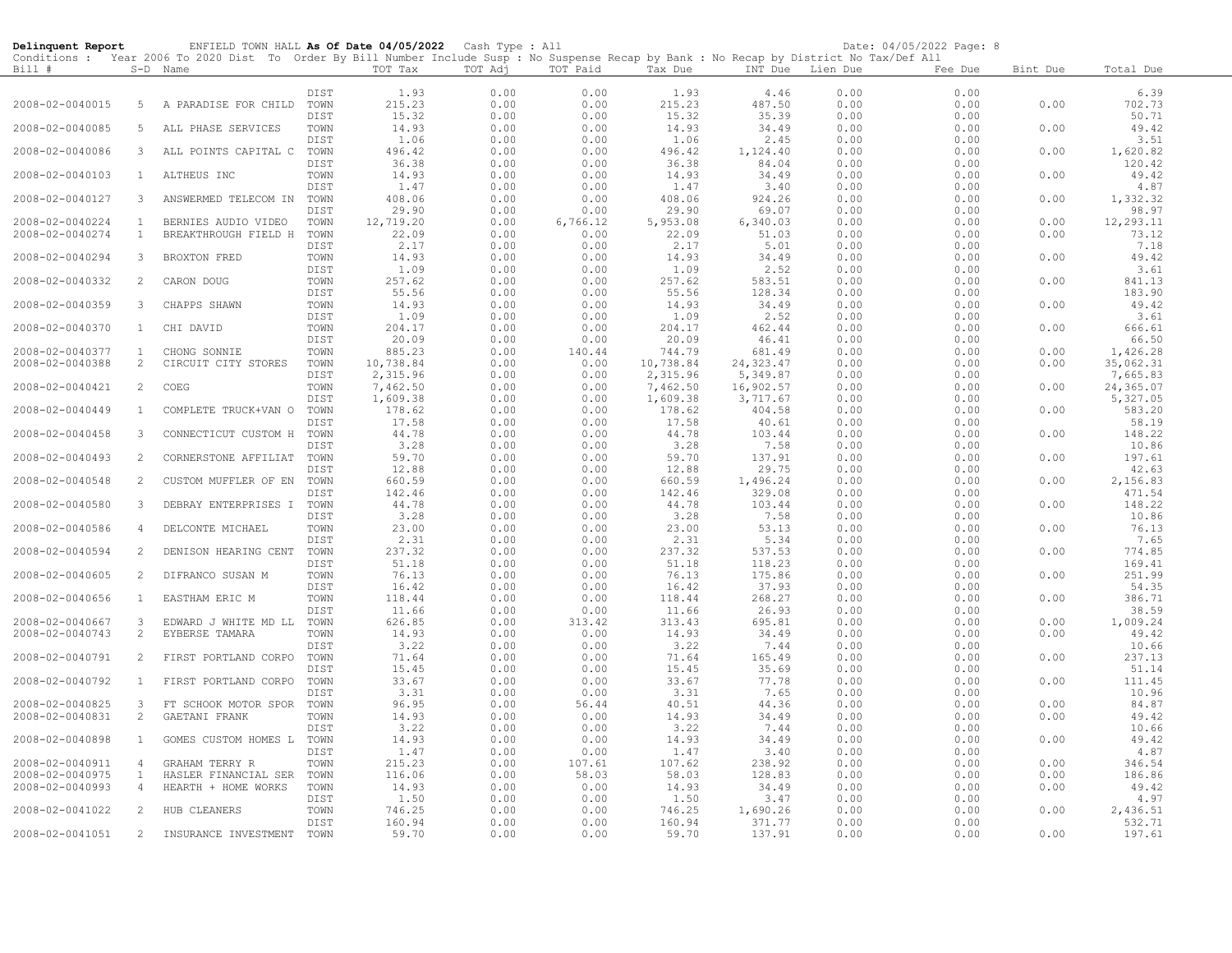| Delinquent Report                  |                     | ENFIELD TOWN HALL As Of Date 04/05/2022 Cash Type : All                                                                                    |              |                    |              |               |                    |                       |              | Date: 04/05/2022 Page: 9 |              |                       |
|------------------------------------|---------------------|--------------------------------------------------------------------------------------------------------------------------------------------|--------------|--------------------|--------------|---------------|--------------------|-----------------------|--------------|--------------------------|--------------|-----------------------|
|                                    |                     | Conditions : Year 2006 To 2020 Dist To Order By Bill Number Include Susp : No Suspense Recap by Bank : No Recap by District No Tax/Def All |              |                    |              |               |                    |                       |              |                          |              |                       |
| Bill #                             |                     | S-D Name                                                                                                                                   |              | TOT Tax            | TOT Adj      | TOT Paid      | Tax Due            | INT Due               | Lien Due     | Fee Due                  | Bint Due     | Total Due             |
|                                    |                     |                                                                                                                                            | DIST         | 12.88              | 0.00         | 0.00          | 12.88              | 29.75                 | 0.00         | 0.00                     |              | 42.63                 |
| 2008-02-0041059                    | 2                   | IQ TECHNOLOGY LLC                                                                                                                          | TOWN         | 298.50             | 0.00         | 0.00          | 298.50             | 676.11                | 0.00         | 0.00                     | 0.00         | 974.61                |
|                                    |                     |                                                                                                                                            | DIST         | 64.38              | 0.00         | 0.00          | 64.38              | 148.72                | 0.00         | 0.00                     |              | 213.10                |
| 2008-02-0041060                    | 1                   | ISLEY CHRISTOPHER                                                                                                                          | TOWN         | 14.93              | 0.00         | 0.00          | 14.93              | 34.49                 | 0.00         | 0.00                     | 0.00         | 49.42                 |
|                                    |                     |                                                                                                                                            | DIST         | 1.47               | 0.00         | 0.00          | 1.47               | 3.40                  | 0.00         | 0.00                     |              | 4.87                  |
| 2008-02-0041067                    | 5                   | J O'B BUILTWOOD PROD TOWN                                                                                                                  | DIST         | 2,415.70<br>171.97 | 0.00<br>0.00 | 0.00<br>0.00  | 2,415.70<br>171.97 | 5,471.56<br>397.25    | 0.00<br>0.00 | 0.00<br>0.00             | 0.00         | 7,887.26<br>569.22    |
| 2008-02-0041068                    | 3                   | J PAUL REHEIS MD LLC                                                                                                                       | TOWN         | 626.37             | 0.00         | 0.00          | 626.37             | 1,418.73              | 0.00         | 0.00                     | 0.00         | 2,045.10              |
|                                    |                     |                                                                                                                                            | DIST         | 45.90              | 0.00         | 0.00          | 45.90              | 106.03                | 0.00         | 0.00                     |              | 151.93                |
| 2008-02-0041098                    | $\overline{4}$      | JORDAN MARK                                                                                                                                | TOWN         | 14.93              | 0.00         | 0.00          | 14.93              | 34.49                 | 0.00         | 0.00                     | 0.00         | 49.42                 |
|                                    |                     |                                                                                                                                            | DIST         | 1.50               | 0.00         | 0.00          | 1.50               | 3.47                  | 0.00         | 0.00                     |              | 4.97                  |
| 2008-02-0041099                    | 3                   | JOREN WILLIAM                                                                                                                              | TOWN         | 298.50             | 0.00         | 0.00          | 298.50             | 676.11                | 0.00         | 0.00                     | 0.00         | 974.61                |
| 2008-02-0041117                    | $\overline{2}$      | KARINAS FASHION ACCE                                                                                                                       | DIST<br>TOWN | 21.88<br>59.70     | 0.00<br>0.00 | 0.00<br>0.00  | 21.88<br>59.70     | 50.54<br>137.91       | 0.00<br>0.00 | 0.00<br>0.00             | 0.00         | 72.42<br>197.61       |
|                                    |                     |                                                                                                                                            | DIST         | 12.88              | 0.00         | 0.00          | 12.88              | 29.75                 | 0.00         | 0.00                     |              | 42.63                 |
| 2008-02-0041141                    | $\mathbf{1}$        | KEY FOTO GRAPHICS IN TOWN                                                                                                                  |              | 2,863.81           | 0.00         | 0.00          | 2,863.81           | 6,486.53              | 0.00         | 0.00                     | 0.00         | 9,350.34              |
|                                    |                     |                                                                                                                                            | DIST         | 281.82             | 0.00         | 0.00          | 281.82             | 651.00                | 0.00         | 0.00                     |              | 932.82                |
| 2008-02-0041143                    | <sup>1</sup>        | KEYSTONE PRODUCTS CO                                                                                                                       | TOWN         | 14.93              | 0.00         | 0.00          | 14.93              | 34.49                 | 0.00         | 0.00                     | 0.00         | 49.42                 |
|                                    |                     |                                                                                                                                            | DIST         | 1.47               | 0.00         | 0.00          | 1.47               | 3.40                  | 0.00         | 0.00                     |              | 4.87<br>240.31        |
| 2008-02-0041179<br>2008-02-0041187 | 4<br>$\overline{2}$ | LA BOUTIQUE<br>LAM ANDREW N                                                                                                                | TOWN<br>TOWN | 149.25<br>149.25   | 0.00<br>0.00 | 74.62<br>0.00 | 74.63<br>149.25    | 165.68<br>338.05      | 0.00<br>0.00 | 0.00<br>0.00             | 0.00<br>0.00 | 487.30                |
|                                    |                     |                                                                                                                                            | DIST         | 32.19              | 0.00         | 0.00          | 32.19              | 74.36                 | 0.00         | 0.00                     |              | 106.55                |
| 2008-02-0041212                    | 2                   | LEE MYLES TRANSMISSI                                                                                                                       | TOWN         | 179.10             | 0.00         | 0.00          | 179.10             | 405.66                | 0.00         | 0.00                     | 0.00         | 584.76                |
|                                    |                     |                                                                                                                                            | DIST         | 38.63              | 0.00         | 0.00          | 38.63              | 89.24                 | 0.00         | 0.00                     |              | 127.87                |
| 2008-02-0041231                    | 4                   | LEVESQUE LARRY                                                                                                                             | TOWN         | 29.25              | 0.00         | 0.00          | 29.25              | 67.57                 | 0.00         | 0.00                     | 0.00         | 96.82                 |
|                                    |                     |                                                                                                                                            | DIST         | 2.94               | 0.00         | 0.00          | 2.94               | 6.79                  | 0.00         | 0.00                     |              | 9.73                  |
| 2008-02-0041239                    | 5                   | LISK FRED                                                                                                                                  | TOWN<br>DIST | 14.93<br>1.06      | 0.00<br>0.00 | 0.00<br>0.00  | 14.93<br>1.06      | 34.49<br>2.45         | 0.00<br>0.00 | 0.00<br>0.00             | 0.00         | 49.42<br>3.51         |
| 2008-02-0041241                    | 3                   | LITTLE DEVILS LLC                                                                                                                          | TOWN         | 651.69             | 0.00         | 0.00          | 651.69             | 1,476.08              | 0.00         | 0.00                     | 0.00         | 2,127.77              |
|                                    |                     |                                                                                                                                            | DIST         | 47.76              | 0.00         | 0.00          | 47.76              | 110.33                | 0.00         | 0.00                     |              | 158.09                |
| 2008-02-0041244                    | 4                   | LIZOTTE BUILDERS LLC                                                                                                                       | TOWN         | 149.25             | 0.00         | 0.00          | 149.25             | 338.05                | 0.00         | 0.00                     | 0.00         | 487.30                |
|                                    |                     |                                                                                                                                            | DIST         | 15.00              | 0.00         | 0.00          | 15.00              | 34.65                 | 0.00         | 0.00                     |              | 49.65                 |
| 2008-02-0041245                    | 2                   | LNT WEST INC                                                                                                                               | TOWN<br>DIST | 4,551.77<br>981.64 | 0.00<br>0.00 | 0.00<br>0.00  | 4,551.77<br>981.64 | 10,309.76<br>2,267.59 | 0.00<br>0.00 | 0.00<br>0.00             | 0.00         | 14,861.53<br>3,249.23 |
| 2008-02-0041262                    | $\mathbf{1}$        | LYONS RICHARD S                                                                                                                            | TOWN         | 14.93              | 0.00         | 0.00          | 14.93              | 34.49                 | 0.00         | 0.00                     | 0.00         | 49.42                 |
|                                    |                     |                                                                                                                                            | DIST         | 1.47               | 0.00         | 0.00          | 1.47               | 3.40                  | 0.00         | 0.00                     |              | 4.87                  |
| 2008-02-0041278                    | $\mathbf{1}$        | MAJESTIC PAVING+ CON                                                                                                                       | TOWN         | 286.87             | 0.00         | 0.00          | 286.87             | 649.76                | 0.00         | 0.00                     | 0.00         | 936.63                |
|                                    |                     |                                                                                                                                            | DIST         | 28.23              | 0.00         | 0.00          | 28.23              | 65.21                 | 0.00         | 0.00                     |              | 93.44                 |
| 2008-02-0041280                    | $\overline{2}$      | MALLEY EDWARD                                                                                                                              | TOWN         | 1,492.50           | 0.00         | 0.00          | 1,492.50           | 3,380.52              | 0.00         | 0.00                     | 0.00         | 4,873.02              |
| 2008-02-0041283                    | 1                   | MANISCALCHI ALFONSO                                                                                                                        | DIST<br>TOWN | 321.88<br>29.56    | 0.00<br>0.00 | 0.00<br>0.00  | 321.88<br>29.56    | 743.54<br>68.28       | 0.00<br>0.00 | 0.00<br>0.00             | 0.00         | 1,065.42<br>97.84     |
|                                    |                     |                                                                                                                                            | DIST         | 2.91               | 0.00         | 0.00          | 2.91               | 6.72                  | 0.00         | 0.00                     |              | 9.63                  |
| 2008-02-0041307                    | 2                   | MARX DJ ENTERTAINMEN                                                                                                                       | TOWN         | 149.25             | 0.00         | 0.00          | 149.25             | 338.05                | 0.00         | 0.00                     | 0.00         | 487.30                |
|                                    |                     |                                                                                                                                            | DIST         | 32.19              | 0.00         | 0.00          | 32.19              | 74.36                 | 0.00         | 0.00                     |              | 106.55                |
| 2008-02-0041314                    | 4                   | MATEO SHAWN                                                                                                                                | TOWN         | 29.85              | 0.00         | 0.00          | 29.85              | 68.95                 | 0.00         | 0.00                     | 0.00         | 98.80                 |
| 2008-02-0041315                    | $\mathbf{1}$        | MATHIEU SCOTT                                                                                                                              | DIST<br>TOWN | 3.00<br>14.93      | 0.00<br>0.00 | 0.00<br>0.00  | 3.00<br>14.93      | 6.93<br>34.49         | 0.00<br>0.00 | 0.00<br>0.00             | 0.00         | 9.93<br>49.42         |
|                                    |                     |                                                                                                                                            | DIST         | 1.47               | 0.00         | 0.00          | 1.47               | 3.40                  | 0.00         | 0.00                     |              | 4.87                  |
| 2008-02-0041316                    | $\mathbf{2}$        | MATICK ENTERPRISES                                                                                                                         | TOWN         | 74.63              | 0.00         | 0.00          | 74.63              | 172.40                | 0.00         | 0.00                     | 0.00         | 247.03                |
|                                    |                     |                                                                                                                                            | DIST         | 16.09              | 0.00         | 0.00          | 16.09              | 37.17                 | 0.00         | 0.00                     |              | 53.26                 |
| 2008-02-0041326                    | 2                   | MCHORSESHOE'N                                                                                                                              | TOWN         | 14.93              | 0.00         | 0.00          | 14.93              | 34.49                 | 0.00         | 0.00                     | 0.00         | 49.42                 |
|                                    |                     |                                                                                                                                            | DIST         | 3.22               | 0.00         | 0.00          | 3.22               | 7.44                  | 0.00         | 0.00                     |              | 10.66                 |
| 2008-02-0041332                    | $\mathbf{1}$        | MEASOR JOSEPH D                                                                                                                            | TOWN<br>DIST | 44.78<br>4.41      | 0.00<br>0.00 | 0.00<br>0.00  | 44.78<br>4.41      | 103.44<br>10.19       | 0.00<br>0.00 | 0.00<br>0.00             | 0.00         | 148.22<br>14.60       |
| 2008-02-0041349                    | 5                   | MIKULSKI EDWARD                                                                                                                            | TOWN         | 9.79               | 0.00         | 0.00          | 9.79               | 22.61                 | 0.00         | 0.00                     | 0.00         | 32.40                 |
|                                    |                     |                                                                                                                                            | DIST         | 0.70               | 0.00         | 0.00          | 0.70               | 1.62                  | 0.00         | 0.00                     |              | 2.32                  |
| 2008-02-0041382                    | 3                   | MORGAN DENNIS M.D.                                                                                                                         | TOWN         | 895.50             | 1,716.38     | 0.00          | 2,611.88           | 5, 915.91             | 0.00         | 0.00                     | 0.00         | 8,527.79              |
|                                    |                     |                                                                                                                                            | DIST         | 65.63              | 125.78       | 0.00          | 191.41             | 442.16                | 0.00         | 0.00                     |              | 633.57                |
| 2008-02-0041387                    | 5                   | MOSELSKY MATTHEW                                                                                                                           | TOWN<br>DIST | 588.88<br>41.92    | 0.00<br>0.00 | 0.00<br>0.00  | 588.88<br>41.92    | 1,333.82<br>96.84     | 0.00<br>0.00 | 0.00<br>0.00             | 0.00         | 1,922.70<br>138.76    |
| 2008-02-0041397                    | 5                   | MULTI FUELS INC                                                                                                                            | TOWN         | 154.98             | 0.00         | 0.00          | 154.98             | 351.03                | 0.00         | 0.00                     | 0.00         | 506.01                |
|                                    |                     |                                                                                                                                            | DIST         | 11.03              | 0.00         | 0.00          | 11.03              | 25.48                 | 0.00         | 0.00                     |              | 36.51                 |
| 2008-02-0041438                    | 2                   | NEW ENGLAND AUTO GAL                                                                                                                       | TOWN         | 149.25             | 0.00         | 0.00          | 149.25             | 338.05                | 0.00         | 0.00                     | 0.00         | 487.30                |
|                                    |                     |                                                                                                                                            | DIST         | 32.19              | 0.00         | 0.00          | 32.19              | 74.36                 | 0.00         | 0.00                     |              | 106.55                |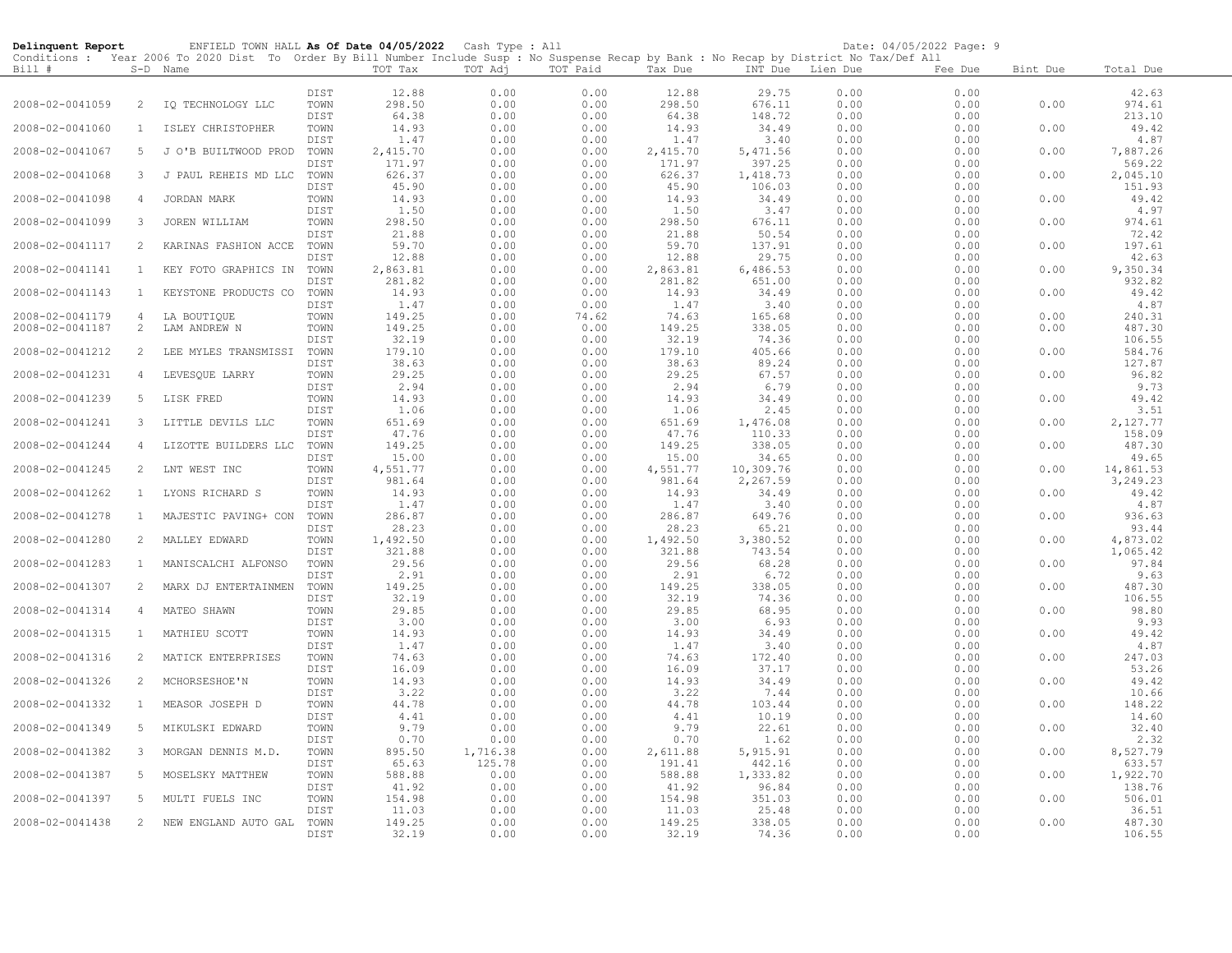| Delinquent Report                  |                              | ENFIELD TOWN HALL As Of Date 04/05/2022 Cash Type : All<br>Conditions : Year 2006 To 2020 Dist To Order By Bill Number Include Susp : No Suspense Recap by Bank : No Recap by District No Tax/Def All |              |                    |                   |                   |                    |                    |                  | Date: 04/05/2022 Page: 10 |              |                        |
|------------------------------------|------------------------------|-------------------------------------------------------------------------------------------------------------------------------------------------------------------------------------------------------|--------------|--------------------|-------------------|-------------------|--------------------|--------------------|------------------|---------------------------|--------------|------------------------|
| Bill #                             |                              | S-D Name                                                                                                                                                                                              |              | TOT Tax            | TOT Adj           | TOT Paid          | Tax Due            |                    | INT Due Lien Due | Fee Due                   | Bint Due     | Total Due              |
| 2008-02-0041440                    | $\mathbf{1}$                 | NEW ENGLAND PELLET L TOWN                                                                                                                                                                             | DIST         | 1,588.26<br>156.30 | 0.00<br>0.00      | 0.00<br>0.00      | 1,588.26<br>156.30 | 3,597.41<br>361.05 | 0.00<br>0.00     | 0.00<br>0.00              | 0.00         | 5,185.67<br>517.35     |
| 2008-02-0041486                    | $\mathbf{1}$                 | NORTON THOMAS W ATTY                                                                                                                                                                                  | TOWN<br>DIST | 29.85<br>2.94      | 0.00<br>0.00      | 0.00<br>0.00      | 29.85<br>2.94      | 68.95<br>6.79      | 0.00<br>0.00     | 0.00<br>0.00              | 0.00         | 98.80<br>9.73          |
| 2008-02-0041531                    | $\mathbf{1}$                 | PACHECO RAYMOND                                                                                                                                                                                       | TOWN<br>DIST | 149.25<br>14.69    | 0.00<br>0.00      | 0.00<br>0.00      | 149.25<br>14.69    | 338.05<br>33.93    | 0.00<br>0.00     | 0.00<br>0.00              | 0.00         | 487.30<br>48.62        |
| 2008-02-0041610                    | 3                            | PLAY HOCKEY LLC                                                                                                                                                                                       | TOWN<br>DIST | 946.60<br>69.37    | 0.00<br>0.00      | 0.00<br>0.00      | 946.60<br>69.37    | 2,144.05<br>160.24 | 0.00<br>0.00     | 0.00<br>0.00              | 0.00         | 3,090.65<br>229.61     |
| 2008-02-0041628                    | $\mathbf{1}$                 | POLOSKI EDWARD BREAU                                                                                                                                                                                  | TOWN<br>DIST | 149.25<br>14.69    | 0.00<br>0.00      | 0.00<br>0.00      | 149.25<br>14.69    | 338.05<br>33.93    | 0.00<br>0.00     | 0.00<br>0.00              | 0.00         | 487.30<br>48.62        |
| 2008-02-0041641                    | 2                            | PRENTISS GRANVILLE                                                                                                                                                                                    | TOWN<br>DIST | 14.93<br>3.22      | 0.00<br>0.00      | 0.00<br>0.00      | 14.93<br>3.22      | 34.49<br>7.44      | 0.00<br>0.00     | 0.00<br>0.00              | 0.00         | 49.42<br>10.66         |
| 2008-02-0041650<br>2008-02-0041661 | 1<br>2                       | PROFESSIONAL PAINT +<br>PUNKIN PATCH LLC                                                                                                                                                              | TOWN<br>TOWN | 29.85<br>238.80    | 0.00<br>0.00      | 5.22<br>124.41    | 24.63<br>114.39    | 45.81<br>121.83    | 0.00<br>0.00     | 0.00<br>0.00              | 0.00<br>0.00 | 70.44<br>236.22        |
| 2008-02-0041667                    | 2                            | QUALI-TECH NORTHEAST                                                                                                                                                                                  | TOWN         | 29.85              | 0.00              | 0.00              | 29.85              | 68.95              | 0.00             | 0.00                      | 0.00         | 98.80                  |
| 2008-02-0041669                    | $\mathbf{1}$                 | QUEBECOR WORLD INC                                                                                                                                                                                    | DIST<br>TOWN | 6.44<br>70,506.42  | 0.00<br>14,625.78 | 0.00<br>69,067.12 | 6.44<br>16,065.08  | 14.88<br>17,109.31 | 0.00<br>0.00     | 0.00<br>0.00              | 0.00         | 21.32<br>33, 174.39    |
| 2008-02-0041670                    | 5                            | QUESNEL DALE J                                                                                                                                                                                        | TOWN<br>DIST | 149.25<br>10.63    | 0.00<br>0.00      | 0.00<br>0.00      | 149.25<br>10.63    | 338.05<br>24.56    | 0.00<br>0.00     | 0.00<br>0.00              | 0.00         | 487.30<br>35.19        |
| 2008-02-0041683<br>2008-02-0041690 | $\mathbf{1}$<br>$\mathbf{1}$ | RAF HOME REMODELING<br>RAUSCH PAMELA                                                                                                                                                                  | TOWN<br>TOWN | 14.93<br>14.93     | 0.00<br>0.00      | 12.93<br>0.00     | 2.00<br>14.93      | 4.56<br>34.49      | 0.00<br>0.00     | 0.00<br>0.00              | 0.00<br>0.00 | 6.56<br>49.42          |
| 2008-02-0041768                    | 2                            | RUTH MICHAEL                                                                                                                                                                                          | DIST<br>TOWN | 1.47<br>43.58      | 0.00<br>0.00      | 0.00<br>38.25     | 1.47<br>5.33       | 3.40<br>8.55       | 0.00<br>0.00     | 0.00<br>0.00              | 0.00         | 4.87<br>13.88          |
| 2008-02-0041781                    | 2                            | SAFE HOME SECURITY                                                                                                                                                                                    | TOWN<br>DIST | 74.63<br>16.09     | 0.00<br>0.00      | 0.00<br>0.00      | 74.63<br>16.09     | 172.40<br>37.17    | 0.00<br>0.00     | 0.00<br>0.00              | 0.00         | 247.03<br>53.26        |
| 2008-02-0041811                    | 3                            | SBK PROPERTY MANAGEM                                                                                                                                                                                  | TOWN<br>DIST | 14.93<br>1.09      | 0.00<br>0.00      | 0.00<br>0.00      | 14.93<br>1.09      | 34.49<br>2.52      | 0.00<br>0.00     | 0.00<br>0.00              | 0.00         | 49.42<br>3.61<br>37.93 |
| 2008-02-0041868                    | 2                            | SIS AIRS LLC                                                                                                                                                                                          | TOWN<br>DIST | 11.46<br>2.47      | 0.00<br>0.00      | 0.00<br>0.00      | 11.46<br>2.47      | 26.47<br>5.71      | 0.00<br>0.00     | 0.00<br>0.00              | 0.00         | 8.18                   |
| 2008-02-0041869                    | 1                            | SIX FORTY FIVE EMMET                                                                                                                                                                                  | TOWN<br>DIST | 61.13<br>6.02      | 0.00<br>0.00      | 0.00<br>0.00      | 61.13<br>6.02      | 141.21<br>13.91    | 0.00<br>0.00     | 0.00<br>0.00              | 0.00         | 202.34<br>19.93        |
| 2008-02-0041870                    | 3                            | SIX FORTY FIVE EMMET                                                                                                                                                                                  | TOWN<br>DIST | 61.13<br>4.48      | 0.00<br>0.00      | 0.00<br>0.00      | 61.13<br>4.48      | 141.21<br>10.35    | 0.00<br>0.00     | 0.00<br>0.00              | 0.00         | 202.34<br>14.83        |
| 2008-02-0041871                    | 5                            | SIX FORTY FIVE EMMET                                                                                                                                                                                  | TOWN<br>DIST | 61.13<br>4.35      | 0.00<br>0.00      | 0.00<br>0.00      | 61.13<br>4.35      | 141.21<br>10.05    | 0.00<br>0.00     | 0.00<br>0.00              | 0.00         | 202.34<br>14.40        |
| 2008-02-0041872                    | $\overline{4}$               | SIX FORTY FIVE EMMET                                                                                                                                                                                  | TOWN<br>DIST | 61.13<br>6.14      | 0.00<br>0.00      | 0.00<br>0.00      | 61.13<br>6.14      | 141.21<br>14.18    | 0.00<br>0.00     | 0.00<br>0.00              | 0.00         | 202.34<br>20.32        |
| 2008-02-0041873                    | 2                            | SIX FORTY FIVE EMMET                                                                                                                                                                                  | TOWN<br>DIST | 61.13<br>13.18     | 0.00<br>0.00      | 0.00<br>0.00      | 61.13<br>13.18     | 141.21<br>30.45    | 0.00<br>0.00     | 0.00<br>0.00              | 0.00         | 202.34<br>43.63        |
| 2008-02-0041935                    | 2                            | STATIONHOUSE LEATHER                                                                                                                                                                                  | TOWN<br>DIST | 22.40<br>4.83      | 0.00<br>0.00      | 0.00<br>0.00      | 22.40<br>4.83      | 51.74<br>11.16     | 0.00<br>0.00     | 0.00<br>0.00              | 0.00         | 74.14<br>15.99         |
| 2008-02-0041939                    | 3                            | STELLA'S PIZZERIA+RE                                                                                                                                                                                  | TOWN<br>DIST | 701.36<br>51.40    | 0.00<br>0.00      | 0.00<br>0.00      | 701.36<br>51.40    | 1,588.58<br>118.73 | 0.00<br>0.00     | 0.00<br>0.00              | 0.00         | 2,289.94<br>170.13     |
| 2008-02-0041966                    | 2                            | T + S DELIVERY                                                                                                                                                                                        | TOWN<br>DIST | 14.93<br>3.22      | 0.00<br>0.00      | 0.00<br>0.00      | 14.93<br>3.22      | 34.49<br>7.44      | 0.00<br>0.00     | 0.00<br>0.00              | 0.00         | 49.42<br>10.66         |
| 2008-02-0041970                    | 2                            | T ZONES LLC                                                                                                                                                                                           | TOWN<br>DIST | 20.90<br>4.51      | 0.00<br>0.00      | 0.00<br>0.00      | 20.90<br>4.51      | 48.28<br>10.42     | 0.00<br>0.00     | 0.00<br>0.00              | 0.00         | 69.18<br>14.93         |
| 2008-02-0041972                    | 3                            | TANGERINE'S KITCHEN+                                                                                                                                                                                  | TOWN<br>DIST | 1,604.74<br>117.60 | 0.00<br>0.00      | 0.00<br>0.00      | 1,604.74<br>117.60 | 3,634.73<br>271.66 | 0.00<br>0.00     | 0.00<br>0.00              | 0.00         | 5,239.47<br>389.26     |
| 2008-02-0041982                    | 3                            | TELLAR TERESA M                                                                                                                                                                                       | TOWN<br>DIST | 2.99<br>0.22       | 0.00<br>0.00      | 0.00<br>0.00      | 2.99<br>0.22       | 6.91<br>0.51       | 0.00<br>0.00     | 0.00<br>0.00              | 0.00         | 9.90<br>0.73           |
| 2008-02-0041999                    | 2                            | THOMPSONVILLE CREAME                                                                                                                                                                                  | TOWN<br>DIST | 375.23<br>80.92    | 0.00<br>0.00      | 0.00<br>0.00      | 375.23<br>80.92    | 849.90<br>186.93   | 0.00<br>0.00     | 0.00<br>0.00              | 0.00         | 1,225.13<br>267.85     |
| 2008-02-0042012                    | $\mathbf{1}$                 | TOBACCO VALLEY PAINT                                                                                                                                                                                  | TOWN<br>DIST | 17.91<br>1.76      | 0.00<br>0.00      | 0.00<br>0.00      | 17.91<br>1.76      | 41.37<br>4.07      | 0.00<br>0.00     | 0.00<br>0.00              | 0.00         | 59.28<br>5.83          |
| 2008-02-0042021                    | 5                            | TORR LLOYD                                                                                                                                                                                            | TOWN<br>DIST | 98.51<br>7.01      | 0.00<br>0.00      | 0.00<br>0.00      | 98.51<br>7.01      | 227.56<br>16.19    | 0.00<br>0.00     | 0.00<br>0.00              | 0.00         | 326.07<br>23.20        |
| 2008-02-0042034                    | 2                            | TRANS MEDIA GRP OF N                                                                                                                                                                                  | TOWN<br>DIST | 600.10<br>129.42   | 0.00<br>0.00      | 0.00<br>0.00      | 600.10<br>129.42   | 1,359.23<br>298.96 | 0.00<br>0.00     | 0.00<br>0.00              | 0.00         | 1,959.33<br>428.38     |
| 2008-02-0042046                    | 2                            | TULLY ROBERT + DONNA                                                                                                                                                                                  | TOWN<br>DIST | 6.45<br>1.39       | 0.00<br>0.00      | 0.00<br>0.00      | 6.45<br>1.39       | 14.90<br>3.21      | 0.00<br>0.00     | 0.00<br>0.00              | 0.00         | 21.35<br>4.60          |
| 2008-02-0042056                    | 5 <sup>5</sup>               | TYCO ELECTRONICS                                                                                                                                                                                      | TOWN<br>DIST | 59.70<br>4.25      | 0.00<br>0.00      | 0.00<br>0.00      | 59.70<br>4.25      | 137.91<br>9.82     | 0.00<br>0.00     | 0.00<br>0.00              | 0.00         | 197.61<br>14.07        |
| 2008-02-0042146                    | 2                            | WATTON JAMES W IV                                                                                                                                                                                     | TOWN         | 14.93              | 0.00              | 0.00              | 14.93              | 34.49              | 0.00             | 0.00                      | 0.00         | 49.42                  |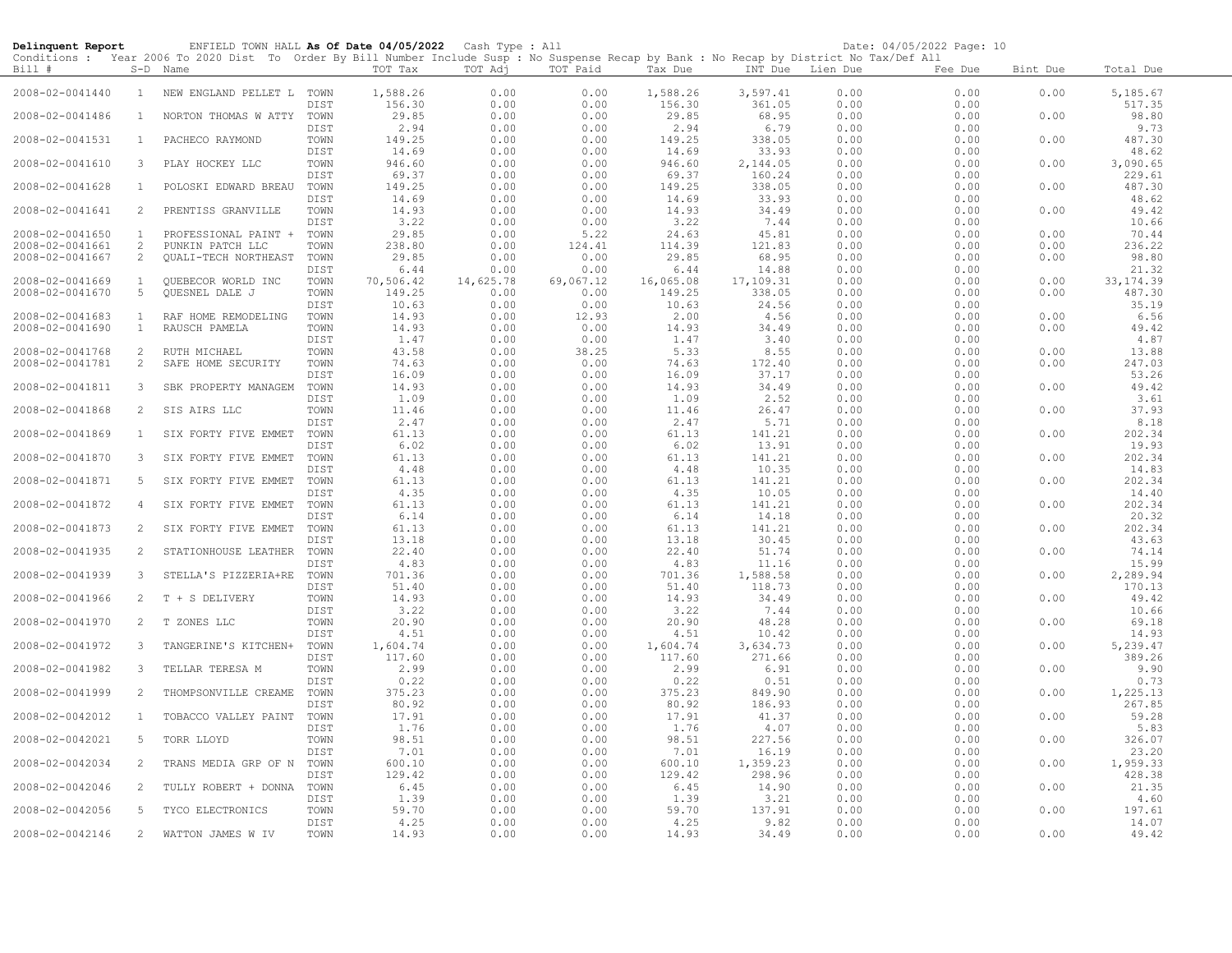| Delinquent Report                  |                    | ENFIELD TOWN HALL As Of Date 04/05/2022 Cash Type : All                                                                                    |              |                    |              |                  |                  |                    |                  | Date: 04/05/2022 Page: 11 |              |                    |
|------------------------------------|--------------------|--------------------------------------------------------------------------------------------------------------------------------------------|--------------|--------------------|--------------|------------------|------------------|--------------------|------------------|---------------------------|--------------|--------------------|
|                                    |                    | Conditions : Year 2006 To 2020 Dist To Order By Bill Number Include Susp : No Suspense Recap by Bank : No Recap by District No Tax/Def All |              |                    |              |                  |                  |                    |                  |                           |              |                    |
| Bill #                             |                    | S-D Name                                                                                                                                   |              | TOT Tax            | TOT Adj      | TOT Paid         | Tax Due          |                    | INT Due Lien Due | Fee Due                   | Bint Due     | Total Due          |
|                                    |                    |                                                                                                                                            | DIST         | 3.22               | 0.00         | 0.00             | 3.22             | 7.44               | 0.00             | 0.00                      |              | 10.66              |
| 2008-02-0042174                    | $\overline{4}$     | WILSON DAVID                                                                                                                               | TOWN         | 32.84              | 0.00         | 27.42            | 5.42             | 11.46              | 0.00             | 0.00                      | 0.00         | 16.88              |
| 2008-02-0042190                    | $\mathbf{1}$       | WORLD ENTERTAINMENT+                                                                                                                       | TOWN         | 29.85              | 0.00         | 0.00             | 29.85            | 68.95              | 0.00             | 0.00                      | 0.00         | 98.80              |
|                                    |                    |                                                                                                                                            | DIST         | 2.94               | 0.00         | 0.00             | 2.94             | 6.79               | 0.00             | 0.00                      |              | 9.73               |
| 2008-02-0042192                    | $\mathbf{1}$       | WORLD PROPERTIES LLC                                                                                                                       | TOWN         | 113.19             | 0.00         | 0.00             | 113.19           | 256.37             | 0.00             | 0.00                      | 0.00         | 369.56             |
|                                    |                    |                                                                                                                                            | DIST         | 11.14              | 0.00         | 0.00             | 11.14            | 25.73              | 0.00             | 0.00                      |              | 36.87              |
| 2008-02-0042208                    | 3                  | YESKIE MARK                                                                                                                                | TOWN         | 149.25             | 0.00         | 0.00             | 149.25           | 338.05             | 0.00             | 0.00                      | 0.00         | 487.30             |
|                                    |                    |                                                                                                                                            | DIST         | 10.94              | 0.00         | 0.00             | 10.94            | 25.27              | 0.00             | 0.00                      |              | 36.21              |
| 2008-02-0042210                    | 3                  | YOU'VE BEEN FRAMED                                                                                                                         | TOWN         | 115.82             | 0.00         | 0.00             | 115.82           | 262.33             | 0.00             | 0.00                      | 0.00         | 378.15             |
|                                    |                    |                                                                                                                                            | DIST         | 8.49               | 0.00         | 0.00             | 8.49             | 19.61              | 0.00             | 0.00                      |              | 28.10              |
| 2008-02-0042215<br>2008-02-0042218 | $\mathbf{1}$<br>2  | YOUNG TIMOTHY DMD<br>Z4E INC                                                                                                               | TOWN<br>TOWN | 2,051.53<br>447.75 | 0.00<br>0.00 | 1,579.02<br>0.00 | 472.51<br>447.75 | 503.22<br>1,014.15 | 0.00<br>0.00     | 0.00<br>0.00              | 0.00<br>0.00 | 975.73<br>1,461.90 |
|                                    |                    |                                                                                                                                            | DIST         | 96.56              | 0.00         | 0.00             | 96.56            | 223.05             | 0.00             | 0.00                      |              | 319.61             |
| 2008-02-0042223                    | 3                  | ZBIKOWSKI JAMES W                                                                                                                          | TOWN         | 29.85              | 0.00         | 0.00             | 29.85            | 68.95              | 0.00             | 0.00                      | 0.00         | 98.80              |
|                                    |                    |                                                                                                                                            | DIST         | 2.19               | 0.00         | 0.00             | 2.19             | 5.06               | 0.00             | 0.00                      |              | 7.25               |
| 2008-02-0042227                    | $\mathbf{1}$       | ZEYTOONJIAN MARK                                                                                                                           | TOWN         | 8,383.07           | 0.00         | 0.00             | 8,383.07         | 18,987.65          | 0.00             | 0.00                      | 0.00         | 27,370.72          |
|                                    |                    |                                                                                                                                            | DIST         | 824.97             | 0.00         | 0.00             | 824.97           | 1,905.68           | 0.00             | 0.00                      |              | 2,730.65           |
|                                    |                    |                                                                                                                                            |              |                    |              |                  |                  |                    |                  |                           |              |                    |
| TOT PP                             |                    | # Of Accts: 112                                                                                                                            | <b>TOWN</b>  | 142,585.68         | 16, 342.16   | 78,371.05        | 80,556.79        | 154, 322.31        | 0.00             | 0.00                      | 0.00         | 234,879.10         |
|                                    |                    |                                                                                                                                            | <b>DIST</b>  | 8,543.82           | 125.78       | 0.00             | 8,669.60         | 20,026.87          | 0.00             | 0.00                      |              | 28,696.47          |
| <b>YEAR 2008</b>                   |                    | # Of Accts: 112                                                                                                                            | <b>TOWN</b>  | 142,585.68         | 16,342.16    | 78,371.05        | 80,556.79        | 154,322.31         | 0.00             | 0.00                      | 0.00         | 234,879.10         |
|                                    |                    |                                                                                                                                            | <b>DIST</b>  | 8,543.82           | 125.78       | 0.00             | 8,669.60         | 20,026.87          | 0.00             | 0.00                      |              | 28,696.47          |
|                                    |                    |                                                                                                                                            |              |                    |              |                  |                  |                    |                  |                           |              |                    |
| 2009-02-0040019                    |                    | 1 A VEND CO                                                                                                                                | TOWN         | 38.21              | 0.00         | 0.00             | 38.21            | 81.39              | 0.00             | 0.00                      | 0.00         | 119.60             |
|                                    |                    |                                                                                                                                            | DIST         | 4.00               | 0.00         | 0.00             | 4.00             | 8.52               | 0.00             | 0.00                      |              | 12.52              |
| 2009-02-0040062                    | 2                  | AIR BRUSH ACCESS                                                                                                                           | TOWN         | 14.93              | 0.00         | 0.00             | 14.93            | 31.80              | 0.00             | 0.00                      | 0.00         | 46.73              |
|                                    |                    |                                                                                                                                            | DIST         | 3.22               | 0.00         | 0.00             | 3.22             | 6.86               | 0.00             | 0.00                      |              | 10.08              |
| 2009-02-0040087                    | 2                  | ALLEN DANIELLE L                                                                                                                           | TOWN         | 156.41             | 0.00         | 0.00             | 156.41           | 326.12             | 0.00             | 0.00                      | 0.00         | 482.53             |
| 2009-02-0040099                    | 2                  | ALWAYS CONSTRUCTION                                                                                                                        | DIST<br>TOWN | 33.73<br>29.85     | 0.00<br>0.00 | 0.00<br>7.59     | 33.73<br>22.26   | 71.84<br>26.71     | 0.00<br>0.00     | 0.00<br>0.00              | 0.00         | 105.57<br>48.97    |
| 2009-02-0040120                    | $\overline{2}$     | ANS PROPERTIES LLC                                                                                                                         | TOWN         | 14.93              | 0.00         | 0.00             | 14.93            | 31.80              | 0.00             | 0.00                      | 0.00         | 46.73              |
|                                    |                    |                                                                                                                                            | DIST         | 3.22               | 0.00         | 0.00             | 3.22             | 6.86               | 0.00             | 0.00                      |              | 10.08              |
| 2009-02-0040121                    | 3                  | ANSWERMED TELECOM IN                                                                                                                       | TOWN         | 408.06             | 0.00         | 0.00             | 408.06           | 850.80             | 0.00             | 0.00                      | 0.00         | 1,258.86           |
|                                    |                    |                                                                                                                                            | DIST         | 29.90              | 0.00         | 0.00             | 29.90            | 63.69              | 0.00             | 0.00                      |              | 93.59              |
| 2009-02-0040151                    | $\overline{2}$     | AWAD PHILIP W                                                                                                                              | TOWN         | 5.97               | 0.00         | 0.00             | 5.97             | 12.72              | 0.00             | 0.00                      | 0.00         | 18.69              |
|                                    |                    |                                                                                                                                            | DIST         | 1.29               | 0.00         | 0.00             | 1.29             | 2.75               | 0.00             | 0.00                      |              | 4.04               |
| 2009-02-0040153                    | 2                  | B + B LABELS LLC                                                                                                                           | TOWN         | 180.60             | 0.00         | 90.30            | 90.30            | 184.21             | 0.00             | 0.00                      | 0.00         | 274.51             |
| 2009-02-0040212                    | $\mathbf{1}$       | BERNIES AUDIO VIDEO                                                                                                                        | TOWN         | 19,483.93          | 0.00         | 0.00             | 19,483.93        | 40,623.99          | 0.00             | 0.00                      | 0.00         | 60,107.92          |
|                                    |                    |                                                                                                                                            | DIST         | 2,039.78           | 0.00         | 0.00             | 2,039.78         | 4,344.73           | 0.00             | 0.00                      |              | 6,384.51           |
| 2009-02-0040257                    | $\mathcal{B}$<br>3 | BOULETTE DON + JANET                                                                                                                       | TOWN<br>TOWN | 829.59<br>14.93    | 0.00<br>0.00 | 414.79<br>0.00   | 414.80<br>14.93  | 846.19<br>31.80    | 0.00<br>0.00     | 0.00<br>0.00              | 0.00         | 1,260.99<br>46.73  |
| 2009-02-0040284                    |                    | BROXTON FRED                                                                                                                               | DIST         | 1.09               | 0.00         | 0.00             | 1.09             | 2.32               | 0.00             | 0.00                      | 0.00         | 3.41               |
| 2009-02-0040339                    | $\mathbf{1}$       | CEPPETELLI THOMAS                                                                                                                          | TOWN         | 29.85              | 0.00         | 0.00             | 29.85            | 63.58              | 0.00             | 0.00                      | 0.00         | 93.43              |
|                                    |                    |                                                                                                                                            | DIST         | 3.13               | 0.00         | 0.00             | 3.13             | 6.67               | 0.00             | 0.00                      |              | 9.80               |
| 2009-02-0040344                    | $\mathbf{3}$       | CHAPPS SHAWN                                                                                                                               | TOWN         | 29.85              | 0.00         | 0.00             | 29.85            | 63.58              | 0.00             | 0.00                      | 0.00         | 93.43              |
|                                    |                    |                                                                                                                                            | DIST         | 2.19               | 0.00         | 0.00             | 2.19             | 4.66               | 0.00             | 0.00                      |              | 6.85               |
| 2009-02-0040399                    | 2                  | COEG                                                                                                                                       | TOWN         | 7,462.50           | 0.00         | 0.00             | 7,462.50         | 15,559.31          | 0.00             | 0.00                      | 0.00         | 23,021.81          |
|                                    |                    |                                                                                                                                            | DIST         | 1,609.38           | 0.00         | 0.00             | 1,609.38         | 3,427.98           | 0.00             | 0.00                      |              | 5,037.36           |
| 2009-02-0040415                    | 2                  | COLLEGE PIZZA + DELI                                                                                                                       | TOWN         | 335.28             | 0.00         | 0.00             | 335.28           | 699.06             | 0.00             | 0.00                      | 0.00         | 1,034.34           |
| 2009-02-0040468                    | 2                  |                                                                                                                                            | DIST<br>TOWN | 72.31<br>59.70     | 0.00<br>0.00 | 0.00<br>0.00     | 72.31<br>59.70   | 154.02             | 0.00<br>0.00     | 0.00<br>0.00              |              | 226.33<br>186.86   |
|                                    |                    | CORNERSTONE AFFILIAT                                                                                                                       | DIST         | 12.88              | 0.00         | 0.00             | 12.88            | 127.16<br>27.43    | 0.00             | 0.00                      | 0.00         | 40.31              |
| 2009-02-0040478                    | 2                  | COUNTRYWIDE HOME LOA                                                                                                                       | TOWN         | 517.60             | 0.00         | 98.84            | 418.76           | 841.71             | 0.00             | 0.00                      | 0.00         | 1,260.47           |
| 2009-02-0040486                    | $\overline{2}$     | COZY EATS                                                                                                                                  | TOWN         | 44.78              | 0.00         | 0.00             | 44.78            | 95.38              | 0.00             | 0.00                      | 0.00         | 140.16             |
|                                    |                    |                                                                                                                                            | DIST         | 9.66               | 0.00         | 0.00             | 9.66             | 20.58              | 0.00             | 0.00                      |              | 30.24              |
| 2009-02-0040561                    | 3                  | DEBRAY ENTERPRISES I TOWN                                                                                                                  |              | 44.78              | 0.00         | 0.00             | 44.78            | 95.38              | 0.00             | 0.00                      | 0.00         | 140.16             |
|                                    |                    |                                                                                                                                            | DIST         | 3.28               | 0.00         | 0.00             | 3.28             | 6.99               | 0.00             | 0.00                      |              | 10.27              |
| 2009-02-0040568                    | $\overline{4}$     | DELCONTE MICHAEL                                                                                                                           | TOWN         | 29.85              | 0.00         | 0.00             | 29.85            | 63.58              | 0.00             | 0.00                      | 0.00         | 93.43              |
|                                    |                    |                                                                                                                                            | DIST         | 3.00               | 0.00         | 0.00             | 3.00             | 6.39               | 0.00             | 0.00                      |              | 9.39               |
| 2009-02-0040579                    | 2                  | DEROSIER MICHELE                                                                                                                           | TOWN         | 5.97               | 0.00         | 0.00             | 5.97             | 12.72              | 0.00             | 0.00                      | 0.00         | 18.69              |
| 2009-02-0040586                    | $\overline{4}$     | DIFRANCO SUSAN M                                                                                                                           | DIST<br>TOWN | 1.29<br>76.13      | 0.00<br>0.00 | 0.00<br>0.00     | 1.29<br>76.13    | 2.75<br>162.16     | 0.00<br>0.00     | 0.00<br>0.00              | 0.00         | 4.04<br>238.29     |
|                                    |                    |                                                                                                                                            | DIST         | 7.65               | 0.00         | 0.00             | 7.65             | 16.29              | 0.00             | 0.00                      |              | 23.94              |
|                                    |                    |                                                                                                                                            |              |                    |              |                  |                  |                    |                  |                           |              |                    |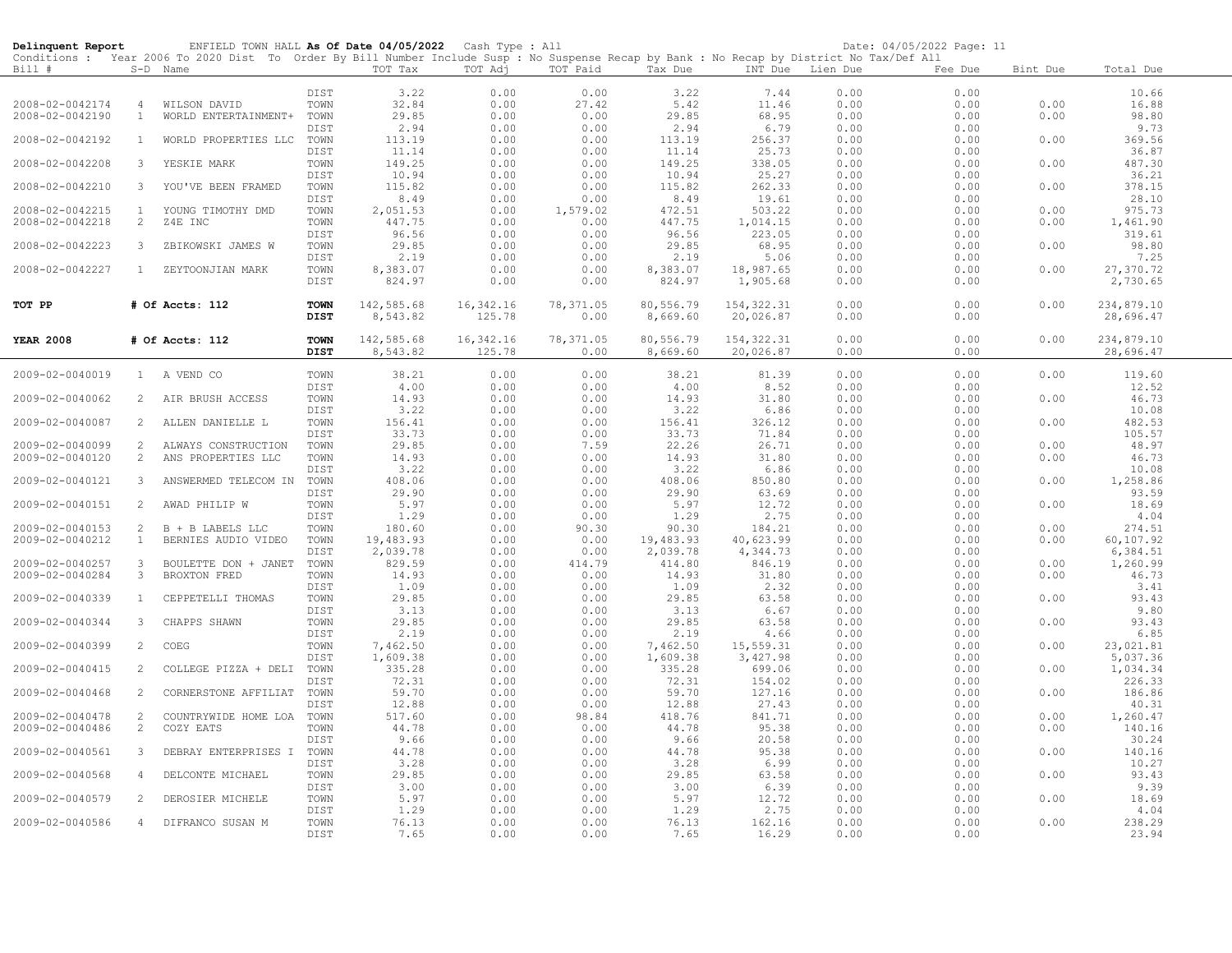| Delinquent Report |                | ENFIELD TOWN HALL As Of Date 04/05/2022 Cash Type : All                                                                                    |              |                    |                  |                |                    |                    |                  | Date: 04/05/2022 Page: 12 |              |                    |
|-------------------|----------------|--------------------------------------------------------------------------------------------------------------------------------------------|--------------|--------------------|------------------|----------------|--------------------|--------------------|------------------|---------------------------|--------------|--------------------|
|                   |                | Conditions : Year 2006 To 2020 Dist To Order By Bill Number Include Susp : No Suspense Recap by Bank : No Recap by District No Tax/Def All |              |                    |                  |                |                    |                    |                  |                           |              |                    |
| Bill #            |                | S-D Name                                                                                                                                   |              | TOT Tax            | TOT Adj          | TOT Paid       | Tax Due            |                    | INT Due Lien Due | Fee Due                   | Bint Due     | Total Due          |
| 2009-02-0040605   | $\overline{2}$ | DORAN JAMES                                                                                                                                | TOWN         | 29.85              | 0.00             | 0.00           | 29.85              | 63.58              | 0.00             | 0.00                      | 0.00         | 93.43              |
|                   |                |                                                                                                                                            | DIST         | 6.44               | 0.00             | 0.00           | 6.44               | 13.72              | 0.00             | 0.00                      |              | 20.16              |
| 2009-02-0040636   | $\overline{1}$ | EASTHAM ERIC M                                                                                                                             | TOWN<br>DIST | 138.98<br>14.55    | 0.00<br>0.00     | 0.00<br>0.00   | 138.98<br>14.55    | 289.77<br>30.99    | 0.00<br>0.00     | 0.00<br>0.00              | 0.00         | 428.75<br>45.54    |
| 2009-02-0040658   | 2              | ELLAS I LLC                                                                                                                                | TOWN         | 59.70              | 0.00             | 0.00           | 59.70              | 127.16             | 0.00             | 0.00                      | 0.00         | 186.86             |
|                   |                |                                                                                                                                            | DIST         | 12.88              | 0.00             | 0.00           | 12.88              | 27.43              | 0.00             | 0.00                      |              | 40.31              |
| 2009-02-0040669   | 2              | ENFIELD BALLROOM LLC                                                                                                                       | TOWN         | 149.25             | 0.00             | 0.00           | 149.25             | 311.19             | 0.00             | 0.00                      | 0.00         | 460.44             |
|                   |                |                                                                                                                                            | DIST         | 32.19              | 0.00             | 0.00           | 32.19              | 68.56              | 0.00             | 0.00                      |              | 100.75             |
| 2009-02-0040696   | 2              | ENFIELD ROYAL BUFFET                                                                                                                       | TOWN         | 816.93             | 0.00             | 804.68         | 12.25<br>62.40     | 13.05              | 0.00             | 0.00                      | 0.00<br>0.00 | 25.30<br>195.31    |
| 2009-02-0040723   | $\mathbf{1}$   | FAHEY BRIAN M                                                                                                                              | TOWN<br>DIST | 62.40<br>6.53      | 0.00<br>0.00     | 0.00<br>0.00   | 6.53               | 132.91<br>13.91    | 0.00<br>0.00     | 0.00<br>0.00              |              | 20.44              |
| 2009-02-0040762   | 2              | FIRST PORTLAND CORPO                                                                                                                       | TOWN         | 751.50             | 0.00             | 0.00           | 751.50             | 1,566.88           | 0.00             | 0.00                      | 0.00         | 2,318.38           |
|                   |                |                                                                                                                                            | DIST         | 162.07             | 0.00             | 0.00           | 162.07             | 345.21             | 0.00             | 0.00                      |              | 507.28             |
| 2009-02-0040763   | $\mathbf{1}$   | FIRST PORTLAND CORPO                                                                                                                       | TOWN         | 209.91             | 0.00             | 0.00           | 209.91             | 437.66             | 0.00             | 0.00                      | 0.00         | 647.57             |
|                   |                |                                                                                                                                            | DIST         | 21.98              | 0.00             | 0.00           | 21.98              | 46.82              | 0.00             | 0.00                      |              | 68.80              |
| 2009-02-0040791   | 2              | FRESHWATER AUTO INC                                                                                                                        | TOWN<br>DIST | 70.68<br>15.24     | 526.32<br>113.50 | 70.68<br>15.24 | 526.32<br>113.50   | 1,018.42<br>219.62 | 0.00<br>0.00     | 0.00<br>0.00              | 0.00         | 1,544.74<br>333.12 |
| 2009-02-0040795   | 3              | FT SCHOOK MOTOR SPOR                                                                                                                       | TOWN         | 121.19             | 0.00             | 0.00           | 121.19             | 252.68             | 0.00             | 0.00                      | 0.00         | 373.87             |
|                   |                |                                                                                                                                            | DIST         | 8.88               | 0.00             | 0.00           | 8.88               | 18.91              | 0.00             | 0.00                      |              | 27.79              |
| 2009-02-0040869   | $\overline{4}$ | GRAHAM TERRY R                                                                                                                             | TOWN         | 215.23             | 0.00             | 0.00           | 215.23             | 448.75             | 0.00             | 0.00                      | 0.00         | 663.98             |
|                   |                |                                                                                                                                            | DIST         | 21.63              | 0.00             | 0.00           | 21.63              | 46.07              | 0.00             | 0.00                      |              | 67.70              |
| 2009-02-0040962   | $\overline{2}$ | HUB CLEANERS                                                                                                                               | TOWN         | 746.25             | 0.00             | 0.00           | 746.25             | 1,555.94           | 0.00             | 0.00                      | 0.00         | 2,302.19           |
| 2009-02-0040968   | 3              | HUYNH ANDY                                                                                                                                 | DIST<br>TOWN | 160.94<br>202.10   | 0.00<br>0.00     | 0.00<br>101.05 | 160.94<br>101.05   | 342.80<br>206.14   | 0.00<br>0.00     | 0.00<br>0.00              | 0.00         | 503.74<br>307.19   |
| 2009-02-0040992   | 2              | INSURANCE INVESTMENT                                                                                                                       | TOWN         | 59.70              | 0.00             | 0.00           | 59.70              | 127.16             | 0.00             | 0.00                      | 0.00         | 186.86             |
|                   |                |                                                                                                                                            | DIST         | 12.88              | 0.00             | 0.00           | 12.88              | 27.43              | 0.00             | 0.00                      |              | 40.31              |
| 2009-02-0041000   | 2              | IQ TECHNOLOGY LLC                                                                                                                          | TOWN         | 3, 119.33          | 0.00             | 0.00           | 3,119.33           | 6,503.81           | 0.00             | 0.00                      | 0.00         | 9,623.14           |
|                   |                |                                                                                                                                            | DIST         | 672.72             | 0.00             | 0.00           | 672.72             | 1,432.89           | 0.00             | 0.00                      |              | 2,105.61           |
| 2009-02-0041008   | 5              | J O'B BUILTWOOD PROD                                                                                                                       | TOWN<br>DIST | 1,677.09<br>119.39 | 0.00<br>0.00     | 0.00<br>0.00   | 1,677.09<br>119.39 | 3,496.73<br>254.30 | 0.00<br>0.00     | 0.00<br>0.00              | 0.00         | 5,173.82<br>373.69 |
| 2009-02-0041009   | $\mathbf{3}$   | J PAUL REHEIS MD LLC                                                                                                                       | TOWN         | 782.98             | 0.00             | 0.00           | 782.98             | 1,632.51           | 0.00             | 0.00                      | 0.00         | 2,415.49           |
|                   |                |                                                                                                                                            | DIST         | 57.38              | 0.00             | 0.00           | 57.38              | 122.22             | 0.00             | 0.00                      |              | 179.60             |
| 2009-02-0041039   | 4              | JORDAN MARK                                                                                                                                | TOWN         | 29.85              | 0.00             | 0.00           | 29.85              | 63.58              | 0.00             | 0.00                      | 0.00         | 93.43              |
|                   |                |                                                                                                                                            | DIST         | 3.00               | 0.00             | 0.00           | 3.00               | 6.39               | 0.00             | 0.00                      |              | 9.39               |
| 2009-02-0041075   | $\mathbf{1}$   | KEY FOTO GRAPHICS IN                                                                                                                       | TOWN<br>DIST | 2,863.81<br>299.81 | 0.00<br>0.00     | 0.00<br>0.00   | 2,863.81<br>299.81 | 5,971.05<br>638.60 | 0.00<br>0.00     | 0.00<br>0.00              | 0.00         | 8,834.86<br>938.41 |
| 2009-02-0041109   | 4              | LA BOUTIQUE                                                                                                                                | TOWN         | 149.25             | 0.00             | 0.00           | 149.25             | 311.19             | 0.00             | 0.00                      | 0.00         | 460.44             |
|                   |                |                                                                                                                                            | DIST         | 15.00              | 0.00             | 0.00           | 15.00              | 31.95              | 0.00             | 0.00                      |              | 46.95              |
| 2009-02-0041120   | 2              | LAM ANDREW N                                                                                                                               | TOWN         | 149.25             | 0.00             | 0.00           | 149.25             | 311.19             | 0.00             | 0.00                      | 0.00         | 460.44             |
|                   |                |                                                                                                                                            | DIST         | 32.19              | 0.00             | 0.00           | 32.19              | 68.56              | 0.00             | 0.00                      |              | 100.75             |
| 2009-02-0041129   | 4              | LAVALLA LLC                                                                                                                                | TOWN<br>DIST | 29.85<br>3.00      | 0.00<br>0.00     | 0.00<br>0.00   | 29.85<br>3.00      | 63.58<br>6.39      | 0.00<br>0.00     | 0.00<br>0.00              | 0.00         | 93.43<br>9.39      |
| 2009-02-0041147   | 2              | LEE MYLES TRANSMISSI                                                                                                                       | TOWN         | 179.10             | 0.00             | 0.00           | 179.10             | 373.42             | 0.00             | 0.00                      | 0.00         | 552.52             |
|                   |                |                                                                                                                                            | DIST         | 38.63              | 0.00             | 0.00           | 38.63              | 82.28              | 0.00             | 0.00                      |              | 120.91             |
| 2009-02-0041174   | 5              | LINEAGE POWER                                                                                                                              | TOWN         | 149.25             | 0.00             | 0.00           | 149.25             | 311.19             | 0.00             | 0.00                      | 0.00         | 460.44             |
|                   |                |                                                                                                                                            | DIST         | 10.63              | 0.00             | 0.00           | 10.63              | 22.64              | 0.00             | 0.00                      |              | 33.27              |
| 2009-02-0041176   | 3              | LITTLE DEVILS LLC                                                                                                                          | TOWN<br>DIST | 808.65<br>59.26    | 0.00<br>0.00     | 0.00<br>0.00   | 808.65<br>59.26    | 1,686.03<br>126.22 | 0.00<br>0.00     | 0.00<br>0.00              | 0.00         | 2,494.68<br>185.48 |
| 2009-02-0041180   | $\overline{4}$ | LIZOTTE BUILDERS LLC                                                                                                                       | TOWN         | 149.25             | 0.00             | 0.00           | 149.25             | 311.19             | 0.00             | 0.00                      | 0.00         | 460.44             |
|                   |                |                                                                                                                                            | DIST         | 15.00              | 0.00             | 0.00           | 15.00              | 31.95              | 0.00             | 0.00                      |              | 46.95              |
| 2009-02-0041205   | 3              | MACFEAT LEE ANN                                                                                                                            | TOWN         | 588.36             | 0.00             | 583.77         | 4.59               | 4.89               | 0.00             | 0.00                      | 0.00         | 9.48               |
| 2009-02-0041219   | $\overline{2}$ | MALLEY EDWARD                                                                                                                              | TOWN         | 1,492.50           | 0.00             | 0.00           | 1,492.50           | 3,111.86           | 0.00             | 0.00                      | 0.00         | 4,604.36           |
| 2009-02-0041221   | $\mathbf{1}$   | MANHERTZ NIGEL                                                                                                                             | DIST<br>TOWN | 321.88<br>210.14   | 0.00<br>0.00     | 0.00<br>0.00   | 321.88<br>210.14   | 685.60<br>438.14   | 0.00<br>0.00     | 0.00<br>0.00              | 0.00         | 1,007.48<br>648.28 |
|                   |                |                                                                                                                                            | DIST         | 22.00              | 0.00             | 0.00           | 22.00              | 46.86              | 0.00             | 0.00                      |              | 68.86              |
| 2009-02-0041222   | $\mathbf{1}$   | MANISCALCHI ALFONSO                                                                                                                        | TOWN         | 29.56              | 0.00             | 0.00           | 29.56              | 62.96              | 0.00             | 0.00                      | 0.00         | 92.52              |
|                   |                |                                                                                                                                            | DIST         | 3.10               | 0.00             | 0.00           | 3.10               | 6.60               | 0.00             | 0.00                      |              | 9.70               |
| 2009-02-0041250   | 4              | MATEO SHAWN                                                                                                                                | TOWN         | 59.70              | 0.00             | 0.00           | 59.70              | 127.16             | 0.00             | 0.00                      | 0.00         | 186.86             |
| 2009-02-0041252   | 2              | MATICK ENTERPRISES                                                                                                                         | DIST<br>TOWN | 6.00<br>74.63      | 0.00<br>0.00     | 0.00<br>0.00   | 6.00<br>74.63      | 12.78<br>158.96    | 0.00<br>0.00     | 0.00<br>0.00              | 0.00         | 18.78<br>233.59    |
|                   |                |                                                                                                                                            | DIST         | 16.09              | 0.00             | 0.00           | 16.09              | 34.27              | 0.00             | 0.00                      |              | 50.36              |
| 2009-02-0041260   | 2              | MCHORSESHOE'N                                                                                                                              | TOWN         | 14.93              | 0.00             | 0.00           | 14.93              | 31.80              | 0.00             | 0.00                      | 0.00         | 46.73              |
|                   |                |                                                                                                                                            | DIST         | 3.22               | 0.00             | 0.00           | 3.22               | 6.86               | 0.00             | 0.00                      |              | 10.08              |
| 2009-02-0041282   |                | 1 MIDNIGHT COMPANIES I                                                                                                                     | TOWN         | 14.93              | 0.00             | 0.00           | 14.93              | 31.80              | 0.00             | 0.00                      | 0.00         | 46.73              |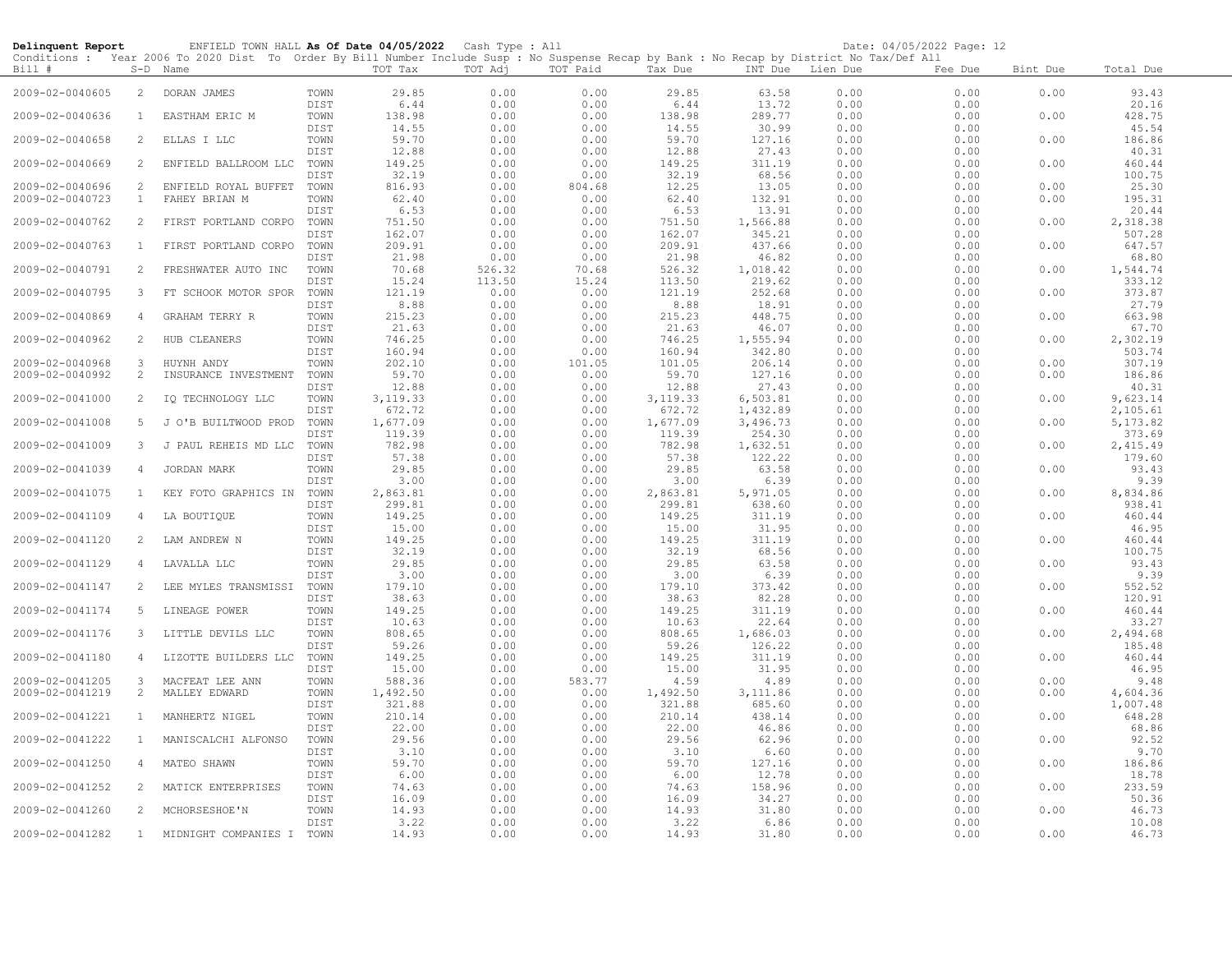| Delinquent Report |              | ENFIELD TOWN HALL As Of Date 04/05/2022 Cash Type : All                                                                                    |              |                 |              |              |                 |                    |              | Date: 04/05/2022 Page: 13 |          |                    |
|-------------------|--------------|--------------------------------------------------------------------------------------------------------------------------------------------|--------------|-----------------|--------------|--------------|-----------------|--------------------|--------------|---------------------------|----------|--------------------|
|                   |              | Conditions : Year 2006 To 2020 Dist To Order By Bill Number Include Susp : No Suspense Recap by Bank : No Recap by District No Tax/Def All |              |                 |              |              |                 |                    |              |                           |          |                    |
| Bill #            |              | S-D Name                                                                                                                                   |              | TOT Tax         | TOT Adj      | TOT Paid     | Tax Due         | INT Due            | Lien Due     | Fee Due                   | Bint Due | Total Due          |
|                   |              |                                                                                                                                            | DIST         | 1.56            | 0.00         | 0.00         |                 | 3.32               | 0.00         | 0.00                      |          | 4.88               |
| 2009-02-0041287   | 5            | MIKULSKI EDWARD                                                                                                                            | TOWN         | 12.25           | 0.00         | 0.00         | 1.56<br>12.25   | 26.09              | 0.00         | 0.00                      | 0.00     | 38.34              |
|                   |              |                                                                                                                                            | DIST         | 0.87            | 0.00         | 0.00         | 0.87            | 1.85               | 0.00         | 0.00                      |          | 2.72               |
| 2009-02-0041289   | 2            | MILESTONES LLC                                                                                                                             | TOWN         | 89.55           | 0.00         | 0.00         | 89.55           | 190.74             | 0.00         | 0.00                      | 0.00     | 280.29             |
|                   |              |                                                                                                                                            | DIST         | 19.31           | 0.00         | 0.00         | 19.31           | 41.13              | 0.00         | 0.00                      |          | 60.44              |
| 2009-02-0041303   | 4            | MOBILE FLEET MAINTEN                                                                                                                       | TOWN         | 248.35          | 0.00         | 0.00         | 248.35          | 513.56             | 0.00         | 0.00                      | 0.00     | 761.91             |
|                   |              |                                                                                                                                            | DIST         | 24.96           | 0.00         | 0.00         | 24.96           | 48.30              | 0.00         | 0.00                      |          | 73.26              |
| 2009-02-0041325   | 3            | MORGAN DENNIS M.D.                                                                                                                         | TOWN         | 2,611.88        | 0.00         | 0.00         | 2,611.88        | 5,445.77           | 0.00         | 0.00                      | 0.00     | 8,057.65           |
|                   |              |                                                                                                                                            | DIST         | 191.41          | 0.00         | 0.00         | 191.41          | 407.70             | 0.00         | 0.00                      |          | 599.11             |
| 2009-02-0041331   | 5            | MOSELSKY MATTHEW                                                                                                                           | TOWN         | 736.10          | 0.00         | 0.00         | 736.10          | 1,534.77           | 0.00         | 0.00                      | 0.00     | 2,270.87           |
|                   |              |                                                                                                                                            | DIST         | 52.40           | 0.00<br>0.00 | 0.00         | 52.40           | 111.61             | 0.00         | 0.00                      |          | 164.01             |
| 2009-02-0041332   | 2            | MOST EXCELLENT COLLE                                                                                                                       | TOWN<br>DIST | 149.25<br>32.19 | 0.00         | 0.00<br>0.00 | 149.25<br>32.19 | 311.19<br>68.56    | 0.00<br>0.00 | 0.00<br>0.00              | 0.00     | 460.44<br>100.75   |
| 2009-02-0041340   | $\mathbf{1}$ | MULLER CHARLES F                                                                                                                           | TOWN         | 14.93           | 0.00         | 0.00         | 14.93           | 31.80              | 0.00         | 0.00                      | 0.00     | 46.73              |
|                   |              |                                                                                                                                            | DIST         | 1.56            | 0.00         | 0.00         | 1.56            | 3.32               | 0.00         | 0.00                      |          | 4.88               |
| 2009-02-0041343   | 5            | MULTI FUELS INC                                                                                                                            | TOWN         | 172.25          | 0.00         | 0.00         | 172.25          | 359.15             | 0.00         | 0.00                      | 0.00     | 531.40             |
|                   |              |                                                                                                                                            | DIST         | 12.26           | 0.00         | 0.00         | 12.26           | 26.11              | 0.00         | 0.00                      |          | 38.37              |
| 2009-02-0041365   | 2            | NATIONAL DEBT SOLUTI                                                                                                                       | TOWN         | 59.70           | 0.00         | 0.00         | 59.70           | 127.16             | 0.00         | 0.00                      | 0.00     | 186.86             |
|                   |              |                                                                                                                                            | DIST         | 12.88           | 0.00         | 0.00         | 12.88           | 27.43              | 0.00         | 0.00                      |          | 40.31              |
| 2009-02-0041373   | 3            | NEED A HAND LLC                                                                                                                            | TOWN         | 29.85           | 0.00         | 0.00         | 29.85           | 63.58              | 0.00         | 0.00                      | 0.00     | 93.43              |
| 2009-02-0041387   | 2            |                                                                                                                                            | DIST<br>TOWN | 2.19<br>149.25  | 0.00<br>0.00 | 0.00<br>0.00 | 2.19<br>149.25  | 4.66<br>311.19     | 0.00<br>0.00 | 0.00<br>0.00              | 0.00     | 6.85<br>460.44     |
|                   |              | NEW ENGLAND AUTO GAL                                                                                                                       | DIST         | 32.19           | 0.00         | 0.00         | 32.19           | 68.56              | 0.00         | 0.00                      |          | 100.75             |
| 2009-02-0041418   | $\mathbf{1}$ | NORTH CENTRAL AUTO L TOWN                                                                                                                  |              | 74.63           | 0.00         | 0.00         | 74.63           | 158.96             | 0.00         | 0.00                      | 0.00     | 233.59             |
|                   |              |                                                                                                                                            | DIST         | 7.81            | 0.00         | 0.00         | 7.81            | 16.64              | 0.00         | 0.00                      |          | 24.45              |
| 2009-02-0041438   | $\mathbf{1}$ | NORTON THOMAS W ATTY TOWN                                                                                                                  |              | 29.85           | 0.00         | 0.00         | 29.85           | 63.58              | 0.00         | 0.00                      | 0.00     | 93.43              |
|                   |              |                                                                                                                                            | DIST         | 3.13            | 0.00         | 0.00         | 3.13            | 6.67               | 0.00         | 0.00                      |          | 9.80               |
| 2009-02-0041464   | 2            | ONE SHOT PHOTOGRAPHY                                                                                                                       | TOWN         | 104.48          | 0.00         | 0.00         | 104.48          | 217.84             | 0.00         | 0.00                      | 0.00     | 322.32             |
|                   |              |                                                                                                                                            | DIST         | 22.53           | 0.00         | 0.00         | 22.53           | 47.99              | 0.00         | 0.00                      |          | 70.52              |
| 2009-02-0041482   | $\mathbf{1}$ | PACHECO RAYMOND                                                                                                                            | TOWN         | 149.25          | 0.00         | 0.00         | 149.25          | 311.19             | 0.00         | 0.00                      | 0.00     | 460.44             |
|                   |              |                                                                                                                                            | DIST         | 15.63           | 0.00         | 0.00         | 15.63           | 33.29              | 0.00         | 0.00                      |          | 48.92              |
| 2009-02-0041543   | 4            | PICASSOS SALON + DAY                                                                                                                       | TOWN<br>DIST | 507.45<br>51.00 | 0.00<br>0.00 | 0.00<br>0.00 | 507.45<br>51.00 | 1,058.03<br>108.63 | 0.00<br>0.00 | 0.00<br>0.00              | 0.00     | 1,565.48<br>159.63 |
| 2009-02-0041564   | $\mathbf{3}$ | PLAY HOCKEY LLC                                                                                                                            | TOWN         | 1,183.25        | 0.00         | 0.00         | 1,183.25        | 2,467.08           | 0.00         | 0.00                      | 0.00     | 3,650.33           |
|                   |              |                                                                                                                                            | DIST         | 86.71           | 0.00         | 0.00         | 86.71           | 184.69             | 0.00         | 0.00                      |          | 271.40             |
| 2009-02-0041568   | 2            | PLUMBING DYNAMICS LL                                                                                                                       | TOWN         | 522.38          | 0.00         | 390.68       | 131.70          | 140.26             | 0.00         | 0.00                      | 0.00     | 271.96             |
| 2009-02-0041593   | 2            | PREMIER SALONS INC                                                                                                                         | TOWN         | 1,863.12        | 0.00         | 0.00         | 1,863.12        | 3,884.60           | 0.00         | 0.00                      | 0.00     | 5,747.72           |
|                   |              |                                                                                                                                            | DIST         | 401.80          | 0.00         | 0.00         | 401.80          | 855.83             | 0.00         | 0.00                      |          | 1,257.63           |
| 2009-02-0041607   | 2            | PSYCHIC READINGS BY                                                                                                                        | TOWN         | 14.93           | 0.00         | 0.00         | 14.93           | 31.80              | 0.00         | 0.00                      | 0.00     | 46.73              |
|                   |              |                                                                                                                                            | DIST         | 3.22            | 0.00         | 0.00         | 3.22            | 6.86               | 0.00         | 0.00                      |          | 10.08              |
| 2009-02-0041613   | 2            | PUNKIN PATCH LLC                                                                                                                           | TOWN         | 238.80          | 0.00         | 0.00         | 238.80          | 497.90             | 0.00         | 0.00                      | 0.00     | 736.70             |
| 2009-02-0041624   | 2            | <b>OUALI-TECH NORTHEAST</b>                                                                                                                | DIST<br>TOWN | 51.50<br>44.78  | 0.00<br>0.00 | 0.00<br>0.00 | 51.50<br>44.78  | 109.70<br>95.38    | 0.00<br>0.00 | 0.00<br>0.00              | 0.00     | 161.20<br>140.16   |
|                   |              |                                                                                                                                            | DIST         | 9.66            | 0.00         | 0.00         | 9.66            | 20.58              | 0.00         | 0.00                      |          | 30.24              |
| 2009-02-0041625   | 5            | QUESNEL DALE J                                                                                                                             | TOWN         | 149.25          | 0.00         | 0.00         | 149.25          | 311.19             | 0.00         | 0.00                      | 0.00     | 460.44             |
|                   |              |                                                                                                                                            | DIST         | 10.63           | 0.00         | 0.00         | 10.63           | 22.64              | 0.00         | 0.00                      |          | 33.27              |
| 2009-02-0041638   | $\mathbf{1}$ | RAF HOME REMODELING                                                                                                                        | TOWN         | 29.85           | 0.00         | 0.00         | 29.85           | 63.58              | 0.00         | 0.00                      | 0.00     | 93.43              |
|                   |              |                                                                                                                                            | DIST         | 3.13            | 0.00         | 0.00         | 3.13            | 6.67               | 0.00         | 0.00                      |          | 9.80               |
| 2009-02-0041645   | $\mathbf{1}$ | RAUSCH PAMELA                                                                                                                              | TOWN         | 29.85           | 0.00         | 0.00         | 29.85           | 63.58              | 0.00         | 0.00                      | 0.00     | 93.43              |
|                   |              |                                                                                                                                            | DIST         | 3.13            | 0.00         | 0.00         | 3.13            | 6.67               | 0.00         | 0.00                      |          | 9.80               |
| 2009-02-0041667   | 5            | REYNOLDS KATHLEEN                                                                                                                          | TOWN<br>DIST | 14.93<br>1.06   | 0.00<br>0.00 | 0.00<br>0.00 | 14.93<br>1.06   | 31.80<br>2.26      | 0.00<br>0.00 | 0.00<br>0.00              | 0.00     | 46.73<br>3.32      |
| 2009-02-0041719   | 2            | RUTH MICHAEL                                                                                                                               | TOWN         | 43.58           | 0.00         | 0.00         | 43.58           | 92.83              | 0.00         | 0.00                      | 0.00     | 136.41             |
|                   |              |                                                                                                                                            | DIST         | 9.40            | 0.00         | 0.00         | 9.40            | 20.02              | 0.00         | 0.00                      |          | 29.42              |
| 2009-02-0041742   | 4            | SALVADOR CHRISTOPHER                                                                                                                       | TOWN         | 2.99            | 0.00         | 0.93         | 2.06            | 3.99               | 0.00         | 0.00                      | 0.00     | 6.05               |
| 2009-02-0041745   | <sup>1</sup> | SANCHEZ M COUSUELO D                                                                                                                       | TOWN         | 328.06          | 0.00         | 114.15       | 213.91          | 397.88             | 0.00         | 0.00                      | 0.00     | 611.79             |
| 2009-02-0041758   | 2            | SAWYER EDSEL                                                                                                                               | TOWN         | 23.00           | 0.00         | 0.00         | 23.00           | 48.99              | 0.00         | 0.00                      | 0.00     | 71.99              |
|                   |              |                                                                                                                                            | DIST         | 4.96            | 0.00         | 0.00         | 4.96            | 10.56              | 0.00         | 0.00                      |          | 15.52              |
| 2009-02-0041769   | 3            | SCHUETZ RUSSELL V JR                                                                                                                       | TOWN         | 14.93           | 0.00         | 6.80         | 8.13            | 6.46               | 0.00         | 0.00                      | 0.00     | 14.59              |
| 2009-02-0041808   | 2            | SIAFKAS NICK                                                                                                                               | TOWN         | 29.85           | 0.00         | 0.00         | 29.85           | 63.58              | 0.00         | 0.00                      | 0.00     | 93.43              |
| 2009-02-0041818   | 5            | SIX FORTY FIVE EMMET                                                                                                                       | DIST<br>TOWN | 6.44<br>34.15   | 0.00<br>0.00 | 0.00<br>0.00 | 6.44<br>34.15   | 13.72<br>72.74     | 0.00<br>0.00 | 0.00<br>0.00              | 0.00     | 20.16<br>106.89    |
|                   |              |                                                                                                                                            | DIST         | 2.43            | 0.00         | 0.00         | 2.43            | 5.18               | 0.00         | 0.00                      |          | 7.61               |
| 2009-02-0041819   | $3 -$        | SIX FORTY FIVE EMMET                                                                                                                       | TOWN         | 34.15           | 0.00         | 0.00         | 34.15           | 72.74              | 0.00         | 0.00                      | 0.00     | 106.89             |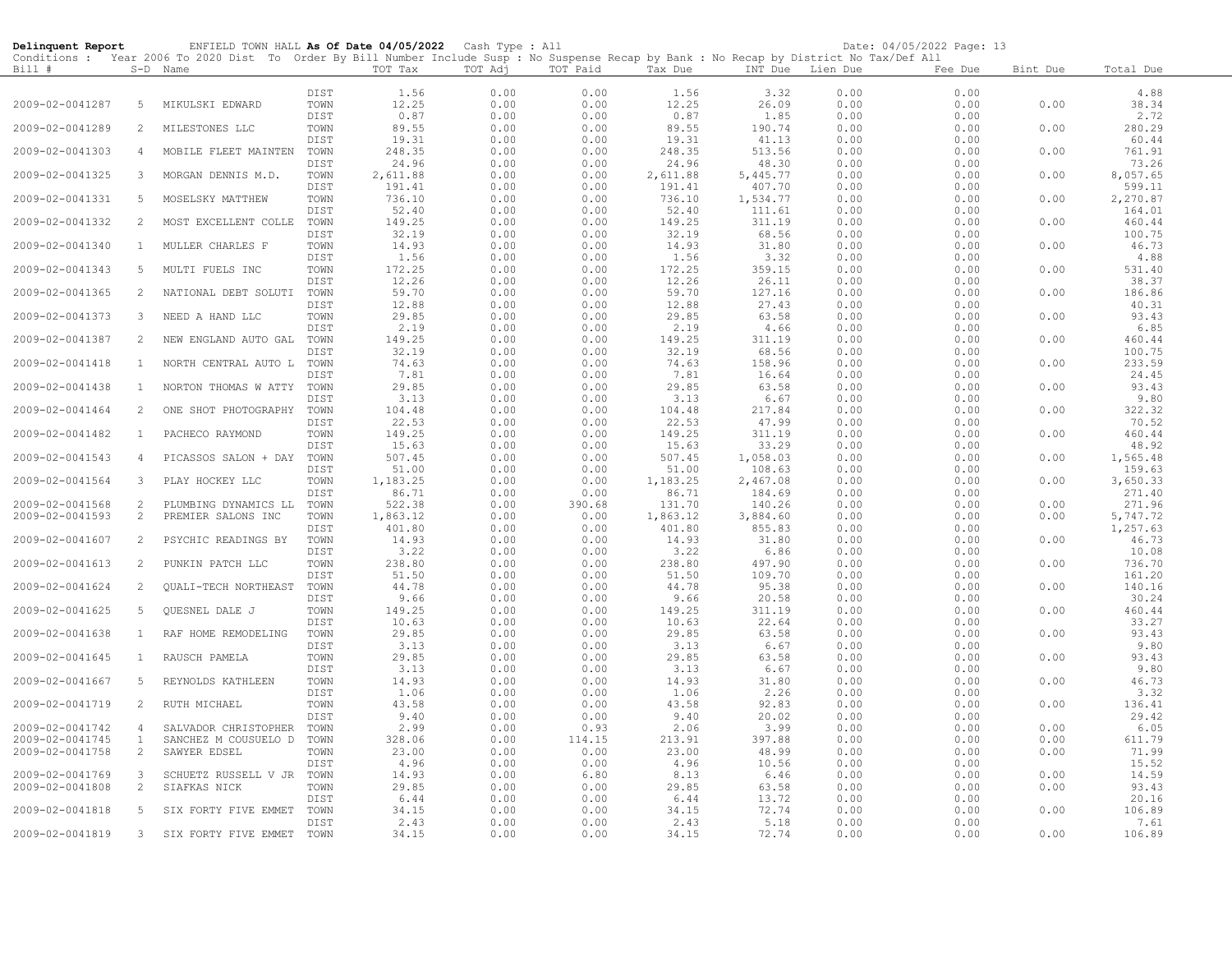| Delinquent Report                  |                                | ENFIELD TOWN HALL As Of Date 04/05/2022 Cash Type : All                                                                                                |                            |                       |                      |                    |                       |                         |                  | Date: 04/05/2022 Page: 14 |              |                         |  |
|------------------------------------|--------------------------------|--------------------------------------------------------------------------------------------------------------------------------------------------------|----------------------------|-----------------------|----------------------|--------------------|-----------------------|-------------------------|------------------|---------------------------|--------------|-------------------------|--|
| Bill #                             |                                | Conditions : Year 2006 To 2020 Dist To Order By Bill Number Include Susp : No Suspense Recap by Bank : No Recap by District No Tax/Def All<br>S-D Name |                            | TOT Tax               | TOT Adj              | TOT Paid           | Tax Due               |                         | INT Due Lien Due | Fee Due                   | Bint Due     | Total Due               |  |
|                                    |                                |                                                                                                                                                        |                            |                       |                      |                    |                       |                         |                  |                           |              |                         |  |
|                                    |                                |                                                                                                                                                        | DIST                       | 2.50                  | 0.00                 | 0.00               | 2.50                  | 5.33                    | 0.00             | 0.00                      |              | 7.83                    |  |
| 2009-02-0041820                    | $\mathbf{1}$                   | SIX FORTY FIVE EMMET                                                                                                                                   | TOWN                       | 34.15                 | 0.00                 | 0.00               | 34.15                 | 72.74                   | 0.00             | 0.00                      | 0.00         | 106.89                  |  |
|                                    |                                |                                                                                                                                                        | DIST                       | 3.58                  | 0.00                 | 0.00               | 3.58                  | 7.63                    | 0.00             | 0.00                      |              | 11.21                   |  |
| 2009-02-0041821                    | 4                              | SIX FORTY FIVE EMMET                                                                                                                                   | TOWN<br>DIST               | 34.15<br>3.43         | 0.00<br>0.00         | 0.00<br>0.00       | 34.15<br>3.43         | 72.74<br>7.31           | 0.00<br>0.00     | 0.00<br>0.00              | 0.00         | 106.89<br>10.74         |  |
| 2009-02-0041822                    | 2                              | SIX FORTY FIVE EMMET                                                                                                                                   | TOWN                       | 34.15                 | 0.00                 | 0.00               | 34.15                 | 72.74                   | 0.00             | 0.00                      | 0.00         | 106.89                  |  |
|                                    |                                |                                                                                                                                                        | DIST                       | 7.36                  | 0.00                 | 0.00               | 7.36                  | 15.68                   | 0.00             | 0.00                      |              | 23.04                   |  |
| 2009-02-0041833                    | 2                              | SMILE BRIGHT                                                                                                                                           | TOWN                       | 543.27                | 0.00                 | 0.00               | 543.27                | 1,132.72                | 0.00             | 0.00                      | 0.00         | 1,675.99                |  |
|                                    |                                |                                                                                                                                                        | DIST                       | 117.16                | 0.00                 | 0.00               | 117.16                | 249.55                  | 0.00             | 0.00                      |              | 366.71                  |  |
| 2009-02-0041875                    | $\mathbf{1}$                   | SPRINGFIELD FOOD SYS                                                                                                                                   | TOWN                       | 1,684.50              | 0.00                 | 842.25             | 842.25                | 1,718.19                | 0.00             | 0.00                      | 0.00         | 2,560.44                |  |
| 2009-02-0041877<br>2009-02-0041889 | $\overline{2}$<br>3            | SPRINT UNITED MANAGE                                                                                                                                   | TOWN<br>TOWN               | 8.60<br>104.48        | 0.00<br>0.00         | 2.70<br>0.00       | 5.90<br>104.48        | 12.04<br>217.84         | 0.00<br>0.00     | 0.00<br>0.00              | 0.00<br>0.00 | 17.94<br>322.32         |  |
|                                    |                                | STEAM PRO CO LLC                                                                                                                                       | DIST                       | 7.66                  | 0.00                 | 0.00               | 7.66                  | 16.32                   | 0.00             | 0.00                      |              | 23.98                   |  |
| 2009-02-0041922                    | $\overline{2}$                 | T + S DELIVERY                                                                                                                                         | TOWN                       | 14.93                 | 0.00                 | 0.00               | 14.93                 | 31.80                   | 0.00             | 0.00                      | 0.00         | 46.73                   |  |
|                                    |                                |                                                                                                                                                        | DIST                       | 3.22                  | 0.00                 | 0.00               | 3.22                  | 6.86                    | 0.00             | 0.00                      |              | 10.08                   |  |
| 2009-02-0041958                    | $\mathbf{1}$                   | THAI PHUONG T                                                                                                                                          | TOWN                       | 55.52                 | 0.00                 | 0.00               | 55.52                 | 118.26                  | 0.00             | 0.00                      | 0.00         | 173.78                  |  |
|                                    |                                |                                                                                                                                                        | DIST                       | 5.81                  | 0.00                 | 0.00               | 5.81                  | 12.38                   | 0.00             | 0.00                      |              | 18.19                   |  |
| 2009-02-0041964                    | $\overline{2}$                 | THOMPSONVILLE CREAME                                                                                                                                   | TOWN<br>DIST               | 375.23<br>80.92       | 0.00<br>0.00         | 0.00<br>0.00       | 375.23<br>80.92       | 782.35<br>172.36        | 0.00<br>0.00     | 0.00<br>0.00              | 0.00         | 1,157.58<br>253.28      |  |
| 2009-02-0041966                    | 2                              | THORNTON OMAR S                                                                                                                                        | TOWN                       | 14.93                 | 0.00                 | 0.00               | 14.93                 | 31.80                   | 0.00             | 0.00                      | 0.00         | 46.73                   |  |
|                                    |                                |                                                                                                                                                        | DIST                       | 3.22                  | 0.00                 | 0.00               | 3.22                  | 6.86                    | 0.00             | 0.00                      |              | 10.08                   |  |
| 2009-02-0041977                    | $\mathbf{1}$                   | TOBACCO VALLEY PAINT                                                                                                                                   | TOWN                       | 17.91                 | 0.00                 | 0.00               | 17.91                 | 38.15                   | 0.00             | 0.00                      | 0.00         | 56.06                   |  |
|                                    |                                |                                                                                                                                                        | DIST                       | 1.88                  | 0.00                 | 0.00               | 1.88                  | 4.00                    | 0.00             | 0.00                      |              | 5.88                    |  |
| 2009-02-0041995                    | 2                              | TRANS MEDIA GRP OF N                                                                                                                                   | TOWN                       | 600.10                | 0.00                 | 0.00               | 600.10                | 1,251.21                | 0.00             | 0.00                      | 0.00         | 1,851.31                |  |
| 2009-02-0042008                    | $\overline{4}$                 |                                                                                                                                                        | <b>DIST</b><br>TOWN        | 129.42<br>29.85       | 0.00<br>0.00         | 0.00<br>22.95      | 129.42<br>6.90        | 275.66<br>13.66         | 0.00<br>0.00     | 0.00<br>0.00              | 0.00         | 405.08<br>20.56         |  |
| 2009-02-0042009                    | 2                              | TRUTH + JUSTICE DETE<br>TULLY ROBERT + DONNA                                                                                                           | TOWN                       | 4.06                  | 0.00                 | 0.00               | 4.06                  | 8.65                    | 0.00             | 0.00                      | 0.00         | 12.71                   |  |
|                                    |                                |                                                                                                                                                        | DIST                       | 0.88                  | 0.00                 | 0.00               | 0.88                  | 1.87                    | 0.00             | 0.00                      |              | 2.75                    |  |
| 2009-02-0042017                    | 4                              | TWIN STAR PAINTING L                                                                                                                                   | TOWN                       | 14.93                 | 0.00                 | 0.00               | 14.93                 | 31.80                   | 0.00             | 0.00                      | 0.00         | 46.73                   |  |
|                                    |                                |                                                                                                                                                        | DIST                       | 1.50                  | 0.00                 | 0.00               | 1.50                  | 3.20                    | 0.00             | 0.00                      |              | 4.70                    |  |
| 2009-02-0042020                    | 5                              | TYCO ELECTRONICS                                                                                                                                       | TOWN                       | 149.25                | 0.00                 | 0.00               | 149.25                | 311.19                  | 0.00             | 0.00                      | 0.00         | 460.44                  |  |
| 2009-02-0042081                    | 3                              |                                                                                                                                                        | DIST<br>TOWN               | 10.63                 | 0.00                 | 0.00               | 10.63                 | 22.64<br>127.16         | 0.00             | 0.00                      |              | 33.27<br>186.86         |  |
|                                    |                                | VIRABOLT MAY                                                                                                                                           | DIST                       | 59.70<br>4.38         | 0.00<br>0.00         | 0.00<br>0.00       | 59.70<br>4.38         | 9.33                    | 0.00<br>0.00     | 0.00<br>0.00              | 0.00         | 13.71                   |  |
| 2009-02-0042095                    | 5                              | WAGNER MICHAEL                                                                                                                                         | TOWN                       | 104.48                | 0.00                 | 0.00               | 104.48                | 217.84                  | 0.00             | 0.00                      | 0.00         | 322.32                  |  |
|                                    |                                |                                                                                                                                                        | DIST                       | 7.44                  | 0.00                 | 0.00               | 7.44                  | 15.85                   | 0.00             | 0.00                      |              | 23.29                   |  |
| 2009-02-0042142                    | 4                              | WILSON DAVID                                                                                                                                           | TOWN                       | 32.84                 | 0.00                 | 0.00               | 32.84                 | 69.95                   | 0.00             | 0.00                      | 0.00         | 102.79                  |  |
|                                    |                                |                                                                                                                                                        | DIST                       | 3.30                  | 0.00                 | 0.00               | 3.30                  | 7.03                    | 0.00             | 0.00                      |              | 10.33                   |  |
| 2009-02-0042159                    | $\overline{1}$<br>$\mathbf{1}$ | WORLD COLOR PRINTING                                                                                                                                   | TOWN                       | 22, 914.29<br>128.71  | 14,589.73            | 21,386.89          | 16, 117. 13           | 17,164.74<br>268.36     | 0.00<br>0.00     | 0.00                      | 0.00<br>0.00 | 33,281.87               |  |
| 2009-02-0042162                    |                                | WORLD PROPERTIES LLC                                                                                                                                   | TOWN<br>DIST               | 13.48                 | 0.00<br>0.00         | 0.00<br>0.00       | 128.71<br>13.48       | 28.71                   | 0.00             | 0.00<br>0.00              |              | 397.07<br>42.19         |  |
| 2009-02-0042179                    | 3                              | YOU'VE BEEN FRAMED                                                                                                                                     | TOWN                       | 144.78                | 0.00                 | 0.00               | 144.78                | 301.87                  | 0.00             | 0.00                      | 0.00         | 446.65                  |  |
|                                    |                                |                                                                                                                                                        | DIST                       | 10.61                 | 0.00                 | 0.00               | 10.61                 | 22.60                   | 0.00             | 0.00                      |              | 33.21                   |  |
| 2009-02-0042185                    | $\overline{1}$                 | YOUNG CHARLES M II                                                                                                                                     | TOWN                       | 14.93                 | 0.00                 | 0.00               | 14.93                 | 31.80                   | 0.00             | 0.00                      | 0.00         | 46.73                   |  |
|                                    |                                |                                                                                                                                                        | DIST                       | 1.56                  | 0.00                 | 0.00               | 1.56                  | 3.32                    | 0.00             | 0.00                      |              | 4.88                    |  |
| 2009-02-0042197                    |                                | 1 ZEYTOONJIAN MARK                                                                                                                                     | TOWN                       | 10,388.71             | 0.00                 | 0.00               | 10,388.71             | 21,660.46               | 0.00             | 0.00                      | 0.00         | 32,049.17               |  |
|                                    |                                |                                                                                                                                                        | DIST                       | 1,087.60              | 0.00                 | 0.00               | 1,087.60              | 2,316.59                | 0.00             | 0.00                      |              | 3,404.19                |  |
| TOT PP                             |                                | # Of Accts: 115                                                                                                                                        | <b>TOWN</b>                | 93,269.10             | 15, 116.05           | 24,939.05          | 83,446.10             | 157,216.52              | 0.00             | 0.00                      | 0.00         | 240,662.62              |  |
|                                    |                                |                                                                                                                                                        | <b>DIST</b>                | 8,601.00              | 113.50               | 15.24              | 8,699.26              | 18,502.39               | 0.00             | 0.00                      |              | 27,201.65               |  |
|                                    |                                |                                                                                                                                                        |                            |                       |                      |                    |                       |                         |                  |                           |              |                         |  |
| <b>YEAR 2009</b>                   |                                | # Of Accts: 115                                                                                                                                        | <b>TOWN</b><br><b>DIST</b> | 93,269.10<br>8,601.00 | 15, 116.05<br>113.50 | 24,939.05<br>15.24 | 83,446.10<br>8,699.26 | 157,216.52<br>18,502.39 | 0.00<br>0.00     | 0.00<br>0.00              | 0.00         | 240,662.62<br>27,201.65 |  |
|                                    |                                |                                                                                                                                                        |                            |                       |                      |                    |                       |                         |                  |                           |              |                         |  |
| 2010-02-0040020                    |                                | 3 A NEW YOU HAIR SALON                                                                                                                                 | TOWN                       | 62.69                 | 0.00                 | 0.00               | 62.69                 | 122.25                  | 0.00             | 0.00                      | 0.00         | 184.94                  |  |
|                                    |                                |                                                                                                                                                        | <b>DIST</b>                | 4.59                  | 0.00                 | 0.00               | 4.59                  | 8.95                    | 0.00             | 0.00                      |              | 13.54                   |  |
| 2010-02-0040098                    | $\overline{2}$                 | ALWAYS CONSTRUCTION                                                                                                                                    | TOWN                       | 29.85                 | 0.00                 | 0.00               | 29.85                 | 58.21                   | 0.00             | 0.00                      | 0.00         | 88.06                   |  |
| 2010-02-0040120                    | $\overline{2}$                 | ANS PROPERTIES LLC                                                                                                                                     | DIST<br>TOWN               | 7.00<br>14.93         | 0.00<br>0.00         | 0.00<br>0.00       | 7.00<br>14.93         | 13.65<br>29.11          | 0.00<br>0.00     | 0.00<br>0.00              | 0.00         | 20.65<br>44.04          |  |
|                                    |                                |                                                                                                                                                        | DIST                       | 3.50                  | 0.00                 | 0.00               | 3.50                  | 6.83                    | 0.00             | 0.00                      |              | 10.33                   |  |
| 2010-02-0040141                    | $\mathbf{3}$                   | AT<br>+ T SERVICES INC                                                                                                                                 | TOWN                       | 99.51                 | 0.00                 | 0.00               | 99.51                 | 194.04                  | 0.00             | 0.00                      | 0.00         | 293.55                  |  |
|                                    |                                |                                                                                                                                                        | DIST                       | 7.29                  | 0.00                 | 0.00               | 7.29                  | 14.22                   | 0.00             | 0.00                      |              | 21.51                   |  |
| 2010-02-0040165                    |                                | 2 B + B LABELS LLC                                                                                                                                     | TOWN                       | 180.60                | 0.00                 | 0.00               | 180.60                | 344.05                  | 0.00             | 0.00                      | 0.00         | 524.65                  |  |
|                                    |                                |                                                                                                                                                        | DIST                       | 42.35                 | 0.00                 | 0.00               | 42.35                 | 82.58                   | 0.00             | 0.00                      |              | 124.93                  |  |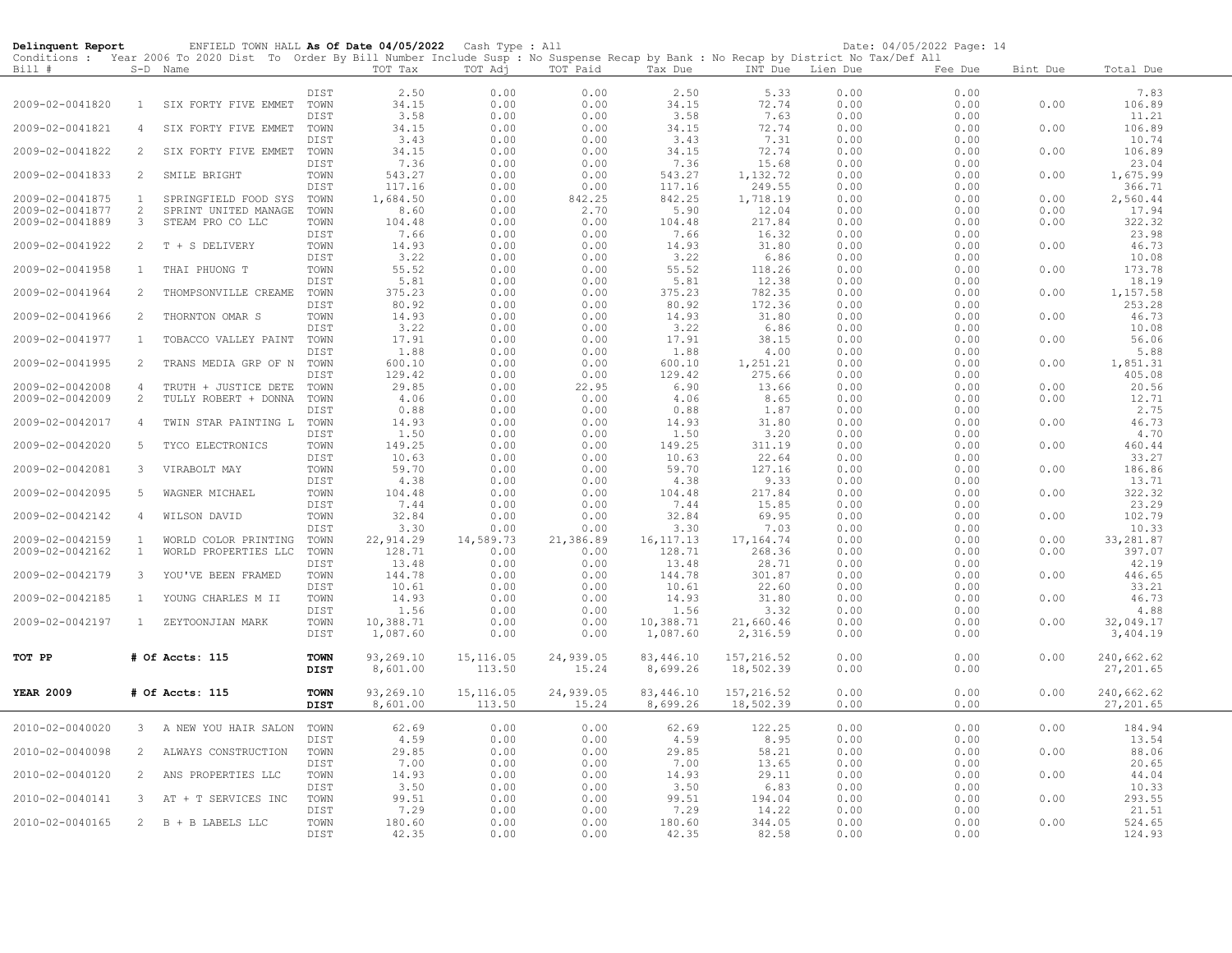| Delinquent Report                  |                     | ENFIELD TOWN HALL As Of Date 04/05/2022 Cash Type : All                                                                                             |              |                      |                  |                |                      |                      |                  | Date: 04/05/2022 Page: 15 |              |                      |
|------------------------------------|---------------------|-----------------------------------------------------------------------------------------------------------------------------------------------------|--------------|----------------------|------------------|----------------|----------------------|----------------------|------------------|---------------------------|--------------|----------------------|
| Bill #                             |                     | Conditions: Year 2006 To 2020 Dist To Order By Bill Number Include Susp: No Suspense Recap by Bank: No Recap by District No Tax/Def All<br>S-D Name |              | TOT Tax              | TOT Adj          | TOT Paid       | Tax Due              |                      | INT Due Lien Due | Fee Due                   | Bint Due     | Total Due            |
| 2010-02-0040169                    | $\overline{4}$      | BACKYARD BBO CHICKEN                                                                                                                                | TOWN<br>DIST | 715.66<br>71.93      | 0.00<br>0.00     | 0.00<br>0.00   | 715.66<br>71.93      | 1,363.33<br>140.26   | 0.00<br>0.00     | 0.00<br>0.00              | 0.00         | 2,078.99<br>212.19   |
| 2010-02-0040191                    | 3                   | BARNES CHESTER                                                                                                                                      | TOWN         | 149.25               | 0.00             | 0.00           | 149.25               | 284.32               | 0.00             | 0.00                      | 0.00         | 433.57               |
| 2010-02-0040272                    | 3                   | BOULETTE DON + JANET                                                                                                                                | DIST<br>TOWN | 10.94<br>691.25      | 0.00<br>0.00     | 0.00<br>0.00   | 10.94<br>691.25      | 21.33<br>1,316.83    | 0.00<br>0.00     | 0.00<br>0.00              | 0.00         | 32.27<br>2,008.08    |
| 2010-02-0040299                    | 5                   | BULL INDUSTRIAL CLEA                                                                                                                                | DIST<br>TOWN | 50.66<br>14.93       | 0.00<br>0.00     | 0.00<br>0.00   | 50.66<br>14.93       | 98.79<br>29.11       | 0.00<br>0.00     | 0.00<br>0.00              | 0.00         | 149.45<br>44.04      |
| 2010-02-0040357                    | $\mathbf{1}$        | CEPPETELLI THOMAS                                                                                                                                   | DIST<br>TOWN | 1.06<br>29.85        | 0.00<br>0.00     | 0.00<br>0.00   | 1.06<br>29.85        | 2.07<br>58.21        | 0.00<br>0.00     | 0.00<br>0.00              | 0.00         | 3.13<br>88.06        |
| 2010-02-0040359                    | 3                   | CHAPPS SHAWN                                                                                                                                        | DIST<br>TOWN | 3.31<br>59.70        | 0.00<br>0.00     | 0.00<br>0.00   | 3.31<br>59.70        | 6.45<br>116.42       | 0.00<br>0.00     | 0.00<br>0.00              | 0.00         | 9.76<br>176.12       |
| 2010-02-0040367                    | 3                   | CHECK STOP OF CONNEC                                                                                                                                | DIST<br>TOWN | 4.38<br>179.10       | 0.00<br>0.00     | 0.00<br>0.00   | 4.38<br>179.10       | 8.54<br>341.18       | 0.00<br>0.00     | 0.00<br>0.00              | 0.00         | 12.92<br>520.28      |
| 2010-02-0040419                    | $\overline{c}$      | COEG                                                                                                                                                | DIST<br>TOWN | 13.13<br>7,462.50    | 0.00<br>0.00     | 0.00<br>0.00   | 13.13<br>7,462.50    | 25.60<br>14,216.07   | 0.00<br>0.00     | 0.00<br>0.00              | 0.00         | 38.73<br>21,678.57   |
| 2010-02-0040525                    | $\overline{2}$      | CT MOBILE T-MOBILE L TOWN                                                                                                                           | DIST         | 1,750.00<br>1,492.50 | 0.00<br>0.00     | 0.00<br>0.00   | 1,750.00<br>1,492.50 | 3,412.50<br>2,843.22 | 0.00<br>0.00     | 0.00<br>0.00              | 0.00         | 5,162.50<br>4,335.72 |
| 2010-02-0040539                    | 5                   | CUSTOM METAL COMPONE                                                                                                                                | DIST<br>TOWN | 350.00<br>14.93      | 0.00<br>0.00     | 0.00<br>0.00   | 350.00<br>14.93      | 682.50<br>29.11      | 0.00<br>0.00     | 0.00<br>0.00              | 0.00         | 1,032.50<br>44.04    |
| 2010-02-0040559                    | 2                   | DAMOURS CHILDCARE +                                                                                                                                 | DIST<br>TOWN | 1.06<br>149.25       | 0.00<br>0.00     | 0.00<br>0.00   | 1.06<br>149.25       | 2.07<br>284.32       | 0.00<br>0.00     | 0.00<br>0.00              | 0.00         | 3.13<br>433.57       |
| 2010-02-0040588                    | 2                   | DEROSIER MICHELE                                                                                                                                    | DIST<br>TOWN | 35.00<br>5.97        | 0.00<br>0.00     | 0.00<br>0.00   | 35.00<br>5.97        | 68.25<br>11.64       | 0.00<br>0.00     | 0.00<br>0.00              | 0.00         | 103.25<br>17.61      |
| 2010-02-0040603                    | $\mathbf{1}$        | DISTINCTIVE HOME IMP                                                                                                                                | DIST<br>TOWN | 1.40<br>14.93        | 0.00<br>0.00     | 0.00<br>0.00   | 1.40<br>14.93        | 2.73<br>29.11        | 0.00<br>0.00     | 0.00<br>0.00              | 0.00         | 4.13<br>44.04        |
| 2010-02-0040610                    | <sup>1</sup>        | DRAEGER MEDICAL SYST                                                                                                                                | DIST<br>TOWN | 1.66<br>155.82       | 0.00<br>0.00     | 0.00<br>151.88 | 1.66<br>3.94         | 3.24<br>4.20         | 0.00<br>0.00     | 0.00<br>0.00              | 0.00         | 4.90<br>8.14         |
| 2010-02-0040691                    | 2                   | ENFIELD ROYAL BUFFET                                                                                                                                | TOWN<br>DIST | 885.59<br>207.68     | 0.00<br>0.00     | 0.00<br>0.00   | 885.59<br>207.68     | 1,687.05<br>404.98   | 0.00<br>0.00     | 0.00<br>0.00              | 0.00         | 2,572.64<br>612.66   |
| 2010-02-0040718                    | $\mathbf{1}$        | FAHEY BRIAN M                                                                                                                                       | TOWN<br>DIST | 62.40<br>6.92        | 0.00<br>0.00     | 0.00<br>0.00   | 62.40<br>6.92        | 121.68<br>13.49      | 0.00<br>0.00     | 0.00<br>0.00              | 0.00         | 184.08<br>20.41      |
| 2010-02-0040720                    | 2                   | FALCETTI MUSIC INC                                                                                                                                  | TOWN<br>DIST | 567.46<br>133.07     | 0.00<br>0.00     | 0.00<br>0.00   | 567.46<br>133.07     | 1,081.01<br>259.49   | 0.00<br>0.00     | 0.00<br>0.00              | 0.00         | 1,648.47<br>392.56   |
| 2010-02-0040751                    | $\mathbf{1}$        | FINISHED EDGE FLOORI                                                                                                                                | TOWN<br>DIST | 14.93<br>1.66        | 0.00<br>0.00     | 0.00<br>0.00   | 14.93<br>1.66        | 29.11<br>3.24        | 0.00<br>0.00     | 0.00<br>0.00              | 0.00         | 44.04<br>4.90        |
| 2010-02-0040767                    | $\mathbf{1}$        | FLORES MICHAEL                                                                                                                                      | TOWN<br>DIST | 10.46<br>1.16        | 0.00<br>0.00     | 0.00<br>0.00   | 10.46<br>1.16        | 20.40<br>2.26        | 0.00<br>0.00     | 0.00<br>0.00              | 0.00         | 30.86<br>3.42        |
| 2010-02-0040789                    | 2                   | FRESHWATER AUTO INC                                                                                                                                 | TOWN<br>DIST | 70.68<br>16.58       | 526.32<br>123.42 | 70.68<br>16.58 | 526.32<br>123.42     | 923.70<br>216.60     | 0.00<br>0.00     | 0.00<br>0.00              | 0.00         | 1,450.02<br>340.02   |
| 2010-02-0040795                    | 3                   | FT SCHOOK MOTOR SPOR                                                                                                                                | TOWN<br>DIST | 298.50<br>21.88      | 0.00<br>0.00     | 0.00<br>0.00   | 298.50<br>21.88      | 568.65<br>42.67      | 0.00<br>0.00     | 0.00<br>0.00              | 0.00         | 867.15<br>64.55      |
| 2010-02-0040808<br>2010-02-0040822 | 3<br>$\overline{4}$ | GALL POWER EQUIPMENT<br>GCN HOLDING LLC                                                                                                             | TOWN<br>TOWN | 284.53<br>1.93       | 0.00<br>0.00     | 282.39<br>0.00 | 2.14<br>1.93         | 2.28<br>5.46         | 0.00<br>0.00     | 0.00<br>0.00              | 0.00<br>0.00 | 4.42<br>7.39         |
| 2010-02-0040857                    | 2                   | GOLDBUYERS AT THE MA                                                                                                                                | DIST<br>TOWN | 0.19<br>29.85        | 0.00<br>0.00     | 0.00<br>0.00   | 0.19<br>29.85        | 0.36<br>58.21        | 0.00<br>0.00     | 0.00<br>0.00              | 0.00         | 0.55<br>88.06        |
| 2010-02-0040876                    | 2                   | <b>GREEN GRETCHEN</b>                                                                                                                               | DIST<br>TOWN | 7.00<br>14.93        | 0.00<br>0.00     | 0.00<br>0.00   | 7.00<br>14.93        | 13.65<br>29.11       | 0.00<br>0.00     | 0.00<br>0.00              | 0.00         | 20.65<br>44.04       |
| 2010-02-0040965                    | 2                   | HUB CLEANERS                                                                                                                                        | DIST<br>TOWN | 3.50<br>746.25       | 0.00<br>0.00     | 0.00<br>0.00   | 3.50<br>746.25       | 6.83<br>1,421.60     | 0.00<br>0.00     | 0.00<br>0.00              | 0.00         | 10.33<br>2,167.85    |
| 2010-02-0040969                    | 2                   | HURLBURT KEVIN R                                                                                                                                    | DIST<br>TOWN | 175.00<br>23.59      | 0.00<br>0.00     | 0.00<br>0.00   | 175.00<br>23.59      | 341.25<br>46.00      | 0.00<br>0.00     | 0.00<br>0.00              | 0.00         | 516.25<br>69.59      |
| 2010-02-0040981                    | 3                   | IKE'S INC                                                                                                                                           | DIST<br>TOWN | 5.53<br>450.74       | 0.00<br>0.00     | 0.00<br>0.00   | 5.53<br>450.74       | 10.78<br>858.66      | 0.00<br>0.00     | 0.00<br>0.00              | 0.00         | 16.31<br>1,309.40    |
| 2010-02-0040998                    | $\overline{2}$      | INSURANCE INVESTMENT                                                                                                                                | DIST<br>TOWN | 33.03<br>59.70       | 0.00<br>0.00     | 0.00<br>0.00   | 33.03<br>59.70       | 64.41<br>116.42      | 0.00<br>0.00     | 0.00<br>0.00              | 0.00         | 97.44<br>176.12      |
| 2010-02-0041016                    | 5                   | J O'B BUILTWOOD PROD                                                                                                                                | DIST<br>TOWN | 14.00<br>690.87      | 0.00<br>0.00     | 0.00<br>0.00   | 14.00<br>690.87      | 27.30<br>1,316.11    | 0.00<br>0.00     | 0.00<br>0.00              | 0.00         | 41.30<br>2,006.98    |
| 2010-02-0041017                    | 2                   | J PAUL REHEIS MD LLC                                                                                                                                | DIST<br>TOWN | 49.18<br>847.45      | 0.00<br>0.00     | 0.00<br>0.00   | 49.18<br>847.45      | 95.90<br>1,614.39    | 0.00<br>0.00     | 0.00<br>0.00              | 0.00         | 145.08<br>2,461.84   |
| 2010-02-0041050                    | 3                   | JOREN WILLIAM                                                                                                                                       | DIST<br>TOWN | 198.73<br>14.93      | 0.00<br>0.00     | 0.00<br>0.00   | 198.73<br>14.93      | 387.52<br>29.11      | 0.00<br>0.00     | 0.00<br>0.00              | 0.00         | 586.25<br>44.04      |
| 2010-02-0041068                    | 3                   | KARAT DAVID                                                                                                                                         | DIST<br>TOWN | 1.09<br>179.10       | 0.00<br>0.00     | 0.00<br>0.00   | 1.09<br>179.10       | 2.13<br>298.18       | 0.00<br>0.00     | 0.00<br>0.00              | 0.00         | 3.22<br>477.28       |
|                                    |                     |                                                                                                                                                     | DIST         | 13.13                | 0.00             | 0.00           | 13.13                | 13.20                | 0.00             | 0.00                      |              | 26.33                |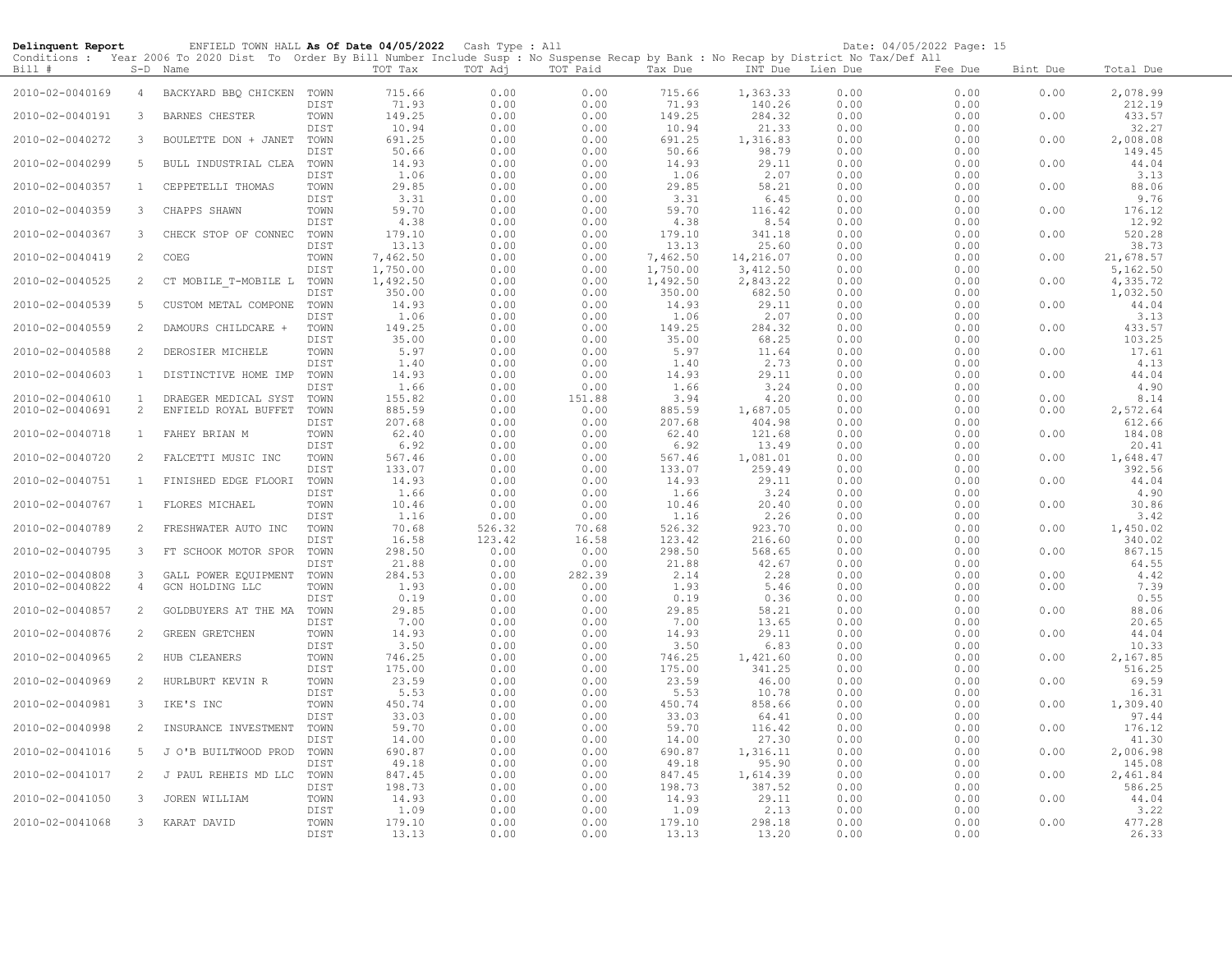| Delinquent Report |                       | ENFIELD TOWN HALL As Of Date 04/05/2022 Cash Type : All                                                                                                |              |                    |                  |                |                    |                    |                  | Date: 04/05/2022 Page: 16 |          |                    |
|-------------------|-----------------------|--------------------------------------------------------------------------------------------------------------------------------------------------------|--------------|--------------------|------------------|----------------|--------------------|--------------------|------------------|---------------------------|----------|--------------------|
| Bill #            |                       | Conditions : Year 2006 To 2020 Dist To Order By Bill Number Include Susp : No Suspense Recap by Bank : No Recap by District No Tax/Def All<br>S-D Name |              | TOT Tax            | TOT Adj          | TOT Paid       | Tax Due            |                    | INT Due Lien Due | Fee Due                   | Bint Due | Total Due          |
| 2010-02-0041084   | $\mathbf{1}$          | KEY FOTO GRAPHICS IN TOWN                                                                                                                              | DIST         | 2,985.00<br>331.25 | 0.00<br>0.00     | 0.00<br>0.00   | 2,985.00<br>331.25 | 5,686.43<br>645.94 | 0.00<br>0.00     | 0.00<br>0.00              | 0.00     | 8,671.43<br>977.19 |
| 2010-02-0041134   | 4                     | LAVALLA LLC                                                                                                                                            | TOWN<br>DIST | 29.85<br>3.00      | 0.00<br>0.00     | 0.00<br>0.00   | 29.85<br>3.00      | 58.21<br>5.85      | 0.00<br>0.00     | 0.00<br>0.00              | 0.00     | 88.06<br>8.85      |
| 2010-02-0041149   | 3                     | LEBLANC CONSULTING L                                                                                                                                   | TOWN         | 128.12             | 0.00             | 0.00           | 128.12             | 244.07             | 0.00             | 0.00                      | 0.00     | 372.19             |
| 2010-02-0041153   | 2                     | LEE MYLES TRANSMISSI                                                                                                                                   | DIST<br>TOWN | 9.39<br>149.25     | 0.00<br>0.00     | 0.00<br>0.00   | 9.39<br>149.25     | 18.31<br>284.32    | 0.00<br>0.00     | 0.00<br>0.00              | 0.00     | 27.70<br>433.57    |
| 2010-02-0041154   | 3                     | LEE NICHOLAS J                                                                                                                                         | DIST<br>TOWN | 35.00<br>29.85     | 0.00<br>0.00     | 0.00<br>0.00   | 35.00<br>29.85     | 68.25<br>58.21     | 0.00<br>0.00     | 0.00<br>0.00              | 0.00     | 103.25<br>88.06    |
| 2010-02-0041169   | $\mathbf{2}^{\prime}$ | LEPAK MARK                                                                                                                                             | DIST<br>TOWN | 2.19<br>408.95     | 0.00<br>0.00     | 0.00<br>0.00   | 2.19<br>408.95     | 4.27<br>779.05     | 0.00<br>0.00     | 0.00<br>0.00              | 0.00     | 6.46<br>1,188.00   |
| 2010-02-0041171   | $\overline{2}$        | LESSARD ALLAN + SUTT                                                                                                                                   | DIST<br>TOWN | 95.90<br>149.25    | 0.00<br>0.00     | 42.22<br>0.00  | 53.68<br>149.25    | 104.68<br>284.32   | 0.00<br>0.00     | 0.00<br>0.00              | 0.00     | 158.36<br>433.57   |
| 2010-02-0041181   | $\overline{2}$        | LIVINGSTON HUETHEN R                                                                                                                                   | DIST<br>TOWN | 35.00<br>15.24     | 0.00<br>0.00     | 0.00<br>0.00   | 35.00<br>15.24     | 68.25<br>29.72     | 0.00<br>0.00     | 0.00<br>0.00              | 0.00     | 103.25<br>44.96    |
| 2010-02-0041184   | 4                     | LIZOTTE BUILDERS LLC                                                                                                                                   | DIST<br>TOWN | 3.57<br>149.25     | 0.00<br>0.00     | 0.00<br>0.00   | 3.57<br>149.25     | 6.96<br>284.32     | 0.00<br>0.00     | 0.00<br>0.00              | 0.00     | 10.53<br>433.57    |
| 2010-02-0041212   | 2                     | MACHER PETER J                                                                                                                                         | DIST<br>TOWN | 15.00<br>29.85     | 0.00<br>0.00     | 0.00<br>0.00   | 15.00<br>29.85     | 29.25<br>58.21     | 0.00<br>0.00     | 0.00<br>0.00              | 0.00     | 44.25<br>88.06     |
| 2010-02-0041226   | $\overline{2}$        | MALLEY EDWARD                                                                                                                                          | DIST<br>TOWN | 7.00<br>401.18     | 0.00<br>1,091.32 | 0.00<br>0.00   | 7.00<br>1,492.50   | 13.65<br>2,515.81  | 0.00<br>0.00     | 0.00<br>0.00              | 0.00     | 20.65<br>4,008.31  |
| 2010-02-0041228   | $\mathbf{1}$          | MANISCALCHI ALFONSO                                                                                                                                    | DIST<br>TOWN | 94.08<br>29.85     | 255.92<br>0.00   | 0.00<br>0.00   | 350.00<br>29.85    | 594.21<br>58.21    | 0.00<br>0.00     | 0.00<br>0.00              | 0.00     | 944.21<br>88.06    |
| 2010-02-0041253   | $\overline{4}$        | MATEO SHAWN                                                                                                                                            | DIST<br>TOWN | 3.31<br>59.70      | 0.00<br>0.00     | 0.00<br>0.00   | 3.31<br>59.70      | 6.45<br>116.42     | 0.00<br>0.00     | 0.00<br>0.00              | 0.00     | 9.76<br>176.12     |
| 2010-02-0041254   | 2                     | MATICK ENTERPRISES                                                                                                                                     | DIST<br>TOWN | 6.00<br>74.63      | 0.00<br>0.00     | 0.00           | 6.00               | 11.70<br>145.53    | 0.00             | 0.00                      | 0.00     | 17.70<br>220.16    |
|                   |                       |                                                                                                                                                        | DIST         | 17.50              | 0.00             | 0.00<br>0.00   | 74.63<br>17.50     | 34.13              | 0.00<br>0.00     | 0.00<br>0.00              |          | 51.63              |
| 2010-02-0041264   | $\mathbf{2}^{\prime}$ | MCHORSESHOE'N                                                                                                                                          | TOWN<br>DIST | 14.93<br>3.50      | 0.00<br>0.00     | 0.00<br>0.00   | 14.93<br>3.50      | 29.11<br>6.83      | 0.00<br>0.00     | 0.00<br>0.00              | 0.00     | 44.04<br>10.33     |
| 2010-02-0041286   | 5                     | MIKULSKI EDWARD                                                                                                                                        | TOWN<br>DIST | 29.85<br>2.13      | 0.00<br>0.00     | 0.00<br>0.00   | 29.85<br>2.13      | 58.21<br>4.15      | 0.00<br>0.00     | 0.00<br>0.00              | 0.00     | 88.06<br>6.28      |
| 2010-02-0041303   | $\overline{4}$        | MOBILE FLEET MAINTEN                                                                                                                                   | TOWN<br>DIST | 248.35<br>24.96    | 0.00<br>0.00     | 0.00<br>0.00   | 248.35<br>24.96    | 473.10<br>48.67    | 0.00<br>0.00     | 0.00<br>0.00              | 0.00     | 721.45<br>73.63    |
| 2010-02-0041323   | 3                     | MORGAN DENNIS M.D.                                                                                                                                     | TOWN<br>DIST | 2,611.88<br>191.41 | 0.00<br>0.00     | 0.00<br>0.00   | 2,611.88<br>191.41 | 4,975.63<br>373.25 | 0.00<br>0.00     | 0.00<br>0.00              | 0.00     | 7,587.51<br>564.66 |
| 2010-02-0041336   | $\mathbf{1}$          | MULLER CHARLES F                                                                                                                                       | TOWN<br>DIST | 14.93<br>1.66      | 0.00<br>0.00     | 0.00<br>0.00   | 14.93<br>1.66      | 29.11<br>3.24      | 0.00<br>0.00     | 0.00<br>0.00              | 0.00     | 44.04<br>4.90      |
| 2010-02-0041338   | 5                     | MULTI FUELS INC                                                                                                                                        | TOWN<br>DIST | 120.52<br>8.58     | 0.00<br>0.00     | 0.00<br>0.00   | 120.52<br>8.58     | 229.59<br>16.73    | 0.00<br>0.00     | 0.00<br>0.00              | 0.00     | 350.11<br>25.31    |
| 2010-02-0041377   | 2                     | NEW ENGLAND AUTO GAL                                                                                                                                   | TOWN<br>DIST | 149.25<br>35.00    | 0.00<br>0.00     | 0.00<br>0.00   | 149.25<br>35.00    | 284.32<br>68.25    | 0.00<br>0.00     | 0.00<br>0.00              | 0.00     | 433.57<br>103.25   |
| 2010-02-0041410   | $\mathbf{1}$          | NORTH CENTRAL AUTO L                                                                                                                                   | TOWN<br>DIST | 74.63<br>8.28      | 0.00<br>0.00     | 0.00<br>0.00   | 74.63<br>8.28      | 145.53<br>16.15    | 0.00<br>0.00     | 0.00<br>0.00              | 0.00     | 220.16<br>24.43    |
| 2010-02-0041429   | $\mathbf{1}$          | NORTON THOMAS W ATTY                                                                                                                                   | TOWN<br>DIST | 29.85<br>3.31      | 0.00<br>0.00     | 0.00<br>0.00   | 29.85<br>3.31      | 58.21<br>6.45      | 0.00<br>0.00     | 0.00<br>0.00              | 0.00     | 88.06<br>9.76      |
| 2010-02-0041462   | $\overline{2}$        | ONE SHOT PHOTOGRAPHY                                                                                                                                   | TOWN<br>DIST | 104.48<br>24.50    | 0.00<br>0.00     | 0.00<br>0.00   | 104.48<br>24.50    | 199.04<br>47.78    | 0.00<br>0.00     | 0.00<br>0.00              | 0.00     | 303.52<br>72.28    |
| 2010-02-0041567   | 2                     | PLUMBING DYNAMICS LL                                                                                                                                   | TOWN<br>DIST | 522.38<br>122.50   | 0.00<br>0.00     | 0.00<br>0.00   | 522.38<br>122.50   | 995.13<br>238.88   | 0.00<br>0.00     | 0.00<br>0.00              | 0.00     | 1,517.51<br>361.38 |
| 2010-02-0041593   | 2                     | PREMIER SALONS INC                                                                                                                                     | TOWN         | 2,328.90           | 0.00             | 0.00           | 2,328.90           | 4,436.56           | 0.00             | 0.00                      | 0.00     | 6,765.46           |
| 2010-02-0041617   | 2                     | QUALI-TECH NORTHEAST                                                                                                                                   | DIST<br>TOWN | 546.14<br>44.78    | 0.00<br>0.00     | 0.00<br>0.00   | 546.14<br>44.78    | 1,064.97<br>87.32  | 0.00<br>0.00     | 0.00<br>0.00              | 0.00     | 1,611.11<br>132.10 |
| 2010-02-0041618   | 5                     | <b>OUESNEL DALE J</b>                                                                                                                                  | DIST<br>TOWN | 10.50<br>149.25    | 0.00<br>0.00     | 0.00<br>0.00   | 10.50<br>149.25    | 20.48<br>284.32    | 0.00<br>0.00     | 0.00<br>0.00              | 0.00     | 30.98<br>433.57    |
| 2010-02-0041623   | $\overline{c}$        | $R + O$ INC                                                                                                                                            | DIST<br>TOWN | 10.63<br>593.63    | 0.00<br>0.00     | 0.00<br>589.75 | 10.63<br>3.88      | 20.73<br>4.13      | 0.00<br>0.00     | 0.00<br>0.00              | 0.00     | 31.36<br>8.01      |
| 2010-02-0041627   | $\mathbf{1}$          | RACHELS TRUCK REPAIR                                                                                                                                   | TOWN<br>DIST | 188.65<br>20.94    | 0.00<br>0.00     | 0.00<br>0.00   | 188.65<br>20.94    | 359.37<br>40.83    | 0.00<br>0.00     | 0.00<br>0.00              | 0.00     | 548.02<br>61.77    |
| 2010-02-0041652   | 5                     | REYNOLDS KATHLEEN                                                                                                                                      | TOWN<br>DIST | 14.93<br>1.06      | 0.00<br>0.00     | 0.00<br>0.00   | 14.93<br>1.06      | 29.11<br>2.07      | 0.00<br>0.00     | 0.00<br>0.00              | 0.00     | 44.04<br>3.13      |
| 2010-02-0041684   | 2                     | ROONEY LAURA                                                                                                                                           | TOWN<br>DIST | 14.93<br>3.50      | 0.00<br>0.00     | 0.00<br>0.00   | 14.93<br>3.50      | 29.11<br>6.83      | 0.00<br>0.00     | 0.00<br>0.00              | 0.00     | 44.04<br>10.33     |
| 2010-02-0041706   |                       | 2 RUTH MICHAEL                                                                                                                                         | TOWN         | 43.58              | 0.00             | 0.00           | 43.58              | 84.98              | 0.00             | 0.00                      | 0.00     | 128.56             |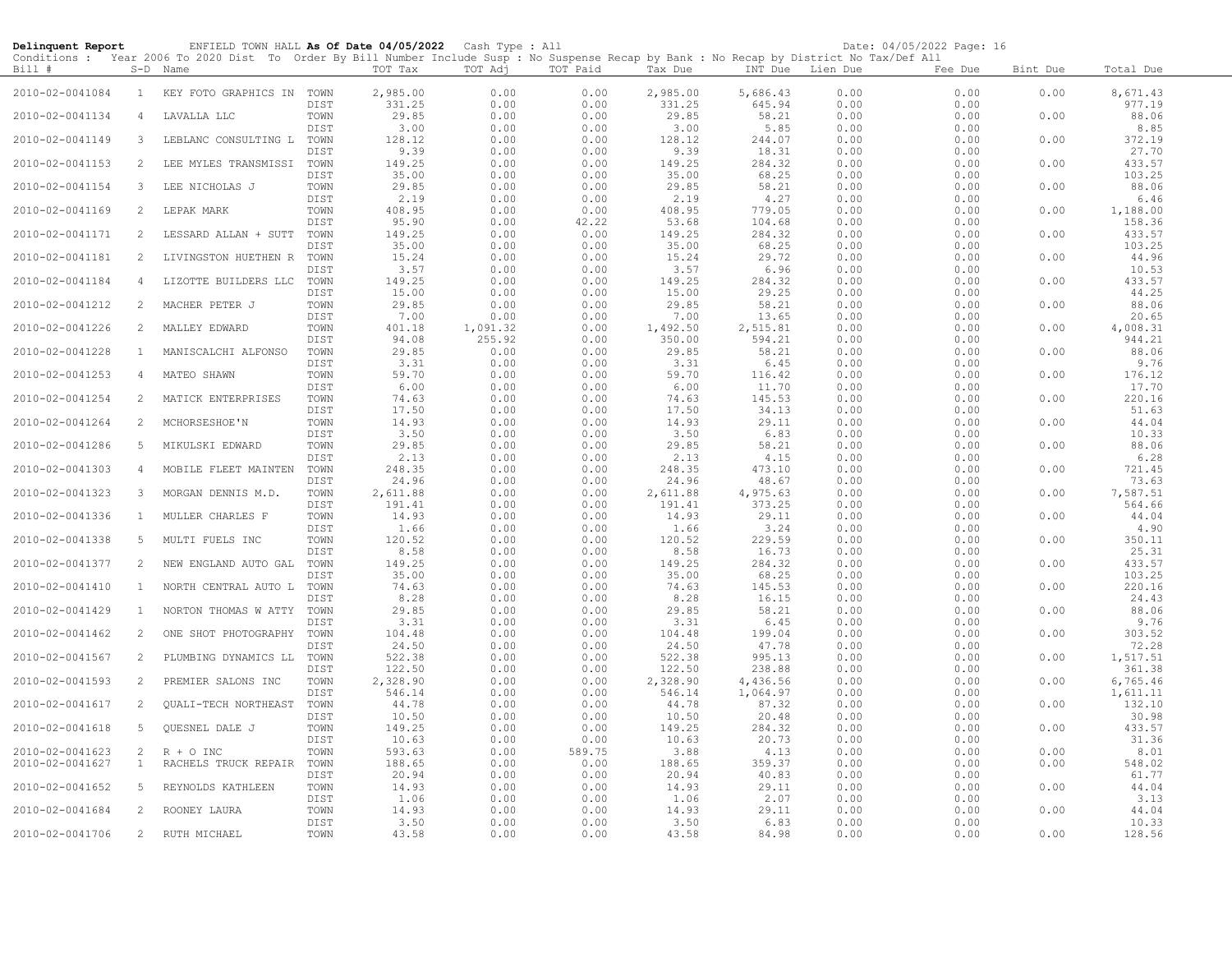| Delinquent Report |                | ENFIELD TOWN HALL As Of Date 04/05/2022 Cash Type : All                                                                                                |              |                 |              |              |                 |                  |              | Date: 04/05/2022 Page: 17 |              |                  |
|-------------------|----------------|--------------------------------------------------------------------------------------------------------------------------------------------------------|--------------|-----------------|--------------|--------------|-----------------|------------------|--------------|---------------------------|--------------|------------------|
| Bill #            |                | Conditions : Year 2006 To 2020 Dist To Order By Bill Number Include Susp : No Suspense Recap by Bank : No Recap by District No Tax/Def All<br>S-D Name |              | TOT Tax         | TOT Adj      | TOT Paid     | Tax Due         | INT Due Lien Due |              | Fee Due                   | Bint Due     | Total Due        |
|                   |                |                                                                                                                                                        | DIST         | 10.22           | 0.00         | 0.00         | 10.22           | 19.93            | 0.00         | 0.00                      |              | 30.15            |
| 2010-02-0041725   | $\overline{4}$ | SALVADOR CHRISTOPHER                                                                                                                                   | TOWN         | 2.99            | 0.00         | 0.00         | 2.99            | 5.83             | 0.00         | 0.00                      | 0.00         | 8.82             |
|                   |                |                                                                                                                                                        | DIST         | 0.30            | 0.00         | 0.00         | 0.30            | 0.59             | 0.00         | 0.00                      |              | 0.89             |
| 2010-02-0041738   | 2              | SAWYER EDSEL                                                                                                                                           | TOWN         | 23.00           | 0.00         | 0.00         | 23.00           | 44.85            | 0.00         | 0.00                      | 0.00         | 67.85            |
|                   |                |                                                                                                                                                        | DIST         | 5.39            | 0.00         | 0.00         | 5.39            | 10.51            | 0.00         | 0.00                      |              | 15.90            |
| 2010-02-0041757   | 3              | SCITICO MARKET INC                                                                                                                                     | TOWN         | 772.14          | 0.00         | 603.00       | 169.14          | 180.13           | 0.00         | 0.00                      | 0.00         | 349.27           |
| 2010-02-0041785   | 2              | SIAFKAS NICK                                                                                                                                           | TOWN         | 29.85           | 0.00         | 0.00         | 29.85           | 58.21            | 0.00         | 0.00                      | 0.00         | 88.06            |
|                   |                |                                                                                                                                                        | DIST         | 7.00            | 0.00         | 0.00         | 7.00            | 13.65            | 0.00         | 0.00                      |              | 20.65            |
| 2010-02-0041803   | 2              | SIX FORTY FIVE EMMET                                                                                                                                   | TOWN         | 30.40           | 0.00         | 0.00         | 30.40           | 46.06            | 0.00         | 0.00                      | 0.00         | 76.46            |
|                   |                |                                                                                                                                                        | DIST         | 7.13            | 0.00         | 6.17         | 0.96            | 1.45             | 0.00         | 0.00                      |              | 2.41             |
| 2010-02-0041804   | $\mathbf{1}$   | SKATER CITY LLC                                                                                                                                        | TOWN<br>DIST | 298.50<br>33.13 | 0.00         | 0.00         | 298.50<br>33.13 | 568.65           | 0.00         | 0.00                      | 0.00         | 867.15<br>97.73  |
| 2010-02-0041812   | 5              | SMALL DAVID M                                                                                                                                          | TOWN         | 14.93           | 0.00<br>0.00 | 0.00<br>0.00 | 14.93           | 64.60<br>29.11   | 0.00<br>0.00 | 0.00<br>0.00              | 0.00         | 44.04            |
|                   |                |                                                                                                                                                        | DIST         | 1.06            | 0.00         | 0.00         | 1.06            | 2.07             | 0.00         | 0.00                      |              | 3.13             |
| 2010-02-0041853   | <sup>1</sup>   | SPRINGFIELD FOOD SYS                                                                                                                                   | TOWN         | 1,816.34        | 0.00         | 0.00         | 1,816.34        | 3,460.13         | 0.00         | 0.00                      | 0.00         | 5,276.47         |
|                   |                |                                                                                                                                                        | DIST         | 201.56          | 0.00         | 0.00         | 201.56          | 393.04           | 0.00         | 0.00                      |              | 594.60           |
| 2010-02-0041871   | 3              | STEAM PRO CO LLC                                                                                                                                       | TOWN         | 104.48          | 0.00         | 0.00         | 104.48          | 199.04           | 0.00         | 0.00                      | 0.00         | 303.52           |
|                   |                |                                                                                                                                                        | DIST         | 7.66            | 0.00         | 0.00         | 7.66            | 14.94            | 0.00         | 0.00                      |              | 22.60            |
| 2010-02-0041924   | $\mathbf{1}$   | TEAM ENFIELD ABM SLA                                                                                                                                   | TOWN         | 646.46          | 0.00         | 323.23       | 323.23          | 601.21           | 0.00         | 0.00                      | 0.00         | 924.44           |
| 2010-02-0041935   | $\overline{c}$ | TEXTUREZ                                                                                                                                               | TOWN         | 153.74          | 0.00         | 0.00         | 153.74          | 292.88           | 0.00         | 0.00                      | 0.00         | 446.62           |
|                   |                |                                                                                                                                                        | DIST         | 36.05           | 0.00         | 0.00         | 36.05           | 70.30            | 0.00         | 0.00                      | 0.00         | 106.35           |
| 2010-02-0041937   | $\mathbf{1}$   | THAI TIMMY                                                                                                                                             | TOWN<br>DIST | 42.10<br>4.67   | 0.00<br>0.00 | 0.00<br>0.00 | 42.10<br>4.67   | 82.10<br>9.11    | 0.00<br>0.00 | 0.00<br>0.00              |              | 124.20<br>13.78  |
| 2010-02-0041946   | $\mathbf{1}$   | TIHSON ATM HOLDINGS                                                                                                                                    | TOWN         | 112.88          | 0.00         | 0.00         | 112.88          | 215.04           | 0.00         | 0.00                      | 0.00         | 327.92           |
|                   |                |                                                                                                                                                        | DIST         | 12.53           | 0.00         | 0.00         | 12.53           | 24.43            | 0.00         | 0.00                      |              | 36.96            |
| 2010-02-0041947   | 2              | TIHSON ATM HOLDINGS                                                                                                                                    | TOWN         | 158.68          | 0.00         | 0.00         | 158.68          | 302.28           | 0.00         | 0.00                      | 0.00         | 460.96           |
|                   |                |                                                                                                                                                        | DIST         | 37.21           | 0.00         | 0.00         | 37.21           | 72.56            | 0.00         | 0.00                      |              | 109.77           |
| 2010-02-0041948   | 3              | TIHSON ATM HOLDINGS                                                                                                                                    | TOWN         | 25.07           | 0.00         | 0.00         | 25.07           | 48.89            | 0.00         | 0.00                      | 0.00         | 73.96            |
|                   |                |                                                                                                                                                        | DIST         | 1.84            | 0.00         | 0.00         | 1.84            | 3.59             | 0.00         | 0.00                      |              | 5.43             |
| 2010-02-0041949   | $\overline{4}$ | TIHSON ATM HOLDINGS                                                                                                                                    | TOWN         | 46.23           | 0.00         | 0.00         | 46.23           | 90.15            | 0.00         | 0.00                      | 0.00         | 136.38           |
|                   |                |                                                                                                                                                        | DIST         | 4.65            | 0.00         | 0.00         | 4.65            | 9.07             | 0.00         | 0.00                      |              | 13.72            |
| 2010-02-0041958   | $\mathbf{1}$   | TOBACCO VALLEY PAINT                                                                                                                                   | TOWN         | 17.91           | 0.00         | 0.00         | 17.91           | 34.92            | 0.00         | 0.00                      | 0.00         | 52.83            |
| 2010-02-0041978   | $\overline{2}$ | TRANS MEDIA GRP OF N                                                                                                                                   | DIST<br>TOWN | 1.99<br>600.10  | 0.00<br>0.00 | 0.00<br>0.00 | 1.99<br>600.10  | 3.88<br>1,143.19 | 0.00<br>0.00 | 0.00<br>0.00              | 0.00         | 5.87<br>1,743.29 |
|                   |                |                                                                                                                                                        | DIST         | 140.73          | 0.00         | 0.00         | 140.73          | 274.42           | 0.00         | 0.00                      |              | 415.15           |
| 2010-02-0041998   | 4              | TWIN STAR PAINTING L                                                                                                                                   | TOWN         | 14.93           | 0.00         | 0.00         | 14.93           | 29.11            | 0.00         | 0.00                      | 0.00         | 44.04            |
|                   |                |                                                                                                                                                        | DIST         | 1.50            | 0.00         | 0.00         | 1.50            | 2.93             | 0.00         | 0.00                      |              | 4.43             |
| 2010-02-0042002   | 5              | TYCO ELECTRONICS                                                                                                                                       | TOWN         | 149.25          | 0.00         | 0.00         | 149.25          | 284.32           | 0.00         | 0.00                      | 0.00         | 433.57           |
|                   |                |                                                                                                                                                        | DIST         | 10.63           | 0.00         | 0.00         | 10.63           | 20.73            | 0.00         | 0.00                      |              | 31.36            |
| 2010-02-0042059   | 3              | VIRABOLT MAY                                                                                                                                           | TOWN         | 59.70           | 0.00         | 0.00         | 59.70           | 116.42           | 0.00         | 0.00                      | 0.00         | 176.12           |
|                   |                |                                                                                                                                                        | DIST         | 4.38            | 0.00         | 0.00         | 4.38            | 8.54             | 0.00         | 0.00                      |              | 12.92            |
| 2010-02-0042090   | 2              | WEALTH PRESERVATION                                                                                                                                    | TOWN         | 35.82           | 0.00         | 32.35        | 3.47            | 6.77             | 0.00         | 0.00                      | 0.00<br>0.00 | 10.24            |
| 2010-02-0042091   | $\mathbf{1}$   | WEAVER BRANDON TYLER                                                                                                                                   | TOWN<br>DIST | 14.93<br>1.66   | 0.00<br>0.00 | 0.00<br>0.00 | 14.93<br>1.66   | 29.11<br>3.24    | 0.00<br>0.00 | 0.00<br>0.00              |              | 44.04<br>4.90    |
| 2010-02-0042139   | $\mathbf{1}$   | WORLD PROPERTIES LLC                                                                                                                                   | TOWN         | 123.01          | 0.00         | 0.00         | 123.01          | 234.34           | 0.00         | 0.00                      | 0.00         | 357.35           |
|                   |                |                                                                                                                                                        | DIST         | 13.65           | 0.00         | 0.00         | 13.65           | 26.62            | 0.00         | 0.00                      |              | 40.27            |
| 2010-02-0042160   | $\mathbf{1}$   | YOUNG CHARLES M                                                                                                                                        | TOWN         | 14.93           | 0.00         | 0.00         | 14.93           | 29.11            | 0.00         | 0.00                      | 0.00         | 44.04            |
|                   |                |                                                                                                                                                        | DIST         | 1.66            | 0.00         | 0.00         | 1.66            | 3.24             | 0.00         | 0.00                      |              | 4.90             |
| 2010-02-0042176   | 5              | ZIPPY BLUE                                                                                                                                             | TOWN         | 158.52          | 0.00         | 79.26        | 79.26           | 147.42           | 0.00         | 0.00                      | 0.00         | 226.68           |
| 2010-02-0042177   | $\overline{4}$ | ZIRAKZADEH CATHERINE                                                                                                                                   | TOWN         | 2.99            | 0.00         | 0.00         | 2.99            | 6.97             | 0.00         | 0.00                      | 0.00         | 9.96             |
|                   |                |                                                                                                                                                        | DIST         | 0.30            | 0.00         | 0.00         | 0.30            | 0.56             | 0.00         | 0.00                      |              | 0.86             |
| TOT PP            |                | # Of Accts: 98                                                                                                                                         | <b>TOWN</b>  | 34,186.66       | 1,617.64     | 2,132.54     | 33,671.76       | 63,582.81        | 0.00         | 0.00                      | 0.00         | 97,254.57        |
|                   |                |                                                                                                                                                        | DIST         | 5,472.28        | 379.34       | 64.97        | 5,786.65        | 11,158.81        | 0.00         | 0.00                      |              | 16,945.46        |
|                   |                |                                                                                                                                                        |              |                 |              |              |                 |                  |              |                           |              |                  |
| <b>YEAR 2010</b>  |                | # Of Accts: 98                                                                                                                                         | <b>TOWN</b>  | 34,186.66       | 1,617.64     | 2,132.54     | 33,671.76       | 63,582.81        | 0.00         | 0.00                      | 0.00         | 97,254.57        |
|                   |                |                                                                                                                                                        | <b>DIST</b>  | 5,472.28        | 379.34       | 64.97        | 5,786.65        | 11,158.81        | 0.00         | 0.00                      |              | 16,945.46        |
| 2011-02-0400020   |                | 3 A NEW YOU HAIR SALON                                                                                                                                 | TOWN         | 73.08           | 0.00         | 0.00         | 73.08           | 129.35           | 0.00         | 0.00                      | 0.00         | 202.43           |
|                   |                |                                                                                                                                                        | DIST         | 5.50            | 0.00         | 0.00         | 5.50            | 9.74             | 0.00         | 0.00                      |              | 15.24            |
| 2011-02-0400067   | $\overline{4}$ | AIR FORCED SODA MEDI                                                                                                                                   | TOWN         | 174.00          | 0.00         | 171.10       | 2.90            | 3.09             | 0.00         | 0.00                      | 0.00         | 5.99             |
| 2011-02-0400125   | 2              | ANS PROPERTIES LLC                                                                                                                                     | TOWN         | 17.40           | 0.00         | 0.00         | 17.40           | 30.80            | 0.00         | 0.00                      | 0.00         | 48.20            |
| 2011-02-0400192   | $\mathbf{3}$   | BARNES CHESTER                                                                                                                                         | DIST<br>TOWN | 4.12<br>174.00  | 0.00<br>0.00 | 0.00<br>0.00 | 4.12<br>174.00  | 7.29<br>300.15   | 0.00<br>0.00 | 0.00<br>0.00              | 0.00         | 11.41<br>474.15  |
|                   |                |                                                                                                                                                        |              |                 |              |              |                 |                  |              |                           |              |                  |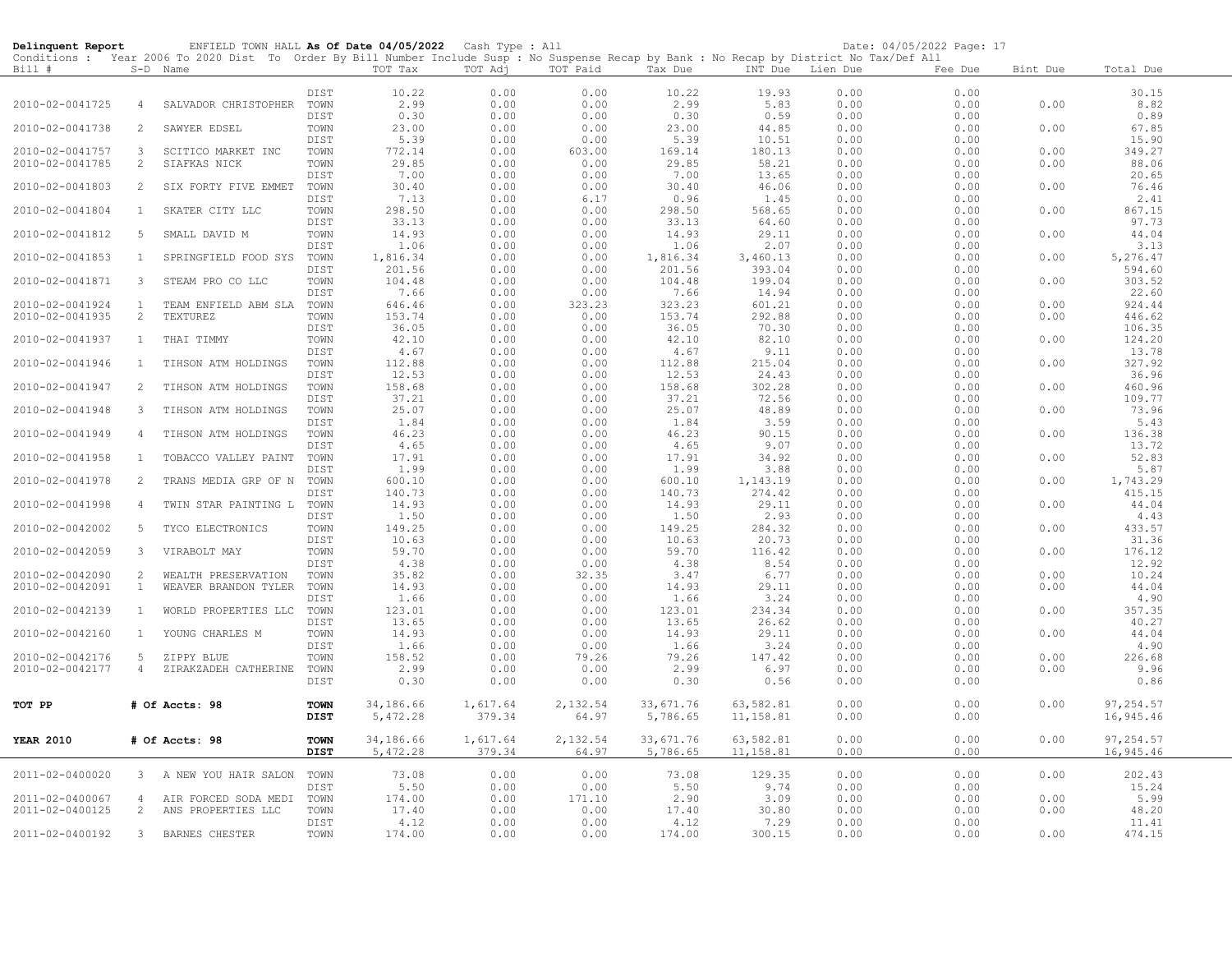| Delinquent Report |                | ENFIELD TOWN HALL As Of Date 04/05/2022                                                                                                    |      |          | Cash Type : All |          |          |                  |      | Date: 04/05/2022 Page: 18 |          |           |
|-------------------|----------------|--------------------------------------------------------------------------------------------------------------------------------------------|------|----------|-----------------|----------|----------|------------------|------|---------------------------|----------|-----------|
|                   |                | Conditions : Year 2006 To 2020 Dist To Order By Bill Number Include Susp : No Suspense Recap by Bank : No Recap by District No Tax/Def All |      |          |                 |          |          |                  |      |                           |          |           |
| Bill #            |                | S-D Name                                                                                                                                   |      | TOT Tax  | TOT Adj         | TOT Paid | Tax Due  | INT Due Lien Due |      | Fee Due                   | Bint Due | Total Due |
|                   |                |                                                                                                                                            |      |          |                 |          |          |                  |      |                           |          |           |
|                   |                |                                                                                                                                            | DIST | 13.12    | 0.00            | 0.00     | 13.12    | 23.22            | 0.00 | 0.00                      |          | 36.34     |
| 2011-02-0400195   | 2              | BARRETT MICHELLE                                                                                                                           | TOWN | 34.80    | 0.00            | 0.00     | 34.80    | 61.60            | 0.00 | 0.00                      | 0.00     | 96.40     |
|                   |                |                                                                                                                                            | DIST | 8.24     | 0.00            | 0.00     | 8.24     | 14.58            | 0.00 | 0.00                      |          | 22.82     |
| 2011-02-0400291   | 3              | BROXTON HARRY                                                                                                                              | TOWN | 34.80    | 0.00            | 0.00     | 34.80    | 61.60            | 0.00 | 0.00                      | 0.00     | 96.40     |
|                   |                |                                                                                                                                            | DIST | 2.62     | 0.00            | 0.00     | 2.62     | 4.64             | 0.00 | 0.00                      |          | 7.26      |
| 2011-02-0400293   | 1              | BRUNTON TRICIA                                                                                                                             | TOWN | 17.40    | 0.00            | 12.84    | 4.56     | 5.88             | 0.00 | 0.00                      | 0.00     | 10.44     |
| 2011-02-0400362   | $\mathbf{1}$   | CEPPETELLI THOMAS                                                                                                                          | TOWN | 34.80    | 0.00            | 0.00     | 34.80    | 61.60            | 0.00 | 0.00                      | 0.00     | 96.40     |
|                   |                |                                                                                                                                            | DIST | 3.80     | 0.00            | 0.00     | 3.80     | 6.73             | 0.00 | 0.00                      |          | 10.53     |
| 2011-02-0400420   | 2              | COEG                                                                                                                                       | TOWN | 8,700.00 | 0.00            | 0.00     | 8,700.00 | 15,007.50        | 0.00 | 0.00                      | 0.00     | 23,707.50 |
|                   |                |                                                                                                                                            | DIST | 2,062.50 | 0.00            | 0.00     | 2,062.50 | 3,650.63         | 0.00 | 0.00                      |          | 5,713.13  |
| 2011-02-0400500   | 3              | CREATIVE BIOLOGY LLC TOWN                                                                                                                  |      | 27.78    | 0.00            | 0.00     | 27.78    | 49.17            | 0.00 | 0.00                      | 0.00     | 76.95     |
|                   |                |                                                                                                                                            | DIST | 2.10     | 0.00            | 0.00     | 2.10     | 3.72             | 0.00 | 0.00                      |          | 5.82      |
| 2011-02-0400534   | 3              | CURRIE & ASSOCIATES                                                                                                                        | TOWN | 147.54   | 0.00            | 0.00     | 147.54   | 254.50           | 0.00 | 0.00                      | 0.00     | 402.04    |
|                   |                |                                                                                                                                            | DIST | 11.12    | 0.00            | 0.00     | 11.12    | 19.68            | 0.00 | 0.00                      |          | 30.80     |
| 2011-02-0400556   | 2              | DAMOURS CHILDCARE &                                                                                                                        | TOWN | 174.00   | 0.00            | 0.00     | 174.00   | 300.15           | 0.00 | 0.00                      | 0.00     | 474.15    |
|                   |                |                                                                                                                                            | DIST | 41.24    | 0.00            | 0.00     | 41.24    | 72.99            | 0.00 | 0.00                      |          | 114.23    |
| 2011-02-0400557   | 4              | DANH TUAN                                                                                                                                  | TOWN | 27.84    | 0.00            | 0.00     | 27.84    | 49.28            | 0.00 | 0.00                      | 0.00     | 77.12     |
|                   |                |                                                                                                                                            | DIST | 2.90     | 0.00            | 0.00     | 2.90     | 5.13             | 0.00 | 0.00                      |          | 8.03      |
| 2011-02-0400586   | 2              | DEROSIER MICHELE                                                                                                                           | TOWN | 6.96     | 0.00            | 0.00     | 6.96     | 12.32            | 0.00 | 0.00                      | 0.00     | 19.28     |
|                   |                |                                                                                                                                            | DIST | 1.64     | 0.00            | 0.00     | 1.64     | 2.90             | 0.00 | 0.00                      |          | 4.54      |
| 2011-02-0400599   | $\mathbf{1}$   | DISTINCTIVE HOME IMP                                                                                                                       | TOWN | 34.80    | 0.00            | 0.00     | 34.80    | 61.60            | 0.00 | 0.00                      | 0.00     | 96.40     |
|                   |                |                                                                                                                                            | DIST | 3.80     | 0.00            | 0.00     | 3.80     | 6.73             | 0.00 | 0.00                      |          | 10.53     |
| 2011-02-0400612   | 3              | DRUG SHOPPE HLTH SOL TOWN                                                                                                                  |      | 968.14   | 0.00            | 0.00     | 968.14   | 1,670.04         | 0.00 | 0.00                      | 0.00     | 2,638.18  |
|                   |                |                                                                                                                                            | DIST | 73.02    | 0.00            | 0.00     | 73.02    | 129.25           | 0.00 | 0.00                      |          | 202.27    |
| 2011-02-0400707   | 1              | FAHEY BRIAN M                                                                                                                              | TOWN | 78.06    | 0.00            | 0.00     | 78.06    | 138.17           | 0.00 | 0.00                      | 0.00     | 216.23    |
|                   |                |                                                                                                                                            | DIST | 8.54     | 0.00            | 0.00     | 8.54     | 15.12            | 0.00 | 0.00                      |          | 23.66     |
| 2011-02-0400709   | 3              | FALK STACY                                                                                                                                 | TOWN | 106.14   | 0.00            | 102.95   | 3.19     | 3.40             | 0.00 | 0.00                      | 0.00     | 6.59      |
| 2011-02-0400723   | 2              | FATHER + SONS TRANSM TOWN                                                                                                                  |      | 870.00   | 0.00            | 0.00     | 870.00   | 1,500.75         | 0.00 | 0.00                      | 0.00     | 2,370.75  |
|                   |                |                                                                                                                                            | DIST | 206.24   | 0.00            | 0.00     | 206.24   | 365.04           | 0.00 | 0.00                      |          | 571.28    |
| 2011-02-0400744   | $\mathbf{1}$   | FINISHED EDGE FLOORI                                                                                                                       | TOWN | 34.80    | 0.00            | 0.00     | 34.80    | 61.60            | 0.00 | 0.00                      | 0.00     | 96.40     |
|                   |                |                                                                                                                                            | DIST | 3.80     | 0.00            | 0.00     | 3.80     | 6.73             | 0.00 | 0.00                      |          | 10.53     |
| 2011-02-0400760   | $\overline{1}$ | FLORES MICHAEL                                                                                                                             | TOWN | 12.18    | 0.00            | 0.00     | 12.18    | 21.56            | 0.00 | 0.00                      | 0.00     | 33.74     |
|                   |                |                                                                                                                                            | DIST | 1.34     | 0.00            | 0.00     | 1.34     | 2.37             | 0.00 | 0.00                      |          | 3.71      |
| 2011-02-0400781   | 2              | FRESHWATER AUTO INC                                                                                                                        | TOWN | 140.36   | 555.64          | 27.48    | 668.52   | 1,085.28         | 0.00 | 0.00                      | 0.00     | 1,753.80  |
|                   |                |                                                                                                                                            | DIST | 33.28    | 131.72          | 33.28    | 131.72   | 211.41           | 0.00 | 0.00                      |          | 343.13    |
| 2011-02-0400787   | 3              | FT SCHOOK MOTOR SPOR TOWN                                                                                                                  |      | 347.96   | 0.00            | 0.00     | 347.96   | 600.23           | 0.00 | 0.00                      | 0.00     | 948.19    |
|                   |                |                                                                                                                                            | DIST | 26.24    | 0.00            | 0.00     | 26.24    | 46.44            | 0.00 | 0.00                      |          | 72.68     |
| 2011-02-0400796   | 2              | GAETANI FRANK                                                                                                                              | TOWN | 17.40    | 0.00            | 0.00     | 17.40    | 30.80            | 0.00 | 0.00                      | 0.00     | 48.20     |
|                   |                |                                                                                                                                            | DIST | 4.12     | 0.00            | 0.00     | 4.12     | 7.29             | 0.00 | 0.00                      |          | 11.41     |
| 2011-02-0400801   | 3              | GALL DAVID A                                                                                                                               | TOWN | 348.00   | 0.00            | 126.73   | 221.27   | 301.02           | 0.00 | 0.00                      | 0.00     | 522.29    |
| 2011-02-0400814   | 3              | GAW HIGH-SPEED INTER TOWN                                                                                                                  |      | 1,740.00 | 0.00            | 870.00   | 870.00   | 1,461.60         | 0.00 | 0.00                      | 0.00     | 2,331.60  |
| 2011-02-0400854   | 2              | GOLD DEPOSIT                                                                                                                               | TOWN | 69.60    | 0.00            | 0.00     | 69.60    | 123.19           | 0.00 | 0.00                      | 0.00     | 192.79    |
|                   |                |                                                                                                                                            | DIST | 16.50    | 0.00            | 0.00     | 16.50    | 29.21            | 0.00 | 0.00                      |          | 45.71     |
| 2011-02-0400872   | 4              | GREAT VALUE ENTERPRI TOWN                                                                                                                  |      | 34.80    | 0.00            | 0.00     | 34.80    | 61.60            | 0.00 | 0.00                      | 0.00     | 96.40     |
|                   |                |                                                                                                                                            | DIST | 3.62     | 0.00            | 0.00     | 3.62     | 6.41             | 0.00 | 0.00                      |          | 10.03     |
| 2011-02-0400887   | 3              | GRIFFIN MICHAEL C                                                                                                                          | TOWN | 27.84    | 0.00            | 0.00     | 27.84    | 49.28            | 0.00 | 0.00                      | 0.00     | 77.12     |
|                   |                |                                                                                                                                            | DIST | 2.10     | 0.00            | 0.00     | 2.10     | 3.72             | 0.00 | 0.00                      |          | 5.82      |
| 2011-02-0400972   | 2              | HUB CLEANERS                                                                                                                               | TOWN | 870.00   | 0.00            | 0.00     | 870.00   | 1,500.75         | 0.00 | 0.00                      | 0.00     | 2,370.75  |
|                   |                |                                                                                                                                            | DIST | 206.24   | 0.00            | 0.00     | 206.24   | 365.04           | 0.00 | 0.00                      |          | 571.28    |
| 2011-02-0400977   | 2              | HURLBURT KEVIN R                                                                                                                           | TOWN | 27.50    | 0.00            | 0.00     | 27.50    | 48.68            | 0.00 | 0.00                      | 0.00     | 76.18     |
|                   |                |                                                                                                                                            | DIST | 6.52     | 0.00            | 0.00     | 6.52     | 11.54            | 0.00 | 0.00                      |          | 18.06     |
| 2011-02-0401005   | 2              | INSURANCE AND INVEST                                                                                                                       | TOWN | 69.60    | 0.00            | 0.00     | 69.60    | 123.19           | 0.00 | 0.00                      | 0.00     | 192.79    |
|                   |                |                                                                                                                                            | DIST | 16.50    | 0.00            | 0.00     | 16.50    | 29.21            | 0.00 | 0.00                      |          | 45.71     |
| 2011-02-0401024   | 5              | J O'B BUILTWOOD PROD                                                                                                                       | TOWN | 801.60   | 0.00            | 0.00     | 801.60   | 1,382.76         | 0.00 | 0.00                      | 0.00     | 2,184.36  |
|                   |                |                                                                                                                                            | DIST | 63.34    | 0.00            | 0.00     | 63.34    | 112.11           | 0.00 | 0.00                      |          | 175.45    |
| 2011-02-0401057   | 3              | JOREN WILLIAM                                                                                                                              | TOWN | 34.80    | 0.00            | 0.00     | 34.80    | 61.60            | 0.00 | 0.00                      | 0.00     | 96.40     |
|                   |                |                                                                                                                                            | DIST | 2.62     | 0.00            | 0.00     | 2.62     | 4.64             | 0.00 | 0.00                      |          | 7.26      |
| 2011-02-0401078   | 3              | KARAT DAVID                                                                                                                                | TOWN | 208.80   | 0.00            | 104.40   | 104.40   | 104.92           | 0.00 | 0.00                      | 0.00     | 209.32    |
| 2011-02-0401092   | 3              | KENNEDY SEAN C                                                                                                                             | TOWN | 52.56    | 0.00            | 0.00     | 52.56    | 93.03            | 0.00 | 0.00                      | 0.00     | 145.59    |
|                   |                |                                                                                                                                            | DIST | 3.96     | 0.00            | 0.00     | 3.96     | 7.01             | 0.00 | 0.00                      |          | 10.97     |
| 2011-02-0401144   | -4             | LAVALLA LLC                                                                                                                                | TOWN | 34.80    | 0.00            | 0.00     | 34.80    | 61.60            | 0.00 | 0.00                      | 0.00     | 96.40     |
|                   |                |                                                                                                                                            | DIST | 3.62     | 0.00            | 0.00     | 3.62     | 6.41             | 0.00 | 0.00                      |          | 10.03     |
| 2011-02-0401145   | $\overline{4}$ | LAVALLEE RODNEY                                                                                                                            | TOWN | 17.40    | 0.00            | 0.00     | 17.40    | 30.80            | 0.00 | 0.00                      | 0.00     | 48.20     |
|                   |                |                                                                                                                                            | DIST | 1.80     | 0.00            | 0.00     | 1.80     | 3.19             | 0.00 | 0.00                      |          | 4.99      |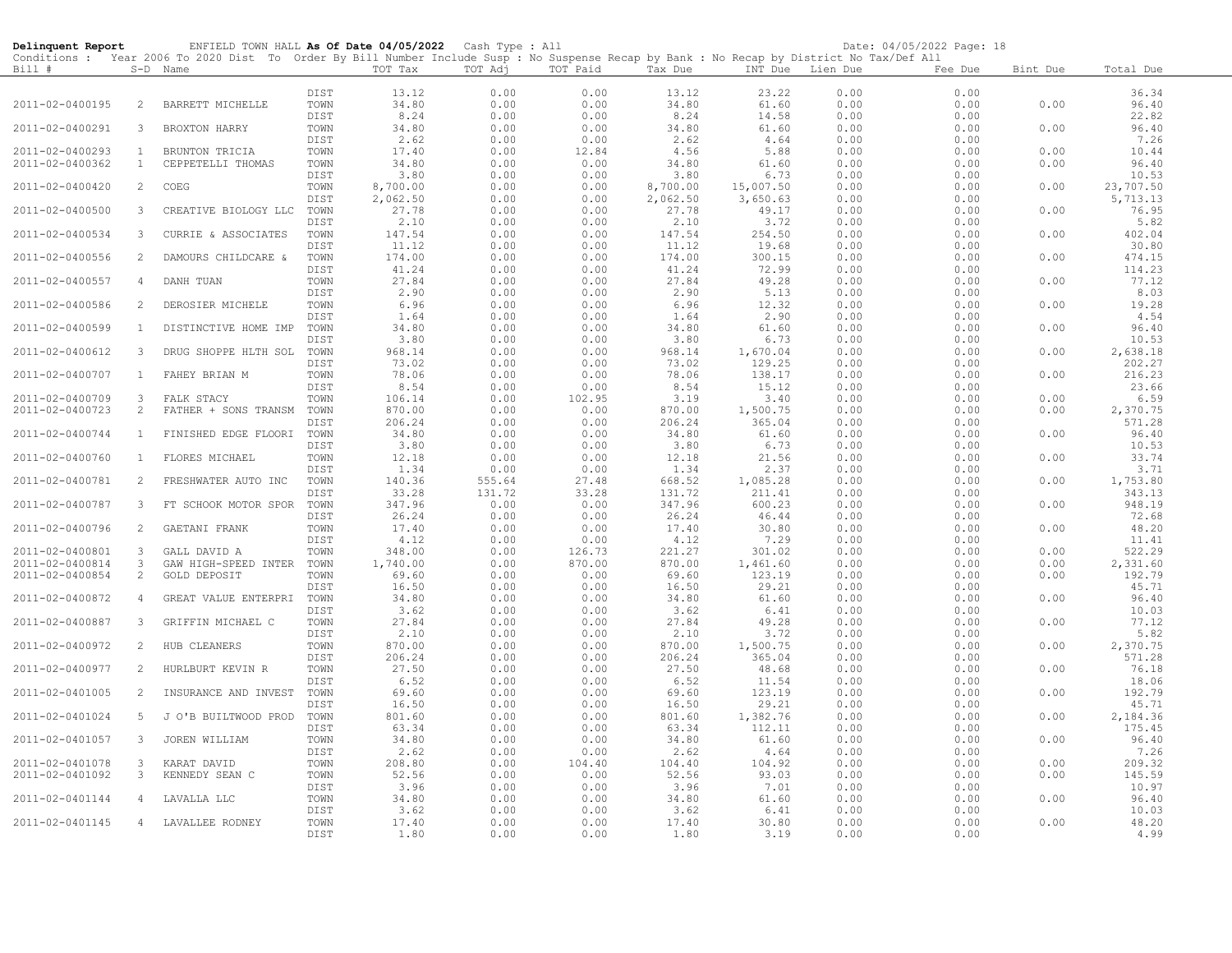| Delinquent Report                  |                     | ENFIELD TOWN HALL As Of Date 04/05/2022 Cash Type : All<br>Conditions : Year 2006 To 2020 Dist To Order By Bill Number Include Susp : No Suspense Recap by Bank : No Recap by District No Tax/Def All |                      |                    |                    |                  |                        |                      |                  | Date: 04/05/2022 Page: 19 |              |                      |
|------------------------------------|---------------------|-------------------------------------------------------------------------------------------------------------------------------------------------------------------------------------------------------|----------------------|--------------------|--------------------|------------------|------------------------|----------------------|------------------|---------------------------|--------------|----------------------|
| Bill #                             |                     | S-D Name                                                                                                                                                                                              |                      | TOT Tax            | TOT Adj            | TOT Paid         | Tax Due                |                      | INT Due Lien Due | Fee Due                   | Bint Due     | Total Due            |
| 2011-02-0401215                    |                     | 3 LYONS RAYMOND A                                                                                                                                                                                     | TOWN<br>DIST         | 17.40<br>1.30      | 0.00<br>0.00       | 0.00<br>0.00     | 17.40<br>1.30          | 30.80<br>2.30        | 0.00<br>0.00     | 0.00<br>0.00              | 0.00         | 48.20<br>3.60        |
| 2011-02-0401236                    | 2                   | MALLEY EDWARD                                                                                                                                                                                         | TOWN<br>DIST         | 467.70<br>110.88   | 1,272.30<br>301.62 | 0.00<br>0.00     | 1,740.00<br>412.50     | 2,848.83<br>680.36   | 0.00<br>0.00     | 0.00<br>0.00              | 0.00         | 4,588.83<br>1,092.86 |
| 2011-02-0401266                    | 4                   | MATEO SHAWN                                                                                                                                                                                           | TOWN                 | 65.92<br>6.86      | 0.00<br>0.00       | 0.00<br>0.00     | 65.92                  | 116.68<br>12.14      | 0.00<br>0.00     | 0.00<br>0.00              | 0.00         | 182.60<br>19.00      |
| 2011-02-0401267                    | $\overline{2}$      | MATICK ENTERPRISES                                                                                                                                                                                    | DIST<br>TOWN<br>DIST | 87.00<br>20.62     | 0.00<br>0.00       | 0.00<br>0.00     | 6.86<br>87.00<br>20.62 | 153.99<br>36.50      | 0.00<br>0.00     | 0.00<br>0.00              | 0.00         | 240.99<br>57.12      |
| 2011-02-0401319                    | $\overline{4}$      | MOBILE FLEET MAINTEN                                                                                                                                                                                  | TOWN<br>DIST         | 289.54<br>30.16    | 0.00<br>0.00       | 0.00<br>0.00     | 289.54<br>30.16        | 499.45<br>53.38      | 0.00<br>0.00     | 0.00<br>0.00              | 0.00         | 788.99<br>83.54      |
| 2011-02-0401338<br>2011-02-0401341 | $\overline{4}$<br>3 | MOORE RUG CO<br>MORGAN DENNIS M.D.                                                                                                                                                                    | TOWN<br>TOWN         | 52.44<br>3,045.00  | 0.00<br>0.00       | 26.01<br>0.00    | 26.43<br>3,045.00      | 23.79<br>5,252.63    | 0.00<br>0.00     | 0.00<br>0.00              | 0.00<br>0.00 | 50.22<br>8,297.63    |
| 2011-02-0401354                    | $\mathbf{1}$        | MULLER CHARLES F                                                                                                                                                                                      | DIST<br>TOWN         | 229.68<br>17.40    | 0.00               | 0.00<br>0.00     | 229.68<br>17.40        | 406.53<br>30.80      | 0.00<br>0.00     | 0.00<br>0.00              | 0.00         | 636.21<br>48.20      |
|                                    |                     |                                                                                                                                                                                                       | DIST                 | 1.90               | 0.00<br>0.00       | 0.00             | 1.90                   | 3.36                 | 0.00             | 0.00                      |              | 5.26                 |
| 2011-02-0401356                    | 5                   | MULTI FUELS INC                                                                                                                                                                                       | TOWN<br>DIST         | 150.56<br>11.90    | 0.00<br>0.00       | 0.00<br>0.00     | 150.56<br>11.90        | 259.72<br>21.06      | 0.00<br>0.00     | 0.00<br>0.00              | 0.00         | 410.28<br>32.96      |
| 2011-02-0401396                    | 2                   | NEW ENGLAND AUTO GAL                                                                                                                                                                                  | TOWN<br>DIST         | 174.00<br>41.24    | 0.00<br>0.00       | 0.00<br>0.00     | 174.00<br>41.24        | 300.15<br>72.99      | 0.00<br>0.00     | 0.00<br>0.00              | 0.00         | 474.15<br>114.23     |
| 2011-02-0401446                    | $\mathbf{1}$        | NORTON THOMAS W ATTY                                                                                                                                                                                  | TOWN<br>DIST         | 34.80<br>3.80      | 0.00<br>0.00       | 0.00<br>0.00     | 34.80<br>3.80          | 61.60<br>6.73        | 0.00<br>0.00     | 0.00<br>0.00              | 0.00         | 96.40<br>10.53       |
| 2011-02-0401465                    | 3                   | OLD GLORY TATTOOING                                                                                                                                                                                   | TOWN<br>DIST         | 34.80<br>2.62      | 0.00<br>0.00       | 0.00<br>0.00     | 34.80<br>2.62          | 61.60<br>4.64        | 0.00<br>0.00     | 0.00<br>0.00              | 0.00         | 96.40<br>7.26        |
| 2011-02-0401482                    | 2                   | ONE SHOT PHOTOGRAPHY                                                                                                                                                                                  | TOWN<br>DIST         | 121.80<br>28.88    | 0.00<br>0.00       | 0.00<br>0.00     | 121.80<br>28.88        | 210.10<br>51.12      | 0.00<br>0.00     | 0.00<br>0.00              | 0.00         | 331.90<br>80.00      |
| 2011-02-0401495<br>2011-02-0401501 | 4<br>2              | OZMUN DENNIS<br>PALAFOX DAVID L                                                                                                                                                                       | TOWN<br>TOWN         | 127.72<br>17.40    | 0.00<br>0.00       | 124.66<br>0.00   | 3.06<br>17.40          | 3.26<br>30.80        | 0.00<br>0.00     | 0.00<br>0.00              | 0.00<br>0.00 | 6.32<br>48.20        |
| 2011-02-0401506                    | 2                   | PANOSKY SHERRYL E                                                                                                                                                                                     | DIST<br>TOWN         | 4.12<br>17.40      | 0.00<br>0.00       | 0.00<br>0.00     | 4.12<br>17.40          | 7.29<br>30.80        | 0.00<br>0.00     | 0.00<br>0.00              | 0.00         | 11.41<br>48.20       |
| 2011-02-0401545                    | $\mathbf{1}$        | PERREAULT ELECTRIC L                                                                                                                                                                                  | DIST<br>TOWN         | 4.12<br>34.80      | 0.00<br>0.00       | 0.00<br>21.09    | 4.12<br>13.71          | 7.29<br>13.78        | 0.00<br>0.00     | 0.00<br>0.00              | 0.00         | 11.41<br>27.49       |
| 2011-02-0401547                    | 3                   | PET AGREE LLC THE                                                                                                                                                                                     | TOWN<br>DIST         | 498.58<br>37.60    | 0.00<br>0.00       | 0.00<br>0.00     | 498.58<br>37.60        | 860.05<br>66.55      | 0.00<br>0.00     | 0.00<br>0.00              | 0.00         | 1,358.63<br>104.15   |
| 2011-02-0401592                    | 2                   | PLUMBING DYNAMICS LL                                                                                                                                                                                  | TOWN<br>DIST         | 609.00<br>144.38   | 0.00<br>0.00       | 0.00<br>0.00     | 609.00<br>144.38       | 1,050.53<br>255.55   | 0.00<br>0.00     | 0.00<br>0.00              | 0.00         | 1,659.53<br>399.93   |
| 2011-02-0401593                    | 1                   | PM ALVES HOME IMPROV                                                                                                                                                                                  | TOWN<br>DIST         | 10.32<br>1.12      | 0.00<br>0.00       | 0.00<br>0.00     | 10.32<br>1.12          | 18.27<br>1.98        | 0.00<br>0.00     | 0.00<br>0.00              | 0.00         | 28.59<br>3.10        |
| 2011-02-0401615                    | 2                   | POWER RESOURCES GROU                                                                                                                                                                                  | TOWN<br>DIST         | 174.00<br>41.24    | 0.00<br>0.00       | 0.00<br>0.00     | 174.00<br>41.24        | 300.15<br>72.99      | 0.00<br>0.00     | 0.00<br>0.00              | 0.00         | 474.15<br>114.23     |
| 2011-02-0401620                    | 2                   | PREMIER SALONS INC                                                                                                                                                                                    | TOWN<br>DIST         | 2,715.10<br>643.66 | 0.00<br>0.00       | 0.00<br>0.00     | 2,715.10<br>643.66     | 4,683.54<br>1,139.28 | 0.00<br>0.00     | 0.00<br>0.00              | 0.00         | 7,398.64<br>1,782.94 |
| 2011-02-0401637                    | 3                   | PUTNAM LEANNA                                                                                                                                                                                         | TOWN                 | 34.80              | 0.00               | 0.00             | 34.80                  | 61.60                | 0.00             | 0.00                      | 0.00         | 96.40                |
| 2011-02-0401645                    | 5                   | <b>OUESNEL DALE J</b>                                                                                                                                                                                 | DIST<br>TOWN         | 2.62<br>174.00     | 0.00<br>0.00       | 0.00<br>0.00     | 2.62<br>174.00         | 4.64<br>300.15       | 0.00<br>0.00     | 0.00<br>0.00              | 0.00         | 7.26<br>474.15       |
| 2011-02-0401650                    | 2                   | R ROOF IV LLC                                                                                                                                                                                         | DIST<br>TOWN         | 13.74<br>3,721.14  | 0.00<br>0.00       | 0.00<br>3,693.24 | 13.74<br>27.90         | 24.32<br>29.71       | 0.00<br>0.00     | 0.00<br>0.00              | 0.00         | 38.06<br>57.61       |
| 2011-02-0401662                    | $\mathbf{1}$        | RAMENDA THOMAS JR                                                                                                                                                                                     | TOWN<br>DIST         | 19.24<br>2.10      | 0.00<br>0.00       | 0.00<br>0.00     | 19.24<br>2.10          | 34.05<br>3.72        | 0.00<br>0.00     | 0.00<br>0.00              | 0.00         | 53.29<br>5.82        |
| 2011-02-0401678                    | 5                   | REYNOLDS KATHLEEN                                                                                                                                                                                     | TOWN<br>DIST         | 17.40<br>1.38      | 0.00<br>0.00       | 0.00<br>0.00     | 17.40<br>1.38          | 30.80<br>2.44        | 0.00<br>0.00     | 0.00<br>0.00              | 0.00         | 48.20<br>3.82        |
| 2011-02-0401700                    | 4                   | RODRIQUEZ JOSE E                                                                                                                                                                                      | TOWN<br>DIST         | 17.40<br>1.80      | 0.00<br>0.00       | 0.00<br>0.00     | 17.40<br>1.80          | 30.80<br>3.19        | 0.00<br>0.00     | 0.00<br>0.00              | 0.00         | 48.20<br>4.99        |
| 2011-02-0401710                    | $\mathbf{1}$        | ROSS EXPRESS                                                                                                                                                                                          | TOWN<br>DIST         | 506.68<br>55.50    | 0.00<br>0.00       | 0.00<br>0.00     | 506.68<br>55.50        | 874.02<br>98.24      | 0.00<br>0.00     | 0.00<br>0.00              | 0.00         | 1,380.70<br>153.74   |
| 2011-02-0401728                    | 2                   | RUTH MICHAEL                                                                                                                                                                                          | TOWN<br>DIST         | 50.80<br>12.04     | 0.00<br>0.00       | 0.00<br>0.00     | 50.80<br>12.04         | 89.92<br>21.31       | 0.00<br>0.00     | 0.00<br>0.00              | 0.00         | 140.72<br>33.35      |
| 2011-02-0401811                    | 3                   | SHEPARD ROBERT                                                                                                                                                                                        | TOWN<br>DIST         | 34.80<br>2.62      | 0.00<br>0.00       | 0.00<br>0.00     | 34.80<br>2.62          | 61.60<br>4.64        | 0.00<br>0.00     | 0.00<br>0.00              | 0.00         | 96.40<br>7.26        |
| 2011-02-0401816                    | 2                   | SIAFKAS NICK                                                                                                                                                                                          | TOWN<br>DIST         | 34.80<br>8.24      | 0.00<br>0.00       | 0.00<br>0.00     | 34.80<br>8.24          | 61.60<br>14.58       | 0.00<br>0.00     | 0.00<br>0.00              | 0.00         | 96.40<br>22.82       |
| 2011-02-0401829                    | $\mathbf{1}$        | SIX FORTY FIVE EMMET                                                                                                                                                                                  | TOWN<br>DIST         | 77.52<br>8.48      | 0.00<br>0.00       | 0.00<br>0.00     | 77.52<br>8.48          | 137.21<br>15.01      | 0.00<br>0.00     | 0.00<br>0.00              | 0.00         | 214.73<br>23.49      |
| 2011-02-0401830                    | 2                   | SIX FORTY FIVE EMMET                                                                                                                                                                                  | TOWN<br>DIST         | 77.52<br>18.38     | 0.00<br>0.00       | 0.00<br>0.00     | 77.52<br>18.38         | 137.21<br>32.53      | 0.00<br>0.00     | 0.00<br>0.00              | 0.00         | 214.73<br>50.91      |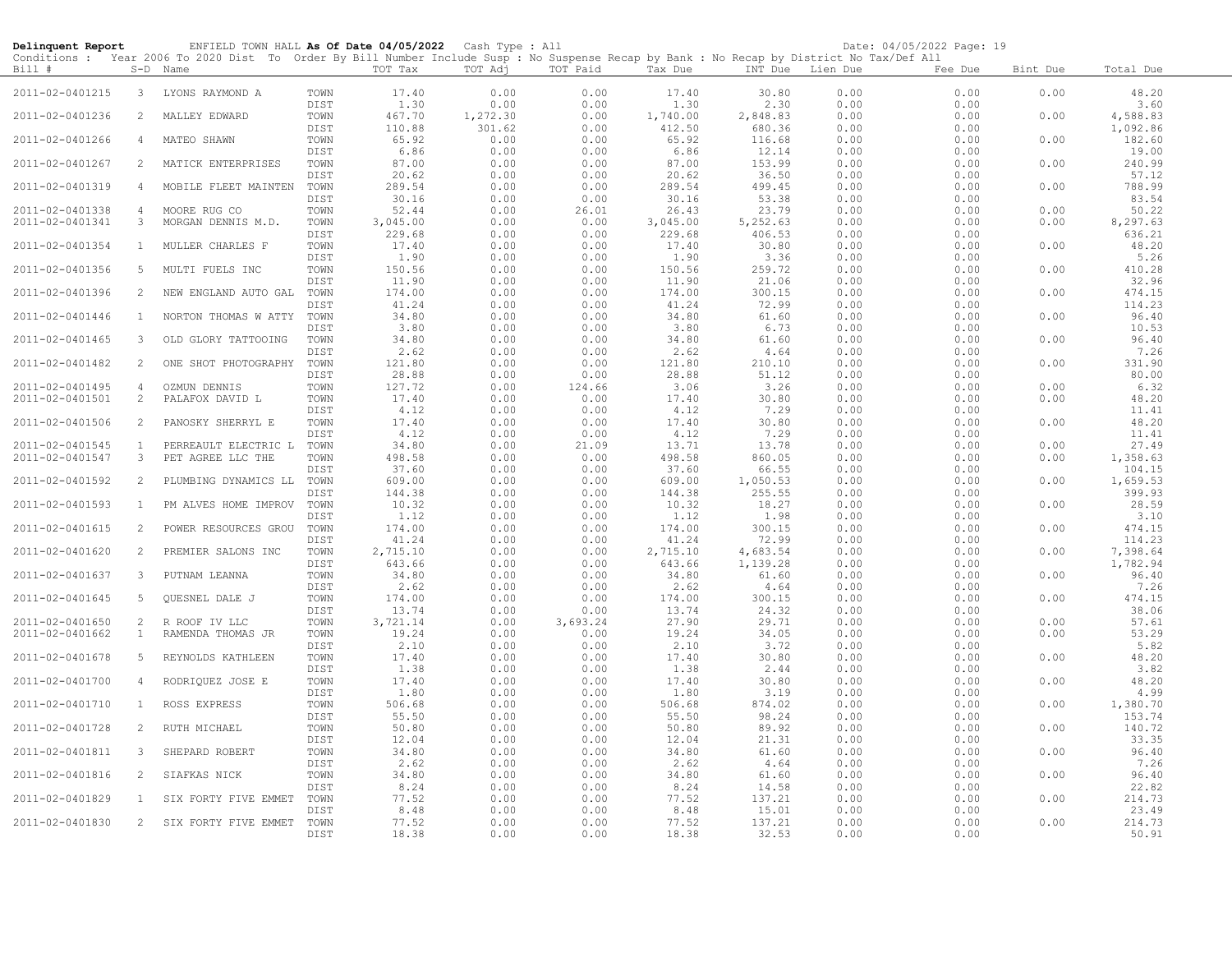| Delinquent Report                  |                                | ENFIELD TOWN HALL As Of Date 04/05/2022 Cash Type : All<br>Conditions : Year 2006 To 2020 Dist To Order By Bill Number Include Susp : No Suspense Recap by Bank : No Recap by District No Tax/Def All |                            |                       |                    |                   |                       |                       |              | Date: 04/05/2022 Page: 20 |              |                        |
|------------------------------------|--------------------------------|-------------------------------------------------------------------------------------------------------------------------------------------------------------------------------------------------------|----------------------------|-----------------------|--------------------|-------------------|-----------------------|-----------------------|--------------|---------------------------|--------------|------------------------|
| Bill #                             |                                | S-D Name                                                                                                                                                                                              |                            | TOT Tax               | TOT Adj            | TOT Paid          | Tax Due               | INT Due Lien Due      |              | Fee Due                   | Bint Due     | Total Due              |
| 2011-02-0401831                    |                                | 1 SKATER CITY LLC                                                                                                                                                                                     | TOWN                       | 348.00                | 0.00               | 0.00              | 348.00                | 600.30                | 0.00         | 0.00                      | 0.00         | 948.30                 |
| 2011-02-0401838                    | -5                             | SMALL DAVID M                                                                                                                                                                                         | DIST<br>TOWN               | 38.12<br>17.40        | 0.00<br>0.00       | 0.00<br>0.00      | 38.12<br>17.40        | 67.47<br>30.80        | 0.00<br>0.00 | 0.00<br>0.00              | 0.00         | 105.59<br>48.20        |
| 2011-02-0401920                    | $\mathbf{1}$                   | SUPERIOR LANDSCAPING                                                                                                                                                                                  | DIST<br>TOWN               | 1.38<br>17.40         | 0.00<br>0.00       | 0.00<br>0.00      | 1.38<br>17.40         | 2.44<br>30.80         | 0.00<br>0.00 | 0.00<br>0.00              | 0.00         | 3.82<br>48.20          |
| 2011-02-0401950                    | $\mathbf{1}$                   | TEAM ENFIELD ABM SLA                                                                                                                                                                                  | DIST<br>TOWN               | 1.90<br>650.92        | 0.00<br>0.00       | 0.00<br>0.00      | 1.90<br>650.92        | 3.36<br>1,122.83      | 0.00<br>0.00 | 0.00<br>0.00              | 0.00         | 5.26<br>1,773.75       |
| 2011-02-0401957                    | 2                              | TERRA SHAUN                                                                                                                                                                                           | DIST<br>TOWN               | 71.30<br>34.80        | 0.00<br>0.00       | 0.00<br>0.00      | 71.30<br>34.80        | 126.20<br>61.60       | 0.00<br>0.00 | 0.00<br>0.00              | 0.00         | 197.50<br>96.40        |
| 2011-02-0401973                    | $\mathbf{1}$                   | TIHSON ATM HOLDINGS                                                                                                                                                                                   | DIST<br>TOWN               | 8.24<br>140.68        | 0.00<br>0.00       | 0.00<br>0.00      | 8.24<br>140.68        | 14.58<br>242.67       | 0.00<br>0.00 | 0.00<br>0.00              | 0.00         | 22.82<br>383.35        |
|                                    |                                |                                                                                                                                                                                                       | DIST                       | 15.40                 | 0.00               | 0.00              | 15.40                 | 27.26                 | 0.00         | 0.00                      |              | 42.66                  |
| 2011-02-0401974                    | 2                              | TIHSON ATM HOLDINGS                                                                                                                                                                                   | TOWN<br>DIST               | 201.44<br>47.76       | 0.00<br>0.00       | 0.00<br>0.00      | 201.44<br>47.76       | 347.48<br>84.54       | 0.00<br>0.00 | 0.00<br>0.00              | 0.00         | 548.92<br>132.30       |
| 2011-02-0401975                    | $\mathbf{3}$                   | TIHSON ATM HOLDINGS                                                                                                                                                                                   | TOWN<br>DIST               | 36.54<br>2.76         | 0.00<br>0.00       | 0.00<br>0.00      | 36.54<br>2.76         | 64.68<br>4.89         | 0.00<br>0.00 | 0.00<br>0.00              | 0.00         | 101.22<br>7.65         |
| 2011-02-0401976                    | 4                              | TIHSON ATM HOLDINGS                                                                                                                                                                                   | TOWN<br>DIST               | 67.36<br>7.02         | 0.00<br>0.00       | 0.00<br>0.00      | 67.36<br>7.02         | 119.23<br>12.43       | 0.00<br>0.00 | 0.00<br>0.00              | 0.00         | 186.59<br>19.45        |
| 2011-02-0402000                    | 2                              | TOWNHOUSE III CONDOM                                                                                                                                                                                  | TOWN                       | 34.80                 | 0.00               | 0.00              | 34.80                 | 61.60                 | 0.00         | 0.00                      | 0.00         | 96.40                  |
| 2011-02-0402007                    | 2                              | TRANS MEDIA GRP OF N                                                                                                                                                                                  | DIST<br>TOWN               | 8.24<br>874.54        | 0.00<br>0.00       | 0.00<br>0.00      | 8.24<br>874.54        | 14.58<br>1,508.58     | 0.00<br>0.00 | 0.00<br>0.00              | 0.00         | 22.82<br>2,383.12      |
| 2011-02-0402016                    | 2                              | TRIFILETTI MICHAEL A                                                                                                                                                                                  | DIST<br>TOWN               | 207.32<br>348.00      | 0.00<br>0.00       | 0.00<br>0.00      | 207.32<br>348.00      | 366.96<br>600.30      | 0.00<br>0.00 | 0.00<br>0.00              | 0.00         | 574.28<br>948.30       |
| 2011-02-0402017                    | 2                              | TRINET SYSTEMS                                                                                                                                                                                        | DIST<br>TOWN               | 82.50<br>34.80        | 0.00<br>0.00       | 0.00<br>0.00      | 82.50<br>34.80        | 146.03<br>61.60       | 0.00<br>0.00 | 0.00<br>0.00              | 0.00         | 228.53<br>96.40        |
| 2011-02-0402029                    | 2                              | TVILLE CREAMERY LLC                                                                                                                                                                                   | DIST<br>TOWN               | 8.24<br>522.00        | 0.00<br>0.00       | 0.00<br>0.00      | 8.24<br>522.00        | 14.58<br>900.45       | 0.00<br>0.00 | 0.00<br>0.00              | 0.00         | 22.82<br>1,422.45      |
| 2011-02-0402126                    | 1                              | WEAVER BRANDON TYLER                                                                                                                                                                                  | DIST<br>TOWN               | 123.74<br>17.40       | 0.00<br>0.00       | 0.00<br>0.00      | 123.74<br>17.40       | 219.02<br>30.80       | 0.00<br>0.00 | 0.00<br>0.00              | 0.00         | 342.76<br>48.20        |
|                                    |                                |                                                                                                                                                                                                       | DIST                       | 1.90                  | 0.00               | 0.00              | 1.90                  | 3.36                  | 0.00         | 0.00                      |              | 5.26                   |
| 2011-02-0402160                    | 2                              | WILSON ROBERT                                                                                                                                                                                         | TOWN<br>DIST               | 1,098.72<br>260.48    | 0.00<br>0.00       | 0.00<br>0.00      | 1,098.72<br>260.48    | 1,895.29<br>461.05    | 0.00<br>0.00 | 0.00<br>0.00              | 0.00         | 2,994.01<br>721.53     |
| 2011-02-0402161<br>2011-02-0402178 | $\mathbf{3}$<br>$\mathbf{1}$   | WILSON SUSAN L<br>WORLD PROPERTIES LLC                                                                                                                                                                | TOWN<br>TOWN               | 17.40<br>136.42       | 0.00<br>0.00       | 15.38<br>0.00     | 2.02<br>136.42        | 2.24<br>235.32        | 0.00<br>0.00 | 0.00<br>0.00              | 0.00<br>0.00 | 4.26<br>371.74         |
| 2011-02-0402200                    | 4                              | ZACCARO NICHOLAS                                                                                                                                                                                      | <b>DIST</b><br>TOWN        | 14.94<br>34.80        | 0.00<br>0.00       | 0.00<br>0.00      | 14.94<br>34.80        | 26.44<br>61.60        | 0.00<br>0.00 | 0.00<br>0.00              | 0.00         | 41.38<br>96.40         |
|                                    |                                |                                                                                                                                                                                                       | DIST                       | 3.62                  | 0.00               | 0.00              | 3.62                  | 6.41                  | 0.00         | 0.00                      |              | 10.03                  |
| TOT PP                             |                                | # Of Accts: 91                                                                                                                                                                                        | <b>TOWN</b><br><b>DIST</b> | 34,753.74<br>5,243.94 | 1,827.94<br>433.34 | 5,295.88<br>33.28 | 31,285.80<br>5,644.00 | 53,572.60<br>9,918.38 | 0.00<br>0.00 | 0.00<br>0.00              | 0.00         | 84,858.40<br>15,562.38 |
| <b>YEAR 2011</b>                   |                                | # Of Accts: 91                                                                                                                                                                                        | <b>TOWN</b>                | 34,753.74             | 1,827.94           | 5,295.88          | 31,285.80             | 53,572.60             | 0.00         | 0.00                      | 0.00         | 84,858.40              |
|                                    |                                |                                                                                                                                                                                                       | <b>DIST</b>                | 5,243.94              | 433.34             | 33.28             | 5,644.00              | 9,918.38              | 0.00         | 0.00                      |              | 15,562.38              |
| 2012-02-0040020                    |                                | 3 A NEW YOU HAIR SALON                                                                                                                                                                                | TOWN<br><b>DIST</b>        | 36.58<br>2.62         | 0.00<br>0.00       | 0.00<br>0.00      | 36.58<br>2.62         | 58.16<br>4.17         | 0.00<br>0.00 | 0.00<br>0.00              | 0.00         | 94.74<br>6.79          |
| 2012-02-0040080<br>2012-02-0040103 | 2<br>2                         | ALAIMO DOMINIC P<br>ALWAYS CONSTRUCTION                                                                                                                                                               | TOWN<br>TOWN               | 186.38<br>36.58       | 0.00<br>0.00       | 175.95<br>0.00    | 10.43<br>36.58        | 11.11<br>58.16        | 0.00<br>0.00 | 0.00<br>0.00              | 0.00<br>0.00 | 21.54<br>94.74         |
|                                    |                                |                                                                                                                                                                                                       | DIST                       | 8.06                  | 0.00               | 0.00              | 8.06                  | 12.82                 | 0.00         | 0.00                      |              | 20.88                  |
| 2012-02-0040104<br>2012-02-0040127 | $\mathbf{1}$<br>$\overline{c}$ | ALYCAT INC<br>ANS PROPERTIES LLC                                                                                                                                                                      | TOWN<br>TOWN               | 344.64<br>18.28       | 0.00<br>0.00       | 172.32<br>0.00    | 172.32<br>18.28       | 258.48<br>29.07       | 0.00<br>0.00 | 0.00<br>0.00              | 0.00<br>0.00 | 430.80<br>47.35        |
| 2012-02-0040131                    | 3                              | APEX UNDERWRITING SO                                                                                                                                                                                  | DIST<br>TOWN               | 4.02<br>219.44        | 0.00<br>0.00       | 0.00<br>0.00      | 4.02<br>219.44        | 6.39<br>339.03        | 0.00<br>0.00 | 0.00<br>0.00              | 0.00         | 10.41<br>558.47        |
| 2012-02-0040194                    | 3                              | BARNES CHESTER                                                                                                                                                                                        | DIST<br>TOWN               | 15.74<br>182.88       | 0.00<br>0.00       | 0.00<br>0.00      | 15.74<br>182.88       | 25.03<br>282.55       | 0.00<br>0.00 | 0.00<br>0.00              | 0.00         | 40.77<br>465.43        |
| 2012-02-0040289                    | $\mathbf{1}$                   | BRUNTON TRICIA                                                                                                                                                                                        | DIST<br>TOWN               | 13.12<br>18.28        | 0.00<br>0.00       | 0.00<br>0.00      | 13.12<br>18.28        | 20.86<br>29.07        | 0.00<br>0.00 | 0.00<br>0.00              | 0.00         | 33.98<br>47.35         |
| 2012-02-0040290                    | <sup>1</sup>                   | BSW MECHANICAL CONTR                                                                                                                                                                                  | DIST<br>TOWN               | 1.96<br>36.58         | 0.00<br>0.00       | 0.00<br>29.29     | 1.96<br>7.29          | 3.12<br>8.31          | 0.00<br>0.00 | 0.00<br>0.00              | 0.00         | 5.08<br>15.60          |
| 2012-02-0040325                    | $\mathbf{1}$                   | CAR SALON INC                                                                                                                                                                                         | TOWN<br>DIST               | 109.72                | 0.00               | 0.00              | 109.72                | 169.52                | 0.00         | 0.00                      | 0.00         | 279.24                 |
| 2012-02-0040334                    | 2                              | CAROLINAS FANTASTIC                                                                                                                                                                                   | TOWN                       | 11.80<br>18.28        | 0.00<br>0.00       | 0.00<br>0.00      | 11.80<br>18.28        | 18.76<br>29.07        | 0.00<br>0.00 | 0.00<br>0.00              | 0.00         | 30.56<br>47.35         |
| 2012-02-0040365                    | 1                              | CEPPETELLI THOMAS                                                                                                                                                                                     | DIST<br>TOWN               | 4.02<br>36.58         | 0.00<br>0.00       | 0.00<br>0.00      | 4.02<br>36.58         | 6.39<br>58.16         | 0.00<br>0.00 | 0.00<br>0.00              | 0.00         | 10.41<br>94.74         |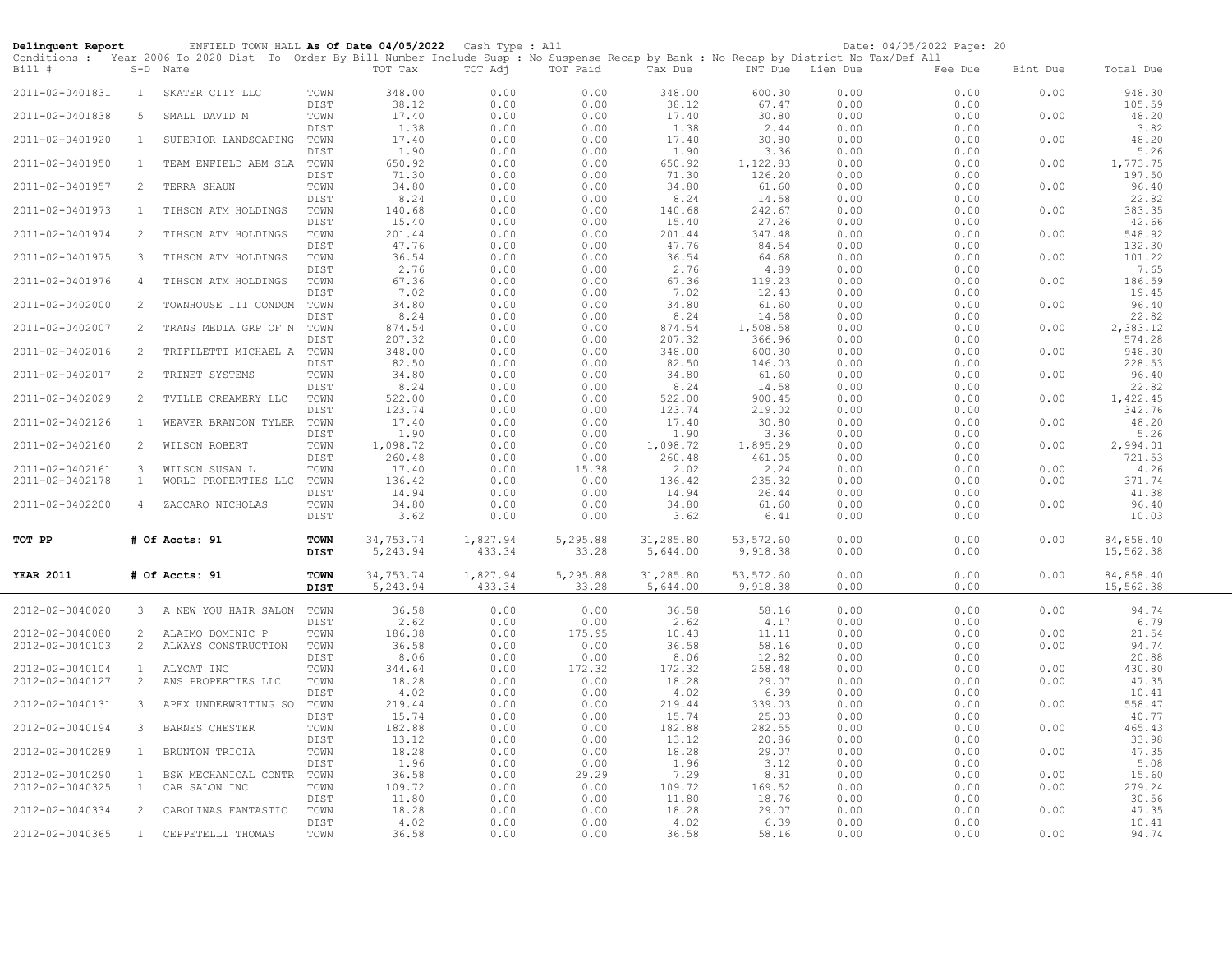| Delinquent Report                  |                   | ENFIELD TOWN HALL As Of Date 04/05/2022 Cash Type : All                                                                                    |              |                    |              |               |                 |                   |              | Date: 04/05/2022 Page: 21 |              |                   |
|------------------------------------|-------------------|--------------------------------------------------------------------------------------------------------------------------------------------|--------------|--------------------|--------------|---------------|-----------------|-------------------|--------------|---------------------------|--------------|-------------------|
|                                    |                   | Conditions : Year 2006 To 2020 Dist To Order By Bill Number Include Susp : No Suspense Recap by Bank : No Recap by District No Tax/Def All |              |                    |              |               |                 |                   |              |                           |              |                   |
| Bill #                             |                   | S-D Name                                                                                                                                   |              | TOT Tax            | TOT Adj      | TOT Paid      | Tax Due         | INT Due           | Lien Due     | Fee Due                   | Bint Due     | Total Due         |
|                                    |                   |                                                                                                                                            | DIST         | 3.94               | 0.00         | 0.00          | 3.94            | 6.26              | 0.00         | 0.00                      |              | 10.20             |
| 2012-02-0040371                    | 2                 | CHARTERED OAK ACOUST                                                                                                                       | TOWN         | 36.58              | 0.00         | 34.42         | 2.16            | 3.24              | 0.00         | 0.00                      | 0.00         | 5.40              |
| 2012-02-0040408                    | $\overline{2}$    | CLEANING SERVICE LLC                                                                                                                       | TOWN         | 18.28              | 0.00         | 0.00          | 18.28           | 29.07             | 0.00         | 0.00                      | 0.00         | 47.35             |
|                                    |                   |                                                                                                                                            | DIST         | 4.02               | 0.00         | 0.00          | 4.02            | 6.39              | 0.00         | 0.00                      |              | 10.41             |
| 2012-02-0040426                    | $\overline{2}$    | COEG                                                                                                                                       | TOWN         | 8,229.38           | 0.00         | 0.00          | 8,229.38        | 12,714.40         | 0.00         | 0.00                      | 0.00         | 20,943.78         |
|                                    |                   |                                                                                                                                            | DIST         | 1,814.06           | 0.00         | 0.00          | 1,814.06        | 2,884.36          | 0.00         | 0.00                      |              | 4,698.42          |
| 2012-02-0040503                    | 2                 | CPI IMAGES LLC                                                                                                                             | TOWN         | 138.18             | 0.00         | 0.00          | 138.18          | 213.49            | 0.00         | 0.00                      | 0.00         | 351.67            |
|                                    |                   |                                                                                                                                            | DIST         | 30.46              | 0.00         | 0.00          | 30.46           | 48.43             | 0.00         | 0.00                      |              | 78.89             |
| 2012-02-0040529                    | 3                 | CURRIE & ASSOCIATES                                                                                                                        | TOWN         | 155.08             | 0.00         | 0.00          | 155.08          | 239.60            | 0.00         | 0.00                      | 0.00         | 394.68            |
|                                    |                   |                                                                                                                                            | DIST         | 11.12              | 0.00         | 0.00          | 11.12           | 17.68             | 0.00         | 0.00                      |              | 28.80             |
| 2012-02-0040543<br>2012-02-0040551 | $\mathbf{1}$<br>2 | DAIGNAULT WAYNE<br>DAMOURS CHILDCARE &                                                                                                     | TOWN<br>TOWN | 31.92<br>182.88    | 0.00<br>0.00 | 22.37<br>0.00 | 9.55<br>182.88  | 12.18<br>282.55   | 0.00<br>0.00 | 0.00<br>0.00              | 0.00<br>0.00 | 21.73<br>465.43   |
|                                    |                   |                                                                                                                                            | DIST         | 40.30              | 0.00         | 0.00          | 40.30           | 64.08             | 0.00         | 0.00                      |              | 104.38            |
| 2012-02-0040554                    | $\mathbf{1}$      | DAVEY RICHARD                                                                                                                              | TOWN         | 36.58              | 0.00         | 0.00          | 36.58           | 58.16             | 0.00         | 0.00                      | 0.00         | 94.74             |
|                                    |                   |                                                                                                                                            | DIST         | 3.94               | 0.00         | 0.00          | 3.94            | 6.26              | 0.00         | 0.00                      |              | 10.20             |
| 2012-02-0040592                    | 1                 | DISTINCTIVE HOME IMP TOWN                                                                                                                  |              | 36.58              | 0.00         | 0.00          | 36.58           | 58.16             | 0.00         | 0.00                      | 0.00         | 94.74             |
|                                    |                   |                                                                                                                                            | DIST         | 3.94               | 0.00         | 0.00          | 3.94            | 6.26              | 0.00         | 0.00                      |              | 10.20             |
| 2012-02-0040699                    | $\mathbf{1}$      | FAHEY BRIAN M                                                                                                                              | TOWN         | 82.04              | 0.00         | 0.00          | 82.04           | 130.44            | 0.00         | 0.00                      | 0.00         | 212.48            |
|                                    |                   |                                                                                                                                            | DIST         | 8.82               | 0.00         | 0.00          | 8.82            | 14.02             | 0.00         | 0.00                      |              | 22.84             |
| 2012-02-0040716                    | 2                 | FATHER + SONS TRANSM                                                                                                                       | TOWN         | 914.38             | 0.00         | 0.00          | 914.38          | 1,412.72          | 0.00         | 0.00                      | 0.00         | 2,327.10          |
|                                    |                   |                                                                                                                                            | DIST         | 201.56             | 0.00         | 0.00          | 201.56          | 320.48            | 0.00         | 0.00                      |              | 522.04            |
| 2012-02-0040735                    | $\mathbf{1}$      | FINISHED EDGE FLOORI                                                                                                                       | TOWN         | 36.58              | 0.00         | 0.00          | 36.58           | 58.16             | 0.00         | 0.00                      | 0.00         | 94.74             |
|                                    |                   |                                                                                                                                            | DIST         | 3.94               | 0.00         | 0.00          | 3.94            | 6.26              | 0.00         | 0.00                      |              | 10.20             |
| 2012-02-0040755                    | $\mathbf{1}$      | FLORES MICHAEL                                                                                                                             | TOWN<br>DIST | 12.82<br>1.38      | 0.00<br>0.00 | 0.00<br>0.00  | 12.82           | 20.38<br>2.19     | 0.00<br>0.00 | 0.00<br>0.00              | 0.00         | 33.20<br>3.57     |
| 2012-02-0040775                    | 2                 | FRESHWATER AUTO INC                                                                                                                        | TOWN         | 180.38             | 0.00         | 0.00          | 1.38<br>180.38  | 278.69            | 0.00         | 0.00                      | 0.00         | 459.07            |
|                                    |                   |                                                                                                                                            | DIST         | 39.76              | 0.00         | 0.00          | 39.76           | 63.22             | 0.00         | 0.00                      |              | 102.98            |
| 2012-02-0040781                    | 3                 | FT SCHOOK MOTOR SPOR                                                                                                                       | TOWN         | 365.74             | 0.00         | 0.00          | 365.74          | 565.07            | 0.00         | 0.00                      | 0.00         | 930.81            |
|                                    |                   |                                                                                                                                            | DIST         | 26.24              | 0.00         | 0.00          | 26.24           | 41.72             | 0.00         | 0.00                      |              | 67.96             |
| 2012-02-0040789                    | 2                 | GAETANI FRANK                                                                                                                              | TOWN         | 18.28              | 0.00         | 0.00          | 18.28           | 29.07             | 0.00         | 0.00                      | 0.00         | 47.35             |
|                                    |                   |                                                                                                                                            | DIST         | 4.02               | 0.00         | 0.00          | 4.02            | 6.39              | 0.00         | 0.00                      |              | 10.41             |
| 2012-02-0040794                    | 3                 | GALL DAVID A                                                                                                                               | TOWN         | 365.74             | 0.00         | 0.00          | 365.74          | 565.07            | 0.00         | 0.00                      | 0.00         | 930.81            |
|                                    |                   |                                                                                                                                            | DIST         | 26.24              | 0.00         | 0.00          | 26.24           | 41.72             | 0.00         | 0.00                      |              | 67.96             |
| 2012-02-0040807                    | 3                 | GAW HIGH-SPEED INTER                                                                                                                       | TOWN         | 1,828.74           | 0.00         | 0.00          | 1,828.74        | 2,825.41          | 0.00         | 0.00                      | 0.00         | 4,654.15          |
|                                    |                   |                                                                                                                                            | DIST         | 131.24             | 0.00         | 0.00          | 131.24          | 208.67            | 0.00         | 0.00                      |              | 339.91            |
| 2012-02-0040847                    | 3                 | GOING STEPHEN G                                                                                                                            | TOWN         | 366.04             | 0.00         | 301.31        | 64.73           | 68.94             | 0.00         | 0.00                      | 0.00         | 133.67            |
| 2012-02-0040854                    | 3                 | <b>GOSLIN STEVE</b>                                                                                                                        | TOWN<br>DIST | 18.28<br>1.30      | 0.00<br>0.00 | 0.00<br>0.00  | 18.28<br>1.30   | 29.07<br>2.07     | 0.00<br>0.00 | 0.00<br>0.00              | 0.00         | 47.35<br>3.37     |
| 2012-02-0040858                    | $\overline{2}$    | GRANT WILLIAM M JR                                                                                                                         | TOWN         | 18.28              | 0.00         | 0.00          | 18.28           | 29.07             | 0.00         | 0.00                      | 0.00         | 47.35             |
|                                    |                   |                                                                                                                                            | DIST         | 4.02               | 0.00         | 0.00          | 4.02            | 6.39              | 0.00         | 0.00                      |              | 10.41             |
| 2012-02-0040865                    | 4                 | GREAT VALUE ENTERPRI                                                                                                                       | TOWN         | 36.58              | 0.00         | 0.00          | 36.58           | 58.16             | 0.00         | 0.00                      | 0.00         | 94.74             |
|                                    |                   |                                                                                                                                            | DIST         | 3.80               | 0.00         | 0.00          | 3.80            | 6.04              | 0.00         | 0.00                      |              | 9.84              |
| 2012-02-0040887                    | 2                 | GRZYWNA KEITH D                                                                                                                            | TOWN         | 121.68             | 0.00         | 0.00          | 121.68          | 188.00            | 0.00         | 0.00                      | 0.00         | 309.68            |
|                                    |                   |                                                                                                                                            | <b>DIST</b>  | 26.82              | 0.00         | 0.00          | 26.82           | 42.64             | 0.00         | 0.00                      |              | 69.46             |
| 2012-02-0040926                    | 3                 | HAZARD AVENUE MGMT E                                                                                                                       | TOWN         | 18.28              | 0.00         | 0.00          | 18.28           | 29.07             | 0.00         | 0.00                      | 0.00         | 47.35             |
|                                    |                   |                                                                                                                                            | DIST         | 1.30               | 0.00         | 0.00          | 1.30            | 2.07              | 0.00         | 0.00                      |              | 3.37              |
| 2012-02-0040927                    | 2                 | HAZARD GRILL INC                                                                                                                           | TOWN         | 4,129.28           | 0.00         | 0.00          | 4,129.28        | 6,379.74          | 0.00         | 0.00                      | 0.00         | 10,509.02         |
|                                    |                   |                                                                                                                                            | DIST         | 910.24             | 0.00         | 0.00          | 910.24          | 1,447.28          | 0.00         | 0.00                      |              | 2,357.52          |
| 2012-02-0040943                    | 2                 | HIBACHI BUFFET                                                                                                                             | TOWN         | 2,926.00<br>645.00 | 0.00         | 0.00          | 2,926.00        | 4,520.67          | 0.00         | 0.00                      | 0.00         | 7,446.67          |
| 2012-02-0040945                    | 2                 | HICKS JASON                                                                                                                                | DIST<br>TOWN | 18.28              | 0.00<br>0.00 | 0.00<br>0.00  | 645.00<br>18.28 | 1,025.55<br>29.07 | 0.00<br>0.00 | 0.00<br>0.00              | 0.00         | 1,670.55<br>47.35 |
|                                    |                   |                                                                                                                                            | DIST         | 4.02               | 0.00         | 0.00          | 4.02            | 6.39              | 0.00         | 0.00                      |              | 10.41             |
| 2012-02-0040976                    | 2                 | HURLBURT KEVIN R                                                                                                                           | TOWN         | 28.90              | 0.00         | 0.00          | 28.90           | 45.95             | 0.00         | 0.00                      | 0.00         | 74.85             |
|                                    |                   |                                                                                                                                            | DIST         | 6.36               | 0.00         | 0.00          | 6.36            | 10.11             | 0.00         | 0.00                      |              | 16.47             |
| 2012-02-0040999                    | 2                 | INSURANCE AND INVEST                                                                                                                       | TOWN         | 73.14              | 0.00         | 0.00          | 73.14           | 116.29            | 0.00         | 0.00                      | 0.00         | 189.43            |
|                                    |                   |                                                                                                                                            | <b>DIST</b>  | 16.12              | 0.00         | 0.00          | 16.12           | 25.63             | 0.00         | 0.00                      |              | 41.75             |
| 2012-02-0041020                    | 5                 | J O'B BUILTWOOD PROD                                                                                                                       | TOWN         | 8,876.90           | 0.00         | 0.00          | 8,876.90        | 13,714.82         | 0.00         | 0.00                      | 0.00         | 22,591.72         |
|                                    |                   |                                                                                                                                            | DIST         | 697.76             | 0.00         | 0.00          | 697.76          | 1,109.44          | 0.00         | 0.00                      |              | 1,807.20          |
| 2012-02-0041056                    | 3                 | JOREN WILLIAM                                                                                                                              | TOWN         | 34.66              | 0.00         | 0.00          | 34.66           | 55.11             | 0.00         | 0.00                      | 0.00         | 89.77             |
|                                    |                   |                                                                                                                                            | DIST         | 2.48               | 0.00         | 0.00          | 2.48            | 3.94              | 0.00         | 0.00                      |              | 6.42              |
| 2012-02-0041091                    | 3                 | KENNEDY SEAN C                                                                                                                             | TOWN         | 55.24              | 0.00         | 0.00          | 55.24           | 87.83             | 0.00         | 0.00                      | 0.00         | 143.07            |
| 2012-02-0041099                    | 2                 | KIM SOOK                                                                                                                                   | DIST<br>TOWN | 3.96<br>73.14      | 0.00<br>0.00 | 0.00<br>0.00  | 3.96<br>73.14   | 6.30<br>116.29    | 0.00<br>0.00 | 0.00<br>0.00              | 0.00         | 10.26<br>189.43   |
|                                    |                   |                                                                                                                                            | DIST         | 16.12              | 0.00         | 0.00          | 16.12           | 25.63             | 0.00         | 0.00                      |              | 41.75             |
|                                    |                   |                                                                                                                                            |              |                    |              |               |                 |                   |              |                           |              |                   |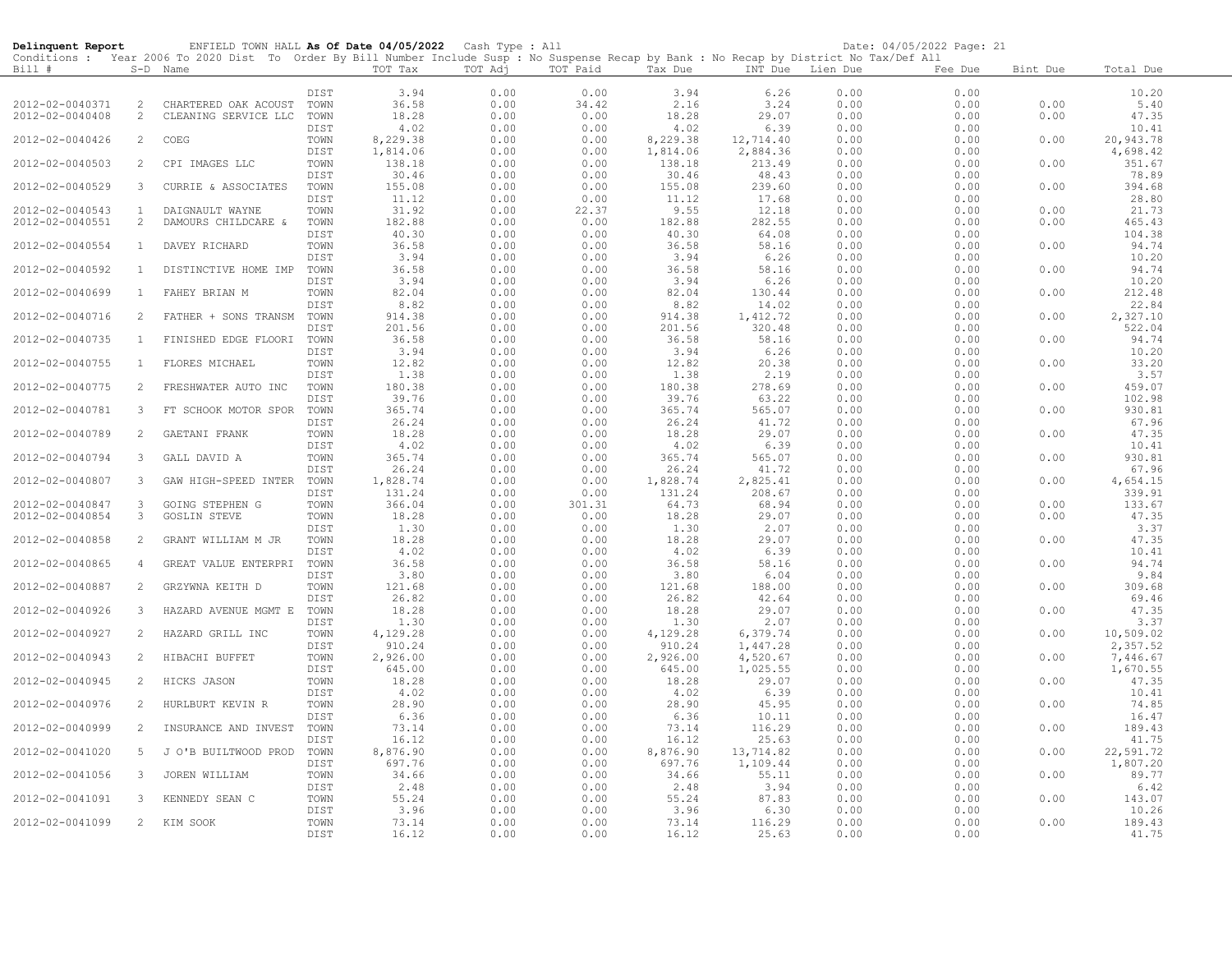| Delinquent Report |                | ENFIELD TOWN HALL As Of Date 04/05/2022 Cash Type : All                                                                                    |              |                |              |              |                 |                 |                  | Date: 04/05/2022 Page: 22 |          |                |
|-------------------|----------------|--------------------------------------------------------------------------------------------------------------------------------------------|--------------|----------------|--------------|--------------|-----------------|-----------------|------------------|---------------------------|----------|----------------|
|                   |                | Conditions : Year 2006 To 2020 Dist To Order By Bill Number Include Susp : No Suspense Recap by Bank : No Recap by District No Tax/Def All |              |                |              |              |                 |                 |                  |                           |          |                |
| Bill #            |                | S-D Name                                                                                                                                   |              | TOT Tax        | TOT Adj      | TOT Paid     | Tax Due         |                 | INT Due Lien Due | Fee Due                   | Bint Due | Total Due      |
| 2012-02-0041126   | 2              | LABIB PERFUME AND CO                                                                                                                       | TOWN         | 97.28          | 0.00         | 0.00         | 97.28           | 154.68          | 0.00             | 0.00                      | 0.00     | 251.96         |
|                   |                |                                                                                                                                            | DIST         | 21.44          | 0.00         | 0.00         | 21.44           | 34.09           | 0.00             | 0.00                      |          | 55.53          |
| 2012-02-0041145   | $\overline{4}$ | LAVALLA LLC                                                                                                                                | TOWN         | 36.58          | 0.00         | 0.00         | 36.58           | 58.16           | 0.00             | 0.00                      | 0.00     | 94.74          |
|                   |                |                                                                                                                                            | DIST         | 3.80           | 0.00         | 0.00         | 3.80            | 6.04            | 0.00             | 0.00                      |          | 9.84           |
| 2012-02-0041157   | 3              | LEE NICHOLAS J                                                                                                                             | TOWN         | 36.58          | 0.00         | 0.00         | 36.58           | 58.16           | 0.00             | 0.00                      | 0.00     | 94.74          |
| 2012-02-0041206   | $\overline{2}$ |                                                                                                                                            | DIST         | 2.62           | 0.00         | 0.00<br>0.00 | 2.62            | 4.17<br>29.07   | 0.00             | 0.00<br>0.00              | 0.00     | 6.79<br>47.35  |
|                   |                | LYONS RAYMOND A                                                                                                                            | TOWN<br>DIST | 18.28          | 0.00<br>0.00 | 0.00         | 18.28<br>4.02   | 6.39            | 0.00<br>0.00     | 0.00                      |          | 10.41          |
| 2012-02-0041224   | 2              | MALLEY EDWARD                                                                                                                              | TOWN         | 4.02<br>614.46 | 0.00         | 0.00         | 614.46          | 949.35          | 0.00             | 0.00                      | 0.00     | 1,563.81       |
|                   |                |                                                                                                                                            | DIST         | 135.44         | 0.00         | 0.00         | 135.44          | 215.35          | 0.00             | 0.00                      |          | 350.79         |
| 2012-02-0041225   | 2              | MAMA MIRO'S                                                                                                                                | TOWN         | 448.66         | 0.00         | 224.33       | 224.33          | 336.50          | 0.00             | 0.00                      | 0.00     | 560.83         |
| 2012-02-0041247   | $\overline{4}$ | MARTIN JOLENE                                                                                                                              | TOWN         | 65.06          | 0.00         | 0.00         | 65.06           | 103.45          | 0.00             | 0.00                      | 0.00     | 168.51         |
|                   |                |                                                                                                                                            | DIST         | 6.78           | 0.00         | 0.00         | 6.78            | 10.78           | 0.00             | 0.00                      |          | 17.56          |
| 2012-02-0041257   | 2              | MATEO SHAWN                                                                                                                                | TOWN         | 18.28          | 0.00         | 0.00         | 18.28           | 29.07           | 0.00             | 0.00                      | 0.00     | 47.35          |
|                   |                |                                                                                                                                            | DIST         | 4.02           | 0.00         | 0.00         | 4.02            | 6.39            | 0.00             | 0.00                      |          | 10.41          |
| 2012-02-0041332   | 4              | MOORE RUG CO                                                                                                                               | TOWN         | 66.36          | 0.00         | 0.00         | 66.36           | 105.51          | 0.00             | 0.00                      | 0.00     | 171.87         |
|                   |                |                                                                                                                                            | DIST         | 6.92           | 0.00         | 0.00         | 6.92            | 11.00           | 0.00             | 0.00                      |          | 17.92          |
| 2012-02-0041335   | 3              | MORGAN DENNIS M.D.                                                                                                                         | TOWN         | 3,200.30       | 0.00         | 0.00         | 3,200.30        | 4,944.47        | 0.00             | 0.00                      | 0.00     | 8,144.77       |
|                   |                |                                                                                                                                            | DIST         | 229.68         | 0.00         | 0.00         | 229.68          | 365.19          | 0.00             | 0.00                      |          | 594.87         |
| 2012-02-0041346   | $\mathbf{1}$   | MULLER CHARLES F                                                                                                                           | TOWN         | 17.34          | 0.00         | 0.00         | 17.34           | 27.57           | 0.00             | 0.00                      | 0.00     | 44.91          |
|                   |                |                                                                                                                                            | DIST         | 1.86           | 0.00         | 0.00         | 1.86            | 2.96            | 0.00             | 0.00                      |          | 4.82           |
| 2012-02-0041348   | 5              | MULTI FUELS INC                                                                                                                            | TOWN         | 131.84         | 0.00         | 0.00         | 131.84          | 203.69          | 0.00             | 0.00                      | 0.00     | 335.53         |
|                   | 2              |                                                                                                                                            | DIST<br>TOWN | 10.36<br>36.58 | 0.00         | 0.00         | 10.36<br>36.58  | 16.47<br>58.16  | 0.00             | 0.00                      |          | 26.83<br>94.74 |
| 2012-02-0041349   |                | MUNDAY ERIK                                                                                                                                | DIST         | 8.06           | 0.00<br>0.00 | 0.00<br>0.00 | 8.06            | 12.82           | 0.00<br>0.00     | 0.00<br>0.00              | 0.00     | 20.88          |
| 2012-02-0041386   | 2              | NEW ENGLAND ATM                                                                                                                            | TOWN         | 18.28          | 0.00         | 0.00         | 18.28           | 29.07           | 0.00             | 0.00                      | 0.00     | 47.35          |
|                   |                |                                                                                                                                            | DIST         | 4.02           | 0.00         | 0.00         | 4.02            | 6.39            | 0.00             | 0.00                      |          | 10.41          |
| 2012-02-0041387   | 2              | NEW ENGLAND AUTO GAL                                                                                                                       | TOWN         | 182.88         | 0.00         | 0.00         | 182.88          | 282.55          | 0.00             | 0.00                      | 0.00     | 465.43         |
|                   |                |                                                                                                                                            | DIST         | 40.30          | 0.00         | 0.00         | 40.30           | 64.08           | 0.00             | 0.00                      |          | 104.38         |
| 2012-02-0041394   | 3              | NEW ENGLAND SCHOOL O                                                                                                                       | TOWN         | 217.02         | 0.00         | 108.51       | 108.51          | 162.77          | 0.00             | 0.00                      | 0.00     | 271.28         |
| 2012-02-0041434   | $\mathbf{1}$   | NORTON THOMAS W ATTY                                                                                                                       | TOWN         | 36.58          | 0.00         | 0.00         | 36.58           | 58.16           | 0.00             | 0.00                      | 0.00     | 94.74          |
|                   |                |                                                                                                                                            | DIST         | 3.94           | 0.00         | 0.00         | 3.94            | 6.26            | 0.00             | 0.00                      |          | 10.20          |
| 2012-02-0041436   | 5              | NPL OF NEW ENGLAND L                                                                                                                       | TOWN         | 424.08         | 0.00         | 212.04       | 212.04          | 318.06          | 0.00             | 0.00                      | 0.00     | 530.10         |
| 2012-02-0041470   | $\overline{2}$ | ONE SHOT PHOTOGRAPHY                                                                                                                       | TOWN         | 128.00         | 0.00         | 0.00         | 128.00          | 197.76          | 0.00             | 0.00                      | 0.00     | 325.76         |
|                   |                |                                                                                                                                            | DIST         | 28.22          | 0.00         | 0.00         | 28.22           | 44.87           | 0.00             | 0.00                      |          | 73.09          |
| 2012-02-0041476   | 2              | ORECK HOME CARE LLC                                                                                                                        | TOWN         | 1,897.48       | 0.00         | 0.00         | 1,897.48        | 2,931.61        | 0.00             | 0.00                      | 0.00     | 4,829.09       |
| 2012-02-0041488   |                | PALAFOX DAVID L                                                                                                                            | DIST         | 418.28         | 0.00         | 0.00         | 418.28<br>18.28 | 665.07          | 0.00             | 0.00                      |          | 1,083.35       |
|                   | 2              |                                                                                                                                            | TOWN<br>DIST | 18.28<br>4.02  | 0.00<br>0.00 | 0.00<br>0.00 | 4.02            | 29.07<br>6.39   | 0.00<br>0.00     | 0.00<br>0.00              | 0.00     | 47.35<br>10.41 |
| 2012-02-0041493   | 2              | PANOSKY SHERRYL E                                                                                                                          | TOWN         | 18.28          | 0.00         | 0.00         | 18.28           | 29.07           | 0.00             | 0.00                      | 0.00     | 47.35          |
|                   |                |                                                                                                                                            | DIST         | 4.02           | 0.00         | 0.00         | 4.02            | 6.39            | 0.00             | 0.00                      |          | 10.41          |
| 2012-02-0041503   | 1              | PARISI SPEED SCHOOL                                                                                                                        | TOWN         | 36.58          | 0.00         | 0.00         | 36.58           | 58.16           | 0.00             | 0.00                      | 0.00     | 94.74          |
|                   |                |                                                                                                                                            | DIST         | 3.94           | 0.00         | 0.00         | 3.94            | 6.26            | 0.00             | 0.00                      |          | 10.20          |
| 2012-02-0041531   | 3              | PET AGREE LLC THE                                                                                                                          | TOWN         | 579.08         | 0.00         | 0.00         | 579.08          | 894.68          | 0.00             | 0.00                      | 0.00     | 1,473.76       |
|                   |                |                                                                                                                                            | DIST         | 41.56          | 0.00         | 0.00         | 41.56           | 66.08           | 0.00             | 0.00                      |          | 107.64         |
| 2012-02-0041572   | $\,$ 1 $\,$    | PM ALVES HOME IMPROV                                                                                                                       | TOWN         | 10.20          | 0.00         | 0.00         | 10.20           | 16.22           | 0.00             | 0.00                      | 0.00     | 26.42          |
|                   |                |                                                                                                                                            | DIST         | 1.10           | 0.00         | 0.00         | 1.10            | 1.75            | 0.00             | 0.00                      |          | 2.85           |
| 2012-02-0041593   | 2              | POWER RESOURCES GROU                                                                                                                       | TOWN         | 159.78         | 0.00         | 0.00         | 159.78          | 246.87          | 0.00             | 0.00                      | 0.00     | 406.65         |
|                   |                |                                                                                                                                            | DIST         | 35.22          | 0.00         | 0.00         | 35.22           | 56.00           | 0.00             | 0.00                      |          | 91.22          |
| 2012-02-0041614   | 3              | PUTNAM LEANNA                                                                                                                              | TOWN         | 36.58          | 0.00         | 0.00         | 36.58           | 58.16           | 0.00             | 0.00                      | 0.00     | 94.74          |
| 2012-02-0041619   | 3              | QUARTERS FOR MY DAUG                                                                                                                       | DIST<br>TOWN | 2.62<br>182.88 | 0.00<br>0.00 | 0.00<br>0.00 | 2.62            | 4.17            | 0.00             | 0.00<br>0.00              | 0.00     | 6.79<br>465.43 |
|                   |                |                                                                                                                                            | DIST         | 13.12          | 0.00         | 0.00         | 182.88<br>13.12 | 282.55<br>20.86 | 0.00<br>0.00     | 0.00                      |          | 33.98          |
| 2012-02-0041621   | 5              | QUESNEL DALE J                                                                                                                             | TOWN         | 182.88         | 0.00         | 0.00         | 182.88          | 282.55          | 0.00             | 0.00                      | 0.00     | 465.43         |
|                   |                |                                                                                                                                            | DIST         | 14.38          | 0.00         | 0.00         | 14.38           | 22.86           | 0.00             | 0.00                      |          | 37.24          |
| 2012-02-0041637   | $\mathbf{1}$   | RAJALA JUDITH B                                                                                                                            | TOWN         | 182.88         | 0.00         | 0.00         | 182.88          | 282.55          | 0.00             | 0.00                      | 0.00     | 465.43         |
|                   |                |                                                                                                                                            | DIST         | 19.68          | 0.00         | 0.00         | 19.68           | 31.29           | 0.00             | 0.00                      |          | 50.97          |
| 2012-02-0041658   | 5              | REYNOLDS KATHLEEN                                                                                                                          | TOWN         | 18.28          | 0.00         | 0.00         | 18.28           | 29.07           | 0.00             | 0.00                      | 0.00     | 47.35          |
|                   |                |                                                                                                                                            | DIST         | 1.44           | 0.00         | 0.00         | 1.44            | 2.29            | 0.00             | 0.00                      |          | 3.73           |
| 2012-02-0041682   | $\overline{4}$ | RODRIQUEZ JOSE E                                                                                                                           | TOWN         | 18.28          | 0.00         | 0.00         | 18.28           | 29.07           | 0.00             | 0.00                      | 0.00     | 47.35          |
|                   |                |                                                                                                                                            | DIST         | 1.90           | 0.00         | 0.00         | 1.90            | 3.02            | 0.00             | 0.00                      |          | 4.92           |
| 2012-02-0041709   | 2              | RUTH MICHAEL                                                                                                                               | TOWN         | 53.40          | 0.00         | 0.00         | 53.40           | 84.91           | 0.00             | 0.00                      | 0.00     | 138.31         |
|                   |                |                                                                                                                                            | DIST         | 11.76          | 0.00         | 0.00         | 11.76           | 18.70           | 0.00             | 0.00                      |          | 30.46          |
| 2012-02-0041800   | $\overline{2}$ | SIX FORTY FIVE EMMET                                                                                                                       | TOWN         | 31.22          | 0.00         | 0.00         | 31.22           | 49.64           | 0.00             | 0.00                      | 0.00     | 80.86          |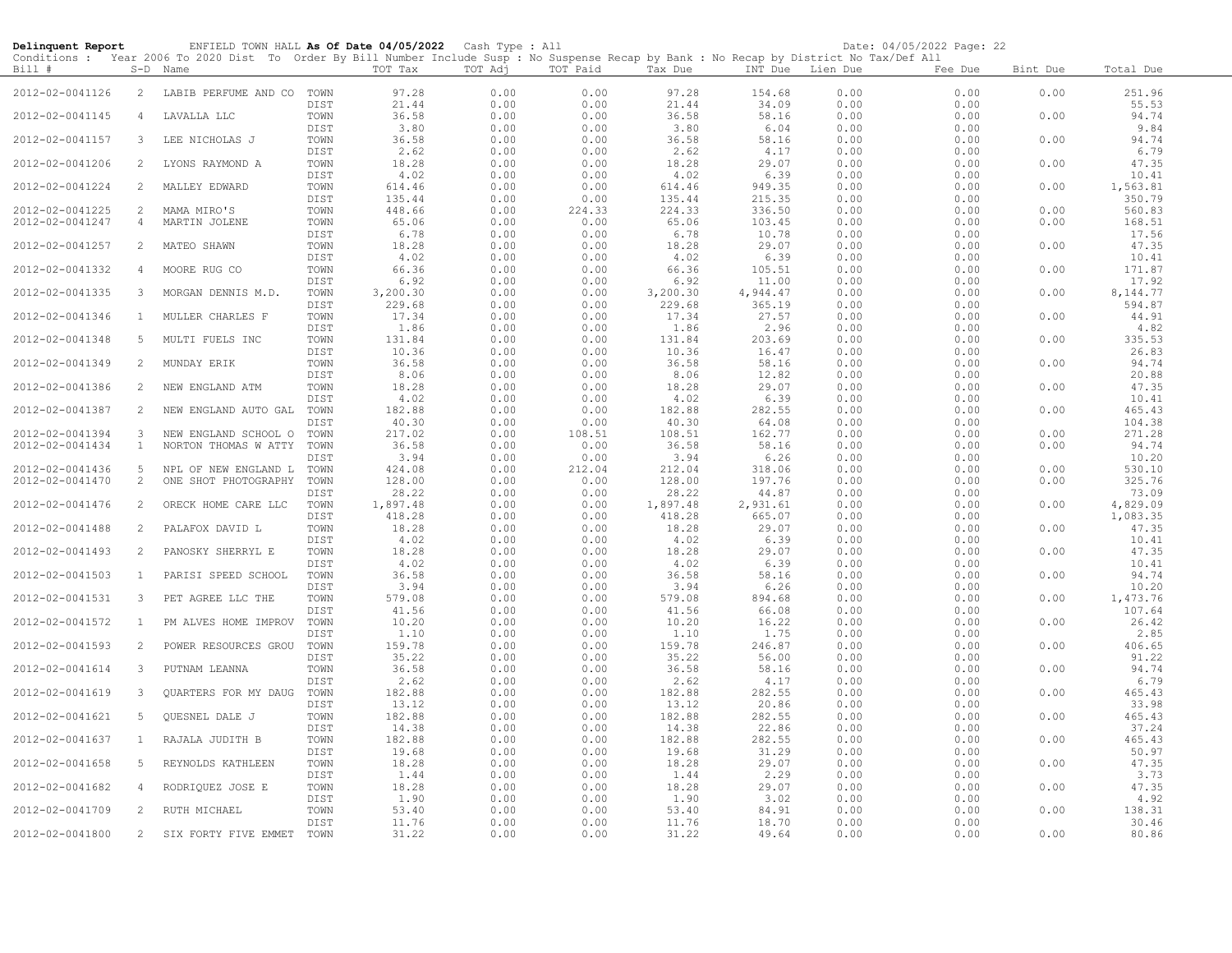| Delinquent Report |                | ENFIELD TOWN HALL As Of Date 04/05/2022 Cash Type : All                                                                                                |                            |                       |                |                  |                       |                        |                  | Date: 04/05/2022 Page: 23 |          |                         |
|-------------------|----------------|--------------------------------------------------------------------------------------------------------------------------------------------------------|----------------------------|-----------------------|----------------|------------------|-----------------------|------------------------|------------------|---------------------------|----------|-------------------------|
| Bill #            |                | Conditions : Year 2006 To 2020 Dist To Order By Bill Number Include Susp : No Suspense Recap by Bank : No Recap by District No Tax/Def All<br>S-D Name |                            | TOT Tax               | TOT Adj        | TOT Paid         | Tax Due               |                        | INT Due Lien Due | Fee Due                   | Bint Due | Total Due               |
|                   |                |                                                                                                                                                        |                            |                       |                |                  |                       |                        |                  |                           |          |                         |
| 2012-02-0041809   | $\overline{1}$ | SMART KIDS LLC                                                                                                                                         | DIST<br>TOWN               | 6.88<br>438.90        | 0.00<br>0.00   | 0.00<br>357.88   | 6.88<br>81.02         | 10.94<br>82.64         | 0.00<br>0.00     | 0.00<br>0.00              | 0.00     | 17.82<br>163.66         |
| 2012-02-0041860   | $\overline{2}$ | SSK MANAGEMENT GROUP                                                                                                                                   | TOWN                       | 109.72                | 0.00           | 0.00             | 109.72                | 169.52                 | 0.00             | 0.00                      | 0.00     | 279.24                  |
|                   |                |                                                                                                                                                        | DIST                       | 24.18                 | 0.00           | 0.00             | 24.18                 | 38.45                  | 0.00             | 0.00                      |          | 62.63                   |
| 2012-02-0041895   | $\mathbf{1}$   | SUPERIOR LANDSCAPING                                                                                                                                   | TOWN                       | 18.28                 | 0.00           | 0.00             | 18.28                 | 29.07                  | 0.00             | 0.00                      | 0.00     | 47.35                   |
|                   |                |                                                                                                                                                        | DIST                       | 1.96                  | 0.00           | 0.00             | 1.96                  | 3.12                   | 0.00             | 0.00                      |          | 5.08                    |
| 2012-02-0041936   | 2              | TERRA SHAUN                                                                                                                                            | TOWN                       | 36.58                 | 0.00           | 0.00             | 36.58                 | 58.16                  | 0.00             | 0.00                      | 0.00     | 94.74                   |
|                   |                |                                                                                                                                                        | DIST                       | 8.06                  | 0.00           | 0.00             | 8.06                  | 12.82                  | 0.00             | 0.00                      |          | 20.88                   |
| 2012-02-0041939   | 2              | TETREAULT NAPOLEAN                                                                                                                                     | TOWN                       | 18.28                 | 0.00           | 0.00             | 18.28                 | 29.07                  | 0.00             | 0.00                      | 0.00     | 47.35                   |
|                   |                |                                                                                                                                                        | DIST                       | 4.02                  | 0.00           | 0.00             | 4.02                  | 6.39                   | 0.00             | 0.00                      |          | 10.41                   |
| 2012-02-0041952   | $\mathbf{1}$   | TIHSON ATM HOLDINGS                                                                                                                                    | TOWN                       | 122.74                | 0.00           | 0.00             | 122.74                | 189.64                 | 0.00             | 0.00                      | 0.00     | 312.38                  |
| 2012-02-0041953   | 2              | TIHSON ATM HOLDINGS                                                                                                                                    | DIST<br>TOWN               | 13.20<br>180.42       | 0.00<br>0.00   | 0.00<br>0.00     | 13.20<br>180.42       | 20.99<br>278.75        | 0.00<br>0.00     | 0.00<br>0.00              | 0.00     | 34.19<br>459.17         |
|                   |                |                                                                                                                                                        | DIST                       | 39.76                 | 0.00           | 0.00             | 39.76                 | 63.22                  | 0.00             | 0.00                      |          | 102.98                  |
| 2012-02-0041954   | 3              | TIHSON ATM HOLDINGS                                                                                                                                    | TOWN                       | 38.42                 | 0.00           | 0.00             | 38.42                 | 61.09                  | 0.00             | 0.00                      | 0.00     | 99.51                   |
|                   |                |                                                                                                                                                        | DIST                       | 2.76                  | 0.00           | 0.00             | 2.76                  | 4.39                   | 0.00             | 0.00                      |          | 7.15                    |
| 2012-02-0041955   | $\overline{4}$ | TIHSON ATM HOLDINGS                                                                                                                                    | TOWN                       | 70.80                 | 0.00           | 0.00             | 70.80                 | 112.57                 | 0.00             | 0.00                      | 0.00     | 183.37                  |
|                   |                |                                                                                                                                                        | DIST                       | 7.38                  | 0.00           | 0.00             | 7.38                  | 11.73                  | 0.00             | 0.00                      |          | 19.11                   |
| 2012-02-0041978   | 2              | TOWNHOUSE III CONDOM                                                                                                                                   | TOWN                       | 36.58                 | 0.00           | 0.00             | 36.58                 | 58.16                  | 0.00             | 0.00                      | 0.00     | 94.74                   |
|                   |                |                                                                                                                                                        | DIST                       | 8.06                  | 0.00           | 0.00             | 8.06                  | 12.82                  | 0.00             | 0.00                      |          | 20.88                   |
| 2012-02-0041982   | 2              | TRAN COI VAN                                                                                                                                           | TOWN<br>DIST               | 171.54<br>37.82       | 0.00<br>0.00   | 0.00<br>0.00     | 171.54<br>37.82       | 265.03<br>60.13        | 0.00<br>0.00     | 0.00<br>0.00              | 0.00     | 436.57<br>97.95         |
| 2012-02-0041984   | 2              | TRANS MEDIA GRP OF N                                                                                                                                   | TOWN                       | 919.14                | 0.00           | 0.00             | 919.14                | 1,420.08               | 0.00             | 0.00                      | 0.00     | 2,339.22                |
|                   |                |                                                                                                                                                        | DIST                       | 202.60                | 0.00           | 0.00             | 202.60                | 322.13                 | 0.00             | 0.00                      |          | 524.73                  |
| 2012-02-0042003   | 2              | TVILLE CREAMERY LLC                                                                                                                                    | TOWN                       | 548.62                | 0.00           | 0.00             | 548.62                | 847.62                 | 0.00             | 0.00                      | 0.00     | 1,396.24                |
|                   |                |                                                                                                                                                        | DIST                       | 120.94                | $0.00$         | 0.00             | 120.94                | 192.29                 | 0.00             | 0.00                      |          | 313.23                  |
| 2012-02-0042089   | 2              | WALKER LIZELOT Y                                                                                                                                       | TOWN                       | 608.04                | 0.00           | 0.00             | 608.04                | 939.42                 | 0.00             | 0.00                      | 0.00     | 1,547.46                |
|                   |                |                                                                                                                                                        | DIST                       | 134.04                | 0.00           | 0.00             | 134.04                | 213.12                 | 0.00             | 0.00                      |          | 347.16                  |
| 2012-02-0042093   | 5              | WARMOUTH LEANN W                                                                                                                                       | TOWN                       | 18.28                 | 0.00           | 0.00             | 18.28                 | 29.07                  | 0.00             | 0.00                      | 0.00     | 47.35                   |
|                   |                |                                                                                                                                                        | DIST                       | 1.44                  | 0.00           | 0.00             | 1.44                  | 2.29                   | 0.00             | 0.00                      |          | 3.73                    |
| 2012-02-0042128   | $\overline{4}$ | WHIRLYBALL EAST COAS                                                                                                                                   | TOWN                       | 274.30                | 0.00           | 129.89           | 144.41                | 177.62                 | 0.00             | 0.00                      | 0.00     | 322.03                  |
| 2012-02-0042141   | $\overline{4}$ | WILSON GARY A                                                                                                                                          | TOWN<br>DIST               | 18.28<br>1.90         | 0.00<br>0.00   | 0.00             | 18.28<br>1.90         | 29.07<br>3.02          | 0.00<br>0.00     | 0.00<br>0.00              | 0.00     | 47.35<br>4.92           |
| 2012-02-0042156   | $\mathbf{1}$   | WORLD PROPERTIES LLC                                                                                                                                   | TOWN                       | 142.94                | 0.00           | 0.00<br>0.00     | 142.94                | 220.85                 | 0.00             | 0.00                      | 0.00     | 363.79                  |
|                   |                |                                                                                                                                                        | DIST                       | 15.38                 | 0.00           | 0.00             | 15.38                 | 24.45                  | 0.00             | 0.00                      |          | 39.83                   |
| 2012-02-0042199   | $\mathbf{3}$   | DEMERS JOSEPH R                                                                                                                                        | TOWN                       | 0.00                  | 175.56         | 174.05           | 1.51                  | 0.61                   | 0.00             | 0.00                      | 0.00     | 2.12                    |
|                   |                |                                                                                                                                                        |                            |                       |                |                  |                       |                        |                  |                           |          |                         |
| TOT PP            |                | # Of Accts: 98                                                                                                                                         | <b>TOWN</b>                | 43,701.44             | 175.56         | 1,942.36         | 41,934.64             | 64,703.06              | 0.00             | 0.00                      | 0.00     | 106,637.70              |
|                   |                |                                                                                                                                                        | DIST                       | 6,470.52              | 0.00           | 0.00             | 6,470.52              | 10,288.09              | 0.00             | 0.00                      |          | 16,758.61               |
|                   |                |                                                                                                                                                        |                            |                       |                |                  |                       |                        |                  |                           | 0.00     |                         |
| <b>YEAR 2012</b>  |                | # Of Accts: 98                                                                                                                                         | <b>TOWN</b><br><b>DIST</b> | 43,701.44<br>6,470.52 | 175.56<br>0.00 | 1,942.36<br>0.00 | 41,934.64<br>6,470.52 | 64,703.06<br>10,288.09 | 0.00<br>0.00     | 0.00<br>0.00              |          | 106,637.70<br>16,758.61 |
|                   |                |                                                                                                                                                        |                            |                       |                |                  |                       |                        |                  |                           |          |                         |
| 2013-02-0040072   |                | 2 ALAIMO DOMINIC P                                                                                                                                     | TOWN                       | 201.86                | 0.00           | 0.00             | 201.86                | 275.54                 | 0.00             | 0.00                      | 0.00     | 477.40                  |
|                   |                |                                                                                                                                                        | DIST                       | 50.24                 | 0.00           | 0.00             | 50.24                 | 70.84                  | 0.00             | 0.00                      |          | 121.08                  |
| 2013-02-0040094   |                | 2 ALWAYS CONSTRUCTION                                                                                                                                  | TOWN                       | 36.40                 | 0.00           | 0.00             | 36.40                 | 51.32                  | 0.00             | 0.00                      | 0.00     | 87.72                   |
|                   |                |                                                                                                                                                        | DIST                       | 9.06                  | 0.00           | 0.00             | 9.06                  | 12.77                  | 0.00             | 0.00                      |          | 21.83                   |
| 2013-02-0040095   | $\mathbf{1}$   | ALYCAT INC                                                                                                                                             | TOWN                       | 297.16                | 0.00           | 0.00             | 297.16                | 405.63                 | 0.00             | 0.00                      | 0.00     | 702.79                  |
| 2013-02-0040097   | 2              | AMERICAN BIO CLEANER                                                                                                                                   | DIST<br>TOWN               | 33.14<br>173.60       | 0.00<br>0.00   | 0.00<br>86.80    | 33.14<br>86.80        | 46.73<br>114.58        | 0.00<br>0.00     | 0.00<br>0.00              | 0.00     | 79.87<br>201.38         |
| 2013-02-0040105   | $\mathbf{1}$   | AMERICAN TAX SERVICE                                                                                                                                   | TOWN                       | 18.20                 | 0.00           | 0.00             | 18.20                 | 25.66                  | 0.00             | 0.00                      | 0.00     | 43.86                   |
|                   |                |                                                                                                                                                        | DIST                       | 2.02                  | $0.00$         | 0.00             | 2.02                  | 2.85                   | 0.00             | 0.00                      |          | 4.87                    |
| 2013-02-0040126   | 3              | APEX UNDERWRITING SO                                                                                                                                   | TOWN                       | 218.48                | 0.00           | 0.00             | 218.48                | 298.23                 | 0.00             | 0.00                      | 0.00     | 516.71                  |
|                   |                |                                                                                                                                                        | DIST                       | 18.00                 | 0.00           | 0.00             | 18.00                 | 25.38                  | 0.00             | 0.00                      |          | 43.38                   |
| 2013-02-0040161   | $\overline{2}$ | AVADA HEARING CARE C                                                                                                                                   | TOWN                       | 182.06                | 0.00           | 0.00             | 182.06                | 248.51                 | 0.00             | 0.00                      | 0.00     | 430.57                  |
|                   |                |                                                                                                                                                        | DIST                       | 45.30                 | 0.00           | 0.00             | 45.30                 | 63.87                  | 0.00             | 0.00                      |          | 109.17                  |
| 2013-02-0040179   | 2              | BARNETT BRUCE                                                                                                                                          | TOWN                       | 18.20                 | 0.00           | 0.00             | 18.20                 | 25.66                  | 0.00             | 0.00                      | 0.00     | 43.86                   |
|                   |                |                                                                                                                                                        | DIST                       | 4.52                  | 0.00           | 0.00             | 4.52                  | 6.37                   | 0.00             | 0.00                      |          | 10.89                   |
| 2013-02-0040210   | $\mathbf{1}$   | BENJAMIN TRACY L                                                                                                                                       | TOWN<br>DIST               | 36.40<br>4.06         | 0.00<br>0.00   | 0.00<br>0.00     | 36.40<br>4.06         | 51.32<br>5.72          | 0.00<br>0.00     | 0.00<br>0.00              | 0.00     | 87.72<br>9.78           |
| 2013-02-0040237   | 5              | BOCCACCIO ADAM A                                                                                                                                       | TOWN                       | 36.40                 | 0.00           | 0.00             | 36.40                 | 51.32                  | 0.00             | 0.00                      | 0.00     | 87.72                   |
|                   |                |                                                                                                                                                        | DIST                       | 2.88                  | 0.00           | 0.00             | 2.88                  | 4.06                   | 0.00             | 0.00                      |          | 6.94                    |
| 2013-02-0040258   | $\overline{4}$ | BREWER HOLLY C                                                                                                                                         | TOWN                       | 23.24                 | 0.00           | 0.00             | 23.24                 | 32.77                  | 0.00             | 0.00                      | 0.00     | 56.01                   |
|                   |                |                                                                                                                                                        | DIST                       | 2.50                  | 0.00           | 0.00             | 2.50                  | 3.53                   | 0.00             | 0.00                      |          | 6.03                    |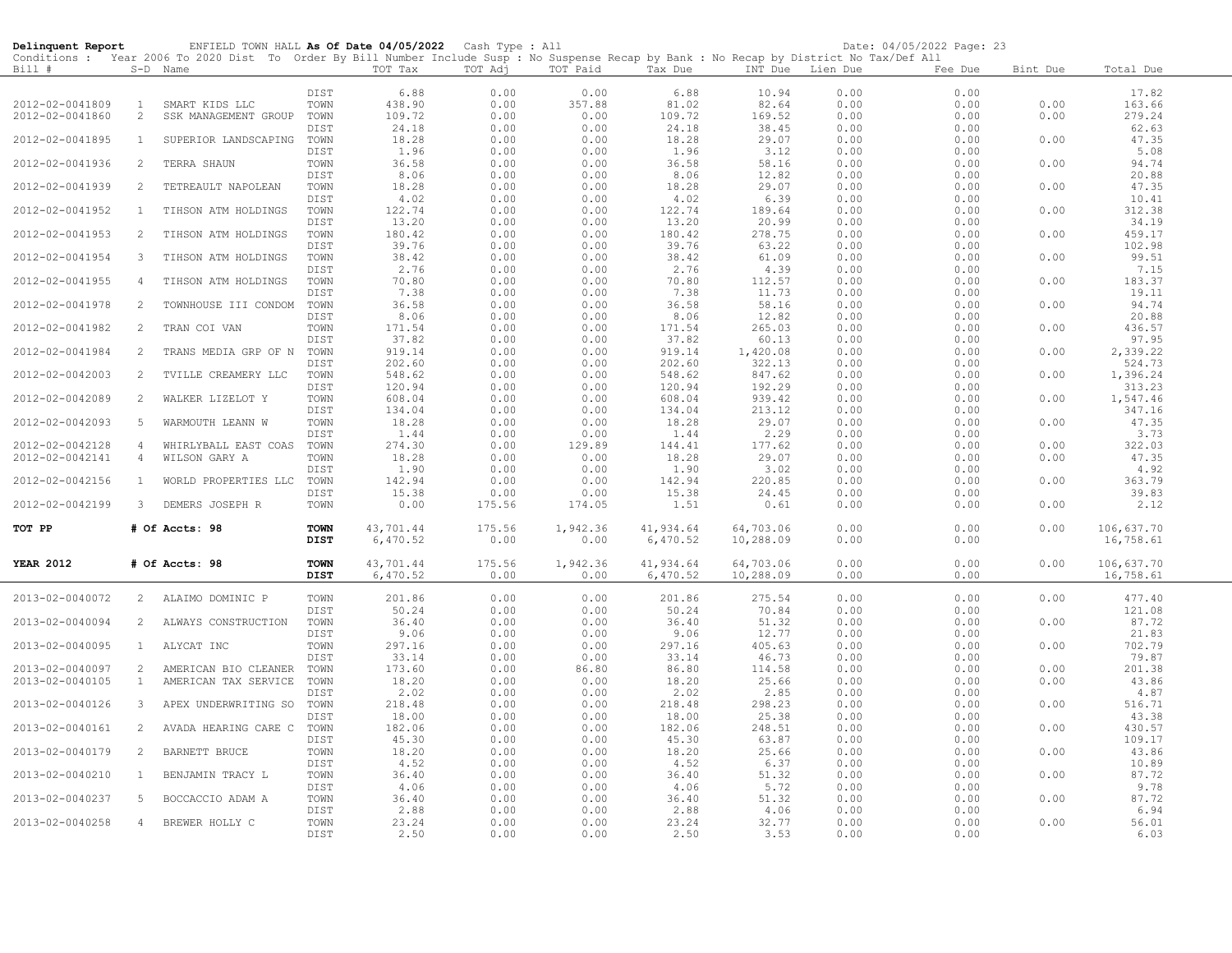| Delinquent Report |                | ENFIELD TOWN HALL As Of Date 04/05/2022 Cash Type : All<br>Conditions : Year 2006 To 2020 Dist To Order By Bill Number Include Susp : No Suspense Recap by Bank : No Recap by District No Tax/Def All |              |                |                                 |              |                |                |              | Date: 04/05/2022 Page: 24 |          |                |
|-------------------|----------------|-------------------------------------------------------------------------------------------------------------------------------------------------------------------------------------------------------|--------------|----------------|---------------------------------|--------------|----------------|----------------|--------------|---------------------------|----------|----------------|
| Bill #            |                | S-D Name                                                                                                                                                                                              |              | TOT Tax        | TOT Adj                         | TOT Paid     | Tax Due        | INT Due        | Lien Due     | Fee Due                   | Bint Due | Total Due      |
| 2013-02-0040271   | $\mathbf{1}$   | BRUNTON TRICIA                                                                                                                                                                                        | TOWN<br>DIST | 18.20<br>2.02  | 0.00<br>0.00                    | 0.00<br>0.00 | 18.20<br>2.02  | 25.66<br>2.85  | 0.00<br>0.00 | 0.00<br>0.00              | 0.00     | 43.86<br>4.87  |
| 2013-02-0040292   | $\mathbf{1}$   | C&Z LLC                                                                                                                                                                                               | TOWN         | 1,053.34       | 0.00                            | 367.91       | 685.43         | 729.98         | 0.00         | 0.00                      | 0.00     | 1,415.41       |
| 2013-02-0040310   | $\mathbf{1}$   | CAR SALON INC                                                                                                                                                                                         | TOWN         | 109.24         | 0.00                            | 0.00         | 109.24         | 149.11         | 0.00         | 0.00                      | 0.00     | 258.35         |
|                   |                |                                                                                                                                                                                                       | DIST         | 12.18          | 0.00                            | 0.00         | 12.18          | 17.17          | 0.00         | 0.00                      |          | 29.35          |
| 2013-02-0040320   | 2              | CAROLINAS FANTASTIC                                                                                                                                                                                   | TOWN         | 18.20          | 0.00                            | 0.00         | 18.20          | 25.66          | 0.00         | 0.00                      | 0.00     | 43.86          |
|                   |                |                                                                                                                                                                                                       | DIST         | 4.52           | 0.00                            | 0.00         | 4.52           | 6.37           | 0.00         | 0.00                      |          | 10.89          |
| 2013-02-0040341   | 2              | CELL N TRONIX                                                                                                                                                                                         | TOWN         | 18.20          | 0.00                            | 0.00         | 18.20          | 25.66          | 0.00         | 0.00                      | 0.00     | 43.86          |
|                   |                |                                                                                                                                                                                                       | DIST         | 4.52           | 0.00                            | 0.00         | 4.52           | 6.37           | 0.00         | 0.00                      |          | 10.89          |
| 2013-02-0040354   | $\mathbf{1}$   | CEPPETELLI THOMAS                                                                                                                                                                                     | TOWN         | 36.40          | 0.00                            | 0.00         | 36.40          | 51.32          | 0.00         | 0.00                      | 0.00     | 87.72          |
| 2013-02-0040360   | 2              | CHARTERED OAK ACOUST                                                                                                                                                                                  | DIST<br>TOWN | 4.06<br>36.40  | 0.00<br>0.00                    | 0.00<br>0.00 | 4.06<br>36.40  | 5.72<br>51.32  | 0.00<br>0.00 | 0.00<br>0.00              | 0.00     | 9.78<br>87.72  |
|                   |                |                                                                                                                                                                                                       | DIST         | 9.06           | 0.00                            | 0.00         | 9.06           | 12.77          | 0.00         | 0.00                      |          | 21.83          |
| 2013-02-0040368   | 3              | CHEVALIER JOYCE M                                                                                                                                                                                     | TOWN         | 182.02         | 0.00                            | 0.00         | 182.02         | 248.45         | 0.00         | 0.00                      | 0.00     | 430.47         |
|                   |                |                                                                                                                                                                                                       | DIST         | 15.00          | 0.00                            | 0.00         | 15.00          | 21.15          | 0.00         | 0.00                      |          | 36.15          |
| 2013-02-0040375   | 5              | CHRISTOHER MOULES FL                                                                                                                                                                                  | TOWN         | 36.40          | 0.00                            | 0.00         | 36.40          | 51.32          | 0.00         | 0.00                      | 0.00     | 87.72          |
|                   |                |                                                                                                                                                                                                       | DIST         | 2.88           | 0.00                            | 0.00         | 2.88           | 4.06           | 0.00         | 0.00                      |          | 6.94           |
| 2013-02-0040418   | 2              | COEG                                                                                                                                                                                                  | TOWN         | 8,192.80       | 0.00                            | 0.00         | 8,192.80       | 11,183.17      | 0.00         | 0.00                      | 0.00     | 19,375.97      |
|                   |                |                                                                                                                                                                                                       | DIST         | 2,039.06       | 0.00                            | 0.00         | 2,039.06       | 2,875.07       | 0.00         | 0.00                      |          | 4,914.13       |
| 2013-02-0040482   | $\mathbf{1}$   | CONWAY HILL INC                                                                                                                                                                                       | TOWN         | 28.28          | 0.00                            | 0.00         | 28.28          | 39.87          | 0.00         | 0.00                      | 0.00     | 68.15          |
| 2013-02-0040522   | 4              | CT TATTOO SUPPLY INC                                                                                                                                                                                  | DIST<br>TOWN | 3.16<br>182.06 | 0.00<br>0.00                    | 0.00<br>0.00 | 3.16<br>182.06 | 4.46<br>248.51 | 0.00<br>0.00 | 0.00<br>0.00              | 0.00     | 7.62<br>430.57 |
|                   |                |                                                                                                                                                                                                       | DIST         | 19.68          | 0.00                            | 0.00         | 19.68          | 27.75          | 0.00         | 0.00                      |          | 47.43          |
| 2013-02-0040526   | 3              | CURRIE & ASSOCIATES                                                                                                                                                                                   | TOWN         | 154.38         | 0.00                            | 0.00         | 154.38         | 210.73         | 0.00         | 0.00                      | 0.00     | 365.11         |
|                   |                |                                                                                                                                                                                                       | DIST         | 12.72          | 0.00                            | 0.00         | 12.72          | 17.94          | 0.00         | 0.00                      |          | 30.66          |
| 2013-02-0040540   | 1              | DAIGNAULT WAYNE                                                                                                                                                                                       | TOWN         | 36.40          | 0.00                            | 0.00         | 36.40          | 51.32          | 0.00         | 0.00                      | 0.00     | 87.72          |
|                   |                |                                                                                                                                                                                                       | DIST         | 4.06           | 0.00                            | 0.00         | 4.06           | 5.72           | 0.00         | 0.00                      |          | 9.78           |
| 2013-02-0040548   | $\mathbf{1}$   | DANG JENNY                                                                                                                                                                                            | TOWN         | 300.96         | 0.00                            | 0.00         | 300.96         | 410.81         | 0.00         | 0.00                      | 0.00     | 711.77         |
|                   |                |                                                                                                                                                                                                       | DIST         | 33.58          | 0.00                            | 0.00         | 33.58          | 47.35          | 0.00         | 0.00                      |          | 80.93          |
| 2013-02-0040587   | 3              | DISCOUNT FLOORING DE                                                                                                                                                                                  | TOWN         | 109.24         | 0.00                            | 0.00         | 109.24         | 149.11         | 0.00         | 0.00                      | 0.00     | 258.35         |
| 2013-02-0040591   | 4              |                                                                                                                                                                                                       | DIST<br>TOWN | 9.00<br>36.40  | 0.00<br>0.00                    | 0.00<br>0.00 | 9.00<br>36.40  | 12.69<br>51.32 | 0.00<br>0.00 | 0.00<br>0.00              | 0.00     | 21.69<br>87.72 |
|                   |                | DISTINCTIVE HOME IMP                                                                                                                                                                                  | DIST         | 3.94           | 0.00                            | 0.00         | 3.94           | 5.56           | 0.00         | 0.00                      |          | 9.50           |
| 2013-02-0040647   | $\mathbf{1}$   | ENFIELD AUTO PARTS L                                                                                                                                                                                  | TOWN         | 223.62         | 0.00                            | 219.52       | 4.10           | 4.37           | 0.00         | 0.00                      | 0.00     | 8.47           |
| 2013-02-0040680   | 3              | ENFIELD TANNING LLC                                                                                                                                                                                   | TOWN         | 352.18         | 0.00                            | 176.09       | 176.09         | 232.44         | 0.00         | 0.00                      | 0.00     | 408.53         |
| 2013-02-0040694   | 2              | EUROPEAN COFFEE HOUS                                                                                                                                                                                  | TOWN         | 182.06         | 0.00                            | 0.00         | 182.06         | 248.51         | 0.00         | 0.00                      | 0.00     | 430.57         |
|                   |                |                                                                                                                                                                                                       | DIST         | 45.30          | 0.00                            | 0.00         | 45.30          | 63.87          | 0.00         | 0.00                      |          | 109.17         |
| 2013-02-0040697   | 3              | EXAMS PLUS                                                                                                                                                                                            | TOWN         | 163.86         | 0.00                            | 2.08         | 161.78         | 99.50          | 0.00         | 0.00                      | 0.00     | 261.28         |
| 2013-02-0040705   | $\mathbf{1}$   | FAHEY BRIAN M                                                                                                                                                                                         | TOWN         | 81.68          | 0.00                            | 0.00         | 81.68          | 115.17         | 0.00         | 0.00                      | 0.00     | 196.85         |
|                   |                |                                                                                                                                                                                                       | DIST         | 9.10           | 0.00                            | 0.00<br>0.00 | 9.10           | 12.83          | 0.00<br>0.00 | 0.00                      |          | 21.93<br>87.72 |
| 2013-02-0040731   | 1              | FENNELL RANDALL                                                                                                                                                                                       | TOWN<br>DIST | 36.40<br>4.06  | 0.00<br>0.00                    | 0.00         | 36.40<br>4.06  | 51.32<br>5.72  | 0.00         | 0.00<br>0.00              | 0.00     | 9.78           |
| 2013-02-0040737   | $\mathbf{1}$   | FINISHED EDGE FLOORI                                                                                                                                                                                  | TOWN         | 36.40          | 0.00                            | 0.00         | 36.40          | 51.32          | 0.00         | 0.00                      | 0.00     | 87.72          |
|                   |                |                                                                                                                                                                                                       | DIST         | 4.06           | 0.00                            | 0.00         | 4.06           | 5.72           | 0.00         | 0.00                      |          | 9.78           |
| 2013-02-0040757   | $\mathbf{1}$   | FLORES MICHAEL                                                                                                                                                                                        | TOWN         | 12.76          | 0.00                            | 0.00         | 12.76          | 17.99          | 0.00         | 0.00                      | 0.00     | 30.75          |
|                   |                |                                                                                                                                                                                                       | DIST         | 1.42           | ${\bf 0}$ . ${\bf 0}$ ${\bf 0}$ | 0.00         | 1.42           | 2.00           | 0.00         | 0.00                      |          | 3.42           |
| 2013-02-0040769   | $\mathbf{1}$   | FOURNIER MARCI L                                                                                                                                                                                      | TOWN         | 18.20          | 0.00                            | 0.00         | 18.20          | 25.66          | 0.00         | 0.00                      | 0.00     | 43.86          |
|                   |                |                                                                                                                                                                                                       | DIST         | 2.02           | 0.00                            | 0.00         | 2.02           | 2.85           | 0.00         | 0.00                      |          | 4.87           |
| 2013-02-0040782   | 3              | FT SCHOOK MOTOR SPOR                                                                                                                                                                                  | TOWN         | 364.12         | 0.00                            | 0.00         | 364.12         | 497.02         | 0.00         | 0.00                      | 0.00     | 861.14         |
| 2013-02-0040791   | 2              | GAETANI FRANK                                                                                                                                                                                         | DIST<br>TOWN | 30.00<br>18.20 | 0.00<br>0.00                    | 0.00<br>0.00 | 30.00<br>18.20 | 42.30<br>25.66 | 0.00<br>0.00 | 0.00<br>0.00              | 0.00     | 72.30<br>43.86 |
|                   |                |                                                                                                                                                                                                       | DIST         | 4.52           | 0.00                            | 0.00         | 4.52           | 6.37           | 0.00         | 0.00                      |          | 10.89          |
| 2013-02-0040797   | 3              | GALL DAVID A                                                                                                                                                                                          | TOWN         | 364.12         | 0.00                            | 0.00         | 364.12         | 497.02         | 0.00         | 0.00                      | 0.00     | 861.14         |
|                   |                |                                                                                                                                                                                                       | DIST         | 30.00          | 0.00                            | 0.00         | 30.00          | 42.30          | 0.00         | 0.00                      |          | 72.30          |
| 2013-02-0040853   | 2              | GOLDENBERG JENNIEN S                                                                                                                                                                                  | TOWN         | 200.26         | 0.00                            | 0.00         | 200.26         | 273.35         | 0.00         | 0.00                      | 0.00     | 473.61         |
|                   |                |                                                                                                                                                                                                       | DIST         | 49.84          | 0.00                            | 0.00         | 49.84          | 70.27          | 0.00         | 0.00                      |          | 120.11         |
| 2013-02-0040860   | 3              | <b>GOSLIN STEVE</b>                                                                                                                                                                                   | TOWN         | 18.20          | 0.00                            | 0.00         | 18.20          | 25.66          | 0.00         | 0.00                      | 0.00     | 43.86          |
|                   |                |                                                                                                                                                                                                       | DIST         | 1.50           | 0.00                            | 0.00         | 1.50           | 2.12           | 0.00         | 0.00                      |          | 3.62           |
| 2013-02-0040863   | 2              | GRANT WILLIAM M JR                                                                                                                                                                                    | TOWN<br>DIST | 17.26<br>4.30  | 0.00<br>0.00                    | 0.00<br>0.00 | 17.26          | 24.34          | 0.00<br>0.00 | 0.00                      | 0.00     | 41.60<br>10.36 |
| 2013-02-0040870   | $\overline{4}$ | GREAT VALUE ENTERPRI                                                                                                                                                                                  | TOWN         | 36.40          | 0.00                            | 0.00         | 4.30<br>36.40  | 6.06<br>51.32  | 0.00         | 0.00<br>0.00              | 0.00     | 87.72          |
|                   |                |                                                                                                                                                                                                       | DIST         | 3.94           | 0.00                            | 0.00         | 3.94           | 5.56           | 0.00         | 0.00                      |          | 9.50           |
| 2013-02-0040876   | 3              | GREATER NORTHWESTERN                                                                                                                                                                                  | TOWN         | 231.18         | 0.00                            | 0.00         | 231.18         | 315.56         | 0.00         | 0.00                      | 0.00     | 546.74         |
|                   |                |                                                                                                                                                                                                       | DIST         | 19.04          | 0.00                            | 0.00         | 19.04          | 26.85          | 0.00         | 0.00                      |          | 45.89          |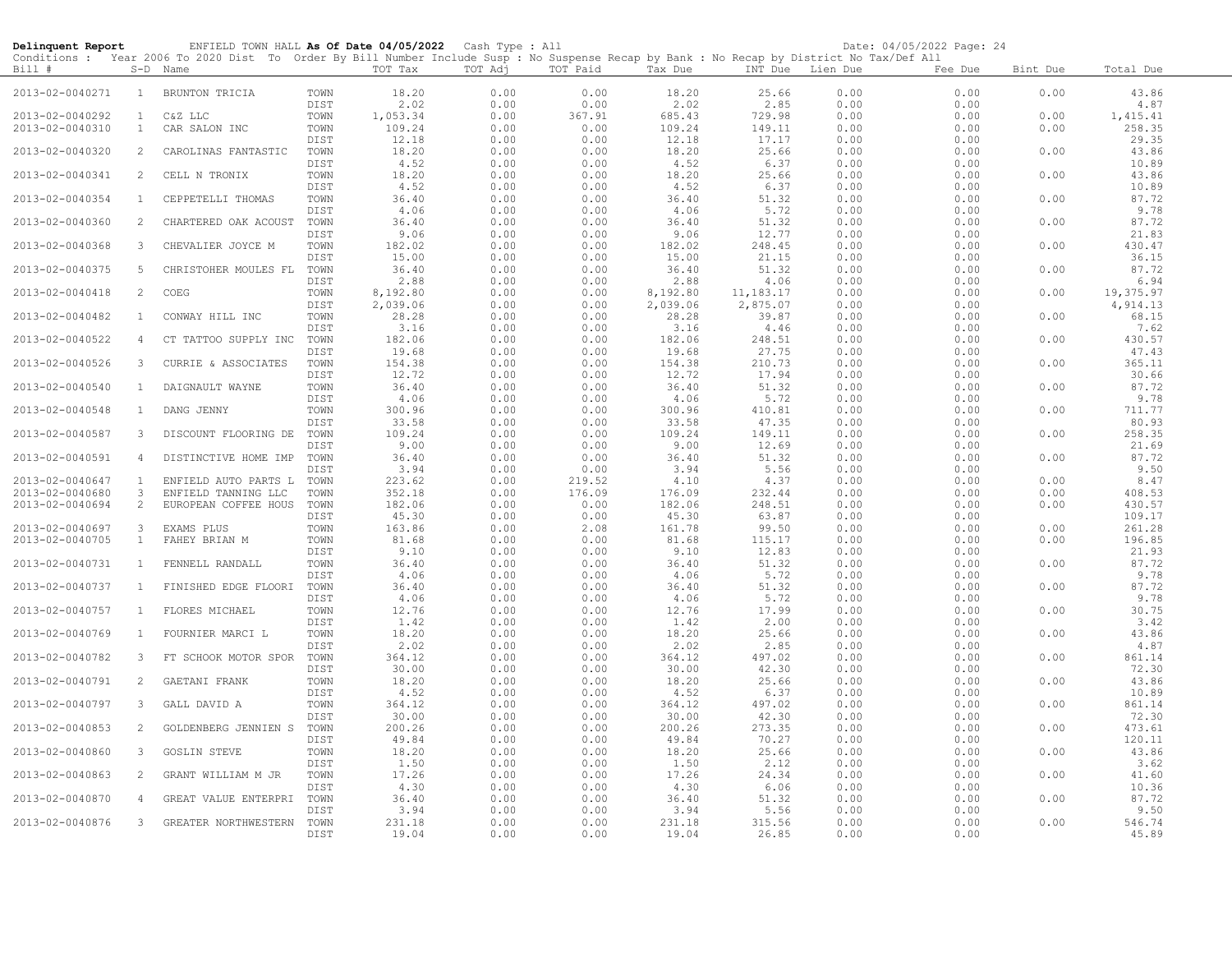| Delinquent Report |                | ENFIELD TOWN HALL As Of Date 04/05/2022<br>Conditions : Year 2006 To 2020 Dist To Order By Bill Number Include Susp : No Suspense Recap by Bank : No Recap by District No Tax/Def All |              |                    | Cash Type : All |              |                    |                    |              | Date: 04/05/2022 Page: 25 |          |                    |
|-------------------|----------------|---------------------------------------------------------------------------------------------------------------------------------------------------------------------------------------|--------------|--------------------|-----------------|--------------|--------------------|--------------------|--------------|---------------------------|----------|--------------------|
| Bill #            |                | S-D Name                                                                                                                                                                              |              | TOT Tax            | TOT Adj         | TOT Paid     | Tax Due            | INT Due Lien Due   |              | Fee Due                   | Bint Due | Total Due          |
| 2013-02-0040886   | $\overline{4}$ | GRIFFIN SUZANNE                                                                                                                                                                       | TOWN<br>DIST | 29.12<br>3.14      | 0.00<br>0.00    | 0.00<br>0.00 | 29.12<br>3.14      | 41.06<br>4.43      | 0.00<br>0.00 | 0.00<br>0.00              | 0.00     | 70.18<br>7.57      |
| 2013-02-0040893   | 2              | GRZYWNA KEITH D                                                                                                                                                                       | TOWN<br>DIST | 105.96<br>26.38    | 0.00<br>0.00    | 0.00<br>0.00 | 105.96<br>26.38    | 144.63<br>37.20    | 0.00<br>0.00 | 0.00<br>0.00              | 0.00     | 250.59<br>63.58    |
| 2013-02-0040906   | $\mathbf{1}$   | HACIENDA DEL SOL                                                                                                                                                                      | TOWN<br>DIST | 1,274.44<br>142.18 | 0.00<br>0.00    | 0.00<br>0.00 | 1,274.44<br>142.18 | 1,739.61<br>200.47 | 0.00<br>0.00 | 0.00<br>0.00              | 0.00     | 3,014.05<br>342.65 |
| 2013-02-0040910   | $\overline{2}$ | HAIR FOR YOU LLC                                                                                                                                                                      | TOWN<br>DIST | 54.30<br>13.50     | 0.00<br>0.00    | 0.00<br>0.00 | 54.30<br>13.50     | 76.56<br>19.04     | 0.00<br>0.00 | 0.00<br>0.00              | 0.00     | 130.86<br>32.54    |
| 2013-02-0040912   | $\overline{4}$ | HAIR ON 5 LLC                                                                                                                                                                         | TOWN         | 124.68             | 0.00            | 62.34        | 62.34              | 82.29              | 0.00         | 0.00                      | 0.00     | 144.63             |
| 2013-02-0040921   | 2              | HAMPDEN COUNTY PHYSI                                                                                                                                                                  | TOWN         | 803.14             | 0.00            | 0.00         | 803.14             | 1,096.28           | 0.00         | 0.00                      | 0.00     | 1,899.42           |
|                   |                |                                                                                                                                                                                       | DIST         | 199.88             | 0.00            | 0.00         | 199.88             | 281.83             | 0.00         | 0.00                      |          | 481.71             |
| 2013-02-0040922   | 3              | HANDYMAN AT YOUR SER                                                                                                                                                                  | TOWN<br>DIST | 182.06<br>15.00    | 0.00<br>0.00    | 0.00<br>0.00 | 182.06<br>15.00    | 248.51<br>21.15    | 0.00<br>0.00 | 0.00<br>0.00              | 0.00     | 430.57<br>36.15    |
| 2013-02-0040934   | 1              | HAYNES JEFFREY                                                                                                                                                                        | TOWN         | 36.40              | 0.00            | 0.00         | 36.40              | 51.32              | 0.00         | 0.00                      | 0.00     | 87.72              |
|                   |                |                                                                                                                                                                                       | DIST         | 4.06               | 0.00            | 0.00         | 4.06               | 5.72               | 0.00         | 0.00                      |          | 9.78               |
| 2013-02-0040935   | 3              | HAZARD AVENUE MGMT E                                                                                                                                                                  | TOWN<br>DIST | 18.20<br>1.50      | 0.00<br>0.00    | 0.00<br>0.00 | 18.20<br>1.50      | 25.66<br>2.12      | 0.00<br>0.00 | 0.00<br>0.00              | 0.00     | 43.86<br>3.62      |
| 2013-02-0040962   | $\mathbf{1}$   | HOOKER EDWARD & REBE                                                                                                                                                                  | TOWN         | 109.24             | 0.00            | 0.00         | 109.24             | 149.11             | 0.00         | 0.00                      | 0.00     | 258.35             |
|                   |                |                                                                                                                                                                                       | DIST         | 12.18              | 0.00            | 0.00         | 12.18              | 17.17              | 0.00         | 0.00                      |          | 29.35              |
| 2013-02-0040965   | $\overline{2}$ | HOULE JOHN                                                                                                                                                                            | TOWN         | 36.40              | 0.00            | 0.00         | 36.40              | 51.32              | 0.00         | 0.00                      | 0.00     | 87.72              |
|                   |                |                                                                                                                                                                                       |              |                    |                 |              |                    |                    |              |                           |          | 21.83              |
| 2013-02-0040979   | 2              |                                                                                                                                                                                       | DIST         | 9.06               | 0.00            | 0.00         | 9.06               | 12.77<br>40.58     | 0.00         | 0.00<br>0.00              |          | 69.36              |
|                   |                | HURLBURT KEVIN R                                                                                                                                                                      | TOWN         | 28.78              | 0.00            | 0.00         | 28.78              |                    | 0.00         |                           | 0.00     |                    |
|                   |                |                                                                                                                                                                                       | DIST         | 7.16               | 0.00            | 0.00         | 7.16               | 10.10              | 0.00         | 0.00                      |          | 17.26              |
| 2013-02-0040998   | 2              | INSURANCE AND INVEST                                                                                                                                                                  | TOWN         | 72.82              | 0.00            | 0.00         | 72.82              | 102.68             | 0.00         | 0.00                      | 0.00     | 175.50             |
|                   |                |                                                                                                                                                                                       | DIST         | 18.12              | 0.00            | 0.00         | 18.12              | 25.55              | 0.00         | 0.00                      |          | 43.67              |
| 2013-02-0041050   | $\mathbf{3}$   | JOHNSON PROFESSIONAL                                                                                                                                                                  | TOWN         | 1,303.62           | 0.00            | 1,087.62     | 216.00             | 226.80             | 0.00         | 0.00                      | 0.00     | 442.80             |
| 2013-02-0041056   | 1              | JONES ROGER                                                                                                                                                                           | TOWN         | 36.40              | 0.00            | 0.00         | 36.40              | 51.33              | 0.00         | 0.00                      | 0.00     | 87.73              |
|                   |                |                                                                                                                                                                                       | DIST         | 4.06               | 0.00            | 0.00         | 4.06               | 5.72               | 0.00         | 0.00                      |          | 9.78               |
| 2013-02-0041057   | 3              | JOREN WILLIAM                                                                                                                                                                         | TOWN         | 30.66              | 0.00            | 0.00         | 30.66              | 43.23              | 0.00         | 0.00                      | 0.00     | 73.89              |
|                   |                |                                                                                                                                                                                       | DIST         | 2.52               | 0.00            | 0.00         | 2.52               | 3.55               | 0.00         | 0.00                      |          | 6.07               |
| 2013-02-0041059   | 4              | <b>JOSEPH BURNS</b>                                                                                                                                                                   | TOWN         | 218.48             | 0.00            | 0.00         | 218.48             | 298.23             | 0.00         | 0.00                      | 0.00     | 516.71             |
|                   |                |                                                                                                                                                                                       | DIST         | 23.62              | 0.00            | 0.00         | 23.62              | 33.30              | 0.00         | 0.00                      |          | 56.92              |
| 2013-02-0041085   | $\overline{4}$ | KEENE DAVID M                                                                                                                                                                         | TOWN         | 36.40              | 0.00            | 28.10        | 8.30               | 9.21               | 0.00         | 0.00                      | 0.00     | 17.51              |
| 2013-02-0041091   | $\mathcal{S}$  | KENNEDY SEAN C                                                                                                                                                                        | TOWN         | 55.00              | 0.00            | 0.00         | 55.00              | 77.55              | 0.00         | 0.00                      | 0.00     | 132.55             |
|                   |                |                                                                                                                                                                                       | DIST         | 4.52               | 0.00            | 0.00         | 4.52               | 6.37               | 0.00         | 0.00                      |          | 10.89              |
| 2013-02-0041114   | 4              | KONDRACKI MATTHEW RY                                                                                                                                                                  | TOWN         | 7.28               | 0.00            | 0.00         | 7.28               | 10.26              | 0.00         | 0.00                      | 0.00     | 17.54              |
|                   |                |                                                                                                                                                                                       | DIST         | 0.78               | 0.00            | 0.00         | 0.78               | 1.10               | 0.00         | 0.00                      |          | 1.88               |
| 2013-02-0041138   | 5              | LAMBERT JOSEPH                                                                                                                                                                        | TOWN         | 145.64             | 0.00            | 0.00         | 145.64             | 198.80             | 0.00         | 0.00                      | 0.00     | 344.44             |
|                   |                |                                                                                                                                                                                       | DIST         | 11.50              | 0.00            | 0.00         | 11.50              | 16.22              | 0.00         | 0.00                      |          | 27.72              |
| 2013-02-0041152   | $\mathbf{1}$   | LAYNE SHAWN L                                                                                                                                                                         | TOWN         | 18.20              | 0.00            | 0.00         | 18.20              | 25.66              | 0.00         | 0.00                      | 0.00     | 43.86              |
|                   |                |                                                                                                                                                                                       | DIST         | 2.02               | 0.00            | 0.00         | 2.02               | 2.85               | 0.00         | 0.00                      |          | 4.87               |
| 2013-02-0041161   | 3              | LEE NICHOLAS J                                                                                                                                                                        | TOWN         | 6.64               | 0.00            | 0.00         | 6.64               | 9.36               | 0.00         | 0.00                      | 0.00     | 16.00              |
|                   |                |                                                                                                                                                                                       | DIST         | 0.54               | 0.00            | 0.00         | 0.54               | 0.76               | 0.00         | 0.00                      |          | 1.30               |
| 2013-02-0041186   | $\overline{2}$ | LITTLE AUK INC                                                                                                                                                                        | TOWN         | 7.28               | 0.00            | 0.00         | 7.28               | 10.26              | 0.00         | 0.00                      | 0.00     | 17.54              |
|                   |                |                                                                                                                                                                                       | DIST         | 1.80               | 0.00            | 0.00         | 1.80               | 2.54               | 0.00         | 0.00                      |          | 4.34               |
| 2013-02-0041212   |                | 4 M + R HOME SERVICES                                                                                                                                                                 | TOWN         | 36.40              | 0.00            | 0.00         | 36.40              | 51.32              | 0.00         | 0.00                      | 0.00     | 87.72              |
|                   |                |                                                                                                                                                                                       | DIST         | 3.94               | 0.00            | 0.00         | 3.94               | 5.56               | 0.00         | 0.00                      |          | 9.50               |
| 2013-02-0041230   | $\overline{2}$ | MAMA MIRO'S                                                                                                                                                                           | TOWN         | 478.34             | 0.00            | 0.00         | 478.34             | 652.93             | 0.00         | 0.00                      | 0.00     | 1,131.27           |
|                   |                |                                                                                                                                                                                       | DIST         | 119.04             | 0.00            | 0.00         | 119.04             | 167.85             | 0.00         | 0.00                      |          | 286.89             |
| 2013-02-0041253   | 4              | MARTIN JOLENE                                                                                                                                                                         | TOWN         | 57.32              | 0.00            | 0.00         | 57.32              | 80.82              | 0.00         | 0.00                      | 0.00     | 138.14             |
|                   |                |                                                                                                                                                                                       | DIST         | 6.20               | 0.00            | 0.00         | 6.20               | 8.74               | 0.00         | 0.00                      |          | 14.94              |
| 2013-02-0041262   | $\overline{2}$ | MATEO SHAWN                                                                                                                                                                           | TOWN         | 17.26              | 0.00            | 0.00         | 17.26              | 24.34              | 0.00         | 0.00                      | 0.00     | 41.60              |
|                   |                |                                                                                                                                                                                       | DIST         | 4.30               | 0.00            | 0.00         | 4.30               | 6.06               | 0.00         | 0.00                      |          | 10.36              |
| 2013-02-0041327   | 3              | MONRO RICHARD SCOTT                                                                                                                                                                   | TOWN         | 48.78              | 0.00            | 0.00         | 48.78              | 68.78              | 0.00         | 0.00                      | 0.00     | 117.56             |
|                   |                |                                                                                                                                                                                       | DIST         | 4.02               | 0.00            | 0.00         | 4.02               | 5.67               | 0.00         | 0.00                      |          | 9.69               |
| 2013-02-0041332   | $\overline{4}$ | MOORE RUG CO                                                                                                                                                                          | TOWN         | 63.50              | 0.00            | 0.00         | 63.50              | 89.54              | 0.00         | 0.00                      | 0.00     | 153.04             |
|                   |                |                                                                                                                                                                                       | DIST         | 6.86               | 0.00            | 0.00         | 6.86               | 9.67               | 0.00         | 0.00                      |          | 16.53              |
| 2013-02-0041339   | $\overline{4}$ | MOUSE PAD BUSINESS C                                                                                                                                                                  | TOWN         | 546.18             | 0.00            | 0.00         | 546.18             | 745.54             | 0.00         | 0.00                      | 0.00     | 1,291.72           |
|                   |                |                                                                                                                                                                                       | DIST         | 59.06              | 0.00            | 0.00         | 59.06              | 83.27              | 0.00         | 0.00                      |          | 142.33             |
| 2013-02-0041347   | $\mathbf{1}$   | MULLER CHARLES F                                                                                                                                                                      | TOWN         | 15.32              | 0.00            | 0.00         | 15.32              | 21.60              | 0.00         | 0.00                      | 0.00     | 36.92              |
|                   |                |                                                                                                                                                                                       | DIST         | 1.70               | 0.00            | 0.00         | 1.70               | 2.40               | 0.00         | 0.00                      |          | 4.10               |
| 2013-02-0041349   | 5              | MULTI FUELS INC                                                                                                                                                                       | TOWN         | 105.00             | 0.00            | 0.00         | 105.00             | 143.33             | 0.00         | 0.00                      | 0.00     | 248.33             |
|                   |                |                                                                                                                                                                                       | DIST         | 8.28               | 0.00            | 0.00         | 8.28               | 11.67              | 0.00         | 0.00                      |          | 19.95              |
| 2013-02-0041388   | $2^{\circ}$    | NEW ENGLAND ATM                                                                                                                                                                       | TOWN         | 107.04             | 0.00            | 0.00         | 107.04             | 146.11             | 0.00         | 0.00                      | 0.00     | 253.15             |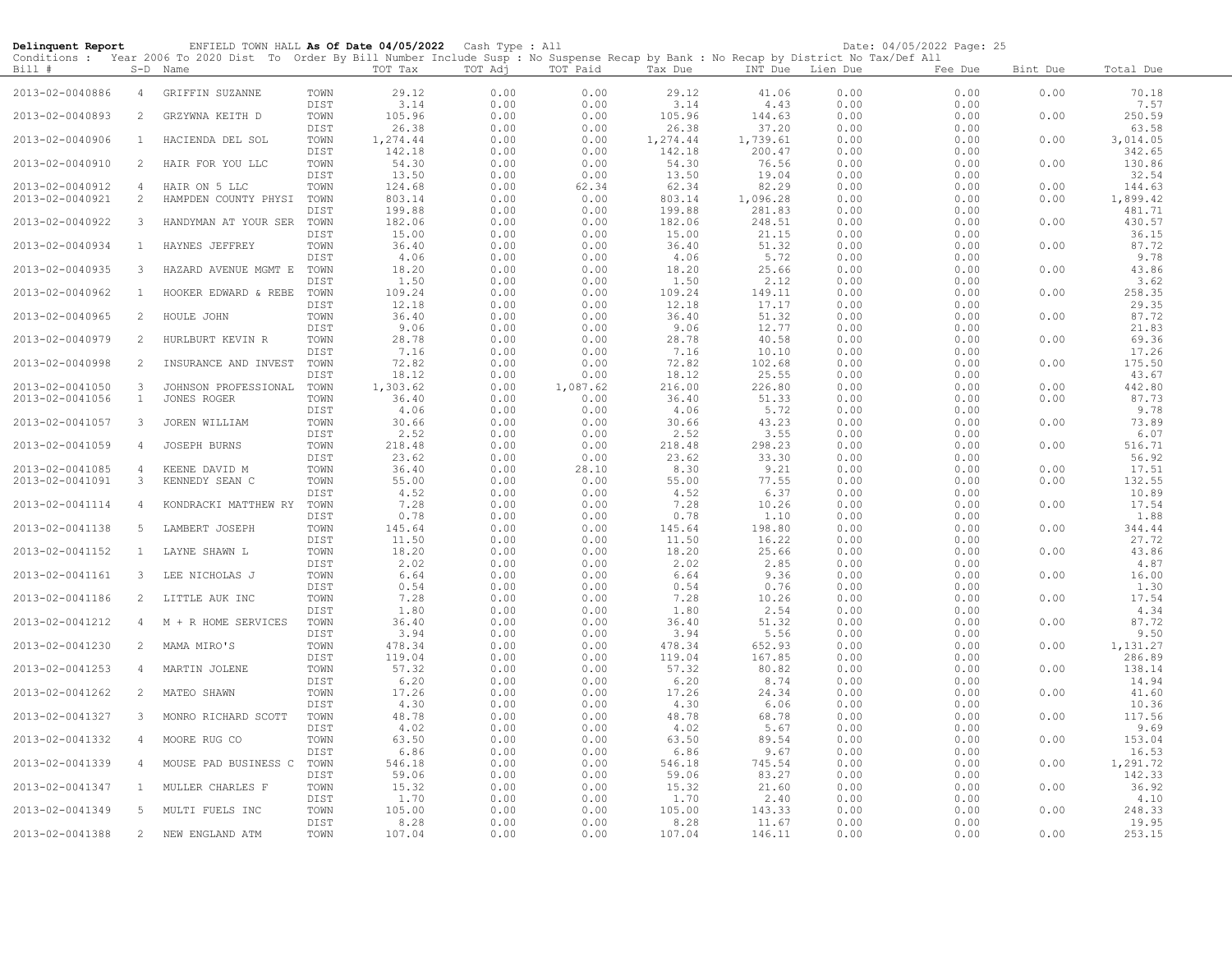| Delinquent Report |                | ENFIELD TOWN HALL As Of Date 04/05/2022 Cash Type : All                                                                                    |              |                   |              |               |                   |                  |              | Date: 04/05/2022 Page: 26 |              |                 |
|-------------------|----------------|--------------------------------------------------------------------------------------------------------------------------------------------|--------------|-------------------|--------------|---------------|-------------------|------------------|--------------|---------------------------|--------------|-----------------|
|                   |                | Conditions : Year 2006 To 2020 Dist To Order By Bill Number Include Susp : No Suspense Recap by Bank : No Recap by District No Tax/Def All |              |                   |              |               |                   |                  |              |                           |              |                 |
| Bill #            |                | S-D Name                                                                                                                                   |              | TOT Tax           | TOT Adj      | TOT Paid      | Tax Due           | INT Due Lien Due |              | Fee Due                   | Bint Due     | Total Due       |
|                   |                |                                                                                                                                            | DIST         |                   | 0.00         | 0.00          |                   | 37.56            | 0.00         | 0.00                      |              | 64.20           |
| 2013-02-0041462   | 4              | ONE STOP DELI & CONV                                                                                                                       | TOWN         | 26.64<br>1,278.08 | 0.00         | 0.00          | 26.64<br>1,278.08 | 1,744.58         | 0.00         | 0.00                      | 0.00         | 3,022.66        |
|                   |                |                                                                                                                                            | DIST         | 138.20            | 0.00         | 0.00          | 138.20            | 194.86           | 0.00         | 0.00                      |              | 333.06          |
| 2013-02-0041466   | 2              | ORECK HOME CARE LLC                                                                                                                        | TOWN         | 1,653.30          | 0.00         | 0.00          | 1,653.30          | 2,256.76         | 0.00         | 0.00                      | 0.00         | 3,910.06        |
|                   |                |                                                                                                                                            | DIST         | 411.48            | 0.00         | 0.00          | 411.48            | 580.19           | 0.00         | 0.00                      |              | 991.67          |
| 2013-02-0041471   | $\mathbf{1}$   | OUELLETTE-DANIS KEEL                                                                                                                       | TOWN         | 18.20             | 0.00         | 0.00          | 18.20             | 25.66            | 0.00         | 0.00                      | 0.00         | 43.86           |
|                   |                |                                                                                                                                            | DIST         | 2.02              | 0.00         | 0.00          | 2.02              | 2.85             | 0.00         | 0.00                      |              | 4.87            |
| 2013-02-0041481   | 2              | PALAFOX DAVID L                                                                                                                            | TOWN         | 18.20             | 0.00         | 0.00          | 18.20             | 25.66            | 0.00         | 0.00                      | 0.00         | 43.86           |
|                   |                |                                                                                                                                            | DIST         | 4.52              | 0.00         | 0.00          | 4.52              | 6.37             | 0.00         | 0.00                      |              | 10.89           |
| 2013-02-0041486   | 2              | PANOSKY SHERRYL E                                                                                                                          | TOWN         | 18.20             | 0.00         | 0.00          | 18.20             | 25.66            | 0.00         | 0.00                      | 0.00         | 43.86           |
|                   |                |                                                                                                                                            | DIST         | 4.52              | 0.00         | 0.00          | 4.52              | 6.37             | 0.00         | 0.00                      |              | 10.89           |
| 2013-02-0041489   | 2              | PAQUETTE DAVID A                                                                                                                           | TOWN         | 18.20             | 0.00         | 0.00          | 18.20             | 25.66            | 0.00         | 0.00                      | 0.00         | 43.86           |
|                   |                |                                                                                                                                            | DIST         | 4.52              | 0.00         | 0.00          | 4.52              | 6.37             | 0.00         | 0.00                      |              | 10.89           |
| 2013-02-0041491   | 2              | PARADISE PERFUME BY                                                                                                                        | TOWN         | 114.70            | 0.00         | 0.00          | 114.70            | 156.56           | 0.00         | 0.00                      | 0.00         | 271.26          |
|                   |                |                                                                                                                                            | DIST         | 28.54             | 0.00         | 0.00          | 28.54             | 40.24            | 0.00         | 0.00                      |              | 68.78           |
| 2013-02-0041496   | $\mathbf{1}$   | PARISI SPEED SCHOOL                                                                                                                        | TOWN         | 34.52             | 0.00         | 0.00          | 34.52             | 48.67            | 0.00         | 0.00                      | 0.00         | 83.19           |
|                   |                |                                                                                                                                            | DIST         | 3.84              | 0.00         | 0.00          | 3.84              | 5.41             | 0.00         | 0.00                      |              | 9.25            |
| 2013-02-0041526   | 3              | PET AGREE LLC THE                                                                                                                          | TOWN         | 498.26            | 0.00         | 0.00          | 498.26            | 680.12           | 0.00         | 0.00                      | 0.00         | 1,178.38        |
|                   |                |                                                                                                                                            | DIST         | 41.04             | 0.00         | 0.00          | 41.04             | 57.87            | 0.00         | 0.00                      |              | 98.91           |
| 2013-02-0041578   | 5              | POLMATIER ROBERT C J                                                                                                                       | TOWN         | 159.48            | 0.00         | 114.96        | 44.52             | 47.41            | 0.00         | 0.00                      | 0.00         | 91.93           |
| 2013-02-0041605   | 3              | PUTNAM LEANNA                                                                                                                              | TOWN         | 36.40             | 0.00         | 0.00          | 36.40             | 51.32            | 0.00         | 0.00                      | 0.00         | 87.72           |
|                   |                |                                                                                                                                            | DIST         | 3.00              | 0.00         | 0.00          | 3.00              | 4.23             | 0.00         | 0.00                      |              | 7.23            |
| 2013-02-0041610   | 5              | QUESNEL DALE J                                                                                                                             | TOWN         | 182.06            | 0.00         | 0.00          | 182.06            | 248.51           | 0.00         | 0.00                      | 0.00         | 430.57          |
|                   |                |                                                                                                                                            | DIST         | 14.38             | 0.00         | 0.00          | 14.38             | 20.28            | 0.00         | 0.00                      |              | 34.66           |
| 2013-02-0041644   | 5              | REYNOLDS KATHLEEN                                                                                                                          | TOWN         | 18.20             | 0.00         | 0.00          | 18.20             | 25.66            | 0.00         | 0.00                      | 0.00         | 43.86           |
|                   |                |                                                                                                                                            | DIST         | 1.44              | 0.00         | 0.00          | 1.44              | 2.03             | 0.00         | 0.00                      |              | 3.47            |
| 2013-02-0041656   | 5              | RMM TOOL LLC                                                                                                                               | TOWN         | 54.62             | 0.00         | 0.00          | 54.62             | 77.01            | 0.00         | 0.00                      | 0.00         | 131.63          |
|                   |                |                                                                                                                                            | DIST         | 4.30              | 0.00         | 0.00          | 4.30              | 6.06             | 0.00         | 0.00                      |              | 10.36           |
| 2013-02-0041665   | 4              | RODRIQUEZ JOSE E                                                                                                                           | TOWN         | 18.20             | 0.00         | 0.00          | 18.20             | 25.66            | 0.00         | 0.00                      | 0.00         | 43.86           |
|                   |                |                                                                                                                                            | DIST         | 1.96              | 0.00         | 0.00          | 1.96              | 2.76             | 0.00         | 0.00                      |              | 4.72            |
| 2013-02-0041695   | 3              | RUVOLO HEATING + COO                                                                                                                       | TOWN         | 9.70              | 0.00         | 7.33          | 2.37              | 3.34             | 0.00         | 0.00                      | 0.00         | 5.71            |
| 2013-02-0041707   | 5              | SAFCO FOAM INSTALLAT                                                                                                                       | TOWN<br>DIST | 182.06<br>14.38   | 0.00<br>0.00 | 0.00<br>0.00  | 182.06<br>14.38   | 248.51<br>20.28  | 0.00<br>0.00 | 0.00                      | 0.00         | 430.57<br>34.66 |
| 2013-02-0041726   | 3              | SBK PROPERTY MANAGEM                                                                                                                       | TOWN         | 18.20             | 0.00         | 0.00          | 18.20             | 25.66            | 0.00         | 0.00<br>0.00              | 0.00         | 43.86           |
|                   |                |                                                                                                                                            | DIST         | 1.50              | 0.00         | 0.00          | 1.50              | 2.12             | 0.00         | 0.00                      |              | 3.62            |
| 2013-02-0041784   | 2              | SIX FORTY FIVE EMMET                                                                                                                       | TOWN         | 25.90             | 0.00         | 0.00          | 25.90             | 36.52            | 0.00         | 0.00                      | 0.00         | 62.42           |
|                   |                |                                                                                                                                            | DIST         | 6.44              | 0.00         | 0.00          | 6.44              | 9.08             | 0.00         | 0.00                      |              | 15.52           |
| 2013-02-0041785   | 2              | SJ SANTANGELO HOLDIN                                                                                                                       | TOWN         | 472.72            | 0.00         | 0.00          | 472.72            | 645.27           | 0.00         | 0.00                      | 0.00         | 1,117.99        |
|                   |                |                                                                                                                                            | DIST         | 117.64            | 0.00         | 0.00          | 117.64            | 165.87           | 0.00         | 0.00                      |              | 283.51          |
| 2013-02-0041846   | 2              | SSK MANAGEMENT GROUP                                                                                                                       | TOWN         | 103.50            | 0.00         | 0.00          | 103.50            | 141.28           | 0.00         | 0.00                      | 0.00         | 244.78          |
|                   |                |                                                                                                                                            | DIST         | 25.76             | 0.00         | 0.00          | 25.76             | 36.32            | 0.00         | 0.00                      |              | 62.08           |
| 2013-02-0041869   | $\mathbf{1}$   | STEWARTS CONSTRUCTIO                                                                                                                       | TOWN         | 16.40             | 0.00         | 0.00          | 16.40             | 23.12            | 0.00         | 0.00                      | 0.00         | 39.52           |
|                   |                |                                                                                                                                            | DIST         | 1.82              | 0.00         | 0.00          | 1.82              | 2.57             | 0.00         | 0.00                      |              | 4.39            |
| 2013-02-0041888   | $\mathbf{1}$   | SUPERIOR LANDSCAPING                                                                                                                       | TOWN         | 18.20             | 0.00         | 0.00          | 18.20             | 25.66            | 0.00         | 0.00                      | 0.00         | 43.86           |
|                   |                |                                                                                                                                            | DIST         | 2.02              | 0.00         | 0.00          | 2.02              | 2.85             | 0.00         | 0.00                      |              | 4.87            |
| 2013-02-0041890   | $\mathbf{1}$   | SURAPINE PETER                                                                                                                             | TOWN         | 91.02             | 0.00         | 27.98         | 63.04             | 67.14            | 0.00         | 0.00                      | 0.00         | 130.18          |
| 2013-02-0041915   | $\mathbf{2}$   | T ZONE                                                                                                                                     | TOWN         | 34.52             | 0.00         | 0.00          | 34.52             | 48.67            | 0.00         | 0.00                      | 0.00         | 83.19           |
|                   |                |                                                                                                                                            | DIST         | 8.58              | 0.00         | 0.00          | 8.58              | 12.10            | 0.00         | 0.00                      |              | 20.68           |
| 2013-02-0041934   | 2              | TERRA SHAUN                                                                                                                                | TOWN         | 36.40             | 0.00         | 0.00          | 36.40             | 51.32            | 0.00         | 0.00                      | 0.00         | 87.72           |
|                   |                |                                                                                                                                            | DIST         | 9.06              | 0.00         | 0.00          | 9.06              | 12.77            | 0.00         | 0.00                      |              | 21.83           |
| 2013-02-0041937   | 2              | TETREAULT NAPOLEAN                                                                                                                         | TOWN         | 18.20             | 0.00         | 0.00          | 18.20             | 25.66            | 0.00         | 0.00                      | 0.00         | 43.86           |
|                   |                |                                                                                                                                            | DIST         | 4.52              | 0.00         | 0.00          | 4.52              | 6.37             | 0.00         | 0.00                      |              | 10.89           |
| 2013-02-0041971   | 2              | TOWNHOUSE III CONDOM                                                                                                                       | TOWN         | 36.40             | 0.00         | 0.00          | 36.40             | 51.32            | 0.00         | 0.00                      | 0.00         | 87.72           |
|                   |                |                                                                                                                                            | DIST         | 9.06              | 0.00         | 0.00          | 9.06              | 12.77            | 0.00         | 0.00                      |              | 21.83           |
| 2013-02-0042050   | 2              | V & O ACCESSORIES                                                                                                                          | TOWN         | 12.12             | 0.00         | 0.00          | 12.12             | 17.09            | 0.00         | 0.00                      | 0.00         | 29.21           |
|                   |                |                                                                                                                                            | DIST         | 3.02              | 0.00         | 0.00          | 3.02              | 4.26             | 0.00         | 0.00                      |              | 7.28            |
| 2013-02-0042094   | 5              | WARMOUTH LEANN W                                                                                                                           | TOWN         | 18.20             | 0.00         | 0.00          | 18.20             | 25.66            | 0.00         | 0.00                      | 0.00         | 43.86           |
|                   |                |                                                                                                                                            | DIST         | 1.44              | 0.00         | 0.00          | 1.44              | 2.03             | 0.00         | 0.00                      |              | 3.47            |
| 2013-02-0042106   | 2              | WATTON JAMES                                                                                                                               | TOWN         | 36.40             | 0.00         | 0.00          | 36.40             | 51.32            | 0.00         | 0.00                      | 0.00         | 87.72           |
|                   |                |                                                                                                                                            | DIST         | 9.06              | 0.00         | 0.00          | 9.06              | 12.77            | 0.00         | 0.00                      |              | 21.83           |
| 2013-02-0042133   | $\overline{4}$ | WHIRLYBALL EAST COAS                                                                                                                       | TOWN         | 258.70            | 0.00         | 0.00          | 258.70            | 353.12           | 0.00         | 0.00                      | 0.00         | 611.82          |
| 2013-02-0042151   | $\overline{2}$ |                                                                                                                                            | DIST         | 27.98             | 0.00         | 0.00          | 27.98             | 39.45<br>125.21  | 0.00         | 0.00                      |              | 67.43<br>220.25 |
| 2013-02-0042163   | $\mathbf{1}$   | WINERY INC                                                                                                                                 | TOWN<br>TOWN | 157.48<br>142.12  | 0.00<br>0.00 | 62.44<br>0.00 | 95.04             | 193.99           | 0.00<br>0.00 | 0.00<br>0.00              | 0.00<br>0.00 | 336.11          |
|                   |                | WORLD PROPERTIES LLC                                                                                                                       |              |                   |              |               | 142.12            |                  |              |                           |              |                 |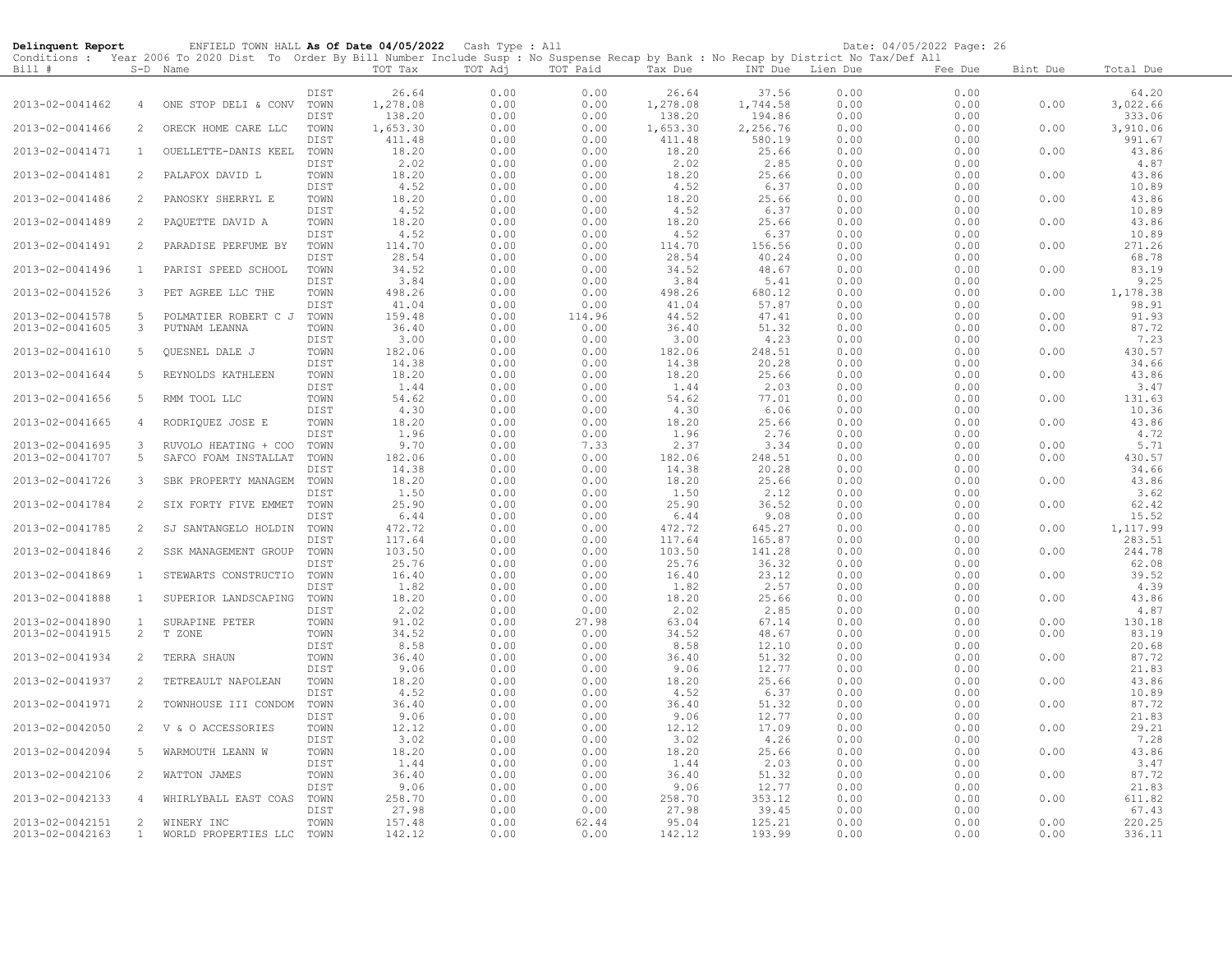| Delinquent Report |                | ENFIELD TOWN HALL As Of Date 04/05/2022 Cash Type : All                                                                                    |                     |                       |                 |                  |                       |                       |                  | Date: 04/05/2022 Page: 27 |          |                        |  |
|-------------------|----------------|--------------------------------------------------------------------------------------------------------------------------------------------|---------------------|-----------------------|-----------------|------------------|-----------------------|-----------------------|------------------|---------------------------|----------|------------------------|--|
|                   |                | Conditions : Year 2006 To 2020 Dist To Order By Bill Number Include Susp : No Suspense Recap by Bank : No Recap by District No Tax/Def All |                     |                       |                 |                  |                       |                       |                  |                           |          |                        |  |
| Bill #            |                | S-D Name                                                                                                                                   |                     | TOT Tax               | TOT Adj         | TOT Paid         | Tax Due               |                       | INT Due Lien Due | Fee Due                   | Bint Due | Total Due              |  |
|                   |                |                                                                                                                                            | DIST                | 15.86                 | 0.00            | 0.00             | 15.86                 | 22.36                 | 0.00             | 0.00                      |          | 38.22                  |  |
| 2013-02-0042187   | 4              | ZACCARO NICHOLAS                                                                                                                           | TOWN                | 36.40                 | 0.00            | 0.00             | 36.40                 | 51.32                 | 0.00             | 0.00                      | 0.00     | 87.72                  |  |
|                   |                |                                                                                                                                            | DIST                | 3.94                  | 0.00            | 0.00             | 3.94                  | 5.56                  | 0.00             | 0.00                      |          | 9.50                   |  |
| 2013-02-0042208   | 2              | MASSMUTUAL ASSET FIN                                                                                                                       | TOWN                | 0.00                  | 136.04          | 0.00             | 136.04                | 179.58                | 0.00             | 0.00                      | 0.00     | 315.62                 |  |
|                   |                |                                                                                                                                            | DIST                | 0.00                  | 33.86           | 0.00             | 33.86                 | 44.70                 | 0.00             | 0.00                      |          | 78.56                  |  |
| 2013-02-0042209   | 3              | KIRKE CHARLES                                                                                                                              | TOWN                | 0.00                  | 182.06          | 0.00             | 182.06                | 223.94                | 0.00             | 0.00                      | 0.00     | 406.00                 |  |
|                   |                |                                                                                                                                            | DIST                | 0.00                  | 15.00           | 0.00             | 15.00                 | 18.45                 | 0.00             | 0.00                      |          | 33.45                  |  |
| 2013-02-0042211   | $\mathbf{1}$   | TAP EDUCATION INC                                                                                                                          | TOWN                | 0.00                  | 436.94          | 0.00             | 436.94                | 485.00                | 0.00             | 0.00                      | 0.00     | 921.94                 |  |
|                   |                |                                                                                                                                            | DIST                | 0.00                  | 48.74           | 0.00             | 48.74                 | 54.10                 | 0.00             | 0.00                      |          | 102.84                 |  |
|                   |                |                                                                                                                                            |                     |                       |                 |                  |                       |                       |                  |                           |          |                        |  |
| TOT PP            |                | # Of Accts: 117                                                                                                                            | <b>TOWN</b><br>DIST | 26,209.36<br>4,229.66 | 755.04<br>97.60 | 2,243.17<br>0.00 | 24,721.23<br>4,327.26 | 33,239.28<br>6,081.02 | 0.00<br>0.00     | 0.00<br>0.00              | 0.00     | 57,960.51<br>10,408.28 |  |
|                   |                |                                                                                                                                            |                     |                       |                 |                  |                       |                       |                  |                           |          |                        |  |
| <b>YEAR 2013</b>  |                | # Of Accts: 117                                                                                                                            | <b>TOWN</b>         | 26,209.36             | 755.04          | 2,243.17         | 24,721.23             | 33, 239.28            | 0.00             | 0.00                      | 0.00     | 57,960.51              |  |
|                   |                |                                                                                                                                            | <b>DIST</b>         | 4,229.66              | 97.60           | 0.00             | 4,327.26              | 6,081.02              | 0.00             | 0.00                      |          | 10,408.28              |  |
|                   |                |                                                                                                                                            |                     |                       |                 |                  |                       |                       |                  |                           |          |                        |  |
| 2014-02-0040001   |                | 1 1 STOP COLLISION REP                                                                                                                     | TOWN                | 186.80                | 0.00            | 0.00             | 186.80                | 221.36                | 0.00             | 0.00                      | 0.00     | 408.16                 |  |
|                   |                |                                                                                                                                            | DIST                | 20.94                 | 0.00            | 0.00             | 20.94                 | 25.76                 | 0.00             | 0.00                      |          | 46.70                  |  |
| 2014-02-0040014   | 4              | A B CONTAINER CO INC                                                                                                                       | TOWN                | 2,654.98              | 0.00            | 2,635.07         | 19.91                 | 21.20                 | 0.00             | 0.00                      | 0.00     | 41.11                  |  |
| 2014-02-0040091   | $\mathbf{3}$   | ALLFAB LLC                                                                                                                                 | TOWN                | 373.62                | 0.00            | 0.00             | 373.62                | 442.74                | 0.00             | 0.00                      | 0.00     | 816.36                 |  |
|                   |                |                                                                                                                                            | DIST                | 30.62                 | 0.00            | 0.00             | 30.62                 | 37.66                 | 0.00             | 0.00                      |          | 68.28                  |  |
| 2014-02-0040100   | 2              | ALWAYS CONSTRUCTION                                                                                                                        | TOWN                | 37.36                 | 0.00            | 0.00             | 37.36                 | 45.95                 | 0.00             | 0.00                      | 0.00     | 83.31                  |  |
|                   | 2              |                                                                                                                                            | DIST<br>TOWN        | 10.42<br>264.46       | 0.00<br>0.00    | 0.00<br>0.00     | 10.42<br>264.46       | 12.82<br>313.38       | 0.00<br>0.00     | 0.00                      |          | 23.24<br>577.84        |  |
| 2014-02-0040102   |                | AMERICAN BIO CLEANER                                                                                                                       | DIST                | 73.78                 | 0.00            | 0.00             | 73.78                 | 90.75                 | 0.00             | 0.00<br>0.00              | 0.00     | 164.53                 |  |
| 2014-02-0040108   | $\overline{4}$ | AMERICAN LANDSCAPE C                                                                                                                       | TOWN                | 18.68                 | 0.00            | 0.00             | 18.68                 | 22.98                 | 0.00             | 0.00                      | 0.00     | 41.66                  |  |
|                   |                |                                                                                                                                            | DIST                | 1.96                  | 0.00            | 0.00             | 1.96                  | 2.41                  | 0.00             | 0.00                      |          | 4.37                   |  |
| 2014-02-0040111   | $\mathbf{1}$   | AMERICAN TAX SERVICE                                                                                                                       | TOWN                | 18.68                 | 0.00            | 0.00             | 18.68                 | 22.98                 | 0.00             | 0.00                      | 0.00     | 41.66                  |  |
|                   |                |                                                                                                                                            | DIST                | 2.08                  | 0.00            | 0.00             | 2.08                  | 2.56                  | 0.00             | 0.00                      |          | 4.64                   |  |
| 2014-02-0040162   | 2              | ATHENA ENTERPRISES                                                                                                                         | TOWN                | 78.46                 | 0.00            | 0.00             | 78.46                 | 96.51                 | 0.00             | 0.00                      | 0.00     | 174.97                 |  |
|                   |                |                                                                                                                                            | DIST                | 21.88                 | 0.00            | 0.00             | 21.88                 | 26.91                 | 0.00             | 0.00                      |          | 48.79                  |  |
| 2014-02-0040171   | 4              | AVA LEE SPECIALTY GI                                                                                                                       | TOWN                | 186.80                | 0.00            | 34.97            | 151.83                | 84.27                 | 0.00             | 0.00                      | 0.00     | 236.10                 |  |
| 2014-02-0040187   | $\overline{2}$ | BARNETT BRUCE                                                                                                                              | TOWN                | 18.68                 | 0.00            | 0.00             | 18.68                 | 22.98                 | 0.00             | 0.00                      | 0.00     | 41.66                  |  |
|                   |                |                                                                                                                                            | DIST                | 5.20                  | 0.00            | 0.00             | 5.20                  | 6.40                  | 0.00             | 0.00                      |          | 11.60                  |  |
| 2014-02-0040196   | 2              | BAUZA + ASSOCIATES                                                                                                                         | TOWN                | 18.68                 | 0.00            | 0.00             | 18.68                 | 22.98                 | 0.00             | 0.00                      | 0.00     | 41.66                  |  |
| 2014-02-0040214   | 3              | BELLMONT KITCHEN + B                                                                                                                       | DIST<br>TOWN        | 5.20<br>145.70        | 0.00<br>0.00    | 0.00<br>72.85    | 5.20<br>72.85         | 6.40<br>83.05         | 0.00<br>0.00     | 0.00<br>0.00              | 0.00     | 11.60<br>155.90        |  |
| 2014-02-0040235   | $\mathbf{1}$   | BISHOP CLAYTON                                                                                                                             | TOWN                | 37.36                 | 0.00            | 0.00             | 37.36                 | 45.95                 | 0.00             | 0.00                      | 0.00     | 83.31                  |  |
|                   |                |                                                                                                                                            | DIST                | 4.18                  | 0.00            | 0.00             | 4.18                  | 5.14                  | 0.00             | 0.00                      |          | 9.32                   |  |
| 2014-02-0040263   | 4              | BREWER HOLLY C                                                                                                                             | TOWN                | 29.88                 | 0.00            | 0.00             | 29.88                 | 36.75                 | 0.00             | 0.00                      | 0.00     | 66.63                  |  |
|                   |                |                                                                                                                                            | DIST                | 3.14                  | 0.00            | 0.00             | 3.14                  | 3.86                  | 0.00             | 0.00                      |          | 7.00                   |  |
| 2014-02-0040264   | 4              | BREWER MAYNARD C                                                                                                                           | TOWN                | 18.68                 | 0.00            | 0.00             | 18.68                 | 22.98                 | 0.00             | 0.00                      | 0.00     | 41.66                  |  |
|                   |                |                                                                                                                                            | DIST                | 1.96                  | 0.00            | 0.00             | 1.96                  | 2.41                  | 0.00             | 0.00                      |          | 4.37                   |  |
| 2014-02-0040292   | $\mathbf{1}$   | <b>BUTTERCUP FARMS</b>                                                                                                                     | TOWN                | 18.68                 | 0.00            | 0.00             | 18.68                 | 22.98                 | 0.00             | 0.00                      | 0.00     | 41.66                  |  |
|                   |                |                                                                                                                                            | DIST                | 2.08                  | 0.00            | 0.00             | 2.08                  | 2.56                  | 0.00             | 0.00                      |          | 4.64                   |  |
| 2014-02-0040297   | $\mathbf{1}$   | C&Z LLC                                                                                                                                    | TOWN                | 1,080.30<br>121.08    | 0.00            | 0.00<br>0.00     | 1,080.30<br>121.08    | 1,280.15              | 0.00<br>0.00     | 0.00                      | 0.00     | 2,360.45               |  |
| 2014-02-0040321   | 2              | CAROLINAS FANTASTIC                                                                                                                        | DIST<br>TOWN        | 18.68                 | 0.00<br>0.00    | 0.00             | 18.68                 | 148.93<br>22.98       | 0.00             | 0.00<br>0.00              | 0.00     | 270.01<br>41.66        |  |
|                   |                |                                                                                                                                            | DIST                | 5.20                  | 0.00            | 0.00             | 5.20                  | 6.40                  | 0.00             | 0.00                      |          | 11.60                  |  |
| 2014-02-0040346   | 2              | CELL N TRONIX                                                                                                                              | TOWN                | 18.68                 | 0.00            | 0.00             | 18.68                 | 22.98                 | 0.00             | 0.00                      | 0.00     | 41.66                  |  |
|                   |                |                                                                                                                                            | DIST                | 5.20                  | 0.00            | 0.00             | 5.20                  | 6.40                  | 0.00             | 0.00                      |          | 11.60                  |  |
| 2014-02-0040359   | $\mathbf{1}$   | CEPPETELLI THOMAS                                                                                                                          | TOWN                | 37.36                 | 0.00            | 0.00             | 37.36                 | 45.95                 | 0.00             | 0.00                      | 0.00     | 83.31                  |  |
|                   |                |                                                                                                                                            | DIST                | 4.18                  | 0.00            | 0.00             | 4.18                  | 5.14                  | 0.00             | 0.00                      |          | 9.32                   |  |
| 2014-02-0040365   | 2              | CHARTERED OAK ACOUST                                                                                                                       | TOWN                | 37.36                 | 0.00            | 0.00             | 37.36                 | 45.95                 | 0.00             | 0.00                      | 0.00     | 83.31                  |  |
|                   |                |                                                                                                                                            | DIST                | 10.42                 | 0.00            | 0.00             | 10.42                 | 12.82                 | 0.00             | 0.00                      |          | 23.24                  |  |
| 2014-02-0040372   | $\mathbf{1}$   | CHERRY HILL CONSULTI                                                                                                                       | TOWN                | 37.36                 | 0.00            | 0.00             | 37.36                 | 45.95                 | 0.00             | 0.00                      | 0.00     | 83.31                  |  |
|                   |                |                                                                                                                                            | DIST                | 4.18                  | 0.00            | 0.00             | 4.18                  | 5.14                  | 0.00             | 0.00                      |          | 9.32                   |  |
| 2014-02-0040374   | 3              | CHEVALIER JOYCE M                                                                                                                          | TOWN                | 186.78                | 0.00            | 0.00             | 186.78                | 221.33                | 0.00             | 0.00                      | 0.00     | 408.11                 |  |
|                   |                |                                                                                                                                            | DIST                | 15.30                 | 0.00            | 0.00             | 15.30                 | 18.82                 | 0.00             | 0.00                      |          | 34.12                  |  |
| 2014-02-0040418   | 2              | COEG                                                                                                                                       | TOWN<br>DIST        | 8,406.56<br>2,345.62  | 0.00<br>0.00    | 0.00<br>0.00     | 8,406.56<br>2,345.62  | 9,961.77<br>2,885.11  | 0.00<br>0.00     | 0.00<br>0.00              | 0.00     | 18,368.33<br>5,230.73  |  |
| 2014-02-0040433   | 2              | COLOR PROS LLC                                                                                                                             | TOWN                | 18.68                 | 0.00            | 0.00             | 18.68                 | 22.98                 | 0.00             | 0.00                      | 0.00     | 41.66                  |  |
|                   |                |                                                                                                                                            | DIST                | 5.20                  | 0.00            | 0.00             | 5.20                  | 6.40                  | 0.00             | 0.00                      |          | 11.60                  |  |
| 2014-02-0040478   | 5              | CONTRACTING SOLUTION                                                                                                                       | TOWN                | 16.44                 | 0.00            | 0.00             | 16.44                 | 20.22                 | 0.00             | 0.00                      | 0.00     | 36.66                  |  |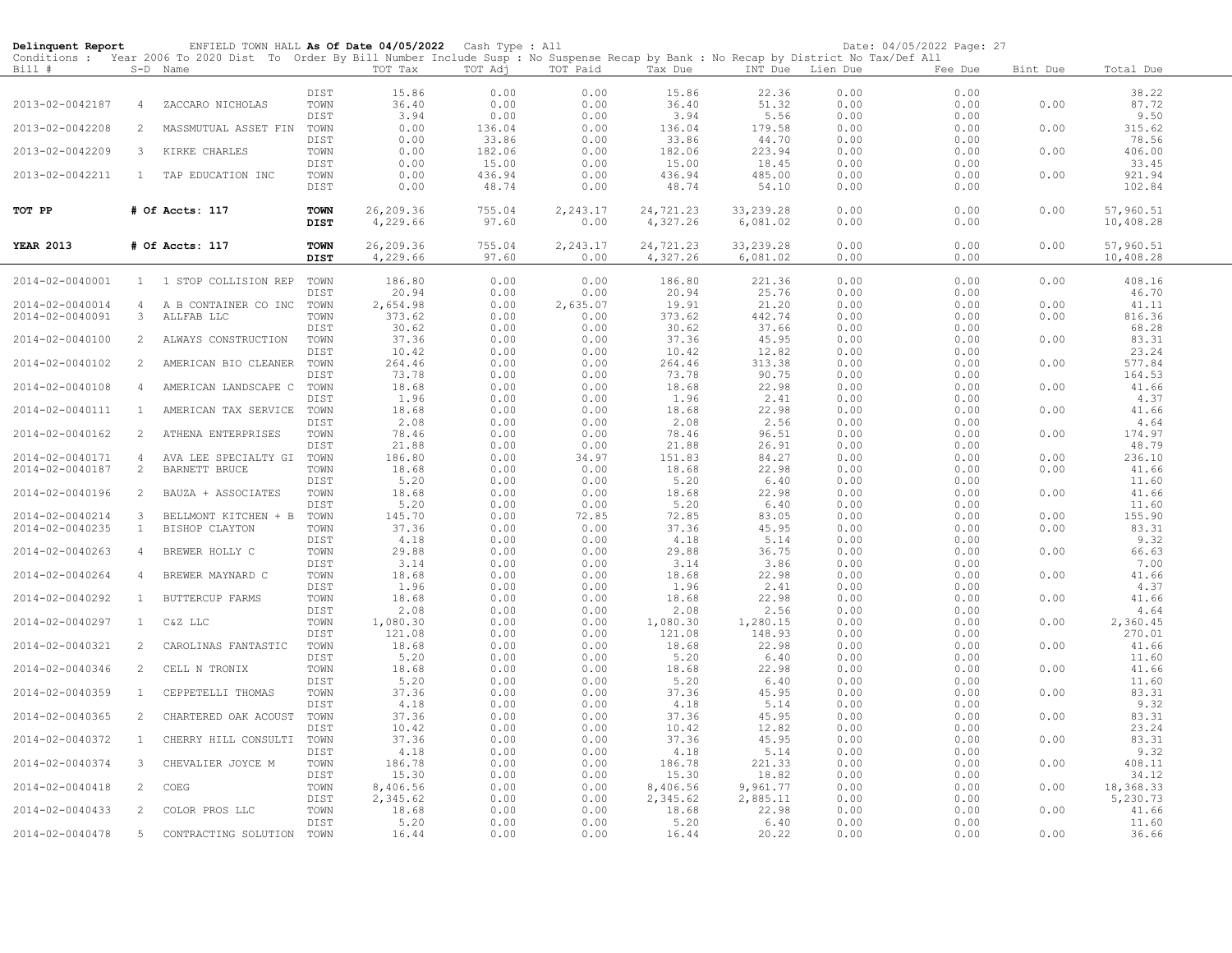| Delinquent Report                  |                                | ENFIELD TOWN HALL As Of Date 04/05/2022 Cash Type : All                                                                                    |              |                |              |               |                |                 |                  | Date: 04/05/2022 Page: 28 |              |                 |
|------------------------------------|--------------------------------|--------------------------------------------------------------------------------------------------------------------------------------------|--------------|----------------|--------------|---------------|----------------|-----------------|------------------|---------------------------|--------------|-----------------|
|                                    |                                | Conditions : Year 2006 To 2020 Dist To Order By Bill Number Include Susp : No Suspense Recap by Bank : No Recap by District No Tax/Def All |              |                |              |               |                |                 |                  |                           |              |                 |
| Bill #                             |                                | S-D Name                                                                                                                                   |              | TOT Tax        | TOT Adj      | TOT Paid      | Tax Due        |                 | INT Due Lien Due | Fee Due                   | Bint Due     | Total Due       |
|                                    |                                |                                                                                                                                            | DIST         | 1.26           | 0.00         | 0.01          | 1.25           | 1.54            | 0.00             | 0.00                      |              | 2.79            |
| 2014-02-0040481                    | 2                              | CONWAY HILL INC                                                                                                                            | TOWN         | 29.02          | 0.00         | 0.00          | 29.02          | 35.69           | 0.00             | 0.00                      | 0.00         | 64.71           |
|                                    |                                |                                                                                                                                            | DIST         | 8.10           | 0.00         | 0.00          | 8.10           | 9.96            | 0.00             | 0.00                      |              | 18.06           |
| 2014-02-0040482                    | 3                              | CONWAY KRISTY M                                                                                                                            | TOWN         | 18.68          | 0.00         | 0.00          | 18.68          | 22.98           | 0.00             | 0.00                      | 0.00         | 41.66           |
|                                    |                                |                                                                                                                                            | DIST         | 1.52           | 0.00         | 0.00          | 1.52           | 1.87            | 0.00             | 0.00                      |              | 3.39            |
| 2014-02-0040485                    | 3                              | CORBIN STACY                                                                                                                               | TOWN         | 18.68          | 0.00         | 0.00          | 18.68          | 22.98           | 0.00             | 0.00                      | 0.00         | 41.66           |
|                                    |                                |                                                                                                                                            | DIST         | 1.52           | 0.00         | 0.00          | 1.52           | 1.87            | 0.00             | 0.00                      |              | 3.39            |
| 2014-02-0040493                    | 3                              | COUSINEAU JEFFREY C                                                                                                                        | TOWN         | 18.68          | 0.00         | 0.00          | 18.68          | 22.98           | 0.00             | 0.00                      | 0.00         | 41.66           |
|                                    |                                |                                                                                                                                            | DIST         | 1.52           | 0.00         | 0.00          | 1.52           | 1.87            | 0.00             | 0.00                      |              | 3.39<br>23.86   |
| 2014-02-0040499<br>2014-02-0040544 | $\overline{4}$<br>$\mathbf{1}$ | CRANE DAVID C<br>DAIGNAULT WAYNE                                                                                                           | TOWN<br>TOWN | 18.68<br>37.36 | 0.00<br>0.00 | 2.56<br>0.00  | 16.12<br>37.36 | 7.74<br>45.95   | 0.00<br>0.00     | 0.00<br>0.00              | 0.00<br>0.00 | 83.31           |
|                                    |                                |                                                                                                                                            | DIST         | 4.18           | 0.00         | 0.00          | 4.18           | 5.14            | 0.00             | 0.00                      |              | 9.32            |
| 2014-02-0040551                    | 4                              | DANS CURBING + LANDS                                                                                                                       | TOWN         | 37.36          | 0.00         | 35.24         | 2.12           | 2.54            | 0.00             | 0.00                      | 0.00         | 4.66            |
| 2014-02-0040558                    | $\overline{c}$                 | DAVIS WILLIAM R                                                                                                                            | TOWN         | 37.36          | 0.00         | 0.00          | 37.36          | 45.95           | 0.00             | 0.00                      | 0.00         | 83.31           |
|                                    |                                |                                                                                                                                            | DIST         | 10.42          | 0.00         | 0.00          | 10.42          | 12.82           | 0.00             | 0.00                      |              | 23.24           |
| 2014-02-0040594                    | $\overline{4}$                 | DISTINCTIVE HOME IMP TOWN                                                                                                                  |              | 37.36          | 0.00         | 0.00          | 37.36          | 45.95           | 0.00             | 0.00                      | 0.00         | 83.31           |
|                                    |                                |                                                                                                                                            | DIST         | 3.94           | 0.00         | 0.00          | 3.94           | 4.85            | 0.00             | 0.00                      |              | 8.79            |
| 2014-02-0040619                    | 2                              | DUQUETTE DEREK E                                                                                                                           | TOWN         | 18.68          | 0.00         | 0.00          | 18.68          | 22.98           | 0.00             | 0.00                      | 0.00         | 41.66           |
|                                    |                                |                                                                                                                                            | DIST         | 5.20           | 0.00         | 0.00          | 5.20           | 6.40            | 0.00             | 0.00                      |              | 11.60           |
| 2014-02-0040621                    | 2                              | Е<br>+ G WELDING + FABR                                                                                                                    | TOWN         | 18.68<br>5.20  | 0.00         | 0.00<br>0.00  | 18.68          | 22.98           | 0.00             | 0.00<br>0.00              | 0.00         | 41.66<br>11.60  |
| 2014-02-0040641                    | 1                              | EFUNDS CORP                                                                                                                                | DIST<br>TOWN | 7.10           | 0.00<br>0.00 | 0.00          | 5.20<br>7.10   | 6.40<br>8.73    | 0.00<br>0.00     | 0.00                      | 0.00         | 15.83           |
|                                    |                                |                                                                                                                                            | DIST         | 0.80           | 0.00         | 0.00          | 0.80           | 0.98            | 0.00             | 0.00                      |              | 1.78            |
| 2014-02-0040642                    | $\mathbf{2}$                   | EFUNDS CORP                                                                                                                                | TOWN         | 14.16          | 0.00         | 0.00          | 14.16          | 17.42           | 0.00             | 0.00                      | 0.00         | 31.58           |
|                                    |                                |                                                                                                                                            | DIST         | 3.94           | 0.00         | 0.00          | 3.94           | 4.85            | 0.00             | 0.00                      |              | 8.79            |
| 2014-02-0040644                    | $\overline{4}$                 | EFUNDS CORP                                                                                                                                | TOWN         | 19.16          | 0.00         | 0.00          | 19.16          | 23.57           | 0.00             | 0.00                      | 0.00         | 42.73           |
|                                    |                                |                                                                                                                                            | DIST         | 2.02           | 0.00         | 0.00          | 2.02           | 2.48            | 0.00             | 0.00                      |              | 4.50            |
| 2014-02-0040707                    | 3                              | EXAMS PLUS                                                                                                                                 | TOWN         | 168.12         | 0.00         | 0.00          | 168.12         | 199.22          | 0.00             | 0.00                      | 0.00         | 367.34          |
|                                    |                                |                                                                                                                                            | DIST         | 13.78          | 0.00         | 0.00          | 13.78          | 16.95           | 0.00             | 0.00                      |              | 30.73           |
| 2014-02-0040714                    | $\overline{4}$                 | FAILLE CHRISTOPHER                                                                                                                         | TOWN         | 18.68          | 0.00         | 15.65         | 3.03           | 2.73            | 0.00             | 0.00                      | 0.00         | 5.76            |
| 2014-02-0040735                    | $\mathbf{1}$                   | FENNELL RANDALL                                                                                                                            | TOWN         | 37.36          | 0.00         | 0.00          | 37.36          | 45.95           | 0.00             | 0.00<br>0.00              | 0.00         | 83.31           |
| 2014-02-0040742                    | $\mathbf{1}$                   | FINISHED EDGE FLOORI                                                                                                                       | DIST<br>TOWN | 4.18<br>37.36  | 0.00<br>0.00 | 0.00<br>0.00  | 4.18<br>37.36  | 5.14<br>45.95   | 0.00<br>0.00     | 0.00                      | 0.00         | 9.32<br>83.31   |
|                                    |                                |                                                                                                                                            | DIST         | 4.18           | 0.00         | 0.00          | 4.18           | 5.14            | 0.00             | 0.00                      |              | 9.32            |
| 2014-02-0040779                    | $\mathbf{1}$                   | FOURNIER MARCI L                                                                                                                           | TOWN         | 18.68          | 0.00         | 0.00          | 18.68          | 22.98           | 0.00             | 0.00                      | 0.00         | 41.66           |
|                                    |                                |                                                                                                                                            | DIST         | 2.08           | 0.00         | 0.00          | 2.08           | 2.56            | 0.00             | 0.00                      |              | 4.64            |
| 2014-02-0040802                    | $\overline{4}$                 | GAETANI FRANK                                                                                                                              | TOWN         | 37.36          | 0.00         | 0.00          | 37.36          | 45.95           | 0.00             | 0.00                      | 0.00         | 83.31           |
|                                    |                                |                                                                                                                                            | DIST         | 3.94           | 0.00         | 0.00          | 3.94           | 4.85            | 0.00             | 0.00                      |              | 8.79            |
| 2014-02-0040877                    | 3                              | GOSLIN STEVE                                                                                                                               | TOWN         | 18.68          | 0.00         | 0.00          | 18.68          | 22.98           | 0.00             | 0.00                      | 0.00         | 41.66           |
|                                    |                                |                                                                                                                                            | DIST         | 1.52           | 0.00         | 0.00          | 1.52           | 1.87            | 0.00             | 0.00                      |              | 3.39            |
| 2014-02-0040901                    | 2                              | GRIFFIN PATRICK J                                                                                                                          | TOWN         | 74.72          | 0.00         | 0.00          | 74.72          | 91.91           | 0.00             | 0.00                      | 0.00         | 166.63          |
| 2014-02-0040908                    | 2                              | GRZYWNA KEITH D                                                                                                                            | DIST<br>TOWN | 20.84<br>93.10 | 0.00<br>0.00 | 0.00<br>0.00  | 20.84<br>93.10 | 25.63<br>114.51 | 0.00<br>0.00     | 0.00<br>0.00              | 0.00         | 46.47<br>207.61 |
|                                    |                                |                                                                                                                                            | DIST         | 25.98          | 0.00         | 0.00          | 25.98          | 31.96           | 0.00             | 0.00                      |              | 57.94           |
| 2014-02-0040923                    | $\mathbf{1}$                   | HACIENDA DEL SOL                                                                                                                           | TOWN         | 1,307.68       | 0.00         | 0.00          | 1,307.68       | 1,549.60        | 0.00             | 0.00                      | 0.00         | 2,857.28        |
|                                    |                                |                                                                                                                                            | DIST         | 146.56         | 0.00         | 0.00          | 146.56         | 180.27          | 0.00             | 0.00                      |              | 326.83          |
| 2014-02-0040926                    | $\overline{2}$                 | HAIR FOR YOU LLC                                                                                                                           | TOWN         | 44.56          | 0.00         | 0.00          | 44.56          | 54.81           | 0.00             | 0.00                      | 0.00         | 99.37           |
|                                    |                                |                                                                                                                                            | DIST         | 12.42          | 0.00         | 0.00          | 12.42          | 15.28           | 0.00             | 0.00                      |              | 27.70           |
| 2014-02-0040936                    | 2                              | HAMPDEN COUNTY PHYSI                                                                                                                       | TOWN         | 1,030.10       | 0.00         | 0.00          | 1,030.10       | 1,220.67        | 0.00             | 0.00                      | 0.00         | 2,250.77        |
|                                    |                                |                                                                                                                                            | DIST         | 287.42         | 0.00         | 0.00          | 287.42         | 353.53          | 0.00             | 0.00                      |              | 640.95          |
| 2014-02-0040937                    | 3                              | HANDYMAN AT YOUR SER                                                                                                                       | TOWN         | 186.80         | 0.00         | 0.00          | 186.80         | 221.36          | 0.00             | 0.00                      | 0.00         | 408.16          |
| 2014-02-0040942                    | $\mathbf{1}$                   |                                                                                                                                            | DIST         | 15.30<br>37.36 | 0.00         | 0.00          | 15.30<br>6.97  | 18.82           | 0.00             | 0.00                      | 0.00         | 34.12<br>13.24  |
| 2014-02-0040949                    | $\mathbf{1}$                   | HART MATTHEW<br>HAYNES JEFFREY                                                                                                             | TOWN<br>TOWN | 37.36          | 0.00<br>0.00 | 30.39<br>0.00 | 37.36          | 6.27<br>45.95   | 0.00<br>0.00     | 0.00<br>0.00              | 0.00         | 83.31           |
|                                    |                                |                                                                                                                                            | DIST         | 4.18           | 0.00         | 0.00          | 4.18           | 5.14            | 0.00             | 0.00                      |              | 9.32            |
| 2014-02-0040950                    | $\mathbf{3}$                   | HAZARD AVENUE MGMT E                                                                                                                       | TOWN         | 18.68          | 0.00         | 0.00          | 18.68          | 22.98           | 0.00             | 0.00                      | 0.00         | 41.66           |
|                                    |                                |                                                                                                                                            | DIST         | 1.52           | 0.00         | 0.00          | 1.52           | 1.87            | 0.00             | 0.00                      |              | 3.39            |
| 2014-02-0040976                    | 2                              | HOLLAND JAMORE D                                                                                                                           | TOWN         | 18.68          | 0.00         | 0.00          | 18.68          | 22.98           | 0.00             | 0.00                      | 0.00         | 41.66           |
|                                    |                                |                                                                                                                                            | DIST         | 5.20           | 0.00         | 0.00          | 5.20           | 6.40            | 0.00             | 0.00                      |              | 11.60           |
| 2014-02-0040978                    | $\mathbf{1}$                   | HOOKER EDWARD & REBE                                                                                                                       | TOWN         | 112.08         | 0.00         | 0.00          | 112.08         | 132.82          | 0.00             | 0.00                      | 0.00         | 244.90          |
|                                    |                                |                                                                                                                                            | DIST         | 12.56          | 0.00         | 0.00          | 12.56          | 15.45           | 0.00             | 0.00                      |              | 28.01           |
| 2014-02-0040979                    | 5                              | HORIZON HARDSCAPES L                                                                                                                       | TOWN         | 18.68          | 0.00         | 0.00          | 18.68          | 22.98           | 0.00             | 0.00                      | 0.00         | 41.66           |
| 2014-02-0040982                    | $\mathbf{2}$                   | HOULE JOHN                                                                                                                                 | DIST<br>TOWN | 1.44<br>37.36  | 0.00<br>0.00 | 0.00<br>0.00  | 1.44<br>37.36  | 1.77<br>45.95   | 0.00<br>0.00     | 0.00<br>0.00              | 0.00         | 3.21<br>83.31   |
|                                    |                                |                                                                                                                                            |              |                |              |               |                |                 |                  |                           |              |                 |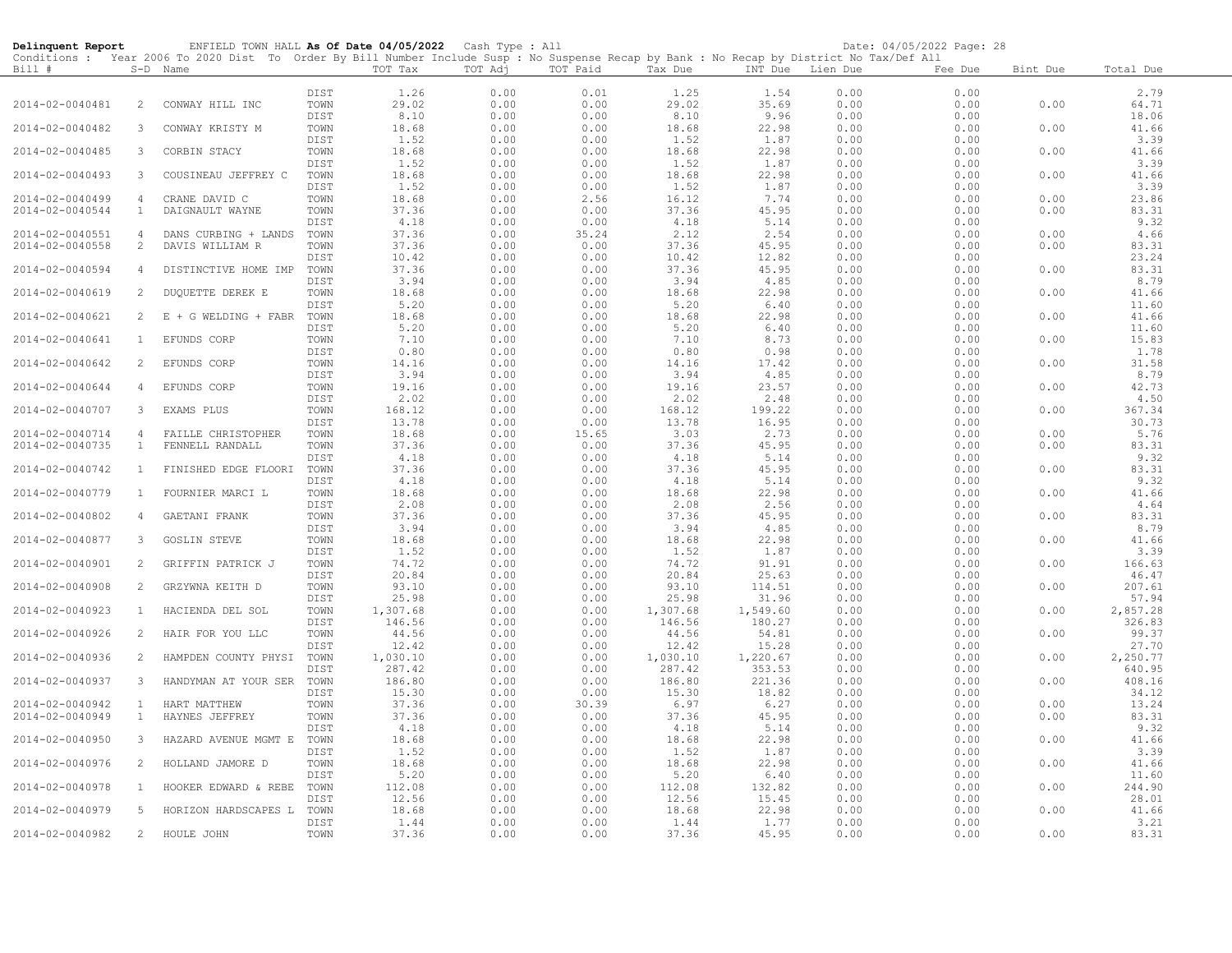| Delinquent Report |                | ENFIELD TOWN HALL As Of Date 04/05/2022 Cash Type : All                                                                                    |              |                    |              |              |                   |                   |              | Date: 04/05/2022 Page: 29 |          |                   |
|-------------------|----------------|--------------------------------------------------------------------------------------------------------------------------------------------|--------------|--------------------|--------------|--------------|-------------------|-------------------|--------------|---------------------------|----------|-------------------|
|                   |                | Conditions : Year 2006 To 2020 Dist To Order By Bill Number Include Susp : No Suspense Recap by Bank : No Recap by District No Tax/Def All |              |                    |              |              |                   |                   |              |                           |          |                   |
| Bill #            |                | S-D Name                                                                                                                                   |              | TOT Tax            | TOT Adj      | TOT Paid     | Tax Due           | INT Due Lien Due  |              | Fee Due                   | Bint Due | Total Due         |
|                   |                |                                                                                                                                            | DIST         | 10.42              | 0.00         | 0.00         | 10.42             | 12.82             | 0.00         | 0.00                      |          | 23.24             |
| 2014-02-0040988   | 1              | HSTN LLC                                                                                                                                   | TOWN         | 82.38              | 0.00         | 0.00         | 82.38             | 101.33            | 0.00         | 0.00                      | 0.00     | 183.71            |
|                   |                |                                                                                                                                            | DIST         | 9.22               | 0.00         | 0.00         | 9.22              | 11.34             | 0.00         | 0.00                      |          | 20.56             |
| 2014-02-0040994   | $\overline{2}$ | HUNTINGTON NATIONAL                                                                                                                        | TOWN         | 11.98              | 0.00         | 0.00         | 11.98             | 14.74             | 0.00         | 0.00                      | 0.00     | 26.72             |
|                   |                |                                                                                                                                            | DIST         | 3.34               | 0.00         | 0.00         | 3.34              | 4.11              | 0.00         | 0.00                      |          | 7.45              |
| 2014-02-0041011   | $\overline{2}$ | INSURANCE AND INVEST                                                                                                                       | TOWN         | 74.72              | 0.00         | 0.00         | 74.72             | 91.91             | 0.00         | 0.00                      | 0.00     | 166.63            |
|                   |                |                                                                                                                                            | DIST         | 20.84              | 0.00         | 0.00         | 20.84             | 25.63             | 0.00         | 0.00                      |          | 46.47             |
| 2014-02-0041033   | 3              | JACOBS DORIS & SAMUE                                                                                                                       | TOWN         | 298.90             | 0.00         | 0.00         | 298.90            | 354.19            | 0.00         | 0.00                      | 0.00     | 653.09            |
|                   |                |                                                                                                                                            | DIST         | 24.50              | 0.00         | 0.00         | 24.50             | 30.14             | 0.00         | 0.00                      |          | 54.64             |
| 2014-02-0041046   | 2              | JENSEN MEDIA ASSOCIA                                                                                                                       | TOWN         | 112.08             | 0.00         | 0.00         | 112.08            | 132.82            | 0.00         | 0.00                      | 0.00     | 244.90            |
| 2014-02-0041055   | 2              | JKAM LLC                                                                                                                                   | DIST<br>TOWN | 31.28<br>56.04     | 0.00<br>0.00 | 0.00<br>0.00 | 31.28<br>56.04    | 38.47<br>68.93    | 0.00<br>0.00 | 0.00<br>0.00              | 0.00     | 69.75<br>124.97   |
|                   |                |                                                                                                                                            | DIST         | 15.64              | 0.00         | 0.00         | 15.64             | 19.24             | 0.00         | 0.00                      |          | 34.88             |
| 2014-02-0041060   | $\overline{4}$ | JOHNSON JERRY                                                                                                                              | TOWN         | 112.08             | 0.00         | 0.00         | 112.08            | 132.82            | 0.00         | 0.00                      | 0.00     | 244.90            |
|                   |                |                                                                                                                                            | DIST         | 11.80              | 0.00         | 0.00         | 11.80             | 14.51             | 0.00         | 0.00                      |          | 26.31             |
| 2014-02-0041066   | $\mathbf{1}$   | JONES ROGER                                                                                                                                | TOWN         | 37.36              | 0.00         | 0.00         | 37.36             | 45.95             | 0.00         | 0.00                      | 0.00     | 83.31             |
|                   |                |                                                                                                                                            | DIST         | 4.18               | 0.00         | 0.00         | 4.18              | 5.14              | 0.00         | 0.00                      |          | 9.32              |
| 2014-02-0041067   | 3              | JOREN WILLIAM                                                                                                                              | TOWN         | 37.36              | 0.00         | 0.00         | 37.36             | 45.95             | 0.00         | 0.00                      | 0.00     | 83.31             |
|                   |                |                                                                                                                                            | DIST         | 3.06               | 0.00         | 0.00         | 3.06              | 3.76              | 0.00         | 0.00                      |          | 6.82              |
| 2014-02-0041094   | 3              | KEENE DAVID M                                                                                                                              | TOWN         | 37.36              | 0.00         | 0.00         | 37.36             | 45.95             | 0.00         | 0.00                      | 0.00     | 83.31             |
| 2014-02-0041102   | 3              | KENNEDY SEAN C                                                                                                                             | DIST<br>TOWN | 3.06<br>56.42      | 0.00<br>0.00 | 0.00<br>0.00 | 3.06<br>56.42     | 3.76<br>69.40     | 0.00<br>0.00 | 0.00<br>0.00              | 0.00     | 6.82<br>125.82    |
|                   |                |                                                                                                                                            | DIST         | 4.62               | 0.00         | 0.00         | 4.62              | 5.68              | 0.00         | 0.00                      |          | 10.30             |
| 2014-02-0041113   | $\overline{2}$ | KIM SOOK                                                                                                                                   | TOWN         | 93.40              | 0.00         | 0.00         | 93.40             | 114.88            | 0.00         | 0.00                      | 0.00     | 208.28            |
|                   |                |                                                                                                                                            | DIST         | 26.06              | 0.00         | 0.00         | 26.06             | 32.05             | 0.00         | 0.00                      |          | 58.11             |
| 2014-02-0041126   | $\overline{4}$ | KONDRACKI MATTHEW RY                                                                                                                       | TOWN         | 7.46               | 0.00         | 0.00         | 7.46              | 9.18              | 0.00         | 0.00                      | 0.00     | 16.64             |
|                   |                |                                                                                                                                            | DIST         | 0.78               | 0.00         | 0.00         | 0.78              | 0.96              | 0.00         | 0.00                      |          | 1.74              |
| 2014-02-0041152   | 2              | LANDRY CHIROPRACTIC                                                                                                                        | TOWN         | 186.80             | 0.00         | 167.56       | 19.24             | 10.68             | 0.00         | 0.00                      | 0.00     | 29.92             |
| 2014-02-0041173   | 2              | LEE<br>RAYMOND F                                                                                                                           | TOWN         | 18.68              | 0.00         | 0.00         | 18.68             | 22.98             | 0.00         | 0.00                      | 0.00     | 41.66             |
|                   |                |                                                                                                                                            | DIST         | 5.20               | 0.00         | 0.00         | 5.20              | 6.40              | 0.00         | 0.00                      |          | 11.60             |
| 2014-02-0041175   | 3              | LEE NICHOLAS J                                                                                                                             | TOWN         | 37.36              | 0.00         | 0.00         | 37.36             | 45.95             | 0.00         | 0.00                      | 0.00     | 83.31             |
| 2014-02-0041198   | 2              | LITTLE AUK INC                                                                                                                             | DIST<br>TOWN | 3.06<br>7.46       | 0.00<br>0.00 | 0.00<br>0.00 | 3.06<br>7.46      | 3.76<br>9.18      | 0.00<br>0.00 | 0.00<br>0.00              | 0.00     | 6.82<br>16.64     |
|                   |                |                                                                                                                                            | DIST         | 2.08               | 0.00         | 0.00         | 2.08              | 2.56              | 0.00         | 0.00                      |          | 4.64              |
| 2014-02-0041200   | $\overline{2}$ | LOCONSOLO JOHN JR                                                                                                                          | TOWN         | 74.72              | 0.00         | 60.82        | 13.90             | 0.63              | 0.00         | 0.00                      | 0.00     | 14.53             |
| 2014-02-0041226   | $\overline{4}$ | M + R HOME SERVICES                                                                                                                        | TOWN         | 37.36              | 0.00         | 0.00         | 37.36             | 45.95             | 0.00         | 0.00                      | 0.00     | 83.31             |
|                   |                |                                                                                                                                            | DIST         | 3.94               | 0.00         | 0.00         | 3.94              | 4.85              | 0.00         | 0.00                      |          | 8.79              |
| 2014-02-0041266   | $\overline{4}$ | MARTIN JOLENE                                                                                                                              | TOWN         | 51.14              | 0.00         | 0.00         | 51.14             | 62.90             | 0.00         | 0.00                      | 0.00     | 114.04            |
|                   |                |                                                                                                                                            | DIST         | 5.38               | 0.00         | 0.00         | 5.38              | 6.62              | 0.00         | 0.00                      |          | 12.00             |
| 2014-02-0041277   | 2              | MATEO SHAWN                                                                                                                                | TOWN         | 18.68              | 0.00         | 0.00         | 18.68             | 22.98             | 0.00         | 0.00                      | 0.00     | 41.66             |
|                   |                |                                                                                                                                            | DIST         | 5.20               | 0.00         | 0.00         | 5.20              | 6.40              | 0.00         | 0.00                      |          | 11.60             |
| 2014-02-0041288   | 4              | MCCARTNEY DAMIAN C                                                                                                                         | TOWN<br>DIST | 18.68<br>1.96      | 0.00<br>0.00 | 0.00<br>0.00 | 18.68<br>1.96     | 22.98<br>2.41     | 0.00<br>0.00 | 0.00<br>0.00              | 0.00     | 41.66<br>4.37     |
| 2014-02-0041291   | $\mathbf{1}$   | MCGUIRE SEAN M                                                                                                                             | TOWN         | 15.90              | 0.00         | 0.00         | 15.90             | 19.56             | 0.00         | 0.00                      | 0.00     | 35.46             |
|                   |                |                                                                                                                                            | DIST         | 1.78               | 0.00         | 0.00         | 1.78              | 2.19              | 0.00         | 0.00                      |          | 3.97              |
| 2014-02-0041307   | $\overline{4}$ | MEROLA MELISSA                                                                                                                             | TOWN         | 747.24             | 0.00         | 734.85       | 12.39             | 4.83              | 0.00         | 0.00                      | 0.00     | 17.22             |
| 2014-02-0041321   | 3              | MINER ROBERT W                                                                                                                             | TOWN         | 18.68              | 0.00         | 0.00         | 18.68             | 22.98             | 0.00         | 0.00                      | 0.00     | 41.66             |
|                   |                |                                                                                                                                            | DIST         | 1.52               | 0.00         | 0.00         | 1.52              | 1.87              | 0.00         | 0.00                      |          | 3.39              |
| 2014-02-0041331   | $\overline{4}$ | MMS INDUSTRIES LLC                                                                                                                         | TOWN         | 18.68              | 0.00         | 0.00         | 18.68             | 22.98             | 0.00         | 0.00                      | 0.00     | 41.66             |
|                   |                |                                                                                                                                            | DIST         | 1.96               | 0.00         | 0.00         | 1.96              | 2.41              | 0.00         | 0.00                      |          | 4.37              |
| 2014-02-0041346   | 3              | MONRO RICHARD SCOTT                                                                                                                        | TOWN         | 50.06              | 0.00         | 0.00         | 50.06             | 61.57             | 0.00         | 0.00                      | 0.00     | 111.63            |
|                   | 4              |                                                                                                                                            | DIST         | 4.10               | 0.00<br>0.00 | 0.00<br>0.00 | 4.10              | 5.04<br>9.18      | 0.00<br>0.00 | 0.00<br>0.00              | 0.00     | 9.14<br>16.64     |
| 2014-02-0041347   |                | MONTEFUSCO LUIGI M                                                                                                                         | TOWN<br>DIST | 7.46<br>0.78       | 0.00         | 0.00         | 7.46<br>0.78      | 0.96              | 0.00         | 0.00                      |          | 1.74              |
| 2014-02-0041351   | 4              | MOORE RUG CO                                                                                                                               | TOWN         | 62.56              | 0.00         | 0.00         | 62.56             | 76.95             | 0.00         | 0.00                      | 0.00     | 139.51            |
|                   |                |                                                                                                                                            | DIST         | 6.58               | 0.00         | 0.00         | 6.58              | 8.09              | 0.00         | 0.00                      |          | 14.67             |
| 2014-02-0041367   | 5              | MULTI FUELS INC                                                                                                                            | TOWN         | 161.64             | 0.00         | 0.00         | 161.64            | 191.54            | 0.00         | 0.00                      | 0.00     | 353.18            |
|                   |                |                                                                                                                                            | DIST         | 12.44              | 0.00         | 0.00         | 12.44             | 15.30             | 0.00         | 0.00                      |          | 27.74             |
| 2014-02-0041380   | 3              | NAI CHARLES G                                                                                                                              | TOWN         | 10.18              | 0.00         | 0.00         | 10.18             | 12.52             | 0.00         | 0.00                      | 0.00     | 22.70             |
|                   |                |                                                                                                                                            | DIST         | 0.84               | 0.00         | 0.00         | 0.84              | 1.03              | 0.00         | 0.00                      |          | 1.87              |
| 2014-02-0041404   | 2              | NEW ENGLAND ATM                                                                                                                            | TOWN         | 94.14              | 0.00         | 0.00         | 94.14             | 115.79            | 0.00         | 0.00                      | 0.00     | 209.93            |
|                   | 4              |                                                                                                                                            | DIST         | 26.26              | 0.00         | 0.00         | 26.26<br>1,311.42 | 32.30<br>1,554.03 | 0.00         | 0.00                      |          | 58.56<br>2,865.45 |
| 2014-02-0041474   |                | ONE STOP DELI & CONV                                                                                                                       | TOWN<br>DIST | 1,311.42<br>138.20 | 0.00<br>0.00 | 0.00<br>0.00 | 138.20            | 169.99            | 0.00<br>0.00 | 0.00<br>0.00              | 0.00     | 308.19            |
|                   |                |                                                                                                                                            |              |                    |              |              |                   |                   |              |                           |          |                   |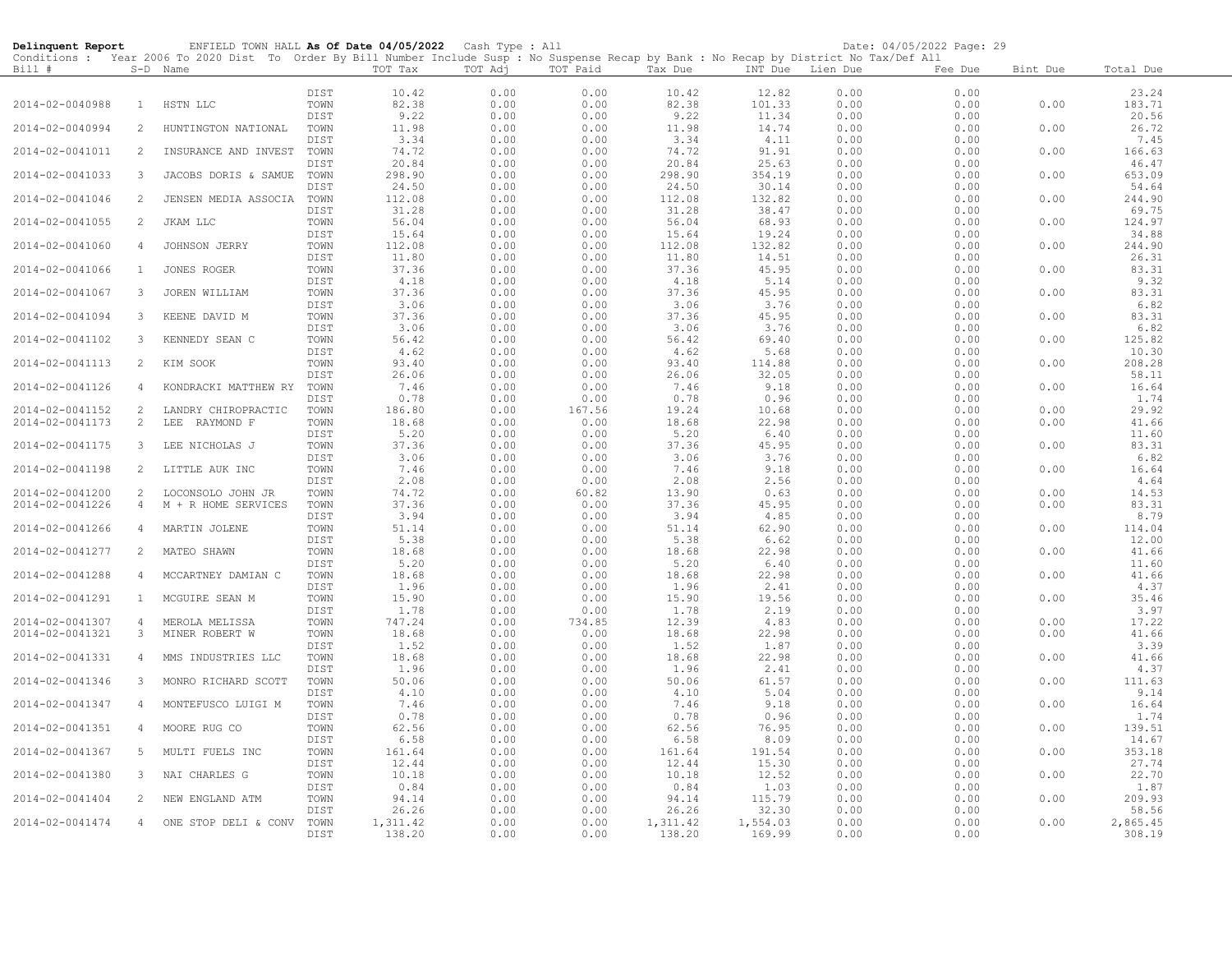| Delinquent Report |                | ENFIELD TOWN HALL As Of Date 04/05/2022 Cash Type : All                                                                                                |              |                 |              |                |                 |                  |              | Date: 04/05/2022 Page: 30 |          |                 |
|-------------------|----------------|--------------------------------------------------------------------------------------------------------------------------------------------------------|--------------|-----------------|--------------|----------------|-----------------|------------------|--------------|---------------------------|----------|-----------------|
| Bill #            |                | Conditions : Year 2006 To 2020 Dist To Order By Bill Number Include Susp : No Suspense Recap by Bank : No Recap by District No Tax/Def All<br>S-D Name |              | TOT Tax         | TOT Adj      | TOT Paid       | Tax Due         | INT Due Lien Due |              | Fee Due                   | Bint Due | Total Due       |
| 2014-02-0041483   | $\mathbf{1}$   | OUELLETTE-DANIS KEEL                                                                                                                                   | TOWN<br>DIST | 18.68<br>2.08   | 0.00<br>0.00 | 0.00<br>0.00   | 18.68<br>2.08   | 22.98<br>2.56    | 0.00<br>0.00 | 0.00<br>0.00              | 0.00     | 41.66<br>4.64   |
| 2014-02-0041493   | $\mathbf{1}$   | PALARDY ROBERT JOHN                                                                                                                                    | TOWN         | 112.08          | 0.00         | 16.69          | 95.39           | 91.58            | 0.00         | 0.00                      | 0.00     | 186.97          |
| 2014-02-0041499   | $\overline{c}$ | PAQUETTE DAVID A                                                                                                                                       | TOWN         | 18.68           | 0.00         | 0.00           | 18.68           | 22.98            | 0.00         | 0.00                      | 0.00     | 41.66           |
|                   |                |                                                                                                                                                        | DIST         | 5.20            | 0.00         | 0.00           | 5.20            | 6.40             | 0.00         | 0.00                      |          | 11.60           |
| 2014-02-0041503   | $\mathbf{1}$   | PARISI SPEED SCHOOL                                                                                                                                    | TOWN         | 31.46           | 0.00         | 0.00           | 31.46           | 38.70            | 0.00         | 0.00                      | 0.00     | 70.16           |
|                   |                |                                                                                                                                                        | DIST         | 3.52            | 0.00         | 0.00           | 3.52            | 4.33             | 0.00         | 0.00                      |          | 7.85            |
| 2014-02-0041534   | $\mathcal{S}$  | PET AGREE LLC THE                                                                                                                                      | TOWN         | 430.94          | 0.00         | 0.00           | 430.94          | 510.67           | 0.00         | 0.00                      | 0.00     | 941.61          |
| 2014-02-0041554   | 2              | PILOT INVESTMENT LLC                                                                                                                                   | DIST<br>TOWN | 35.32<br>560.44 | 0.00<br>0.00 | 0.00<br>240.93 | 35.32<br>319.51 | 43.44<br>364.24  | 0.00<br>0.00 | 0.00<br>0.00              | 0.00     | 78.76<br>683.75 |
| 2014-02-0041557   | 3              | PIONEER VALLEY NEPHR                                                                                                                                   | TOWN         | 496.92          | 0.00         | 248.46         | 248.46          | 283.24           | 0.00         | 0.00                      | 0.00     | 531.70          |
| 2014-02-0041598   | 3              | POTTER DAVID                                                                                                                                           | TOWN         | 6.72            | 0.00         | 0.00           | 6.72            | 8.27             | 0.00         | 0.00                      | 0.00     | 14.99           |
|                   |                |                                                                                                                                                        | DIST         | 0.54            | 0.00         | 0.00           | 0.54            | 0.66             | 0.00         | 0.00                      |          | 1.20            |
| 2014-02-0041619   | 3              | PURE HEALTH OF CT                                                                                                                                      | TOWN         | 173.92          | 0.00         | 0.00           | 173.92          | 206.09           | 0.00         | 0.00                      | 0.00     | 380.01          |
|                   |                |                                                                                                                                                        | DIST         | 14.26           | 0.00         | 0.00           | 14.26           | 17.54            | 0.00         | 0.00                      |          | 31.80           |
| 2014-02-0041621   | 3              | PUTNAM LEANNA                                                                                                                                          | TOWN         | 37.36           | 0.00         | 0.00           | 37.36           | 45.95            | 0.00         | 0.00                      | 0.00     | 83.31           |
|                   |                |                                                                                                                                                        | DIST         | 3.06            | 0.00         | 0.00           | 3.06            | 3.76             | 0.00         | 0.00                      |          | 6.82            |
| 2014-02-0041626   | 5              | QUESNEL DALE J                                                                                                                                         | TOWN<br>DIST | 186.80<br>14.38 | 0.00<br>0.00 | 0.00<br>0.00   | 186.80<br>14.38 | 221.36<br>17.69  | 0.00<br>0.00 | 0.00<br>0.00              | 0.00     | 408.16<br>32.07 |
| 2014-02-0041630   | 3              | R & D FLOOR COVERING                                                                                                                                   | TOWN         | 37.36           | 0.00         | 0.00           | 37.36           | 45.95            | 0.00         | 0.00                      | 0.00     | 83.31           |
|                   |                |                                                                                                                                                        | DIST         | 3.06            | 0.00         | 0.00           | 3.06            | 3.76             | 0.00         | 0.00                      |          | 6.82            |
| 2014-02-0041661   | 5              | REYNOLDS KATHLEEN                                                                                                                                      | TOWN         | 18.68           | 0.00         | 0.00           | 18.68           | 22.98            | 0.00         | 0.00                      | 0.00     | 41.66           |
|                   |                |                                                                                                                                                        | DIST         | 1.44            | 0.00         | 0.00           | 1.44            | 1.77             | 0.00         | 0.00                      |          | 3.21            |
| 2014-02-0041673   | 5              | RMM TOOL LLC                                                                                                                                           | TOWN         | 56.04           | 0.00         | 0.00           | 56.04           | 68.93            | 0.00         | 0.00                      | 0.00     | 124.97          |
|                   |                |                                                                                                                                                        | DIST         | 4.30            | 0.00         | 0.00           | 4.30            | 5.29             | 0.00         | 0.00                      |          | 9.59            |
| 2014-02-0041680   | 4              | RODRIQUEZ JOSE E                                                                                                                                       | TOWN         | 18.68           | 0.00         | 0.00           | 18.68           | 22.98            | 0.00         | 0.00                      | 0.00     | 41.66           |
| 2014-02-0041737   | 3              | SBK PROPERTY MANAGEM                                                                                                                                   | DIST<br>TOWN | 1.96            | 0.00         | 0.00           | 1.96            | 2.41             | 0.00         | 0.00                      | 0.00     | 4.37<br>41.66   |
|                   |                |                                                                                                                                                        | DIST         | 18.68<br>1.52   | 0.00<br>0.00 | 0.00<br>0.00   | 18.68<br>1.52   | 22.98<br>1.87    | 0.00<br>0.00 | 0.00<br>0.00              |          | 3.39            |
| 2014-02-0041840   | 2              | SPARKLE SHOPPE                                                                                                                                         | TOWN         | 74.72           | 0.00         | 0.00           | 74.72           | 91.91            | 0.00         | 0.00                      | 0.00     | 166.63          |
|                   |                |                                                                                                                                                        | DIST         | 20.84           | 0.00         | 0.00           | 20.84           | 25.63            | 0.00         | 0.00                      |          | 46.47           |
| 2014-02-0041846   | 2              | SPEEDTECH ATV LLC                                                                                                                                      | TOWN         | 18.68           | 0.00         | 0.00           | 18.68           | 22.98            | 0.00         | 0.00                      | 0.00     | 41.66           |
|                   |                |                                                                                                                                                        | DIST         | 5.20            | 0.00         | 0.00           | 5.20            | 6.40             | 0.00         | 0.00                      |          | 11.60           |
| 2014-02-0041886   | <sup>1</sup>   | STEWARTS CONSTRUCTIO                                                                                                                                   | TOWN         | 16.82           | 0.00         | 0.00           | 16.82           | 20.69            | 0.00         | 0.00                      | 0.00     | 37.51           |
|                   |                |                                                                                                                                                        | DIST         | 1.88            | 0.00         | 0.00           | 1.88            | 2.31             | 0.00         | 0.00                      |          | 4.19            |
| 2014-02-0041901   | 5              | SUE MULDOON IMAGES L                                                                                                                                   | TOWN<br>DIST | 37.36<br>2.88   | 0.00<br>0.00 | 0.00<br>0.00   | 37.36<br>2.88   | 45.95<br>3.54    | 0.00<br>0.00 | 0.00<br>0.00              | 0.00     | 83.31<br>6.42   |
| 2014-02-0041906   | $\mathbf{1}$   | SUPERIOR LANDSCAPING                                                                                                                                   | TOWN         | 18.68           | 0.00         | 0.00           | 18.68           | 22.98            | 0.00         | 0.00                      | 0.00     | 41.66           |
|                   |                |                                                                                                                                                        | DIST         | 2.08            | 0.00         | 0.00           | 2.08            | 2.56             | 0.00         | 0.00                      |          | 4.64            |
| 2014-02-0041909   | $\mathbf{1}$   | SURAPINE PETER                                                                                                                                         | TOWN         | 93.40           | 0.00         | 0.00           | 93.40           | 114.88           | 0.00         | 0.00                      | 0.00     | 208.28          |
|                   |                |                                                                                                                                                        | DIST         | 10.46           | 0.00         | 0.00           | 10.46           | 12.87            | 0.00         | 0.00                      |          | 23.33           |
| 2014-02-0041923   | 3              | T + D HAZARDVILLE PA                                                                                                                                   | TOWN         | 147.92          | 0.00         | 0.00           | 147.92          | 175.28           | 0.00         | 0.00                      | 0.00     | 323.20          |
|                   | $\overline{2}$ |                                                                                                                                                        | DIST         | 12.12           | 0.00         | 0.00           | 12.12           | 14.91            | 0.00         | 0.00                      |          | 27.03           |
| 2014-02-0041948   |                | TETREAULT NAPOLEAN                                                                                                                                     | TOWN<br>DIST | 18.68<br>5.20   | 0.00<br>0.00 | 0.00<br>0.00   | 18.68<br>5.20   | 22.98<br>6.40    | 0.00<br>0.00 | 0.00<br>0.00              | 0.00     | 41.66<br>11.60  |
| 2014-02-0041955   | $\overline{4}$ | THOMAS LEE A                                                                                                                                           | TOWN         | 18.68           | 0.00         | 0.00           | 18.68           | 22.98            | 0.00         | 0.00                      | 0.00     | 41.66           |
|                   |                |                                                                                                                                                        | DIST         | 1.96            | 0.00         | 0.00           | 1.96            | 2.41             | 0.00         | 0.00                      |          | 4.37            |
| 2014-02-0041980   | 2              | TOWNHOUSE III CONDOM                                                                                                                                   | TOWN         | 37.36           | 0.00         | 0.00           | 37.36           | 45.95            | 0.00         | 0.00                      | 0.00     | 83.31           |
|                   |                |                                                                                                                                                        | DIST         | 10.42           | 0.00         | 0.00           | 10.42           | 12.82            | 0.00         | 0.00                      |          | 23.24           |
| 2014-02-0041986   | 5              | TRAN DANH T                                                                                                                                            | TOWN         | 205.48          | 0.00         | 0.00           | 205.48          | 243.49           | 0.00         | 0.00                      | 0.00     | 448.97          |
|                   |                |                                                                                                                                                        | DIST         | 15.80           | 0.00         | 0.00           | 15.80           | 19.43            | 0.00         | 0.00                      |          | 35.23           |
| 2014-02-0042018   | 3              | UNDER #1 ROOF HOME I                                                                                                                                   | TOWN<br>DIST | 18.68<br>1.52   | 0.00<br>0.00 | 0.00<br>0.00   | 18.68<br>1.52   | 22.98<br>1.87    | 0.00<br>0.00 | 0.00<br>0.00              | 0.00     | 41.66<br>3.39   |
| 2014-02-0042058   | $\overline{2}$ | V & O ACCESSORIES                                                                                                                                      | TOWN         | 12.42           | 0.00         | 0.00           | 12.42           | 15.28            | 0.00         | 0.00                      | 0.00     | 27.70           |
|                   |                |                                                                                                                                                        | DIST         | 3.46            | 0.00         | 0.00           | 3.46            | 4.26             | 0.00         | 0.00                      |          | 7.72            |
| 2014-02-0042060   | $\overline{4}$ | VALLE ELECTRIC                                                                                                                                         | TOWN         | 18.68           | 0.00         | 0.00           | 18.68           | 22.98            | 0.00         | 0.00                      | 0.00     | 41.66           |
|                   |                |                                                                                                                                                        | DIST         | 1.96            | 0.00         | 0.00           | 1.96            | 2.41             | 0.00         | 0.00                      |          | 4.37            |
| 2014-02-0042094   | 5              | WARMOUTH LEANN W                                                                                                                                       | TOWN         | 18.68           | 0.00         | 0.00           | 18.68           | 22.98            | 0.00         | 0.00                      | 0.00     | 41.66           |
|                   |                |                                                                                                                                                        | DIST         | 1.44            | 0.00         | 0.00           | 1.44            | 1.77             | 0.00         | 0.00                      |          | 3.21            |
| 2014-02-0042133   | $\overline{4}$ | WHIRLYBALL EAST COAS                                                                                                                                   | TOWN         | 280.22          | 0.00         | 0.00           | 280.22          | 332.07           | 0.00         | 0.00                      | 0.00     | 612.29          |
| 2014-02-0042140   | $\overline{2}$ | WILLIAMS ALFRED C +                                                                                                                                    | DIST<br>TOWN | 29.52<br>60.16  | 0.00<br>0.00 | 0.00<br>0.00   | 29.52<br>60.16  | 36.31<br>74.00   | 0.00<br>0.00 | 0.00<br>0.00              | 0.00     | 65.83<br>134.16 |
|                   |                |                                                                                                                                                        | DIST         | 16.78           | 0.00         | 0.00           | 16.78           | 20.64            | 0.00         | 0.00                      |          | 37.42           |
| 2014-02-0042149   | $\overline{2}$ | WINERY INC                                                                                                                                             | TOWN         | 161.58          | 0.00         | 0.00           | 161.58          | 191.47           | 0.00         | 0.00                      | 0.00     | 353.05          |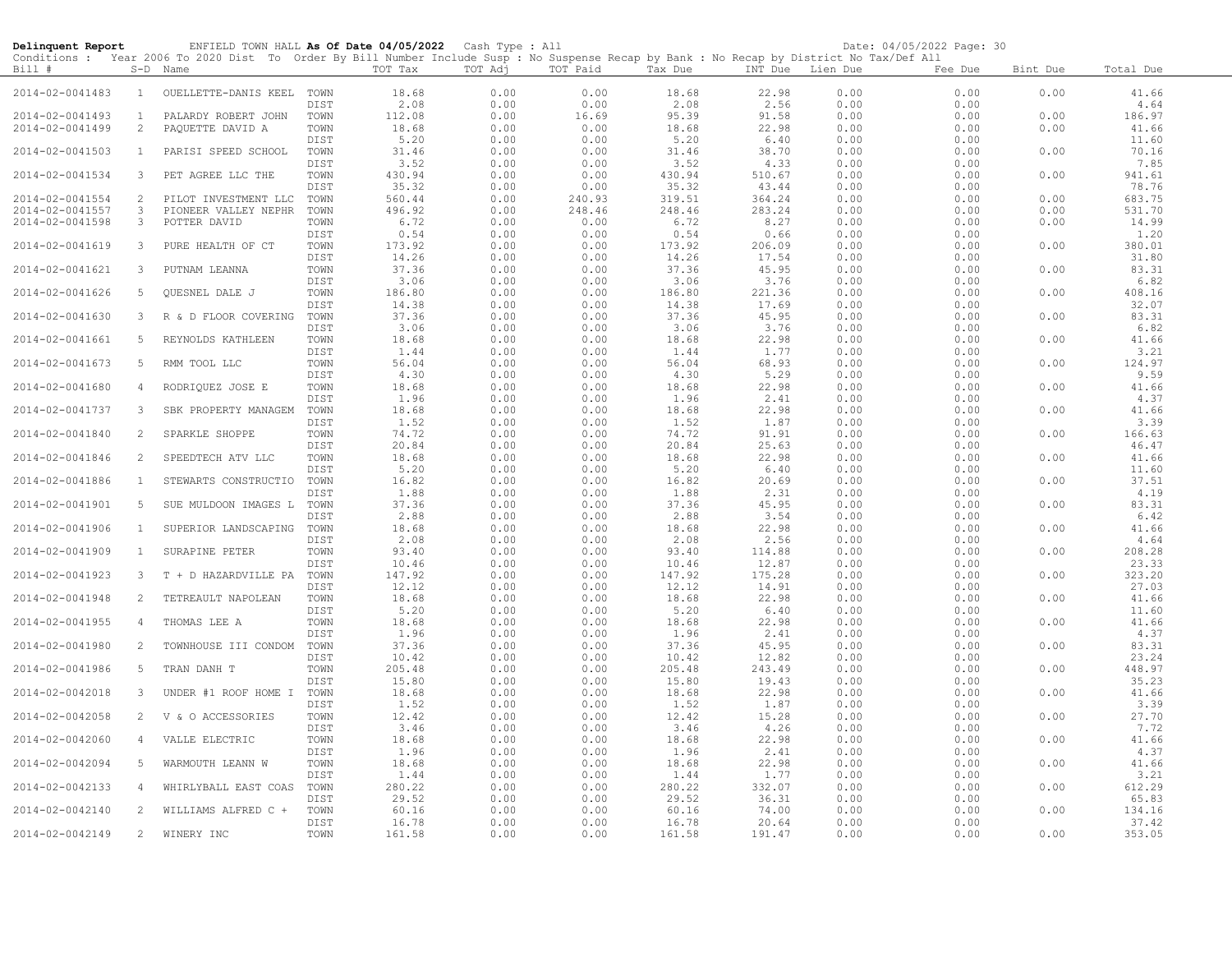| Delinquent Report |                | ENFIELD TOWN HALL As Of Date 04/05/2022 Cash Type : All                                                                                    |              |                  |              |              |                  |                  |                  | Date: 04/05/2022 Page: 31 |          |                       |
|-------------------|----------------|--------------------------------------------------------------------------------------------------------------------------------------------|--------------|------------------|--------------|--------------|------------------|------------------|------------------|---------------------------|----------|-----------------------|
|                   |                | Conditions : Year 2006 To 2020 Dist To Order By Bill Number Include Susp : No Suspense Recap by Bank : No Recap by District No Tax/Def All |              |                  |              |              |                  |                  |                  |                           |          |                       |
| Bill #            |                | S-D Name                                                                                                                                   |              | TOT Tax          | TOT Adj      | TOT Paid     | Tax Due          |                  | INT Due Lien Due | Fee Due                   | Bint Due | Total Due             |
|                   |                |                                                                                                                                            |              |                  |              |              |                  |                  |                  |                           |          |                       |
| 2014-02-0042163   | $\overline{2}$ |                                                                                                                                            | DIST<br>TOWN | 45.08<br>43.34   | 0.00<br>0.00 | 0.00<br>0.00 | 45.08<br>43.34   | 55.45<br>53.31   | 0.00<br>0.00     | 0.00<br>0.00              | 0.00     | 100.53<br>96.65       |
|                   |                | WRH VENTURES INC                                                                                                                           | DIST         | 12.08            | 0.00         | 0.00         | 12.08            | 14.86            | 0.00             | 0.00                      |          | 26.94                 |
| 2014-02-0042171   | 5              |                                                                                                                                            | TOWN         | 107.68           | 0.00         | 53.84        | 53.84            | 61.38            | 0.00             | 0.00                      | 0.00     | 115.22                |
| 2014-02-0042203   | 3              | XEROX SERVICES<br>KIRKE CHARLES                                                                                                            | TOWN         | 0.00             | 186.80       | 0.00         | 186.80           | 221.36           | 0.00             | 0.00                      | 0.00     | 408.16                |
|                   |                |                                                                                                                                            | DIST         | 0.00             | 15.30        | 0.00         | 15.30            | 18.82            | 0.00             | 0.00                      |          | 34.12                 |
| 2014-02-0042206   | 1              | TAP EDUCATION INC                                                                                                                          | TOWN         | 0.00             | 448.34       | 0.00         | 448.34           | 497.66           | 0.00             | 0.00                      | 0.00     | 946.00                |
|                   |                |                                                                                                                                            | DIST         | 0.00             | 50.24        | 0.00         | 50.24            | 55.77            | 0.00             | 0.00                      |          | 106.01                |
|                   |                |                                                                                                                                            |              |                  |              |              |                  |                  |                  |                           |          |                       |
| TOT PP            |                | # Of Accts: 131                                                                                                                            | <b>TOWN</b>  | 25, 249.10       | 635.14       | 4,349.88     | 21,534.36        | 25, 415.92       | 0.00             | 0.00                      | 0.00     | 46,950.28             |
|                   |                |                                                                                                                                            | DIST         | 3,993.94         | 65.54        | 0.01         | 4,059.47         | 4,987.17         | 0.00             | 0.00                      |          | 9,046.64              |
|                   |                |                                                                                                                                            |              |                  |              |              |                  |                  |                  |                           |          |                       |
| <b>YEAR 2014</b>  |                | # Of Accts: 131                                                                                                                            | <b>TOWN</b>  | 25, 249.10       | 635.14       | 4,349.88     | 21,534.36        | 25, 415.92       | 0.00             | 0.00                      | 0.00     | 46,950.28             |
|                   |                |                                                                                                                                            | <b>DIST</b>  | 3,993.94         | 65.54        | 0.01         | 4,059.47         | 4,987.17         | 0.00             | 0.00                      |          | 9,046.64              |
|                   |                |                                                                                                                                            |              |                  |              |              |                  |                  |                  |                           |          |                       |
| 2015-02-0040011   |                | 2 4 PIXEL DIGITAL PRIN TOWN                                                                                                                |              | 38.58            | 0.00         | 0.00         | 38.58            | 40.51            | 0.00             | 0.00                      | 0.00     | 79.09                 |
|                   |                |                                                                                                                                            | DIST         | 10.42            | 0.00         | 0.00         | 10.42            | 10.94            | 0.00             | 0.00                      |          | 21.36                 |
| 2015-02-0040060   | 1              | AGS TALCOTT INC                                                                                                                            | TOWN         | 12.46            | 0.00         | 0.00         | 12.46            | 13.08            | 0.00             | 0.00                      | 0.00     | 25.54                 |
|                   |                |                                                                                                                                            | DIST         | 1.38             | 0.00         | 0.00         | 1.38             | 1.45             | 0.00             | 0.00                      |          | 2.83                  |
| 2015-02-0040068   | $\mathbf{1}$   | AIRAMID                                                                                                                                    | TOWN         | 7,430.04         | 0.00         | 7,318.59     | 111.45           | 103.65           | 0.00             | 0.00                      | 0.00     | 215.10                |
| 2015-02-0040087   | 3 <sup>7</sup> | ALLFAB LLC                                                                                                                                 | TOWN         | 385.74           | 0.00         | 0.00         | 385.74           | 387.67           | 0.00             | 0.00                      | 0.00     | 773.41                |
|                   |                |                                                                                                                                            | DIST         | 31.24            | 0.00         | 0.00         | 31.24            | 32.80            | 0.00             | 0.00                      |          | 64.04                 |
| 2015-02-0040102   | $\overline{4}$ | AMERICAN LANDSCAPE C                                                                                                                       | TOWN<br>DIST | 38.58            | 0.00<br>0.00 | 0.00<br>0.00 | 38.58            | 40.51            | 0.00<br>0.00     | 0.00<br>0.00              | 0.00     | 79.09                 |
| 2015-02-0040104   | $5 -$          | AMERICAN REHAB LLC                                                                                                                         | TOWN         | 3.94<br>19.28    | 0.00         | 0.00         | 3.94<br>19.28    | 4.14<br>20.24    | 0.00             | 0.00                      | 0.00     | 8.08<br>39.52         |
|                   |                |                                                                                                                                            | DIST         | 1.44             | 0.00         | 0.00         | 1.44             | 1.51             | 0.00             | 0.00                      |          | 2.95                  |
| 2015-02-0040114   | $3 -$          | ANDRE DARLY                                                                                                                                | TOWN         | 52.62            | 0.00         | 0.00         | 52.62            | 55.25            | 0.00             | 0.00                      | 0.00     | 107.87                |
|                   |                |                                                                                                                                            | DIST         | 4.26             | 0.00         | 0.00         | 4.26             | 4.47             | 0.00             | 0.00                      |          | 8.73                  |
| 2015-02-0040154   | $\overline{2}$ | ATHENA ENTERPRISES                                                                                                                         | TOWN         | 81.00            | 0.00         | 0.00         | 81.00            | 85.05            | 0.00             | 0.00                      | 0.00     | 166.05                |
|                   |                |                                                                                                                                            | DIST         | 21.88            | 0.00         | 0.00         | 21.88            | 22.97            | 0.00             | 0.00                      |          | 44.85                 |
| 2015-02-0040165   | $\overline{4}$ | AVA LEE SPECIALTY GI                                                                                                                       | TOWN         | 192.88           | 0.00         | 0.00         | 192.88           | 193.84           | 0.00             | 0.00                      | 0.00     | 386.72                |
|                   |                |                                                                                                                                            | DIST         | 19.68            | 0.00         | 0.00         | 19.68            | 20.66            | 0.00             | 0.00                      |          | 40.34                 |
| 2015-02-0040188   | 2              | BAUZA + ASSOCIATES                                                                                                                         | TOWN         | 385.74           | 0.00         | 0.00         | 385.74           | 387.67           | 0.00             | 0.00                      | 0.00     | 773.41                |
|                   |                |                                                                                                                                            | DIST         | 104.24           | 0.00         | 0.00         | 104.24           | 109.45           | 0.00             | 0.00                      |          | 213.69                |
| 2015-02-0040206   | $3 -$          | BELLMONT KITCHEN + B                                                                                                                       | TOWN         | 150.44           | 0.00         | 0.00         | 150.44           | 151.19           | 0.00             | 0.00                      | 0.00     | 301.63                |
|                   |                |                                                                                                                                            | DIST         | 12.18            | 0.00         | 0.00         | 12.18            | 12.79            | 0.00             | 0.00                      |          | 24.97                 |
| 2015-02-0040228   | $\mathbf{1}$   | BISHOP CLAYTON                                                                                                                             | TOWN         | 77.14            | 0.00         | 0.00         | 77.14            | 81.00            | 0.00             | 0.00                      | 0.00     | 158.14                |
|                   |                |                                                                                                                                            | DIST         | 8.62             | 0.00         | 0.00         | 8.62             | 9.05             | 0.00             | 0.00                      |          | 17.67                 |
| 2015-02-0040233   | $\mathbf{2}$   | BLING BLING LLC                                                                                                                            | TOWN         | 25.98            | 0.00         | 0.00         | 25.98            | 27.28            | 0.00             | 0.00                      | 0.00     | 53.26                 |
|                   |                |                                                                                                                                            | DIST         | 7.02             | 0.00         | 0.00         | 7.02             | 7.37             | 0.00             | 0.00                      |          | 14.39                 |
| 2015-02-0040250   | $\mathbf{2}$   | BOTTOM LINE                                                                                                                                | TOWN         | 192.88           | 0.00         | 0.00         | 192.88           | 193.84           | 0.00             | 0.00                      | 0.00     | 386.72                |
|                   |                |                                                                                                                                            | DIST         | 52.12            | 0.00         | 0.00         | 52.12            | 54.73            | 0.00             | 0.00                      |          | 106.85                |
| 2015-02-0040251   | $\mathbf{1}$   | BOTTONE BRUNO                                                                                                                              | TOWN<br>DIST | 385.74<br>43.12  | 0.00<br>0.00 | 0.00<br>0.00 | 385.74<br>43.12  | 387.67<br>45.28  | 0.00<br>0.00     | 0.00<br>0.00              | 0.00     | 773.41<br>88.40       |
|                   | $\overline{4}$ |                                                                                                                                            |              | 30.86            | 0.00         | 0.00         | 30.86            | 32.40            | 0.00             | 0.00                      | 0.00     | 63.26                 |
| 2015-02-0040258   |                | BREWER HOLLY C                                                                                                                             | TOWN<br>DIST | 3.14             | 0.00         | 0.00         | 3.14             | 3.30             | 0.00             | 0.00                      |          | 6.44                  |
| 2015-02-0040259   | $\overline{4}$ | BREWER MAYNARD C                                                                                                                           | TOWN         | 30.86            | 0.00         | 0.00         | 30.86            | 32.40            | 0.00             | 0.00                      | 0.00     | 63.26                 |
|                   |                |                                                                                                                                            | DIST         | 3.14             | 0.00         | 0.00         | 3.14             | 3.30             | 0.00             | 0.00                      |          | 6.44                  |
| 2015-02-0040265   | 5              | BROCUGLIO ANTHONY                                                                                                                          | TOWN         | 38.58            | 0.00         | 0.00         | 38.58            | 40.51            | 0.00             | 0.00                      | 0.00     | 79.09                 |
|                   |                |                                                                                                                                            | DIST         | 2.88             | 0.00         | 0.00         | 2.88             | 3.02             | 0.00             | 0.00                      |          | 5.90                  |
| 2015-02-0040272   | $2^{\circ}$    | BRUNELLE TINA L + RO                                                                                                                       | TOWN         | 19.28            | 0.00         | 0.00         | 19.28            | 20.24            | 0.00             | 0.00                      | 0.00     | 39.52                 |
|                   |                |                                                                                                                                            | DIST         | 5.20             | 0.00         | 0.00         | 5.20             | 5.46             | 0.00             | 0.00                      |          | 10.66                 |
| 2015-02-0040290   | $\mathbf{1}$   | C&Z LLC                                                                                                                                    | TOWN         | 1,116.08         | 0.00         | 0.00         | 1,116.08         | 1,121.66         | 0.00             | 0.00                      | 0.00     | 2,237.74              |
|                   |                |                                                                                                                                            | DIST         | 124.76           | 0.00         | 0.00         | 124.76           | 131.00           | 0.00             | 0.00                      |          | 255.76                |
| 2015-02-0040341   | 2              | CELL N TRONIX                                                                                                                              | TOWN         | 19.28            | 0.00         | 0.00         | 19.28            | 20.24            | 0.00             | 0.00                      | 0.00     | 39.52                 |
|                   |                |                                                                                                                                            | <b>DIST</b>  | 5.20             | 0.00         | 0.00         | 5.20             | 5.46             | 0.00             | 0.00                      |          | 10.66                 |
| 2015-02-0040356   | $\mathbf{1}$   | CEPPETELLI THOMAS                                                                                                                          | TOWN         | 38.58            | 0.00         | 0.00         | 38.58            | 40.51            | 0.00             | 0.00                      | 0.00     | 79.09                 |
|                   |                |                                                                                                                                            | DIST         | 4.30             | 0.00         | 0.00         | 4.30             | 4.52             | 0.00             | 0.00                      |          | 8.82                  |
| 2015-02-0040362   | $\overline{2}$ | CHARTERED OAK ACOUST                                                                                                                       | TOWN         | 38.58            | 0.00         | 0.00         | 38.58            | 40.51            | 0.00             | 0.00                      | 0.00     | 79.09                 |
|                   |                |                                                                                                                                            | DIST         | 10.42            | 0.00         | 0.00         | 10.42            | 10.94            | 0.00             | 0.00                      |          | 21.36                 |
| 2015-02-0040369   | $\mathbf{1}$   | CHERRY HILL CONSULTI                                                                                                                       | TOWN         | 38.58            | 0.00         | 0.00         | 38.58            | 40.51            | 0.00             | 0.00                      | 0.00     | 79.09                 |
| 2015-02-0040413   | $\overline{2}$ | COEG                                                                                                                                       | DIST<br>TOWN | 4.30<br>8,679.38 | 0.00<br>0.00 | 0.00<br>0.00 | 4.30<br>8,679.38 | 4.52<br>8,722.77 | 0.00<br>0.00     | 0.00<br>0.00              | 0.00     | 8.82                  |
|                   |                |                                                                                                                                            | DIST         | 2,345.62         | 0.00         | 0.00         | 2,345.62         | 2,462.90         | 0.00             | 0.00                      |          | 17,402.15<br>4,808.52 |
|                   |                |                                                                                                                                            |              |                  |              |              |                  |                  |                  |                           |          |                       |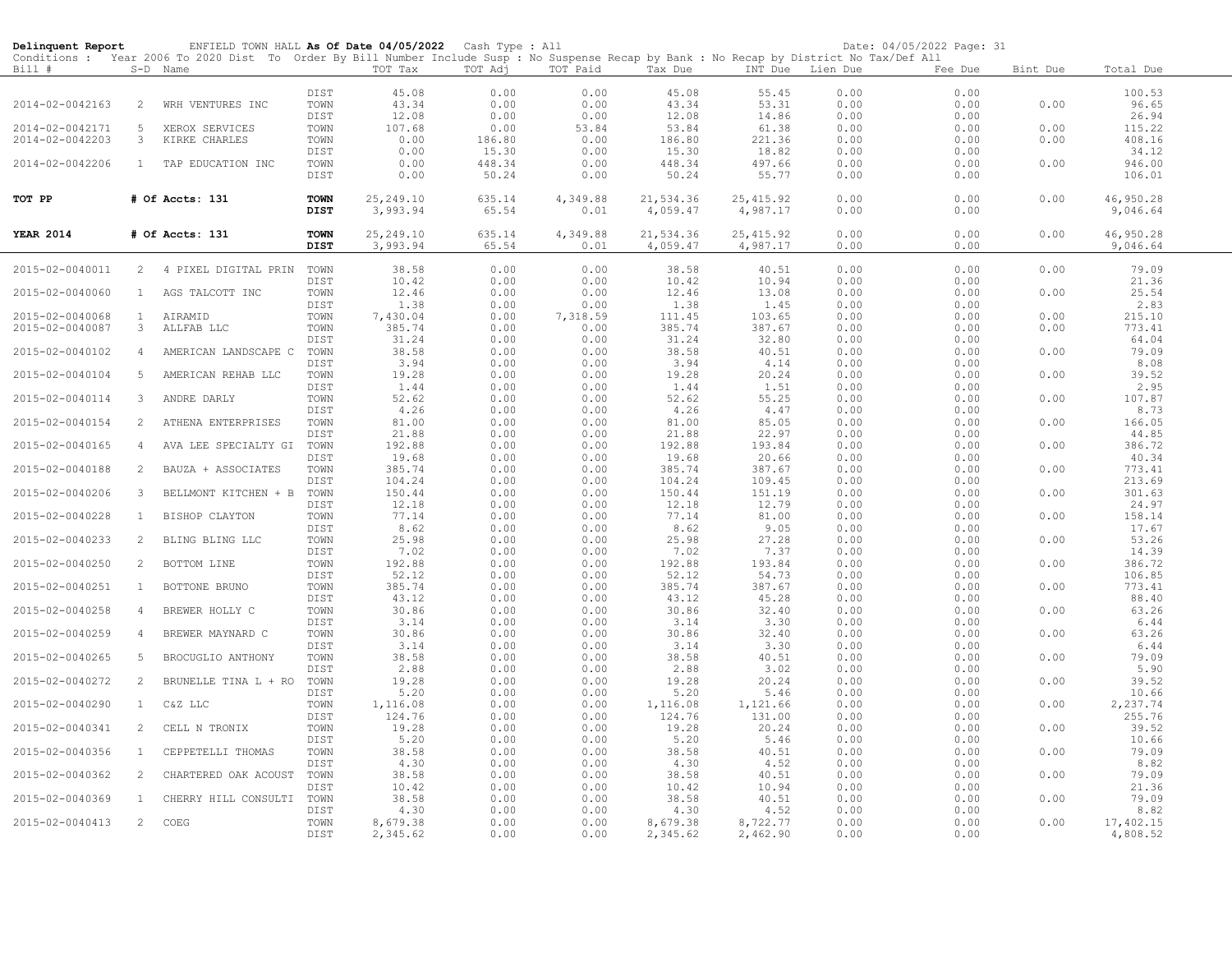| Delinquent Report |                | ENFIELD TOWN HALL As Of Date 04/05/2022 Cash Type : All                                                                                             |              |                   |              |                  |                 |                  |              | Date: 04/05/2022 Page: 32 |          |                     |
|-------------------|----------------|-----------------------------------------------------------------------------------------------------------------------------------------------------|--------------|-------------------|--------------|------------------|-----------------|------------------|--------------|---------------------------|----------|---------------------|
| Bill #            |                | Conditions: Year 2006 To 2020 Dist To Order By Bill Number Include Susp: No Suspense Recap by Bank: No Recap by District No Tax/Def All<br>S-D Name |              | TOT Tax           | TOT Adj      | TOT Paid         | Tax Due         | INT Due Lien Due |              | Fee Due                   | Bint Due | Total Due           |
| 2015-02-0040428   | $\overline{2}$ | COLOR PROS LLC                                                                                                                                      | TOWN         | 38.58             | 0.00         | 0.00             | 38.58           | 40.51            | 0.00         | 0.00                      | 0.00     | 79.09               |
| 2015-02-0040443   | 3              | CONNAUGHTON KATHY                                                                                                                                   | DIST<br>TOWN | 10.42<br>77.14    | 0.00<br>0.00 | 0.00<br>0.00     | 10.42<br>77.14  | 10.94<br>81.00   | 0.00<br>0.00 | 0.00<br>0.00              | 0.00     | 21.36<br>158.14     |
| 2015-02-0040460   | 5              | CONNECTICUT VALLEY L                                                                                                                                | DIST<br>TOWN | 6.24<br>385.74    | 0.00<br>0.00 | 0.00<br>0.00     | 6.24<br>385.74  | 6.55<br>387.67   | 0.00<br>0.00 | 0.00<br>0.00              | 0.00     | 12.79<br>773.41     |
| 2015-02-0040474   | 2              | CONWAY HILL INC                                                                                                                                     | DIST<br>TOWN | 28.74<br>29.96    | 0.00<br>0.00 | 0.00<br>0.00     | 28.74<br>29.96  | 30.18<br>31.46   | 0.00<br>0.00 | 0.00<br>0.00              | 0.00     | 58.92<br>61.42      |
| 2015-02-0040475   | 3              | CONWAY KRISTY M                                                                                                                                     | DIST<br>TOWN | 8.10<br>19.28     | 0.00<br>0.00 | 0.00<br>0.00     | 8.10<br>19.28   | 8.51<br>20.24    | 0.00<br>0.00 | 0.00<br>0.00              | 0.00     | 16.61<br>39.52      |
| 2015-02-0040477   | $\overline{4}$ | CORBETT WILLAM L                                                                                                                                    | DIST<br>TOWN | 1.56<br>77.64     | 0.00<br>0.00 | 0.00<br>0.00     | 1.56<br>77.64   | 1.64<br>81.52    | 0.00<br>0.00 | 0.00<br>0.00              | 0.00     | 3.20<br>159.16      |
| 2015-02-0040478   | 3              | CORBIN STACY                                                                                                                                        | DIST<br>TOWN | 7.92<br>192.88    | 0.00<br>0.00 | 0.00<br>0.00     | 7.92<br>192.88  | 8.32<br>193.84   | 0.00<br>0.00 | 0.00<br>0.00              | 0.00     | 16.24<br>386.72     |
| 2015-02-0040487   | 3              | COUSINEAU JEFFREY C                                                                                                                                 | DIST<br>TOWN | 15.62<br>19.28    | 0.00<br>0.00 | 0.00<br>0.00     | 15.62<br>19.28  | 16.40<br>20.24   | 0.00<br>0.00 | 0.00<br>0.00              | 0.00     | 32.02<br>39.52      |
| 2015-02-0040498   | 4              | CRANE DAVID C                                                                                                                                       | DIST<br>TOWN | 1.56<br>19.28     | 0.00<br>0.00 | 0.00<br>0.00     | 1.56<br>19.28   | 1.64<br>20.24    | 0.00<br>0.00 | 0.00<br>0.00              | 0.00     | 3.20<br>39.52       |
| 2015-02-0040507   | $\mathbf{1}$   | CROUSE LANDSCAPING L                                                                                                                                | DIST<br>TOWN | 1.96<br>38.58     | 0.00<br>0.00 | 0.00<br>0.00     | 1.96<br>38.58   | 2.06<br>40.51    | 0.00<br>0.00 | 0.00<br>0.00              | 0.00     | $4\,.\,02$<br>79.09 |
| 2015-02-0040540   | $\mathbf{1}$   | D & B REPAIRS LLC                                                                                                                                   | DIST<br>TOWN | 4.30<br>192.88    | 0.00<br>0.00 | 0.00<br>0.00     | 4.30<br>192.88  | 4.52<br>193.84   | 0.00<br>0.00 | 0.00<br>0.00              | 0.00     | 8.82<br>386.72      |
| 2015-02-0040547   | $\mathbf{1}$   | DAIGNAULT WAYNE                                                                                                                                     | DIST<br>TOWN | 21.56<br>38.58    | 0.00<br>0.00 | 0.00<br>0.00     | 21.56<br>38.58  | 22.64<br>40.51   | 0.00<br>0.00 | 0.00<br>0.00              | 0.00     | 44.20<br>79.09      |
| 2015-02-0040556   | $\overline{4}$ | DANS CURBING + LANDS                                                                                                                                | DIST<br>TOWN | 4.30<br>38.58     | 0.00<br>0.00 | 0.00<br>0.00     | 4.30<br>38.58   | 4.52<br>40.51    | 0.00<br>0.00 | 0.00<br>0.00              | 0.00     | 8.82<br>79.09       |
| 2015-02-0040563   | 2              | DAVIS WILLIAM R                                                                                                                                     | DIST<br>TOWN | 3.94<br>38.58     | 0.00<br>0.00 | 0.00<br>0.00     | 3.94<br>38.58   | 4.14<br>40.51    | 0.00<br>0.00 | 0.00<br>0.00              | 0.00     | 8.08<br>79.09       |
| 2015-02-0040627   | $\overline{2}$ | DUNN CHARLES E                                                                                                                                      | DIST<br>TOWN | 10.42<br>38.58    | 0.00<br>0.00 | 0.00<br>0.00     | 10.42<br>38.58  | 10.94<br>40.51   | 0.00<br>0.00 | 0.00<br>0.00              | 0.00     | 21.36<br>79.09      |
| 2015-02-0040629   | 2              | DUQUETTE DEREK E                                                                                                                                    | DIST<br>TOWN | 10.42<br>192.88   | 0.00<br>0.00 | 0.00<br>0.00     | 10.42<br>192.88 | 10.94<br>193.84  | 0.00<br>0.00 | 0.00<br>0.00              | 0.00     | 21.36<br>386.72     |
| 2015-02-0040632   | $\overline{2}$ | $E + G WELDING + FABR$                                                                                                                              | DIST<br>TOWN | 52.12<br>38.58    | 0.00<br>0.00 | 0.00<br>0.00     | 52.12<br>38.58  | 54.73<br>40.51   | 0.00<br>0.00 | 0.00<br>0.00              | 0.00     | 106.85<br>79.09     |
| 2015-02-0040675   | $\mathbf{1}$   | ENFIELD CONVENIENCE                                                                                                                                 | DIST<br>TOWN | 10.42<br>1,928.74 | 0.00<br>0.00 | 0.00<br>1,868.46 | 10.42<br>60.28  | 10.94<br>47.93   | 0.00<br>0.00 | 0.00<br>0.00              | 0.00     | 21.36<br>108.21     |
| 2015-02-0040680   | $\overline{4}$ | ENFIELD LINK BRAZILI                                                                                                                                | TOWN         | 243.02            | 0.00         | 0.00             | 243.02          | 244.24           | 0.00         | 0.00                      | 0.00     | 487.26              |
|                   |                |                                                                                                                                                     | DIST         | 24.80             | 0.00         | 0.00             | 24.80           | 26.04            | 0.00         | 0.00                      |          | 50.84               |
| 2015-02-0040694   | $\overline{4}$ | ENFIELD PIZZA PALACE                                                                                                                                | TOWN         | 775.38            | 0.00         | 387.69           | 387.69          | 372.18           | 0.00         | 0.00                      | 0.00     | 759.87              |
| 2015-02-0040703   | $\overline{c}$ | ENFIELD TAP LLC                                                                                                                                     | TOWN         | 774.22            | 0.00         | 620.36           | 153.86          | 50.77            | 0.00         | 0.00                      | 0.00     | 204.63              |
| 2015-02-0040720   | $\overline{2}$ | ERSKINE CYNTHIA                                                                                                                                     | TOWN         | 192.88            | 0.00         | 0.00             | 192.88          | 193.84           | 0.00         | 0.00                      | 0.00     | 386.72              |
|                   |                |                                                                                                                                                     | DIST         | 52.12             | 0.00         | 0.00             | 52.12           | 54.73            | 0.00         | 0.00                      |          | 106.85              |
| 2015-02-0040722   | 3              | EV JANITORIAL SERVIC                                                                                                                                | TOWN<br>DIST | 19.28<br>1.56     | 0.00<br>0.00 | 0.00<br>0.00     | 19.28<br>1.56   | 20.24<br>1.64    | 0.00<br>0.00 | 0.00<br>0.00              | 0.00     | 39.52<br>3.20       |
| 2015-02-0040728   | 3              | EXAMS PLUS                                                                                                                                          | TOWN         | 173.58            | 0.00         | 0.00             | 173.58          | 174.45           | 0.00         | 0.00                      | 0.00     | 348.03              |
|                   |                |                                                                                                                                                     | DIST         | 14.06             | 0.00         | 0.00             | 14.06           | 14.76            | 0.00         | 0.00                      |          | 28.82               |
| 2015-02-0040736   | $\overline{4}$ | FAILLE CHRISTOPHER                                                                                                                                  | TOWN<br>DIST | 19.28<br>1.96     | 0.00<br>0.00 | 0.00<br>0.00     | 19.28<br>1.96   | 20.24<br>2.06    | 0.00<br>0.00 | 0.00<br>0.00              | 0.00     | 39.52<br>4.02       |
| 2015-02-0040742   | $\mathbf{1}$   | FAMILY PHYSICAL THER                                                                                                                                | TOWN<br>DIST | 385.74<br>43.12   | 0.00<br>0.00 | 0.00<br>0.00     | 385.74<br>43.12 | 387.67<br>45.28  | 0.00<br>0.00 | 0.00<br>0.00              | 0.00     | 773.41<br>88.40     |
| 2015-02-0040758   | $\mathbf{1}$   | FENNELL RANDALL                                                                                                                                     | TOWN<br>DIST | 38.58<br>4.30     | 0.00<br>0.00 | 0.00<br>0.00     | 38.58<br>4.30   | 40.51<br>4.52    | 0.00<br>0.00 | 0.00<br>0.00              | 0.00     | 79.09<br>8.82       |
| 2015-02-0040774   | $\mathbf{3}$   | FIRST DATA GLOBAL LE                                                                                                                                | TOWN<br>DIST | 19.28<br>1.56     | 0.00<br>0.00 | 0.00<br>0.00     | 19.28<br>1.56   | 20.24<br>1.64    | 0.00<br>0.00 | 0.00<br>0.00              | 0.00     | 39.52<br>3.20       |
| 2015-02-0040799   | $\mathbf{1}$   | FOURNIER MARCI L                                                                                                                                    | TOWN         | 19.28<br>2.16     | 0.00<br>0.00 | 0.00<br>0.00     | 19.28<br>2.16   | 20.24<br>2.27    | 0.00<br>0.00 | 0.00<br>0.00              | 0.00     | 39.52<br>4.43       |
| 2015-02-0040823   | $\overline{4}$ | GAETANI FRANK                                                                                                                                       | DIST<br>TOWN | 38.58             | 0.00         | 0.00             | 38.58           | 40.51            | 0.00         | 0.00<br>0.00              | 0.00     | 79.09<br>8.08       |
| 2015-02-0040841   | 4              | GAUDET MONIQUE                                                                                                                                      | DIST<br>TOWN | 3.94<br>192.88    | 0.00<br>0.00 | 0.00<br>0.00     | 3.94<br>192.88  | 4.14<br>193.84   | 0.00<br>0.00 | 0.00                      | 0.00     | 386.72              |
| 2015-02-0040875   | 2              | GLAMOUR BOUTIQUE INC                                                                                                                                | DIST<br>TOWN | 19.68<br>71.26    | 0.00<br>0.00 | 0.00<br>0.00     | 19.68<br>71.26  | 20.66<br>74.82   | 0.00<br>0.00 | 0.00<br>0.00              | 0.00     | 40.34<br>146.08     |
| 2015-02-0040891   | 4              | GONZALEZ CESAR                                                                                                                                      | DIST<br>TOWN | 19.26<br>308.60   | 0.00<br>0.00 | 0.00<br>0.00     | 19.26<br>308.60 | 20.22<br>310.15  | 0.00<br>0.00 | 0.00<br>0.00              | 0.00     | 39.48<br>618.75     |
| 2015-02-0040895   | $3 -$          | <b>GOSLIN STEVE</b>                                                                                                                                 | DIST<br>TOWN | 31.50<br>38.58    | 0.00<br>0.00 | 0.00<br>0.00     | 31.50<br>38.58  | 33.08<br>40.51   | 0.00<br>0.00 | 0.00<br>0.00              | 0.00     | 64.58<br>79.09      |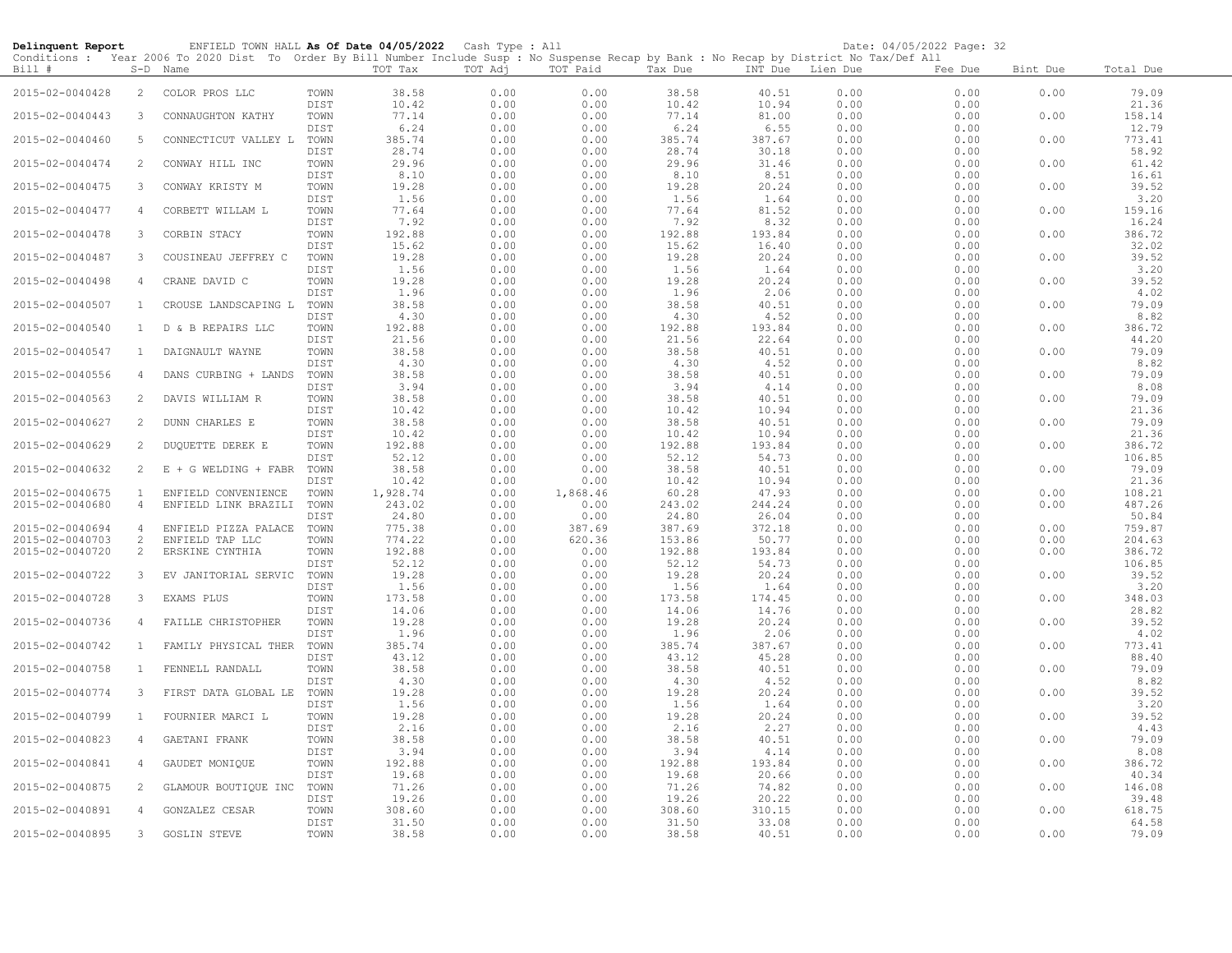| Delinquent Report                  |                         | ENFIELD TOWN HALL As Of Date 04/05/2022 Cash Type : All                                                                                    |              |                   |              |                  |                 |                 |                  | Date: 04/05/2022 Page: 33 |              |                 |
|------------------------------------|-------------------------|--------------------------------------------------------------------------------------------------------------------------------------------|--------------|-------------------|--------------|------------------|-----------------|-----------------|------------------|---------------------------|--------------|-----------------|
|                                    |                         | Conditions : Year 2006 To 2020 Dist To Order By Bill Number Include Susp : No Suspense Recap by Bank : No Recap by District No Tax/Def All |              |                   |              |                  |                 |                 |                  |                           |              |                 |
| Bill #                             |                         | S-D Name                                                                                                                                   |              | TOT Tax           | TOT Adj      | TOT Paid         | Tax Due         |                 | INT Due Lien Due | Fee Due                   | Bint Due     | Total Due       |
|                                    |                         |                                                                                                                                            | DIST         | 3.12              | 0.00         | 0.00             | 3.12            | 3.28            | 0.00             | 0.00                      |              | 6.40            |
| 2015-02-0040901                    | $\overline{2}$          | GRAY TODD                                                                                                                                  | TOWN         | 113.40            | 0.00         | 56.70            | 56.70           | 54.43           | 0.00             | 0.00                      | 0.00         | 111.13          |
| 2015-02-0040919                    | $\overline{c}$          | GRIFFIN PATRICK J                                                                                                                          | TOWN         | 85.04             | 0.00         | 0.00             | 85.04           | 89.29           | 0.00             | 0.00                      | 0.00         | 174.33          |
|                                    |                         |                                                                                                                                            | DIST         | 22.98             | 0.00         | 0.00             | 22.98           | 24.13           | 0.00             | 0.00                      |              | 47.11           |
| 2015-02-0040925                    | 2                       | GRZYWNA KEITH D                                                                                                                            | TOWN         | 96.44             | 0.00         | 0.00             | 96.44           | 101.26          | 0.00             | 0.00                      | 0.00         | 197.70          |
|                                    |                         |                                                                                                                                            | DIST         | 26.06             | 0.00         | 0.00             | 26.06           | 27.36           | 0.00             | 0.00                      |              | 53.42           |
| 2015-02-0040947                    | 3                       | HANDYMAN AT YOUR SER                                                                                                                       | TOWN         | 385.74            | 0.00         | 0.00             | 385.74          | 387.67          | 0.00             | 0.00                      | 0.00         | 773.41          |
|                                    |                         |                                                                                                                                            | DIST         | 31.24             | 0.00         | 0.00             | 31.24           | 32.80           | 0.00             | 0.00                      |              | 64.04           |
| 2015-02-0040955                    | $\mathbf{1}$            | HART MATTHEW                                                                                                                               | TOWN         | 38.58             | 0.00         | 0.00             | 38.58           | 40.51           | 0.00             | 0.00                      | 0.00         | 79.09           |
|                                    |                         |                                                                                                                                            | DIST         | 4.30              | 0.00         | 0.00             | 4.30            | 4.52            | 0.00             | 0.00                      |              | 8.82            |
| 2015-02-0040963                    | 1                       | HAYNES JEFFREY                                                                                                                             | TOWN<br>DIST | 38.58<br>4.30     | 0.00<br>0.00 | 0.00<br>0.00     | 38.58<br>4.30   | 40.51<br>4.52   | 0.00<br>0.00     | 0.00<br>0.00              | 0.00         | 79.09<br>8.82   |
| 2015-02-0040969                    | 3                       | HEALTH CARE ALLIANCE                                                                                                                       | TOWN         | 4,665.84          | 0.00         | 2,332.92         | 2,332.92        | 2,239.60        | 0.00             | 0.00                      | 0.00         | 4,572.52        |
| 2015-02-0040974                    | $\overline{2}$          | HESSE GABRIEL                                                                                                                              | TOWN         | 57.86             | 0.00         | 0.00             | 57.86           | 60.75           | 0.00             | 0.00                      | 0.00         | 118.61          |
|                                    |                         |                                                                                                                                            | DIST         | 15.64             | 0.00         | 0.00             | 15.64           | 16.42           | 0.00             | 0.00                      |              | 32.06           |
| 2015-02-0040989                    | 2                       | HOLLAND JAMORE D                                                                                                                           | TOWN         | 19.28             | 0.00         | 0.00             | 19.28           | 20.24           | 0.00             | 0.00                      | 0.00         | 39.52           |
|                                    |                         |                                                                                                                                            | DIST         | 5.20              | 0.00         | 0.00             | 5.20            | 5.46            | 0.00             | 0.00                      |              | 10.66           |
| 2015-02-0040992                    | $\mathbf{1}$            | HOOKER EDWARD & REBE                                                                                                                       | TOWN         | 115.72            | 0.00         | 0.00             | 115.72          | 116.30          | 0.00             | 0.00                      | 0.00         | 232.02          |
|                                    |                         |                                                                                                                                            | DIST         | 12.94             | 0.00         | 0.00             | 12.94           | 13.59           | 0.00             | 0.00                      |              | 26.53           |
| 2015-02-0040993                    | 5                       | HORIZON HARDSCAPES L                                                                                                                       | TOWN         | 19.28             | 0.00         | 0.00             | 19.28           | 20.24           | 0.00             | 0.00                      | 0.00         | 39.52           |
|                                    | $\mathbf{2}^{\prime}$   |                                                                                                                                            | DIST         | 1.44<br>38.58     | 0.00<br>0.00 | 0.00<br>0.00     | 1.44<br>38.58   | 1.51<br>40.51   | 0.00<br>0.00     | 0.00                      |              | 2.95<br>79.09   |
| 2015-02-0040996                    |                         | HOULE JOHN                                                                                                                                 | TOWN<br>DIST | 10.42             | 0.00         | 0.00             | 10.42           | 10.94           | 0.00             | 0.00<br>0.00              | 0.00         | 21.36           |
| 2015-02-0041013                    | $\overline{2}$          | HUNTINGTON NATIONAL                                                                                                                        | TOWN         | 12.36             | 0.00         | 0.00             | 12.36           | 12.98           | 0.00             | 0.00                      | 0.00         | 25.34           |
|                                    |                         |                                                                                                                                            | DIST         | 3.34              | 0.00         | 0.00             | 3.34            | 3.51            | 0.00             | 0.00                      |              | 6.85            |
| 2015-02-0041024                    |                         | 1 I GREW FOR YOU                                                                                                                           | TOWN         | 38.58             | 0.00         | 0.00             | 38.58           | 40.51           | 0.00             | 0.00                      | 0.00         | 79.09           |
|                                    |                         |                                                                                                                                            | DIST         | 4.30              | 0.00         | 0.00             | 4.30            | 4.52            | 0.00             | 0.00                      |              | 8.82            |
| 2015-02-0041036                    | 2                       | INSURANCE AND INVEST                                                                                                                       | TOWN         | 192.88            | 0.00         | 0.00             | 192.88          | 193.84          | 0.00             | 0.00                      | 0.00         | 386.72          |
|                                    |                         |                                                                                                                                            | DIST         | 52.12             | 0.00         | 0.00             | 52.12           | 54.73           | 0.00             | 0.00                      |              | 106.85          |
| 2015-02-0041058                    | $\mathbf{3}$            | JACOBS DORIS & SAMUE                                                                                                                       | TOWN         | 424.32            | 0.00         | 0.00             | 424.32          | 426.44          | 0.00             | 0.00                      | 0.00         | 850.76          |
|                                    |                         |                                                                                                                                            | DIST         | 34.38             | 0.00         | 0.00             | 34.38           | 36.10           | 0.00             | 0.00                      |              | 70.48           |
| 2015-02-0041085                    | $\overline{4}$          | JOHNSON JERRY                                                                                                                              | TOWN         | 115.72            | 0.00         | 55.26            | 60.46           | 55.32           | 0.00             | 0.00                      | 0.00         | 115.78          |
| 2015-02-0041087<br>2015-02-0041090 | $\mathbf{3}$<br>$\perp$ | JOHNSON PROFESSIONAL<br>JONES ROGER                                                                                                        | TOWN<br>TOWN | 1,786.48<br>38.58 | 0.00<br>0.00 | 1,383.38<br>0.00 | 403.10<br>38.58 | 386.98<br>40.51 | 0.00<br>0.00     | 0.00<br>0.00              | 0.00<br>0.00 | 790.08<br>79.09 |
|                                    |                         |                                                                                                                                            | DIST         | 4.30              | 0.00         | 0.00             | 4.30            | 4.52            | 0.00             | 0.00                      |              | 8.82            |
| 2015-02-0041091                    | 3                       | JOREN WILLIAM                                                                                                                              | TOWN         | 38.58             | 0.00         | 0.00             | 38.58           | 40.51           | 0.00             | 0.00                      | 0.00         | 79.09           |
|                                    |                         |                                                                                                                                            | DIST         | 3.12              | 0.00         | 0.00             | 3.12            | 3.28            | 0.00             | 0.00                      |              | 6.40            |
| 2015-02-0041115                    | 2                       | KASTRIOT + GIN LLC                                                                                                                         | TOWN         | 243.64            | 0.00         | 121.82           | 121.82          | 116.95          | 0.00             | 0.00                      | 0.00         | 238.77          |
| 2015-02-0041121                    | 3                       | KEENE DAVID M                                                                                                                              | TOWN         | 38.58             | 0.00         | 0.00             | 38.58           | 40.51           | 0.00             | 0.00                      | 0.00         | 79.09           |
|                                    |                         |                                                                                                                                            | DIST         | 3.12              | 0.00         | 0.00             | 3.12            | 3.28            | 0.00             | 0.00                      |              | 6.40            |
| 2015-02-0041126                    | <sup>1</sup>            | KELTRA CONSTRUCTION                                                                                                                        | TOWN         | 192.88            | 0.00         | 0.00             | 192.88          | 193.84          | 0.00             | 0.00                      | 0.00         | 386.72          |
|                                    |                         |                                                                                                                                            | DIST         | 21.56             | 0.00         | 0.00             | 21.56           | 22.64           | 0.00             | 0.00                      |              | 44.20           |
| 2015-02-0041128                    | 3                       | KENNEDY SEAN C                                                                                                                             | TOWN<br>DIST | 96.44<br>7.80     | 0.00<br>0.00 | 0.00<br>0.00     | 96.44<br>7.80   | 101.26<br>8.19  | 0.00<br>0.00     | 0.00<br>0.00              | 0.00         | 197.70          |
| 2015-02-0041138                    | $\overline{2}$          | KIM SOOK                                                                                                                                   | TOWN         | 385.74            | 0.00         | 0.00             | 385.74          | 387.67          | 0.00             | 0.00                      | 0.00         | 15.99<br>773.41 |
|                                    |                         |                                                                                                                                            | DIST         | 104.24            | 0.00         | 0.00             | 104.24          | 109.45          | 0.00             | 0.00                      |              | 213.69          |
| 2015-02-0041141                    | 3                       | KIRKE CHARLES                                                                                                                              | TOWN         | 192.88            | 0.00         | 0.00             | 192.88          | 193.84          | 0.00             | 0.00                      | 0.00         | 386.72          |
|                                    |                         |                                                                                                                                            | DIST         | 15.62             | 0.00         | 0.00             | 15.62           | 16.40           | 0.00             | 0.00                      |              | 32.02           |
| 2015-02-0041150                    | $\overline{4}$          | KONDRACKI MATTHEW RY                                                                                                                       | TOWN         | 19.28             | 0.00         | 0.00             | 19.28           | 20.24           | 0.00             | 0.00                      | 0.00         | 39.52           |
|                                    |                         |                                                                                                                                            | DIST         | 1.96              | 0.00         | 0.00             | 1.96            | 2.06            | 0.00             | 0.00                      |              | 4.02            |
| 2015-02-0041170                    | 2                       | LABBE JEFFREY S                                                                                                                            | TOWN         | 86.40             | 0.00         | 55.64            | 30.76           | 17.99           | 0.00             | 0.00                      | 0.00         | 48.75           |
| 2015-02-0041202                    | $\overline{c}$          | LEE RAYMOND F                                                                                                                              | TOWN         | 19.28             | 0.00         | 0.00             | 19.28           | 20.24           | 0.00             | 0.00                      | 0.00         | 39.52           |
|                                    |                         |                                                                                                                                            | DIST         | 5.20              | 0.00         | 0.00             | 5.20            | 5.46            | 0.00             | 0.00                      |              | 10.66           |
| 2015-02-0041204                    | 3                       | LEE NICHOLAS J                                                                                                                             | TOWN         | 38.58             | 0.00         | 0.00             | 38.58           | 40.51           | 0.00             | 0.00                      | 0.00         | 79.09           |
| 2015-02-0041228                    | $\mathbf{1}$            | LJD ONLINE SERVICES                                                                                                                        | DIST<br>TOWN | 3.12<br>19.28     | 0.00<br>0.00 | 0.00<br>0.00     | 3.12<br>19.28   | 3.28<br>20.24   | 0.00<br>0.00     | 0.00<br>0.00              | 0.00         | 6.40<br>39.52   |
|                                    |                         |                                                                                                                                            | DIST         | 2.16              | 0.00         | 0.00             | 2.16            | 2.27            | 0.00             | 0.00                      |              | 4.43            |
| 2015-02-0041229                    | 2                       | LOCONSOLO JOHN JR                                                                                                                          | TOWN         | 77.14             | 0.00         | 0.00             | 77.14           | 81.00           | 0.00             | 0.00                      | 0.00         | 158.14          |
|                                    |                         |                                                                                                                                            | DIST         | 20.84             | 0.00         | 0.00             | 20.84           | 21.88           | 0.00             | 0.00                      |              | 42.72           |
| 2015-02-0041250                    | 4                       | M + R HOME SERVICES                                                                                                                        | TOWN         | 38.58             | 0.00         | 0.00             | 38.58           | 40.51           | 0.00             | 0.00                      | 0.00         | 79.09           |
|                                    |                         |                                                                                                                                            | DIST         | 3.94              | 0.00         | 0.00             | 3.94            | 4.14            | 0.00             | 0.00                      |              | 8.08            |
| 2015-02-0041298                    | 5                       | MATARAZZO BRUNO                                                                                                                            | TOWN         | 129.26            | 0.00         | 0.00             | 129.26          | 129.90          | 0.00             | 0.00                      | 0.00         | 259.16          |
|                                    |                         |                                                                                                                                            | DIST         | 9.62              | 0.00         | 0.00             | 9.62            | 10.10           | 0.00             | 0.00                      |              | 19.72           |
| 2015-02-0041299                    |                         | 2 MATEO SHAWN                                                                                                                              | TOWN         | 19.28             | 0.00         | 0.00             | 19.28           | 20.24           | 0.00             | 0.00                      | 0.00         | 39.52           |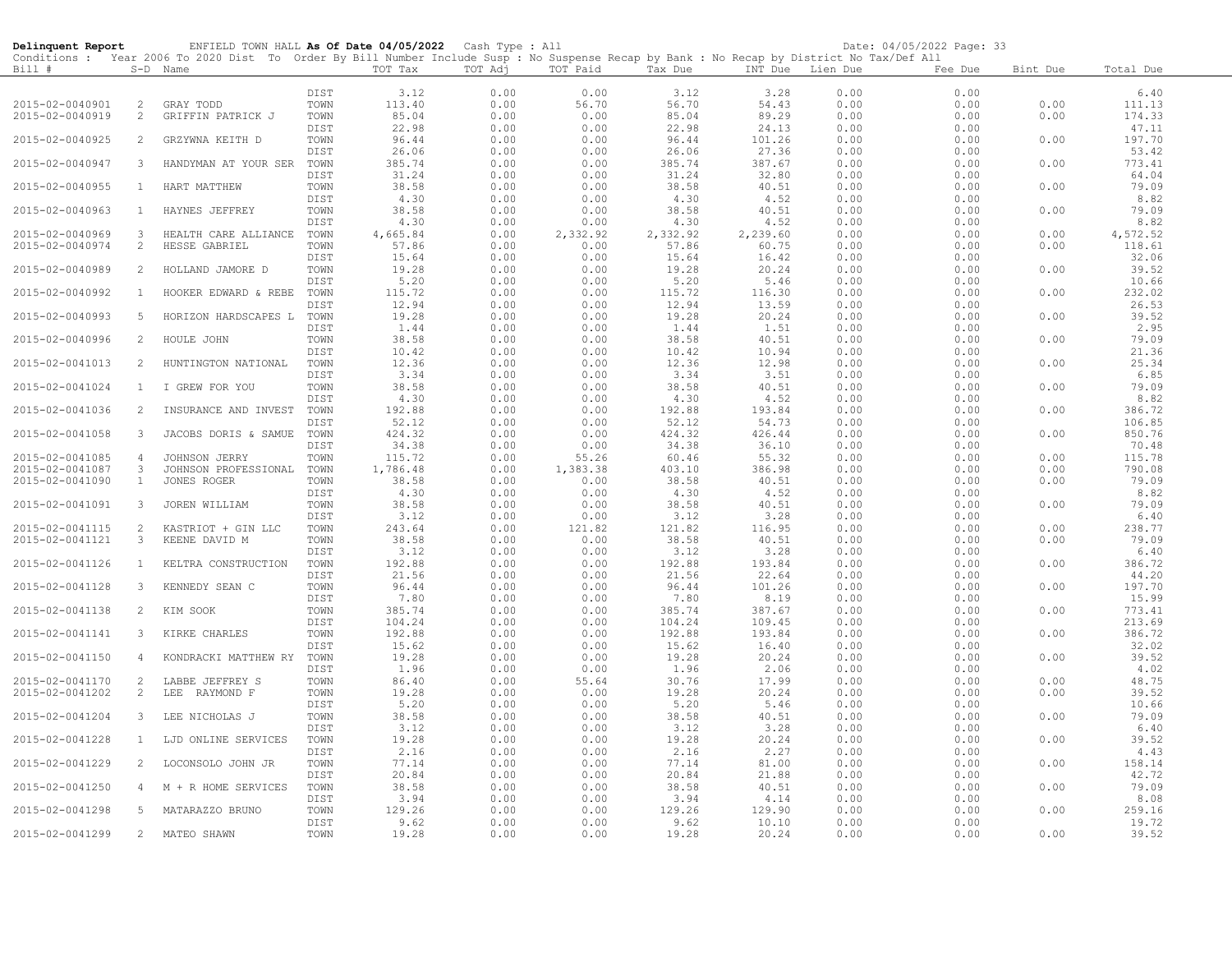| Delinquent Report |                | ENFIELD TOWN HALL As Of Date 04/05/2022 Cash Type : All                                                                                    |              |                 |              |              |                 |                 |              | Date: 04/05/2022 Page: 34 |          |                 |
|-------------------|----------------|--------------------------------------------------------------------------------------------------------------------------------------------|--------------|-----------------|--------------|--------------|-----------------|-----------------|--------------|---------------------------|----------|-----------------|
|                   |                | Conditions : Year 2006 To 2020 Dist To Order By Bill Number Include Susp : No Suspense Recap by Bank : No Recap by District No Tax/Def All |              | TOT Tax         | TOT Adj      | TOT Paid     |                 |                 |              |                           |          |                 |
| Bill #            |                | S-D Name                                                                                                                                   |              |                 |              |              | Tax Due         | INT Due         | Lien Due     | Fee Due                   | Bint Due | Total Due       |
|                   |                |                                                                                                                                            | DIST         | 5.20            | 0.00         | 0.00         | 5.20            | 5.46            | 0.00         | 0.00                      |          | 10.66           |
| 2015-02-0041315   | $\mathbf{1}$   | MCGUIRE SEAN M                                                                                                                             | TOWN         | 18.94           | 0.00         | 0.00         | 18.94           | 19.89           | 0.00         | 0.00                      | 0.00     | 38.83           |
|                   |                |                                                                                                                                            | DIST         | 2.12            | 0.00         | 0.00         | 2.12            | 2.23            | 0.00         | 0.00                      |          | 4.35            |
| 2015-02-0041324   | 4              | MELHORN ERIK                                                                                                                               | TOWN         | 38.58           | 0.00         | 0.00         | 38.58           | 40.51           | 0.00         | 0.00                      | 0.00     | 79.09           |
| 2015-02-0041346   | 4              | MMS INDUSTRIES LLC                                                                                                                         | DIST<br>TOWN | 3.94<br>19.28   | 0.00<br>0.00 | 0.00<br>0.00 | 3.94<br>19.28   | 4.14<br>20.24   | 0.00<br>0.00 | 0.00<br>0.00              | 0.00     | 8.08<br>39.52   |
|                   |                |                                                                                                                                            | DIST         | 1.96            | 0.00         | 0.00         | 1.96            | 2.06            | 0.00         | 0.00                      |          | 4.02            |
| 2015-02-0041361   | 3              | MONRO RICHARD SCOTT                                                                                                                        | TOWN         | 51.68           | 0.00         | 0.00         | 51.68           | 54.26           | 0.00         | 0.00                      | 0.00     | 105.94          |
|                   |                |                                                                                                                                            | DIST         | 4.18            | 0.00         | 0.00         | 4.18            | 4.39            | 0.00         | 0.00                      |          | 8.57            |
| 2015-02-0041365   | $\overline{4}$ | MOORE RUG CO                                                                                                                               | TOWN         | 64.58           | 0.00         | 0.00         | 64.58           | 67.81           | 0.00         | 0.00                      | 0.00     | 132.39          |
|                   |                |                                                                                                                                            | DIST         | 6.58            | 0.00         | 0.00         | 6.58            | 6.91            | 0.00         | 0.00                      |          | 13.49           |
| 2015-02-0041367   | 2              | MORAN JOHN M + WRANN                                                                                                                       | TOWN         | 192.88          | 0.00         | 96.44        | 96.44           | 92.58           | 0.00         | 0.00                      | 0.00     | 189.02          |
| 2015-02-0041382   | 5              | MULTI FUELS INC                                                                                                                            | TOWN<br>DIST | 166.88<br>12.44 | 0.00<br>0.00 | 0.00<br>0.00 | 166.88<br>12.44 | 167.71<br>13.06 | 0.00<br>0.00 | 0.00<br>0.00              | 0.00     | 334.59<br>25.50 |
| 2015-02-0041394   | 3              | NAI CHARLES G                                                                                                                              | TOWN         | 19.28           | 0.00         | 0.00         | 19.28           | 20.24           | 0.00         | 0.00                      | 0.00     | 39.52           |
|                   |                |                                                                                                                                            | DIST         | 1.56            | 0.00         | 0.00         | 1.56            | 1.64            | 0.00         | 0.00                      |          | 3.20            |
| 2015-02-0041420   | 2              | NEW ENGLAND ATM                                                                                                                            | TOWN         | 115.72          | 0.00         | 0.00         | 115.72          | 116.30          | 0.00         | 0.00                      | 0.00     | 232.02          |
|                   |                |                                                                                                                                            | DIST         | 31.28           | 0.00         | 0.00         | 31.28           | 32.84           | 0.00         | 0.00                      |          | 64.12           |
| 2015-02-0041440   | 2              | NISS MATTHEW DAVID                                                                                                                         | TOWN         | 115.72          | 0.00         | 0.00         | 115.72          | 116.30          | 0.00         | 0.00                      | 0.00     | 232.02          |
| 2015-02-0041461   | $\mathbf{1}$   | NORTHERN POWER EQUIP                                                                                                                       | DIST<br>TOWN | 31.28<br>19.28  | 0.00<br>0.00 | 0.00<br>0.00 | 31.28<br>19.28  | 32.84<br>20.24  | 0.00<br>0.00 | 0.00<br>0.00              | 0.00     | 64.12<br>39.52  |
|                   |                |                                                                                                                                            | DIST         | 2.16            | 0.00         | 0.00         | 2.16            | 2.27            | 0.00         | 0.00                      |          | 4.43            |
| 2015-02-0041465   | 2              | NOSKIEWICZ DAVID +                                                                                                                         | TOWN         | 38.58           | 0.00         | 0.00         | 38.58           | 40.51           | 0.00         | 0.00                      | 0.00     | 79.09           |
|                   |                |                                                                                                                                            | DIST         | 10.42           | 0.00         | 0.00         | 10.42           | 10.94           | 0.00         | 0.00                      |          | 21.36           |
| 2015-02-0041491   | 4              | ONE STOP DELI & CONV                                                                                                                       | TOWN         | 1,353.98        | 0.00         | 0.00         | 1,353.98        | 1,360.75        | 0.00         | 0.00                      | 0.00     | 2,714.73        |
|                   |                |                                                                                                                                            | DIST         | 138.20          | 0.00         | 0.00         | 138.20          | 145.11          | 0.00         | 0.00                      |          | 283.31          |
| 2015-02-0041500   | 1              | OUELLETTE-DANIS KEEL                                                                                                                       | TOWN         | 19.28           | 0.00         | 0.00         | 19.28           | 20.24           | 0.00         | 0.00                      | 0.00     | 39.52           |
| 2015-02-0041506   | $\mathbf{1}$   | P + J VENTURES                                                                                                                             | DIST<br>TOWN | 2.16<br>385.74  | 0.00<br>0.00 | 0.00<br>0.00 | 2.16<br>385.74  | 2.27<br>387.67  | 0.00<br>0.00 | 0.00<br>0.00              | 0.00     | 4.43<br>773.41  |
|                   |                |                                                                                                                                            | DIST         | 43.12           | 0.00         | 0.00         | 43.12           | 45.28           | 0.00         | 0.00                      |          | 88.40           |
| 2015-02-0041512   | <sup>1</sup>   | PALARDY ROBERT JOHN                                                                                                                        | TOWN         | 115.72          | 0.00         | 0.00         | 115.72          | 116.30          | 0.00         | 0.00                      | 0.00     | 232.02          |
|                   |                |                                                                                                                                            | DIST         | 12.94           | 0.00         | 0.00         | 12.94           | 13.59           | 0.00         | 0.00                      |          | 26.53           |
| 2015-02-0041518   | 2              | PAQUETTE DAVID A                                                                                                                           | TOWN         | 19.28           | 0.00         | 0.00         | 19.28           | 20.24           | 0.00         | 0.00                      | 0.00     | 39.52           |
|                   |                |                                                                                                                                            | DIST         | 5.20            | 0.00         | 0.00         | 5.20            | 5.46            | 0.00         | 0.00                      |          | 10.66           |
| 2015-02-0041523   | $\mathbf{1}$   | PARISI SPEED SCHOOL                                                                                                                        | TOWN<br>DIST | 38.58<br>4.30   | 0.00<br>0.00 | 0.00<br>0.00 | 38.58<br>4.30   | 40.51<br>4.52   | 0.00<br>0.00 | 0.00<br>0.00              | 0.00     | 79.09<br>8.82   |
| 2015-02-0041541   | $\mathbf{1}$   | PELKEY ROBERT                                                                                                                              | TOWN         | 38.58           | 0.00         | 0.00         | 38.58           | 40.51           | 0.00         | 0.00                      | 0.00     | 79.09           |
|                   |                |                                                                                                                                            | DIST         | 4.30            | 0.00         | 0.00         | 4.30            | 4.52            | 0.00         | 0.00                      |          | 8.82            |
| 2015-02-0041544   | 4              | PELTIER WILLIAM                                                                                                                            | TOWN         | 38.58           | 0.00         | 0.00         | 38.58           | 40.51           | 0.00         | 0.00                      | 0.00     | 79.09           |
|                   |                |                                                                                                                                            | DIST         | 3.94            | 0.00         | 0.00         | 3.94            | 4.14            | 0.00         | 0.00                      |          | 8.08            |
| 2015-02-0041620   | 3              | POTTER DAVID                                                                                                                               | TOWN         | 6.94            | 0.00         | 0.00         | 6.94            | 7.29            | 0.00         | 0.00                      | 0.00     | 14.23           |
| 2015-02-0041651   | 5              | <b>OUESNEL DALE J</b>                                                                                                                      | DIST<br>TOWN | 0.56<br>192.88  | 0.00<br>0.00 | 0.00<br>0.00 | 0.56<br>192.88  | 0.59<br>193.84  | 0.00<br>0.00 | 0.00<br>0.00              | 0.00     | 1.15<br>386.72  |
|                   |                |                                                                                                                                            | DIST         | 14.38           | 0.00         | 0.00         | 14.38           | 15.10           | 0.00         | 0.00                      |          | 29.48           |
| 2015-02-0041666   | 2              | RAMOS EDUARDO A                                                                                                                            | TOWN         | 771.50          | 0.00         | 0.00         | 771.50          | 775.37          | 0.00         | 0.00                      | 0.00     | 1,546.87        |
|                   |                |                                                                                                                                            | DIST         | 208.50          | 0.00         | 0.00         | 208.50          | 168.93          | 0.00         | 0.00                      |          | 377.43          |
| 2015-02-0041689   | 5              | REYNOLDS KATHLEEN                                                                                                                          | TOWN         | 19.28           | 0.00         | 0.00         | 19.28           | 20.24           | 0.00         | 0.00                      | 0.00     | 39.52           |
|                   |                |                                                                                                                                            | DIST         | 1.44            | 0.00         | 0.00         | 1.44            | 1.51            | 0.00         | 0.00                      |          | 2.95            |
| 2015-02-0041710   | 4              | RODRIQUEZ JOSE E                                                                                                                           | TOWN<br>DIST | 19.28<br>1.96   | 0.00<br>0.00 | 0.00<br>0.00 | 19.28<br>1.96   | 20.24<br>2.06   | 0.00<br>0.00 | 0.00<br>0.00              | 0.00     | 39.52<br>4.02   |
| 2015-02-0041739   | 3              | RUVOLO HEATING + COO                                                                                                                       | TOWN         | 38.58           | 0.00         | 0.00         | 38.58           | 40.51           | 0.00         | 0.00                      | 0.00     | 79.09           |
|                   |                |                                                                                                                                            | DIST         | 3.12            | 0.00         | 0.00         | 3.12            | 3.28            | 0.00         | 0.00                      |          | 6.40            |
| 2015-02-0041754   | 4              | SALVADOR CHRISTOPHER                                                                                                                       | TOWN         | 19.28           | 0.00         | 0.00         | 19.28           | 20.24           | 0.00         | 0.00                      | 0.00     | 39.52           |
|                   |                |                                                                                                                                            | DIST         | 1.96            | 0.00         | 0.00         | 1.96            | 2.06            | 0.00         | 0.00                      |          | 4.02            |
| 2015-02-0041765   | 3              | SBK PROPERTY MANAGEM                                                                                                                       | TOWN         | 38.58           | 0.00         | 0.00         | 38.58           | 40.51           | 0.00         | 0.00                      | 0.00     | 79.09           |
| 2015-02-0041811   | 2              | SIAFAKAS NICK                                                                                                                              | DIST<br>TOWN | 3.12<br>38.58   | 0.00<br>0.00 | 0.00<br>0.00 | 3.12<br>38.58   | 3.28<br>40.51   | 0.00<br>0.00 | 0.00<br>0.00              | 0.00     | 6.40<br>79.09   |
|                   |                |                                                                                                                                            | DIST         | 10.42           | 0.00         | 0.00         | 10.42           | 10.94           | 0.00         | 0.00                      |          | 21.36           |
| 2015-02-0041867   | 2              | SON SARINH PHOL                                                                                                                            | TOWN         | 771.50          | 0.00         | 0.00         | 771.50          | 775.36          | 0.00         | 0.00                      | 0.00     | 1,546.86        |
|                   |                |                                                                                                                                            | DIST         | 208.50          | 0.00         | 0.00         | 208.50          | 218.93          | 0.00         | 0.00                      |          | 427.43          |
| 2015-02-0041870   | 2              | SPARKLE SHOPPE                                                                                                                             | TOWN         | 61.72           | 0.00         | 0.00         | 61.72           | 64.81           | 0.00         | 0.00                      | 0.00     | 126.53          |
|                   |                |                                                                                                                                            | DIST         | 16.68           | 0.00         | 0.00         | 16.68           | 17.51           | 0.00         | 0.00                      |          | 34.19           |
| 2015-02-0041876   | 2              | SPEEDTECH ATV LLC                                                                                                                          | TOWN<br>DIST | 19.28<br>5.20   | 0.00<br>0.00 | 0.00<br>0.00 | 19.28<br>5.20   | 20.24<br>5.46   | 0.00<br>0.00 | 0.00<br>0.00              | 0.00     | 39.52<br>10.66  |
|                   |                |                                                                                                                                            |              |                 |              |              |                 |                 |              |                           |          |                 |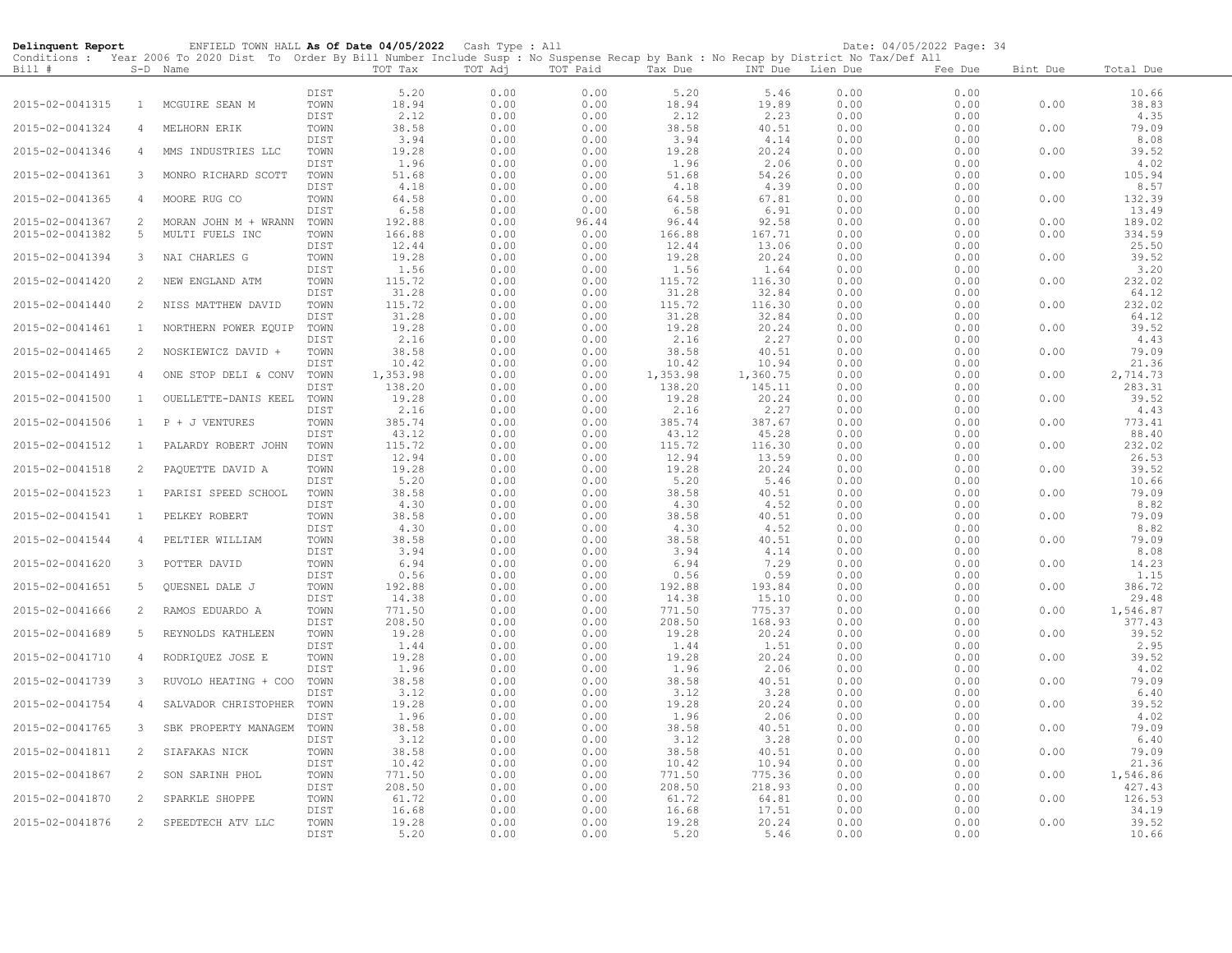| Delinquent Report |                | ENFIELD TOWN HALL As Of Date 04/05/2022 Cash Type : All<br>Conditions : Year 2006 To 2020 Dist To Order By Bill Number Include Susp : No Suspense Recap by Bank : No Recap by District No Tax/Def All |              |                |              |              |                       |                  |              | Date: 04/05/2022 Page: 35 |          |                 |  |
|-------------------|----------------|-------------------------------------------------------------------------------------------------------------------------------------------------------------------------------------------------------|--------------|----------------|--------------|--------------|-----------------------|------------------|--------------|---------------------------|----------|-----------------|--|
| Bill #            |                | S-D Name                                                                                                                                                                                              |              | TOT Tax        | TOT Adj      | TOT Paid     | Tax Due               | INT Due Lien Due |              | Fee Due                   | Bint Due | Total Due       |  |
| 2015-02-0041879   | $3 -$          | SPOERER JOHN L                                                                                                                                                                                        | TOWN         | 23.14          | 0.00         | 0.00         | 23.14                 | 24.30            | 0.00         | 0.00                      | 0.00     | 47.44           |  |
| 2015-02-0041908   | 4              | STATE LINE AUTO LLC                                                                                                                                                                                   | DIST<br>TOWN | 1.88<br>38.58  | 0.00<br>0.00 | 0.00<br>0.00 | 1.88<br>38.58         | 1.97<br>40.51    | 0.00<br>0.00 | 0.00<br>0.00              | 0.00     | 3.85<br>79.09   |  |
|                   |                |                                                                                                                                                                                                       | DIST         | 3.94           | 0.00         | 0.00         | 3.94                  | 4.14             | 0.00         | 0.00                      |          | 8.08            |  |
| 2015-02-0041909   | $\overline{4}$ | STATE LINE PAWN LLC                                                                                                                                                                                   | TOWN         | 232.56         | 0.00         | 112.08       | 120.48                | 115.91           | 0.00         | 0.00                      | 0.00     | 236.39          |  |
| 2015-02-0041918   | $\mathbf{1}$   | STEWARTS CONSTRUCTIO                                                                                                                                                                                  | TOWN<br>DIST | 38.58<br>4.30  | 0.00<br>0.00 | 0.00<br>0.00 | 38.58<br>4.30         | 40.51<br>4.52    | 0.00<br>0.00 | 0.00<br>0.00              | 0.00     | 79.09<br>8.82   |  |
| 2015-02-0041934   | 5              | SUE MULDOON IMAGES L                                                                                                                                                                                  | TOWN         | 38.58          | 0.00         | 0.00         | 38.58                 | 40.51            | 0.00         | 0.00                      | 0.00     | 79.09           |  |
|                   |                |                                                                                                                                                                                                       | DIST         | 2.88           | 0.00         | 0.00         | 2.88                  | 3.02             | 0.00         | 0.00                      |          | 5.90            |  |
| 2015-02-0041935   | 2              | SUN TROPEZ                                                                                                                                                                                            | TOWN         | 1,465.84       | 0.00         | 0.00         | 1,465.84              | 1,473.17         | 0.00         | 0.00                      | 0.00     | 2,939.01        |  |
|                   |                |                                                                                                                                                                                                       | DIST         | 396.14         | 0.00         | 0.00         | 396.14                | 415.95           | 0.00         | 0.00                      |          | 812.09          |  |
| 2015-02-0041939   | 1              | SUPERIOR LANDSCAPING                                                                                                                                                                                  | TOWN         | 19.28          | 0.00         | 0.00         | 19.28                 | 20.24            | 0.00         | 0.00                      | 0.00     | 39.52           |  |
|                   |                |                                                                                                                                                                                                       | DIST         | 2.16           | 0.00         | 0.00         | 2.16                  | 2.27             | 0.00         | 0.00                      |          | 4.43            |  |
| 2015-02-0041942   | $\mathbf{1}$   | SURAPINE PETER                                                                                                                                                                                        | TOWN<br>DIST | 96.44<br>10.78 | 0.00<br>0.00 | 0.00<br>0.00 | 96.44<br>10.78        | 101.26<br>11.32  | 0.00<br>0.00 | 0.00<br>0.00              | 0.00     | 197.70<br>22.10 |  |
| 2015-02-0041956   | 3              | T + D HAZARDVILLE PA                                                                                                                                                                                  | TOWN         | 190.90         | 0.00         | 0.00         | 190.90                | 191.85           | 0.00         | 0.00                      | 0.00     | 382.75          |  |
|                   |                |                                                                                                                                                                                                       | DIST         | 15.46          | 0.00         | 0.00         | 15.46                 | 16.23            | 0.00         | 0.00                      |          | 31.69           |  |
| 2015-02-0041970   | 2              | TAYLOR ANDRE R                                                                                                                                                                                        | TOWN         | 19.28          | 0.00         | 0.00         | 19.28                 | 20.24            | 0.00         | 0.00                      | 0.00     | 39.52           |  |
|                   |                |                                                                                                                                                                                                       | DIST         | 5.20           | 0.00         | 0.00         | 5.20                  | 5.46             | 0.00         | 0.00                      |          | 10.66           |  |
| 2015-02-0041976   | 5              | TELLIER MICHAEL R                                                                                                                                                                                     | TOWN         | 38.58          | 0.00         | 0.00         | 38.58                 | 40.51            | 0.00         | 0.00                      | 0.00     | 79.09           |  |
|                   |                |                                                                                                                                                                                                       | DIST         | 2.88           | 0.00         | 0.00         | 2.88                  | 3.02             | 0.00         | 0.00                      |          | 5.90            |  |
| 2015-02-0041981   | 2              | TETREAULT NAPOLEAN                                                                                                                                                                                    | TOWN         | 38.58          | 0.00         | 0.00         | 38.58                 | 40.51            | 0.00         | 0.00                      | 0.00     | 79.09           |  |
|                   |                |                                                                                                                                                                                                       | DIST         | 10.42          | 0.00         | 0.00         | 10.42                 | 10.94            | 0.00         | 0.00                      |          | 21.36           |  |
| 2015-02-0041997   | $\mathbf{1}$   | TIME 2 GO LLC                                                                                                                                                                                         | TOWN         | 6.16           | 0.00         | 0.00         | 6.16                  | 6.47             | 0.00         | 0.00                      | 0.00     | 12.63           |  |
|                   |                |                                                                                                                                                                                                       | DIST         | 0.68           | 0.00         | 0.00         | 0.68                  | 0.71             | 0.00         | 0.00                      |          | 1.39            |  |
| 2015-02-0042016   | 2              | TOWNHOUSE III CONDOM                                                                                                                                                                                  | TOWN         | 38.58          | 0.00         | 0.00         | 38.58                 | 40.51            | 0.00         | 0.00                      | 0.00     | 79.09           |  |
|                   |                |                                                                                                                                                                                                       | DIST         | 10.42          | 0.00         | 0.00         | 10.42                 | 10.94            | 0.00         | 0.00                      |          | 21.36           |  |
| 2015-02-0042025   | $\mathbf{1}$   | TRAVIS CLARKS HOME I                                                                                                                                                                                  | TOWN         | 38.58          | 0.00         | 0.00         | 38.58                 | 40.51            | 0.00         | 0.00                      | 0.00     | 79.09           |  |
|                   |                |                                                                                                                                                                                                       | DIST         | 4.30           | 0.00         | 0.00         | 4.30                  | 4.52             | 0.00         | 0.00                      |          | 8.82            |  |
| 2015-02-0042032   | 1              | TRONSKY ROBERT                                                                                                                                                                                        | TOWN         | 86.40          | 0.00         | 83.52        | 2.88                  | 1.73             | 0.00         | 0.00                      | 0.00     | 4.61            |  |
| 2015-02-0042054   | 3              | UNDER #1 ROOF HOME I                                                                                                                                                                                  | TOWN         | 38.58          | 0.00         | 0.00         | 38.58                 | 40.51            | 0.00         | 0.00                      | 0.00     | 79.09           |  |
| 2015-02-0042071   | $\mathbf{1}$   | UNIVERSAL PROJECTS U                                                                                                                                                                                  | DIST<br>TOWN | 3.12<br>38.58  | 0.00<br>0.00 | 0.00<br>0.00 | 3.12<br>38.58         | 3.28<br>40.51    | 0.00<br>0.00 | 0.00<br>0.00              | 0.00     | 6.40<br>79.09   |  |
|                   |                |                                                                                                                                                                                                       | DIST         | 4.30           | 0.00         | 0.00         | 4.30                  | 4.52             | 0.00         | 0.00                      |          | 8.82            |  |
| 2015-02-0042095   | $\overline{4}$ | VALLE ELECTRIC                                                                                                                                                                                        | TOWN         | 38.58          | 0.00         | 0.00         | 38.58                 | 40.51            | 0.00         | 0.00                      | 0.00     | 79.09           |  |
|                   |                |                                                                                                                                                                                                       | DIST         | 3.94           | 0.00         | 0.00         | 3.94                  | 4.14             | 0.00         | 0.00                      |          | 8.08            |  |
| 2015-02-0042111   | 1              | VINING PAUL S                                                                                                                                                                                         | TOWN         | 38.58          | 0.00         | 0.00         | 38.58                 | 40.51            | 0.00         | 0.00                      | 0.00     | 79.09           |  |
|                   |                |                                                                                                                                                                                                       | DIST         | 4.30           | 0.00         | 0.00         | 4.30                  | 4.52             | 0.00         | 0.00                      |          | 8.82            |  |
| 2015-02-0042112   | 4              | VINNEYS AUTO DETAIL                                                                                                                                                                                   | TOWN         | 19.28          | 0.00         | 0.00         | 19.28                 | 20.24            | 0.00         | 0.00                      | 0.00     | 39.52           |  |
|                   |                |                                                                                                                                                                                                       | DIST         | 1.96           | 0.00         | 0.00         | 1.96                  | 2.06             | 0.00         | 0.00                      |          | 4.02            |  |
| 2015-02-0042157   | 4              | WELK LEE A                                                                                                                                                                                            | TOWN         | 38.58          | 0.00         | 0.00         | 38.58                 | 40.51            | 0.00         | 0.00                      | 0.00     | 79.09           |  |
|                   |                |                                                                                                                                                                                                       | DIST         | 3.94           | 0.00         | 0.00         | 3.94                  | 4.14             | 0.00         | 0.00                      |          | 8.08            |  |
| 2015-02-0042173   | 4              | WHIRLYBALL EAST COAS                                                                                                                                                                                  | TOWN         | 289.30         | 0.00         | 0.00         | 289.30                | 290.74           | 0.00         | 0.00                      | 0.00     | 580.04          |  |
|                   |                |                                                                                                                                                                                                       | DIST         | 29.52          | 0.00         | 0.00         | 29.52                 | 31.00            | 0.00         | 0.00                      |          | 60.52           |  |
| 2015-02-0042179   | 2              | WILLIAMS ALFRED C +                                                                                                                                                                                   | TOWN         | 62.12          | 0.00         | 0.00         | 62.12                 | 65.23            | 0.00         | 0.00                      | 0.00     | 127.35          |  |
|                   |                |                                                                                                                                                                                                       | DIST         | 16.78          | 0.00         | 0.00         | 16.78                 | 17.62            | 0.00         | 0.00                      |          | 34.40           |  |
| TOT PP            |                |                                                                                                                                                                                                       | <b>TOWN</b>  | 43,996.62      | 0.00         | 14,492.86    |                       | 29,513.36        | 0.00         | 0.00                      | 0.00     | 59,017.12       |  |
|                   |                | # Of Accts: 150                                                                                                                                                                                       | <b>DIST</b>  | 5,030.92       | 0.00         | 0.00         | 29,503.76<br>5,030.92 | 5,232.63         | 0.00         | 0.00                      |          | 10,263.55       |  |
|                   |                |                                                                                                                                                                                                       |              |                |              |              |                       |                  |              |                           |          |                 |  |
| <b>YEAR 2015</b>  |                | # Of Accts: 150                                                                                                                                                                                       | <b>TOWN</b>  | 43,996.62      | 0.00         | 14,492.86    | 29,503.76             | 29,513.36        | 0.00         | 0.00                      | 0.00     | 59,017.12       |  |
|                   |                |                                                                                                                                                                                                       | <b>DIST</b>  | 5,030.92       | 0.00         | 0.00         | 5,030.92              | 5,232.63         | 0.00         | 0.00                      |          | 10,263.55       |  |
|                   |                |                                                                                                                                                                                                       |              |                |              |              |                       |                  |              |                           |          |                 |  |
| 2016-02-0040004   |                | 2 17 WINTER ST CORP                                                                                                                                                                                   | TOWN         | 589.30         | 0.00         | 0.00         | 589.30                | 486.18           | 0.00         | 0.00                      | 0.00     | 1,075.48        |  |
|                   |                |                                                                                                                                                                                                       | DIST         | 156.38         | 0.00         | 0.00         | 156.38                | 136.05           | 0.00         | 0.00                      |          | 292.43          |  |
| 2016-02-0040062   | 1              | AGS TALCOTT INC                                                                                                                                                                                       | TOWN         | 12.70          | 0.00         | 0.00         | 12.70                 | 11.05            | 0.00         | 0.00                      | 0.00     | 23.75           |  |
|                   |                |                                                                                                                                                                                                       | DIST         | 1.40           | 0.00         | 0.00         | 1.40                  | 1.22             | 0.00         | 0.00                      |          | 2.62            |  |
| 2016-02-0040082   | 2              | ALL PHASES CONSTRUCT                                                                                                                                                                                  | TOWN         | 39.28          | 0.00         | 0.00         | 39.28                 | 34.17            | 0.00         | 0.00                      | 0.00     | 73.45           |  |
|                   |                |                                                                                                                                                                                                       | DIST         | 10.42          | 0.00         | 0.00         | 10.42                 | 9.07             | 0.00         | 0.00                      |          | 19.49           |  |
| 2016-02-0040083   | 2              | ALL TH E WAY DELI +                                                                                                                                                                                   | TOWN         | 18.38          | 0.00         | 0.00         | 18.38                 | 15.99            | 0.00         | 0.00                      | 0.00     | 34.37           |  |
|                   |                |                                                                                                                                                                                                       | DIST         | 4.88           | 0.00         | 0.00         | 4.88                  | 4.25             | 0.00         | 0.00                      |          | 9.13            |  |
| 2016-02-0040084   | 2              | ALL THE WAY CLOTHING                                                                                                                                                                                  | TOWN<br>DIST | 7.86<br>2.08   | 0.00<br>0.00 | 0.00<br>0.00 | 7.86<br>2.08          | 6.84<br>1.81     | 0.00<br>0.00 | 0.00<br>0.00              | 0.00     | 14.70<br>3.89   |  |
| 2016-02-0040105   | $\overline{4}$ | AMERICAN LANDSCAPE C                                                                                                                                                                                  | TOWN         | 39.28          | 0.00         | 0.00         | 39.28                 | 34.17            | 0.00         | 0.00                      | 0.00     | 73.45           |  |
|                   |                |                                                                                                                                                                                                       |              |                |              |              |                       |                  |              |                           |          |                 |  |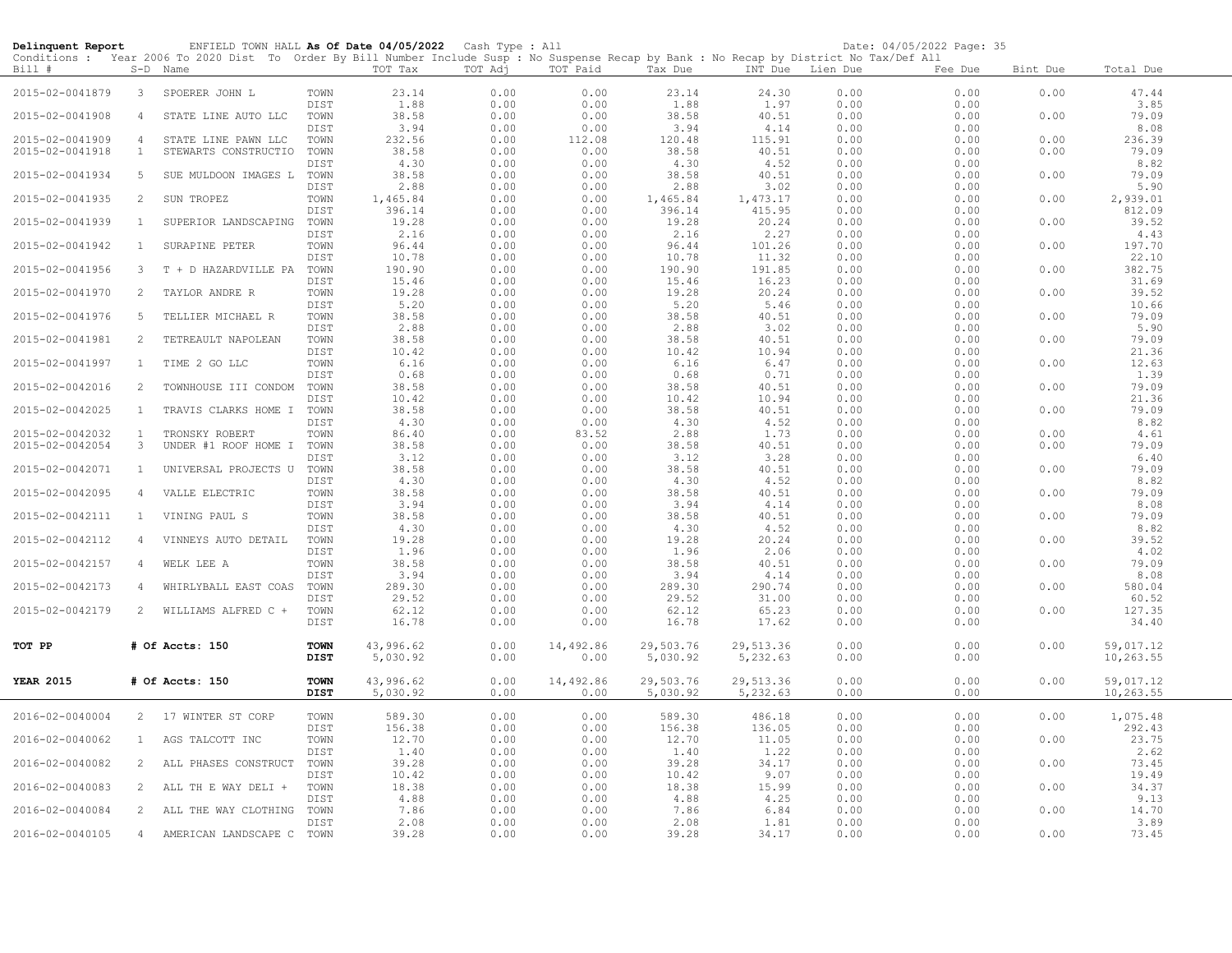| Delinquent Report |                 | ENFIELD TOWN HALL As Of Date 04/05/2022 Cash Type : All<br>Conditions : Year 2006 To 2020 Dist To Order By Bill Number Include Susp : No Suspense Recap by Bank : No Recap by District No Tax/Def All |              |                   |              |              |                   |                   |              | Date: 04/05/2022 Page: 36 |          |                   |
|-------------------|-----------------|-------------------------------------------------------------------------------------------------------------------------------------------------------------------------------------------------------|--------------|-------------------|--------------|--------------|-------------------|-------------------|--------------|---------------------------|----------|-------------------|
| Bill #            |                 | S-D Name                                                                                                                                                                                              |              | TOT Tax           | TOT Adj      | TOT Paid     | Tax Due           | INT Due Lien Due  |              | Fee Due                   | Bint Due | Total Due         |
|                   |                 |                                                                                                                                                                                                       | DIST         | 3.94              | 0.00         | 0.00         | 3.94              | 3.43              | 0.00         | 0.00                      |          | 7.37              |
| 2016-02-0040153   | 3               | ATHENA ENTERPRISES                                                                                                                                                                                    | TOWN         | 82.50             | 0.00         | 0.00         | 82.50             | 71.78             | 0.00         | 0.00                      | 0.00     | 154.28            |
|                   |                 |                                                                                                                                                                                                       | DIST         | 6.96              | 0.00         | 0.00         | 6.96              | 6.06              | 0.00         | 0.00                      |          | 13.02             |
| 2016-02-0040163   | $\overline{4}$  | AVA LEE SPECIALTY GI                                                                                                                                                                                  | TOWN         | 196.44            | 0.00         | 0.00         | 196.44            | 162.06            | 0.00         | 0.00                      | 0.00     | 358.50            |
| 2016-02-0040189   | 2               | BAUZA + ASSOCIATES                                                                                                                                                                                    | DIST<br>TOWN | 19.68<br>392.88   | 0.00<br>0.00 | 0.00         | 19.68             | 17.12<br>324.12   | 0.00         | 0.00                      |          | 36.80<br>717.00   |
|                   |                 |                                                                                                                                                                                                       | DIST         | 104.24            | 0.00         | 0.00<br>0.00 | 392.88<br>104.24  | 90.69             | 0.00<br>0.00 | 0.00<br>0.00              | 0.00     | 194.93            |
| 2016-02-0040229   | $\mathbf{1}$    | BISHOP CLAYTON                                                                                                                                                                                        | TOWN         | 78.58             | 0.00         | 0.00         | 78.58             | 68.36             | 0.00         | 0.00                      | 0.00     | 146.94            |
|                   |                 |                                                                                                                                                                                                       | DIST         | 8.74              | 0.00         | 0.00         | 8.74              | 7.60              | 0.00         | 0.00                      |          | 16.34             |
| 2016-02-0040252   | 2               | BOTTOM LINE                                                                                                                                                                                           | TOWN         | 196.44            | 0.00         | 0.00         | 196.44            | 162.06            | 0.00         | 0.00                      | 0.00     | 358.50            |
| 2016-02-0040262   | $\overline{4}$  | BREWER MAYNARD C                                                                                                                                                                                      | DIST<br>TOWN | 52.12<br>7.72     | 0.00         | 0.00<br>0.00 | 52.12<br>7.72     | 45.34<br>6.72     | 0.00         | 0.00<br>0.00              | 0.00     | 97.46<br>14.44    |
|                   |                 |                                                                                                                                                                                                       | DIST         | 0.76              | 0.00<br>0.00 | 0.00         | 0.76              | 0.66              | 0.00<br>0.00 | 0.00                      |          | 1.42              |
| 2016-02-0040268   | 5               | BROCUGLIO ANTHONY                                                                                                                                                                                     | TOWN         | 39.28             | 0.00         | 0.00         | 39.28             | 34.17             | 0.00         | 0.00                      | 0.00     | 73.45             |
|                   |                 |                                                                                                                                                                                                       | DIST         | 3.74              | 0.00         | 0.00         | 3.74              | 3.25              | 0.00         | 0.00                      |          | 6.99              |
| 2016-02-0040277   | 2               | BRUNELLE TINA L + RO                                                                                                                                                                                  | TOWN         | 19.64             | 0.00         | 0.00         | 19.64             | 17.09             | 0.00         | 0.00                      | 0.00     | 36.73             |
| 2016-02-0040295   |                 |                                                                                                                                                                                                       | DIST<br>TOWN | 5.20<br>1,137.60  | 0.00         | 0.00<br>0.00 | 5.20<br>1,137.60  | 4.52              | 0.00<br>0.00 | 0.00<br>0.00              | 0.00     | 9.72<br>2,076.12  |
|                   | $\mathbf{1}$    | C&Z LLC                                                                                                                                                                                               | DIST         | 126.68            | 0.00<br>0.00 | 0.00         | 126.68            | 938.52<br>110.21  | 0.00         | 0.00                      |          | 236.89            |
| 2016-02-0040364   | $\mathbf{1}$    | CEPPETELLI THOMAS                                                                                                                                                                                     | TOWN         | 39.28             | 0.00         | 0.00         | 39.28             | 34.17             | 0.00         | 0.00                      | 0.00     | 73.45             |
|                   |                 |                                                                                                                                                                                                       | DIST         | 4.38              | 0.00         | 0.00         | 4.38              | 3.81              | 0.00         | 0.00                      |          | 8.19              |
| 2016-02-0040372   | 2               | CHARTERED OAK ACOUST                                                                                                                                                                                  | TOWN         | 39.28             | 0.00         | 0.00         | 39.28             | 34.17             | 0.00         | 0.00                      | 0.00     | 73.45             |
| 2016-02-0040378   | $\mathbf{1}$    | CHERRY HILL CONSULTI                                                                                                                                                                                  | DIST<br>TOWN | 10.42<br>39.28    | 0.00<br>0.00 | 0.00<br>0.00 | 10.42<br>39.28    | 9.07<br>34.17     | 0.00<br>0.00 | 0.00<br>0.00              | 0.00     | 19.49<br>73.45    |
|                   |                 |                                                                                                                                                                                                       | DIST         | 4.38              | 0.00         | 0.00         | 4.38              | 3.81              | 0.00         | 0.00                      |          | 8.19              |
| 2016-02-0040406   | 2               | CIT SERVICES LLC                                                                                                                                                                                      | TOWN         | 35.36             | 0.00         | 0.00         | 35.36             | 30.76             | 0.00         | 0.00                      | 0.00     | 66.12             |
|                   |                 |                                                                                                                                                                                                       | DIST         | 9.38              | 0.00         | 0.00         | 9.38              | 8.16              | 0.00         | 0.00                      |          | 17.54             |
| 2016-02-0040425   | 2               | COEG                                                                                                                                                                                                  | TOWN         | 8,839.68          | 0.00         | 0.00         | 8,839.68          | 7,292.74          | 0.00         | 0.00                      | 0.00     | 16, 132.42        |
| 2016-02-0040438   | 2               | COLOR PROS LLC                                                                                                                                                                                        | DIST<br>TOWN | 2,345.62<br>39.28 | 0.00<br>0.00 | 0.00<br>0.00 | 2,345.62<br>39.28 | 2,040.69<br>34.17 | 0.00<br>0.00 | 0.00<br>0.00              | 0.00     | 4,386.31<br>73.45 |
|                   |                 |                                                                                                                                                                                                       | DIST         | 10.42             | 0.00         | 0.00         | 10.42             | 9.07              | 0.00         | 0.00                      |          | 19.49             |
| 2016-02-0040455   | 3               | CONNAUGHTON KATHY                                                                                                                                                                                     | TOWN         | 78.58             | 0.00         | 0.00         | 78.58             | 68.36             | 0.00         | 0.00                      | 0.00     | 146.94            |
|                   |                 |                                                                                                                                                                                                       | DIST         | 6.62              | 0.00         | 0.00         | 6.62              | 5.76              | 0.00         | 0.00                      |          | 12.38<br>717.00   |
| 2016-02-0040472   | $5\phantom{.0}$ | CONNECTICUT VALLEY L                                                                                                                                                                                  | TOWN<br>DIST | 392.88<br>37.50   | 0.00<br>0.00 | 0.00<br>0.00 | 392.88<br>37.50   | 324.12<br>32.63   | 0.00<br>0.00 | 0.00<br>0.00              | 0.00     | 70.13             |
| 2016-02-0040487   | 2               | CONWAY HILL INC                                                                                                                                                                                       | TOWN         | 30.52             | 0.00         | 0.00         | 30.52             | 26.55             | 0.00         | 0.00                      | 0.00     | 57.07             |
|                   |                 |                                                                                                                                                                                                       | DIST         | 8.10              | 0.00         | 0.00         | 8.10              | 7.05              | 0.00         | 0.00                      |          | 15.15             |
| 2016-02-0040488   | $\mathbf{3}$    | CONWAY KRISTY M                                                                                                                                                                                       | TOWN         | 19.64             | 0.00         | 0.00         | 19.64             | 17.09             | 0.00         | 0.00                      | 0.00     | 36.73             |
| 2016-02-0040490   | 3               | CORBIN STACY                                                                                                                                                                                          | DIST<br>TOWN | 1.66<br>196.44    | 0.00<br>0.00 | 0.00<br>0.00 | 1.66<br>196.44    | 1.44<br>162.06    | 0.00<br>0.00 | 0.00<br>0.00              | 0.00     | 3.10<br>358.50    |
|                   |                 |                                                                                                                                                                                                       | DIST         | 16.56             | 0.00         | 0.00         | 16.56             | 14.41             | 0.00         | 0.00                      |          | 30.97             |
| 2016-02-0040498   | 3               | COUSINEAU JEFFREY C                                                                                                                                                                                   | TOWN         | 19.64             | 0.00         | 0.00         | 19.64             | 17.09             | 0.00         | 0.00                      | 0.00     | 36.73             |
|                   |                 |                                                                                                                                                                                                       | DIST         | 1.66              | 0.00         | 0.00         | 1.66              | 1.44              | 0.00         | 0.00                      |          | 3.10              |
| 2016-02-0040507   | 4               | CRANE DAVID                                                                                                                                                                                           | TOWN<br>DIST | 19.64<br>1.96     | 0.00<br>0.00 | 0.00<br>0.00 | 19.64<br>1.96     | 15.69<br>0.76     | 0.00<br>0.00 | 0.00<br>0.00              | 0.00     | 35.33<br>2.72     |
| 2016-02-0040508   | $\overline{4}$  | CRANE DAVID                                                                                                                                                                                           | TOWN         | 19.64             | 0.00         | 0.00         | 19.64             | 17.09             | 0.00         | 0.00                      | 0.00     | 36.73             |
|                   |                 |                                                                                                                                                                                                       | DIST         | 1.96              | 0.00         | 0.00         | 1.96              | 1.71              | 0.00         | 0.00                      |          | 3.67              |
| 2016-02-0040509   | $\overline{4}$  | CRANE DAVID C                                                                                                                                                                                         | TOWN         | 19.64             | 0.00         | 0.00         | 19.64             | 17.09             | 0.00         | 0.00                      | 0.00     | 36.73             |
| 2016-02-0040515   | 2               | CRICKET WIRELESS                                                                                                                                                                                      | DIST<br>TOWN | 1.96              | 0.00<br>0.00 | 0.00<br>0.00 | 1.96              | 1.71<br>502.39    | 0.00<br>0.00 | 0.00<br>0.00              | 0.00     | 3.67<br>1,111.35  |
|                   |                 |                                                                                                                                                                                                       | DIST         | 608.96<br>161.58  | 0.00         | 0.00         | 608.96<br>161.58  | 140.57            | 0.00         | 0.00                      |          | 302.15            |
| 2016-02-0040519   | 1               | CROUSE LANDSCAPING L                                                                                                                                                                                  | TOWN         | 39.28             | 0.00         | 0.00         | 39.28             | 34.17             | 0.00         | 0.00                      | 0.00     | 73.45             |
|                   |                 |                                                                                                                                                                                                       | DIST         | 4.38              | 0.00         | 0.00         | 4.38              | 3.81              | 0.00         | 0.00                      |          | 8.19              |
| 2016-02-0040553   | $\mathbf{1}$    | D & B REPAIRS LLC                                                                                                                                                                                     | TOWN         | 196.44            | 0.00         | 0.00         | 196.44            | 162.06            | 0.00         | 0.00                      | 0.00     | 358.50            |
| 2016-02-0040558   | $\mathbf{1}$    | DAIGNAULT WAYNE                                                                                                                                                                                       | DIST<br>TOWN | 21.88<br>39.28    | 0.00<br>0.00 | 0.00<br>0.00 | 21.88<br>39.28    | 19.04<br>34.17    | 0.00<br>0.00 | 0.00<br>0.00              | 0.00     | 40.92<br>73.45    |
|                   |                 |                                                                                                                                                                                                       | DIST         | 4.38              | 0.00         | 0.00         | 4.38              | 3.81              | 0.00         | 0.00                      |          | 8.19              |
| 2016-02-0040559   | $\mathbf{1}$    | DAIGNEAU PAUL B                                                                                                                                                                                       | TOWN         | 19.64             | 0.00         | 0.00         | 19.64             | 17.09             | 0.00         | 0.00                      | 0.00     | 36.73             |
|                   |                 |                                                                                                                                                                                                       | DIST         | 2.18              | 0.00         | 0.00         | 2.18              | 1.90              | 0.00         | 0.00                      |          | 4.08              |
| 2016-02-0040566   | 4               | DANS CURBING + LANDS                                                                                                                                                                                  | TOWN<br>DIST | 39.28<br>3.94     | 0.00<br>0.00 | 0.00<br>0.00 | 39.28<br>3.94     | 34.17<br>3.43     | 0.00<br>0.00 | 0.00<br>0.00              | 0.00     | 73.45<br>7.37     |
| 2016-02-0040573   | 2               | DAVIS WILLIAM R                                                                                                                                                                                       | TOWN         | 39.28             | 0.00         | 0.00         | 39.28             | 34.17             | 0.00         | 0.00                      | 0.00     | 73.45             |
|                   |                 |                                                                                                                                                                                                       | DIST         | 10.42             | 0.00         | 0.00         | 10.42             | 9.07              | 0.00         | 0.00                      |          | 19.49             |
| 2016-02-0040585   | $\overline{4}$  | DECELLES RENEE D                                                                                                                                                                                      | TOWN         | 61.22             | 0.00         | 0.00         | 61.22             | 53.26             | 0.00         | 0.00                      | 0.00     | 114.48            |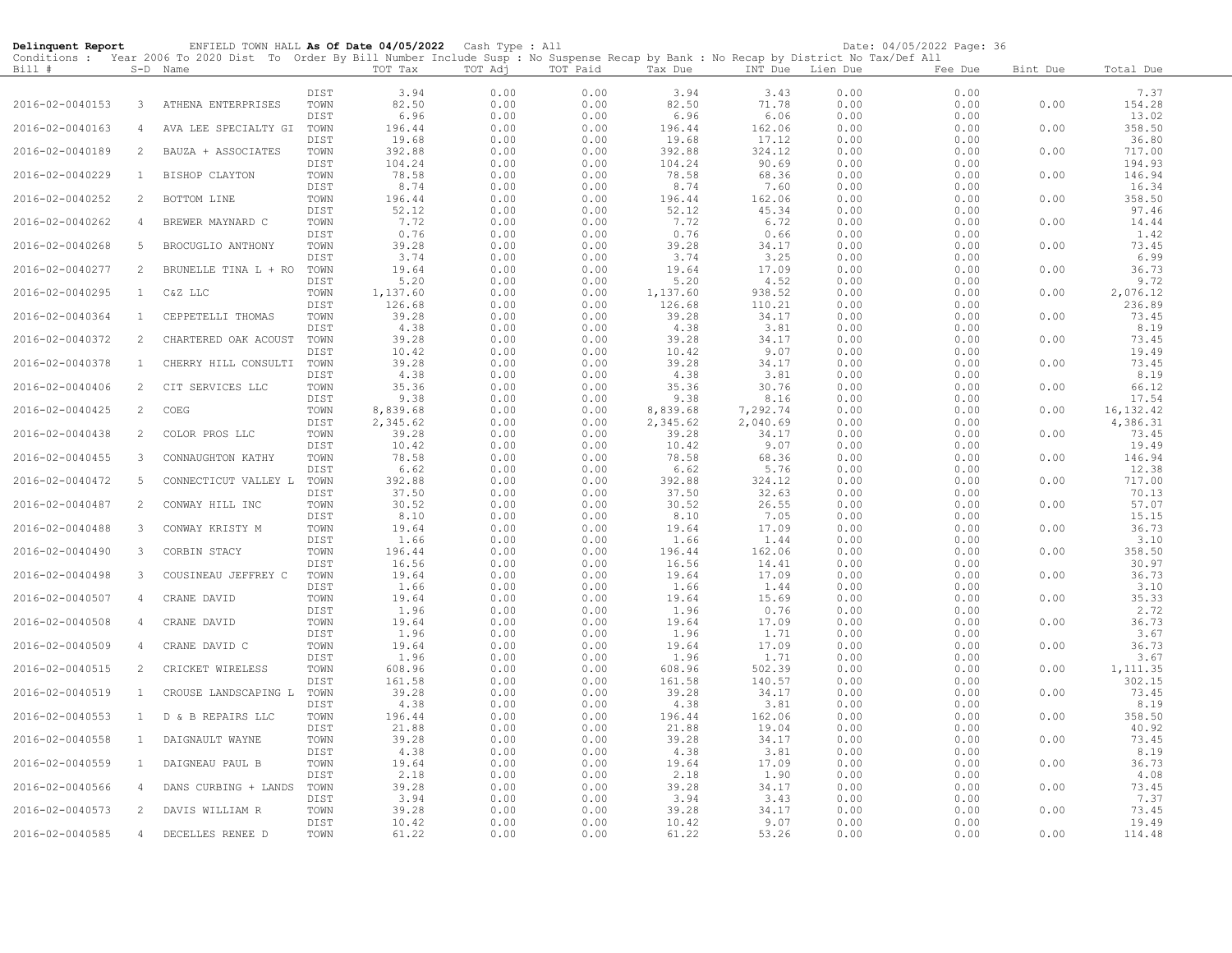| Delinquent Report |                   | ENFIELD TOWN HALL As Of Date 04/05/2022 Cash Type : All                                                                                    |              |                    |              |                |                   |                    |              | Date: 04/05/2022 Page: 37 |              |                   |
|-------------------|-------------------|--------------------------------------------------------------------------------------------------------------------------------------------|--------------|--------------------|--------------|----------------|-------------------|--------------------|--------------|---------------------------|--------------|-------------------|
|                   |                   | Conditions : Year 2006 To 2020 Dist To Order By Bill Number Include Susp : No Suspense Recap by Bank : No Recap by District No Tax/Def All |              | TOT Tax            | TOT Adj      | TOT Paid       |                   |                    |              |                           |              |                   |
| Bill #            |                   | S-D Name                                                                                                                                   |              |                    |              |                | Tax Due           | INT Due            | Lien Due     | Fee Due                   | Bint Due     | Total Due         |
|                   |                   |                                                                                                                                            | DIST         | 6.14               | 0.00         | 0.00           | 6.14              | 5.34               | 0.00         | 0.00                      |              | 11.48             |
| 2016-02-0040600   | 2                 | DERAFFAELE JOSEPH C                                                                                                                        | TOWN         | 19.64              | 0.00         | 0.00           | 19.64             | 17.09              | 0.00         | 0.00                      | 0.00         | 36.73             |
|                   |                   |                                                                                                                                            | DIST         | 5.20               | 0.00         | 0.00           | 5.20              | 4.52               | 0.00         | 0.00                      |              | 9.72              |
| 2016-02-0040617   | 1                 | DISTINCTIVE HOME IMP                                                                                                                       | TOWN<br>DIST | 58.92<br>6.56      | 0.00<br>0.00 | 0.00<br>0.00   | 58.92<br>6.56     | 51.26<br>5.71      | 0.00<br>0.00 | 0.00<br>0.00              | 0.00         | 110.18<br>12.27   |
| 2016-02-0040618   | $\mathbf{1}$      | DIVERSIFIED VENDING                                                                                                                        | TOWN         | 42.18              | 0.00         | 0.00           | 42.18             | 36.70              | 0.00         | 0.00                      | 0.00         | 78.88             |
|                   |                   |                                                                                                                                            | DIST         | 4.70               | 0.00         | 0.00           | 4.70              | 4.09               | 0.00         | 0.00                      |              | 8.79              |
| 2016-02-0040645   | 2                 | DUNN CHARLES E                                                                                                                             | TOWN         | 39.28              | 0.00         | 0.00           | 39.28             | 34.17              | 0.00         | 0.00                      | 0.00         | 73.45             |
|                   |                   |                                                                                                                                            | DIST         | 10.42              | 0.00         | 0.00           | 10.42             | 9.07               | 0.00         | 0.00                      |              | 19.49             |
| 2016-02-0040647   | 2                 | DUQUETTE DEREK E                                                                                                                           | TOWN         | 196.44             | 0.00         | 0.00           | 196.44            | 162.06             | 0.00         | 0.00                      | 0.00         | 358.50            |
| 2016-02-0040651   | 2                 | E<br>+ G WELDING + FABR                                                                                                                    | DIST<br>TOWN | 52.12<br>39.28     | 0.00<br>0.00 | 0.00<br>0.00   | 52.12<br>39.28    | 45.34<br>34.17     | 0.00<br>0.00 | 0.00<br>0.00              | 0.00         | 97.46<br>73.45    |
|                   |                   |                                                                                                                                            | DIST         | 10.42              | 0.00         | 0.00           | 10.42             | 9.07               | 0.00         | 0.00                      |              | 19.49             |
| 2016-02-0040661   | $\mathbf{1}$      | EAST COAST VINYL FEN                                                                                                                       | TOWN         | 78.58              | 0.00         | 0.00           | 78.58             | 68.36              | 0.00         | 0.00                      | 0.00         | 146.94            |
|                   |                   |                                                                                                                                            | DIST         | 8.74               | 0.00         | 0.00           | 8.74              | 7.60               | 0.00         | 0.00                      |              | 16.34             |
| 2016-02-0040685   | 2                 | ELSNER KENNETH + YON                                                                                                                       | TOWN         | 209.80             | 0.00         | 0.00           | 209.80            | 6.30               | 0.00         | 0.00                      | 0.00         | 216.10            |
| 2016-02-0040696   | $\mathbf{1}$      | ENFIELD CONVENIENCE                                                                                                                        | DIST<br>TOWN | 55.66              | 0.00         | 19.85          | 35.81<br>1,964.38 | 1.07               | 0.00<br>0.00 | 0.00<br>0.00              | 0.00         | 36.88<br>3,585.00 |
|                   |                   |                                                                                                                                            | DIST         | 1,964.38<br>218.74 | 0.00<br>0.00 | 0.00<br>0.00   | 218.74            | 1,620.62<br>190.30 | 0.00         | 0.00                      |              | 409.04            |
| 2016-02-0040701   | 4                 | ENFIELD LINK BRAZILI                                                                                                                       | TOWN         | 241.94             | 0.00         | 0.00           | 241.94            | 199.60             | 0.00         | 0.00                      | 0.00         | 441.54            |
|                   |                   |                                                                                                                                            | DIST         | 24.24              | 0.00         | 0.00           | 24.24             | 21.09              | 0.00         | 0.00                      |              | 45.33             |
| 2016-02-0040723   | 2                 | ENFIELD TAP LLC                                                                                                                            | TOWN         | 788.52             | 0.00         | 0.00           | 788.52            | 650.53             | 0.00         | 0.00                      | 0.00         | 1,439.05          |
|                   |                   |                                                                                                                                            | DIST         | 209.22<br>19.64    | 0.00         | 0.00           | 209.22            | 182.02<br>17.09    | 0.00         | 0.00                      |              | 391.24            |
| 2016-02-0040741   | 3                 | EV JANITORIAL SERVIC                                                                                                                       | TOWN<br>DIST | 1.66               | 0.00<br>0.00 | 0.00<br>0.00   | 19.64<br>1.66     | 1.44               | 0.00<br>0.00 | 0.00<br>0.00              | 0.00         | 36.73<br>3.10     |
| 2016-02-0040760   | $\mathbf{1}$      | FAMILY PHYSICAL THER                                                                                                                       | TOWN         | 392.88             | 0.00         | 0.00           | 392.88            | 324.12             | 0.00         | 0.00                      | 0.00         | 717.00            |
|                   |                   |                                                                                                                                            | DIST         | 43.74              | 0.00         | 0.00           | 43.74             | 38.05              | 0.00         | 0.00                      |              | 81.79             |
| 2016-02-0040761   | 2                 | FANCY TANS                                                                                                                                 | TOWN         | 1,178.62           | 0.00         | 0.00           | 1,178.62          | 972.36             | 0.00         | 0.00                      | 0.00         | 2,150.98          |
|                   |                   |                                                                                                                                            | DIST         | 312.74             | 0.00         | 0.00           | 312.74            | 272.08             | 0.00         | 0.00                      |              | 584.82            |
| 2016-02-0040769   | 2<br>$\mathbf{1}$ | FARMERS INSURANCE<br>FARRELL MICHAEL                                                                                                       | TOWN         | 135.18<br>39.28    | 0.00         | 67.59          | 67.59<br>39.28    | 52.72<br>30.62     | 0.00<br>0.00 | 0.00                      | 0.00<br>0.00 | 120.31<br>69.90   |
| 2016-02-0040771   |                   |                                                                                                                                            | TOWN<br>DIST | 4.38               | 0.00<br>0.00 | 0.00<br>0.00   | 4.38              | 2.37               | 0.00         | 0.00<br>0.00              |              | 6.75              |
| 2016-02-0040777   | $\mathbf{1}$      | FENNELL RANDALL                                                                                                                            | TOWN         | 39.28              | 0.00         | 0.00           | 39.28             | 34.17              | 0.00         | 0.00                      | 0.00         | 73.45             |
|                   |                   |                                                                                                                                            | DIST         | 4.38               | 0.00         | 0.00           | 4.38              | 3.81               | 0.00         | 0.00                      |              | 8.19              |
| 2016-02-0040840   | $\overline{4}$    | GAETANI FRANK                                                                                                                              | TOWN         | 39.28              | 0.00         | 0.00           | 39.28             | 34.17              | 0.00         | 0.00                      | 0.00         | 73.45             |
|                   |                   |                                                                                                                                            | DIST         | 3.94               | 0.00         | 0.00           | 3.94              | 3.43               | 0.00         | 0.00                      |              | 7.37              |
| 2016-02-0040859   | 4                 | GAUDET MONIQUE                                                                                                                             | TOWN<br>DIST | 196.44<br>19.68    | 0.00<br>0.00 | 0.00<br>0.00   | 196.44<br>19.68   | 162.06<br>17.12    | 0.00<br>0.00 | 0.00<br>0.00              | 0.00         | 358.50<br>36.80   |
| 2016-02-0040883   | 2                 | GLAMOUR BOUTIQUE INC                                                                                                                       | TOWN         | 72.56              | 0.00         | 0.00           | 72.56             | 63.13              | 0.00         | 0.00                      | 0.00         | 135.69            |
|                   |                   |                                                                                                                                            | DIST         | 19.26              | 0.00         | 0.00           | 19.26             | 16.76              | 0.00         | 0.00                      |              | 36.02             |
| 2016-02-0040902   | 4                 | GONZALEZ CESAR                                                                                                                             | TOWN         | 314.30             | 0.00         | 0.00           | 314.30            | 259.30             | 0.00         | 0.00                      | 0.00         | 573.60            |
|                   |                   |                                                                                                                                            | DIST         | 31.50              | 0.00         | 0.00           | 31.50             | 27.41              | 0.00         | 0.00                      |              | 58.91             |
| 2016-02-0040906   | 3                 | <b>GOSLIN STEVE</b>                                                                                                                        | TOWN<br>DIST | 39.28<br>3.30      | 0.00<br>0.00 | 0.00<br>0.00   | 39.28<br>3.30     | 34.17<br>2.87      | 0.00<br>0.00 | 0.00<br>0.00              | 0.00         | 73.45<br>6.17     |
| 2016-02-0040929   | 2                 | GRIFFIN PATRICK J                                                                                                                          | TOWN         | 86.62              | 0.00         | 0.00           | 86.62             | 75.36              | 0.00         | 0.00                      | 0.00         | 161.98            |
|                   |                   |                                                                                                                                            | DIST         | 22.98              | 0.00         | 0.00           | 22.98             | 19.99              | 0.00         | 0.00                      |              | 42.97             |
| 2016-02-0040931   | 2                 | GROVE OPERATING LP                                                                                                                         | TOWN         | 1,929.74           | 0.00         | 964.87         | 964.87            | 752.60             | 0.00         | 0.00                      | 0.00         | 1,717.47          |
| 2016-02-0040935   | 2                 | GRZYWNA KEITH D                                                                                                                            | TOWN         | 98.22              | 0.00         | 0.00           | 98.22             | 85.45              | 0.00         | 0.00                      | 0.00         | 183.67            |
| 2016-02-0040960   | 2                 | HARRIS MELHA ALI                                                                                                                           | DIST<br>TOWN | 26.06<br>58.92     | 0.00<br>0.00 | 0.00<br>0.00   | 26.06<br>58.92    | 22.67<br>51.26     | 0.00<br>0.00 | 0.00<br>0.00              | 0.00         | 48.73<br>110.18   |
|                   |                   |                                                                                                                                            | DIST         | 15.64              | 0.00         | 0.00           | 15.64             | 13.61              | 0.00         | 0.00                      |              | 29.25             |
| 2016-02-0040962   | $\mathbf{1}$      | HART MATTHEW                                                                                                                               | TOWN         | 39.28              | 0.00         | 0.00           | 39.28             | 34.17              | 0.00         | 0.00                      | 0.00         | 73.45             |
|                   |                   |                                                                                                                                            | DIST         | 4.38               | 0.00         | 0.00           | 4.38              | 3.81               | 0.00         | 0.00                      |              | 8.19              |
| 2016-02-0040974   | 3                 | HEALTH CARE ALLIANCE                                                                                                                       | TOWN         | 4,870.92           | 0.00         | 0.00           | 4,870.92          | 4,018.51           | 0.00         | 0.00                      | 0.00         | 8,889.43          |
| 2016-02-0040998   | 2                 | HOLLAND JAMORE D                                                                                                                           | DIST<br>TOWN | 410.68<br>19.64    | 0.00<br>0.00 | 0.00<br>0.00   | 410.68<br>19.64   | 357.29<br>17.09    | 0.00<br>0.00 | 0.00<br>0.00              | 0.00         | 767.97<br>36.73   |
|                   |                   |                                                                                                                                            | DIST         | 5.20               | 0.00         | 0.00           | 5.20              | 4.52               | 0.00         | 0.00                      |              | 9.72              |
| 2016-02-0041000   | 1                 | HOOKER EDWARD & REBE                                                                                                                       | TOWN         | 117.86             | 0.00         | 0.00           | 117.86            | 97.24              | 0.00         | 0.00                      | 0.00         | 215.10            |
|                   |                   |                                                                                                                                            | DIST         | 13.12              | 0.00         | 0.00           | 13.12             | 11.41              | 0.00         | 0.00                      |              | 24.53             |
| 2016-02-0041001   | -5                | HORIZON HARDSCAPES L                                                                                                                       | TOWN         | 19.64              | 0.00         | 0.00           | 19.64             | 17.09              | 0.00         | 0.00                      | 0.00         | 36.73             |
| 2016-02-0041029   | 2                 | INFINITY MENS CLOTHI                                                                                                                       | DIST<br>TOWN | 1.88<br>196.44     | 0.00<br>0.00 | 0.00<br>167.18 | 1.88<br>29.26     | 1.64<br>12.29      | 0.00<br>0.00 | 0.00<br>0.00              | 0.00         | 3.52<br>41.55     |
| 2016-02-0041033   | 2                 | INSURANCE AND INVEST                                                                                                                       | TOWN         | 196.44             | 0.00         | 0.00           | 196.44            | 162.06             | 0.00         | 0.00                      | 0.00         | 358.50            |
|                   |                   |                                                                                                                                            | DIST         | 52.12              | 0.00         | 0.00           | 52.12             | 45.34              | 0.00         | 0.00                      |              | 97.46             |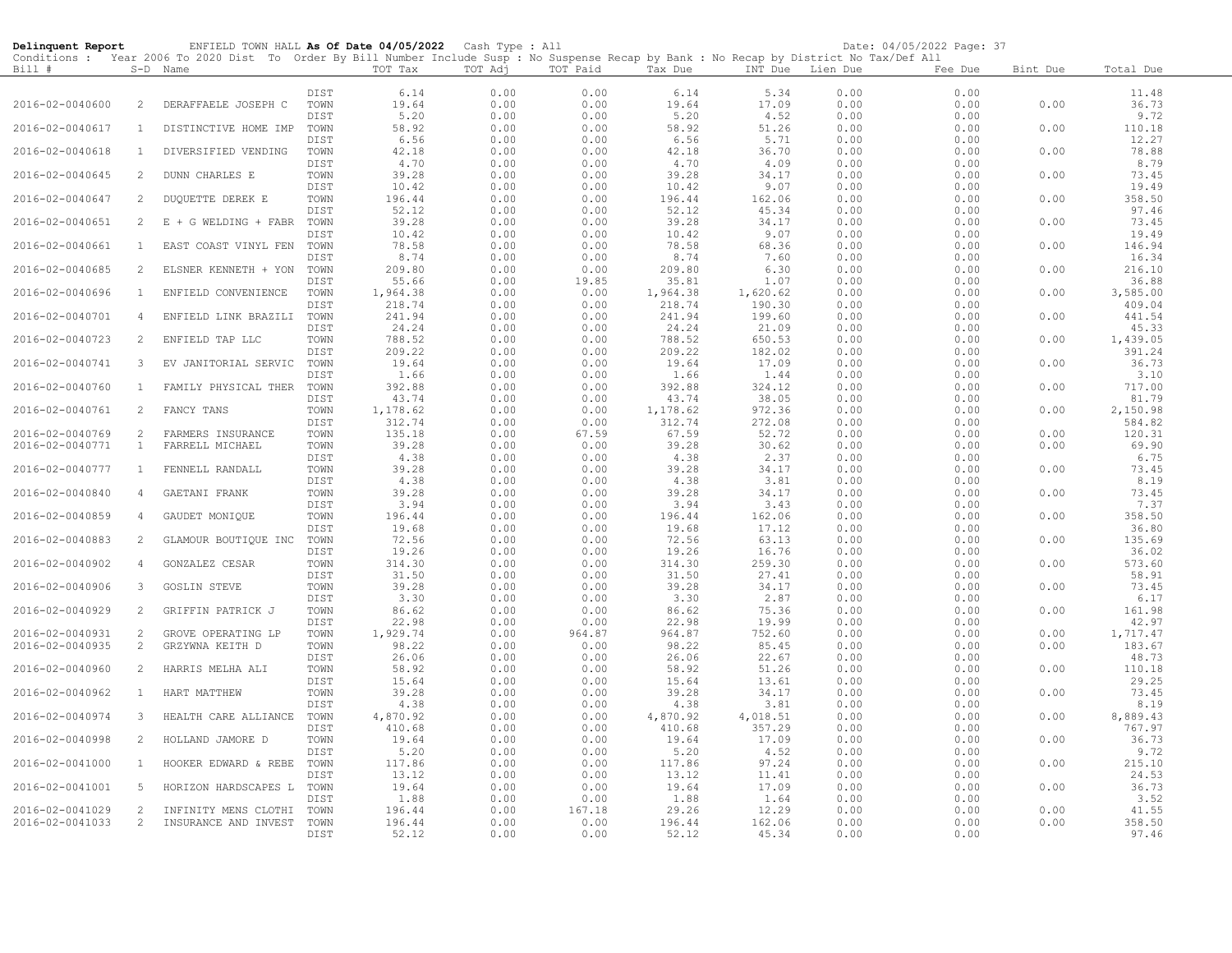| Delinquent Report |                | ENFIELD TOWN HALL As Of Date 04/05/2022 Cash Type : All                                                                                             |              |                 |              |              |                 |                  |              | Date: 04/05/2022 Page: 38 |          |                 |
|-------------------|----------------|-----------------------------------------------------------------------------------------------------------------------------------------------------|--------------|-----------------|--------------|--------------|-----------------|------------------|--------------|---------------------------|----------|-----------------|
| Bill #            |                | Conditions: Year 2006 To 2020 Dist To Order By Bill Number Include Susp: No Suspense Recap by Bank: No Recap by District No Tax/Def All<br>S-D Name |              | TOT Tax         | TOT Adj      | TOT Paid     | Tax Due         | INT Due Lien Due |              | Fee Due                   | Bint Due | Total Due       |
| 2016-02-0041047   |                | 3 J + S CONCRETE CONST                                                                                                                              | TOWN<br>DIST | 412.52          | 0.00<br>0.00 | 0.00<br>0.00 | 412.52<br>34.78 | 340.33<br>30.26  | 0.00<br>0.00 | 0.00<br>0.00              | 0.00     | 752.85<br>65.04 |
| 2016-02-0041054   | 3              | JACOBS DORIS & SAMUE                                                                                                                                | TOWN         | 34.78<br>432.16 | 0.00         | 0.00         | 432.16          | 356.53           | 0.00         | 0.00                      | 0.00     | 788.69          |
|                   |                |                                                                                                                                                     | DIST         | 36.44           | 0.00         | 0.00         | 36.44           | 31.70            | 0.00         | 0.00                      |          | 68.14           |
| 2016-02-0041058   | $\mathbf{3}$   | JARMOC EDWIN A EST O                                                                                                                                | TOWN         | 687.96          | 0.00         | 488.17       | 199.79          | 80.92            | 0.00         | 0.00                      | 0.00     | 280.71          |
| 2016-02-0041068   | $\mathbf{1}$   | <b>JENKINS ERIN</b>                                                                                                                                 | TOWN         | 98.22           | 0.00         | 0.00         | 98.22           | 85.45            | 0.00         | 0.00                      | 0.00     | 183.67          |
|                   |                |                                                                                                                                                     | DIST         | 10.94           | 0.00         | 0.00         | 10.94           | 9.52             | 0.00         | 0.00                      |          | 20.46           |
| 2016-02-0041069   | $\mathbf{3}$   | JENSEN MEDIA ASSOCIA                                                                                                                                | TOWN         | 157.14          | 0.00         | 0.00         | 157.14          | 129.64           | 0.00         | 0.00                      | 0.00     | 286.78          |
|                   |                |                                                                                                                                                     | DIST         | 13.24           | 0.00         | 0.00         | 13.24           | 11.52            | 0.00         | 0.00                      |          | 24.76           |
| 2016-02-0041083   | $\overline{4}$ | JOHNSON JERRY                                                                                                                                       | TOWN<br>DIST | 117.86<br>11.80 | 0.00<br>0.00 | 0.00<br>0.00 | 117.86<br>11.80 | 97.24<br>10.27   | 0.00<br>0.00 | 0.00<br>0.00              | 0.00     | 215.10<br>22.07 |
| 2016-02-0041085   | $\mathbf{1}$   | JOJOS LANDSCAPING LL                                                                                                                                | TOWN         | 216.08          | 0.00         | 0.00         | 216.08          | 178.26           | 0.00         | 0.00                      | 0.00     | 394.34          |
|                   |                |                                                                                                                                                     | DIST         | 24.06           | 0.00         | 0.00         | 24.06           | 20.93            | 0.00         | 0.00                      |          | 44.99           |
| 2016-02-0041088   | 3              | JOREN WILLIAM                                                                                                                                       | TOWN         | 39.28           | 0.00         | 0.00         | 39.28           | 34.17            | 0.00         | 0.00                      | 0.00     | 73.45           |
|                   |                |                                                                                                                                                     | DIST         | 3.30            | 0.00         | 0.00         | 3.30            | 2.87             | 0.00         | 0.00                      |          | 6.17            |
| 2016-02-0041090   | 3              | JOSEPH P ALEXOPOULOS                                                                                                                                | TOWN         | 196.44          | 0.00         | 0.00         | 196.44          | 162.06           | 0.00         | 0.00                      | 0.00     | 358.50          |
|                   |                |                                                                                                                                                     | DIST         | 16.56           | 0.00         | 0.00         | 16.56           | 14.41            | 0.00         | 0.00                      |          | 30.97           |
| 2016-02-0041099   | 5              | $K + E$ INC                                                                                                                                         | TOWN         | 2,899.20        | 0.00         | 282.08       | 2,617.12        | 1,805.81         | 0.00         | 0.00                      | 0.00     | 4,422.93        |
| 2016-02-0041108   | 2              | KASTRIOT + GIN LLC                                                                                                                                  | TOWN         | 198.48          | 0.00         | 0.00         | 198.48          | 163.75           | 0.00         | 0.00                      | 0.00     | 362.23          |
|                   |                |                                                                                                                                                     | DIST         | 52.66           | 0.00         | 0.00         | 52.66           | 45.81            | 0.00         | 0.00                      |          | 98.47           |
| 2016-02-0041114   | 3              | KEENE DAVID M                                                                                                                                       | TOWN         | 39.28           | 0.00         | 0.00         | 39.28           | 34.17            | 0.00         | 0.00                      | 0.00     | 73.45           |
|                   |                |                                                                                                                                                     | DIST         | 3.30            | 0.00         | 0.00         | 3.30            | 2.87             | 0.00         | 0.00                      |          | 6.17            |
| 2016-02-0041120   | 3              | KENNEDY SEAN C                                                                                                                                      | TOWN         | 98.24           | 0.00         | 0.00         | 98.24           | 85.47            | 0.00         | 0.00                      | 0.00     | 183.71          |
|                   |                |                                                                                                                                                     | DIST         | 8.28            | 0.00         | 0.00         | 8.28            | 7.20             | 0.00         | 0.00                      |          | 15.48           |
| 2016-02-0041128   | $\mathbf{1}$   | KHAMP LLC                                                                                                                                           | TOWN         | 196.44          | 0.00         | 96.42        | 100.02          | 78.01            | 0.00         | 0.00                      | 0.00     | 178.03          |
| 2016-02-0041144   | $\overline{4}$ | KONDRACKI MATTHEW RY                                                                                                                                | TOWN         | 19.64           | 0.00         | 0.00         | 19.64           | 17.09            | 0.00         | 0.00                      | 0.00     | 36.73           |
|                   |                |                                                                                                                                                     | DIST         | 1.96            | 0.00         | 0.00         | 1.96            | 1.71             | 0.00         | 0.00                      |          | 3.67            |
| 2016-02-0041162   | 2              | L O M RENOVATIONS LL                                                                                                                                | TOWN         | 58.92           | 0.00         | 0.00         | 58.92           | 51.26            | 0.00         | 0.00                      | 0.00     | 110.18          |
|                   |                |                                                                                                                                                     | DIST         | 15.64           | 0.00         | 0.00         | 15.64           | 13.61            | 0.00         | 0.00                      |          | 29.25           |
| 2016-02-0041196   | 3              | LEE NICHOLAS J                                                                                                                                      | TOWN         | 8.26            | 0.00         | 0.00         | 8.26            | 7.19             | 0.00         | 0.00                      | 0.00     | 15.45           |
|                   |                |                                                                                                                                                     | DIST         | 0.70            | 0.00         | 0.00         | 0.70            | 0.61             | 0.00         | 0.00                      |          | 1.31            |
| 2016-02-0041222   | $\mathbf{1}$   | LJD ONLINE SERVICES                                                                                                                                 | TOWN         | 19.64           | 0.00         | 0.00         | 19.64           | 17.09            | 0.00         | 0.00                      | 0.00     | 36.73           |
|                   |                |                                                                                                                                                     | DIST         | 2.18            | 0.00         | 0.00         | 2.18            | 1.90             | 0.00         | 0.00                      |          | 4.08            |
| 2016-02-0041223   | 2              | LOCONSOLO JOHN JR                                                                                                                                   | TOWN<br>DIST | 78.58           | 0.00         | 0.00         | 78.58<br>20.84  | 68.36            | 0.00<br>0.00 | 0.00                      | 0.00     | 146.94<br>38.97 |
| 2016-02-0041235   | 4              | LUCIE BECK LLC                                                                                                                                      | TOWN         | 20.84<br>70.14  | 0.00<br>0.00 | 0.00<br>0.00 | 70.14           | 18.13<br>61.02   | 0.00         | 0.00<br>0.00              | 0.00     | 131.16          |
|                   |                |                                                                                                                                                     | DIST         | 7.02            | 0.00         | 0.00         | 7.02            | 6.11             | 0.00         | 0.00                      |          | 13.13           |
| 2016-02-0041237   | 3              | LUKE MICHAEL                                                                                                                                        | TOWN         | 39.28           | 0.00         | 0.00         | 39.28           | 34.17            | 0.00         | 0.00                      | 0.00     | 73.45           |
|                   |                |                                                                                                                                                     | DIST         | 3.30            | 0.00         | 0.00         | 3.30            | 2.87             | 0.00         | 0.00                      |          | 6.17            |
| 2016-02-0041263   | 3              | MARIA C RENNA MD LLC                                                                                                                                | TOWN         | 142.38          | 0.00         | 70.93        | 71.45           | 55.73            | 0.00         | 0.00                      | 0.00     | 127.18          |
| 2016-02-0041284   | $\overline{c}$ | MATEO SHAWN                                                                                                                                         | TOWN         | 19.64           | 0.00         | 0.00         | 19.64           | 17.09            | 0.00         | 0.00                      | 0.00     | 36.73           |
|                   |                |                                                                                                                                                     | DIST         | 5.20            | 0.00         | 0.00         | 5.20            | 4.52             | 0.00         | 0.00                      |          | 9.72            |
| 2016-02-0041299   | $\overline{4}$ | MCCARTNEY DAMIAN C                                                                                                                                  | TOWN         | 19.64           | 0.00         | 0.00         | 19.64           | 17.09            | 0.00         | 0.00                      | 0.00     | 36.73           |
|                   |                |                                                                                                                                                     | DIST         | 1.96            | 0.00         | 0.00         | 1.96            | 1.71             | 0.00         | 0.00                      |          | 3.67            |
| 2016-02-0041300   | 3              | MCCOY JESSICA                                                                                                                                       | TOWN         | 8.80            | 0.00         | 6.77         | 2.03            | 1.67             | 0.00         | 0.00                      | 0.00     | 3.70            |
| 2016-02-0041301   | $\mathbf{1}$   | MCGUIRE SEAN M                                                                                                                                      | TOWN         | 14.04           | 0.00         | 0.00         | 14.04           | 12.21            | 0.00         | 0.00                      | 0.00     | 26.25           |
|                   |                |                                                                                                                                                     | DIST         | 1.56            | 0.00         | 0.00         | 1.56            | 1.36             | 0.00         | 0.00                      |          | 2.92            |
| 2016-02-0041310   | $\overline{4}$ | MELHORN ERIK                                                                                                                                        | TOWN         | 39.28           | 0.00         | 0.00         | 39.28           | 34.17            | 0.00         | 0.00                      | 0.00     | 73.45           |
|                   |                |                                                                                                                                                     | DIST         | 3.94            | 0.00         | 0.00         | 3.94            | 3.43             | 0.00         | 0.00                      |          | 7.37            |
| 2016-02-0041312   | 2              | MENSAH DEMASS F                                                                                                                                     | TOWN         | 26.12           | 0.00         | 0.00         | 26.12           | 22.72            | 0.00         | 0.00                      | 0.00     | 48.84           |
|                   |                |                                                                                                                                                     | DIST         | 6.92            | 0.00         | 0.00         | 6.92            | 6.02             | 0.00         | 0.00                      |          | 12.94           |
| 2016-02-0041325   | 3              | MINER ROBERT W                                                                                                                                      | TOWN         | 19.64           | 0.00         | 0.00         | 19.64           | 17.09            | 0.00         | 0.00                      | 0.00     | 36.73           |
|                   |                |                                                                                                                                                     | DIST         | 1.66            | 0.00         | 0.00         | 1.66            | 1.44             | 0.00         | 0.00                      |          | 3.10            |
| 2016-02-0041332   | 4              | MKT CORP                                                                                                                                            | TOWN         | 196.44          | 0.00         | 98.22        | 98.22           | 76.61            | 0.00         | 0.00                      | 0.00     | 174.83          |
| 2016-02-0041333   | 4              | MMS INDUSTRIES LLC                                                                                                                                  | TOWN<br>DIST | 19.64<br>1.96   | 0.00<br>0.00 | 0.00<br>0.00 | 19.64<br>1.96   | 17.09<br>1.71    | 0.00<br>0.00 | 0.00<br>0.00              | 0.00     | 36.73<br>3.67   |
|                   | 3              |                                                                                                                                                     |              |                 |              |              |                 |                  |              | 0.00                      | 0.00     |                 |
| 2016-02-0041347   |                | MONRO RICHARD SCOTT                                                                                                                                 | TOWN<br>DIST | 52.64<br>4.44   | 0.00<br>0.00 | 0.00<br>0.00 | 52.64<br>4.44   | 45.80<br>3.86    | 0.00<br>0.00 | 0.00                      |          | 98.44<br>8.30   |
| 2016-02-0041358   | $\mathbf{1}$   | MOZES MICHAEL OR                                                                                                                                    | TOWN         | 102.46          | 0.00         | 0.00         | 102.46          | 84.53            | 0.00         | 0.00                      | 0.00     | 186.99          |
|                   |                |                                                                                                                                                     | DIST         | 11.40           | 0.00         | 0.00         | 11.40           | 9.92             | 0.00         | 0.00                      |          | 21.32           |
| 2016-02-0041366   | 5              | MULTI FUELS INC                                                                                                                                     | TOWN         | 169.96          | 0.00         | 0.00         | 169.96          | 140.21           | 0.00         | 0.00                      | 0.00     | 310.17          |
|                   |                |                                                                                                                                                     | DIST         | 16.22           | 0.00         | 0.00         | 16.22           | 14.11            | 0.00         | 0.00                      |          | 30.33           |
| 2016-02-0041378   |                | 3 NAI CHARLES G                                                                                                                                     | TOWN         | 19.64           | 0.00         | 0.00         | 19.64           | 17.09            | 0.00         | 0.00                      | 0.00     | 36.73           |
|                   |                |                                                                                                                                                     | DIST         | 1.66            | 0.00         | 0.00         | 1.66            | 1.44             | 0.00         | 0.00                      |          | 3.10            |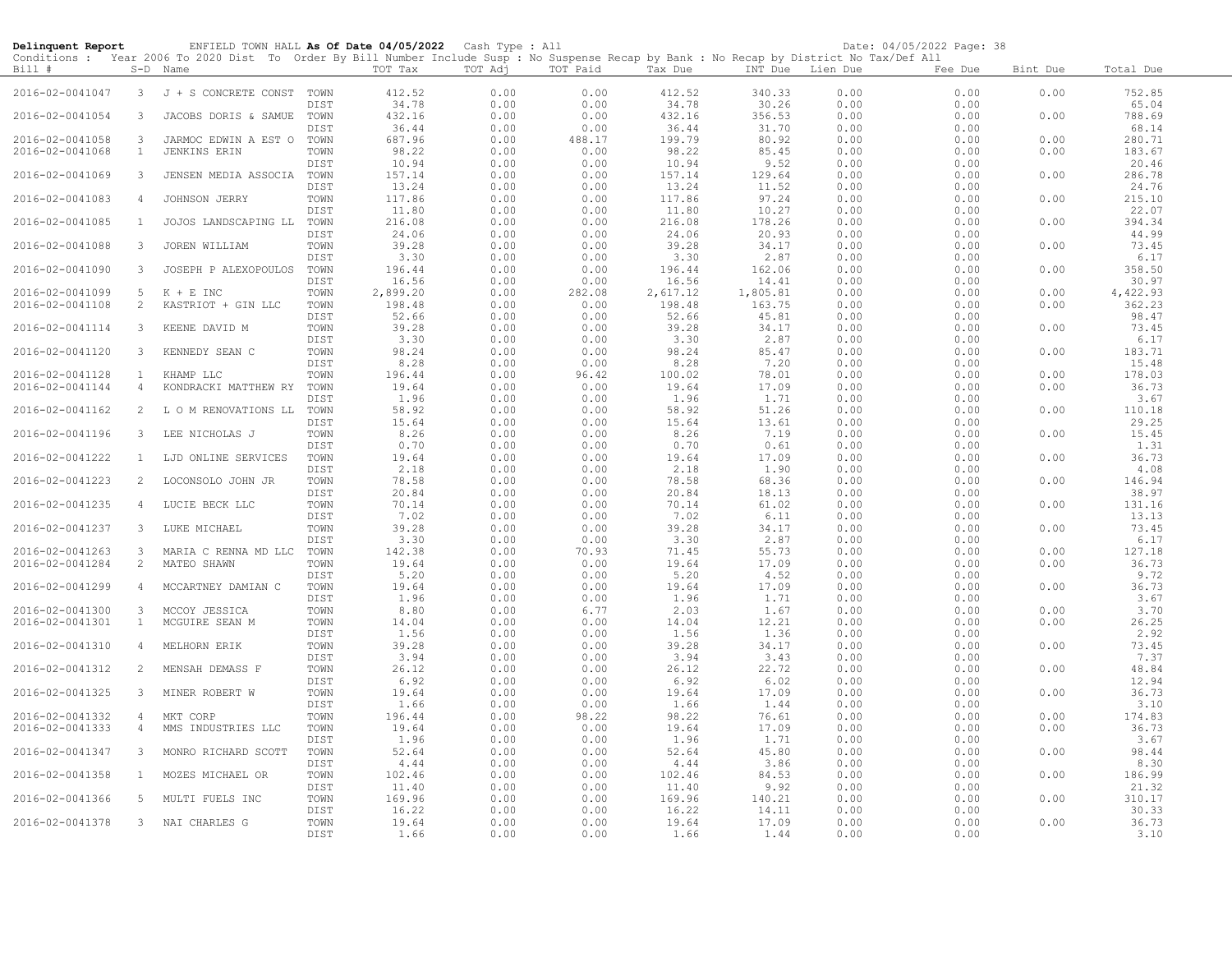| Delinquent Report |                | ENFIELD TOWN HALL As Of Date 04/05/2022 Cash Type : All                                                                                                |                      |                 |              |              |                 |                  |              | Date: 04/05/2022 Page: 39 |          |                 |
|-------------------|----------------|--------------------------------------------------------------------------------------------------------------------------------------------------------|----------------------|-----------------|--------------|--------------|-----------------|------------------|--------------|---------------------------|----------|-----------------|
| Bill #            |                | Conditions : Year 2006 To 2020 Dist To Order By Bill Number Include Susp : No Suspense Recap by Bank : No Recap by District No Tax/Def All<br>S-D Name |                      | TOT Tax         | TOT Adj      | TOT Paid     | Tax Due         | INT Due Lien Due |              | Fee Due                   | Bint Due | Total Due       |
| 2016-02-0041401   | $\overline{2}$ | NEW ENGLAND ATM                                                                                                                                        | TOWN<br>DIST         | 117.86<br>31.28 | 0.00<br>0.00 | 0.00<br>0.00 | 117.86<br>31.28 | 97.24<br>27.21   | 0.00<br>0.00 | 0.00<br>0.00              | 0.00     | 215.10<br>58.49 |
| 2016-02-0041410   | $\mathbf{1}$   | NEW MILLENNIUM CONST                                                                                                                                   | TOWN<br>DIST         | 58.92<br>6.56   | 0.00<br>0.00 | 0.00<br>0.00 | 58.92<br>6.56   | 51.26<br>5.71    | 0.00<br>0.00 | 0.00<br>0.00              | 0.00     | 110.18<br>12.27 |
| 2016-02-0041424   | $\mathbf{1}$   | NIERODA DOMINICK A                                                                                                                                     | TOWN<br>DIST         | 58.92<br>6.56   | 0.00<br>0.00 | 0.00<br>0.00 | 58.92<br>6.56   | 51.26<br>5.71    | 0.00<br>0.00 | 0.00<br>0.00              | 0.00     | 110.18<br>12.27 |
| 2016-02-0041426   | 2              | NISS MATTHEW DAVID                                                                                                                                     | TOWN<br>DIST         | 117.86<br>31.28 | 0.00<br>0.00 | 0.00<br>0.00 | 117.86<br>31.28 | 97.24<br>27.21   | 0.00<br>0.00 | 0.00<br>0.00              | 0.00     | 215.10<br>58.49 |
| 2016-02-0041451   | 5              | NOSKIEWICZ DAVID +                                                                                                                                     | TOWN                 | 57.04<br>5.44   | 0.00<br>0.00 | 0.00<br>0.00 | 57.04<br>5.44   | 49.62<br>4.73    | 0.00<br>0.00 | 0.00<br>0.00              | 0.00     | 106.66<br>10.17 |
| 2016-02-0041490   | $\mathbf{1}$   | OUELLETTE-DANIS KEEL                                                                                                                                   | DIST<br>TOWN<br>DIST | 19.64           | 0.00         | 0.00         | 19.64           | 17.09            | 0.00         | 0.00                      | 0.00     | 36.73           |
| 2016-02-0041501   | $\mathbf{1}$   | PALARDY ROBERT JOHN                                                                                                                                    | TOWN                 | 2.18<br>117.86  | 0.00<br>0.00 | 0.00<br>0.00 | 2.18<br>117.86  | 1.90<br>97.24    | 0.00<br>0.00 | 0.00<br>0.00              | 0.00     | 4.08<br>215.10  |
|                   | $\mathbf{1}$   |                                                                                                                                                        | DIST                 | 13.12           | 0.00         | 0.00         | 13.12           | 11.41            | 0.00         | 0.00                      |          | 24.53           |
| 2016-02-0041502   |                | PALAZZO BUILDING &RE                                                                                                                                   | TOWN                 | 275.00          | 0.00         | 162.72       | 112.28          | 80.84            | 0.00         | 0.00                      | 0.00     | 193.12          |
| 2016-02-0041507   | $\overline{2}$ | PAQUETTE DAVID A                                                                                                                                       | TOWN                 | 19.64           | 0.00         | 0.00         | 19.64           | 17.09            | 0.00         | 0.00                      | 0.00     | 36.73           |
|                   |                |                                                                                                                                                        | DIST                 | 5.20            | 0.00         | 0.00         | 5.20            | 4.52             | 0.00         | 0.00                      |          | 9.72            |
| 2016-02-0041508   | 2              | PARADISE KEVIN                                                                                                                                         | TOWN                 | 39.28           | 0.00         | 0.00         | 39.28           | 34.17            | 0.00         | 0.00                      | 0.00     | 73.45           |
|                   |                |                                                                                                                                                        | DIST                 | 10.42           | 0.00         | 0.00         | 10.42           | 9.07             | 0.00         | 0.00                      |          | 19.49           |
| 2016-02-0041513   | $\mathbf{1}$   | PARISI SPEED SCHOOL                                                                                                                                    | TOWN                 | 39.28           | 0.00         | 0.00         | 39.28           | 34.17            | 0.00         | 0.00                      | 0.00     | 73.45           |
|                   |                |                                                                                                                                                        | DIST                 | 4.38            | 0.00         | 0.00         | 4.38            | 3.81             | 0.00         | 0.00                      |          | 8.19            |
| 2016-02-0041535   | 4              | PELTIER WILLIAM                                                                                                                                        | TOWN                 | 39.28           | 0.00         | 0.00         | 39.28           | 34.17            | 0.00         | 0.00                      | 0.00     | 73.45           |
|                   |                |                                                                                                                                                        | DIST                 | 3.94            | 0.00         | 0.00         | 3.94            | 3.43             | 0.00         | 0.00                      |          | 7.37            |
| 2016-02-0041537   | 1              | PERFORMANCE PHYS THE                                                                                                                                   | TOWN                 | 392.88          | 0.00         | 0.00         | 392.88          | 324.12           | 0.00         | 0.00                      | 0.00     | 717.00          |
|                   |                |                                                                                                                                                        | DIST                 | 43.74           | 0.00         | 0.00         | 43.74           | 38.05            | 0.00         | 0.00                      |          | 81.79           |
| 2016-02-0041543   | 1              | PERRY GUY J                                                                                                                                            | TOWN                 | 58.92           | 0.00         | 0.00         | 58.92           | 51.26            | 0.00         | 0.00                      | 0.00     | 110.18          |
|                   |                |                                                                                                                                                        | DIST                 | 6.56            | 0.00         | 0.00         | 6.56            | 5.71             | 0.00         | 0.00                      |          | 12.27           |
|                   |                |                                                                                                                                                        |                      |                 |              |              |                 |                  |              |                           |          |                 |
| 2016-02-0041557   | 2              | PHAN MAXWELL                                                                                                                                           | TOWN                 | 785.74          | 0.00         | 0.00         | 785.74          | 648.24           | 0.00         | 0.00                      | 0.00     | 1,433.98        |
|                   |                |                                                                                                                                                        | DIST                 | 208.50          | 0.00         | 0.00         | 208.50          | 181.40           | 0.00         | 0.00                      |          | 389.90          |
| 2016-02-0041610   | 3              | POTTER DAVID                                                                                                                                           | TOWN                 | 7.06            | 0.00         | 0.00         | 7.06            | 6.14             | 0.00         | 0.00                      | 0.00     | 13.20           |
|                   |                |                                                                                                                                                        | DIST                 | 0.60            | 0.00         | 0.00         | 0.60            | 0.52             | 0.00         | 0.00                      |          | 1.12            |
| 2016-02-0041639   | 5              | <b>OUESNEL DALE J</b>                                                                                                                                  | TOWN                 | 196.44          | 0.00         | 0.00         | 196.44          | 162.06           | 0.00         | 0.00                      | 0.00     | 358.50          |
|                   |                |                                                                                                                                                        | DIST                 | 18.74           | 0.00         | 0.00         | 18.74           | 16.30            | 0.00         | 0.00                      |          | 35.04           |
| 2016-02-0041674   | $\overline{2}$ | REH CHRISTOPHER J                                                                                                                                      | TOWN                 | 19.64           | 0.00         | 0.00         | 19.64           | 17.09            | 0.00         | 0.00                      | 0.00     | 36.73           |
|                   |                |                                                                                                                                                        | DIST                 | 5.20            | 0.00         | 0.00         | 5.20            | 4.52             | 0.00         | 0.00                      |          | 9.72            |
| 2016-02-0041693   | $\mathbf{1}$   | RIVERA JAMES                                                                                                                                           | TOWN                 | 19.64           | 0.00         | 0.00         | 19.64           | 17.09            | 0.00         | 0.00                      | 0.00     | 36.73           |
|                   |                |                                                                                                                                                        | DIST                 | 2.18            | 0.00         | 0.00         | 2.18            | 1.90             | 0.00         | 0.00                      |          | 4.08            |
|                   |                |                                                                                                                                                        |                      |                 |              |              |                 |                  |              |                           |          |                 |
| 2016-02-0041702   | $\overline{4}$ | RODRIQUEZ JOSE E                                                                                                                                       | TOWN                 | 19.64           | 0.00         | 0.00         | 19.64           | 17.09            | 0.00         | 0.00                      | 0.00     | 36.73           |
|                   |                |                                                                                                                                                        | DIST                 | 1.96            | 0.00         | 0.00         | 1.96            | 1.71             | 0.00         | 0.00                      |          | 3.67            |
| 2016-02-0041730   | 2              | RUSSOTTO KARL                                                                                                                                          | TOWN                 | 193.88          | 0.00         | 0.00         | 193.88          | 159.95           | 0.00         | 0.00                      | 0.00     | 353.83          |
|                   |                |                                                                                                                                                        | DIST                 | 51.44           | 0.00         | 0.00         | 51.44           | 44.75            | 0.00         | 0.00                      |          | 96.19           |
| 2016-02-0041732   | $\mathbf{3}$   | RUVOLO HEATING + COO                                                                                                                                   | TOWN                 | 39.28           | 0.00         | 0.00         | 39.28           | 34.17            | 0.00         | 0.00                      | 0.00     | 73.45           |
|                   |                |                                                                                                                                                        | DIST                 | 3.30            | 0.00         | 0.00         | 3.30            | 2.87             | 0.00         | 0.00                      |          | 6.17            |
| 2016-02-0041741   | 2              | SABILLON EDER                                                                                                                                          | TOWN                 | 58.92           | 0.00         | 0.00         | 58.92           | 51.26            | 0.00         | 0.00                      | 0.00     | 110.18          |
|                   |                |                                                                                                                                                        | DIST                 | 15.64           | 0.00         | 0.00         | 15.64           | 13.61            | 0.00         | 0.00                      |          | 29.25           |
| 2016-02-0041750   | 4              | SALVADOR CHRISTOPHER                                                                                                                                   | TOWN                 | 19.64           | 0.00         | 0.00         | 19.64           | 17.09            | 0.00         | 0.00                      | 0.00     | 36.73           |
|                   |                |                                                                                                                                                        | DIST                 | 1.96            | 0.00         | 0.00         | 1.96            | 1.71             | 0.00         | 0.00                      |          | 3.67            |
| 2016-02-0041762   | 3              | SBK PROPERTY MANAGEM                                                                                                                                   | TOWN                 | 39.28           | 0.00         | 0.00         | 39.28           | 34.17            | 0.00         | 0.00                      | 0.00     | 73.45           |
|                   |                |                                                                                                                                                        | DIST                 | 3.30            | 0.00         | 0.00         | 3.30            | 2.87             | 0.00         | 0.00                      |          | 6.17            |
| 2016-02-0041807   | 2              | SIAFAKAS NICK                                                                                                                                          | TOWN                 | 39.28           | 0.00         | 0.00         | 39.28           | 34.17            | 0.00         | 0.00                      | 0.00     | 73.45           |
|                   |                |                                                                                                                                                        |                      |                 |              |              |                 |                  |              |                           |          | 19.49           |
|                   |                |                                                                                                                                                        | DIST                 | 10.42           | 0.00         | 0.00         | 10.42           | 9.07             | 0.00         | 0.00                      |          |                 |
| 2016-02-0041866   | 3              | SPICER ANTONIO                                                                                                                                         | TOWN                 | 58.92           | 0.00         | 0.00         | 58.92           | 51.26            | 0.00         | 0.00                      | 0.00     | 110.18          |
|                   |                |                                                                                                                                                        | DIST                 | 4.96            | 0.00         | 0.00         | 4.96            | 4.32             | 0.00         | 0.00                      |          | 9.28            |
| 2016-02-0041869   | 3              | SPOERER JOHN L                                                                                                                                         | TOWN                 | 23.56           | 0.00         | 0.00         | 23.56           | 20.50            | 0.00         | 0.00                      | 0.00     | 44.06           |
|                   |                |                                                                                                                                                        | DIST                 | 1.98            | 0.00         | 0.00         | 1.98            | 1.72             | 0.00         | 0.00                      |          | 3.70            |
| 2016-02-0041898   | $\overline{4}$ | STATE LINE AUTO LLC                                                                                                                                    | TOWN                 | 39.28           | 0.00         | 0.00         | 39.28           | 34.17            | 0.00         | 0.00                      | 0.00     | 73.45           |
|                   |                |                                                                                                                                                        | DIST                 | 3.94            | 0.00         | 0.00         | 3.94            | 3.43             | 0.00         | 0.00                      |          | 7.37            |
| 2016-02-0041899   | $\overline{4}$ | STATE LINE PAWN LLC                                                                                                                                    | TOWN                 | 275.36          | 0.00         | 0.00         | 275.36          | 227.17           | 0.00         | 0.00                      | 0.00     | 502.53          |
|                   |                |                                                                                                                                                        | DIST                 | 27.60           | 0.00         | 0.00         | 27.60           | 24.01            | 0.00         | 0.00                      |          | 51.61           |
| 2016-02-0041906   | <sup>1</sup>   | STEWARTS CONSTRUCTIO                                                                                                                                   | TOWN                 | 39.28           | 0.00         | 0.00         | 39.28           | 34.17            | 0.00         | 0.00                      | 0.00     | 73.45           |
|                   |                |                                                                                                                                                        | DIST                 | 4.38            | 0.00         | 0.00         | 4.38            | 3.81             | 0.00         | 0.00                      |          | 8.19            |
| 2016-02-0041922   | 5              |                                                                                                                                                        | TOWN                 | 39.28           | 0.00         | 0.00         | 39.28           | 34.17            | 0.00         | 0.00                      | 0.00     | 73.45           |
|                   |                | SUE MULDOON IMAGES L                                                                                                                                   |                      |                 |              |              |                 |                  |              |                           |          |                 |
|                   |                |                                                                                                                                                        | DIST                 | 3.74            | 0.00         | 0.00         | 3.74            | 3.25             | 0.00         | 0.00                      |          | 6.99            |
| 2016-02-0041923   | 2              | SUN TROPEZ                                                                                                                                             | TOWN                 | 1,492.92        | 0.00         | 0.00         | 1,492.92        | 1,231.66         | 0.00         | 0.00                      | 0.00     | 2,724.58        |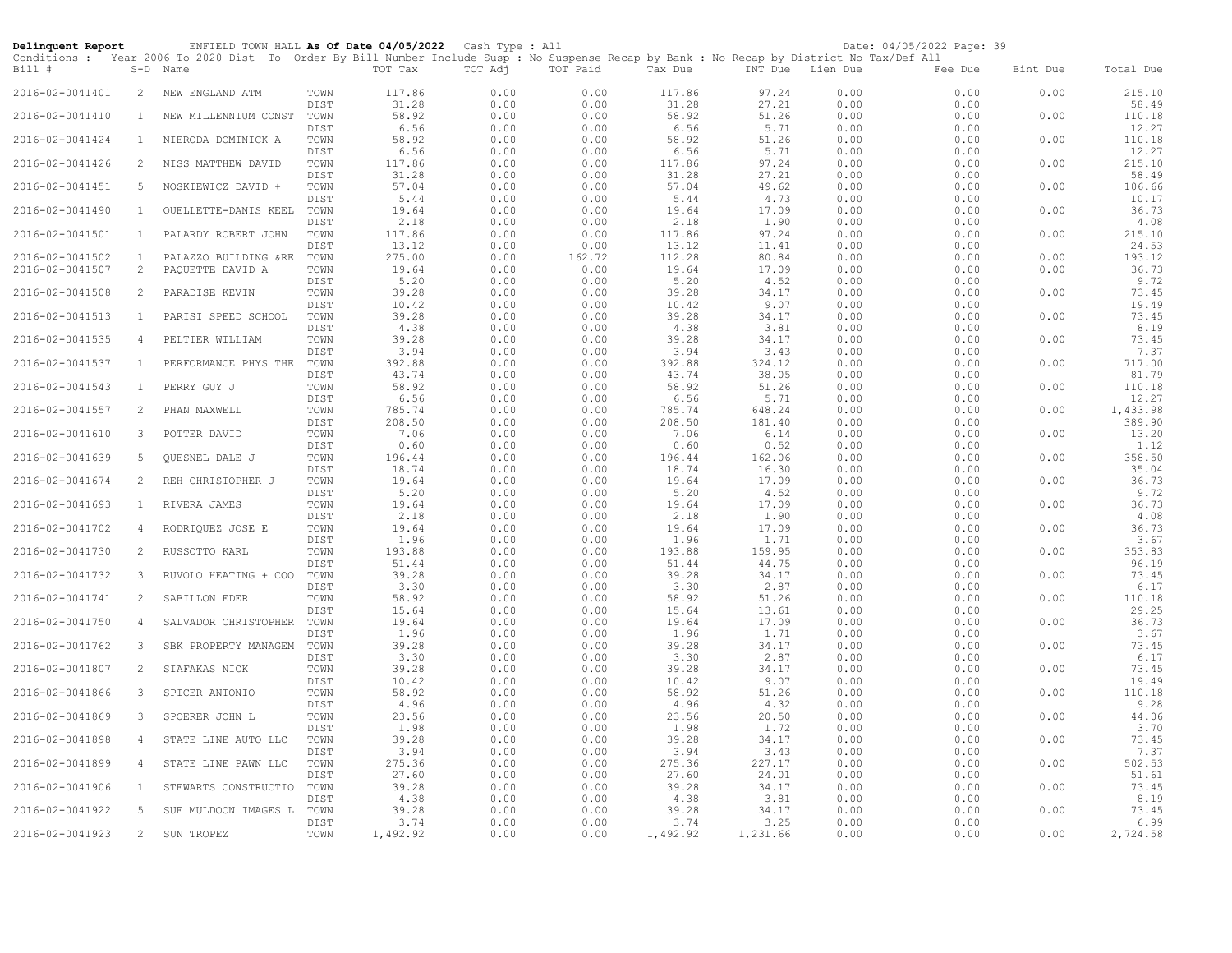| Delinquent Report |                | ENFIELD TOWN HALL As Of Date 04/05/2022 Cash Type : All                                                                                                |                            |                    |              |              |                    |                  |              | Date: 04/05/2022 Page: 40 |          |                    |
|-------------------|----------------|--------------------------------------------------------------------------------------------------------------------------------------------------------|----------------------------|--------------------|--------------|--------------|--------------------|------------------|--------------|---------------------------|----------|--------------------|
| Bill #            |                | Conditions : Year 2006 To 2020 Dist To Order By Bill Number Include Susp : No Suspense Recap by Bank : No Recap by District No Tax/Def All<br>S-D Name |                            | TOT Tax            | TOT Adj      | TOT Paid     | Tax Due            | INT Due Lien Due |              | Fee Due                   | Bint Due | Total Due          |
|                   |                |                                                                                                                                                        |                            |                    |              |              |                    |                  |              |                           |          |                    |
| 2016-02-0041926   | $\mathbf{1}$   | SUPERIOR LANDSCAPING                                                                                                                                   | DIST<br>TOWN               | 396.14<br>19.64    | 0.00<br>0.00 | 0.00<br>0.00 | 396.14<br>19.64    | 344.64<br>17.09  | 0.00<br>0.00 | 0.00<br>0.00              | 0.00     | 740.78<br>36.73    |
|                   |                |                                                                                                                                                        | DIST                       | 2.18               | 0.00         | 0.00         | 2.18               | 1.90             | 0.00         | 0.00                      |          | 4.08               |
| 2016-02-0041930   | $\mathbf{1}$   | SURAPINE PETER                                                                                                                                         | TOWN                       | 98.22              | 0.00         | 0.00         | 98.22              | 85.45            | 0.00         | 0.00                      | 0.00     | 183.67             |
|                   |                |                                                                                                                                                        | DIST                       | 10.94              | 0.00         | 0.00         | 10.94              | 9.52             | 0.00         | 0.00                      |          | 20.46              |
| 2016-02-0041960   | 5              | TELLIER MICHAEL R                                                                                                                                      | TOWN                       | 39.28              | 0.00         | 0.00         | 39.28              | 34.17            | 0.00         | 0.00                      | 0.00     | 73.45              |
|                   | 2              |                                                                                                                                                        | DIST                       | 3.74               | 0.00         | 0.00         | 3.74               | 3.25             | 0.00         | 0.00                      |          | 6.99               |
| 2016-02-0041965   |                | TETREAULT NAPOLEAN                                                                                                                                     | TOWN<br>DIST               | 39.28<br>10.42     | 0.00<br>0.00 | 0.00<br>0.00 | 39.28<br>10.42     | 34.17<br>9.07    | 0.00<br>0.00 | 0.00<br>0.00              | 0.00     | 73.45<br>19.49     |
| 2016-02-0042002   | 2              | TOWNHOUSE III CONDOM                                                                                                                                   | TOWN                       | 39.28              | 0.00         | 0.00         | 39.28              | 34.17            | 0.00         | 0.00                      | 0.00     | 73.45              |
|                   |                |                                                                                                                                                        | DIST                       | 10.42              | 0.00         | 0.00         | 10.42              | 9.07             | 0.00         | 0.00                      |          | 19.49              |
| 2016-02-0042017   | 5              | TSUNAMI BLACK TATTOO                                                                                                                                   | TOWN                       | 236.98             | 0.00         | 118.49       | 118.49             | 92.42            | 0.00         | 0.00                      | 0.00     | 210.91             |
| 2016-02-0042035   | 3              | UNDER #1 ROOF HOME I                                                                                                                                   | TOWN                       | 39.28              | 0.00         | 0.00         | 39.28              | 34.17            | 0.00         | 0.00                      | 0.00     | 73.45              |
| 2016-02-0042051   | $\mathbf{1}$   | UNIVERSAL PROJECTS U                                                                                                                                   | DIST<br>TOWN               | 3.30               | 0.00<br>0.00 | 0.00<br>0.00 | 3.30<br>39.28      | 2.87<br>34.17    | 0.00<br>0.00 | 0.00<br>0.00              | 0.00     | 6.17<br>73.45      |
|                   |                |                                                                                                                                                        | DIST                       | 39.28<br>4.38      | 0.00         | 0.00         | 4.38               | 3.81             | 0.00         | 0.00                      |          | 8.19               |
| 2016-02-0042074   | 4              | VALLE ELECTRIC                                                                                                                                         | TOWN                       | 39.28              | 0.00         | 0.00         | 39.28              | 34.17            | 0.00         | 0.00                      | 0.00     | 73.45              |
|                   |                |                                                                                                                                                        | DIST                       | 3.94               | 0.00         | 0.00         | 3.94               | 3.43             | 0.00         | 0.00                      |          | 7.37               |
| 2016-02-0042090   | $\mathbf{1}$   | VINING PAUL S                                                                                                                                          | TOWN                       | 39.28              | 0.00         | 0.00         | 39.28              | 34.17            | 0.00         | 0.00                      | 0.00     | 73.45              |
|                   |                |                                                                                                                                                        | DIST                       | 4.38               | 0.00         | 0.00         | 4.38               | 3.81             | 0.00         | 0.00                      |          | 8.19               |
| 2016-02-0042091   | $\overline{4}$ | VINNEYS AUTO DETAIL                                                                                                                                    | TOWN<br>DIST               | 19.64              | 0.00         | 0.00         | 19.64<br>1.96      | 17.09<br>1.71    | 0.00         | 0.00<br>0.00              | 0.00     | 36.73<br>3.67      |
| 2016-02-0042145   | 5              | WESCO COMMERCIAL CLE                                                                                                                                   | TOWN                       | 1.96<br>39.28      | 0.00<br>0.00 | 0.00<br>0.00 | 39.28              | 34.17            | 0.00<br>0.00 | 0.00                      | 0.00     | 73.45              |
|                   |                |                                                                                                                                                        | DIST                       | 3.74               | 0.00         | 0.00         | 3.74               | 3.25             | 0.00         | 0.00                      |          | 6.99               |
| 2016-02-0042217   | 2              | ZULUAGA NELSON                                                                                                                                         | TOWN                       | 216.08             | 0.00         | 0.00         | 216.08             | 178.26           | 0.00         | 0.00                      | 0.00     | 394.34             |
|                   |                |                                                                                                                                                        | DIST                       | 57.34              | 0.00         | 0.00         | 57.34              | 49.89            | 0.00         | 0.00                      |          | 107.23             |
|                   |                |                                                                                                                                                        |                            |                    |              |              |                    |                  |              |                           |          |                    |
| TOT PP            |                | # Of Accts: 152                                                                                                                                        | <b>TOWN</b><br><b>DIST</b> | 40,167.76          | 0.00         | 2,523.44     | 37,644.32          | 30,537.12        | 0.00         | 0.00                      | 0.00     | 68,181.44          |
|                   |                |                                                                                                                                                        |                            | 6,164.66           | 0.00         | 19.85        | 6,144.81           | 5, 313.55        | 0.00         | 0.00                      |          | 11,458.36          |
| <b>YEAR 2016</b>  |                | # Of Accts: 152                                                                                                                                        | <b>TOWN</b>                | 40,167.76          | 0.00         | 2,523.44     | 37,644.32          | 30,537.12        | 0.00         | 0.00                      | 0.00     | 68,181.44          |
|                   |                |                                                                                                                                                        | <b>DIST</b>                | 6,164.66           | 0.00         | 19.85        | 6,144.81           | 5, 313.55        | 0.00         | 0.00                      |          | 11,458.36          |
| 2017-02-0040029   | $\sim$         | ACTION EXPEDITING                                                                                                                                      | TOWN                       | 417.50             | 0.00         | 204.84       | 212.66             | 127.65           | 0.00         | 0.00                      | 0.00     | 340.31             |
| 2017-02-0040054   | $\mathbf{1}$   | AFFORDABLE PARADISE                                                                                                                                    | TOWN                       | 41.75              | 0.00         | 0.00         | 41.75              | 28.81            | 0.00         | 0.00                      | 0.00     | 70.56              |
|                   |                |                                                                                                                                                        | DIST                       | 4.50               | 0.00         | 0.00         | 4.50               | 3.11             | 0.00         | 0.00                      |          | 7.61               |
| 2017-02-0040058   | $\mathbf{1}$   | AGS TALCOTT INC                                                                                                                                        | TOWN                       | 13.49              | 0.00         | 0.00         | 13.49              | 9.31             | 0.00         | 0.00                      | 0.00     | 22.80              |
|                   |                |                                                                                                                                                        | DIST                       | 1.45               | 0.00         | 0.00         | 1.45               | 1.00             | 0.00         | 0.00                      |          | 2.45               |
| 2017-02-0040080   | $\overline{2}$ | ALL PHASES CONSTRUCT                                                                                                                                   | TOWN<br>DIST               | 41.75<br>8.41      | 0.00<br>0.00 | 0.00<br>0.00 | 41.75<br>8.41      | 28.81<br>5.80    | 0.00<br>0.00 | 0.00<br>0.00              | 0.00     | 70.56<br>14.21     |
| 2017-02-0040081   | 2              | ALL TH E WAY DELI +                                                                                                                                    | TOWN                       | 164.30             | 0.00         | 0.00         | 164.30             | 105.97           | 0.00         | 0.00                      | 0.00     | 270.27             |
|                   |                |                                                                                                                                                        | DIST                       | 33.10              | 0.00         | 0.00         | 33.10              | 22.84            | 0.00         | 0.00                      |          | 55.94              |
| 2017-02-0040082   | $\overline{2}$ | ALL THE WAY CLOTHING                                                                                                                                   | TOWN                       | 41.75              | 0.00         | 0.00         | 41.75              | 28.81            | 0.00         | 0.00                      | 0.00     | 70.56              |
|                   |                |                                                                                                                                                        | DIST                       | 8.41               | 0.00         | 0.00         | 8.41               | 5.80             | 0.00         | 0.00                      |          | 14.21              |
| 2017-02-0040100   | $\overline{4}$ | AMERICAN LANDSCAPE C                                                                                                                                   | TOWN<br>DIST               | 41.75<br>3.94      | 0.00<br>0.00 | 0.00<br>0.00 | 41.75<br>3.94      | 28.81<br>2.72    | 0.00<br>0.00 | 0.00<br>0.00              | 0.00     | 70.56<br>6.66      |
| 2017-02-0040178   | $\mathbf{1}$   | BARTON & ASSOCIATES                                                                                                                                    | TOWN                       | 3,548.76           | 0.00         | 0.00         | 3,548.76           | 2,288.95         | 0.00         | 0.00                      | 0.00     | 5,837.71           |
|                   |                |                                                                                                                                                        | DIST                       | 382.50             | 0.00         | 0.00         | 382.50             | 263.93           | 0.00         | 0.00                      |          | 646.43             |
| 2017-02-0040222   | $\mathbf{1}$   | BISHOP CLAYTON                                                                                                                                         | TOWN                       | 83.50              | 0.00         | 0.00         | 83.50              | 57.62            | 0.00         | 0.00                      | 0.00     | 141.12             |
|                   |                |                                                                                                                                                        | DIST                       | 9.00               | 0.00         | 0.00         | 9.00               | 6.21             | 0.00         | 0.00                      |          | 15.21              |
| 2017-02-0040247   | 2              | BRESSE RENEE                                                                                                                                           | TOWN                       | 41.75              | 0.00         | 0.00         | 41.75              | 28.81            | 0.00         | 0.00                      | 0.00     | 70.56              |
| 2017-02-0040249   | $\overline{4}$ | BREWER MAYNARD C                                                                                                                                       | DIST<br>TOWN               | 8.41<br>41.75      | 0.00<br>0.00 | 0.00<br>0.00 | 8.41<br>41.75      | 5.80<br>28.81    | 0.00<br>0.00 | 0.00<br>0.00              | 0.00     | 14.21<br>70.56     |
|                   |                |                                                                                                                                                        | DIST                       | 3.94               | 0.00         | 0.00         | 3.94               | 2.72             | 0.00         | 0.00                      |          | 6.66               |
| 2017-02-0040254   | 5              | BROCUGLIO ANTHONY                                                                                                                                      | TOWN                       | 41.75              | 0.00         | 0.00         | 41.75              | 28.81            | 0.00         | 0.00                      | 0.00     | 70.56              |
|                   |                |                                                                                                                                                        | DIST                       | 3.75               | 0.00         | 0.00         | 3.75               | 2.59             | 0.00         | 0.00                      |          | 6.34               |
| 2017-02-0040262   | $\overline{2}$ | BRUNELLE TINA L + RO                                                                                                                                   | TOWN                       | 20.88              | 0.00         | 0.00         | 20.88              | 14.41            | 0.00         | 0.00                      | 0.00     | 35.29              |
|                   |                |                                                                                                                                                        | DIST                       | 4.21               | 0.00         | 0.00         | 4.21               | 2.90             | 0.00         | 0.00                      |          | 7.11               |
| 2017-02-0040281   | $\mathbf{1}$   | C&Z LLC                                                                                                                                                | TOWN<br>DIST               | 1,207.82<br>130.18 | 0.00<br>0.00 | 0.00<br>0.00 | 1,207.82<br>130.18 | 779.05<br>89.82  | 0.00<br>0.00 | 0.00<br>0.00              | 0.00     | 1,986.87<br>220.00 |
| 2017-02-0040339   | $\mathbf{1}$   | CEPPETELLI THOMAS                                                                                                                                      | TOWN                       | 41.75              | 0.00         | 0.00         | 41.75              | 28.81            | 0.00         | 0.00                      | 0.00     | 70.56              |
|                   |                |                                                                                                                                                        | DIST                       | 4.50               | 0.00         | 0.00         | 4.50               | 3.11             | 0.00         | 0.00                      |          | 7.61               |
| 2017-02-0040345   | 5              | CHARRON DOUGLAS                                                                                                                                        | TOWN                       | 490.76             | $-0.01$      | 245.37       | 245.38             | 147.23           | 0.00         | 0.00                      | 0.00     | 392.61             |
| 2017-02-0040346   | 2              | CHARTERED OAK ACOUST                                                                                                                                   | TOWN                       | 41.75              | 0.00         | 0.00         | 41.75              | 28.81            | 0.00         | 0.00                      | 0.00     | 70.56              |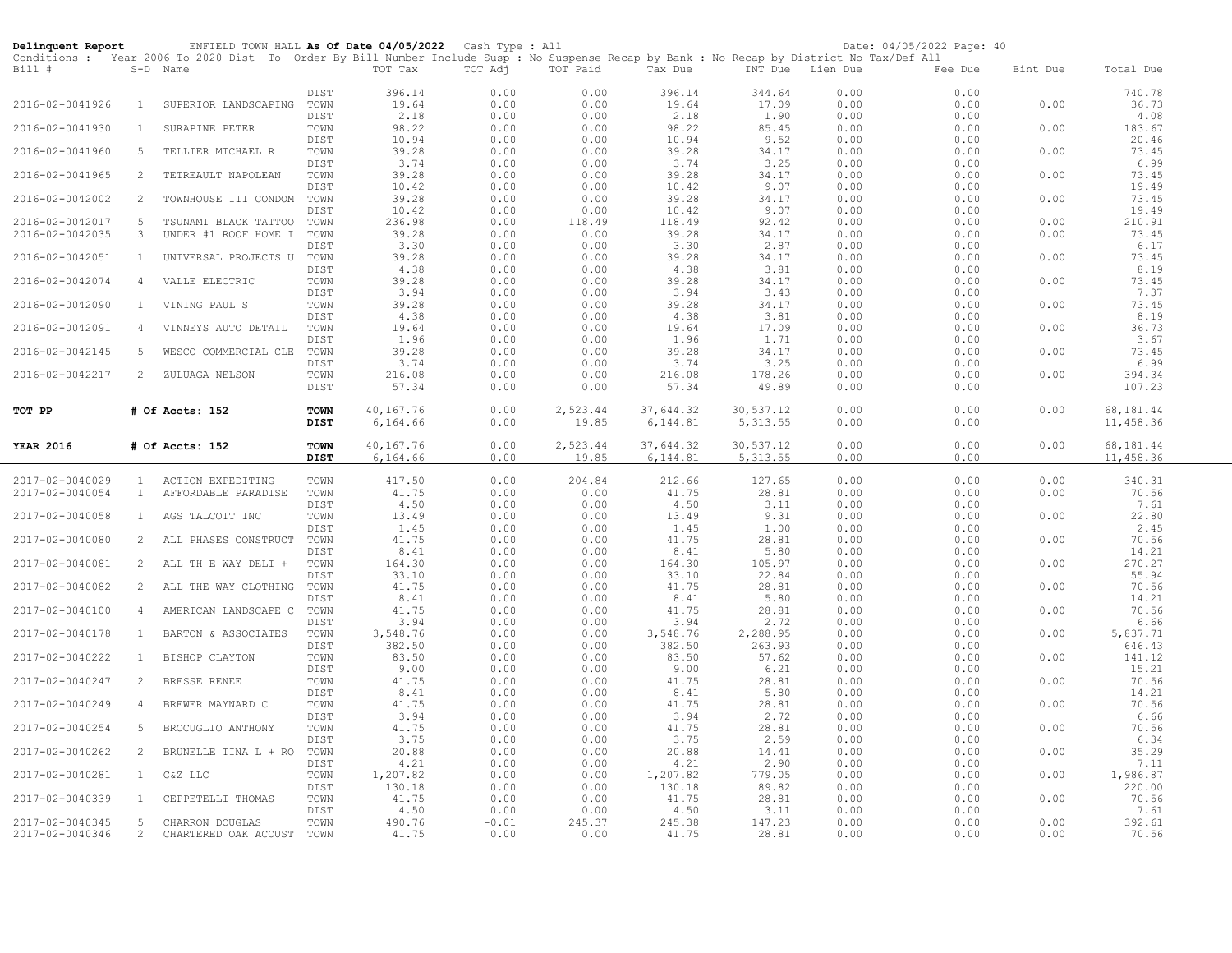| Delinquent Report |                | ENFIELD TOWN HALL As Of Date 04/05/2022 Cash Type : All                                                                                    |              |                |              |              |                |                |              | Date: 04/05/2022 Page: 41 |          |                 |
|-------------------|----------------|--------------------------------------------------------------------------------------------------------------------------------------------|--------------|----------------|--------------|--------------|----------------|----------------|--------------|---------------------------|----------|-----------------|
|                   |                | Conditions : Year 2006 To 2020 Dist To Order By Bill Number Include Susp : No Suspense Recap by Bank : No Recap by District No Tax/Def All |              |                |              |              |                |                |              |                           |          |                 |
| Bill #            |                | S-D Name                                                                                                                                   |              | TOT Tax        | TOT Adj      | TOT Paid     | Tax Due        | INT Due        | Lien Due     | Fee Due                   | Bint Due | Total Due       |
|                   |                |                                                                                                                                            | DIST         | 8.41           | 0.00         | 0.00         | 8.41           | 5.80           | 0.00         | 0.00                      |          | 14.21           |
| 2017-02-0040353   | $\mathbf{1}$   | CHERRY HILL CONSULTI                                                                                                                       | TOWN         | 41.75          | 0.00         | 0.00         | 41.75          | 28.81          | 0.00         | 0.00                      | 0.00     | 70.56           |
|                   |                |                                                                                                                                            | DIST         | 4.50           | 0.00         | 0.00         | 4.50           | 3.11           | 0.00         | 0.00                      |          | 7.61            |
| 2017-02-0040364   | 2              | CINDYS DELI                                                                                                                                | TOWN         | 2,093.36       | 0.00         | 0.00         | 2,093.36       | 1,350.22       | 0.00         | 0.00                      | 0.00     | 3,443.58        |
|                   |                |                                                                                                                                            | DIST         | 421.80         | 0.00         | 0.00         | 421.80         | 291.04         | 0.00         | 0.00                      |          | 712.84          |
| 2017-02-0040377   | 2              | CIT SERVICES LLC                                                                                                                           | TOWN         | 37.58          | 0.00         | 0.00         | 37.58          | 25.93          | 0.00         | 0.00                      | 0.00     | 63.51           |
|                   |                |                                                                                                                                            | DIST         | 7.57           | 0.00         | 0.00         | 7.57           | 5.22           | 0.00         | 0.00                      |          | 12.79           |
| 2017-02-0040381   | $\mathbf{1}$   | CLARK DAVID R                                                                                                                              | TOWN         | 41.75          | 0.00         | 0.00         | 41.75          | 28.81          | 0.00         | 0.00                      | 0.00     | 70.56           |
| 2017-02-0040411   | $\overline{2}$ |                                                                                                                                            | DIST         | 4.50<br>41.75  | 0.00<br>0.00 | 0.00<br>0.00 | 4.50<br>41.75  | 3.11<br>28.81  | 0.00<br>0.00 | 0.00<br>0.00              | 0.00     | 7.61<br>70.56   |
|                   |                | COLOR PROS LLC                                                                                                                             | TOWN<br>DIST | 8.41           | 0.00         | 0.00         | 8.41           | 5.80           | 0.00         | 0.00                      |          | 14.21           |
| 2017-02-0040427   | 3              | CONNAUGHTON KATHY                                                                                                                          | TOWN         | 83.50          | 0.00         | 0.00         | 83.50          | 57.62          | 0.00         | 0.00                      | 0.00     | 141.12          |
|                   |                |                                                                                                                                            | DIST         | 7.18           | 0.00         | 0.00         | 7.18           | 4.95           | 0.00         | 0.00                      |          | 12.13           |
| 2017-02-0040459   | $\overline{2}$ | CONWAY HILL INC                                                                                                                            | TOWN         | 32.43          | 0.00         | 0.00         | 32.43          | 22.38          | 0.00         | 0.00                      | 0.00     | 54.81           |
|                   |                |                                                                                                                                            | DIST         | 6.53           | 0.00         | 0.00         | 6.53           | 4.51           | 0.00         | 0.00                      |          | 11.04           |
| 2017-02-0040460   | 3              | CONWAY KRISTY M                                                                                                                            | TOWN         | 20.88          | 0.00         | 0.00         | 20.88          | 14.41          | 0.00         | 0.00                      | 0.00     | 35.29           |
|                   |                |                                                                                                                                            | DIST         | 1.79           | 0.00         | 0.00         | 1.79           | 1.24           | 0.00         | 0.00                      |          | 3.03            |
| 2017-02-0040461   | 3              | CONWAY MICHAEL                                                                                                                             | TOWN         | 83.50          | 0.00         | 0.00         | 83.50          | 57.62          | 0.00         | 0.00                      | 0.00     | 141.12          |
| 2017-02-0040480   | $\overline{4}$ | CRANE DAVID                                                                                                                                | DIST<br>TOWN | 7.18<br>20.88  | 0.00<br>0.00 | 0.00<br>0.00 | 7.18<br>20.88  | 4.95<br>14.41  | 0.00<br>0.00 | 0.00<br>0.00              | 0.00     | 12.13<br>35.29  |
|                   |                |                                                                                                                                            | DIST         | 1.97           | 0.00         | 0.00         | 1.97           | 1.36           | 0.00         | 0.00                      |          | 3.33            |
| 2017-02-0040481   | 4              | CRANE DAVID                                                                                                                                | TOWN         | 20.88          | 0.00         | 0.00         | 20.88          | 14.41          | 0.00         | 0.00                      | 0.00     | 35.29           |
|                   |                |                                                                                                                                            | DIST         | 1.97           | 0.00         | 0.00         | 1.97           | 1.36           | 0.00         | 0.00                      |          | 3.33            |
| 2017-02-0040482   | 4              | CRANE DAVID C                                                                                                                              | TOWN         | 20.88          | 0.00         | 0.00         | 20.88          | 14.41          | 0.00         | 0.00                      | 0.00     | 35.29           |
|                   |                |                                                                                                                                            | DIST         | 1.97           | 0.00         | 0.00         | 1.97           | 1.36           | 0.00         | 0.00                      |          | 3.33            |
| 2017-02-0040522   | 5              | CUTTER DAVID                                                                                                                               | TOWN         | 41.75          | 0.00         | 0.00         | 41.75          | 28.81          | 0.00         | 0.00                      | 0.00     | 70.56           |
|                   |                |                                                                                                                                            | DIST         | 3.75           | 0.00         | 0.00         | 3.75           | 2.59           | 0.00         | 0.00                      |          | 6.34            |
| 2017-02-0040528   | $\mathbf{1}$   | D & B REPAIRS LLC                                                                                                                          | TOWN         | 208.76         | 0.00         | 0.00         | 208.76         | 134.65         | 0.00         | 0.00                      | 0.00     | 343.41          |
| 2017-02-0040533   | 1              | DAIGNAULT WAYNE                                                                                                                            | DIST<br>TOWN | 22.50<br>41.75 | 0.00<br>0.00 | 0.00<br>0.00 | 22.50<br>41.75 | 15.53<br>28.81 | 0.00<br>0.00 | 0.00<br>0.00              | 0.00     | 38.03<br>70.56  |
|                   |                |                                                                                                                                            | DIST         | 4.50           | 0.00         | 0.00         | 4.50           | 3.11           | 0.00         | 0.00                      |          | 7.61            |
| 2017-02-0040534   | 1              | DAIGNEAU PAUL B                                                                                                                            | TOWN         | 41.75          | 0.00         | 0.00         | 41.75          | 28.81          | 0.00         | 0.00                      | 0.00     | 70.56           |
|                   |                |                                                                                                                                            | DIST         | 4.50           | 0.00         | 0.00         | 4.50           | 3.11           | 0.00         | 0.00                      |          | 7.61            |
| 2017-02-0040542   | 5              | DATABIND CORP                                                                                                                              | TOWN         | 1,112.66       | 2,880.14     | 3,506.81     | 485.99         | 14.58          | 0.00         | 0.00                      | 0.00     | 500.57          |
| 2017-02-0040547   | $\overline{c}$ | DAVIS WILLIAM R                                                                                                                            | TOWN         | 41.75          | 0.00         | 0.00         | 41.75          | 28.81          | 0.00         | 0.00                      | 0.00     | 70.56           |
|                   |                |                                                                                                                                            | DIST         | 8.41           | 0.00         | 0.00         | 8.41           | 5.80           | 0.00         | 0.00                      |          | 14.21           |
| 2017-02-0040558   | 4              | DECELLES RENEE D                                                                                                                           | TOWN         | 65.06          | 0.00         | 0.00         | 65.06          | 44.89          | 0.00         | 0.00                      | 0.00     | 109.95          |
|                   |                |                                                                                                                                            | DIST         | 6.14           | 0.00         | 0.00         | 6.14           | 4.24           | 0.00         | 0.00                      |          | 10.38<br>35.29  |
| 2017-02-0040573   | 2              | DERAFFAELE JOSEPH C                                                                                                                        | TOWN<br>DIST | 20.88<br>4.21  | 0.00<br>0.00 | 0.00<br>0.00 | 20.88<br>4.21  | 14.41<br>2.90  | 0.00<br>0.00 | 0.00<br>0.00              | 0.00     | 7.11            |
| 2017-02-0040591   | 1              | DISTINCTIVE HOME IMP                                                                                                                       | TOWN         | 62.63          | 0.00         | 0.00         | 62.63          | 43.21          | 0.00         | 0.00                      | 0.00     | 105.84          |
|                   |                |                                                                                                                                            | DIST         | 6.75           | 0.00         | 0.00         | 6.75           | 4.66           | 0.00         | 0.00                      |          | 11.41           |
| 2017-02-0040592   | $\mathbf{1}$   | DIVERSIFIED VENDING                                                                                                                        | TOWN         | 49.30          | 0.00         | 0.00         | 49.30          | 34.02          | 0.00         | 0.00                      | 0.00     | 83.32           |
|                   |                |                                                                                                                                            | DIST         | 5.31           | 0.00         | 0.00         | 5.31           | 3.66           | 0.00         | 0.00                      |          | 8.97            |
| 2017-02-0040617   | 2              | DUNN CHARLES E                                                                                                                             | TOWN         | 41.75          | 0.00         | 0.00         | 41.75          | 28.81          | 0.00         | 0.00                      | 0.00     | 70.56           |
|                   |                |                                                                                                                                            | DIST         | 8.41           | 0.00         | 0.00         | 8.41           | 5.80           | 0.00         | 0.00                      |          | 14.21           |
| 2017-02-0040622   | 2              | E + G WELDING + FABR TOWN                                                                                                                  |              | 41.75          | 0.00         | 0.00         | 41.75          | 28.81          | 0.00         | 0.00                      | 0.00     | 70.56           |
| 2017-02-0040654   | 2              | ELSNER KENNETH + YON                                                                                                                       | DIST<br>TOWN | 8.41<br>250.50 | 0.00<br>0.00 | 0.00<br>0.00 | 8.41<br>250.50 | 5.80<br>161.57 | 0.00<br>0.00 | 0.00<br>0.00              | 0.00     | 14.21<br>412.07 |
|                   |                |                                                                                                                                            | DIST         | 50.48          | 0.00         | 0.00         | 50.48          | 34.83          | 0.00         | 0.00                      |          | 85.31           |
| 2017-02-0040663   | $\mathbf{1}$   | ENFIELD CONVENIENCE                                                                                                                        | TOWN         | 2,087.50       | 0.00         | 0.00         | 2,087.50       | 1,346.44       | 0.00         | 0.00                      | 0.00     | 3,433.94        |
|                   |                |                                                                                                                                            | DIST         | 225.00         | 0.00         | 0.00         | 225.00         | 155.25         | 0.00         | 0.00                      |          | 380.25          |
| 2017-02-0040689   | 2              | ENFIELD TAP LLC                                                                                                                            | TOWN         | 837.94         | 0.00         | 0.00         | 837.94         | 540.47         | 0.00         | 0.00                      | 0.00     | 1,378.41        |
|                   |                |                                                                                                                                            | DIST         | 168.84         | 0.00         | 0.00         | 168.84         | 116.50         | 0.00         | 0.00                      |          | 285.34          |
| 2017-02-0040707   | 3              | ESPINOSA JONATHAN                                                                                                                          | TOWN         | 41.75          | 0.00         | 0.00         | 41.75          | 28.81          | 0.00         | 0.00                      | 0.00     | 70.56           |
|                   |                |                                                                                                                                            | DIST         | 3.59           | 0.00         | 0.00         | 3.59           | 2.48           | 0.00         | 0.00                      |          | 6.07            |
| 2017-02-0040708   | 2              | ESPINOSA MARY                                                                                                                              | TOWN         | 417.50         | 0.00         | 0.00         | 417.50         | 269.29         | 0.00         | 0.00                      | 0.00     | 686.79          |
| 2017-02-0040710   | 3              | EV JANITORIAL SERVIC                                                                                                                       | DIST<br>TOWN | 84.13<br>20.88 | 0.00<br>0.00 | 0.00<br>0.00 | 84.13<br>20.88 | 58.05<br>14.41 | 0.00<br>0.00 | 0.00<br>0.00              | 0.00     | 142.18<br>35.29 |
|                   |                |                                                                                                                                            | DIST         | 1.79           | 0.00         | 0.00         | 1.79           | 1.24           | 0.00         | 0.00                      |          | 3.03            |
| 2017-02-0040731   | 2              | FAMILY MARTIAL ARTS                                                                                                                        | TOWN         | 208.76         | 0.00         | 0.00         | 208.76         | 134.65         | 0.00         | 0.00                      | 0.00     | 343.41          |
|                   |                |                                                                                                                                            | DIST         | 42.06          | 0.00         | 0.00         | 42.06          | 29.02          | 0.00         | 0.00                      |          | 71.08           |
| 2017-02-0040733   | $\mathbf{1}$   | FAMILY PHYSICAL THER                                                                                                                       | TOWN         | 417.50         | 0.00         | 0.00         | 417.50         | 269.29         | 0.00         | 0.00                      | 0.00     | 686.79          |
|                   |                |                                                                                                                                            | DIST         | 45.00          | 0.00         | 0.00         | 45.00          | 31.05          | 0.00         | 0.00                      |          | 76.05           |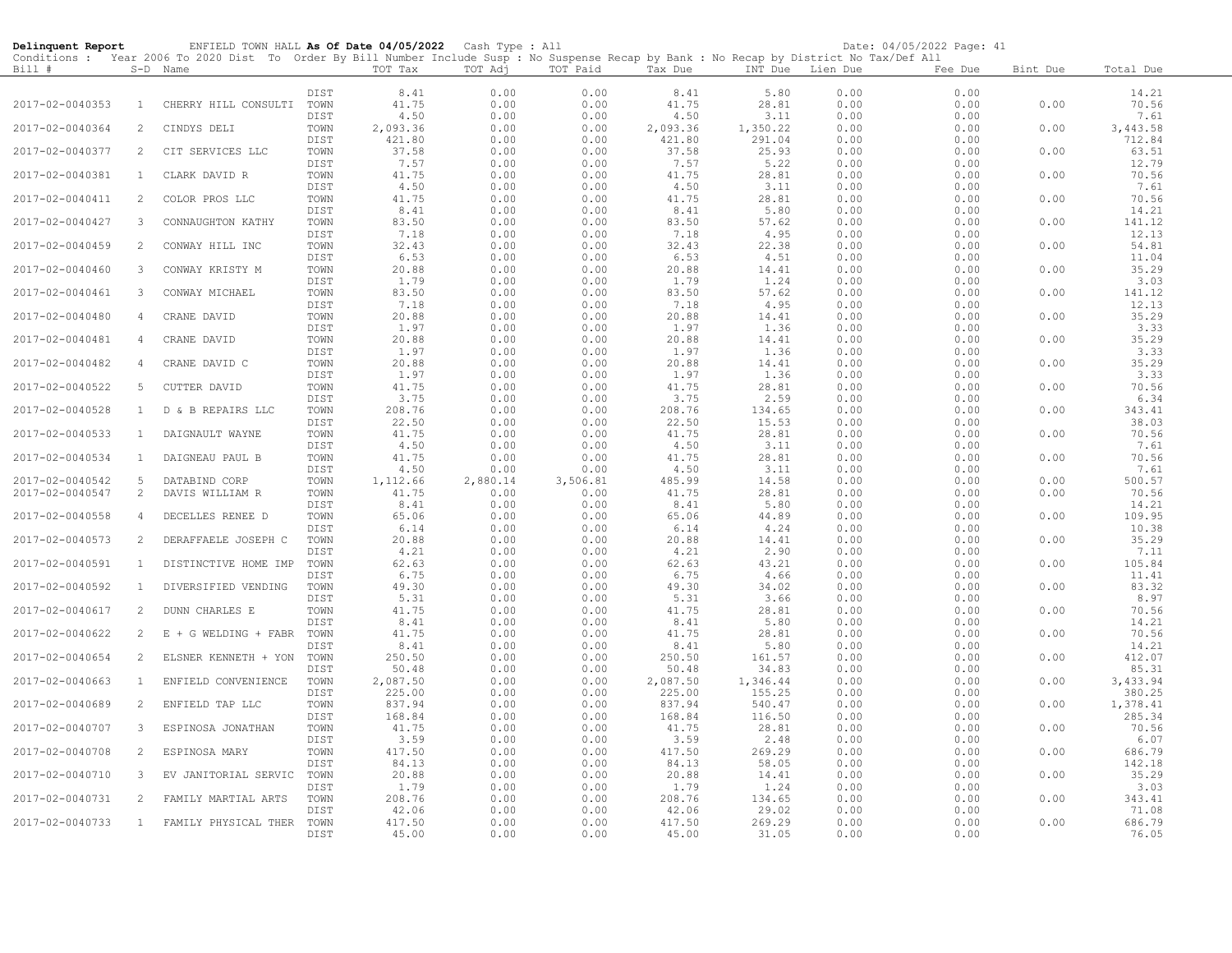| Delinquent Report |                       | ENFIELD TOWN HALL As Of Date 04/05/2022 Cash Type : All                                                                                                |              |                    |              |                |                    |                    |                  | Date: 04/05/2022 Page: 42 |          |                    |
|-------------------|-----------------------|--------------------------------------------------------------------------------------------------------------------------------------------------------|--------------|--------------------|--------------|----------------|--------------------|--------------------|------------------|---------------------------|----------|--------------------|
| Bill #            |                       | Conditions : Year 2006 To 2020 Dist To Order By Bill Number Include Susp : No Suspense Recap by Bank : No Recap by District No Tax/Def All<br>S-D Name |              | TOT Tax            | TOT Adj      | TOT Paid       | Tax Due            |                    | INT Due Lien Due | Fee Due                   | Bint Due | Total Due          |
| 2017-02-0040734   | $\overline{2}$        | FANCY TANS                                                                                                                                             | TOWN<br>DIST | 1,252.50<br>252.38 | 0.00<br>0.00 | 0.00<br>0.00   | 1,252.50<br>252.38 | 807.86<br>174.14   | 0.00<br>0.00     | 0.00<br>0.00              | 0.00     | 2,060.36<br>426.52 |
| 2017-02-0040739   | 2                     | FARMERS INSURANCE                                                                                                                                      | TOWN<br>DIST | 179.56<br>36.18    | 0.00<br>0.00 | 0.00<br>0.00   | 179.56<br>36.18    | 115.82<br>24.96    | 0.00<br>0.00     | 0.00<br>0.00              | 0.00     | 295.38<br>61.14    |
| 2017-02-0040740   | 1                     | FARRELL ENTERPRISES                                                                                                                                    | TOWN<br>DIST | 41.75<br>4.50      | 0.00<br>0.00 | 0.00           | 41.75              | 28.81              | 0.00<br>0.00     | 0.00<br>0.00              | 0.00     | 70.56<br>7.61      |
| 2017-02-0040747   | $\mathbf{1}$          | FENNELL RANDALL                                                                                                                                        | TOWN         | 41.75              | 0.00         | 0.00<br>0.00   | 4.50<br>41.75      | 3.11<br>28.81      | 0.00             | 0.00                      | 0.00     | 70.56              |
| 2017-02-0040757   | 2                     | FIORE JOAN + CZAJKOW                                                                                                                                   | DIST<br>TOWN | 4.50<br>765.24     | 0.00<br>0.00 | 0.00<br>375.59 | 4.50<br>389.65     | 3.11<br>233.89     | 0.00<br>0.00     | 0.00<br>0.00              | 0.00     | 7.61<br>623.54     |
| 2017-02-0040776   | $\overline{4}$        | FOOD COURT LLC                                                                                                                                         | TOWN         | 4,509.30           | 0.00         | 2,254.65       | 2,254.65           | 1,352.79           | 0.00             | 0.00                      | 0.00     | 3,607.44           |
| 2017-02-0040783   | $\mathbf{1}$          | FOURNIER MARCI LYN                                                                                                                                     | TOWN         | 20.88              | 0.00         | 0.00           | 20.88              | 14.41              | 0.00             | 0.00                      | 0.00     | 35.29              |
|                   |                       |                                                                                                                                                        | DIST         | 2.25               | 0.00         | 0.00           | 2.25               | 1.55               | 0.00             | 0.00                      |          | 3.80               |
| 2017-02-0040799   | 3                     | GABOURY KEITH                                                                                                                                          | TOWN         | 41.75              | 0.00         | 37.86          | 3.89               | 2.10               | 0.00             | 0.00                      | 0.00     | 5.99               |
| 2017-02-0040800   | $\overline{4}$        | GAETANI FRANK                                                                                                                                          | TOWN         | 41.75              | 0.00         | 0.00           | 41.75              | 28.81              | 0.00             | 0.00                      | 0.00     | 70.56              |
|                   |                       |                                                                                                                                                        | DIST         | 3.94               | 0.00         | 0.00           | 3.94               | 2.72               | 0.00             | 0.00                      |          | 6.66               |
| 2017-02-0040815   | 2                     | GASKELL JASON M                                                                                                                                        | TOWN         | 43.15              | 0.00         | 0.00           | 43.15              | 29.77              | 0.00             | 0.00                      | 0.00     | 72.92              |
|                   |                       |                                                                                                                                                        | DIST         | 8.70               | 0.00         | 0.00           | 8.70               | 6.00               | 0.00             | 0.00                      |          | 14.70              |
| 2017-02-0040818   | 4                     | GAUDET MONIQUE                                                                                                                                         | TOWN         | 208.76             | 0.00         | 0.00           | 208.76             | 134.65             | 0.00             | 0.00                      | 0.00     | 343.41<br>33.28    |
| 2017-02-0040859   | $\overline{4}$        | GONZALEZ CESAR                                                                                                                                         | DIST<br>TOWN | 19.69<br>334.00    | 0.00<br>0.00 | 0.00<br>0.00   | 19.69<br>334.00    | 13.59<br>215.43    | 0.00<br>0.00     | 0.00<br>0.00              | 0.00     | 549.43             |
|                   |                       |                                                                                                                                                        | DIST         | 31.50              | 0.00         | 0.00           | 31.50              | 21.74              | 0.00             | 0.00                      |          | 53.24              |
| 2017-02-0040866   | 3                     | <b>GOSLIN STEVE</b>                                                                                                                                    | TOWN         | 41.75              | 0.00         | 0.00           | 41.75              | 28.81              | 0.00             | 0.00                      | 0.00     | 70.56              |
|                   |                       |                                                                                                                                                        | DIST         | 3.59               | 0.00         | 0.00           | 3.59               | 2.48               | 0.00             | 0.00                      |          | 6.07               |
| 2017-02-0040888   | $\mathbf{2}^{\prime}$ | GRIFFIN PATRICK J                                                                                                                                      | TOWN         | 92.06              | 0.00         | 0.00           | 92.06              | 63.52              | 0.00             | 0.00                      | 0.00     | 155.58             |
|                   |                       |                                                                                                                                                        | DIST         | 18.55              | 0.00         | 0.00           | 18.55              | 12.80              | 0.00             | 0.00                      |          | 31.35              |
| 2017-02-0040889   | 3                     | GROWING POTENTIAL SE                                                                                                                                   | TOWN         | 313.14             | 0.00         | 112.75         | 200.39             | 120.23             | 0.00             | 0.00                      | 0.00     | 320.62             |
| 2017-02-0040891   | 2                     | GRRQ INC                                                                                                                                               | TOWN         | 1,009.98           | 0.00         | 0.00           | 1,009.98           | 651.43             | 0.00             | 0.00                      | 0.00     | 1,661.41           |
|                   |                       |                                                                                                                                                        | DIST         | 203.51             | 0.00         | 0.00           | 203.51             | 140.42             | 0.00             | 0.00                      |          | 343.93             |
| 2017-02-0040893   | 2                     | GRZYWNA KEITH D                                                                                                                                        | TOWN         | 104.38             | 0.00         | 0.00           | 104.38             | 67.32              | 0.00             | 0.00                      | 0.00     | 171.70             |
|                   |                       |                                                                                                                                                        | DIST         | 21.03              | 0.00         | 0.00           | 21.03              | 14.51              | 0.00             | 0.00                      |          | 35.54              |
| 2017-02-0040917   | 2                     | HARRIS MELHA ALI                                                                                                                                       | TOWN<br>DIST | 62.63<br>12.62     | 0.00<br>0.00 | 0.00<br>0.00   | 62.63<br>12.62     | 43.21<br>8.71      | 0.00<br>0.00     | 0.00<br>0.00              | 0.00     | 105.84<br>21.33    |
| 2017-02-0040919   | $\mathbf{1}$          | HART MATTHEW                                                                                                                                           | TOWN         | 41.75              | 0.00         | 0.00           | 41.75              | 28.81              | 0.00             | 0.00                      | 0.00     | 70.56              |
|                   |                       |                                                                                                                                                        | DIST         | 4.50               | 0.00         | 0.00           | 4.50               | 3.11               | 0.00             | 0.00                      |          | 7.61               |
| 2017-02-0040933   | 3                     | HEALTH CARE ALLIANCE                                                                                                                                   | TOWN         | 6,444.80           | 0.00         | 0.00           | 6,444.80           | 4,156.90           | 0.00             | 0.00                      | 0.00     | 10,601.70          |
|                   |                       |                                                                                                                                                        | DIST         | 553.79             | 0.00         | 0.00           | 553.79             | 382.12             | 0.00             | 0.00                      |          | 935.91             |
| 2017-02-0040958   | 2                     | HOLLAND JAMORE D                                                                                                                                       | TOWN         | 20.88              | 0.00         | 0.00           | 20.88              | 14.41              | 0.00             | 0.00                      | 0.00     | 35.29              |
|                   |                       |                                                                                                                                                        | DIST         | 4.21               | 0.00         | 0.00           | 4.21               | 2.90               | 0.00             | 0.00                      |          | 7.11               |
| 2017-02-0040960   | $\mathbf{1}$          | HOOKER EDWARD & REBE                                                                                                                                   | TOWN         | 125.26             | 0.00         | 0.00           | 125.26             | 80.79              | 0.00             | 0.00                      | 0.00     | 206.05             |
|                   |                       |                                                                                                                                                        | DIST         | 13.50              | 0.00         | 0.00           | 13.50              | 9.32               | 0.00             | 0.00                      |          | 22.82              |
| 2017-02-0040962   | -5                    | HORIZON HARDSCAPES L                                                                                                                                   | TOWN         | 20.88<br>1.88      | 0.00         | 0.00           | 20.88              | 14.41              | 0.00             | 0.00<br>0.00              | 0.00     | 35.29<br>3.18      |
| 2017-02-0040963   | 2                     | HORNIBROOK WILLIAM E                                                                                                                                   | DIST<br>TOWN | 20.88              | 0.00<br>0.00 | 0.00<br>0.00   | 1.88<br>20.88      | 1.30<br>14.41      | 0.00<br>0.00     | 0.00                      | 0.00     | 35.29              |
|                   |                       |                                                                                                                                                        | DIST         | 4.21               | 0.00         | 0.00           | 4.21               | 2.90               | 0.00             | 0.00                      |          | 7.11               |
| 2017-02-0040986   | 3                     | IACONO JOHN                                                                                                                                            | TOWN         | 20.88              | 0.00         | 0.00           | 20.88              | 14.41              | 0.00             | 0.00                      | 0.00     | 35.29              |
|                   |                       |                                                                                                                                                        | DIST         | 1.79               | 0.00         | 0.00           | 1.79               | 1.24               | 0.00             | 0.00                      |          | 3.03               |
| 2017-02-0040994   | 2                     | INFINITY MENS CLOTHI                                                                                                                                   | TOWN         | 208.76             | 0.00         | 0.00           | 208.76             | 134.65             | 0.00             | 0.00                      | 0.00     | 343.41             |
|                   |                       |                                                                                                                                                        | DIST         | 42.06              | 0.00         | 0.00           | 42.06              | 29.02              | 0.00             | 0.00                      |          | 71.08              |
| 2017-02-0041024   | 3                     | JARMOC EDWIN A EST O                                                                                                                                   | TOWN         | 755.52             | 0.00         | 0.00           | 755.52             | 487.31             | 0.00             | 0.00                      | 0.00     | 1,242.83           |
|                   |                       |                                                                                                                                                        | DIST         | 64.92              | 0.00         | 0.00           | 64.92              | 44.79              | 0.00             | 0.00                      |          | 109.71             |
| 2017-02-0041034   | $\mathbf{1}$          | JENKINS ERIN                                                                                                                                           | TOWN         | 104.38             | 0.00         | 0.00           | 104.38             | 67.32              | 0.00             | 0.00                      | 0.00     | 171.70             |
| 2017-02-0041035   | 3                     | JENSEN MEDIA ASSOCIA                                                                                                                                   | DIST<br>TOWN | 11.25<br>167.00    | 0.00<br>0.00 | 0.00<br>0.00   | 11.25<br>167.00    | 7.76<br>107.72     | 0.00<br>0.00     | 0.00<br>0.00              | 0.00     | 19.01<br>274.72    |
|                   |                       |                                                                                                                                                        | DIST         | 14.35              | 0.00         | 0.00           | 14.35              | 9.90               | 0.00             | 0.00                      |          | 24.25              |
| 2017-02-0041039   | 5                     | JGW CONCRETE LLC                                                                                                                                       | TOWN         | 35.94              | 0.00         | 0.00           | 35.94              | 24.80              | 0.00             | 0.00                      | 0.00     | 60.74              |
|                   |                       |                                                                                                                                                        | DIST         | 3.23               | 0.00         | 0.00           | 3.23               | 2.23               | 0.00             | 0.00                      |          | 5.46               |
| 2017-02-0041049   | 4                     | JOHNSON JERRY                                                                                                                                          | TOWN         | 125.26             | 0.00         | 0.00           | 125.26             | 80.79              | 0.00             | 0.00                      | 0.00     | 206.05             |
|                   |                       |                                                                                                                                                        | DIST         | 11.81              | 0.00         | 0.00           | 11.81              | 8.15               | 0.00             | 0.00                      |          | 19.96              |
| 2017-02-0041050   | $\mathbf{1}$          | JOJOS LANDSCAPING LL                                                                                                                                   | TOWN         | 229.64             | 0.00         | 0.00           | 229.64             | 148.12             | 0.00             | 0.00                      | 0.00     | 377.76             |
|                   |                       |                                                                                                                                                        | DIST         | 24.75              | 0.00         | 0.00           | 24.75              | 17.08              | 0.00             | 0.00                      |          | 41.83              |
| 2017-02-0041052   | 3                     | JOREN WILLIAM                                                                                                                                          | TOWN         | 41.75              | 0.00         | 0.00           | 41.75              | 28.81              | 0.00             | 0.00                      | 0.00     | 70.56              |
|                   |                       |                                                                                                                                                        | DIST         | 3.59               | 0.00         | 0.00           | 3.59               | 2.48               | 0.00             | 0.00                      |          | 6.07               |
| 2017-02-0041062   | 5                     | $K + E$ INC                                                                                                                                            | TOWN<br>DIST | 2,067.00<br>185.66 | 0.00<br>0.00 | 0.00<br>0.00   | 2,067.00<br>185.66 | 1,333.22<br>128.11 | 0.00<br>0.00     | 0.00<br>0.00              | 0.00     | 3,400.22<br>313.77 |
|                   |                       |                                                                                                                                                        |              |                    |              |                |                    |                    |                  |                           |          |                    |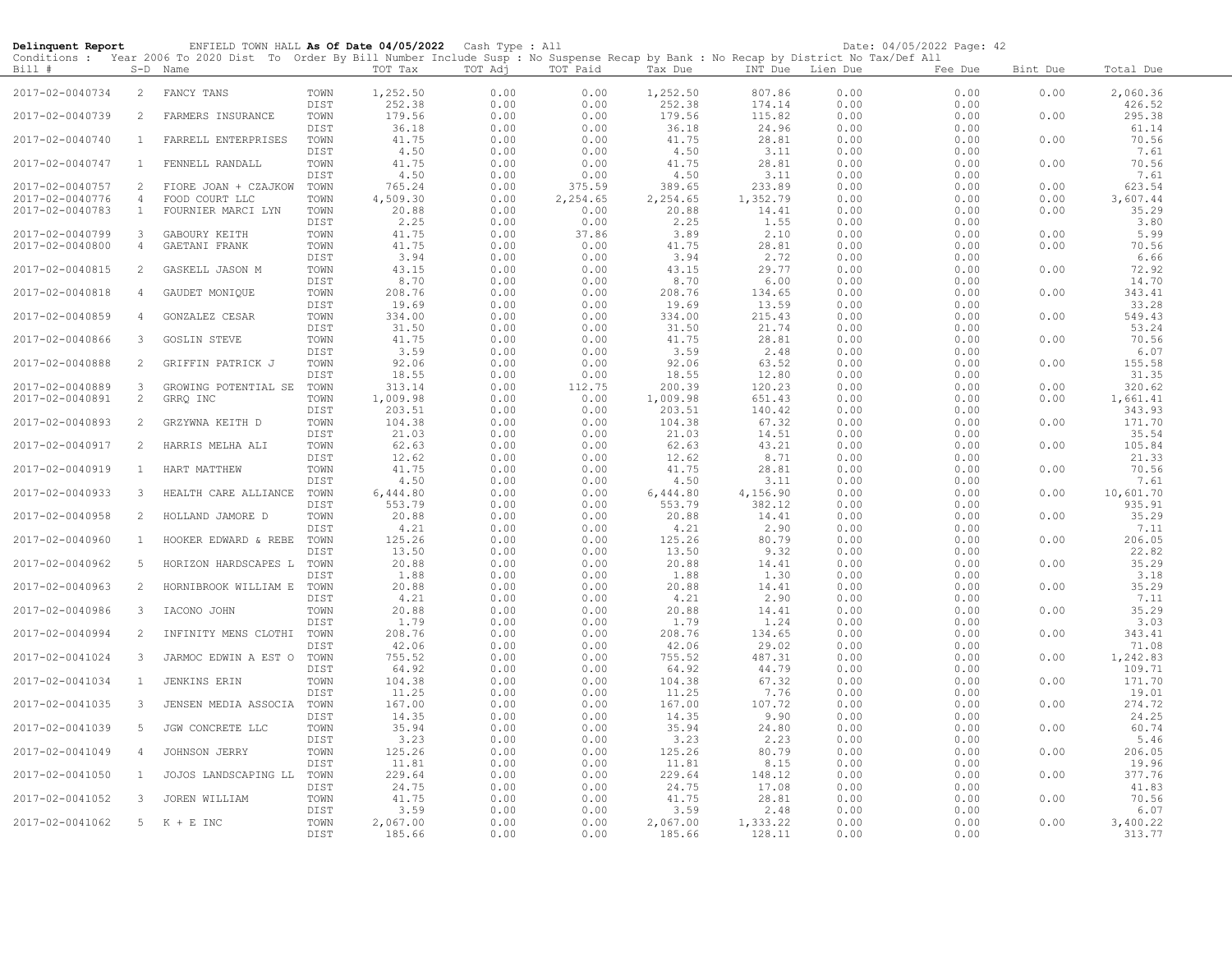| Delinquent Report                  |                                  | ENFIELD TOWN HALL As Of Date 04/05/2022 Cash Type : All<br>Conditions : Year 2006 To 2020 Dist To Order By Bill Number Include Susp : No Suspense Recap by Bank : No Recap by District No Tax/Def All |                      |                       |                      |                      |                       |                       |                      | Date: 04/05/2022 Page: 43 |              |                          |
|------------------------------------|----------------------------------|-------------------------------------------------------------------------------------------------------------------------------------------------------------------------------------------------------|----------------------|-----------------------|----------------------|----------------------|-----------------------|-----------------------|----------------------|---------------------------|--------------|--------------------------|
| Bill #                             |                                  | S-D Name                                                                                                                                                                                              |                      | TOT Tax               | TOT Adj              | TOT Paid             | Tax Due               | INT Due Lien Due      |                      | Fee Due                   | Bint Due     | Total Due                |
| 2017-02-0041076                    | $\mathbf{3}$                     | KEENE DAVID M                                                                                                                                                                                         | TOWN<br>DIST         | 41.75<br>3.59         | 0.00<br>0.00         | 0.00<br>0.00         | 41.75<br>3.59         | 28.81<br>2.48         | 0.00<br>0.00         | 0.00<br>0.00              | 0.00         | 70.56<br>6.07            |
| 2017-02-0041084                    | 3                                | KENNEDY SEAN C                                                                                                                                                                                        | TOWN<br>DIST         | 104.42<br>8.97        | 0.00<br>0.00         | 0.00<br>0.00         | 104.42<br>8.97        | 67.35<br>6.19         | 0.00<br>0.00         | 0.00<br>0.00              | 0.00         | 171.77<br>15.16          |
| 2017-02-0041093                    | $\mathbf{1}$                     | KHAMP LLC                                                                                                                                                                                             | TOWN<br>DIST         | 208.76<br>22.50       | 0.00<br>0.00         | 0.00<br>0.00         | 208.76<br>22.50       | 134.65<br>15.53       | 0.00<br>0.00         | 0.00<br>0.00              | 0.00         | 343.41<br>38.03          |
| 2017-02-0041110                    | 4                                | KONDRACKI MATTHEW RY                                                                                                                                                                                  | TOWN<br>DIST         | 20.88<br>1.97         | 0.00<br>0.00         | 0.00<br>0.00         | 20.88<br>1.97         | 14.41<br>1.36         | 0.00<br>0.00         | 0.00<br>0.00              | 0.00         | 35.29<br>3.33            |
| 2017-02-0041128                    | 2                                | L O M RENOVATIONS LL                                                                                                                                                                                  | TOWN<br>DIST         | 62.63<br>12.62        | 0.00<br>0.00         | 0.00<br>0.00         | 62.63<br>12.62        | 43.21<br>8.71         | 0.00<br>0.00         | 0.00<br>0.00              | 0.00         | 105.84<br>21.33          |
| 2017-02-0041185                    | 2                                | LOCONSOLO JOHN JR                                                                                                                                                                                     | TOWN<br>DIST         | 83.50<br>16.83        | 0.00<br>0.00         | 0.00<br>0.00         | 83.50<br>16.83        | 57.62<br>11.61        | 0.00<br>0.00         | 0.00<br>0.00              | 0.00         | 141.12<br>28.44          |
| 2017-02-0041200                    | 2                                | LUONGO BRIAN                                                                                                                                                                                          | TOWN<br>DIST         | 5.04<br>1.02          | 0.00<br>0.00         | 0.00<br>0.00         | 5.04<br>1.02          | 3.48<br>0.70          | 0.00<br>0.00         | 0.00<br>0.00              | 0.00         | 8.52<br>1.72             |
| 2017-02-0041220                    | 2                                | MANGENE JAMES                                                                                                                                                                                         | TOWN<br>DIST         | 41.75<br>8.41         | 0.00<br>0.00         | 0.00<br>0.00         | 41.75<br>8.41         | 28.81<br>5.80         | 0.00<br>0.00         | 0.00<br>0.00              | 0.00         | 70.56<br>14.21           |
| 2017-02-0041238<br>2017-02-0041257 | $\mathbf{1}$<br>4                | MARTIN MALCOLM<br>MCCARTNEY DAMIAN C                                                                                                                                                                  | TOWN<br>TOWN         | 121.92<br>20.88       | 0.00<br>0.00         | 60.96<br>0.00        | 60.96<br>20.88        | 36.58<br>14.41        | 0.00<br>0.00         | 0.00<br>0.00              | 0.00<br>0.00 | 97.54<br>35.29           |
| 2017-02-0041258                    | $\mathbf{1}$                     | MCGUIRE SEAN M                                                                                                                                                                                        | DIST<br>TOWN         | 1.97<br>42.05         | 0.00<br>0.00         | 0.00<br>0.00         | 1.97<br>42.05         | 1.36<br>29.01         | 0.00<br>0.00         | 0.00<br>0.00              | 0.00         | 3.33<br>71.06            |
| 2017-02-0041268                    | 4                                | MELHORN ERIK                                                                                                                                                                                          | DIST<br>TOWN         | 4.53<br>41.75         | 0.00<br>0.00         | 0.00<br>0.00         | 4.53<br>41.75         | 3.13<br>28.81         | 0.00<br>0.00         | 0.00<br>0.00              | 0.00         | 7.66<br>70.56            |
| 2017-02-0041271                    | 2                                | MENSAH DEMASS F                                                                                                                                                                                       | DIST<br>TOWN         | 3.94<br>27.76         | 0.00<br>0.00         | 0.00<br>0.00         | 3.94<br>27.76         | 2.72<br>19.15         | 0.00<br>0.00         | 0.00<br>0.00              | 0.00         | 6.66<br>46.91            |
| 2017-02-0041283                    | 3                                | MINER CRAIG                                                                                                                                                                                           | DIST<br>TOWN         | 5.59<br>20.88         | 0.00<br>0.00         | 0.00<br>0.00         | 5.59<br>20.88         | 3.86<br>14.41         | 0.00<br>0.00         | 0.00<br>0.00              | 0.00         | 9.45<br>35.29            |
| 2017-02-0041284                    | 3                                | MINER ROBERT W                                                                                                                                                                                        | DIST<br>TOWN         | 1.79<br>20.88         | 0.00<br>0.00         | 0.00<br>0.00         | 1.79<br>20.88         | 1.24<br>14.41         | 0.00<br>0.00         | 0.00<br>0.00              | 0.00         | 3.03<br>35.29            |
| 2017-02-0041290                    | 2                                | MKT CORP                                                                                                                                                                                              | DIST<br>TOWN         | 1.79<br>631.06        | 0.00<br>0.00         | 0.00<br>0.00         | 1.79<br>631.06        | 1.24<br>407.04        | 0.00<br>0.00         | 0.00<br>0.00              | 0.00         | 3.03<br>1,038.10         |
| 2017-02-0041291                    | 4                                | MMS INDUSTRIES LLC                                                                                                                                                                                    | DIST<br>TOWN         | 127.16<br>20.88       | 0.00<br>0.00         | 0.00<br>0.00         | 127.16<br>20.88       | 87.74<br>14.41        | 0.00<br>0.00         | 0.00<br>0.00              | 0.00         | 214.90<br>35.29          |
| 2017-02-0041298                    | $\overline{2}$                   | MOLINAS CAFE LLC                                                                                                                                                                                      | DIST<br>TOWN         | 1.97<br>270.22        | 0.00<br>0.00         | 0.00<br>0.00         | 1.97<br>270.22        | 1.36<br>174.30        | 0.00<br>0.00         | 0.00<br>0.00              | 0.00         | 3.33<br>444.52           |
| 2017-02-0041313                    | $\overline{2}$                   | MOUSES HOUSES LLC                                                                                                                                                                                     | DIST<br>TOWN         | 54.45<br>41.75        | 0.00<br>0.00         | 0.00<br>0.00         | 54.45<br>41.75        | 37.57<br>28.81        | 0.00<br>0.00         | 0.00<br>0.00              | 0.00         | 92.02<br>70.56           |
| 2017-02-0041315                    | $\mathbf{1}$                     | MOZES MICHAEL OR                                                                                                                                                                                      | DIST<br>TOWN         | 8.41<br>108.88        | 0.00<br>0.00         | 0.00<br>0.00         | 8.41<br>108.88        | 5.80<br>70.22         | 0.00<br>0.00         | 0.00<br>0.00              | 0.00         | 14.21<br>179.10          |
| 2017-02-0041323                    | 5                                | MULTI FUELS INC                                                                                                                                                                                       | DIST<br>TOWN         | 11.74<br>180.64       | 0.00<br>0.00         | 0.00<br>0.00         | 11.74<br>180.64       | 8.10<br>116.51        | 0.00<br>0.00         | 0.00<br>0.00              | 0.00         | 19.84<br>297.15          |
| 2017-02-0041360                    | $\mathbf{1}$                     | NEW MILLENNIUM CONST                                                                                                                                                                                  | DIST<br>TOWN<br>DIST | 16.22<br>62.63        | 0.00<br>0.00         | 0.00<br>0.00         | 16.22<br>62.63        | 11.19<br>43.21        | 0.00<br>0.00         | 0.00<br>0.00<br>0.00      | 0.00         | 27.41<br>105.84<br>11.41 |
| 2017-02-0041371                    | $\mathbf{1}$                     | NIERODA DOMINICK A                                                                                                                                                                                    | TOWN<br>DIST         | 6.75<br>62.63<br>6.75 | 0.00<br>0.00<br>0.00 | 0.00<br>0.00<br>0.00 | 6.75<br>62.63<br>6.75 | 4.66<br>43.21<br>4.66 | 0.00<br>0.00<br>0.00 | 0.00<br>0.00              | 0.00         | 105.84<br>11.41          |
| 2017-02-0041373                    | 2                                | NISS MATTHEW DAVID                                                                                                                                                                                    | TOWN<br>DIST         | 125.26<br>25.24       | 0.00<br>0.00         | 0.00<br>0.00         | 125.26<br>25.24       | 80.79<br>17.42        | 0.00<br>0.00         | 0.00<br>0.00              | 0.00         | 206.05<br>42.66          |
| 2017-02-0041397                    | 5                                | NOSKIEWICZ DAVID M                                                                                                                                                                                    | TOWN<br>DIST         | 41.75<br>3.75         | 0.00<br>0.00         | 0.00<br>0.00         | 41.75<br>3.75         | 28.81<br>2.59         | 0.00<br>0.00         | 0.00<br>0.00              | 0.00         | 70.56<br>6.34            |
| 2017-02-0041421                    | 3                                | ON THE LEVEL CONSTRU                                                                                                                                                                                  | TOWN<br>DIST         | 41.75<br>3.59         | 0.00<br>0.00         | 0.00<br>0.00         | 41.75<br>3.59         | 28.81<br>2.48         | 0.00<br>0.00         | 0.00<br>0.00              | 0.00         | 70.56<br>6.07            |
| 2017-02-0041436                    | $\mathbf{1}$                     | OUELLETTE-DANIS KEEL                                                                                                                                                                                  | TOWN<br>DIST         | 20.88<br>2.25         | 0.00<br>0.00         | 0.00<br>0.00         | 20.88<br>2.25         | 14.41<br>1.55         | 0.00<br>0.00         | 0.00<br>0.00              | 0.00         | 35.29<br>3.80            |
| 2017-02-0041440<br>2017-02-0041448 | $\overline{c}$<br>$\overline{4}$ | OYAMA ENFIELD LLC<br>PALLET SERVICING                                                                                                                                                                 | TOWN<br>TOWN         | 877.76<br>258.86      | 0.00<br>0.00         | 438.88<br>0.00       | 438.88<br>258.86      | 263.33<br>166.97      | 0.00<br>0.00         | 0.00<br>0.00              | 0.00<br>0.00 | 702.21<br>425.83         |
| 2017-02-0041453                    | 2                                | PAQUETTE DAVID A                                                                                                                                                                                      | DIST<br>TOWN         | 24.41<br>20.88        | 0.00<br>0.00         | 0.00<br>0.00         | 24.41<br>20.88        | 16.84<br>14.41        | 0.00<br>0.00         | 0.00<br>0.00              | 0.00         | 41.25<br>35.29           |
| 2017-02-0041454                    | $\overline{c}$                   | PARADISE KEVIN                                                                                                                                                                                        | DIST<br>TOWN         | 4.21<br>41.75         | 0.00<br>0.00         | 0.00<br>0.00         | 4.21<br>41.75         | 2.90<br>28.81         | 0.00<br>0.00         | 0.00<br>0.00              | 0.00         | 7.11<br>70.56            |
| 2017-02-0041458                    | $\mathbf{1}$                     | PARISI SPEED SCHOOL                                                                                                                                                                                   | DIST<br>TOWN         | 8.41<br>41.75         | 0.00<br>0.00         | 0.00<br>0.00         | 8.41<br>41.75         | 5.80<br>28.81         | 0.00<br>0.00         | 0.00<br>0.00              | 0.00         | 14.21<br>70.56           |
| 2017-02-0041471                    | $\mathbf{3}$                     | PEASE GARRETT                                                                                                                                                                                         | DIST<br>TOWN<br>DIST | 4.50<br>54.38<br>4.67 | 0.00<br>0.00<br>0.00 | 0.00<br>0.00<br>0.00 | 4.50<br>54.38<br>4.67 | 3.11<br>37.52<br>3.22 | 0.00<br>0.00<br>0.00 | 0.00<br>0.00<br>0.00      | 0.00         | 7.61<br>91.90<br>7.89    |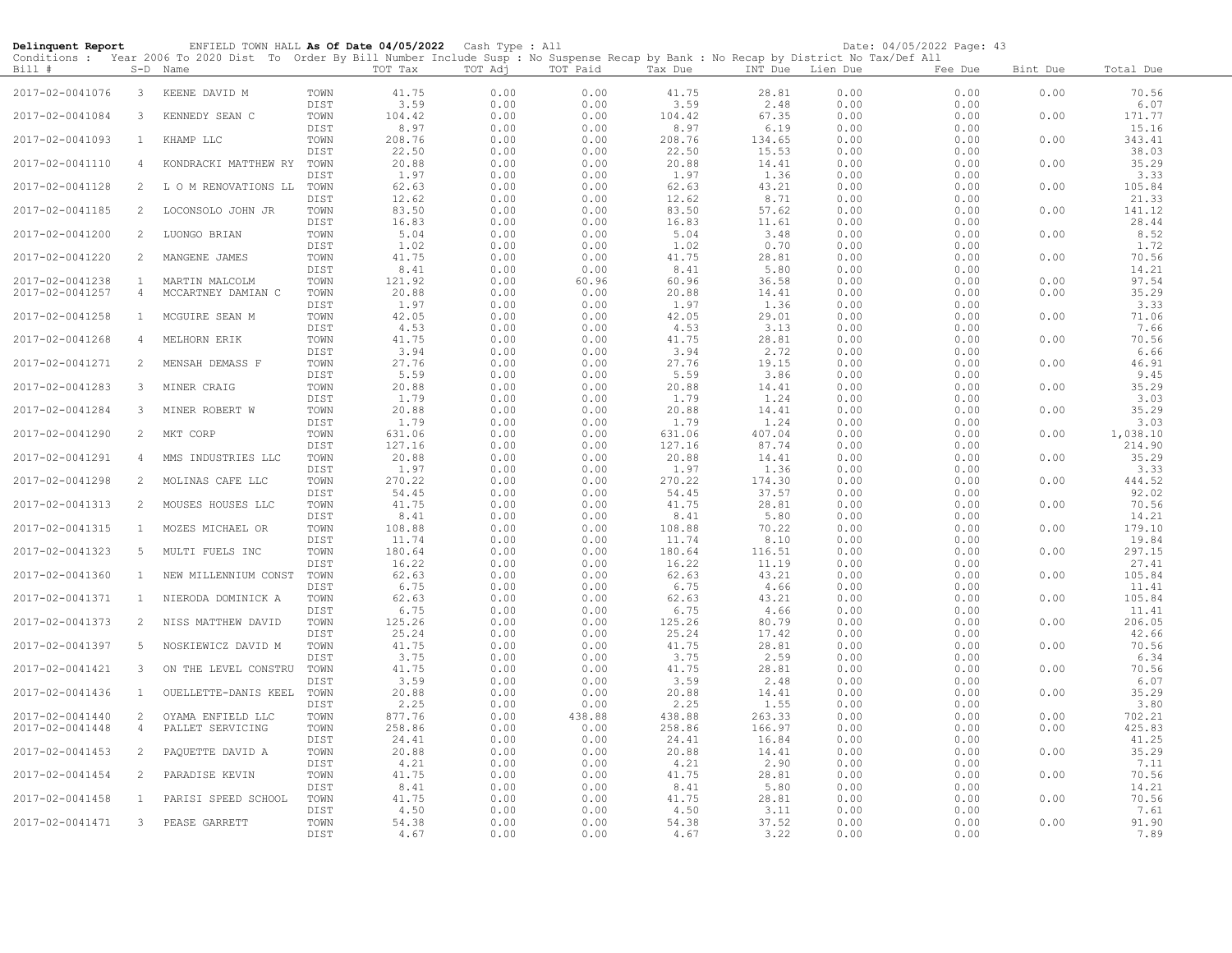| Delinquent Report |                | ENFIELD TOWN HALL As Of Date 04/05/2022 Cash Type : All                                                                                                |              |                 |              |              |                 |                  |              | Date: 04/05/2022 Page: 44 |          |                 |
|-------------------|----------------|--------------------------------------------------------------------------------------------------------------------------------------------------------|--------------|-----------------|--------------|--------------|-----------------|------------------|--------------|---------------------------|----------|-----------------|
| Bill #            |                | Conditions : Year 2006 To 2020 Dist To Order By Bill Number Include Susp : No Suspense Recap by Bank : No Recap by District No Tax/Def All<br>S-D Name |              | TOT Tax         | TOT Adj      | TOT Paid     | Tax Due         | INT Due Lien Due |              | Fee Due                   | Bint Due | Total Due       |
| 2017-02-0041479   | $\mathbf{1}$   | PERFORMANCE PHYS THE TOWN                                                                                                                              | DIST         | 417.50<br>45.00 | 0.00<br>0.00 | 0.00<br>0.00 | 417.50<br>45.00 | 269.29<br>31.05  | 0.00<br>0.00 | 0.00<br>0.00              | 0.00     | 686.79<br>76.05 |
| 2017-02-0041485   | $\mathbf{1}$   | PERRY GUY J                                                                                                                                            | TOWN<br>DIST | 62.63<br>6.75   | 0.00<br>0.00 | 0.00<br>0.00 | 62.63<br>6.75   | 43.21<br>4.66    | 0.00<br>0.00 | 0.00<br>0.00              | 0.00     | 105.84<br>11.41 |
| 2017-02-0041511   | 4              | PINNACLE HOME SOLUTI                                                                                                                                   | TOWN         | 41.75           | 0.00         | 0.00         | 41.75           | 28.81            | 0.00         | 0.00                      | 0.00     | 70.56           |
| 2017-02-0041527   | 3              | PIZZA GUYS LLC                                                                                                                                         | DIST<br>TOWN | 3.94<br>172.74  | 0.00<br>0.00 | 0.00<br>0.00 | 3.94<br>172.74  | 2.72<br>111.42   | 0.00<br>0.00 | 0.00<br>0.00              | 0.00     | 6.66<br>284.16  |
|                   |                |                                                                                                                                                        | DIST         | 14.84           | 0.00         | 0.00         | 14.84           | 10.24            | 0.00         | 0.00                      |          | 25.08           |
| 2017-02-0041532   | 2              | PLAZA AZTECA ENFIELD                                                                                                                                   | TOWN         | 13,932.98       | 0.00         | 13,552.81    | 380.17          | 96.94            | 0.00         | 0.00                      | 0.00     | 477.11          |
| 2017-02-0041552   | 3              | POTTER DAVID                                                                                                                                           | TOWN         | 7.52            | 0.00         | 0.00         | 7.52            | 5.19             | 0.00         | 0.00                      | 0.00     | 12.71           |
|                   |                |                                                                                                                                                        | DIST         | 0.65            | 0.00         | 0.00         | 0.65            | 0.45             | 0.00         | 0.00                      |          | 1.10            |
| 2017-02-0041609   | 3              | RAZAVI-ALGHARAVI MEH                                                                                                                                   | TOWN         | 208.76          | 0.00         | 104.38       | 104.38          | 62.63            | 0.00         | 0.00                      | 0.00     | 167.01          |
| 2017-02-0041610   | 5              | RCL ENTERPRISES LLC                                                                                                                                    | TOWN         | 104.38          | 0.00         | 0.00         | 104.38          | 67.32            | 0.00         | 0.00                      | 0.00     | 171.70          |
|                   |                |                                                                                                                                                        | DIST         | 9.38            | 0.00         | 0.00         | 9.38            | 6.47             | 0.00         | 0.00                      |          | 15.85           |
| 2017-02-0041617   | 2              | REH CHRISTOPHER J                                                                                                                                      | TOWN         | 20.88           | 0.00         | 0.00         | 20.88           | 14.41            | 0.00         | 0.00                      | 0.00     | 35.29           |
|                   |                |                                                                                                                                                        | DIST         | 4.21            | 0.00         | 0.00         | 4.21            | 2.90             | 0.00         | 0.00                      |          | 7.11            |
| 2017-02-0041636   | $\mathbf{1}$   | RIVERA JAMES                                                                                                                                           | TOWN         | 20.88           | 0.00         | 0.00         | 20.88           | 14.41            | 0.00         | 0.00                      | 0.00     | 35.29           |
|                   |                |                                                                                                                                                        | DIST         | 2.25            | 0.00         | 0.00         | 2.25            | 1.55             | 0.00         | 0.00                      |          | 3.80            |
|                   |                |                                                                                                                                                        |              |                 |              |              |                 |                  |              |                           |          | 35.29           |
| 2017-02-0041645   | 4              | RODRIQUEZ JOSE E                                                                                                                                       | TOWN         | 20.88           | 0.00         | 0.00         | 20.88           | 14.41            | 0.00         | 0.00                      | 0.00     |                 |
|                   |                |                                                                                                                                                        | DIST         | 1.97            | 0.00         | 0.00         | 1.97            | 1.36             | 0.00         | 0.00                      |          | 3.33            |
| 2017-02-0041671   | $\mathbf{3}$   | RUVOLO HEATING + COO                                                                                                                                   | TOWN         | 41.75           | 0.00         | 0.00         | 41.75           | 28.81            | 0.00         | 0.00                      | 0.00     | 70.56           |
|                   |                |                                                                                                                                                        | DIST         | 3.59            | 0.00         | 0.00         | 3.59            | 2.48             | 0.00         | 0.00                      |          | 6.07            |
| 2017-02-0041681   | $\mathbf{2}$   | SABILLON EDER                                                                                                                                          | TOWN         | 62.63           | 0.00         | 0.00         | 62.63           | 43.21            | 0.00         | 0.00                      | 0.00     | 105.84          |
|                   |                |                                                                                                                                                        | DIST         | 12.62           | 0.00         | 0.00         | 12.62           | 8.71             | 0.00         | 0.00                      |          | 21.33           |
| 2017-02-0041691   | $\overline{4}$ | SALVADOR CHRISTOPHER                                                                                                                                   | TOWN         | 20.88           | 0.00         | 0.00         | 20.88           | 14.41            | 0.00         | 0.00                      | 0.00     | 35.29           |
|                   |                |                                                                                                                                                        | DIST         | 1.97            | 0.00         | 0.00         | 1.97            | 1.36             | 0.00         | 0.00                      |          | 3.33            |
| 2017-02-0041704   | 3              | SBK PROPERTY MANAGEM                                                                                                                                   | TOWN         | 41.75           | 0.00         | 0.00         | 41.75           | 28.81            | 0.00         | 0.00                      | 0.00     | 70.56           |
|                   |                |                                                                                                                                                        | DIST         | 3.59            | 0.00         | 0.00         | 3.59            | 2.48             | 0.00         | 0.00                      |          | 6.07            |
| 2017-02-0041720   | 2              | SCOTTS PROPERTY SERV                                                                                                                                   | TOWN         | 417.50          | 0.00         | 0.00         | 417.50          | 18.78            | 0.00         | 0.00                      | 0.00     | 436.28          |
|                   |                |                                                                                                                                                        | DIST         | 84.13           | 0.00         | 2.82         | 81.31           | 3.66             | 0.00         | 0.00                      |          | 84.97           |
| 2017-02-0041731   | 3              | SENIOR SOURCE LLC                                                                                                                                      | TOWN         | 501.00          | 0.00         | 0.00         | 501.00          | 323.15           | 0.00         | 0.00                      | 0.00     | 824.15          |
|                   |                |                                                                                                                                                        | DIST         | 43.05           |              |              | 43.05           | 29.70            |              | 0.00                      |          | 72.75           |
|                   |                |                                                                                                                                                        |              |                 | 0.00         | 0.00         |                 |                  | 0.00         |                           |          |                 |
| 2017-02-0041749   | 2              | SIAFAKAS NICK                                                                                                                                          | TOWN         | 41.75           | 0.00         | 0.00         | 41.75           | 28.81            | 0.00         | 0.00                      | 0.00     | 70.56           |
|                   |                |                                                                                                                                                        | DIST         | 8.41            | 0.00         | 0.00         | 8.41            | 5.80             | 0.00         | 0.00                      |          | 14.21           |
| 2017-02-0041756   | 5              | SIGN A RAMA                                                                                                                                            | TOWN         | 616.56          | 0.00         | 445.24       | 171.32          | 5.14             | 0.00         | 0.00                      | 0.00     | 176.46          |
| 2017-02-0041801   | 3              | SPICER ANTONIO                                                                                                                                         | TOWN         | 62.63           | 0.00         | 0.00         | 62.63           | 43.21            | 0.00         | 0.00                      | 0.00     | 105.84          |
|                   |                |                                                                                                                                                        | DIST         | 5.38            | 0.00         | 0.00         | 5.38            | 3.71             | 0.00         | 0.00                      |          | 9.09            |
| 2017-02-0041802   | 3              | SPICER NATHAN                                                                                                                                          | TOWN         | 20.88           | 0.00         | 0.00         | 20.88           | 14.41            | 0.00         | 0.00                      | 0.00     | 35.29           |
|                   |                |                                                                                                                                                        | DIST         | 1.79            | 0.00         | 0.00         | 1.79            | 1.24             | 0.00         | 0.00                      |          | 3.03            |
| 2017-02-0041806   | 3              | SPOERER JOHN L                                                                                                                                         | TOWN         | 52.81           | 0.00         | 0.00         | 52.81           | 36.44            | 0.00         | 0.00                      | 0.00     | 89.25           |
|                   |                |                                                                                                                                                        | DIST         | 4.54            | 0.00         | 0.00         | 4.54            | 3.13             | 0.00         | 0.00                      |          | 7.67            |
| 2017-02-0041832   | 4              | STATE LINE PAWN LLC                                                                                                                                    | TOWN         | 284.88          | 0.00         | 0.00         | 284.88          | 183.74           | 0.00         | 0.00                      | 0.00     | 468.62          |
|                   |                |                                                                                                                                                        | DIST         | 26.87           | 0.00         | 0.00         | 26.87           | 18.54            | 0.00         | 0.00                      |          | 45.41           |
| 2017-02-0041840   | $\mathbf{1}$   | STEWARTS CONSTRUCTIO                                                                                                                                   | TOWN         | 41.75           | 0.00         | 0.00         | 41.75           | 28.81            | 0.00         | 0.00                      | 0.00     | 70.56           |
|                   |                |                                                                                                                                                        | DIST         | 4.50            | 0.00         | 0.00         | 4.50            | 3.11             | 0.00         | 0.00                      |          | 7.61            |
| 2017-02-0041857   | .5             | SUE MULDOON IMAGES L                                                                                                                                   | TOWN         | 41.75           | 0.00         | 0.00         | 41.75           | 28.81            | 0.00         | 0.00                      | 0.00     | 70.56           |
|                   |                |                                                                                                                                                        | DIST         | 3.75            | 0.00         | 0.00         | 3.75            | 2.59             | 0.00         | 0.00                      |          | 6.34            |
|                   |                |                                                                                                                                                        |              |                 |              |              |                 |                  |              |                           |          |                 |
| 2017-02-0041861   | 2              | SUPERIOR LANDSCAPING                                                                                                                                   | TOWN         | 208.76          | 0.00         | 0.00         | 208.76          | 134.65           | 0.00         | 0.00                      | 0.00     | 343.41          |
|                   |                |                                                                                                                                                        | DIST         | 42.06           | 0.00         | 0.00         | 42.06           | 29.02            | 0.00         | 0.00                      |          | 71.08           |
| 2017-02-0041865   | $\mathbf{1}$   | SURAPINE PETER                                                                                                                                         | TOWN         | 104.38          | 0.00         | 0.00         | 104.38          | 67.32            | 0.00         | 0.00                      | 0.00     | 171.70          |
|                   |                |                                                                                                                                                        | DIST         | 11.25           | 0.00         | 0.00         | 11.25           | 7.76             | 0.00         | 0.00                      |          | 19.01           |
| 2017-02-0041898   | 5              | TELLIER MICHAEL R                                                                                                                                      | TOWN         | 41.75           | 0.00         | 0.00         | 41.75           | 28.81            | 0.00         | 0.00                      | 0.00     | 70.56           |
|                   |                |                                                                                                                                                        | DIST         | 3.75            | 0.00         | 0.00         | 3.75            | 2.59             | 0.00         | 0.00                      |          | 6.34            |
| 2017-02-0041903   | $\overline{2}$ | TETREAULT NAPOLEAN                                                                                                                                     | TOWN         | 41.75           | 0.00         | 0.00         | 41.75           | 28.81            | 0.00         | 0.00                      | 0.00     | 70.56           |
|                   |                |                                                                                                                                                        | DIST         | 8.41            | 0.00         | 0.00         | 8.41            | 5.80             | 0.00         | 0.00                      |          | 14.21           |
| 2017-02-0041928   | 3              | TL CARPENTRY LLC                                                                                                                                       | TOWN         | 41.75           | 0.00         | 0.00         | 41.75           | 28.81            | 0.00         | 0.00                      | 0.00     | 70.56           |
|                   |                |                                                                                                                                                        | DIST         | 3.59            | 0.00         | 0.00         | 3.59            | 2.48             | 0.00         | 0.00                      |          | 6.07            |
| 2017-02-0041955   | 5              | TSUNAMI BLACK TATTOO                                                                                                                                   | TOWN         | 315.40          | 0.00         | 0.00         | 315.40          | 203.43           | 0.00         | 0.00                      | 0.00     | 518.83          |
|                   |                |                                                                                                                                                        | DIST         | 28.33           | 0.00         | 0.00         | 28.33           | 19.55            | 0.00         | 0.00                      |          | 47.88           |
|                   |                |                                                                                                                                                        |              | 41.75           |              |              |                 |                  |              |                           |          | 70.56           |
| 2017-02-0042015   | 4              | VALLE ELECTRIC                                                                                                                                         | TOWN         |                 | 0.00         | 0.00         | 41.75           | 28.81            | 0.00         | 0.00                      | 0.00     |                 |
|                   |                |                                                                                                                                                        | DIST         | 3.94            | 0.00         | 0.00         | 3.94            | 2.72             | 0.00         | 0.00                      |          | 6.66            |
| 2017-02-0042018   | 3              | VEILLEUX CHRISTOPHER                                                                                                                                   | TOWN         | 62.63           | 0.00         | 0.00         | 62.63           | 43.21            | 0.00         | 0.00                      | 0.00     | 105.84          |
|                   |                |                                                                                                                                                        | DIST         | 5.38            | 0.00         | 0.00         | 5.38            | 3.71             | 0.00         | 0.00                      |          | 9.09            |
| 2017-02-0042045   |                | 1 VINING PAUL S                                                                                                                                        | TOWN         | 41.75           | 0.00         | 0.00         | 41.75           | 28.81            | 0.00         | 0.00                      | 0.00     | 70.56           |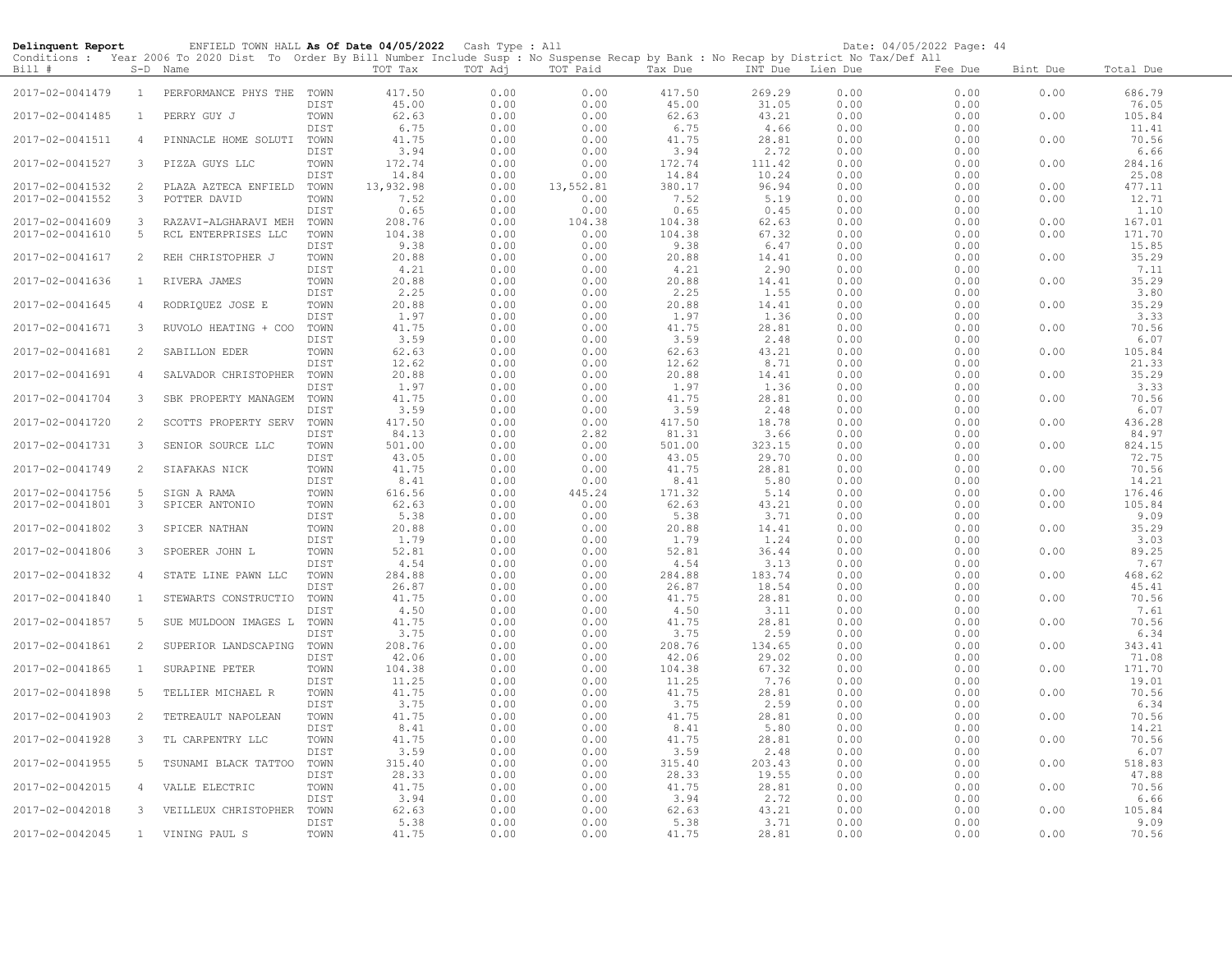| Delinquent Report                  |                                | ENFIELD TOWN HALL As Of Date 04/05/2022                                                                                                                |              |                    | Cash Type : All |                    |                |               |                  | Date: 04/05/2022 Page: 45 |              |                 |  |
|------------------------------------|--------------------------------|--------------------------------------------------------------------------------------------------------------------------------------------------------|--------------|--------------------|-----------------|--------------------|----------------|---------------|------------------|---------------------------|--------------|-----------------|--|
| Bill #                             |                                | Conditions : Year 2006 To 2020 Dist To Order By Bill Number Include Susp : No Suspense Recap by Bank : No Recap by District No Tax/Def All<br>S-D Name |              | TOT Tax            | TOT Adj         | TOT Paid           | Tax Due        |               | INT Due Lien Due | Fee Due                   | Bint Due     | Total Due       |  |
|                                    |                                |                                                                                                                                                        |              |                    |                 |                    |                |               |                  |                           |              |                 |  |
|                                    |                                |                                                                                                                                                        | DIST         | 4.50               | 0.00            | 0.00               | 4.50           | 3.11          | 0.00             | 0.00                      |              | 7.61            |  |
| 2017-02-0042046                    | $\overline{4}$                 | VINNEYS AUTO DETAIL                                                                                                                                    | TOWN         | 20.88              | 0.00            | 0.00               | 20.88          | 14.41         | 0.00             | 0.00                      | 0.00         | 35.29           |  |
|                                    |                                |                                                                                                                                                        | DIST         | 1.97               | 0.00            | 0.00               | 1.97           | 1.36          | 0.00             | 0.00                      |              | 3.33            |  |
| 2017-02-0042099                    | 5                              | WESCO COMMERCIAL CLE TOWN                                                                                                                              |              | 41.75              | 0.00            | 0.00               | 41.75          | 28.81         | 0.00             | 0.00                      | 0.00         | 70.56           |  |
|                                    |                                |                                                                                                                                                        | DIST         | 3.75               | 0.00            | 0.00               | 3.75           | 2.59          | 0.00             | 0.00                      |              | 6.34            |  |
| 2017-02-0042169                    | 2                              | ZULUAGA NELSON                                                                                                                                         | TOWN         | 229.64             | 0.00            | 0.00               | 229.64         | 148.12        | 0.00             | 0.00                      | 0.00         | 377.76          |  |
|                                    |                                |                                                                                                                                                        | DIST         | 46.27              | 0.00            | 0.00               | 46.27          | 31.93         | 0.00             | 0.00                      |              | 78.20           |  |
|                                    |                                |                                                                                                                                                        |              |                    |                 |                    |                |               |                  |                           |              |                 |  |
| TOT PP                             |                                | # Of Accts: 153                                                                                                                                        | TOWN         | 56,669.10          | 2,880.13        | 21,340.14          | 38,209.09      | 23,839.50     | 0.00             | 0.00                      | 0.00         | 62,048.59       |  |
|                                    |                                |                                                                                                                                                        | DIST         | 4,228.68           | 0.00            | 2.82               | 4,225.86       | 2,863.48      | 0.00             | 0.00                      |              | 7,089.34        |  |
| <b>YEAR 2017</b>                   |                                | # Of Accts: 153                                                                                                                                        | TOWN         | 56,669.10          | 2,880.13        | 21,340.14          | 38,209.09      | 23,839.50     | 0.00             | 0.00                      | 0.00         | 62,048.59       |  |
|                                    |                                |                                                                                                                                                        | DIST         | 4,228.68           | 0.00            | 2.82               | 4,225.86       | 2,863.48      | 0.00             | 0.00                      |              | 7,089.34        |  |
|                                    |                                |                                                                                                                                                        |              |                    |                 |                    |                |               |                  |                           |              |                 |  |
| 2018-02-0040003                    |                                | 1 3 JS LLC                                                                                                                                             | TOWN         | 42.79              | 0.00            | 0.00               | 42.79          | 21.82         | 0.00             | 0.00                      | 0.00         | 64.61           |  |
|                                    |                                |                                                                                                                                                        | DIST         | 4.25               | 0.00            | 0.00               | 4.25           | 2.17          | 0.00             | 0.00                      |              | 6.42            |  |
| 2018-02-0040019                    | 5                              | ABS HOME IMPROVEMENT                                                                                                                                   | TOWN         | 90.71              | 0.00            | 0.00               | 90.71          | 46.26         | 0.00             | 0.00                      | 0.00         | 136.97          |  |
|                                    |                                |                                                                                                                                                        | DIST         | 7.95               | 0.00            | 0.00               | 7.95           | 4.05          | 0.00             | 0.00                      |              | 12.00           |  |
| 2018-02-0040047                    | $\mathbf{1}$                   | AFFORDABLE PARADISE                                                                                                                                    | TOWN         | 42.79              | 0.00            | 0.00               | 42.79          | 21.82         | 0.00             | 0.00                      | 0.00         | 64.61           |  |
|                                    |                                |                                                                                                                                                        | DIST         | 4.25               | 0.00            | 0.00               | 4.25           | 2.17          | 0.00             | 0.00                      |              | 6.42            |  |
| 2018-02-0040063                    | $\mathbf{1}$                   | ALBANO JOHN + ERIC                                                                                                                                     | TOWN         | 42.79              | 0.00            | 0.00               | 42.79          | 21.82         | 0.00             | 0.00                      | 0.00         | 64.61           |  |
|                                    |                                |                                                                                                                                                        | DIST         | 4.25               | 0.00            | 0.00               | 4.25           | 2.17          | 0.00             | 0.00                      |              | 6.42            |  |
| 2018-02-0040072                    | $\overline{2}$                 | ALL TH E WAY DELI +                                                                                                                                    | TOWN         | 229.34             | 0.00            | 0.00               | 229.34         | 106.64        | 0.00             | 0.00                      | 0.00         | 335.98          |  |
|                                    |                                |                                                                                                                                                        | DIST         | 45.49              | 0.00            | 0.00               | 45.49          | 23.20         | 0.00             | 0.00                      |              | 68.69           |  |
| 2018-02-0040073                    | $\overline{2}$                 | ALL THE WAY CLOTHING                                                                                                                                   | TOWN         | 42.79              | 0.00            | 0.00               | 42.79          | 21.82         | 0.00             | 0.00                      | 0.00         | 64.61           |  |
|                                    |                                |                                                                                                                                                        | DIST         | 8.49               | 0.00            | 0.00               | 8.49           | 4.33          | 0.00             | 0.00                      |              | 12.82           |  |
| 2018-02-0040085                    | $\mathbf{1}$                   | ALWAYS FRESH BAKED G                                                                                                                                   | TOWN         | 470.66             | 0.00            | 0.00               | 470.66         | 218.86        | 0.00             | 0.00                      | 0.00         | 689.52          |  |
|                                    |                                |                                                                                                                                                        | DIST         | 46.75              | 0.00            | 0.00               | 46.75          | 23.84         | 0.00             | 0.00                      |              | 70.59           |  |
| 2018-02-0040092                    | $\overline{4}$                 | AMERICAN LANDSCAPE C                                                                                                                                   | TOWN         | 42.79              | 0.00            | 0.00               | 42.79          | 21.82         | 0.00             | 0.00                      | 0.00         | 64.61           |  |
|                                    |                                |                                                                                                                                                        | DIST         | 3.94               | 0.00            | 0.00               | 3.94           | 2.01          | 0.00             | 0.00                      |              | 5.95            |  |
| 2018-02-0040145<br>2018-02-0040153 | $\mathbf{1}$<br>$\overline{c}$ | ATKINS DONALD L                                                                                                                                        | TOWN<br>TOWN | 149.94             | 0.00<br>0.00    | 141.41<br>1,353.65 | 8.53<br>414.33 | 2.43<br>6.22  | 0.00<br>0.00     | 0.00<br>0.00              | 0.00<br>0.00 | 10.96<br>420.55 |  |
| 2018-02-0040161                    | 3                              | AUTOMASTER SERVICE C<br>B & B SHEETMETAL LLC                                                                                                           | TOWN         | 1,767.98<br>708.90 | 0.00            | 690.12             | 18.78          | 7.89          | 0.00             | 0.00                      | 0.00         | 26.67           |  |
| 2018-02-0040229                    | $\mathbf{1}$                   | BISHOP CLAYTON                                                                                                                                         | TOWN         | 85.58              | 0.00            | 0.00               | 85.58          | 43.65         | 0.00             | 0.00                      | 0.00         | 129.23          |  |
|                                    |                                |                                                                                                                                                        | DIST         | 8.50               | 0.00            | 0.00               | 8.50           | 4.34          | 0.00             | 0.00                      |              | 12.84           |  |
| 2018-02-0040260                    | $\mathbf{2}$                   | BRIGHTSTART EDUCATIO TOWN                                                                                                                              |              | 1,311.36           | 0.00            | 0.00               | 1,311.36       | 609.79        | 0.00             | 0.00                      | 0.00         | 1,921.15        |  |
|                                    |                                |                                                                                                                                                        | DIST         | 260.12             | 0.00            | 0.00               | 260.12         | 132.66        | 0.00             | 0.00                      |              | 392.78          |  |
| 2018-02-0040362                    | $\overline{2}$                 | CHARLOTTE RUSSE INC                                                                                                                                    | TOWN         | 1,733.42           | 0.00            | 0.00               | 1,733.42       | 806.04        | 0.00             | 0.00                      | 0.00         | 2,539.46        |  |
|                                    |                                |                                                                                                                                                        | DIST         | 343.85             | 0.00            | 0.00               | 343.85         | 175.36        | 0.00             | 0.00                      |              | 519.21          |  |
| 2018-02-0040363                    | 5                              | CHARRON DOUGLAS                                                                                                                                        | TOWN         | 504.22             | 0.00            | 0.00               | 504.22         | 234.47        | 0.00             | 0.00                      | 0.00         | 738.69          |  |
|                                    |                                |                                                                                                                                                        | DIST         | 44.19              | 0.00            | 0.00               | 44.19          | 22.54         | 0.00             | 0.00                      |              | 66.73           |  |
| 2018-02-0040369                    | $\mathbf{1}$                   | CHERRY HILL CONSULTI                                                                                                                                   | TOWN         | 42.79              | 0.00            | 0.00               | 42.79          | 21.82         | 0.00             | 0.00                      | 0.00         | 64.61           |  |
|                                    |                                |                                                                                                                                                        | DIST         | 4.25               | 0.00            | 0.00               | 4.25           | 2.17          | 0.00             | 0.00                      |              | 6.42            |  |
| 2018-02-0040379                    | $\overline{2}$                 | CINDYS DELI                                                                                                                                            | TOWN         | 2,145.54           | 0.00            | 0.00               | 2,145.54       | 997.67        | 0.00             | 0.00                      | 0.00         | 3, 143. 21      |  |
|                                    |                                |                                                                                                                                                        | DIST         | 425.60             | 0.00            | 0.00               | 425.60         | 217.06        | 0.00             | 0.00                      |              | 642.66          |  |
| 2018-02-0040396                    | $\mathbf{1}$                   | CLARK DAVID R                                                                                                                                          | TOWN         | 42.79              | 0.00            | 0.00               | 42.79          | 21.82         | 0.00             | 0.00                      | 0.00         | 64.61           |  |
|                                    |                                |                                                                                                                                                        | DIST         | 4.25               | 0.00            | 0.00               | 4.25           | 2.17          | 0.00             | 0.00                      |              | 6.42            |  |
| 2018-02-0040398                    | $\overline{4}$                 | CLOVER LEAF CAFE INC                                                                                                                                   | TOWN         | 379.28             | 0.00            | 368.60             | 10.68          | 3.04          | 0.00             | 0.00                      | 0.00         | 13.72           |  |
| 2018-02-0040427                    | $\overline{c}$                 | COLOR PROS LLC                                                                                                                                         | TOWN         | 42.79              | 0.00            | 0.00               | 42.79          | 21.82         | 0.00             | 0.00                      | 0.00         | 64.61           |  |
| 2018-02-0040472                    | 3                              | CONWAY KRISTY M                                                                                                                                        | DIST<br>TOWN | 8.49<br>21.56      | 0.00<br>0.00    | 0.00<br>0.00       | 8.49<br>21.56  | 4.33<br>11.00 | 0.00<br>0.00     | 0.00<br>0.00              | 0.00         | 12.82<br>32.56  |  |
|                                    |                                |                                                                                                                                                        | DIST         | 1.92               | 0.00            | 0.00               | 1.92           | 0.98          | 0.00             | 0.00                      |              | 2.90            |  |
| 2018-02-0040473                    | 3                              | CONWAY MICHAEL                                                                                                                                         | TOWN         | 85.58              | 0.00            | 0.00               | 85.58          | 43.65         | 0.00             | 0.00                      | 0.00         | 129.23          |  |
|                                    |                                |                                                                                                                                                        | DIST         | 7.60               | 0.00            | 0.00               | 7.60           | 3.88          | 0.00             | 0.00                      |              | 11.48           |  |
| 2018-02-0040491                    | $\mathbf{1}$                   | CRAFTS ALEXANDER                                                                                                                                       | TOWN         | 173.90             | 0.00            | 0.00               | 173.90         | 80.86         | 0.00             | 0.00                      | 0.00         | 254.76          |  |
|                                    |                                |                                                                                                                                                        | DIST         | 17.27              | 0.00            | 0.00               | 17.27          | 8.81          | 0.00             | 0.00                      |              | 26.08           |  |
| 2018-02-0040493                    | $\overline{4}$                 | CRANE DAVID C                                                                                                                                          | TOWN         | 21.56              | 0.00            | 0.00               | 21.56          | 11.00         | 0.00             | 0.00                      | 0.00         | 32.56           |  |
|                                    |                                |                                                                                                                                                        | DIST         | 1.98               | 0.00            | 0.00               | 1.98           | 1.01          | 0.00             | 0.00                      |              | 2.99            |  |
| 2018-02-0040502                    | 2                              | CROUSE BRIAN                                                                                                                                           | TOWN         | 171.50             | 0.00            | 0.00               | 171.50         | 79.75         | 0.00             | 0.00                      | 0.00         | 251.25          |  |
|                                    |                                |                                                                                                                                                        | DIST         | 34.02              | 0.00            | 0.00               | 34.02          | 17.35         | 0.00             | 0.00                      |              | 51.37           |  |
| 2018-02-0040529                    | 2                              | CUSTOM FINISHED LLC                                                                                                                                    | TOWN         | 171.50             | 0.00            | 0.00               | 171.50         | 79.75         | 0.00             | 0.00                      | 0.00         | 251.25          |  |
|                                    |                                |                                                                                                                                                        | DIST         | 34.02              | 0.00            | 0.00               | 34.02          | 17.35         | 0.00             | 0.00                      |              | 51.37           |  |
| 2018-02-0040533                    | 5                              | CUTTER DAVID                                                                                                                                           | TOWN         | 42.79              | 0.00            | 0.00               | 42.79          | 21.82         | 0.00             | 0.00                      | 0.00         | 64.61           |  |
|                                    |                                |                                                                                                                                                        | DIST         | 3.75               | 0.00            | 0.00               | 3.75           | 1.91          | 0.00             | 0.00                      |              | 5.66            |  |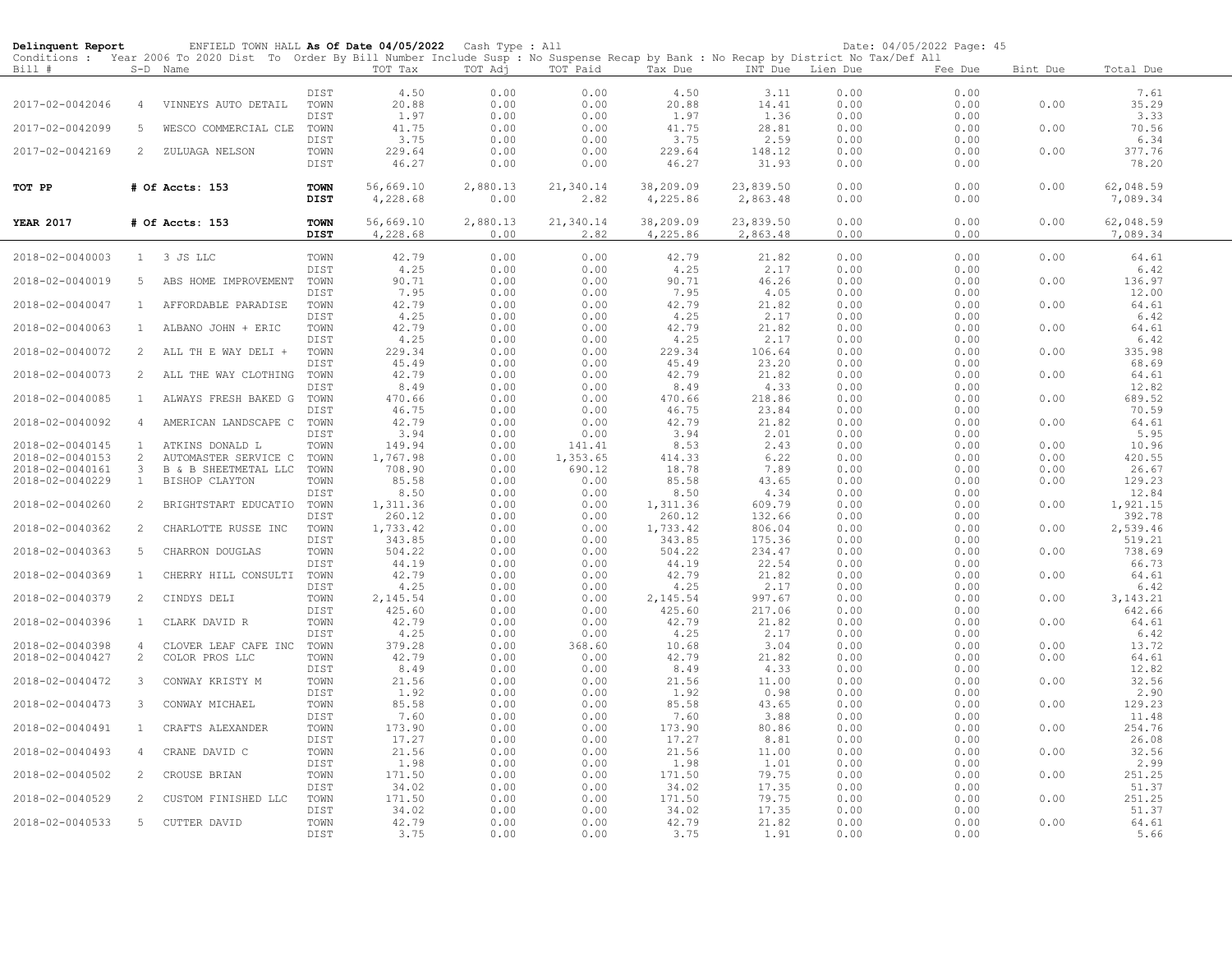| Delinquent Report                  |                     | ENFIELD TOWN HALL As Of Date 04/05/2022 Cash Type : All                                                                                                |                      |                        |                      |                      |                        |                        |                      | Date: 04/05/2022 Page: 46 |              |                        |
|------------------------------------|---------------------|--------------------------------------------------------------------------------------------------------------------------------------------------------|----------------------|------------------------|----------------------|----------------------|------------------------|------------------------|----------------------|---------------------------|--------------|------------------------|
| Bill #                             |                     | Conditions : Year 2006 To 2020 Dist To Order By Bill Number Include Susp : No Suspense Recap by Bank : No Recap by District No Tax/Def All<br>S-D Name |                      | TOT Tax                | TOT Adj              | TOT Paid             | Tax Due                |                        | INT Due Lien Due     | Fee Due                   | Bint Due     | Total Due              |
| 2018-02-0040539                    |                     | 1 D & B REPAIRS LLC                                                                                                                                    | TOWN<br>DIST         | 213.94<br>21.25        | 0.00<br>0.00         | 0.00<br>0.00         | 213.94<br>21.25        | 99.48<br>10.84         | 0.00<br>0.00         | 0.00<br>0.00              | 0.00         | 313.42<br>32.09        |
| 2018-02-0040541                    | $\overline{1}$      | D & T HOME IMPROVEME                                                                                                                                   | TOWN                 | 42.79                  | 0.00                 | 0.00                 | 42.79                  | 21.82                  | 0.00                 | 0.00                      | 0.00         | 64.61                  |
| 2018-02-0040545                    | $\mathbf{1}$        | DAIGNAULT WAYNE                                                                                                                                        | DIST<br>TOWN         | 4.25<br>42.79          | 0.00<br>0.00         | 0.00<br>0.00         | 4.25<br>42.79          | 2.17<br>21.82          | 0.00<br>0.00         | 0.00<br>0.00              | 0.00         | 6.42<br>64.61          |
| 2018-02-0040546                    | $\mathbf{1}$        | DAIGNEAU PAUL B                                                                                                                                        | DIST<br>TOWN         | 4.25<br>42.79          | 0.00<br>0.00         | 0.00<br>0.00         | 4.25<br>42.79          | 2.17<br>21.82          | 0.00<br>0.00         | 0.00<br>0.00              | 0.00         | 6.42<br>64.61          |
| 2018-02-0040554                    | 5                   | DATABIND CORP                                                                                                                                          | DIST<br>TOWN         | 4.25<br>1,159.72       | 0.00<br>2,446.66     | 0.00<br>579.86       | 4.25<br>3,026.52       | 2.17<br>1,197.74       | 0.00<br>0.00         | 0.00<br>0.00              | 0.00         | 6.42<br>4,224.26       |
| 2018-02-0040557                    | $\mathbf{1}$        | DAVIDSON TODD                                                                                                                                          | DIST<br>TOWN         | 101.64<br>171.50       | 214.43<br>0.00       | 101.64<br>0.00       | 214.43<br>171.50       | 83.63<br>79.75         | 0.00<br>0.00         | 0.00<br>0.00              | 0.00         | 298.06<br>251.25       |
| 2018-02-0040560                    | $\overline{2}$      | DAVIS WILLIAM R                                                                                                                                        | DIST<br>TOWN         | 17.03<br>42.79         | 0.00<br>0.00         | 0.00<br>0.00         | 17.03<br>42.79         | 8.69<br>21.82          | 0.00<br>0.00         | 0.00<br>0.00              | 0.00         | 25.72<br>64.61         |
| 2018-02-0040571                    | $\overline{4}$      | DECELLES RENEE D                                                                                                                                       | DIST<br>TOWN         | 8.49<br>66.75          | 0.00<br>0.00         | 0.00<br>0.00         | 8.49<br>66.75          | 4.33<br>34.04          | 0.00<br>0.00         | 0.00<br>0.00              | 0.00         | 12.82<br>100.79        |
| 2018-02-0040584                    | 2                   | DERAFFAELE JOSEPH C                                                                                                                                    | DIST<br>TOWN         | 6.14<br>21.56          | 0.00<br>0.00         | 0.00<br>0.00         | 6.14<br>21.56          | 3.13<br>11.00          | 0.00<br>0.00         | 0.00<br>0.00              | 0.00         | 9.27<br>32.56          |
| 2018-02-0040588                    | $\mathbf{1}$        | DIAMOND KINGS                                                                                                                                          | DIST<br>TOWN         | 4.28<br>85.58          | 0.00<br>0.00         | 0.00<br>0.00         | 4.28<br>85.58          | 2.18<br>43.65          | 0.00<br>0.00         | 0.00<br>0.00              | 0.00         | 6.46<br>129.23         |
| 2018-02-0040596                    | $\mathbf{1}$        | DILLS BRANDON                                                                                                                                          | DIST<br>TOWN         | 8.50<br>171.50         | 0.00<br>0.00         | 0.00<br>0.00         | 8.50<br>171.50         | 4.34<br>79.75          | 0.00<br>0.00         | 0.00<br>0.00              | 0.00         | 12.84<br>251.25        |
| 2018-02-0040602                    | $\mathbf{1}$        | DISTINCTIVE HOME IMP                                                                                                                                   | DIST<br>TOWN         | 17.03<br>64.35         | 0.00<br>0.00         | 0.00<br>0.00         | 17.03<br>64.35         | 8.69<br>32.82          | 0.00<br>0.00         | 0.00<br>0.00              | 0.00         | 25.72<br>97.17         |
| 2018-02-0040603                    | $\mathbf{1}$        | DIVERSIFIED VENDING                                                                                                                                    | DIST<br>TOWN         | 6.39<br>43.81          | 0.00<br>0.00         | 0.00<br>0.00         | 6.39<br>43.81          | 3.26<br>22.34          | 0.00<br>0.00         | 0.00<br>0.00              | 0.00         | 9.65<br>66.15          |
| 2018-02-0040605                    | $\overline{2}$      | DMC LLC                                                                                                                                                | DIST<br>TOWN         | 4.35<br>107.14         | 0.00<br>0.00         | 0.00<br>$-21.25$     | 4.35<br>128.39         | 2.22<br>60.66          | 0.00<br>0.00         | 0.00<br>0.00              | 0.00         | 6.57<br>189.05         |
| 2018-02-0040614                    | 1                   | DRINKWATER CONSTRUCT                                                                                                                                   | TOWN<br>DIST         | 171.50<br>17.03        | 0.00<br>0.00         | 0.00<br>0.00         | 171.50<br>17.03        | 79.75<br>8.69          | 0.00<br>0.00         | 0.00<br>0.00              | 0.00         | 251.25<br>25.72        |
| 2018-02-0040627                    | 2                   | DUNN CHARLES E                                                                                                                                         | TOWN<br>DIST         | 42.79<br>8.49          | 0.00<br>0.00         | 0.00<br>0.00         | 42.79<br>8.49          | 21.82<br>4.33          | 0.00<br>0.00         | 0.00<br>0.00              | 0.00         | 64.61<br>12.82         |
| 2018-02-0040641                    | 4                   | EAST COAST SOUND & V                                                                                                                                   | TOWN<br>DIST         | 21.56<br>1.98          | 0.00<br>0.00         | 0.00<br>0.00         | 21.56<br>1.98          | 11.00<br>1.01          | 0.00<br>0.00         | 0.00<br>0.00              | 0.00         | 32.56<br>2.99          |
| 2018-02-0040667                    | 2                   | ELSNER KENNETH + YON                                                                                                                                   | TOWN<br>DIST         | 256.74<br>50.93        | 0.00<br>0.00         | 0.00<br>0.00         | 256.74<br>50.93        | 119.39<br>25.97        | 0.00<br>0.00         | 0.00<br>0.00              | 0.00         | 376.13<br>76.90        |
| 2018-02-0040698                    | 5                   | ENFIELD PRINTING CO                                                                                                                                    | TOWN<br>DIST         | 1,663.92<br>145.83     | 0.00<br>0.00         | 0.00<br>0.00         | 1,663.92<br>145.83     | 773.72<br>74.37        | 0.00<br>0.00         | 0.00<br>0.00              | 0.00         | 2,437.64<br>220.20     |
| 2018-02-0040723                    | $\overline{c}$      | ETHEL SQUARE                                                                                                                                           | TOWN<br>DIST         | 514.82<br>102.12       | 0.00<br>0.00         | 0.00<br>0.00         | 514.82<br>102.12       | 239.39<br>52.08        | 0.00<br>0.00         | 0.00<br>0.00              | 0.00         | 754.21<br>154.20       |
| 2018-02-0040724                    | 3                   | EV JANITORIAL SERVIC                                                                                                                                   | TOWN<br>DIST         | 21.56<br>1.92          | 0.00<br>0.00         | 0.00<br>0.00         | 21.56<br>1.92          | 11.00<br>0.98          | 0.00<br>0.00         | 0.00<br>0.00              | 0.00         | 32.56<br>2.90          |
| 2018-02-0040745                    | 2                   | FAMILY MARTIAL ARTS                                                                                                                                    | TOWN<br>DIST         | 213.94<br>42.44        | 0.00<br>0.00         | 0.00<br>0.00         | 213.94<br>42.44        | 99.48<br>21.64         | 0.00<br>0.00         | 0.00<br>0.00              | 0.00         | 313.42<br>64.08        |
| 2018-02-0040747                    | $\mathbf{1}$        | FAMILY PHYSICAL THER                                                                                                                                   | TOWN<br>DIST         | 427.88<br>42.50        | 0.00<br>0.00         | 0.00<br>0.00         | 427.88<br>42.50        | 198.96<br>21.68        | 0.00<br>0.00         | 0.00<br>0.00              | 0.00         | 626.84<br>64.18        |
| 2018-02-0040752                    | $\overline{1}$      | FARRELL ENTERPRISES                                                                                                                                    | TOWN<br>DIST         | 42.79<br>4.25          | 0.00<br>0.00         | 0.00<br>0.00         | 42.79<br>4.25          | 21.82<br>2.17          | 0.00<br>0.00         | 0.00<br>0.00              | 0.00         | 64.61<br>6.42          |
| 2018-02-0040783                    | 2                   | FLINT DAVID                                                                                                                                            | TOWN<br>DIST         | 234.48<br>46.51        | 0.00<br>0.00         | 0.00<br>0.00         | 234.48<br>46.51        | 109.03<br>23.72        | 0.00<br>0.00         | 0.00<br>0.00              | 0.00         | 343.51<br>70.23        |
| 2018-02-0040785                    | 4                   | FOOD COURT LLC                                                                                                                                         | TOWN<br>DIST         | 4,621.06<br>425.25     | 0.00<br>0.00         | 0.00<br>0.00         | 4,621.06<br>425.25     | 2,148.79<br>216.88     | 0.00<br>0.00         | 0.00<br>0.00              | 0.00         | 6,769.85<br>642.13     |
| 2018-02-0040808                    | $\mathbf{3}$        | GABOURY KEITH                                                                                                                                          | TOWN<br>DIST         | 42.79<br>3.80          | 0.00<br>0.00         | 0.00<br>0.00         | 42.79<br>3.80          | 21.82<br>1.94          | 0.00<br>0.00         | 0.00<br>0.00              | 0.00         | 64.61<br>5.74          |
| 2018-02-0040809                    | $\overline{4}$      | GAETANI FRANK                                                                                                                                          | TOWN<br>DIST         | 42.79<br>3.94          | 0.00<br>0.00         | 0.00<br>0.00         | 42.79<br>3.94          | 21.82<br>2.01          | 0.00<br>0.00         | 0.00<br>0.00              | 0.00         | 64.61<br>5.95          |
| 2018-02-0040822<br>2018-02-0040828 | 2<br>$\overline{c}$ | GAREY BRANDON W<br>GASKELL JASON M                                                                                                                     | TOWN<br>TOWN         | 107.14<br>86.60        | 0.00<br>0.00         | 53.57<br>0.00        | 53.57<br>86.60         | 22.50<br>44.17         | 0.00<br>0.00         | 0.00<br>0.00              | 0.00<br>0.00 | 76.07<br>130.77        |
| 2018-02-0040849                    | 2                   | GIRARD DAVID S                                                                                                                                         | DIST<br>TOWN         | 17.18<br>26.01         | 0.00<br>0.00         | 0.00<br>0.00         | 17.18<br>26.01         | 8.76<br>13.27          | 0.00<br>0.00         | 0.00<br>0.00              | 0.00         | 25.94<br>39.28         |
| 2018-02-0040867                    | $\overline{4}$      | GONZALEZ CESAR                                                                                                                                         | DIST<br>TOWN         | 5.16<br>342.30         | 0.00<br>0.00         | 0.00<br>0.00         | 5.16<br>342.30         | 2.63<br>159.17         | 0.00<br>0.00         | 0.00<br>0.00              | 0.00         | 7.79<br>501.47         |
| 2018-02-0040874                    | $\mathbf{3}$        | <b>GOSLIN STEVE</b>                                                                                                                                    | DIST<br>TOWN<br>DIST | 31.50<br>42.79<br>3.80 | 0.00<br>0.00<br>0.00 | 0.00<br>0.00<br>0.00 | 31.50<br>42.79<br>3.80 | 16.07<br>21.82<br>1.94 | 0.00<br>0.00<br>0.00 | 0.00<br>0.00<br>0.00      | 0.00         | 47.57<br>64.61<br>5.74 |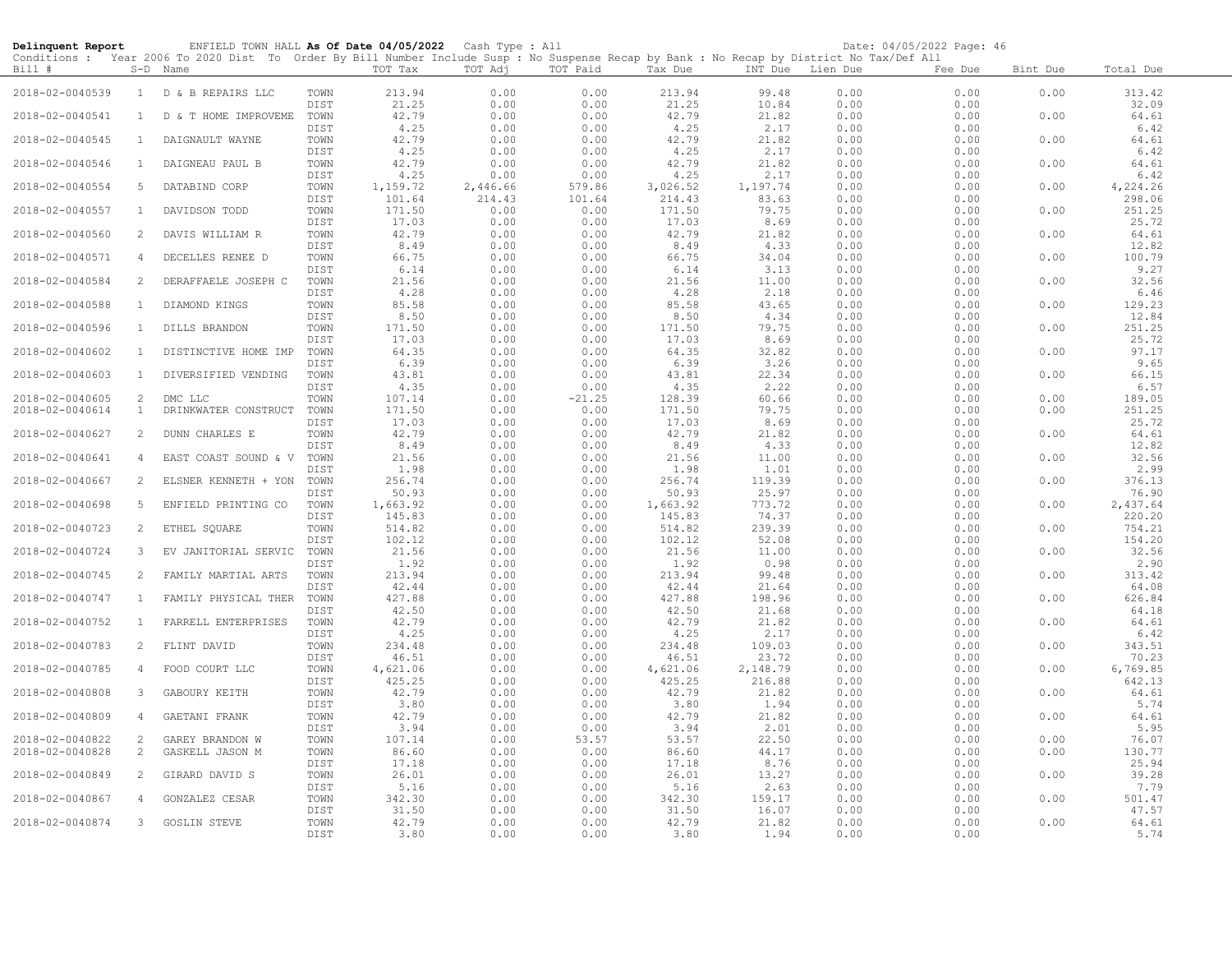| Delinquent Report                  |                       | ENFIELD TOWN HALL As Of Date 04/05/2022<br>Conditions : Year 2006 To 2020 Dist To Order By Bill Number Include Susp : No Suspense Recap by Bank : No Recap by District No Tax/Def All |                      |                       | Cash Type : All      |                      |                       |                       |                      | Date: 04/05/2022 Page: 47 |              |                        |
|------------------------------------|-----------------------|---------------------------------------------------------------------------------------------------------------------------------------------------------------------------------------|----------------------|-----------------------|----------------------|----------------------|-----------------------|-----------------------|----------------------|---------------------------|--------------|------------------------|
| Bill #                             |                       | S-D Name                                                                                                                                                                              |                      | TOT Tax               | TOT Adj              | TOT Paid             | Tax Due               | INT Due Lien Due      |                      | Fee Due                   | Bint Due     | Total Due              |
| 2018-02-0040878                    | 2                     | GRACIE JIU JITSU                                                                                                                                                                      | TOWN<br>DIST         | 600.40<br>119.10      | 0.00<br>0.00         | 0.00<br>0.00         | 600.40<br>119.10      | 279.18<br>60.74       | 0.00<br>0.00         | 0.00<br>0.00              | 0.00         | 879.58<br>179.84       |
| 2018-02-0040895                    | 2                     | GRIFFIN PATRICK J                                                                                                                                                                     | TOWN<br>DIST         | 94.48<br>18.74        | 0.00<br>0.00         | 0.00<br>0.00         | 94.48<br>18.74        | 48.18<br>9.56         | 0.00<br>0.00         | 0.00<br>0.00              | 0.00         | 142.66<br>28.30        |
| 2018-02-0040897                    | 2                     | GROWING POTENTIAL SE                                                                                                                                                                  | TOWN<br>DIST         | 391.94<br>77.75       | 0.00<br>0.00         | 0.00<br>0.00         | 391.94<br>77.75       | 182.25<br>39.65       | 0.00<br>0.00         | 0.00<br>0.00              | 0.00         | 574.19<br>117.40       |
| 2018-02-0040899                    | $\overline{c}$        | GRRQ INC                                                                                                                                                                              | TOWN<br>DIST         | 1,293.90<br>256.66    | 0.00<br>0.00         | 0.00<br>0.00         | 1,293.90<br>256.66    | 601.66<br>130.90      | 0.00<br>0.00         | 0.00<br>0.00              | 0.00         | 1,895.56<br>387.56     |
| 2018-02-0040901                    | 2                     | GRZYWNA KEITH D                                                                                                                                                                       | TOWN<br>DIST         | 107.14<br>21.25       | 0.00<br>0.00         | 0.00<br>0.00         | 107.14<br>21.25       | 49.82<br>10.84        | 0.00<br>0.00         | 0.00<br>0.00              | 0.00         | 156.96<br>32.09        |
| 2018-02-0040912<br>2018-02-0040919 | 2<br>$\mathbf{1}$     | HAIR IN THE SQUARE<br>HAQUE LLC                                                                                                                                                       | TOWN<br>TOWN         | 1,369.20<br>2,453.62  | 0.00<br>0.00         | 684.60<br>0.00       | 684.60<br>2,453.62    | 287.53<br>1,140.93    | 0.00<br>0.00         | 0.00<br>0.00              | 0.00<br>0.00 | 972.13<br>3,594.55     |
| 2018-02-0040925                    | $\overline{2}$        | HARRIS MELHA ALI                                                                                                                                                                      | DIST<br>TOWN         | 243.71<br>64.35       | 0.00<br>0.00         | 0.00<br>0.00         | 243.71<br>64.35       | 60.60<br>32.82        | 0.00<br>0.00         | 0.00<br>0.00              | 0.00         | 304.31<br>97.17        |
| 2018-02-0040927                    | $\mathbf{1}$          | HART MATTHEW                                                                                                                                                                          | DIST<br>TOWN         | 12.77<br>42.79        | 0.00<br>0.00         | 0.00<br>0.00         | 12.77<br>42.79        | 6.51<br>21.82         | 0.00<br>0.00         | 0.00<br>0.00              | 0.00         | 19.28<br>64.61         |
| 2018-02-0040933                    | <sup>1</sup>          | HASAN SALEH                                                                                                                                                                           | DIST<br>TOWN         | 4.25<br>171.50        | 0.00<br>0.00         | 0.00<br>0.00         | 4.25<br>171.50        | 2.17<br>79.75         | 0.00<br>0.00         | 0.00<br>0.00              | 0.00         | 6.42<br>251.25         |
| 2018-02-0040971                    | 2                     | HOLLAND JAMORE D                                                                                                                                                                      | DIST<br>TOWN         | 17.03<br>21.56        | 0.00<br>0.00         | 0.00<br>0.00         | 17.03<br>21.56        | 8.69<br>11.00         | 0.00<br>0.00         | 0.00<br>0.00              | 0.00         | 25.72<br>32.56         |
| 2018-02-0040973                    | $\mathbf{1}$          | HOOKER EDWARD & REBE                                                                                                                                                                  | DIST<br>TOWN         | 4.28<br>128.36        | 0.00<br>0.00         | 0.00<br>0.00         | 4.28<br>128.36        | 2.18<br>59.69         | 0.00<br>0.00         | 0.00<br>0.00              | 0.00         | 6.46<br>188.05         |
| 2018-02-0040975                    | 5                     | HORIZON HARDSCAPES L                                                                                                                                                                  | DIST<br>TOWN         | 12.75<br>21.56        | 0.00<br>0.00         | 0.00<br>0.00         | 12.75<br>21.56        | 6.50<br>11.00         | 0.00<br>0.00         | 0.00<br>0.00              | 0.00         | 19.25<br>32.56         |
| 2018-02-0040976                    | 2                     | HORNIBROOK WILLIAM E                                                                                                                                                                  | DIST<br>TOWN<br>DIST | 1.89<br>21.56         | 0.00<br>0.00         | 0.00<br>0.00         | 1.89<br>21.56         | 0.96<br>11.00         | 0.00<br>0.00         | 0.00<br>0.00              | 0.00         | 2.85<br>32.56          |
| 2018-02-0040998                    | $\mathbf{3}$          | IACONO JOHN                                                                                                                                                                           | TOWN<br>DIST         | 4.28<br>21.56<br>1.92 | 0.00<br>0.00<br>0.00 | 0.00<br>0.00<br>0.00 | 4.28<br>21.56<br>1.92 | 2.18<br>11.00<br>0.98 | 0.00<br>0.00<br>0.00 | 0.00<br>0.00<br>0.00      | 0.00         | 6.46<br>32.56<br>2.90  |
| 2018-02-0041004<br>2018-02-0041005 | 2<br>$\overline{2}$   | IMOBILE OF CT LLC<br>INFINITY MENS CLOTHI                                                                                                                                             | TOWN<br>TOWN         | 282.40<br>213.94      | 0.00<br>0.00         | 138.24<br>0.00       | 144.16<br>213.94      | 60.59<br>99.48        | 0.00<br>0.00         | 0.00<br>0.00              | 0.00<br>0.00 | 204.75<br>313.42       |
| 2018-02-0041006                    | $\mathbf{1}$          | INGRAM JOSEPH JR                                                                                                                                                                      | DIST<br>TOWN         | 42.44<br>42.79        | 0.00<br>0.00         | 0.00<br>0.00         | 42.44<br>42.79        | 21.64<br>21.82        | 0.00<br>0.00         | 0.00<br>0.00              | 0.00         | 64.08<br>64.61         |
| 2018-02-0041021                    | $\overline{4}$        | J + C SERVICES LLC                                                                                                                                                                    | DIST<br>TOWN         | 4.25<br>42.79         | 0.00<br>0.00         | 0.00<br>0.00         | 4.25<br>42.79         | 2.17<br>21.82         | 0.00<br>0.00         | 0.00<br>0.00              | 0.00         | 6.42<br>64.61          |
| 2018-02-0041033                    | 3                     | JARMOC EDWIN A EST O                                                                                                                                                                  | DIST<br>TOWN         | 3.94<br>774.62        | 0.00<br>0.00         | 0.00<br>0.00         | 3.94<br>774.62        | 2.01<br>360.20        | 0.00<br>0.00         | 0.00<br>0.00              | 0.00         | 5.95<br>1,134.82       |
| 2018-02-0041043                    | 4                     | JEROME MATTHEW P                                                                                                                                                                      | DIST<br>TOWN         | 68.80<br>42.79        | 0.00<br>0.00         | 0.00<br>0.00         | 68.80<br>42.79        | 35.09<br>21.82        | 0.00<br>0.00         | 0.00<br>0.00              | 0.00         | 103.89<br>64.61        |
| 2018-02-0041047                    | 5                     | JGW CONCRETE LLC                                                                                                                                                                      | DIST<br>TOWN         | 3.94<br>59.56         | 0.00<br>0.00         | 0.00<br>0.00         | 3.94<br>59.56         | 2.01<br>30.38         | 0.00<br>0.00         | 0.00<br>0.00              | 0.00         | 5.95<br>89.94          |
| 2018-02-0041053                    | $\mathbf{1}$          | JJFF PIZZERIA RESTAU                                                                                                                                                                  | DIST<br>TOWN         | 5.22<br>75.99         | 0.00<br>0.00         | 0.00<br>0.00         | 5.22<br>75.99         | 2.66<br>38.75         | 0.00<br>0.00         | 0.00<br>0.00              | 0.00         | 7.88<br>114.74         |
| 2018-02-0041060                    | 3                     | JOREN WILLIAM                                                                                                                                                                         | DIST<br>TOWN<br>DIST | 7.55<br>42.79<br>3.80 | 0.00<br>0.00<br>0.00 | 0.00<br>0.00<br>0.00 | 7.55<br>42.79<br>3.80 | 3.85<br>21.82<br>1.94 | 0.00<br>0.00<br>0.00 | 0.00<br>0.00<br>0.00      | 0.00         | 11.40<br>64.61<br>5.74 |
| 2018-02-0041069                    | 5                     | $K + E$ INC                                                                                                                                                                           | TOWN<br>DIST         | 2,849.66<br>249.75    | 0.00<br>0.00         | 0.00<br>0.00         | 2,849.66<br>249.75    | 1,325.09<br>127.37    | 0.00<br>0.00         | 0.00<br>0.00              | 0.00         | 4,174.75<br>377.12     |
| 2018-02-0041082                    | 3                     | KEENE DAVID M                                                                                                                                                                         | TOWN<br>DIST         | 42.79<br>3.80         | 0.00<br>0.00         | 0.00<br>0.00         | 42.79<br>3.80         | 21.82<br>1.94         | 0.00<br>0.00         | 0.00<br>0.00              | 0.00         | 64.61<br>5.74          |
| 2018-02-0041093                    | $\mathbf{1}$          | KHAMP LLC                                                                                                                                                                             | TOWN<br>DIST         | 213.94<br>21.25       | 0.00<br>0.00         | 0.00<br>0.00         | 213.94<br>21.25       | 99.48<br>10.84        | 0.00<br>0.00         | 0.00<br>0.00              | 0.00         | 313.42<br>32.09        |
| 2018-02-0041183                    | $\mathbf{1}$          | LJD ONLINE SERVICES                                                                                                                                                                   | TOWN<br>DIST         | 21.56<br>2.14         | 0.00<br>0.00         | 0.00<br>0.00         | 21.56<br>2.14         | 11.00<br>1.09         | 0.00<br>0.00         | 0.00<br>0.00              | 0.00         | 32.56<br>3.23          |
| 2018-02-0041184                    | $\mathbf{2}^{\prime}$ | LOCONSOLO JOHN JR                                                                                                                                                                     | TOWN<br>DIST         | 359.42<br>71.30       | 0.00<br>0.00         | 0.00<br>0.00         | 359.42<br>71.30       | 167.13<br>36.36       | 0.00<br>0.00         | 0.00<br>0.00              | 0.00         | 526.55<br>107.66       |
| 2018-02-0041220                    | $\mathbf{1}$          | MANGENE JAMES                                                                                                                                                                         | TOWN<br>DIST         | 42.79<br>4.25         | 0.00<br>0.00         | 0.00<br>0.00         | 42.79<br>4.25         | 21.82<br>2.17         | 0.00<br>0.00         | 0.00<br>0.00              | 0.00         | 64.61<br>6.42          |
| 2018-02-0041237                    | $\mathbf{1}$          | MARTIN MALCOLM                                                                                                                                                                        | TOWN<br>DIST         | 124.94<br>12.41       | 0.00<br>0.00         | 0.00<br>0.00         | 124.94<br>12.41       | 58.10<br>6.33         | 0.00<br>0.00         | 0.00<br>0.00              | 0.00         | 183.04<br>18.74        |
| 2018-02-0041254                    | $\overline{4}$        | MCCARTNEY DAMIAN C                                                                                                                                                                    | TOWN<br>DIST         | 21.56<br>1.98         | 0.00<br>0.00         | 0.00<br>0.00         | 21.56<br>1.98         | 11.00<br>1.01         | 0.00<br>0.00         | 0.00<br>0.00              | 0.00         | 32.56<br>2.99          |
| 2018-02-0041255                    | 1                     | MCGUIRE SEAN M                                                                                                                                                                        | TOWN<br>DIST         | 46.55<br>4.62         | 0.00<br>0.00         | 0.00<br>0.00         | 46.55<br>4.62         | 23.74<br>2.36         | 0.00<br>0.00         | 0.00<br>0.00              | 0.00         | 70.29<br>6.98          |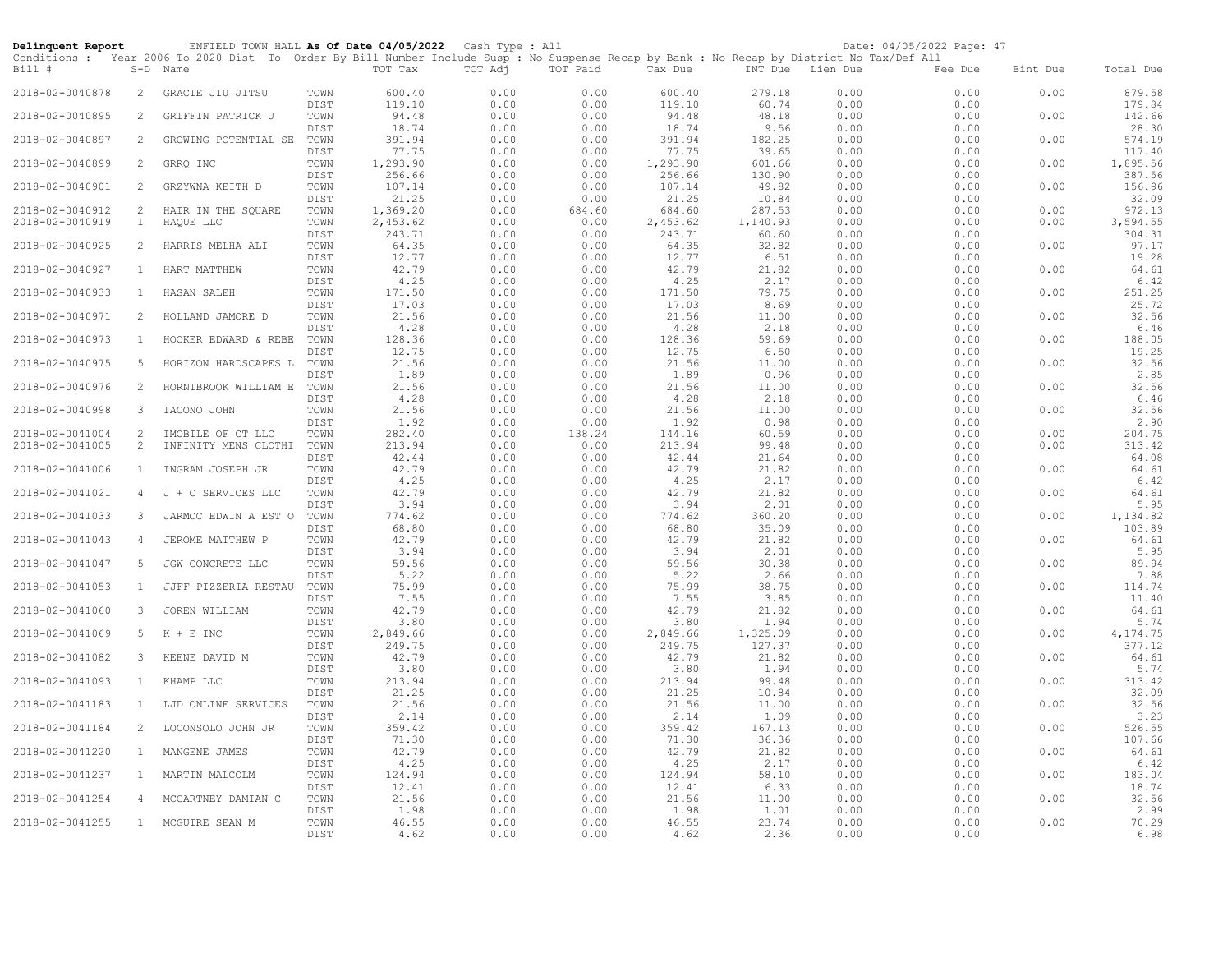| Delinquent Report                  |                   | ENFIELD TOWN HALL As Of Date 04/05/2022 Cash Type : All                                                                                                |                      |                       |                      |                      |                       |                       |                      | Date: 04/05/2022 Page: 48 |              |                       |
|------------------------------------|-------------------|--------------------------------------------------------------------------------------------------------------------------------------------------------|----------------------|-----------------------|----------------------|----------------------|-----------------------|-----------------------|----------------------|---------------------------|--------------|-----------------------|
| Bill #                             |                   | Conditions : Year 2006 To 2020 Dist To Order By Bill Number Include Susp : No Suspense Recap by Bank : No Recap by District No Tax/Def All<br>S-D Name |                      | TOT Tax               | TOT Adj              | TOT Paid             | Tax Due               | INT Due Lien Due      |                      | Fee Due                   | Bint Due     | Total Due             |
| 2018-02-0041266                    | 2                 | MENSAH DEMASS F                                                                                                                                        | TOWN<br>DIST         | 28.75<br>5.70         | 0.00<br>0.00         | 0.00<br>0.00         | 28.75<br>5.70         | 14.66<br>2.91         | 0.00<br>0.00         | 0.00<br>0.00              | 0.00         | 43.41<br>8.61         |
| 2018-02-0041279                    | 3                 | MINER CRAIG                                                                                                                                            | TOWN                 | 21.56                 | 0.00                 | 0.00                 | 21.56                 | 11.00                 | 0.00                 | 0.00                      | 0.00         | 32.56                 |
| 2018-02-0041280                    | 3                 | MINER ROBERT W                                                                                                                                         | DIST<br>TOWN         | 1.92<br>21.56         | 0.00<br>0.00         | 0.00<br>0.00         | 1.92<br>21.56         | 0.98<br>11.00         | 0.00<br>0.00         | 0.00<br>0.00              | 0.00         | 2.90<br>32.56         |
| 2018-02-0041283                    | $\mathbf{1}$      | MISIEK JOHN JULIAN                                                                                                                                     | DIST<br>TOWN         | 1.92<br>42.79         | 0.00<br>0.00         | 0.00<br>0.00         | 1.92<br>42.79         | 0.98<br>21.82         | 0.00<br>0.00         | 0.00<br>0.00              | 0.00         | 2.90<br>64.61         |
| 2018-02-0041286                    | 2                 | MKT CORP                                                                                                                                               | DIST<br>TOWN         | 4.25<br>718.84        | 0.00<br>0.00         | 0.00<br>0.00         | 4.25<br>718.84        | 2.17<br>334.26        | 0.00<br>0.00         | 0.00<br>0.00              | 0.00         | 6.42<br>1,053.10      |
| 2018-02-0041287                    | 4                 | MMS INDUSTRIES LLC                                                                                                                                     | DIST<br>TOWN         | 142.59<br>21.56       | 0.00<br>0.00         | 0.00<br>0.00         | 142.59<br>21.56       | 72.72<br>11.00        | 0.00<br>0.00         | 0.00<br>0.00              | 0.00         | 215.31<br>32.56       |
| 2018-02-0041311                    | 2                 | MOUSES HOUSES LLC                                                                                                                                      | DIST<br>TOWN         | 1.98<br>18.83         | 0.00<br>0.00         | 0.00<br>0.00         | 1.98<br>18.83         | 1.01<br>9.60          | 0.00<br>0.00         | 0.00<br>0.00              | 0.00         | 2.99<br>28.43         |
| 2018-02-0041313                    | $\mathbf{1}$      | MOZES MICHAEL OR                                                                                                                                       | DIST<br>TOWN         | 3.73<br>111.60        | 0.00<br>0.00         | 0.00<br>0.00         | 3.73<br>111.60        | 1.90<br>51.90         | 0.00<br>0.00         | 0.00<br>0.00              | 0.00         | 5.63<br>163.50        |
| 2018-02-0041321                    | 5                 | MULTI FUELS INC                                                                                                                                        | DIST<br>TOWN         | 11.08<br>185.18       | 0.00<br>0.00         | 0.00<br>0.00         | 11.08<br>185.18       | 5.65<br>86.11         | 0.00<br>0.00         | 0.00<br>0.00              | 0.00         | 16.73<br>271.29       |
| 2018-02-0041354                    | 2                 | NEVUE THOMAS MCGRATH                                                                                                                                   | DIST<br>TOWN         | 16.23<br>107.14       | 0.00<br>0.00         | 0.00<br>0.00         | 16.23<br>107.14       | 8.28<br>49.82         | 0.00<br>0.00         | 0.00<br>0.00              | 0.00         | 24.51<br>156.96       |
| 2018-02-0041363                    | 2                 | NEWZOOM LLC                                                                                                                                            | DIST<br>TOWN         | 21.25<br>203.68       | 0.00<br>0.00         | 0.00<br>0.00         | 21.25<br>203.68       | 10.84<br>94.71        | 0.00<br>0.00         | 0.00<br>0.00              | 0.00         | 32.09<br>298.39       |
| 2018-02-0041364                    | 3                 | NGUYEN KEN                                                                                                                                             | DIST<br>TOWN         | 40.40<br>509.34       | 0.00<br>0.00         | 0.00<br>0.00         | 40.40<br>509.34       | 20.60<br>236.84       | 0.00<br>0.00         | 0.00<br>0.00              | 0.00         | 61.00<br>746.18       |
| 2018-02-0041371                    | $\mathbf{1}$      | NIERODA DOMINICK A                                                                                                                                     | DIST<br>TOWN         | 45.24<br>64.35        | 0.00<br>0.00         | 0.00<br>0.00         | 45.24<br>64.35        | 23.07<br>32.82        | 0.00<br>0.00         | 0.00<br>0.00              | 0.00         | 68.31<br>97.17        |
| 2018-02-0041373                    | 2                 | NISS MATTHEW DAVID                                                                                                                                     | DIST<br>TOWN         | 6.39<br>295.76        | 0.00<br>0.00         | 0.00<br>0.00         | 6.39<br>295.76        | 3.26<br>137.53        | 0.00<br>0.00         | 0.00<br>0.00              | 0.00         | 9.65<br>433.29        |
| 2018-02-0041386                    | 2                 | NORTHEAST REMODELING                                                                                                                                   | DIST<br>TOWN         | 58.67<br>45.87        | 0.00<br>0.00         | 0.00<br>0.00         | 58.67<br>45.87        | 29.92<br>23.39        | 0.00<br>0.00         | 0.00<br>0.00              | 0.00         | 88.59<br>69.26        |
| 2018-02-0041412                    | $\mathbf{1}$      | OKON MICHELLE O                                                                                                                                        | DIST<br>TOWN         | 9.10<br>171.16        | 0.00<br>0.00         | 0.00<br>0.00         | 9.10<br>171.16        | 4.64<br>79.59         | 0.00<br>0.00         | 0.00<br>0.00              | 0.00         | 13.74<br>250.75       |
| 2018-02-0041413                    | 2                 | OLD SCHOOL BOXING GY                                                                                                                                   | DIST<br>TOWN         | 17.00<br>85.58        | 0.00<br>0.00         | 0.00<br>0.00         | 17.00<br>85.58        | 8.67<br>43.65         | 0.00<br>0.00         | 0.00<br>0.00              | 0.00         | 25.67<br>129.23       |
| 2018-02-0041424                    | 3                 | ON THE LEVEL CONSTRU                                                                                                                                   | DIST<br>TOWN         | 16.98<br>42.79        | 0.00<br>0.00         | 0.00<br>0.00         | 16.98<br>42.79        | 8.66<br>21.82         | 0.00<br>0.00         | 0.00<br>0.00              | 0.00         | 25.64<br>64.61        |
| 2018-02-0041438                    | $\mathbf{1}$      | OUELLETTE-DANIS KEEL                                                                                                                                   | DIST<br>TOWN         | 3.80<br>21.56         | 0.00<br>0.00         | 0.00<br>0.00         | 3.80<br>21.56         | 1.94<br>11.00         | 0.00<br>0.00         | 0.00<br>0.00              | 0.00         | 5.74<br>32.56         |
| 2018-02-0041442                    | 2                 | OYAMA ENFIELD LLC                                                                                                                                      | DIST<br>TOWN         | 2.14<br>1,069.00      | 0.00<br>0.00         | 0.00<br>0.00         | 2.14<br>1,069.00      | 1.09<br>497.09        | 0.00<br>0.00         | 0.00<br>0.00              | 0.00         | 3.23<br>1,566.09      |
| 2018-02-0041449                    | 4                 | PALLET SERVICING                                                                                                                                       | DIST<br>TOWN         | 212.05<br>265.28      | 0.00<br>0.00         | 0.00<br>0.00         | 212.05<br>265.28      | 108.15<br>123.36      | 0.00<br>0.00         | 0.00<br>0.00              | 0.00         | 320.20<br>388.64      |
| 2018-02-0041452                    | 2                 | PAPILLON STUDIO SUPP                                                                                                                                   | DIST<br>TOWN         | 24.41<br>127.00       | 0.00<br>0.00         | 0.00<br>96.29        | 24.41<br>30.71        | 12.45<br>12.90        | 0.00<br>0.00         | 0.00<br>0.00              | 0.00         | 36.86<br>43.61        |
| 2018-02-0041454                    | 2                 | PAQUETTE DAVID A                                                                                                                                       | TOWN<br>DIST         | 21.56<br>4.28         | 0.00<br>0.00         | 0.00<br>0.00         | 21.56<br>4.28         | 11.00<br>2.18         | 0.00<br>0.00         | 0.00<br>0.00              | 0.00         | 32.56<br>6.46         |
| 2018-02-0041455                    | 2                 | PARADISE KEVIN                                                                                                                                         | TOWN<br>DIST         | 42.79<br>8.49         | 0.00<br>0.00         | 0.00<br>0.00         | 42.79<br>8.49         | 21.82<br>4.33         | 0.00<br>0.00         | 0.00<br>0.00              | 0.00         | 64.61<br>12.82        |
| 2018-02-0041458                    | $\mathbf{1}$      | PARISI SPEED SCHOOL                                                                                                                                    | TOWN<br>DIST         | 42.79<br>4.25         | 0.00<br>0.00         | 0.00<br>0.00         | 42.79<br>4.25         | 21.82<br>2.17         | 0.00<br>0.00         | 0.00<br>0.00              | 0.00         | 64.61<br>6.42         |
| 2018-02-0041471<br>2018-02-0041480 | 5<br>$\mathbf{1}$ | PEAK GRAPHICS<br>PERRY GUY J                                                                                                                           | TOWN<br>TOWN         | 641.82<br>64.35       | 0.00<br>0.00         | 320.91<br>0.00       | 320.91<br>64.35       | 134.78<br>32.82       | 0.00<br>0.00         | 0.00<br>0.00              | 0.00<br>0.00 | 455.69<br>97.17       |
| 2018-02-0041493                    | $\mathbf{1}$      | PHAN TRUC PHUONG                                                                                                                                       | DIST<br>TOWN         | 6.39<br>80.10         | 0.00<br>0.00         | 0.00<br>0.00         | 6.39<br>80.10         | 3.26<br>40.85         | 0.00<br>0.00         | 0.00<br>0.00              | 0.00         | 9.65<br>120.95        |
| 2018-02-0041495                    | 2                 | PHILBRICK CARL F                                                                                                                                       | DIST<br>TOWN         | 7.96<br>172.52        | 0.00<br>0.00         | 0.00<br>0.00         | 7.96<br>172.52        | 4.06<br>80.22         | 0.00<br>0.00         | 0.00<br>0.00              | 0.00         | 12.02<br>252.74       |
| 2018-02-0041500                    | $\mathbf{1}$      | PHYSICIANS FOR WOMEN                                                                                                                                   | DIST<br>TOWN         | 34.22<br>174.24       | 0.00<br>106.96       | 0.00<br>174.24       | 34.22<br>106.96       | 17.45<br>34.30        | 0.00<br>0.00         | 0.00<br>0.00              | 0.00         | 51.67<br>141.26       |
| 2018-02-0041501                    | 2                 | PHYSICIANS FOR WOMEN                                                                                                                                   | DIST<br>TOWN         | 17.31<br>163.62       | 10.62<br>106.98      | 17.31<br>163.62      | 10.62<br>106.98       | 0.64<br>43.92         | 0.00<br>0.00         | 0.00<br>0.00              | 0.00         | 11.26<br>150.90       |
| 2018-02-0041506                    | $\overline{4}$    | PINNACLE HOME SOLUTI                                                                                                                                   | DIST<br>TOWN         | 32.46<br>42.79        | 21.21<br>0.00        | 32.46<br>0.00        | 21.21<br>42.79        | 1.27<br>21.82         | 0.00<br>0.00         | 0.00<br>0.00              | 0.00         | 22.48<br>64.61        |
| 2018-02-0041545                    | $\overline{4}$    | POST IN PLACE LLC                                                                                                                                      | DIST<br>TOWN<br>DIST | 3.94<br>21.56<br>1.98 | 0.00<br>0.00<br>0.00 | 0.00<br>0.00<br>0.00 | 3.94<br>21.56<br>1.98 | 2.01<br>11.00<br>1.01 | 0.00<br>0.00<br>0.00 | 0.00<br>0.00<br>0.00      | 0.00         | 5.95<br>32.56<br>2.99 |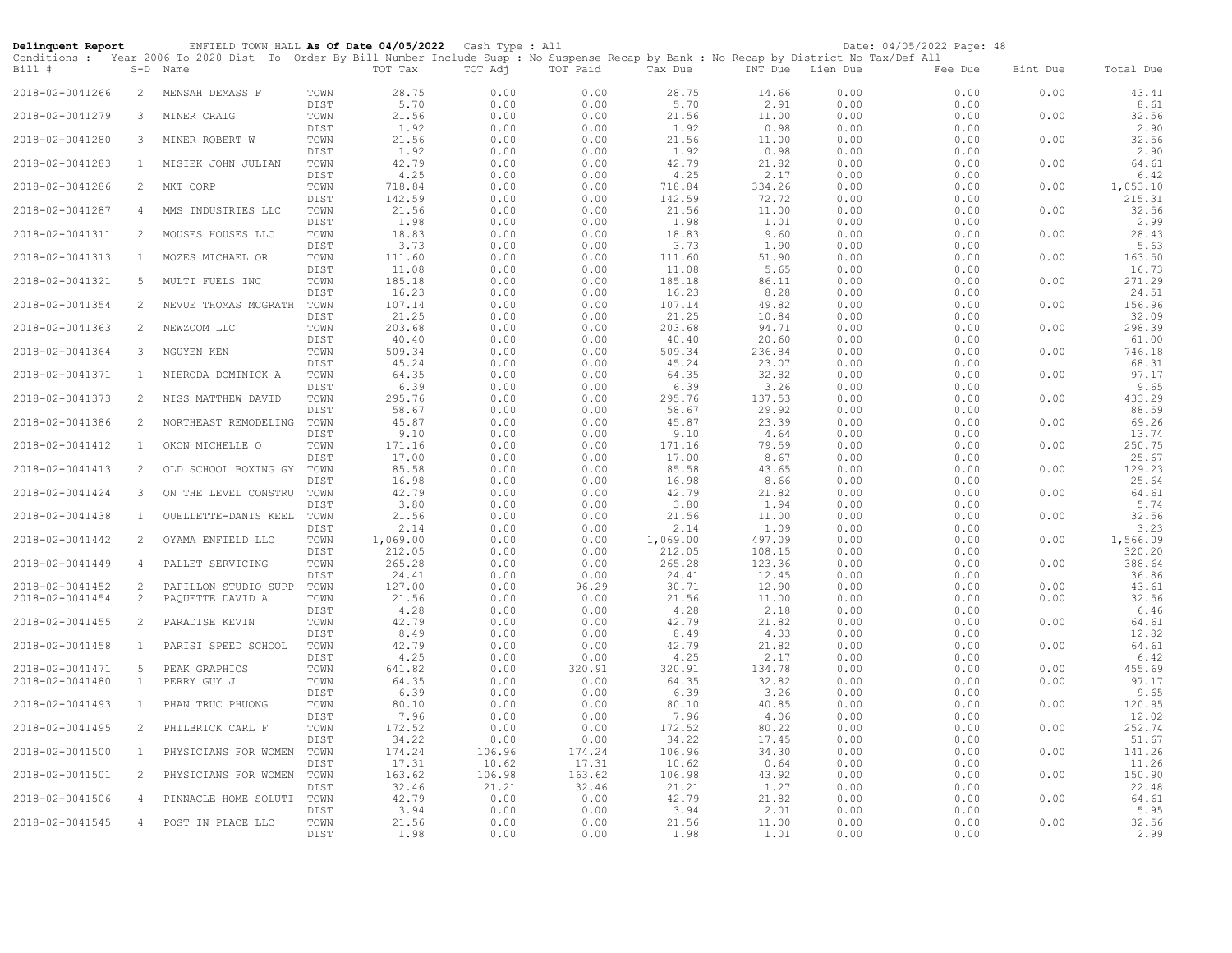| Delinquent Report |                | ENFIELD TOWN HALL As Of Date 04/05/2022 Cash Type : All                                                                                                |              |                   |                   |                    |                    |                     |              | Date: 04/05/2022 Page: 49 |          |                    |
|-------------------|----------------|--------------------------------------------------------------------------------------------------------------------------------------------------------|--------------|-------------------|-------------------|--------------------|--------------------|---------------------|--------------|---------------------------|----------|--------------------|
| Bill #            |                | Conditions : Year 2006 To 2020 Dist To Order By Bill Number Include Susp : No Suspense Recap by Bank : No Recap by District No Tax/Def All<br>S-D Name |              | TOT Tax           | TOT Adj           | TOT Paid           | Tax Due            | INT Due Lien Due    |              | Fee Due                   | Bint Due | Total Due          |
|                   |                |                                                                                                                                                        |              |                   |                   |                    |                    |                     |              |                           |          |                    |
| 2018-02-0041601   | 3              | RAZAVI-ALGHARAVI MEH TOWN                                                                                                                              |              | 256.74            | 0.00              | 0.00               | 256.74             | 119.39              | 0.00         | 0.00                      | 0.00     | 376.13             |
| 2018-02-0041613   | $\overline{4}$ | RESIDENTIAL COMMERCI                                                                                                                                   | DIST<br>TOWN | 22.80<br>124.94   | 0.00<br>0.00      | 0.00<br>0.00       | 22.80<br>124.94    | 11.63<br>58.10      | 0.00<br>0.00 | 0.00<br>0.00              | 0.00     | 34.43<br>183.04    |
|                   |                |                                                                                                                                                        | DIST         | 11.50             | 0.00              | 0.00               | 11.50              | 5.87                | 0.00         | 0.00                      |          | 17.37              |
| 2018-02-0041627   | $\mathbf{1}$   | RIVERA JAMES                                                                                                                                           | TOWN         | 21.56             | 0.00              | 0.00               | 21.56              | 11.00               | 0.00         | 0.00                      | 0.00     | 32.56              |
|                   |                |                                                                                                                                                        | DIST         | 2.14              | 0.00              | 0.00               | 2.14               | 1.09                | 0.00         | 0.00                      |          | 3.23               |
| 2018-02-0041637   | $\overline{4}$ | RODRIQUEZ JOSE E                                                                                                                                       | TOWN<br>DIST | 21.56<br>1.98     | 0.00<br>0.00      | 0.00<br>0.00       | 21.56<br>1.98      | 11.00<br>1.01       | 0.00<br>0.00 | 0.00<br>0.00              | 0.00     | 32.56<br>2.99      |
| 2018-02-0041663   | 3              | RUVOLO HEATING + COO                                                                                                                                   | TOWN         | 42.79             | 0.00              | 0.00               | 42.79              | 21.82               | 0.00         | 0.00                      | 0.00     | 64.61              |
|                   |                |                                                                                                                                                        | DIST         | 3.80              | 0.00              | 0.00               | 3.80               | 1.94                | 0.00         | 0.00                      |          | 5.74               |
| 2018-02-0041672   | 2              | SABILLON EDER                                                                                                                                          | TOWN         | 64.35             | 0.00              | 0.00               | 64.35              | 32.82               | 0.00         | 0.00                      | 0.00     | 97.17              |
|                   | $\overline{4}$ |                                                                                                                                                        | DIST<br>TOWN | 12.77<br>21.56    | 0.00<br>0.00      | 0.00               | 12.77              | 6.51<br>11.00       | 0.00         | 0.00                      |          | 19.28<br>32.56     |
| 2018-02-0041682   |                | SALVADOR CHRISTOPHER                                                                                                                                   | DIST         | 1.98              | 0.00              | 0.00<br>0.00       | 21.56<br>1.98      | 1.01                | 0.00<br>0.00 | 0.00<br>0.00              | 0.00     | 2.99               |
| 2018-02-0041718   | 3              | SEIBERT JOSEPH                                                                                                                                         | TOWN         | 35.94             | 0.00              | 0.00               | 35.94              | 18.33               | 0.00         | 0.00                      | 0.00     | 54.27              |
|                   |                |                                                                                                                                                        | DIST         | 3.19              | 0.00              | 0.00               | 3.19               | 1.63                | 0.00         | 0.00                      |          | 4.82               |
| 2018-02-0041738   | 2              | SIAFAKAS NICK                                                                                                                                          | TOWN         | 42.79             | 0.00              | 0.00               | 42.79              | 21.82               | 0.00         | 0.00                      | 0.00     | 64.61              |
| 2018-02-0041744   | 5              | SIGN A RAMA                                                                                                                                            | DIST<br>TOWN | 8.49<br>709.94    | 0.00<br>0.00      | 0.00<br>0.00       | 8.49<br>709.94     | 4.33<br>330.12      | 0.00<br>0.00 | 0.00<br>0.00              | 0.00     | 12.82<br>1,040.06  |
|                   |                |                                                                                                                                                        | DIST         | 62.22             | 0.00              | 0.00               | 62.22              | 31.73               | 0.00         | 0.00                      |          | 93.95              |
| 2018-02-0041777   | $\mathbf{1}$   | SOLLIMI MICHAEL                                                                                                                                        | TOWN         | 64.35             | 0.00              | 21.81              | 42.54              | 9.57                | 0.00         | 0.00                      | 0.00     | 52.11              |
| 2018-02-0041779   | $\overline{c}$ | SOUL STRATEGY LLC                                                                                                                                      | TOWN         | 171.16            | 0.00              | 0.00               | 171.16             | 79.59               | 0.00         | 0.00                      | 0.00     | 250.75             |
| 2018-02-0041788   | 3              | SPICER NATHAN                                                                                                                                          | DIST<br>TOWN | 33.95<br>21.56    | 0.00<br>0.00      | 0.00<br>0.00       | 33.95<br>21.56     | 17.31<br>11.00      | 0.00<br>0.00 | 0.00<br>0.00              | 0.00     | 51.26<br>32.56     |
|                   |                |                                                                                                                                                        | DIST         | 1.92              | 0.00              | 0.00               | 1.92               | 0.98                | 0.00         | 0.00                      |          | 2.90               |
| 2018-02-0041822   | <sup>1</sup>   | STEFFIAN BRADLEY ARC                                                                                                                                   | TOWN         | 1,497.90          | 0.00              | 0.00               | 1,497.90           | 696.52              | 0.00         | 0.00                      | 0.00     | 2,194.42           |
|                   |                |                                                                                                                                                        | DIST         | 148.78            | 0.00              | 0.00               | 148.78             | 75.88               | 0.00         | 0.00                      |          | 224.66             |
| 2018-02-0041826   | 2              | STEWARTS CONSTRUCTIO                                                                                                                                   | TOWN         | 42.79             | 0.00              | 0.00               | 42.79              | 21.82               | 0.00         | 0.00                      | 0.00     | 64.61              |
| 2018-02-0041844   | 5              | SUE MULDOON IMAGES L                                                                                                                                   | DIST<br>TOWN | 8.49<br>90.02     | 0.00<br>0.00      | 0.00<br>0.00       | 8.49<br>90.02      | 4.33<br>45.91       | 0.00<br>0.00 | 0.00<br>0.00              | 0.00     | 12.82<br>135.93    |
|                   |                |                                                                                                                                                        | DIST         | 7.89              | 0.00              | 0.00               | 7.89               | 4.02                | 0.00         | 0.00                      |          | 11.91              |
| 2018-02-0041848   | $\overline{2}$ | SUPERIOR LANDSCAPING                                                                                                                                   | TOWN         | 213.94            | 0.00              | 0.00               | 213.94             | 99.48               | 0.00         | 0.00                      | 0.00     | 313.42             |
|                   |                |                                                                                                                                                        | DIST         | 42.44             | 0.00              | 0.00               | 42.44              | 21.64               | 0.00         | 0.00                      |          | 64.08              |
| 2018-02-0041852   | $\mathbf{1}$   | SURAPINE PETER                                                                                                                                         | TOWN<br>DIST | 163.96<br>16.29   | 0.00<br>0.00      | 0.00<br>0.00       | 163.96<br>16.29    | 76.24<br>8.31       | 0.00<br>0.00 | 0.00<br>0.00              | 0.00     | 240.20<br>24.60    |
| 2018-02-0041865   | $\overline{2}$ | T & S GENERAL STORE                                                                                                                                    | TOWN         | 299.52            | 0.00              | 149.76             | 149.76             | 62.90               | 0.00         | 0.00                      | 0.00     | 212.66             |
| 2018-02-0041867   | $\overline{4}$ | T MEYER ASSOCAITES L                                                                                                                                   | TOWN         | 130.08            | 0.00              | 65.04              | 65.04              | 27.32               | 0.00         | 0.00                      | 0.00     | 92.36              |
| 2018-02-0041886   | 5              | TELLIER MICHAEL R                                                                                                                                      | TOWN         | 42.79             | 0.00              | 0.00               | 42.79              | 21.82               | 0.00         | 0.00                      | 0.00     | 64.61              |
| 2018-02-0041906   | 2              |                                                                                                                                                        | DIST<br>TOWN | 3.75<br>356.34    | 0.00<br>0.00      | 0.00<br>178.17     | 3.75<br>178.17     | 1.91<br>74.83       | 0.00<br>0.00 | 0.00<br>0.00              | 0.00     | 5.66<br>253.00     |
| 2018-02-0041916   | 3              | THUY TRAN<br>TL CARPENTRY LLC                                                                                                                          | TOWN         | 42.79             | 0.00              | 0.00               | 42.79              | 21.82               | 0.00         | 0.00                      | 0.00     | 64.61              |
|                   |                |                                                                                                                                                        | DIST         | 3.80              | 0.00              | 0.00               | 3.80               | 1.94                | 0.00         | 0.00                      |          | 5.74               |
| 2018-02-0041923   | 2              | TORTURE INK                                                                                                                                            | TOWN         | 220.44            | 0.00              | 0.00               | 220.44             | 102.50              | 0.00         | 0.00                      | 0.00     | 322.94             |
|                   | <sup>1</sup>   |                                                                                                                                                        | DIST         | 43.73<br>2,092.48 | 0.00<br>50,370.48 | 0.00               | 43.73<br>50,370.48 | 22.30<br>21, 155.60 | 0.00         | 0.00                      |          | 66.03<br>71,526.08 |
| 2018-02-0041987   |                | USA HAULING & RECYCL                                                                                                                                   | TOWN<br>DIST | 207.84            | 5,003.20          | 2,092.48<br>207.84 | 5,003.20           | 2,101.34            | 0.00<br>0.00 | 0.00<br>0.00              | 0.00     | 7,104.54           |
| 2018-02-0042000   | $\overline{4}$ | VALLE ELECTRIC                                                                                                                                         | TOWN         | 42.79             | 0.00              | 0.00               | 42.79              | 21.82               | 0.00         | 0.00                      | 0.00     | 64.61              |
|                   |                |                                                                                                                                                        | DIST         | 3.94              | 0.00              | 0.00               | 3.94               | 2.01                | 0.00         | 0.00                      |          | 5.95               |
| 2018-02-0042053   | $\overline{2}$ | WEI ENTERPRISE LLC                                                                                                                                     | TOWN         | 395.36            | 0.00              | 0.00               | 395.36             | 183.85              | 0.00         | 0.00                      | 0.00     | 579.21             |
| 2018-02-0042066   | 5              | WESCO COMMERCIAL CLE                                                                                                                                   | DIST<br>TOWN | 78.42<br>42.79    | 0.00<br>0.00      | 0.00<br>0.00       | 78.42<br>42.79     | 39.99<br>21.82      | 0.00<br>0.00 | 0.00<br>0.00              | 0.00     | 118.41<br>64.61    |
|                   |                |                                                                                                                                                        | DIST         | 3.75              | 0.00              | 0.00               | 3.75               | 1.91                | 0.00         | 0.00                      |          | 5.66               |
| 2018-02-0042088   | 2              | WINFIELD JEFFREY A                                                                                                                                     | TOWN         | 38.00             | 0.00              | 0.00               | 38.00              | 19.38               | 0.00         | 0.00                      | 0.00     | 57.38              |
|                   |                |                                                                                                                                                        | DIST         | 7.54              | 0.00              | 0.00               | 7.54               | 3.85                | 0.00         | 0.00                      |          | 11.39              |
| TOT PP            |                | # Of Accts: 155                                                                                                                                        | <b>TOWN</b>  | 46,871.46         | 53,031.08         | 7,251.12           | 92,651.42          | 40, 475.48          | 0.00         | 0.00                      | 0.00     | 133, 126.90        |
|                   |                |                                                                                                                                                        | DIST         | 5,306.99          | 5,249.46          | 359.25             | 10,197.20          | 4,646.59            | 0.00         | 0.00                      |          | 14,843.79          |
|                   |                |                                                                                                                                                        |              |                   |                   |                    |                    |                     |              |                           |          |                    |
| <b>YEAR 2018</b>  |                | # Of Accts: 155                                                                                                                                        | <b>TOWN</b>  | 46,871.46         | 53,031.08         | 7,251.12           | 92,651.42          | 40, 475.48          | 0.00         | 0.00                      | 0.00     | 133, 126.90        |
|                   |                |                                                                                                                                                        | DIST         | 5,306.99          | 5,249.46          | 359.25             | 10,197.20          | 4,646.59            | 0.00         | 0.00                      |          | 14,843.79          |
| 2019-02-0040022   | $\mathcal{E}$  | ACCENT HEALTH LLC                                                                                                                                      | TOWN         | 90.02             | 0.00              | 0.00               | 90.02              | 29.71               | 0.00         | 0.00                      | 0.00     | 119.73             |
|                   |                |                                                                                                                                                        | DIST         | 8.13              | 0.00              | 0.00               | 8.13               | 2.68                | 0.00         | 0.00                      |          | 10.81              |
| 2019-02-0040027   |                | 2 ADAMCZYK ENTERPRISES                                                                                                                                 | TOWN         | 1,176.84          | 0.00              | 1,135.06           | 41.78              | 7.52                | 0.00         | 0.00                      | 0.00     | 49.30              |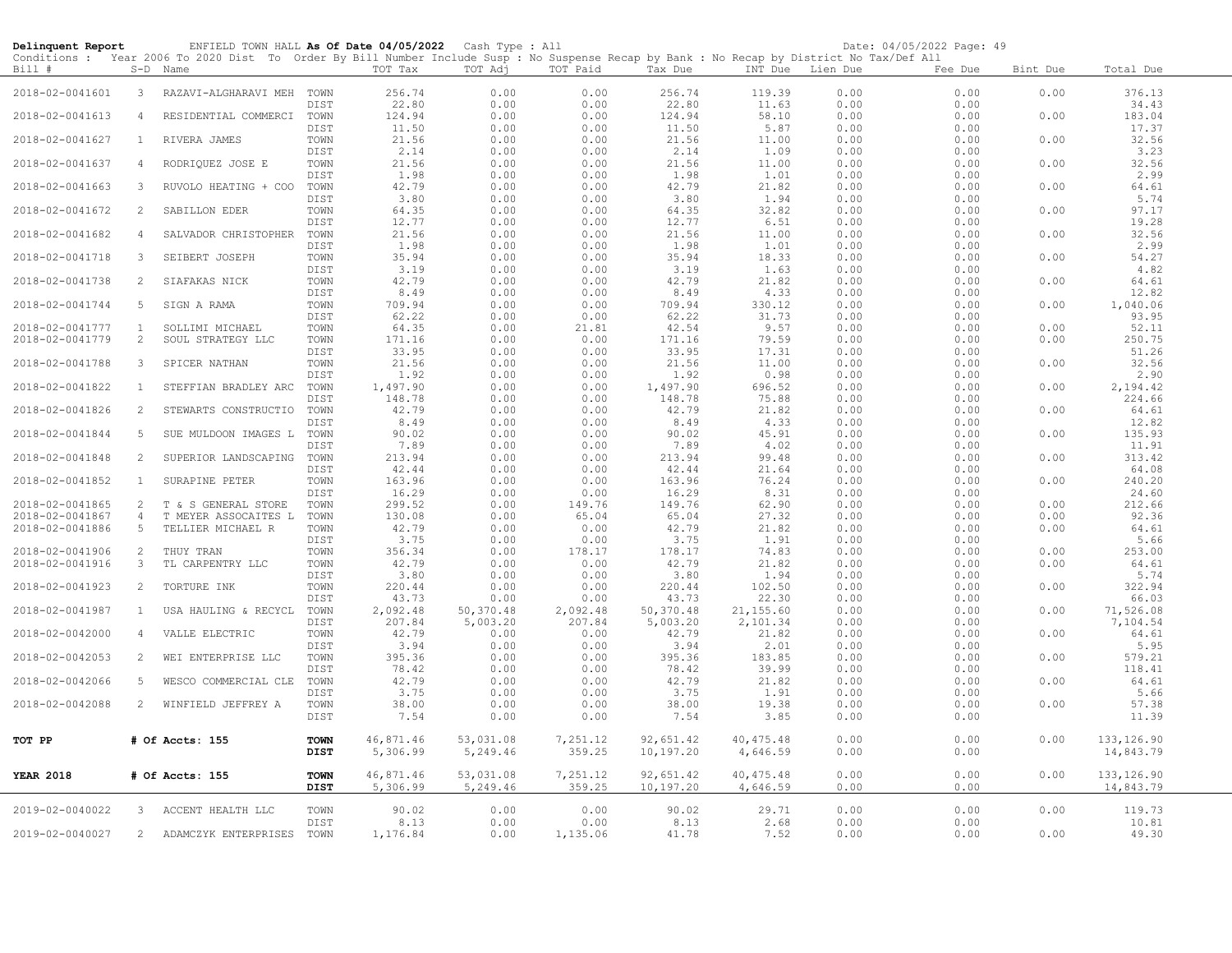| Delinquent Report |                | ENFIELD TOWN HALL As Of Date 04/05/2022 Cash Type : All                                                                                             |                      |                         |                      |                      |                         |                         |                      | Date: 04/05/2022 Page: 50 |          |                         |
|-------------------|----------------|-----------------------------------------------------------------------------------------------------------------------------------------------------|----------------------|-------------------------|----------------------|----------------------|-------------------------|-------------------------|----------------------|---------------------------|----------|-------------------------|
| Bill #            |                | Conditions: Year 2006 To 2020 Dist To Order By Bill Number Include Susp: No Suspense Recap by Bank: No Recap by District No Tax/Def All<br>S-D Name |                      | TOT Tax                 | TOT Adj              | TOT Paid             | Tax Due                 | INT Due Lien Due        |                      | Fee Due                   | Bint Due | Total Due               |
| 2019-02-0040046   | $\mathbf{1}$   | AFFORDABLE PARADISE                                                                                                                                 | TOWN<br>DIST         | 42.79<br>4.13           | 0.00<br>0.00         | 0.00<br>0.00         | 42.79<br>4.13           | 14.12<br>1.36           | 0.00<br>0.00         | 0.00<br>0.00              | 0.00     | 56.91<br>5.49           |
| 2019-02-0040061   | $\mathbf{1}$   | ALAIMO NICOLE                                                                                                                                       | TOWN<br>DIST         | 213.94<br>20.63         | 0.00<br>0.00         | 0.00<br>0.00         | 213.94<br>20.63         | 60.97<br>6.81           | 0.00<br>0.00         | 0.00<br>0.00              | 0.00     | 274.91<br>27.44         |
| 2019-02-0040062   | $\mathbf{1}$   | ALBANO JOHN + ERIC                                                                                                                                  | TOWN<br>DIST         | 85.58<br>8.25           | 0.00<br>0.00         | 0.00<br>0.00         | 85.58<br>8.25           | 28.24<br>2.72           | 0.00<br>0.00         | 0.00<br>0.00              | 0.00     | 113.82<br>10.97         |
| 2019-02-0040069   | $\overline{2}$ | ALL TH E WAY DELI +                                                                                                                                 | TOWN<br>DIST         | 228.66<br>43.15         | 0.00<br>0.00         | 0.00<br>0.00         | 228.66<br>43.15         | 65.17<br>14.24          | 0.00<br>0.00         | 0.00<br>0.00              | 0.00     | 293.83<br>57.39         |
| 2019-02-0040086   | $\overline{4}$ | AMERICAN LANDSCAPE C                                                                                                                                | TOWN                 | 85.58                   | 0.00                 | 0.00                 | 85.58                   | 28.24                   | 0.00                 | 0.00                      | 0.00     | 113.82                  |
| 2019-02-0040095   | 3              | AMSDEN LAURIE                                                                                                                                       | DIST<br>TOWN         | 7.88<br>42.79           | 0.00<br>0.00         | 0.00<br>0.00         | 7.88<br>42.79           | 2.60<br>14.12           | 0.00<br>0.00         | 0.00<br>0.00              | 0.00     | 10.48<br>56.91          |
| 2019-02-0040114   | 3              | ARIETTI RENZO                                                                                                                                       | DIST<br>TOWN         | 3.86<br>85.58           | 0.00<br>0.00         | 0.00<br>0.00         | 3.86<br>85.58           | 1.27<br>28.24           | 0.00<br>0.00         | 0.00<br>0.00              | 0.00     | 5.13<br>113.82          |
| 2019-02-0040141   | $\mathbf{1}$   | ATKINS DONALD L                                                                                                                                     | DIST<br>TOWN         | 7.73<br>128.36          | 0.00<br>0.00         | 0.00<br>0.00         | 7.73<br>128.36          | 2.55<br>36.58           | 0.00<br>0.00         | 0.00<br>0.00              | 0.00     | 10.28<br>164.94         |
| 2019-02-0040142   | 5              | ATLANTIC WOODCRAFT I                                                                                                                                | DIST<br>TOWN         | 12.38<br>3,350.10       | 0.00<br>0.00         | 0.00<br>0.00         | 12.38<br>3,350.10       | 4.09<br>50.26           | 0.00<br>0.00         | 0.00<br>0.00              | 0.00     | 16.47<br>3,400.36       |
| 2019-02-0040144   | 5              | ATOS IT OUTSOURCING                                                                                                                                 | DIST<br>TOWN         | 391.48<br>13.35         | 0.00<br>0.00         | 128.43<br>0.00       | 263.05<br>13.35         | 3.95<br>4.41            | 0.00<br>0.00         | 0.00<br>0.00              | 0.00     | 267.00<br>17.76         |
| 2019-02-0040145   | 2              | ATOS IT OUTSOURCING                                                                                                                                 | DIST<br>TOWN         | 1.56<br>58.19           | 0.00<br>0.00         | 0.00<br>0.00         | 1.56<br>58.19           | 0.51<br>19.20           | 0.00<br>0.00         | 0.00<br>0.00              | 0.00     | 2.07<br>77.39           |
| 2019-02-0040148   | 2              | AUTOMASTER SERVICE C                                                                                                                                | DIST<br>TOWN         | 10.98<br>2,172.92       | 0.00<br>0.00         | 0.00<br>0.00         | 10.98<br>2,172.92       | 3.62<br>619.28          | 0.00<br>0.00         | 0.00<br>0.00              | 0.00     | 14.60<br>2,792.20       |
| 2019-02-0040169   | 2              | BARD CAITLYN                                                                                                                                        | DIST<br>TOWN         | 410.08<br>64.35         | 0.00<br>0.00         | 0.00<br>0.00         | 410.08<br>64.35         | 135.33<br>21.24         | 0.00<br>0.00         | 0.00<br>0.00              | 0.00     | 545.41<br>85.59         |
| 2019-02-0040198   | $\overline{4}$ | BEEBE WILLIAM J                                                                                                                                     | DIST<br>TOWN         | 12.14<br>42.79          | 0.00<br>0.00         | 0.00<br>0.00         | 12.14<br>42.79          | 4.01<br>14.12           | 0.00<br>0.00         | 0.00<br>0.00              | 0.00     | 16.15<br>56.91          |
| 2019-02-0040201   | 4              | BELAYA LLC                                                                                                                                          | DIST<br>TOWN         | 3.94<br>547.34          | 0.00<br>0.00         | 0.00<br>0.00         | 3.94<br>547.34          | 1.30<br>155.99          | 0.00<br>0.00         | 0.00<br>0.00              | 0.00     | 5.24<br>703.33          |
| 2019-02-0040215   | 1              | BESTA TARA A                                                                                                                                        | DIST<br>TOWN         | 50.37<br>21.56          | 0.00<br>0.00         | 0.00<br>0.00         | 50.37<br>21.56          | 16.62<br>7.11           | 0.00<br>0.00         | 0.00<br>0.00              | 0.00     | 66.99<br>28.67          |
| 2019-02-0040258   | 2              | BRIGHTSTART EDUCATIO                                                                                                                                | DIST<br>TOWN         | 2.08<br>1,311.36        | 0.00<br>0.00         | 0.00<br>0.00         | 2.08<br>1,311.36        | 0.69<br>373.73          | 0.00<br>0.00         | 0.00<br>0.00              | 0.00     | 2.77<br>1,685.09        |
| 2019-02-0040271   | $\overline{4}$ | BUCKINGHAM KIMBERLY                                                                                                                                 | DIST<br>TOWN         | 247.48<br>64.35         | 0.00<br>0.00         | 0.00<br>0.00         | 247.48<br>64.35         | 81.67<br>21.24          | 0.00<br>0.00         | 0.00<br>0.00              | 0.00     | 329.15<br>85.59         |
| 2019-02-0040282   | $\mathbf{1}$   | BUTTER NAKED BEAUTY                                                                                                                                 | DIST<br>TOWN         | 5.92<br>88.66           | 0.00<br>0.00         | 0.00<br>0.00         | 5.92<br>88.66           | 1.95<br>29.26           | 0.00<br>0.00         | 0.00<br>0.00              | 0.00     | 7.87<br>117.92          |
| 2019-02-0040366   | $\mathbf{1}$   | CHECKALSKI MEGAN E                                                                                                                                  | DIST<br>TOWN         | 8.55<br>42.79           | 0.00<br>0.00         | 0.00<br>0.00         | 8.55<br>42.79           | 2.82<br>14.12           | 0.00<br>0.00         | 0.00<br>0.00              | 0.00     | 11.37<br>56.91          |
| 2019-02-0040379   | 2              | CINDYS FOOD FOR THE                                                                                                                                 | DIST<br>TOWN         | 4.13<br>1,913.80        | 0.00<br>0.00         | 0.00<br>0.00         | 4.13<br>1,913.80        | 1.36<br>28.70           | 0.00<br>0.00         | 0.00<br>0.00              | 0.00     | 5.49<br>1,942.50        |
| 2019-02-0040395   | 3              | CLARK DAVID R                                                                                                                                       | DIST<br>TOWN         | 361.18<br>30.46         | 0.00<br>0.00         | 195.79<br>0.00       | 165.39<br>30.46         | 2.48<br>10.05           | 0.00<br>0.00         | 0.00<br>0.00              | 0.00     | 167.87<br>40.51         |
| 2019-02-0040399   | $\overline{4}$ | CLOVER LEAF CAFE INC                                                                                                                                | DIST<br>TOWN<br>DIST | 2.75<br>376.20<br>34.62 | 0.00<br>0.00<br>0.00 | 0.00<br>0.00<br>0.00 | 2.75<br>376.20<br>34.62 | 0.91<br>107.21<br>11.42 | 0.00<br>0.00<br>0.00 | 0.00<br>0.00<br>0.00      | 0.00     | 3.66<br>483.41<br>46.04 |
| 2019-02-0040424   | 2              | COLLECTIC MEDIA LLC                                                                                                                                 | TOWN<br>DIST         | 64.35<br>12.14          | 0.00<br>0.00         | 0.00<br>0.00         | 64.35<br>12.14          | 21.24<br>4.01           | 0.00<br>0.00         | 0.00<br>0.00              | 0.00     | 85.59<br>16.15          |
| 2019-02-0040429   | 2              | COLOR PROS LLC                                                                                                                                      | TOWN<br>DIST         | 42.79<br>8.08           | 0.00<br>0.00         | 0.00<br>0.00         | 42.79<br>8.08           | 14.12<br>2.67           | 0.00<br>0.00         | 0.00<br>0.00              | 0.00     | 56.91<br>10.75          |
| 2019-02-0040473   | 2              | CONTEXT MEDIA LLC                                                                                                                                   | TOWN<br>DIST         | 108.18<br>20.41         | 0.00<br>0.00         | 0.00<br>0.00         | 108.18<br>20.41         | 30.83<br>6.74           | 0.00<br>0.00         | 0.00<br>0.00              | 0.00     | 139.01<br>27.15         |
| 2019-02-0040474   | 3              | CONTEXT MEDIA LLC                                                                                                                                   | TOWN                 | 15.75                   | 0.00<br>0.00         | 0.00                 | 15.75                   | 5.20                    | 0.00                 | 0.00<br>0.00              | 0.00     | 20.95<br>1.89           |
| 2019-02-0040496   | 1              | CRAFTS ALEXANDER                                                                                                                                    | DIST<br>TOWN<br>DIST | 1.42<br>155.40<br>14.98 | 0.00<br>0.00         | 0.00<br>0.00<br>0.00 | 1.42<br>155.40<br>14.98 | 0.47<br>44.29<br>4.94   | 0.00<br>0.00<br>0.00 | 0.00<br>0.00              | 0.00     | 199.69<br>19.92         |
| 2019-02-0040497   | 1              | CRAFTS ALEXANDER + M                                                                                                                                | TOWN<br>DIST         | 64.35<br>6.20           | 0.00<br>0.00         | 0.00<br>0.00         | 64.35<br>6.20           | 21.24<br>2.05           | 0.00<br>0.00         | 0.00<br>0.00              | 0.00     | 85.59<br>8.25           |
| 2019-02-0040498   | $\mathbf{3}$   | CRAFTY SOAP LLC                                                                                                                                     | TOWN<br>DIST         | 21.56<br>1.95           | 0.00                 | 0.00<br>0.00         | 21.56<br>1.95           | 7.11<br>0.64            | 0.00<br>0.00         | 0.00<br>0.00              | 0.00     | 28.67<br>2.59           |
| 2019-02-0040500   | 2              | CREATIVE OF ENFIELD                                                                                                                                 | TOWN<br>DIST         | 115.70<br>21.83         | 0.00<br>0.00<br>0.00 | 0.00<br>0.00         | 115.70<br>21.83         | 32.97<br>7.20           | 0.00<br>0.00         | 0.00<br>0.00              | 0.00     | 148.67<br>29.03         |
| 2019-02-0040507   | 2              | CROUSE BRIAN                                                                                                                                        | TOWN<br>DIST         | 213.94<br>40.38         | 0.00<br>0.00         | 0.00<br>0.00         | 213.94<br>40.38         | 60.97<br>13.33          | 0.00<br>0.00         | 0.00<br>0.00              | 0.00     | 274.91<br>53.71         |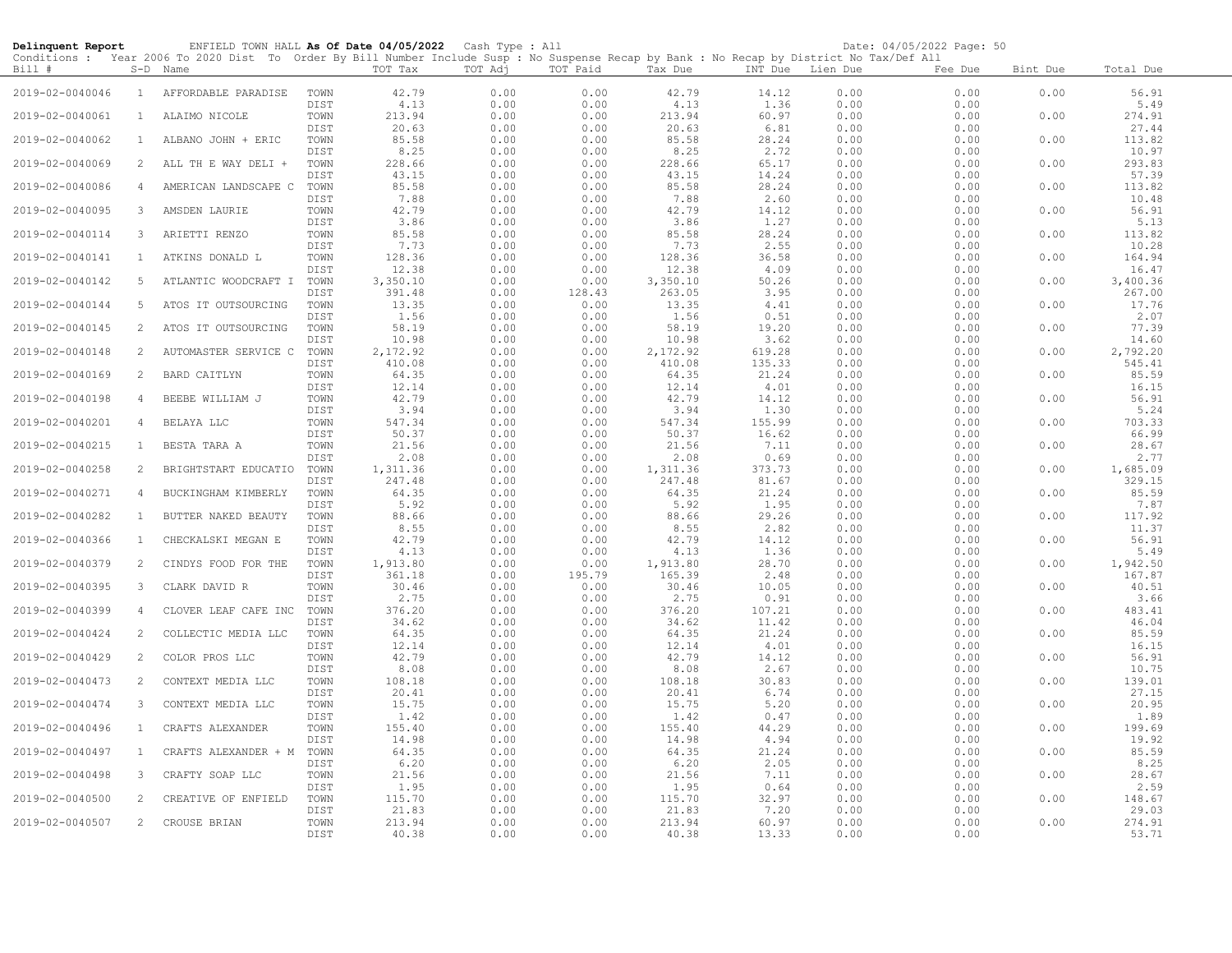| Delinquent Report |                       | ENFIELD TOWN HALL As Of Date 04/05/2022 Cash Type : All                                                                                                |              |                   |              |              |                   |                  |              | Date: 04/05/2022 Page: 51 |          |                   |
|-------------------|-----------------------|--------------------------------------------------------------------------------------------------------------------------------------------------------|--------------|-------------------|--------------|--------------|-------------------|------------------|--------------|---------------------------|----------|-------------------|
| Bill #            |                       | Conditions : Year 2006 To 2020 Dist To Order By Bill Number Include Susp : No Suspense Recap by Bank : No Recap by District No Tax/Def All<br>S-D Name |              | TOT Tax           | TOT Adj      | TOT Paid     | Tax Due           | INT Due Lien Due |              | Fee Due                   | Bint Due | Total Due         |
| 2019-02-0040513   | $\overline{2}$        | CRV PROPERTIES LLC                                                                                                                                     | TOWN         | 85.58             | 0.00         | 0.00         | 85.58             | 28.24            | 0.00         | 0.00                      | 0.00     | 113.82            |
| 2019-02-0040525   | 4                     | CURIEL SUDAN                                                                                                                                           | DIST<br>TOWN | 16.15<br>14.03    | 0.00<br>0.00 | 0.00<br>0.00 | 16.15<br>14.03    | 5.33<br>4.63     | 0.00<br>0.00 | 0.00<br>0.00              | 0.00     | 21.48<br>18.66    |
| 2019-02-0040533   | 5                     | CUTTER DAVID                                                                                                                                           | DIST<br>TOWN | 1.29<br>42.79     | 0.00<br>0.00 | 0.00<br>0.00 | 1.29<br>42.79     | 0.43<br>14.12    | 0.00<br>0.00 | 0.00<br>0.00              | 0.00     | 1.72<br>56.91     |
| 2019-02-0040539   | $\mathbf{1}$          | D & B REPAIRS LLC                                                                                                                                      | DIST<br>TOWN | 5.00<br>213.94    | 0.00<br>0.00 | 0.00<br>0.00 | 5.00<br>213.94    | 1.65<br>60.97    | 0.00<br>0.00 | 0.00<br>0.00              | 0.00     | 6.65<br>274.91    |
| 2019-02-0040554   | 5                     | DATABIND CORP                                                                                                                                          | DIST<br>TOWN | 20.63<br>2,458.74 | 0.00<br>0.00 | 0.00<br>0.00 | 20.63<br>2,458.74 | 6.81<br>700.74   | 0.00<br>0.00 | 0.00<br>0.00              | 0.00     | 27.44<br>3,159.48 |
| 2019-02-0040566   | $\mathbf{1}$          | DEAN FOODS CORP                                                                                                                                        | DIST<br>TOWN | 287.32<br>24.99   | 0.00<br>0.00 | 0.00<br>0.00 | 287.32<br>24.99   | 94.82<br>8.25    | 0.00<br>0.00 | 0.00<br>0.00              | 0.00     | 382.14<br>33.24   |
|                   |                       |                                                                                                                                                        | DIST         | 2.41              | 0.00         | 0.00         | 2.41              | 0.80             | 0.00         | 0.00                      |          | 3.21              |
| 2019-02-0040567   | $\overline{2}$        | DEAN FOODS CORP                                                                                                                                        | TOWN<br>DIST | 9.58<br>1.81      | 0.00<br>0.00 | 0.00<br>0.00 | 9.58<br>1.81      | 3.16<br>0.60     | 0.00<br>0.00 | 0.00<br>0.00              | 0.00     | 12.74<br>2.41     |
| 2019-02-0040585   | 2                     | DEZALIA SUSAN J                                                                                                                                        | TOWN         | 264.94            | 0.00         | 257.98       | 6.96              | 1.25             | 0.00         | 0.00                      | 0.00     | 8.21              |
| 2019-02-0040586   | $\mathbf{1}$          | DIAMOND KINGS                                                                                                                                          | TOWN         | 85.58             | 0.00         | 0.00         | 85.58             | 28.24            | 0.00         | 0.00                      | 0.00     | 113.82            |
|                   |                       |                                                                                                                                                        | DIST         | 8.25              | 0.00         | 0.00         | 8.25              | 2.72             | 0.00         | 0.00                      |          | 10.97             |
|                   |                       |                                                                                                                                                        |              |                   |              |              |                   | 73.17            |              |                           |          |                   |
| 2019-02-0040594   | 2                     | DISCOUNT VAPE 360                                                                                                                                      | TOWN         | 256.74            | 0.00         | 0.00         | 256.74            |                  | 0.00         | 0.00                      | 0.00     | 329.91            |
|                   |                       |                                                                                                                                                        | DIST         | 48.45             | 0.00         | 0.00         | 48.45             | 15.99            | 0.00         | 0.00                      |          | 64.44             |
| 2019-02-0040596   | $\overline{1}$        | DISTINCTIVE HOME IMP                                                                                                                                   | TOWN         | 64.35             | 0.00         | 0.00         | 64.35             | 21.24            | 0.00         | 0.00                      | 0.00     | 85.59             |
|                   |                       |                                                                                                                                                        | DIST         | 6.20              | 0.00         | 0.00         | 6.20              | 2.05             | 0.00         | 0.00                      |          | 8.25              |
| 2019-02-0040598   | 4                     | DMC LLC                                                                                                                                                | TOWN         | 92.08             | 0.00         | 0.00         | 92.08             | 30.39            | 0.00         | 0.00                      | 0.00     | 122.47            |
|                   |                       |                                                                                                                                                        |              |                   |              |              |                   |                  |              |                           |          |                   |
|                   |                       |                                                                                                                                                        | DIST         | 8.47              | 0.00         | 0.00         | 8.47              | 2.80             | 0.00         | 0.00                      |          | 11.27             |
| 2019-02-0040655   | $\mathbf{2}^{\prime}$ | ELSNER KENNETH + YON                                                                                                                                   | TOWN         | 256.74            | 0.00         | 0.00         | 256.74            | 73.17            | 0.00         | 0.00                      | 0.00     | 329.91            |
|                   |                       |                                                                                                                                                        | DIST         | 48.45             | 0.00         | 0.00         | 48.45             | 15.99            | 0.00         | 0.00                      |          | 64.44             |
| 2019-02-0040707   | 2                     | ETHEL SOUARE                                                                                                                                           | TOWN         | 39.36             | 0.00         | 0.00         | 39.36             | 12.99            | 0.00         | 0.00                      | 0.00     | 52.35             |
|                   |                       |                                                                                                                                                        | DIST         | 7.43              | 0.00         | 0.00         | 7.43              | 2.45             | 0.00         | 0.00                      |          | 9.88              |
|                   |                       |                                                                                                                                                        |              |                   |              |              |                   |                  |              |                           |          |                   |
| 2019-02-0040717   | 2                     | EXIT ABOVE AND BEYON                                                                                                                                   | TOWN         | 684.60            | 0.00         | 342.30       | 342.30            | 82.15            | 0.00         | 0.00                      | 0.00     | 424.45            |
| 2019-02-0040725   | 2                     | FAMILY CLEANERS & AL                                                                                                                                   | TOWN         | 118.78            | 0.00         | 59.39        | 59.39             | 14.25            | 0.00         | 0.00                      | 0.00     | 73.64             |
| 2019-02-0040729   | $\mathbf{1}$          | FAMILY LAWNCARE LLC                                                                                                                                    | TOWN         | 85.58             | 0.00         | 0.00         | 85.58             | 28.24            | 0.00         | 0.00                      | 0.00     | 113.82            |
|                   |                       |                                                                                                                                                        | DIST         | 8.25              | 0.00         | 0.00         | 8.25              | 2.72             | 0.00         | 0.00                      |          | 10.97             |
| 2019-02-0040730   | 2                     | FAMILY MARTIAL ARTS                                                                                                                                    | TOWN         | 213.94            | 0.00         | 0.00         | 213.94            | 60.97            | 0.00         | 0.00                      | 0.00     | 274.91            |
|                   |                       |                                                                                                                                                        | DIST         | 40.38             |              |              | 40.38             | 13.33            |              | 0.00                      |          | 53.71             |
|                   |                       |                                                                                                                                                        |              |                   | 0.00         | 0.00         |                   |                  | 0.00         |                           |          |                   |
| 2019-02-0040737   | $\mathbf{1}$          | FARRELL ENTERPRISES                                                                                                                                    | TOWN         | 42.79             | 0.00         | 0.00         | 42.79             | 14.12            | 0.00         | 0.00                      | 0.00     | 56.91             |
|                   |                       |                                                                                                                                                        | DIST         | 4.13              | 0.00         | 0.00         | 4.13              | 1.36             | 0.00         | 0.00                      |          | 5.49              |
| 2019-02-0040766   | 2                     | FLINT DAVID                                                                                                                                            | TOWN         | 243.72            | 0.00         | 0.00         | 243.72            | 69.46            | 0.00         | 0.00                      | 0.00     | 313.18            |
|                   |                       |                                                                                                                                                        | DIST         | 46.00             | 0.00         | 0.00         | 46.00             | 15.18            | 0.00         | 0.00                      |          | 61.18             |
| 2019-02-0040792   | 3                     | GABOURY KEITH                                                                                                                                          | TOWN         | 85.58             | 0.00         | 0.00         | 85.58             | 28.24            | 0.00         | 0.00                      | 0.00     | 113.82            |
|                   |                       |                                                                                                                                                        |              |                   |              |              |                   |                  |              |                           |          |                   |
|                   |                       |                                                                                                                                                        | DIST         | 7.73              | 0.00         | 0.00         | 7.73              | 2.55             | 0.00         | 0.00                      |          | 10.28             |
| 2019-02-0040809   | 2                     | GASKELL JASON M                                                                                                                                        | TOWN         | 99.28             | 0.00         | 0.00         | 99.28             | 32.76            | 0.00         | 0.00                      | 0.00     | 132.04            |
|                   |                       |                                                                                                                                                        | DIST         | 18.73             | 0.00         | 0.00         | 18.73             | 6.18             | 0.00         | 0.00                      |          | 24.91             |
| 2019-02-0040814   | 1                     | GBS THREADING + SKIN                                                                                                                                   | TOWN         | 427.88            | 0.00         | 141.72       | 286.16            | 38.63            | 0.00         | 0.00                      | 0.00     | 324.79            |
| 2019-02-0040817   | 3                     | GEISSLER THERESA A                                                                                                                                     | TOWN         | 518.24            | 0.00         | 300.00       | 218.24            | 93.70            | 0.00         | 0.00                      | 0.00     | 311.94            |
|                   |                       |                                                                                                                                                        | DIST         | 46.78             | 0.00         | 0.00         | 46.78             | 15.44            | 0.00         | 0.00                      |          | 62.22             |
|                   |                       |                                                                                                                                                        |              |                   |              |              |                   |                  |              |                           |          |                   |
| 2019-02-0040824   | $\overline{4}$        | GILL JASON                                                                                                                                             | TOWN         | 42.79             | 0.00         | 0.00         | 42.79             | 14.12            | 0.00         | 0.00                      | 0.00     | 56.91             |
|                   |                       |                                                                                                                                                        | DIST         | 3.94              | 0.00         | 0.00         | 3.94              | 1.30             | 0.00         | 0.00                      |          | 5.24              |
| 2019-02-0040844   | 4                     | GONZALEZ CESAR                                                                                                                                         | TOWN         | 342.30            | 0.00         | 0.00         | 342.30            | 97.56            | 0.00         | 0.00                      | 0.00     | 439.86            |
|                   |                       |                                                                                                                                                        | DIST         | 31.50             | 0.00         | 0.00         | 31.50             | 10.40            | 0.00         | 0.00                      |          | 41.90             |
| 2019-02-0040854   | 4                     | GRAVEYARD MOTORSPORT                                                                                                                                   | TOWN         | 128.36            | 0.00         | 0.00         | 128.36            | 36.58            | 0.00         | 0.00                      | 0.00     | 164.94            |
|                   |                       |                                                                                                                                                        | DIST         | 11.81             | 0.00         | 0.00         | 11.81             | 3.90             | 0.00         | 0.00                      |          | 15.71             |
|                   |                       |                                                                                                                                                        |              |                   |              |              |                   |                  |              |                           |          |                   |
| 2019-02-0040865   | 3                     | GREEN JEANS LAWN CAR                                                                                                                                   | TOWN         | 213.94            | 0.00         | 0.00         | 213.94            | 60.97            | 0.00         | 0.00                      | 0.00     | 274.91            |
|                   |                       |                                                                                                                                                        | DIST         | 19.31             | 0.00         | 0.00         | 19.31             | 6.37             | 0.00         | 0.00                      |          | 25.68             |
| 2019-02-0040870   | 2                     | GRIFFIN PATRICK J                                                                                                                                      | TOWN         | 94.48             | 0.00         | 0.00         | 94.48             | 31.18            | 0.00         | 0.00                      | 0.00     | 125.66            |
|                   |                       |                                                                                                                                                        | DIST         | 17.83             | 0.00         | 0.00         | 17.83             | 5.88             | 0.00         | 0.00                      |          | 23.71             |
| 2019-02-0040873   | 3                     | GROWURBIZ LLC                                                                                                                                          | TOWN         | 21.56             | 0.00         | 17.20        | 4.36              | 1.05             | 0.00         | 0.00                      | 0.00     | 5.41              |
| 2019-02-0040875   | $\overline{2}$        | GRZYWNA KEITH D                                                                                                                                        | TOWN         | 107.14            | 0.00         | 0.00         | 107.14            | 30.54            | 0.00         | 0.00                      | 0.00     | 137.68            |
|                   |                       |                                                                                                                                                        |              |                   |              |              |                   |                  |              |                           |          |                   |
|                   |                       |                                                                                                                                                        | DIST         | 20.22             | 0.00         | 0.00         | 20.22             | 6.67             | 0.00         | 0.00                      |          | 26.89             |
| 2019-02-0040884   | $\overline{2}$        | HAIR IN THE SQUARE                                                                                                                                     | TOWN         | 1,711.50          | 0.00         | 0.00         | 1,711.50          | 487.78           | 0.00         | 0.00                      | 0.00     | 2,199.28          |
|                   |                       |                                                                                                                                                        | DIST         | 323.00            | 0.00         | 0.00         | 323.00            | 106.59           | 0.00         | 0.00                      |          | 429.59            |
| 2019-02-0040890   | $\mathbf{1}$          | HAQUE LLC                                                                                                                                              | TOWN         | 2,453.62          | 0.00         | 0.00         | 2,453.62          | 699.28           | 0.00         | 0.00                      | 0.00     | 3,152.90          |
|                   |                       |                                                                                                                                                        | DIST         | 236.54            | 0.00         | 0.00         | 236.54            | 78.06            | 0.00         | 0.00                      |          | 314.60            |
|                   |                       |                                                                                                                                                        |              |                   |              |              |                   |                  |              |                           |          |                   |
| 2019-02-0040895   | 3                     | HARRIS KERRY                                                                                                                                           | TOWN         | 85.58             | 0.00         | 0.00         | 85.58             | 28.24            | 0.00         | 0.00                      | 0.00     | 113.82            |
|                   |                       |                                                                                                                                                        | DIST         | 7.73              | 0.00         | 0.00         | 7.73              | 2.55             | 0.00         | 0.00                      |          | 10.28             |
| 2019-02-0040897   | 1                     | HART MATTHEW                                                                                                                                           | TOWN         | 42.79             | 0.00         | 0.00         | 42.79             | 14.12            | 0.00         | 0.00                      | 0.00     | 56.91             |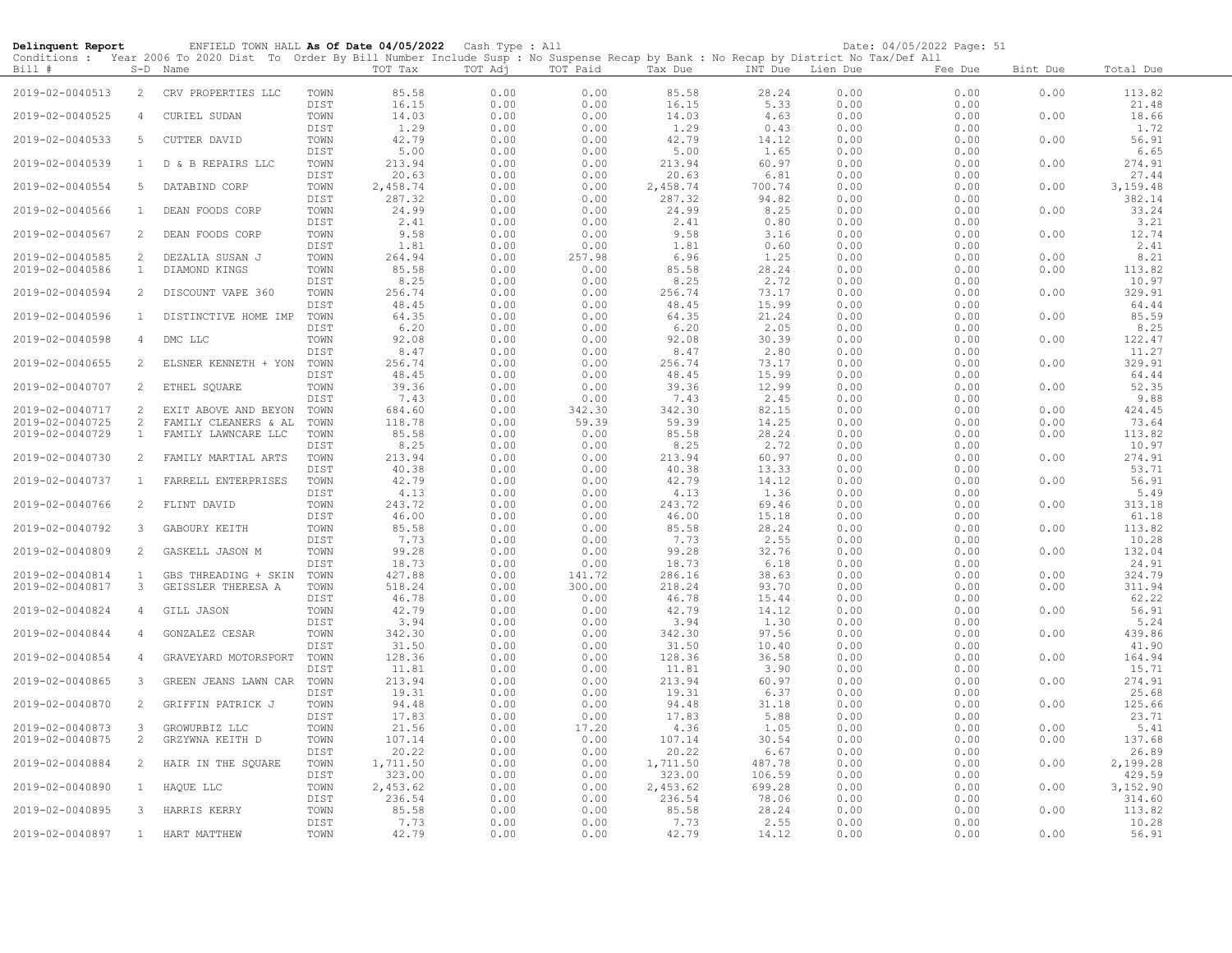| Delinquent Report |                | ENFIELD TOWN HALL As Of Date 04/05/2022 Cash Type : All                                                                                    |              |                 |              |              |                 |                 |              | Date: 04/05/2022 Page: 52 |          |                 |
|-------------------|----------------|--------------------------------------------------------------------------------------------------------------------------------------------|--------------|-----------------|--------------|--------------|-----------------|-----------------|--------------|---------------------------|----------|-----------------|
| Bill #            |                | Conditions : Year 2006 To 2020 Dist To Order By Bill Number Include Susp : No Suspense Recap by Bank : No Recap by District No Tax/Def All |              | TOT Tax         | TOT Adj      | TOT Paid     |                 |                 |              |                           |          |                 |
|                   |                | S-D Name                                                                                                                                   |              |                 |              |              | Tax Due         | INT Due         | Lien Due     | Fee Due                   | Bint Due | Total Due       |
|                   |                |                                                                                                                                            | DIST         | 4.13            | 0.00         | 0.00         | 4.13            | 1.36            | 0.00         | 0.00                      |          | 5.49            |
| 2019-02-0040905   | 3              | HATCHER CHRISTOPHER                                                                                                                        | TOWN         | 128.36          | 0.00         | 64.18        | 64.18           | 15.40           | 0.00         | 0.00                      | 0.00     | 79.58           |
| 2019-02-0040932   | 5              | HINES SHANE                                                                                                                                | TOWN         | 85.58           | 0.00         | 0.00         | 85.58           | 28.24           | 0.00         | 0.00                      | 0.00     | 113.82          |
|                   |                |                                                                                                                                            | DIST         | 10.00           | 0.00         | 0.00         | 10.00           | 3.30            | 0.00         | 0.00                      |          | 13.30           |
| 2019-02-0040936   | $\overline{2}$ | HOLLAND JAMORE D                                                                                                                           | TOWN         | 42.79           | 0.00         | 0.00         | 42.79           | 14.12           | 0.00         | 0.00                      | 0.00     | 56.91           |
|                   |                |                                                                                                                                            | DIST         | 8.08            | 0.00         | 0.00         | 8.08            | 2.67            | 0.00         | 0.00                      |          | 10.75           |
| 2019-02-0040938   | $\mathbf{1}$   | HOOKER EDWARD                                                                                                                              | TOWN<br>DIST | 128.36<br>12.38 | 0.00<br>0.00 | 0.00         | 128.36<br>12.38 | 36.58           | 0.00         | 0.00<br>0.00              | 0.00     | 164.94<br>16.47 |
| 2019-02-0040940   | 5              | HORIZON HARDSCAPES L                                                                                                                       | TOWN         | 64.35           | 0.00         | 0.00<br>0.00 | 64.35           | 4.09<br>21.24   | 0.00<br>0.00 | 0.00                      | 0.00     | 85.59           |
|                   |                |                                                                                                                                            | DIST         | 7.52            | 0.00         | 0.00         | 7.52            | 2.48            | 0.00         | 0.00                      |          | 10.00           |
| 2019-02-0040941   | 2              | HORNIBROOK WILLIAM E                                                                                                                       | TOWN         | 16.09           | 0.00         | 0.00         | 16.09           | 5.31            | 0.00         | 0.00                      | 0.00     | 21.40           |
|                   |                |                                                                                                                                            | DIST         | 3.04            | 0.00         | 0.00         | 3.04            | 1.00            | 0.00         | 0.00                      |          | 4.04            |
| 2019-02-0040967   | 2              | IDEAL WELLNESS                                                                                                                             | TOWN         | 785.24          | 0.00         | 0.00         | 785.24          | 223.79          | 0.00         | 0.00                      | 0.00     | 1,009.03        |
|                   |                |                                                                                                                                            | DIST         | 148.19          | 0.00         | 0.00         | 148.19          | 48.90           | 0.00         | 0.00                      |          | 197.09          |
| 2019-02-0040970   | 2              | INFINITY MENS CLOTHI                                                                                                                       | TOWN         | 213.94          | 0.00         | 0.00         | 213.94          | 60.97           | 0.00         | 0.00                      | 0.00     | 274.91          |
|                   |                |                                                                                                                                            | DIST         | 40.38           | 0.00         | 0.00         | 40.38           | 13.33           | 0.00         | 0.00                      |          | 53.71<br>56.91  |
| 2019-02-0040971   | 1              | INGRAM JOSEPH JR                                                                                                                           | TOWN<br>DIST | 42.79<br>4.13   | 0.00<br>0.00 | 0.00<br>0.00 | 42.79<br>4.13   | 14.12<br>1.36   | 0.00<br>0.00 | 0.00<br>0.00              | 0.00     | 5.49            |
| 2019-02-0040986   | 4              | J + C SERVICES LLC                                                                                                                         | TOWN         | 42.79           | 0.00         | 0.00         | 42.79           | 14.12           | 0.00         | 0.00                      | 0.00     | 56.91           |
|                   |                |                                                                                                                                            | DIST         | 3.94            | 0.00         | 0.00         | 3.94            | 1.30            | 0.00         | 0.00                      |          | 5.24            |
| 2019-02-0041007   | 4              | JEROME MATTHEW P                                                                                                                           | TOWN         | 42.79           | 0.00         | 0.00         | 42.79           | 14.12           | 0.00         | 0.00                      | 0.00     | 56.91           |
|                   |                |                                                                                                                                            | DIST         | 3.94            | 0.00         | 0.00         | 3.94            | 1.30            | 0.00         | 0.00                      |          | 5.24            |
| 2019-02-0041011   | 5              | JGW CONCRETE LLC                                                                                                                           | TOWN         | 56.82           | 0.00         | 0.00         | 56.82           | 18.75           | 0.00         | 0.00                      | 0.00     | 75.57           |
|                   |                |                                                                                                                                            | DIST         | 6.64            | 0.00         | 0.00         | 6.64            | 2.19            | 0.00         | 0.00                      |          | 8.83            |
| 2019-02-0041025   | 3              | JONES LARRY A                                                                                                                              | TOWN         | 21.56           | 0.00         | 0.00         | 21.56           | 7.11            | 0.00         | 0.00                      | 0.00     | 28.67           |
|                   |                |                                                                                                                                            | DIST         | 1.95            | 0.00         | 0.00         | 1.95            | 0.64            | 0.00         | 0.00                      |          | 2.59            |
| 2019-02-0041026   | 3              | JOREN WILLIAM                                                                                                                              | TOWN<br>DIST | 42.79<br>3.86   | 0.00<br>0.00 | 0.00<br>0.00 | 42.79<br>3.86   | 14.12<br>1.27   | 0.00<br>0.00 | 0.00<br>0.00              | 0.00     | 56.91<br>5.13   |
| 2019-02-0041035   | 5              | $K + E$ INC                                                                                                                                | TOWN         | 2,872.92        | 0.00         | 0.00         | 2,872.92        | 818.78          | 0.00         | 0.00                      | 0.00     | 3,691.70        |
|                   |                |                                                                                                                                            | DIST         | 335.72          | 0.00         | 0.00         | 335.72          | 110.79          | 0.00         | 0.00                      |          | 446.51          |
| 2019-02-0041050   | 2              | KELLEY MEGAN C +                                                                                                                           | TOWN         | 64.35           | 0.00         | 0.00         | 64.35           | 21.24           | 0.00         | 0.00                      | 0.00     | 85.59           |
|                   |                |                                                                                                                                            | DIST         | 12.14           | 0.00         | 0.00         | 12.14           | 4.01            | 0.00         | 0.00                      |          | 16.15           |
| 2019-02-0041056   | 4              | KENNEY COLLIN J                                                                                                                            | TOWN         | 346.76          | 0.00         | 0.00         | 346.76          | 98.83           | 0.00         | 0.00                      | 0.00     | 445.59          |
|                   |                |                                                                                                                                            | DIST         | 31.91           | 0.00         | 0.00         | 31.91           | 10.53           | 0.00         | 0.00                      |          | 42.44           |
| 2019-02-0041059   | $\mathbf{1}$   | KHAMP LLC                                                                                                                                  | TOWN         | 342.30          | 0.00         | 0.00         | 342.30          | 97.56           | 0.00         | 0.00                      | 0.00     | 439.86          |
| 2019-02-0041066   | $\mathbf{1}$   | KIRSCH JOHN                                                                                                                                | DIST<br>TOWN | 33.00<br>85.58  | 0.00<br>0.00 | 0.00<br>0.00 | 33.00<br>85.58  | 10.89<br>28.24  | 0.00<br>0.00 | 0.00<br>0.00              | 0.00     | 43.89<br>113.82 |
|                   |                |                                                                                                                                            | DIST         | 8.25            | 0.00         | 0.00         | 8.25            | 2.72            | 0.00         | 0.00                      |          | 10.97           |
| 2019-02-0041110   | 2              | LASH LOVE BY TAMATHA                                                                                                                       | TOWN         | 42.79           | 0.00         | 0.00         | 42.79           | 14.12           | 0.00         | 0.00                      | 0.00     | 56.91           |
|                   |                |                                                                                                                                            | DIST         | 8.08            | 0.00         | 0.00         | 8.08            | 2.67            | 0.00         | 0.00                      |          | 10.75           |
| 2019-02-0041116   | 2              | LE FEVRE ALEXANDER X                                                                                                                       | TOWN         | 64.35           | 0.00         | 0.00         | 64.35           | 21.24           | 0.00         | 0.00                      | 0.00     | 85.59           |
|                   |                |                                                                                                                                            | DIST         | 12.14           | 0.00         | 0.00         | 12.14           | 4.01            | 0.00         | 0.00                      |          | 16.15           |
| 2019-02-0041152   | $\mathbf{1}$   | LJD ONLINE SERVICES                                                                                                                        | TOWN         | 64.35           | 0.00         | 0.00         | 64.35           | 21.24           | 0.00         | 0.00                      | 0.00     | 85.59           |
|                   | 2              |                                                                                                                                            | DIST<br>TOWN | 6.20            | 0.00<br>0.00 | 0.00         | 6.20            | 2.05            | 0.00         | 0.00                      |          | 8.25<br>461.85  |
| 2019-02-0041153   |                | LOCONSOLO JOHN JR                                                                                                                          | DIST         | 359.42<br>67.83 | 0.00         | 0.00<br>0.00 | 359.42<br>67.83 | 102.43<br>22.38 | 0.00<br>0.00 | 0.00<br>0.00              | 0.00     | 90.21           |
| 2019-02-0041155   | $\mathbf{1}$   | LONG RADIO OF ENFIEL TOWN                                                                                                                  |              | 748.96          | 0.00         | 0.00         | 748.96          | 213.46          | 0.00         | 0.00                      | 0.00     | 962.42          |
|                   |                |                                                                                                                                            | DIST         | 72.20           | 0.00         | 0.00         | 72.20           | 23.83           | 0.00         | 0.00                      |          | 96.03           |
| 2019-02-0041161   | 3              | LOVING TOUCH DOG GRO                                                                                                                       | TOWN         | 277.96          | 0.00         | 125.08       | 152.88          | 36.70           | 0.00         | 0.00                      | 0.00     | 189.58          |
| 2019-02-0041189   | $\overline{c}$ | MANDAL CHANDRA S                                                                                                                           | TOWN         | 235.50          | 0.00         | 0.00         | 235.50          | 67.12           | 0.00         | 0.00                      | 0.00     | 302.62          |
|                   |                |                                                                                                                                            | DIST         | 44.44           | 0.00         | 0.00         | 44.44           | 14.67           | 0.00         | 0.00                      |          | 59.11           |
| 2019-02-0041195   | 3              | MAREK JEWELERS INC                                                                                                                         | TOWN         | 153.36          | 0.00         | 0.00         | 153.36          | 43.70           | 0.00         | 0.00                      | 0.00     | 197.06<br>18.41 |
|                   | 5              |                                                                                                                                            | DIST<br>TOWN | 13.84<br>22.25  | 0.00<br>0.00 | 0.00<br>0.00 | 13.84<br>22.25  | 4.57<br>7.34    | 0.00<br>0.00 | 0.00<br>0.00              |          | 29.59           |
| 2019-02-0041205   |                | MARR WILLIAM                                                                                                                               | DIST         | 2.60            | 0.00         | 0.00         | 2.60            | 0.86            | 0.00         | 0.00                      | 0.00     | 3.46            |
| 2019-02-0041209   | $\mathbf{1}$   | MARTIN MALCOLM                                                                                                                             | TOWN         | 124.94          | 0.00         | 0.00         | 124.94          | 35.61           | 0.00         | 0.00                      | 0.00     | 160.55          |
|                   |                |                                                                                                                                            | DIST         | 12.05           | 0.00         | 0.00         | 12.05           | 3.98            | 0.00         | 0.00                      |          | 16.03           |
| 2019-02-0041219   | 3              | MATTOON CHARLES L                                                                                                                          | TOWN         | 66.75           | 0.00         | 0.00         | 66.75           | 22.03           | 0.00         | 0.00                      | 0.00     | 88.78           |
|                   |                |                                                                                                                                            | DIST         | 6.03            | 0.00         | 0.00         | 6.03            | 1.99            | 0.00         | 0.00                      |          | 8.02            |
| 2019-02-0041227   | 1              | MCGUIRE SEAN M                                                                                                                             | TOWN         | 29.44           | 0.00         | 0.00         | 29.44           | 9.72            | 0.00         | 0.00                      | 0.00     | 39.16           |
|                   |                |                                                                                                                                            | DIST         | 2.84            | 0.00         | 0.00         | 2.84            | 0.94            | 0.00         | 0.00                      |          | 3.78            |
| 2019-02-0041253   | 4              | MMS INDUSTRIES LLC                                                                                                                         | TOWN<br>DIST | 21.56<br>1.98   | 0.00<br>0.00 | 0.00<br>0.00 | 21.56<br>1.98   | 7.11<br>0.65    | 0.00<br>0.00 | 0.00<br>0.00              | 0.00     | 28.67<br>2.63   |
| 2019-02-0041271   | $2^{\circ}$    | MOUSES HOUSES LLC                                                                                                                          | TOWN         | 19.17           | 0.00         | 0.00         | 19.17           | 6.33            | 0.00         | 0.00                      | 0.00     | 25.50           |
|                   |                |                                                                                                                                            |              |                 |              |              |                 |                 |              |                           |          |                 |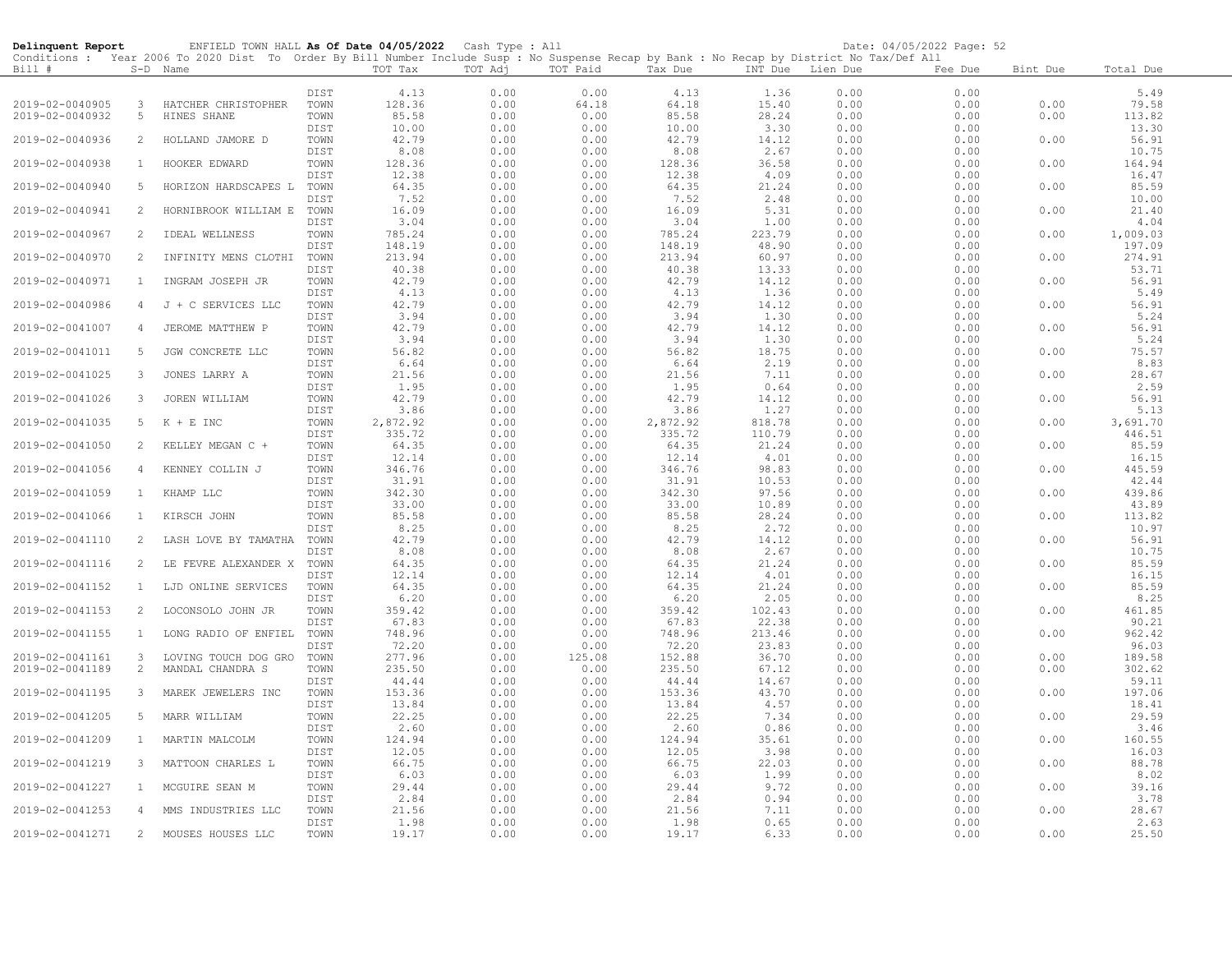| Delinquent Report |                       | ENFIELD TOWN HALL As Of Date 04/05/2022 Cash Type : All                                                                                                  |              |                 |              |              |                 |                  |              | Date: 04/05/2022 Page: 53 |          |                 |
|-------------------|-----------------------|----------------------------------------------------------------------------------------------------------------------------------------------------------|--------------|-----------------|--------------|--------------|-----------------|------------------|--------------|---------------------------|----------|-----------------|
| Bill #            |                       | Conditions : Year 2006 To 2020 Dist To Order By Bill Number Include Susp : No Suspense Recap by Bank : No Recap by District No Tax/Def All<br>$S-D$ Name |              | TOT Tax         | TOT Adj      | TOT Paid     | Tax Due         | INT Due Lien Due |              | Fee Due                   | Bint Due | Total Due       |
|                   |                       |                                                                                                                                                          |              |                 |              |              |                 |                  |              |                           |          |                 |
|                   |                       |                                                                                                                                                          | DIST         | 3.62            | 0.00         | 0.00         | 3.62            | 1.19             | 0.00         | 0.00                      |          | 4.81            |
| 2019-02-0041326   | $\overline{2}$        | NEWZOOM LLC                                                                                                                                              | TOWN         | 203.68          | 0.00         | 0.00         | 203.68          | 58.05            | 0.00         | 0.00                      | 0.00     | 261.73          |
|                   |                       |                                                                                                                                                          | DIST         | 38.44           | 0.00         | 0.00         | 38.44           | 12.69            | 0.00         | 0.00                      |          | 51.13           |
| 2019-02-0041346   | $\mathbf{1}$          | NORTHEAST PREMIER SP                                                                                                                                     | TOWN<br>DIST | 171.16<br>16.50 | 0.00<br>0.00 | 0.00<br>0.00 | 171.16<br>16.50 | 48.78<br>5.45    | 0.00<br>0.00 | 0.00<br>0.00              | 0.00     | 219.94<br>21.95 |
| 2019-02-0041347   | $\overline{2}$        | NORTHEAST REMODELING                                                                                                                                     | TOWN         | 131.44          | 0.00         | 0.00         | 131.44          | 37.46            | 0.00         | 0.00                      | 0.00     | 168.90          |
|                   |                       |                                                                                                                                                          | DIST         | 24.81           | 0.00         | 0.00         | 24.81           | 8.19             | 0.00         | 0.00                      |          | 33.00           |
| 2019-02-0041373   | $\mathbf{1}$          | OKON MICHELLE O                                                                                                                                          | TOWN         | 171.16          | 0.00         | 0.00         | 171.16          | 48.78            | 0.00         | 0.00                      | 0.00     | 219.94          |
|                   |                       |                                                                                                                                                          | DIST         | 16.50           | 0.00         | 0.00         | 16.50           | 5.45             | 0.00         | 0.00                      |          | 21.95           |
| 2019-02-0041374   | 2                     | OLDE TYME SERVICE LL                                                                                                                                     | TOWN         | 85.58           | 0.00         | 0.00         | 85.58           | 28.24            | 0.00         | 0.00                      | 0.00     | 113.82          |
|                   |                       |                                                                                                                                                          | DIST         | 16.15           | 0.00         | 0.00         | 16.15           | 5.33             | 0.00         | 0.00                      |          | 21.48           |
| 2019-02-0041375   | $\overline{4}$        | OLENAS SEWING                                                                                                                                            | TOWN         | 192.72          | 0.00         | 118.02       | 74.70           | 17.93            | 0.00         | 0.00                      | 0.00     | 92.63           |
| 2019-02-0041384   | 3                     | ON THE LEVEL CONSTRU                                                                                                                                     | TOWN         | 85.58           | 0.00         | 0.00         | 85.58           | 28.24            | 0.00         | 0.00                      | 0.00     | 113.82          |
|                   |                       |                                                                                                                                                          | DIST         | 7.73            | 0.00         | 0.00         | 7.73            | 2.55             | 0.00         | 0.00                      |          | 10.28           |
| 2019-02-0041386   | 1                     | ONIT TECHNOLOGY SOLU                                                                                                                                     | TOWN         | 171.16          | 0.00         | 0.00         | 171.16          | 48.78            | 0.00         | 0.00                      | 0.00     | 219.94          |
| 2019-02-0041389   | $\mathbf{1}$          | OPNAD FUND INC                                                                                                                                           | DIST<br>TOWN | 16.50           | 0.00<br>0.00 | 0.00<br>0.00 | 16.50<br>179.02 | 5.45<br>51.02    | 0.00<br>0.00 | 0.00<br>0.00              | 0.00     | 21.95<br>230.04 |
|                   |                       |                                                                                                                                                          | DIST         | 179.02<br>17.26 | 0.00         | 0.00         | 17.26           | 5.70             | 0.00         | 0.00                      |          | 22.96           |
| 2019-02-0041390   | 2                     | OPNAD FUND INC                                                                                                                                           | TOWN         | 118.10          | 0.00         | 0.00         | 118.10          | 33.66            | 0.00         | 0.00                      | 0.00     | 151.76          |
|                   |                       |                                                                                                                                                          | DIST         | 22.29           | 0.00         | 0.00         | 22.29           | 7.36             | 0.00         | 0.00                      |          | 29.65           |
| 2019-02-0041391   | $\mathbf{3}$          | OPNAD FUND INC                                                                                                                                           | TOWN         | 118.10          | 0.00         | 0.00         | 118.10          | 33.66            | 0.00         | 0.00                      | 0.00     | 151.76          |
|                   |                       |                                                                                                                                                          | DIST         | 10.66           | 0.00         | 0.00         | 10.66           | 3.52             | 0.00         | 0.00                      |          | 14.18           |
| 2019-02-0041392   | $\overline{4}$        | OPNAD FUND INC                                                                                                                                           | TOWN         | 118.10          | 0.00         | 0.00         | 118.10          | 33.66            | 0.00         | 0.00                      | 0.00     | 151.76          |
|                   |                       |                                                                                                                                                          | DIST         | 10.87           | 0.00         | 0.00         | 10.87           | 3.59             | 0.00         | 0.00                      |          | 14.46           |
| 2019-02-0041395   | 3                     | ORTON CELINA                                                                                                                                             | TOWN         | 107.14          | 0.00         | 0.00         | 107.14          | 30.54            | 0.00         | 0.00                      | 0.00     | 137.68          |
|                   |                       |                                                                                                                                                          | DIST         | 9.67            | 0.00         | 0.00         | 9.67            | 3.19             | 0.00         | 0.00                      |          | 12.86           |
| 2019-02-0041411   | 2                     | PAPILLON STUDIO SUPP                                                                                                                                     | TOWN         | 125.28          | 0.00         | 0.00         | 125.28          | 35.70            | 0.00         | 0.00                      | 0.00     | 160.98          |
|                   |                       |                                                                                                                                                          | DIST         | 23.64           | 0.00         | 0.00         | 23.64           | 7.80             | 0.00         | 0.00                      |          | 31.44           |
| 2019-02-0041418   | 2                     | PARADISE KEVIN                                                                                                                                           | TOWN<br>DIST | 128.36<br>24.23 | 0.00<br>0.00 | 0.00<br>0.00 | 128.36<br>24.23 | 36.58<br>8.00    | 0.00<br>0.00 | 0.00<br>0.00              | 0.00     | 164.94<br>32.23 |
| 2019-02-0041421   | $\mathbf{1}$          | PARISI SPEED SCHOOL                                                                                                                                      | TOWN         | 85.58           | 0.00         | 0.00         | 85.58           | 28.24            | 0.00         | 0.00                      | 0.00     | 113.82          |
|                   |                       |                                                                                                                                                          | DIST         | 8.25            | 0.00         | 0.00         | 8.25            | 2.72             | 0.00         | 0.00                      |          | 10.97           |
| 2019-02-0041426   | $\mathbf{2}^{\prime}$ | PATTISON SIGN GROUP                                                                                                                                      | TOWN         | 312.86          | 0.00         | 156.43       | 156.43          | 37.54            | 0.00         | 0.00                      | 0.00     | 193.97          |
| 2019-02-0041444   | $\mathbf{1}$          | PERRY GUY J                                                                                                                                              | TOWN         | 64.35           | 0.00         | 0.00         | 64.35           | 21.24            | 0.00         | 0.00                      | 0.00     | 85.59           |
|                   |                       |                                                                                                                                                          | DIST         | 6.20            | 0.00         | 0.00         | 6.20            | 2.05             | 0.00         | 0.00                      |          | 8.25            |
| 2019-02-0041461   | $\mathbf{1}$          | PHYSICIANS FOR WOMEN                                                                                                                                     | TOWN         | 181.08          | 106.44       | 271.08       | 16.44           | 3.21             | 0.00         | 0.00                      | 0.00     | 19.65           |
|                   |                       |                                                                                                                                                          | DIST         | 17.46           | 10.31        | 17.46        | 10.31           | 2.01             | 0.00         | 0.00                      |          | 12.32           |
| 2019-02-0041462   | 2                     | PHYSICIANS FOR WOMEN                                                                                                                                     | TOWN         | 151.30          | 106.98       | 151.30       | 106.98          | 25.68            | 0.00         | 0.00                      | 0.00     | 132.66          |
|                   |                       |                                                                                                                                                          | DIST         | 28.55           | 20.19        | 28.55        | 20.19           | 4.54             | 0.00         | 0.00                      |          | 24.73           |
| 2019-02-0041529   | <sup>1</sup>          | PROVIDENTIAL LLC                                                                                                                                         | TOWN<br>DIST | 64.35<br>6.20   | 0.00<br>0.00 | 0.00<br>0.00 | 64.35<br>6.20   | 21.24<br>2.05    | 0.00<br>0.00 | 0.00<br>0.00              | 0.00     | 85.59<br>8.25   |
| 2019-02-0041562   | 5                     | REARDON JAMES J                                                                                                                                          | TOWN         | 64.35           | 0.00         | 0.00         | 64.35           | 21.24            | 0.00         | 0.00                      | 0.00     | 85.59           |
|                   |                       |                                                                                                                                                          | DIST         | 7.52            | 0.00         | 0.00         | 7.52            | 2.48             | 0.00         | 0.00                      |          | 10.00           |
| 2019-02-0041571   | $\overline{4}$        | RESIDENTIAL COMMERCI                                                                                                                                     | TOWN         | 141.72          | 0.00         | 0.00         | 141.72          | 40.39            | 0.00         | 0.00                      | 0.00     | 182.11          |
|                   |                       |                                                                                                                                                          | DIST         | 13.04           | 0.00         | 0.00         | 13.04           | 4.30             | 0.00         | 0.00                      |          | 17.34           |
| 2019-02-0041586   |                       | 1 RIVERA JAMES                                                                                                                                           | TOWN         | 21.56           | 0.00         | 0.00         | 21.56           | 7.11             | 0.00         | 0.00                      | 0.00     | 28.67           |
|                   |                       |                                                                                                                                                          | DIST         | 2.08            | 0.00         | 0.00         | 2.08            | 0.69             | 0.00         | 0.00                      |          | 2.77            |
| 2019-02-0041596   | $\overline{4}$        | RODRIQUEZ JOSE E                                                                                                                                         | TOWN         | 21.56           | 0.00         | 0.00         | 21.56           | 7.11             | 0.00         | 0.00                      | 0.00     | 28.67           |
|                   |                       |                                                                                                                                                          | DIST         | 1.98            | 0.00         | 0.00         | 1.98            | 0.65             | 0.00         | 0.00                      |          | 2.63            |
| 2019-02-0041610   | 2                     | ROYCE GRACIE ENFIELD                                                                                                                                     | TOWN         | 559.32          | 0.00         | 0.00         | 559.32          | 159.41           | 0.00         | 0.00                      | 0.00     | 718.73          |
|                   |                       |                                                                                                                                                          | DIST         | 105.56          | 0.00         | 0.00         | 105.56          | 34.83            | 0.00         | 0.00                      |          | 140.39          |
| 2019-02-0041618   | $\mathbf{3}$          | RUVOLO HEATING + COO                                                                                                                                     | TOWN<br>DIST | 128.36<br>11.59 | 0.00<br>0.00 | 0.00<br>0.00 | 128.36<br>11.59 | 36.58<br>3.82    | 0.00<br>0.00 | 0.00<br>0.00              | 0.00     | 164.94<br>15.41 |
| 2019-02-0041628   | $\overline{c}$        | SABILLON EDER                                                                                                                                            | TOWN         | 64.35           | 0.00         | 0.00         | 64.35           | 21.24            | 0.00         | 0.00                      | 0.00     | 85.59           |
|                   |                       |                                                                                                                                                          | DIST         | 12.14           | 0.00         | 0.00         | 12.14           | 4.01             | 0.00         | 0.00                      |          | 16.15           |
| 2019-02-0041639   | $\overline{4}$        | SALVADOR CHRISTOPHER                                                                                                                                     | TOWN         | 21.56           | 0.00         | 0.00         | 21.56           | 7.11             | 0.00         | 0.00                      | 0.00     | 28.67           |
|                   |                       |                                                                                                                                                          | DIST         | 1.98            | 0.00         | 0.00         | 1.98            | 0.65             | 0.00         | 0.00                      |          | 2.63            |
| 2019-02-0041655   | 2                     | SCALZO MICHAEL S                                                                                                                                         | TOWN         | 549.40          | 0.00         | 0.00         | 549.40          | 82.46            | 0.00         | 0.00                      | 0.00     | 631.86          |
|                   |                       |                                                                                                                                                          | DIST         | 103.68          | 0.00         | 0.00         | 103.68          | 4.67             | 0.00         | 0.00                      |          | 108.35          |
| 2019-02-0041657   | 2                     | SCHILE AMY                                                                                                                                               | TOWN         | 108.52          | 0.00         | 0.00         | 108.52          | 30.93            | 0.00         | 0.00                      | 0.00     | 139.45          |
|                   |                       |                                                                                                                                                          | DIST         | 20.48           | 0.00         | 0.00         | 20.48           | 6.76             | 0.00         | 0.00                      |          | 27.24           |
| 2019-02-0041687   | 3                     | SHEAR ELEGANCE LLC                                                                                                                                       | TOWN         | 107.48          | 0.00         | 53.74        | 53.74           | 12.90            | 0.00         | 0.00                      | 0.00     | 66.64           |
| 2019-02-0041732   | 1                     | SOLLIMI MICHAEL                                                                                                                                          | TOWN         | 64.35           | 0.00         | 0.00         | 64.35           | 21.24            | 0.00         | 0.00                      | 0.00     | 85.59           |
|                   |                       |                                                                                                                                                          | DIST         | 6.20            | 0.00         | 0.00         | 6.20            | 2.05             | 0.00         | 0.00                      |          | 8.25            |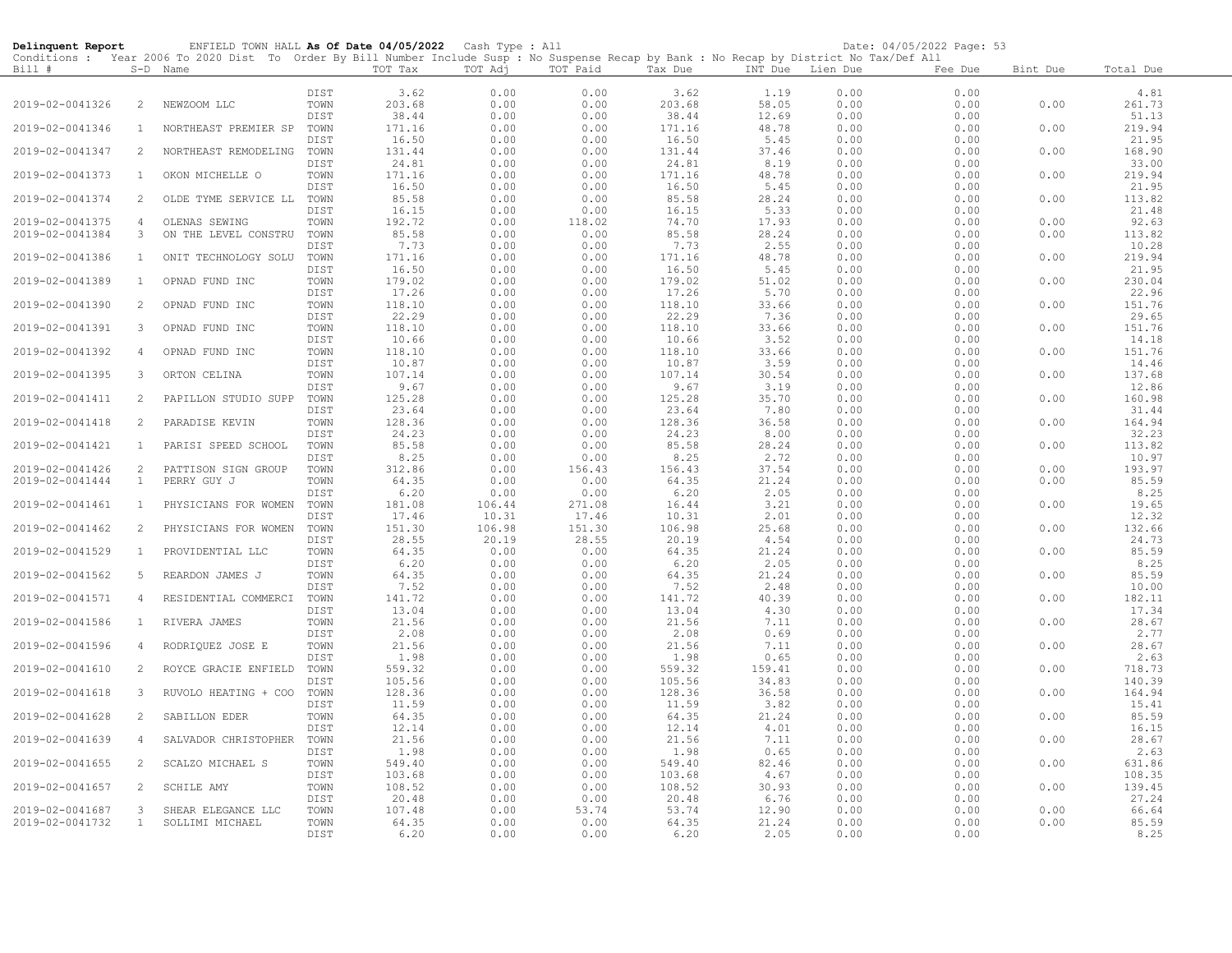| Date: 04/05/2022 Page: 54<br>ENFIELD TOWN HALL As Of Date 04/05/2022 Cash Type : All<br>Delinquent Report<br>Conditions : Year 2006 To 2020 Dist To Order By Bill Number Include Susp : No Suspense Recap by Bank : No Recap by District No Tax/Def All |                              |                                              |                     |                        |                       |                    |                         |                       |                  |              |              |                         |
|---------------------------------------------------------------------------------------------------------------------------------------------------------------------------------------------------------------------------------------------------------|------------------------------|----------------------------------------------|---------------------|------------------------|-----------------------|--------------------|-------------------------|-----------------------|------------------|--------------|--------------|-------------------------|
| Bill #                                                                                                                                                                                                                                                  |                              | S-D Name                                     |                     | TOT Tax                | TOT Adj               | TOT Paid           | Tax Due                 |                       | INT Due Lien Due | Fee Due      | Bint Due     | Total Due               |
| 2019-02-0041741                                                                                                                                                                                                                                         | $\mathbf{1}$                 | SPENCE MYRA                                  | TOWN                | 64.35                  | 0.00                  | 60.65              | 3.70                    | 1.00                  | 0.00             | 0.00         | 0.00         | 4.70                    |
| 2019-02-0041775<br>2019-02-0041781                                                                                                                                                                                                                      | $\mathbf{1}$<br>$\mathbf{3}$ | STEVE CLAVETTE ELECT<br>STONES TRACTOR & EQU | TOWN<br>TOWN        | 149.94<br>641.82       | 0.00<br>0.00          | 144.57<br>0.00     | 5.37<br>641.82          | 2.00<br>9.62          | 0.00<br>0.00     | 0.00<br>0.00 | 0.00<br>0.00 | 7.37<br>651.44          |
|                                                                                                                                                                                                                                                         |                              |                                              | DIST                | 57.94                  | 0.00                  | 55.92              | 2.02                    | 0.03                  | 0.00             | 0.00         |              | 2.05                    |
| 2019-02-0041785                                                                                                                                                                                                                                         | $\overline{2}$               | STRETTO CO                                   | TOWN                | 128.36                 | 0.00                  | 0.00               | 128.36                  | 36.58                 | 0.00             | 0.00         | 0.00         | 164.94                  |
|                                                                                                                                                                                                                                                         |                              |                                              | DIST                | 24.23                  | 0.00                  | 0.00               | 24.23                   | 8.00                  | 0.00             | 0.00         |              | 32.23                   |
| 2019-02-0041796                                                                                                                                                                                                                                         | 5                            | SUE MULDOON IMAGES L                         | TOWN<br>DIST        | 90.02<br>10.52         | 0.00<br>0.00          | 0.00<br>0.00       | 90.02<br>10.52          | 29.71<br>3.47         | 0.00<br>0.00     | 0.00<br>0.00 | 0.00         | 119.73<br>13.99         |
| 2019-02-0041797                                                                                                                                                                                                                                         | 3                            | SUMER AUTO SALES LLC                         | TOWN                | 171.16                 | 0.00                  | 0.00               | 171.16                  | 48.78                 | 0.00             | 0.00         | 0.00         | 219.94                  |
|                                                                                                                                                                                                                                                         |                              |                                              | DIST                | 15.45                  | 0.00                  | 0.00               | 15.45                   | 5.10                  | 0.00             | 0.00         |              | 20.55                   |
| 2019-02-0041800                                                                                                                                                                                                                                         | 2                            | SUPERIOR LANDSCAPING                         | TOWN                | 171.16                 | 0.00                  | 0.00               | 171.16                  | 48.78                 | 0.00             | 0.00         | 0.00         | 219.94                  |
|                                                                                                                                                                                                                                                         |                              |                                              | DIST                | 32.30                  | 0.00                  | 0.00               | 32.30                   | 10.66                 | 0.00             | 0.00         |              | 42.96                   |
| 2019-02-0041804                                                                                                                                                                                                                                         | $\mathbf{1}$                 | SURAPINE PETER                               | TOWN<br>DIST        | 163.96<br>15.81        | 0.00<br>0.00          | 0.00<br>0.00       | 163.96<br>15.81         | 46.73<br>5.22         | 0.00<br>0.00     | 0.00<br>0.00 | 0.00         | 210.69<br>21.03         |
| 2019-02-0041806                                                                                                                                                                                                                                         | $\mathbf{1}$                 | SUSAN J DEVINE OD LL                         | TOWN                | 1,435.96               | 0.00                  | 0.00               | 1,435.96                | 409.25                | 0.00             | 0.00         | 0.00         | 1,845.21                |
|                                                                                                                                                                                                                                                         |                              |                                              | DIST                | 138.44                 | 0.00                  | 0.00               | 138.44                  | 45.69                 | 0.00             | 0.00         |              | 184.13                  |
| 2019-02-0041817                                                                                                                                                                                                                                         | 2                            | T & S GENERAL STORE                          | TOWN                | 299.52                 | 0.00                  | 0.00               | 299.52                  | 85.36                 | 0.00             | 0.00         | 0.00         | 384.88                  |
| 2019-02-0041839                                                                                                                                                                                                                                         | -5                           | TELLIER MICHAEL R                            | DIST<br>TOWN        | 56.53<br>64.35         | 0.00<br>0.00          | 0.00<br>0.00       | 56.53<br>64.35          | 18.65<br>21.24        | 0.00<br>0.00     | 0.00<br>0.00 | 0.00         | 75.18<br>85.59          |
|                                                                                                                                                                                                                                                         |                              |                                              | DIST                | 7.52                   | 0.00                  | 0.00               | 7.52                    | 2.48                  | 0.00             | 0.00         |              | 10.00                   |
| 2019-02-0041873                                                                                                                                                                                                                                         | 3                            | TL CARPENTRY LLC                             | TOWN                | 64.35                  | 0.00                  | 0.00               | 64.35                   | 21.24                 | 0.00             | 0.00         | 0.00         | 85.59                   |
|                                                                                                                                                                                                                                                         |                              |                                              | DIST                | 5.81                   | 0.00                  | 0.00               | 5.81                    | 1.92                  | 0.00             | 0.00         |              | 7.73                    |
| 2019-02-0041884                                                                                                                                                                                                                                         | 2                            | TORTURE INK                                  | TOWN                | 434.38                 | 0.00                  | 0.00               | 434.38                  | 123.80                | 0.00             | 0.00         | 0.00         | 558.18                  |
| 2019-02-0041890                                                                                                                                                                                                                                         | 2                            | TRA THUY T                                   | DIST<br>TOWN        | 81.98<br>1,610.86      | 0.00<br>0.00          | 0.00<br>714.44     | 81.98<br>896.42         | 27.05<br>217.87       | 0.00<br>0.00     | 0.00<br>0.00 | 0.00         | 109.03<br>1,114.29      |
| 2019-02-0041903                                                                                                                                                                                                                                         | $\mathbf{1}$                 | TS TAX SERVICE LLC                           | TOWN                | 64.35                  | 0.00                  | 0.00               | 64.35                   | 21.24                 | 0.00             | 0.00         | 0.00         | 85.59                   |
|                                                                                                                                                                                                                                                         |                              |                                              | DIST                | 6.20                   | 0.00                  | 0.00               | 6.20                    | 2.05                  | 0.00             | 0.00         |              | 8.25                    |
| 2019-02-0041944                                                                                                                                                                                                                                         | 1                            | USA HAULING & RECYCL                         | TOWN                | 2,038.40               | 69,426.32             | 2,038.40           | 69,426.32               | 16,662.32             | 0.00             | 0.00         | 0.00         | 86,088.64               |
| 2019-02-0041957                                                                                                                                                                                                                                         | $\overline{4}$               | VALLE ELECTRIC                               | DIST<br>TOWN        | 196.52<br>64.35        | 6,693.15<br>0.00      | 196.52<br>0.00     | 6,693.15<br>64.35       | 1,606.36<br>21.24     | 0.00<br>0.00     | 0.00<br>0.00 | 0.00         | 8,299.51<br>85.59       |
|                                                                                                                                                                                                                                                         |                              |                                              | DIST                | 5.92                   | 0.00                  | 0.00               | 5.92                    | 1.95                  | 0.00             | 0.00         |              | 7.87                    |
| 2019-02-0041961                                                                                                                                                                                                                                         | 1                            | VEILLEUX JACOB                               | TOWN                | 85.58                  | 0.00                  | 0.00               | 85.58                   | 28.24                 | 0.00             | 0.00         | 0.00         | 113.82                  |
|                                                                                                                                                                                                                                                         |                              |                                              | DIST                | 8.25                   | 0.00                  | 0.00               | 8.25                    | 2.72                  | 0.00             | 0.00         |              | 10.97                   |
| 2019-02-0041972                                                                                                                                                                                                                                         | 3                            | VICTORY MARTIAL ARTS                         | TOWN                | 427.88                 | 0.00                  | 0.00               | 427.88                  | 121.95                | 0.00             | 0.00         | 0.00         | 549.83                  |
| 2019-02-0042031                                                                                                                                                                                                                                         | $\mathbf{1}$                 | WHEELER ANGELA                               | DIST<br>TOWN        | 38.63<br>246.46        | 0.00<br>0.00          | 0.00<br>0.00       | 38.63<br>246.46         | 12.75<br>70.25        | 0.00<br>0.00     | 0.00<br>0.00 | 0.00         | 51.38<br>316.71         |
|                                                                                                                                                                                                                                                         |                              |                                              | DIST                | 23.76                  | 0.00                  | 0.00               | 23.76                   | 7.84                  | 0.00             | 0.00         |              | 31.60                   |
| 2019-02-0042055                                                                                                                                                                                                                                         | 1                            | WOODSTOCK CHESTER                            | TOWN                | 84.89                  | 0.00                  | 0.00               | 84.89                   | 28.01                 | 0.00             | 0.00         | 0.00         | 112.90                  |
|                                                                                                                                                                                                                                                         |                              |                                              | DIST                | 8.18                   | 0.00                  | 0.00               | 8.18                    | 2.70                  | 0.00             | 0.00         |              | 10.88                   |
| 2019-02-0042070                                                                                                                                                                                                                                         | 2                            | YANG AUSTIN                                  | TOWN<br>DIST        | 234.14<br>44.19        | 0.00<br>0.00          | 0.00<br>0.00       | 234.14<br>44.19         | 66.73<br>14.58        | 0.00<br>0.00     | 0.00<br>0.00 | 0.00         | 300.87<br>58.77         |
| 2019-02-0042086                                                                                                                                                                                                                                         | $\overline{2}$               | ZEBROWSKI KAREN LCSW                         | TOWN                | 138.64                 | 0.00                  | 134.98             | 3.66                    | 0.66                  | 0.00             | 0.00         | 0.00         | 4.32                    |
|                                                                                                                                                                                                                                                         |                              |                                              |                     |                        |                       |                    |                         |                       |                  |              |              |                         |
| TOT PP                                                                                                                                                                                                                                                  |                              | # Of Accts: 158                              | <b>TOWN</b><br>DIST | 46,104.74<br>5, 415.92 | 69,639.74<br>6,723.65 | 6,286.52<br>622.67 | 109,457.96<br>11,516.90 | 26,490.64<br>3,029.62 | 0.00<br>0.00     | 0.00<br>0.00 | 0.00         | 135,948.60<br>14,546.52 |
| <b>YEAR 2019</b>                                                                                                                                                                                                                                        |                              | # Of Accts: 158                              | <b>TOWN</b>         | 46,104.74              | 69,639.74             | 6,286.52           | 109,457.96              | 26,490.64             | 0.00             | 0.00         | 0.00         | 135,948.60              |
|                                                                                                                                                                                                                                                         |                              |                                              | <b>DIST</b>         | 5,415.92               | 6,723.65              | 622.67             | 11,516.90               | 3,029.62              | 0.00             | 0.00         |              | 14,546.52               |
|                                                                                                                                                                                                                                                         |                              |                                              |                     |                        |                       |                    |                         |                       |                  |              |              |                         |
| 2020-02-0040016                                                                                                                                                                                                                                         |                              | 3 ACCENT HEALTH LLC                          | TOWN                | 89.00                  | 0.00                  | 0.00               | 89.00                   | 13.35                 | 0.00             | 0.00         | 0.00         | 102.35                  |
| 2020-02-0040021                                                                                                                                                                                                                                         | 2                            | ADAMCZYK ENTERPRISES                         | DIST<br>TOWN        | 8.68<br>1,176.84       | 0.00<br>0.00          | 0.00<br>0.00       | 8.68<br>1,176.84        | 1.30<br>123.57        | 0.00<br>0.00     | 0.00<br>0.00 | 0.00         | 9.98<br>1,300.41        |
|                                                                                                                                                                                                                                                         |                              |                                              | DIST                | 235.85                 | 0.00                  | 0.00               | 235.85                  | 35.38                 | 0.00             | 0.00         |              | 271.23                  |
| 2020-02-0040025                                                                                                                                                                                                                                         | 2                            | ADEN ADEN                                    | TOWN                | 107.14                 | 0.00                  | 53.57              | 53.57                   | 3.21                  | 0.00             | 0.00         | 0.00         | 56.78                   |
| 2020-02-0040027                                                                                                                                                                                                                                         | $\overline{4}$               | ADMIRABLY BUILT CONS                         | TOWN                | 85.58                  | 0.00                  | 0.00               | 85.58                   | 12.84                 | 0.00             | 0.00         | 0.00         | 98.42                   |
|                                                                                                                                                                                                                                                         | $\mathbf{3}$                 |                                              | DIST                | 7.88                   | 0.00                  | 0.00               | 7.88                    | 1.18                  | 0.00             | 0.00         | 0.00         | 9.06                    |
| 2020-02-0040038<br>2020-02-0040042                                                                                                                                                                                                                      | 2                            | ADVANCED OB GYN DOCT<br>AFC INC              | TOWN<br>TOWN        | 485.04<br>523.38       | 0.00<br>0.00          | 242.52<br>261.69   | 242.52<br>261.69        | 14.55<br>15.70        | 0.00<br>0.00     | 0.00<br>0.00 | 0.00         | 257.07<br>277.39        |
| 2020-02-0040043                                                                                                                                                                                                                                         | 1                            | AFFORDABLE PARADISE                          | TOWN                | 42.79                  | 0.00                  | 0.00               | 42.79                   | 6.42                  | 0.00             | 0.00         | 0.00         | 49.21                   |
|                                                                                                                                                                                                                                                         |                              |                                              | DIST                | 4.13                   | 0.00                  | 0.00               | 4.13                    | 0.62                  | 0.00             | 0.00         |              | 4.75                    |
| 2020-02-0040044                                                                                                                                                                                                                                         | 2                            | AFSCME LOCAL 391                             | TOWN                | 490.18                 | 0.00                  | 245.09             | 245.09                  | 14.71                 | 0.00             | 0.00         | 0.00         | 259.80                  |
| 2020-02-0040048                                                                                                                                                                                                                                         | $\overline{4}$               | AIELLO THOMAS A                              | TOWN<br>DIST        | 64.35<br>5.92          | 0.00<br>0.00          | 0.00<br>0.00       | 64.35<br>5.92           | 9.65<br>0.89          | 0.00<br>0.00     | 0.00<br>0.00 | 0.00         | 74.00<br>6.81           |
| 2020-02-0040058                                                                                                                                                                                                                                         |                              | 1 ALAIMO NICOLE                              | TOWN                | 213.94                 | 0.00                  | 0.00               | 213.94                  | 22.47                 | 0.00             | 0.00         | 0.00         | 236.41                  |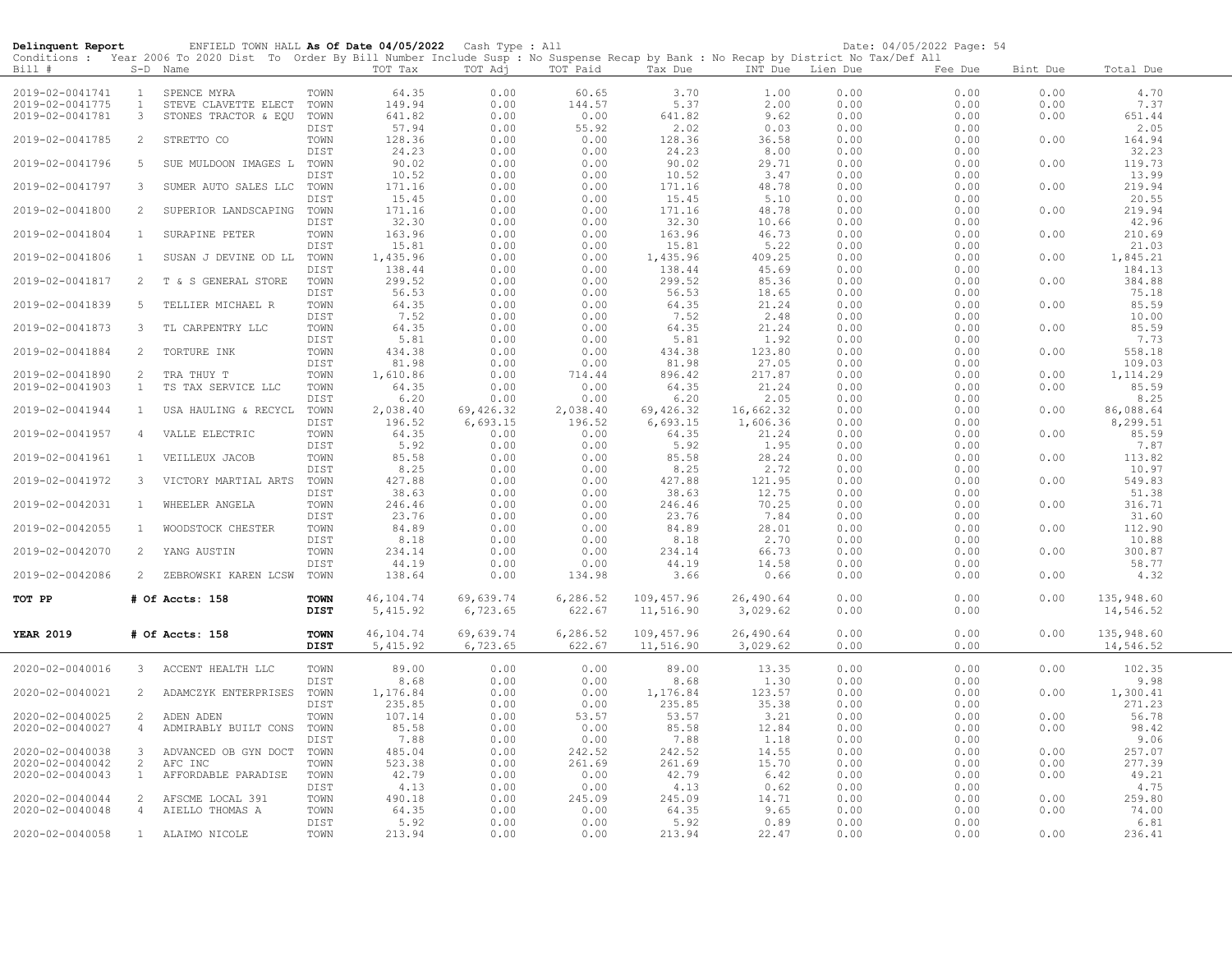| Delinquent Report |                     | ENFIELD TOWN HALL As Of Date 04/05/2022 Cash Type : All                                                                                    |              |                |              |               |                |               |                  | Date: 04/05/2022 Page: 55 |          |                |
|-------------------|---------------------|--------------------------------------------------------------------------------------------------------------------------------------------|--------------|----------------|--------------|---------------|----------------|---------------|------------------|---------------------------|----------|----------------|
|                   |                     | Conditions : Year 2006 To 2020 Dist To Order By Bill Number Include Susp : No Suspense Recap by Bank : No Recap by District No Tax/Def All |              |                |              |               |                |               |                  |                           |          |                |
| Bill #            |                     | S-D Name                                                                                                                                   |              | TOT Tax        | TOT Adj      | TOT Paid      | Tax Due        |               | INT Due Lien Due | Fee Due                   | Bint Due | Total Due      |
|                   |                     |                                                                                                                                            | DIST         | 20.63          | 0.00         | 0.00          | 20.63          | 3.09          | 0.00             | 0.00                      |          | 23.72          |
| 2020-02-0040059   | $\mathbf{1}$        | ALBANO JOHN + ERIC                                                                                                                         | TOWN         | 85.58          | 0.00         | 0.00          | 85.58          | 12.84         | 0.00             | 0.00                      | 0.00     | 98.42          |
|                   |                     |                                                                                                                                            | DIST         | 8.25           | 0.00         | 0.00          | 8.25           | 1.24          | 0.00             | 0.00                      |          | 9.49           |
| 2020-02-0040060   | $\overline{2}$      | ALBERT & SONS TRUCKI                                                                                                                       | TOWN         | 21.56          | 0.00         | 0.00          | 21.56          | 3.23          | 0.00             | 0.00                      | 0.00     | 24.79          |
|                   |                     |                                                                                                                                            | DIST         | 4.32           | 0.00         | 0.00          | 4.32           | 0.65          | 0.00             | 0.00                      |          | 4.97           |
| 2020-02-0040062   | 3                   | ALDRICH CAROLINE                                                                                                                           | TOWN         | 26.01          | 0.00         | 0.00          | 26.01          | 3.90          | 0.00             | 0.00                      | 0.00     | 29.91          |
|                   |                     |                                                                                                                                            | DIST         | 2.54           | 0.00         | 0.00          | 2.54           | 0.38          | 0.00             | 0.00                      |          | 2.92           |
| 2020-02-0040079   | 2                   | AMERICAN GREETINGS C                                                                                                                       | TOWN         | 322.46         | 0.00         | 317.65        | 4.81           | 2.00          | 0.00             | 0.00                      | 0.00     | 6.81           |
| 2020-02-0040082   | 4                   | AMERICAN LANDSCAPE C                                                                                                                       | TOWN         | 85.58          | 0.00         | 0.00          | 85.58          | 12.84         | 0.00             | 0.00                      | 0.00     | 98.42          |
|                   |                     |                                                                                                                                            | DIST         | 7.88           | 0.00         | 0.00          | 7.88           | 1.18          | 0.00             | 0.00                      |          | 9.06           |
| 2020-02-0040091   | 3                   | AMSDEN LAURIE                                                                                                                              | TOWN         | 42.79          | 0.00         | 0.00          | 42.79          | 6.42          | 0.00             | 0.00                      | 0.00     | 49.21          |
| 2020-02-0040110   | 3                   | ARIETTI RENZO                                                                                                                              | DIST<br>TOWN | 4.18<br>85.58  | 0.00<br>0.00 | 0.00<br>0.00  | 4.18<br>85.58  | 0.63<br>12.84 | 0.00<br>0.00     | 0.00<br>0.00              | 0.00     | 4.81<br>98.42  |
|                   |                     |                                                                                                                                            | DIST         | 8.35           | 0.00         | 0.00          | 8.35           | 1.25          | 0.00             | 0.00                      |          | 9.60           |
| 2020-02-0040113   | 3                   | ASB CLEANING SERVICE                                                                                                                       | TOWN         | 21.56          | 0.00         | 0.00          | 21.56          | 3.23          | 0.00             | 0.00                      | 0.00     | 24.79          |
|                   |                     |                                                                                                                                            | DIST         | 2.10           | 0.00         | 0.00          | 2.10           | 0.32          | 0.00             | 0.00                      |          | 2.42           |
| 2020-02-0040116   | 4                   | ASFALG STEVEN                                                                                                                              | TOWN         | 32.18          | 0.00         | 0.00          | 32.18          | 4.83          | 0.00             | 0.00                      | 0.00     | 37.01          |
|                   |                     |                                                                                                                                            | DIST         | 2.96           | 0.00         | 0.00          | 2.96           | 0.44          | 0.00             | 0.00                      |          | 3.40           |
| 2020-02-0040117   | 2                   | ASG ENFIELD                                                                                                                                | TOWN         | 921.82         | 0.00         | 460.91        | 460.91         | 27.65         | 0.00             | 0.00                      | 0.00     | 488.56         |
| 2020-02-0040118   | 2                   | ASPEN DENTAL MANAGEM                                                                                                                       | TOWN         | 3,822.82       | 0.00         | 1,911.41      | 1,911.41       | 114.68        | 0.00             | 0.00                      | 0.00     | 2,026.09       |
| 2020-02-0040119   | 2                   | ASPEN ENVIRONMENTAL                                                                                                                        | TOWN         | 3,821.44       | 0.00         | 0.00          | 3,821.44       | 401.25        | 0.00             | 0.00                      | 0.00     | 4,222.69       |
|                   |                     |                                                                                                                                            | DIST         | 765.85         | 0.00         | 0.00          | 765.85         | 114.88        | 0.00             | 0.00                      |          | 880.73         |
| 2020-02-0040123   | 2                   | AT HOME PAINTING LL                                                                                                                        | TOWN<br>DIST | 59.90<br>12.01 | 0.00<br>0.00 | 0.00<br>0.00  | 59.90<br>12.01 | 8.99<br>1.80  | 0.00<br>0.00     | 0.00<br>0.00              | 0.00     | 68.89<br>13.81 |
| 2020-02-0040135   | 5                   | AT&T MOBILITY LLC                                                                                                                          | TOWN         | 57.51          | 0.00         | 0.00          | 57.51          | 8.63          | 0.00             | 0.00                      | 0.00     | 66.14          |
|                   |                     |                                                                                                                                            | DIST         | 7.39           | 0.00         | 0.00          | 7.39           | 1.11          | 0.00             | 0.00                      |          | 8.50           |
| 2020-02-0040137   | 5                   | ATLANTIC WOODCRAFT I                                                                                                                       | TOWN         | 3,139.92       | 0.00         | 0.00          | 3,139.92       | 329.69        | 0.00             | 6.00                      | 0.00     | 3,475.61       |
|                   |                     |                                                                                                                                            | DIST         | 403.61         | 0.00         | 0.00          | 403.61         | 60.54         | 0.00             | 0.00                      |          | 464.15         |
| 2020-02-0040139   | 2                   | ATOS IT OUTSOURCING                                                                                                                        | TOWN         | 46.55          | 0.00         | 0.00          | 46.55          | 6.98          | 0.00             | 0.00                      | 0.00     | 53.53          |
|                   |                     |                                                                                                                                            | DIST         | 9.33           | 0.00         | 0.00          | 9.33           | 1.40          | 0.00             | 0.00                      |          | 10.73          |
| 2020-02-0040143   | 2                   | AUTOMASTER SERVICE C                                                                                                                       | TOWN         | 2,172.92       | 0.00         | 0.00          | 2,172.92       | 228.16        | 0.00             | 6.00                      | 0.00     | 2,407.08       |
|                   |                     |                                                                                                                                            | DIST         | 435.47         | 0.00         | 0.00          | 435.47         | 65.32         | 0.00             | 0.00                      |          | 500.79         |
| 2020-02-0040153   | 2                   | BACON FAITH A                                                                                                                              | TOWN         | 21.56          | 0.00         | 0.00          | 21.56          | 3.23          | 0.00             | 0.00                      | 0.00     | 24.79          |
| 2020-02-0040154   | $\overline{4}$      | BACOS PIZZA INC                                                                                                                            | DIST<br>TOWN | 4.32<br>235.84 | 0.00<br>0.00 | 0.00<br>81.64 | 4.32<br>154.20 | 0.65<br>8.71  | 0.00<br>0.00     | 0.00<br>0.00              | 0.00     | 4.97<br>162.91 |
| 2020-02-0040159   | 2                   | BALLROOM FEVER INC                                                                                                                         | TOWN         | 542.20         | 0.00         | 540.20        | 2.00           | 2.00          | 0.00             | 0.00                      | 0.00     | 4.00           |
| 2020-02-0040165   | 2                   | <b>BARD CAITLYN</b>                                                                                                                        | TOWN         | 64.35          | 0.00         | 0.00          | 64.35          | 9.65          | 0.00             | 0.00                      | 0.00     | 74.00          |
|                   |                     |                                                                                                                                            | DIST         | 12.90          | 0.00         | 0.00          | 12.90          | 1.94          | 0.00             | 0.00                      |          | 14.84          |
| 2020-02-0040173   | 2                   | BASTOS CARLOS A                                                                                                                            | TOWN         | 651.06         | 0.00         | 641.29        | 9.77           | 0.29          | 0.00             | 0.00                      | 0.00     | 10.06          |
| 2020-02-0040176   | $\mathbf{1}$        | BAUMUELLER NUERMONT                                                                                                                        | TOWN         | 355.66         | 0.00         | 177.83        | 177.83         | 10.67         | 0.00             | 0.00                      | 0.00     | 188.50         |
| 2020-02-0040181   | $\mathbf{1}$        | BDS BOSTON DOCUMENT                                                                                                                        | TOWN         | 222.50         | 0.00         | 0.00          | 222.50         | 23.37         | 0.00             | 0.00                      | 0.00     | 245.87         |
|                   |                     |                                                                                                                                            | DIST         | 21.45          | 0.00         | 0.00          | 21.45          | 3.22          | 0.00             | 0.00                      |          | 24.67          |
| 2020-02-0040182   | 5                   | BE MOBILE PLUS LLC                                                                                                                         | TOWN         | 64.35          | 0.00         | 0.00          | 64.35          | 9.65          | 0.00             | 0.00                      | 0.00     | 74.00          |
| 2020-02-0040185   |                     |                                                                                                                                            | DIST<br>TOWN | 8.27<br>153.70 | 0.00<br>0.00 | 0.00          | 8.27           | 1.24          | 0.00             | 0.00<br>0.00              | 0.00     | 9.51<br>81.46  |
| 2020-02-0040190   | 4<br>$\overline{4}$ | BECKFORD IONIE R<br>BEEBE WILLIAM J                                                                                                        | TOWN         | 42.79          | 0.00         | 76.85<br>0.00 | 76.85<br>42.79 | 4.61<br>6.42  | 0.00<br>0.00     | 0.00                      | 0.00     | 49.21          |
|                   |                     |                                                                                                                                            | DIST         | 3.94           | 0.00         | 0.00          | 3.94           | 0.59          | 0.00             | 0.00                      |          | 4.53           |
| 2020-02-0040193   | 4                   | BELAYA LLC                                                                                                                                 | TOWN         | 547.34         | 0.00         | 0.00          | 547.34         | 57.47         | 0.00             | 0.00                      | 0.00     | 604.81         |
|                   |                     |                                                                                                                                            | DIST         | 50.37          | 0.00         | 0.00          | 50.37          | 7.56          | 0.00             | 0.00                      |          | 57.93          |
| 2020-02-0040206   | $\mathbf{1}$        | BESTA TARA A                                                                                                                               | TOWN         | 21.56          | 0.00         | 0.00          | 21.56          | 3.23          | 0.00             | 0.00                      | 0.00     | 24.79          |
|                   |                     |                                                                                                                                            | DIST         | 2.08           | 0.00         | 0.00          | 2.08           | 0.31          | 0.00             | 0.00                      |          | 2.39           |
| 2020-02-0040220   | 2                   | BLUSH MED SPA                                                                                                                              | TOWN         | 3,154.30       | 0.00         | 1,577.15      | 1,577.15       | 94.63         | 0.00             | 0.00                      | 0.00     | 1,671.78       |
| 2020-02-0040234   | 3                   | BOTTICELLO INC                                                                                                                             | TOWN         | 6,808.00       | 0.00         | 3,404.00      | 3,404.00       | 204.24        | 0.00             | 0.00                      | 0.00     | 3,608.24       |
| 2020-02-0040242   | $\overline{2}$      | BRIGHTENING LIVES HO                                                                                                                       | TOWN         | 43.81          | 0.00         | 0.00          | 43.81          | 6.57          | 0.00             | 0.00                      | 0.00     | 50.38          |
| 2020-02-0040254   | $\overline{4}$      | BUCKINGHAM KIMBERLY                                                                                                                        | DIST<br>TOWN | 8.78<br>64.35  | 0.00<br>0.00 | 0.00<br>0.00  | 8.78<br>64.35  | 1.32<br>9.65  | 0.00<br>0.00     | 0.00<br>0.00              | 0.00     | 10.10<br>74.00 |
|                   |                     |                                                                                                                                            | DIST         | 5.92           | 0.00         | 0.00          | 5.92           | 0.89          | 0.00             | 0.00                      |          | 6.81           |
| 2020-02-0040255   | 2                   | <b>BUCKLEY STEVEN G</b>                                                                                                                    | TOWN         | 43.81          | 0.00         | 0.00          | 43.81          | 6.57          | 0.00             | 0.00                      | 0.00     | 50.38          |
|                   |                     |                                                                                                                                            | DIST         | 8.78           | 0.00         | 0.00          | 8.78           | 1.32          | 0.00             | 0.00                      |          | 10.10          |
| 2020-02-0040269   | $\mathbf{1}$        | CALUSINE MARK T                                                                                                                            | TOWN         | 101.32         | 0.00         | 50.66         | 50.66          | 3.04          | 0.00             | 0.00                      | 0.00     | 53.70          |
| 2020-02-0040272   | $\mathbf{1}$        | CANNAVIDA Y SALUD LL                                                                                                                       | TOWN         | 128.36         | 0.00         | 0.00          | 128.36         | 13.48         | 0.00             | 0.00                      | 0.00     | 141.84         |
|                   |                     |                                                                                                                                            | DIST         | 12.38          | 0.00         | 0.00          | 12.38          | 1.86          | 0.00             | 0.00                      |          | 14.24          |
| 2020-02-0040279   | $\mathbf{1}$        | CANTINA HOSPITALITY                                                                                                                        | TOWN         | 4,520.08       | 0.00         | 4,519.06      | 1.02           | 0.02          | 0.00             | 0.00                      | 0.00     | 1.04           |
| 2020-02-0040293   | 2                   | CARON RONALD                                                                                                                               | TOWN         | 32.18          | 0.00         | 0.00          | 32.18          | 4.83          | 0.00             | 0.00                      | 0.00     | 37.01          |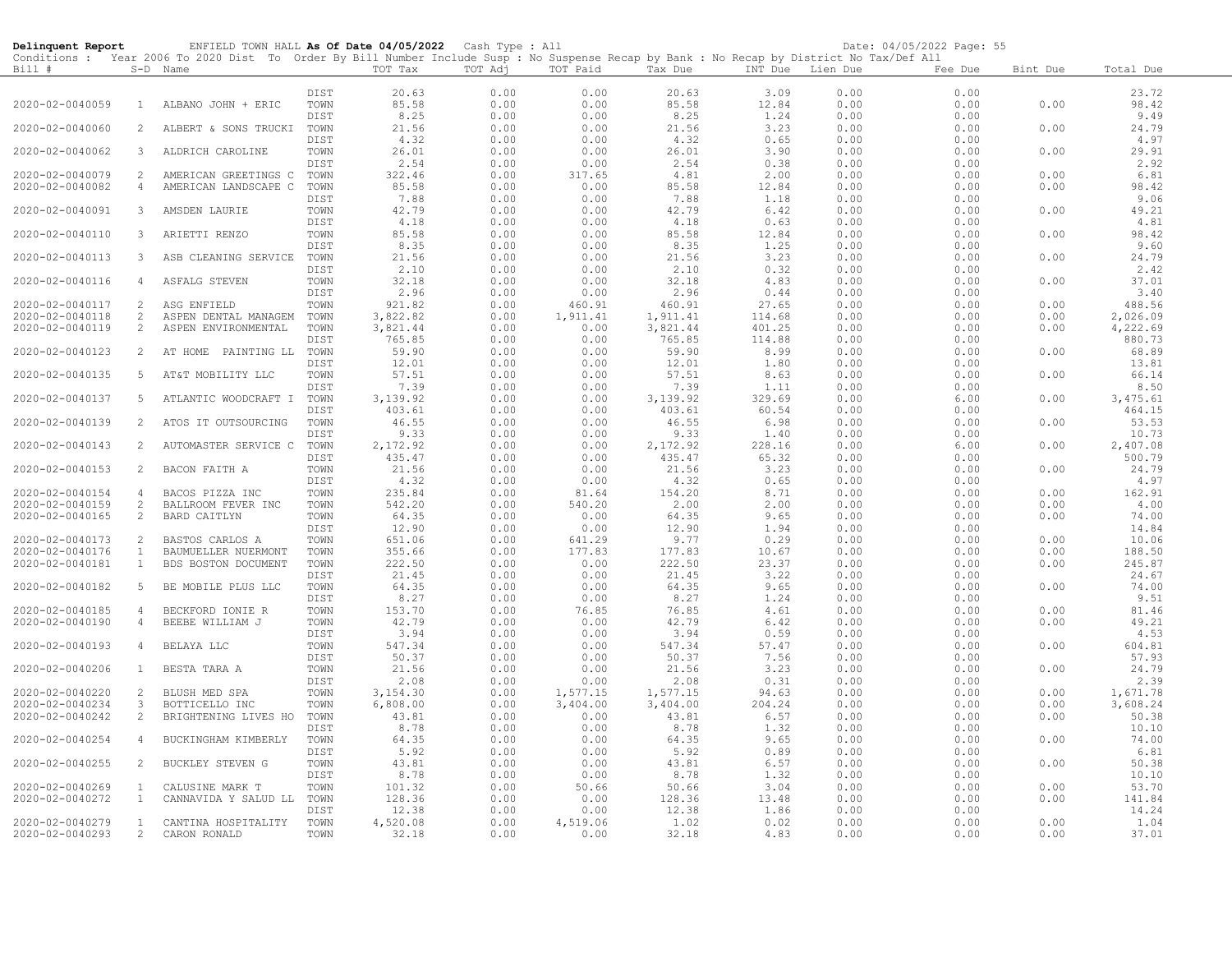| Delinquent Report |                | ENFIELD TOWN HALL As Of Date 04/05/2022 Cash Type : All                                                                                                |      |          |              |          |          |                  |      | Date: 04/05/2022 Page: 56 |          |                |
|-------------------|----------------|--------------------------------------------------------------------------------------------------------------------------------------------------------|------|----------|--------------|----------|----------|------------------|------|---------------------------|----------|----------------|
| Bill #            |                | Conditions : Year 2006 To 2020 Dist To Order By Bill Number Include Susp : No Suspense Recap by Bank : No Recap by District No Tax/Def All<br>S-D Name |      | TOT Tax  | TOT Adj      | TOT Paid | Tax Due  | INT Due Lien Due |      | Fee Due                   | Bint Due | Total Due      |
|                   |                |                                                                                                                                                        |      |          |              |          |          |                  |      |                           |          |                |
|                   |                |                                                                                                                                                        | DIST | 6.45     | 0.00         | 0.00     | 6.45     | 0.97             | 0.00 | 0.00                      |          | 7.42           |
| 2020-02-0040300   | 3              | CARTER WAYNE                                                                                                                                           | TOWN | 30.12    | 0.00         | 0.00     | 30.12    | 4.52             | 0.00 | 0.00                      | 0.00     | 34.64          |
|                   |                |                                                                                                                                                        | DIST | 2.94     | 0.00         | 0.00     | 2.94     | 0.44             | 0.00 | 0.00                      |          | 3.38           |
| 2020-02-0040305   | $\overline{4}$ | CASTONGUAY DANIEL M                                                                                                                                    | TOWN | 14.03    | 0.00         | 11.97    | 2.06     | 0.22             | 0.00 | 0.00                      | 0.00     | 2.28           |
| 2020-02-0040310   | <sup>1</sup>   | CCAA CONSTRUCTION CO                                                                                                                                   | TOWN | 227.64   | 0.00         | 113.82   | 113.82   | 6.83             | 0.00 | 0.00                      | 0.00     | 120.65         |
| 2020-02-0040318   | 2              | CEC INSURANCE                                                                                                                                          | TOWN | 343.68   | 0.00         | 171.84   | 171.84   | 10.31            | 0.00 | 0.00                      | 0.00     | 182.15         |
| 2020-02-0040335   | 2              | CENTER FOR VEIN REST                                                                                                                                   | TOWN | 2,090.08 | 0.00         | 1,045.04 | 1,045.04 | 62.70            | 0.00 | 0.00                      | 0.00     | 1,107.74       |
| 2020-02-0040342   | 4              | CHAKORA FOOD STORE I                                                                                                                                   | TOWN | 225.92   | 0.00         | 112.96   | 112.96   | 6.78             | 0.00 | 0.00                      | 0.00     | 119.74         |
| 2020-02-0040348   | $\mathbf{1}$   | CHECKALSKI MEGAN E                                                                                                                                     | TOWN | 42.79    | 0.00         | 0.00     | 42.79    | 6.42             | 0.00 | 0.00                      | 0.00     | 49.21          |
|                   |                |                                                                                                                                                        | DIST | 4.13     | 0.00         | 0.00     | 4.13     | 0.62             | 0.00 | 0.00                      |          | 4.75           |
| 2020-02-0040357   | 3              | CHIROPRACTIC WELLNES                                                                                                                                   | TOWN | 42.79    | 0.00         | 0.00     | 42.79    | 6.42             | 0.00 | 0.00                      | 0.00     | 49.21          |
|                   |                |                                                                                                                                                        | DIST | 4.18     | 0.00         | 0.00     | 4.18     | 0.63             | 0.00 | 0.00                      |          | 4.81           |
| 2020-02-0040360   | $\mathbf{1}$   | CHRISTOPHER MOULES F                                                                                                                                   | TOWN | 21.56    | 0.00         | 0.00     | 21.56    | 3.23             | 0.00 | 0.00                      | 0.00     | 24.79          |
|                   |                |                                                                                                                                                        | DIST | 2.08     | 0.00         | 0.00     | 2.08     | 0.31             | 0.00 | 0.00                      |          | 2.39           |
| 2020-02-0040362   | 2              | CINDYS FOOD FOR THE                                                                                                                                    | TOWN | 1,913.80 | 0.00         | 0.00     | 1,913.80 | 200.95           | 0.00 | 6.00                      | 0.00     | 2,120.75       |
|                   |                |                                                                                                                                                        | DIST | 383.54   | 0.00         | 0.00     | 383.54   | 57.53            | 0.00 | 0.00                      |          | 441.07         |
| 2020-02-0040384   | $\mathbf{1}$   | COCA COLA BEVERAGES                                                                                                                                    | TOWN | 405.28   | 0.00         | 398.03   | 7.25     | 2.00             | 0.00 | 0.00                      | 0.00     | 9.25           |
| 2020-02-0040385   | 2              | COCA COLA BEVERAGES                                                                                                                                    | TOWN | 492.58   | 0.00         | 482.23   | 10.35    | 2.00             | 0.00 | 0.00                      | 0.00     | 12.35          |
| 2020-02-0040386   | $\mathbf{3}$   | COCA COLA BEVERAGES                                                                                                                                    | TOWN | 81.47    | 0.00         | 78.79    | 2.68     | 0.32             | 0.00 | 0.00                      | 0.00     | 3.00           |
| 2020-02-0040387   | $\overline{4}$ | COCA COLA BEVERAGES                                                                                                                                    | TOWN | 130.42   | 0.00         | 128.06   | 2.36     | 2.00             | 0.00 | 0.00                      | 0.00     | 4.36           |
| 2020-02-0040388   | 5              | COCA COLA BEVERAGES                                                                                                                                    | TOWN | 30.46    | 0.00         | 28.34    | 2.12     | 0.25             | 0.00 | 0.00                      | 0.00     | 2.37           |
| 2020-02-0040393   | 3              | COCA COLA COMPANY                                                                                                                                      | TOWN | 103.72   | 0.00         | 99.96    | 3.76     | 2.00             | 0.00 | 0.00                      | 0.00     | 5.76           |
|                   |                |                                                                                                                                                        |      |          |              |          |          |                  |      |                           |          |                |
| 2020-02-0040402   | $\overline{c}$ | COLLECTIC MEDIA LLC                                                                                                                                    | TOWN | 64.35    | 0.00         | 0.00     | 64.35    | 9.65             | 0.00 | 0.00                      | 0.00     | 74.00<br>14.84 |
|                   |                |                                                                                                                                                        | DIST | 12.90    | 0.00         | 0.00     | 12.90    | 1.94             | 0.00 | 0.00                      |          |                |
| 2020-02-0040415   | $\mathbf{1}$   | COMPLETE CLIMATE CON                                                                                                                                   | TOWN | 124.26   | 0.00         | 62.13    | 62.13    | 3.73             | 0.00 | 0.00                      | 0.00     | 65.86          |
| 2020-02-0040418   | $\overline{4}$ | CONLEY & SONS LLC                                                                                                                                      | TOWN | 263.92   | 0.00         | 131.96   | 131.96   | 7.92             | 0.00 | 0.00                      | 0.00     | 139.88         |
| 2020-02-0040420   | 3              | CONN VALLEY TOBACCON                                                                                                                                   | TOWN | 412.48   | 0.00         | 206.24   | 206.24   | 12.37            | 0.00 | 0.00                      | 0.00     | 218.61         |
| 2020-02-0040433   | 3              | CONNECTICUT MEDICAL                                                                                                                                    | TOWN | 449.10   | 0.00         | 224.55   | 224.55   | 13.47            | 0.00 | 0.00                      | 0.00     | 238.02         |
| 2020-02-0040450   | 2              | CONTEXT MEDIA LLC                                                                                                                                      | TOWN | 77.70    | 0.00         | 0.00     | 77.70    | 11.66            | 0.00 | 0.00                      | 0.00     | 89.36          |
|                   |                |                                                                                                                                                        | DIST | 15.57    | 0.00         | 0.00     | 15.57    | 2.34             | 0.00 | 0.00                      |          | 17.91          |
| 2020-02-0040451   | 3              | CONTEXT MEDIA LLC                                                                                                                                      | TOWN | 14.72    | 0.00         | 0.00     | 14.72    | 2.21             | 0.00 | 0.00                      | 0.00     | 16.93          |
|                   |                |                                                                                                                                                        | DIST | 1.44     | 0.00         | 0.00     | 1.44     | 0.22             | 0.00 | 0.00                      |          | 1.66           |
| 2020-02-0040458   | $\overline{2}$ | COTE BRIDGETTE                                                                                                                                         | TOWN | 213.94   | 0.00         | 0.00     | 213.94   | 22.47            | 0.00 | 0.00                      | 0.00     | 236.41         |
|                   |                |                                                                                                                                                        | DIST | 42.88    | 0.00         | 0.00     | 42.88    | 6.43             | 0.00 | 0.00                      |          | 49.31          |
| 2020-02-0040461   | 5              | COURT LLC                                                                                                                                              | TOWN | 32.18    | 0.00         | 0.00     | 32.18    | 4.83             | 0.00 | 0.00                      | 0.00     | 37.01          |
|                   |                |                                                                                                                                                        | DIST | 4.14     | 0.00         | 0.00     | 4.14     | 0.62             | 0.00 | 0.00                      |          | 4.76           |
| 2020-02-0040469   | $\mathbf{1}$   | CPD NY ENFIELD CORP                                                                                                                                    | TOWN | 446.02   | 0.00         | 223.01   | 223.01   | 13.38            | 0.00 | 0.00                      | 0.00     | 236.39         |
| 2020-02-0040470   | $\mathbf{1}$   | CRAFTS ALEXANDER                                                                                                                                       | TOWN | 155.40   | 0.00         | 0.00     | 155.40   | 16.32            | 0.00 | 0.00                      | 0.00     | 171.72         |
|                   |                |                                                                                                                                                        | DIST | 14.98    | 0.00         | 0.00     | 14.98    | 2.25             | 0.00 | 0.00                      |          | 17.23          |
| 2020-02-0040471   | $\mathbf{1}$   | CRAFTS ALEXANDER + M                                                                                                                                   | TOWN | 64.35    | 0.00         | 0.00     | 64.35    | 9.65             | 0.00 | 0.00                      | 0.00     | 74.00          |
|                   |                |                                                                                                                                                        | DIST | 6.20     | 0.00         | 0.00     | 6.20     | 0.93             | 0.00 | 0.00                      |          | 7.13           |
| 2020-02-0040472   | 3              | CRAFTY SOAP LLC                                                                                                                                        | TOWN | 21.56    | 0.00         | 0.00     | 21.56    | 3.23             | 0.00 | 0.00                      | 0.00     | 24.79          |
|                   |                |                                                                                                                                                        | DIST | 2.10     | 0.00         | 0.00     | 2.10     | 0.32             | 0.00 | 0.00                      |          | 2.42           |
| 2020-02-0040478   | $\overline{c}$ | CROSSFIT REVELATION                                                                                                                                    | TOWN | 967.34   | 0.00         | 483.67   | 483.67   | 29.02            | 0.00 | 0.00                      | 0.00     | 512.69         |
| 2020-02-0040499   | 3              | CT POWER TOOLS                                                                                                                                         | TOWN | 309.10   | 0.00         | 154.55   | 154.55   | 9.27             | 0.00 | 0.00                      | 0.00     | 163.82         |
| 2020-02-0040509   | 5              | CUTTER DAVID                                                                                                                                           | TOWN | 42.79    | 0.00         | 0.00     | 42.79    | 6.42             | 0.00 | 0.00                      | 0.00     | 49.21          |
|                   |                |                                                                                                                                                        | DIST | 5.50     | 0.00         | 0.00     | 5.50     | 0.83             | 0.00 | 0.00                      |          | 6.33           |
| 2020-02-0040510   | 5              | CUTTING EDGE BROADCA                                                                                                                                   | TOWN | 32.18    | 0.00         | 0.00     | 32.18    | 4.83             | 0.00 | 0.00                      | 0.00     | 37.01          |
|                   |                |                                                                                                                                                        | DIST | 4.14     | 0.00         | 0.00     | 4.14     | 0.62             | 0.00 | 0.00                      |          | 4.76           |
| 2020-02-0040516   | $\mathbf{1}$   | D & B REPAIRS LLC                                                                                                                                      | TOWN | 213.94   | 0.00         | 0.00     | 213.94   | 22.47            | 0.00 | 0.00                      | 0.00     | 236.41         |
|                   |                |                                                                                                                                                        | DIST | 20.63    | 0.00         | 0.00     | 20.63    | 3.09             | 0.00 | 0.00                      |          | 23.72          |
| 2020-02-0040518   | <sup>1</sup>   | DAIGLE ROGER                                                                                                                                           | TOWN | 851.98   | 0.00         | 425.99   | 425.99   | 25.56            | 0.00 | 0.00                      | 0.00     | 451.55         |
| 2020-02-0040519   | $\mathcal{S}$  | DAIGLES DIVERSIFIED                                                                                                                                    | TOWN | 689.06   | 0.00         | 344.53   | 344.53   | 20.67            | 0.00 | 0.00                      | 0.00     | 365.20         |
| 2020-02-0040520   | $\mathbf{1}$   | DAIGNEAU PAUL B                                                                                                                                        | TOWN | 85.58    | 0.00         | 0.00     | 85.58    | 12.84            | 0.00 | 0.00                      | 0.00     | 98.42          |
|                   |                |                                                                                                                                                        | DIST | 8.25     | 0.00         | 0.00     | 8.25     | 1.24             | 0.00 | 0.00                      |          | 9.49           |
| 2020-02-0040522   | 2              | DALK INC                                                                                                                                               | TOWN | 6,922.34 | 0.00         | 6,818.50 | 103.84   | 3.12             | 0.00 | 0.00                      | 0.00     | 106.96         |
| 2020-02-0040527   | $\mathbf{3}$   | DANCE KRAZE DANCE ST                                                                                                                                   | TOWN | 405.28   | 0.00         | 202.64   | 202.64   | 12.16            | 0.00 | 0.00                      | 0.00     | 214.80         |
| 2020-02-0040532   | 5              | DATABIND CORP                                                                                                                                          | TOWN | 3,073.52 | 0.00         | 0.00     | 3,073.52 | 322.72           | 0.00 | 6.00                      | 0.00     | 3,402.24       |
|                   |                |                                                                                                                                                        | DIST | 395.08   | 0.00         | 0.00     | 395.08   | 59.26            | 0.00 | 0.00                      |          | 454.34         |
| 2020-02-0040548   | 3              | DEJESUS LISA                                                                                                                                           | TOWN | 427.88   |              | 0.00     | 427.88   | 44.93            | 0.00 | 0.00                      | 0.00     | 472.81         |
|                   |                |                                                                                                                                                        | DIST | 41.75    | 0.00<br>0.00 | 0.00     | 41.75    |                  | 0.00 | 0.00                      |          | 48.01          |
| 2020-02-0040558   | $\overline{2}$ |                                                                                                                                                        | TOWN | 42.79    | 0.00         | 0.00     | 42.79    | 6.26             | 0.00 | 0.00                      | 0.00     | 49.21          |
|                   |                | DENT MONSTERS LLC                                                                                                                                      | DIST | 8.58     | 0.00         | 0.00     | 8.58     | 6.42<br>1.29     | 0.00 | 0.00                      |          | 9.87           |
| 2020-02-0040561   | 1              | DIAMOND KINGS                                                                                                                                          | TOWN | 85.58    | 0.00         | 0.00     | 85.58    | 12.84            | 0.00 | 0.00                      | 0.00     | 98.42          |
|                   |                |                                                                                                                                                        |      |          |              |          |          |                  |      |                           |          |                |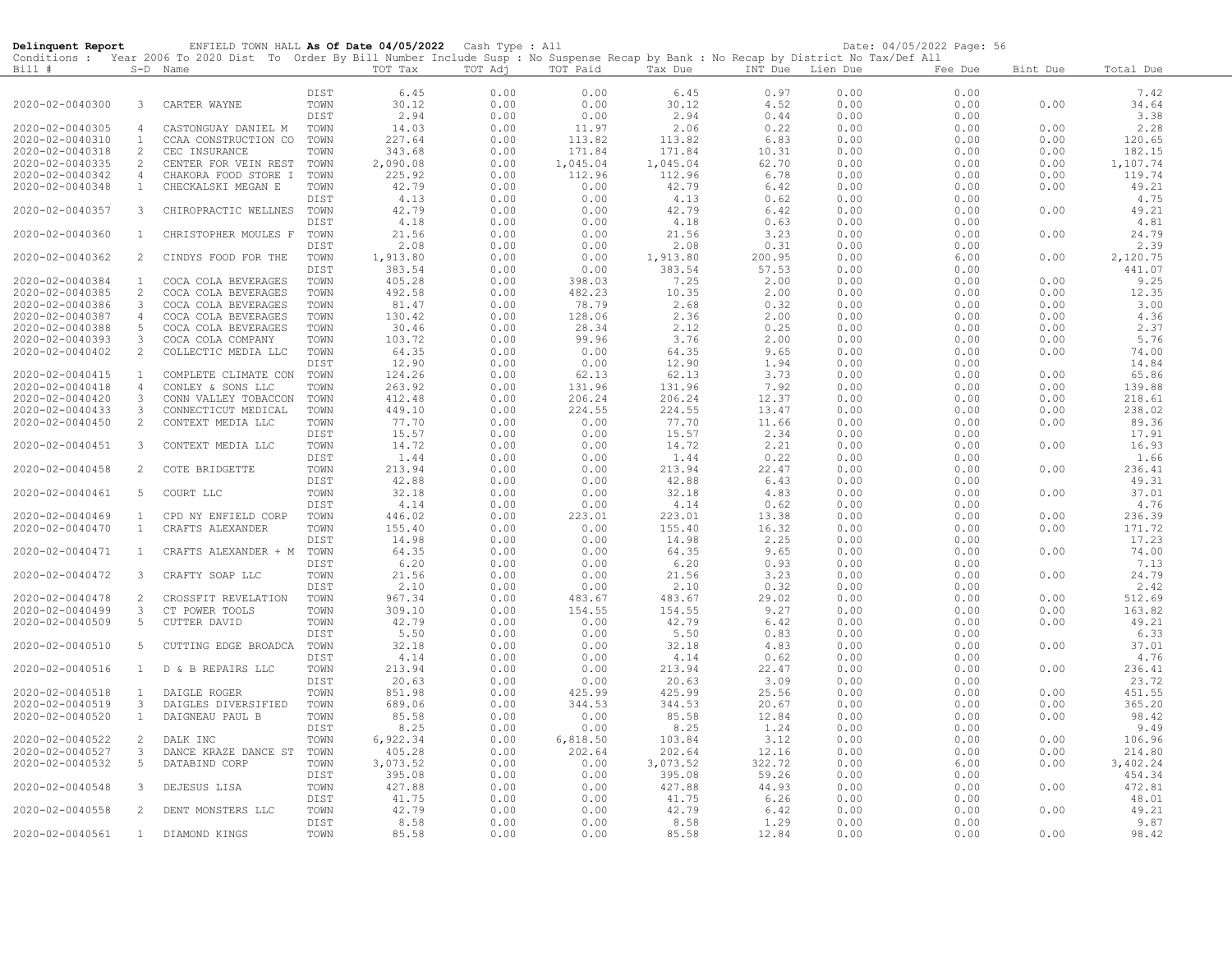| Delinquent Report                  |                | ENFIELD TOWN HALL As Of Date 04/05/2022 Cash Type : All                                                                                    |              |                   |              |                |                 |                  |              | Date: 04/05/2022 Page: 57 |              |                 |
|------------------------------------|----------------|--------------------------------------------------------------------------------------------------------------------------------------------|--------------|-------------------|--------------|----------------|-----------------|------------------|--------------|---------------------------|--------------|-----------------|
|                                    |                | Conditions : Year 2006 To 2020 Dist To Order By Bill Number Include Susp : No Suspense Recap by Bank : No Recap by District No Tax/Def All |              |                   |              |                |                 |                  |              |                           |              |                 |
| Bill #                             |                | S-D Name                                                                                                                                   |              | TOT Tax           | TOT Adj      | TOT Paid       | Tax Due         | INT Due Lien Due |              | Fee Due                   | Bint Due     | Total Due       |
|                                    |                |                                                                                                                                            | DIST         | 8.25              | 0.00         | 0.00           | 8.25            | 1.24             | 0.00         | 0.00                      |              | 9.49            |
| 2020-02-0040569                    | 2              | DISCOUNT VAPE 360                                                                                                                          | TOWN         | 256.74            | 0.00         | 0.00           | 256.74          | 26.96            | 0.00         | 0.00                      | 0.00         | 283.70          |
|                                    |                |                                                                                                                                            | DIST         | 51.45             | 0.00         | 0.00           | 51.45           | 7.72             | 0.00         | 0.00                      |              | 59.17           |
| 2020-02-0040570                    | $\mathbf{1}$   | DISTINCTIVE HOME IMP                                                                                                                       | TOWN         | 64.35             | 0.00         | 0.00           | 64.35           | 9.65             | 0.00         | 0.00                      | 0.00         | 74.00           |
|                                    |                |                                                                                                                                            | DIST         | 6.20              | 0.00         | 0.00           | 6.20            | 0.93             | 0.00         | 0.00                      |              | 7.13            |
| 2020-02-0040594                    | 2              | DURHAM AUDREY                                                                                                                              | TOWN         | 32.18             | 0.00         | 0.00           | 32.18           | 4.83             | 0.00         | 0.00                      | 0.00         | 37.01           |
|                                    |                |                                                                                                                                            | DIST         | 6.45              | 0.00         | 0.00           | 6.45            | 0.97             | 0.00         | 0.00                      |              | 7.42            |
| 2020-02-0040595                    | 2              | DUTRAM JOSHUA                                                                                                                              | TOWN         | 59.90             | 0.00         | 0.00           | 59.90           | 8.99             | 0.00         | 0.00                      | 0.00         | 68.89<br>13.81  |
| 2020-02-0040622                    | <sup>1</sup>   | ELM CITY CAPITAL LLC                                                                                                                       | DIST<br>TOWN | 12.01<br>106.12   | 0.00<br>0.00 | 0.00<br>53.06  | 12.01<br>53.06  | 1.80<br>3.18     | 0.00<br>0.00 | 0.00<br>0.00              | 0.00         | 56.24           |
| 2020-02-0040627                    | $\mathbf{2}$   | ELSNER KENNETH + YON                                                                                                                       | TOWN         | 256.74            | 0.00         | 0.00           | 256.74          | 26.96            | 0.00         | 6.00                      | 0.00         | 289.70          |
|                                    |                |                                                                                                                                            | DIST         | 51.45             | 0.00         | 0.00           | 51.45           | 7.72             | 0.00         | 0.00                      |              | 59.17           |
| 2020-02-0040637                    | 2              | ENFIELD DENTAL CENTE                                                                                                                       | TOWN         | 1,278.84          | 0.00         | 1,250.07       | 28.77           | 0.43             | 0.00         | 0.00                      | 0.00         | 29.20           |
| 2020-02-0040649                    | $\overline{4}$ | ENFIELD MUFFLER LLC                                                                                                                        | TOWN         | 565.82            | 0.00         | 0.00           | 565.82          | 59.41            | 0.00         | 0.00                      | 0.00         | 625.23          |
|                                    |                |                                                                                                                                            | DIST         | 52.07             | 0.00         | 0.00           | 52.07           | 7.81             | 0.00         | 0.00                      |              | 59.88           |
| 2020-02-0040662                    | 3              | ENFIELD TANNING CLUB                                                                                                                       | TOWN         | 1,814.20          | 0.00         | 907.10         | 907.10          | 54.43            | 0.00         | 0.00                      | 0.00         | 961.53          |
| 2020-02-0040676                    | 5              | ES RESTORATION INC                                                                                                                         | TOWN         | 3,183.40          | 0.00         | 1,591.70       | 1,591.70        | 95.50            | 0.00         | 0.00                      | 0.00         | 1,687.20        |
| 2020-02-0040687                    | 2              | EXIT ABOVE AND BEYON                                                                                                                       | TOWN         | 101.66            | 0.00         | 0.00           | 101.66          | 10.67            | 0.00         | 0.00                      | 0.00         | 112.33          |
| 2020-02-0040691                    | 2              | F KURUCA LLC                                                                                                                               | DIST<br>TOWN | 20.37<br>1,350.38 | 0.00<br>0.00 | 0.00<br>675.19 | 20.37<br>675.19 | 3.06<br>40.51    | 0.00<br>0.00 | 0.00<br>0.00              | 0.00         | 23.43<br>715.70 |
| 2020-02-0040698                    | 2              | FAMILY LAWNCARE LLC                                                                                                                        | TOWN         | 85.58             | 0.00         | 0.00           | 85.58           | 12.84            | 0.00         | 0.00                      | 0.00         | 98.42           |
|                                    |                |                                                                                                                                            | DIST         | 17.15             | 0.00         | 0.00           | 17.15           | 2.57             | 0.00         | 0.00                      |              | 19.72           |
| 2020-02-0040699                    | 2              | FAMILY MARTIAL ARTS                                                                                                                        | TOWN         | 213.94            | 0.00         | 0.00           | 213.94          | 22.47            | 0.00         | 0.00                      | 0.00         | 236.41          |
|                                    |                |                                                                                                                                            | DIST         | 42.88             | 0.00         | 0.00           | 42.88           | 6.43             | 0.00         | 0.00                      |              | 49.31           |
| 2020-02-0040700                    | 3              | FAMILY PARTNERS INC                                                                                                                        | TOWN         | 483.00            | 0.00         | 241.50         | 241.50          | 14.49            | 0.00         | 0.00                      | 0.00         | 255.99          |
| 2020-02-0040701                    | 3              | FARHAD BROTHERS LLC                                                                                                                        | TOWN         | 1,183.00          | 0.00         | 591.50         | 591.50          | 35.49            | 0.00         | 0.00                      | 0.00         | 626.99          |
| 2020-02-0040707                    | $\mathbf{1}$   | FARRELL ENTERPRISES                                                                                                                        | TOWN         | 42.79             | 0.00         | 0.00           | 42.79           | 6.42             | 0.00         | 0.00                      | 0.00         | 49.21           |
|                                    |                |                                                                                                                                            | DIST         | 4.13              | 0.00         | 0.00           | 4.13            | 0.62             | 0.00         | 0.00                      |              | 4.75            |
| 2020-02-0040713                    | 2              | FEEHAN DANIEL J                                                                                                                            | TOWN         | 32.18             | 0.00         | 0.00           | 32.18           | 4.83             | 0.00         | 0.00                      | 0.00         | 37.01           |
| 2020-02-0040714                    | 3              | FELD JONATHAN                                                                                                                              | DIST<br>TOWN | 6.45<br>32.18     | 0.00<br>0.00 | 0.00<br>0.00   | 6.45<br>32.18   | 0.97<br>4.83     | 0.00<br>0.00 | 0.00<br>0.00              | 0.00         | 7.42<br>37.01   |
|                                    |                |                                                                                                                                            | DIST         | 3.14              | 0.00         | 0.00           | 3.14            | 0.47             | 0.00         | 0.00                      |              | 3.61            |
| 2020-02-0040716                    | 2              | FERGUSON + MCGUIRE I                                                                                                                       | TOWN         | 934.48            | 0.00         | 467.24         | 467.24          | 28.03            | 0.00         | 0.00                      | 0.00         | 495.27          |
| 2020-02-0040718                    | $\overline{4}$ | FERREIRA MICHAEL                                                                                                                           | TOWN         | 855.76            | 0.00         | 840.56         | 15.20           | 2.00             | 0.00         | 0.00                      | 0.00         | 17.20           |
| 2020-02-0040722                    | $\mathbf{1}$   | FIKA SWIM LLC                                                                                                                              | TOWN         | 17.12             | 0.00         | 0.00           | 17.12           | 2.57             | 0.00         | 0.00                      | 0.00         | 19.69           |
|                                    |                |                                                                                                                                            | DIST         | 1.65              | 0.00         | 0.00           | 1.65            | 0.25             | 0.00         | 0.00                      |              | 1.90            |
| 2020-02-0040727                    | 2              | FIRST CHOICE HOME I TOWN                                                                                                                   |              | 88.66             | 0.00         | 0.00           | 88.66           | 13.30            | 0.00         | 0.00                      | 0.00         | 101.96          |
|                                    |                |                                                                                                                                            | DIST         | 17.77             | 0.00         | 0.00           | 17.77           | 2.67             | 0.00         | 0.00                      |              | 20.44           |
| 2020-02-0040756<br>2020-02-0040760 | 2<br>5         | FREEDOM FLOORING LLC<br>FRIEDL KRISTOPHER                                                                                                  | TOWN<br>TOWN | 229.68<br>13.69   | 0.00<br>0.00 | 114.84<br>0.00 | 114.84<br>13.69 | 6.89<br>2.05     | 0.00<br>0.00 | 0.00<br>0.00              | 0.00<br>0.00 | 121.73<br>15.74 |
|                                    |                |                                                                                                                                            | DIST         | 1.76              | 0.00         | 0.00           | 1.76            | 0.26             | 0.00         | 0.00                      |              | 2.02            |
| 2020-02-0040761                    | 2              | FRIENDLY ICE CREAM C                                                                                                                       | TOWN         | 7,340.62          | 0.00         | 7,338.31       | 2.31            | 2.00             | 0.00         | 0.00                      | 0.00         | 4.31            |
| 2020-02-0040764                    | 4              | FUSA MARKETING                                                                                                                             | TOWN         | 157.46            | 0.00         | 78.73          | 78.73           | 4.72             | 0.00         | 0.00                      | 0.00         | 83.45           |
| 2020-02-0040765                    | 3              | GABOURY KEITH                                                                                                                              | TOWN         | 85.58             | 0.00         | 0.00           | 85.58           | 12.84            | 0.00         | 0.00                      | 0.00         | 98.42           |
|                                    |                |                                                                                                                                            | DIST         | 8.35              | 0.00         | 0.00           | 8.35            | 1.25             | 0.00         | 0.00                      |              | 9.60            |
| 2020-02-0040788                    | 3              | GEISSLER THERESA A                                                                                                                         | TOWN         | 518.24            | 0.00         | 0.00           | 518.24          | 54.42            | 0.00         | 0.00                      | 0.00         | 572.66          |
|                                    |                |                                                                                                                                            | DIST         | 50.57             | 0.00         | 0.00           | 50.57           | 7.59             | 0.00         | 0.00                      |              | 58.16           |
| 2020-02-0040791                    | 3              | GENOA HEALTHCARE LLC                                                                                                                       | TOWN         | 450.48            | 0.00         | 0.00           | 450.48          | 47.30            | 0.00         | 0.00                      | 0.00         | 497.78          |
| 2020-02-0040793                    | 5              | GHS WESMASS LLC                                                                                                                            | DIST<br>TOWN | 43.95<br>21.56    | 0.00<br>0.00 | 0.00<br>0.00   | 43.95<br>21.56  | 6.59<br>3.23     | 0.00<br>0.00 | 0.00<br>0.00              | 0.00         | 50.54<br>24.79  |
|                                    |                |                                                                                                                                            | DIST         | 2.77              | 0.00         | 0.00           | 2.77            | 0.42             | 0.00         | 0.00                      |              | 3.19            |
| 2020-02-0040796                    | 4              | GILL JASON                                                                                                                                 | TOWN         | 42.79             | 0.00         | 0.00           | 42.79           | 6.42             | 0.00         | 0.00                      | 0.00         | 49.21           |
|                                    |                |                                                                                                                                            | DIST         | 3.94              | 0.00         | 0.00           | 3.94            | 0.59             | 0.00         | 0.00                      |              | 4.53            |
| 2020-02-0040798                    | $\mathbf{1}$   | GIRARD DANIELLE                                                                                                                            | TOWN         | 21.56             | 0.00         | 0.00           | 21.56           | 3.23             | 0.00         | 0.00                      | 0.00         | 24.79           |
|                                    |                |                                                                                                                                            | DIST         | 2.08              | 0.00         | 0.00           | 2.08            | 0.31             | 0.00         | 0.00                      |              | 2.39            |
| 2020-02-0040802                    | $\mathbf{1}$   | GLH PEST CONTROL LLC                                                                                                                       | TOWN         | 130.08            | 0.00         | 65.04          | 65.04           | 3.90             | 0.00         | 0.00                      | 0.00         | 68.94           |
| 2020-02-0040810                    | $\overline{4}$ | GOING TO THE CHAPEL                                                                                                                        | TOWN         | 991.30            | 0.00         | 964.90         | 26.40           | 2.00             | 0.00         | 0.00                      | 0.00         | 28.40           |
| 2020-02-0040815                    | 4              | GONZALEZ CESAR                                                                                                                             | TOWN         | 342.30            | 0.00         | 0.00           | 342.30          | 35.94            | 0.00         | 6.00                      | 0.00         | 384.24          |
|                                    | 2              |                                                                                                                                            | DIST         | 31.50             | 0.00         | 0.00           | 31.50           | 4.73             | 0.00         | 0.00                      |              | 36.23<br>89.80  |
| 2020-02-0040819<br>2020-02-0040824 | $\overline{4}$ | GOULD LAURA<br>GRAVEYARD MOTORSPORT                                                                                                        | TOWN<br>TOWN | 169.44<br>128.36  | 0.00<br>0.00 | 84.72<br>0.00  | 84.72<br>128.36 | 5.08<br>13.48    | 0.00<br>0.00 | 0.00<br>0.00              | 0.00<br>0.00 | 141.84          |
|                                    |                |                                                                                                                                            | DIST         | 11.81             | 0.00         | 0.00           | 11.81           | 1.77             | 0.00         | 0.00                      |              | 13.58           |
| 2020-02-0040834                    | $\mathbf{1}$   | GREEN ACRES RESCUE F                                                                                                                       | TOWN         | 213.94            | 0.00         | 0.00           | 213.94          | 22.47            | 0.00         | 0.00                      | 0.00         | 236.41          |
|                                    |                |                                                                                                                                            | DIST         | 20.63             | 0.00         | 0.00           | 20.63           | 3.09             | 0.00         | 0.00                      |              | 23.72           |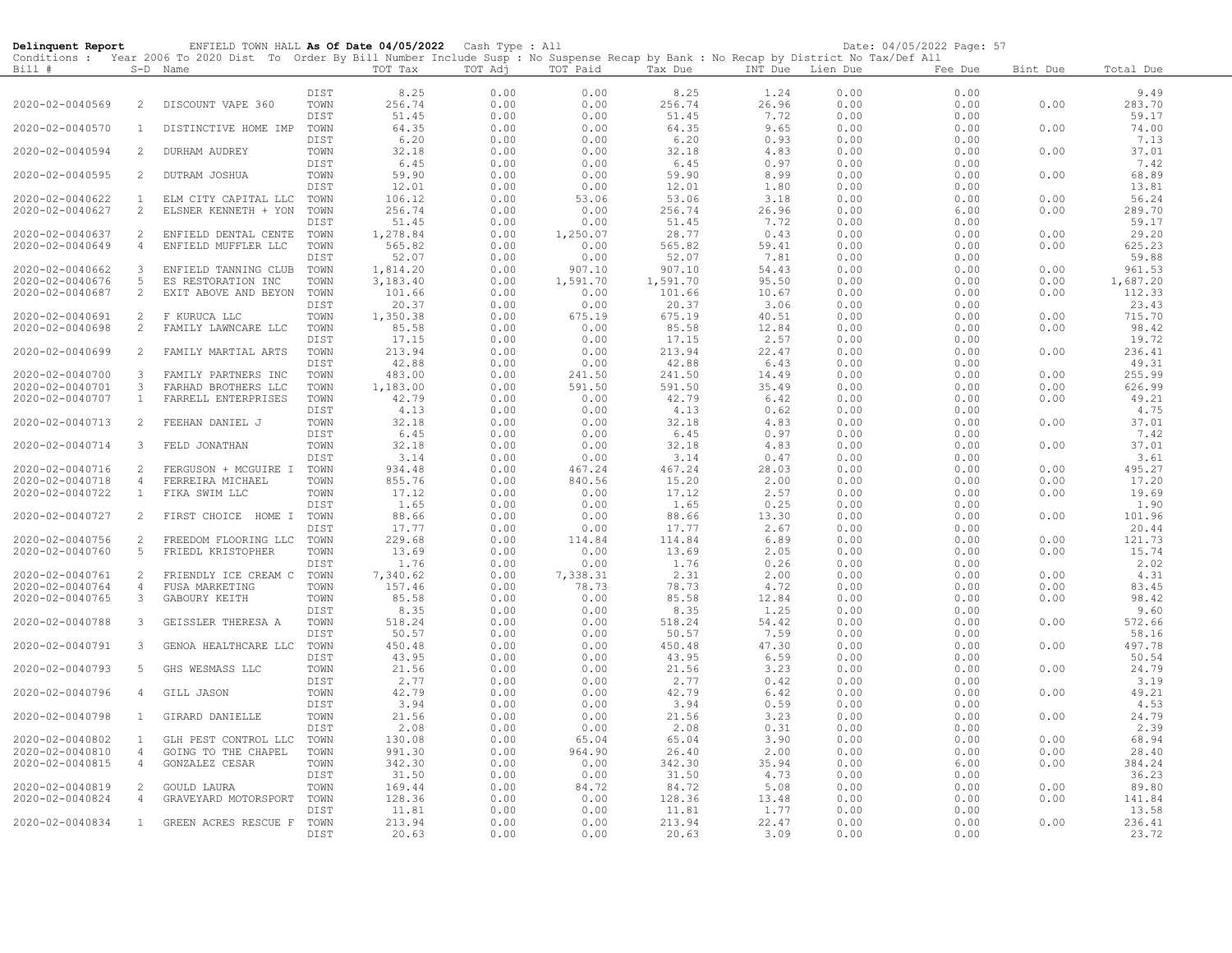| Delinquent Report                  |                | ENFIELD TOWN HALL As Of Date 04/05/2022 Cash Type : All                                                                                                |              |                    |              |                |                    |                  |              | Date: 04/05/2022 Page: 58 |              |                    |
|------------------------------------|----------------|--------------------------------------------------------------------------------------------------------------------------------------------------------|--------------|--------------------|--------------|----------------|--------------------|------------------|--------------|---------------------------|--------------|--------------------|
| Bill #                             |                | Conditions : Year 2006 To 2020 Dist To Order By Bill Number Include Susp : No Suspense Recap by Bank : No Recap by District No Tax/Def All<br>S-D Name |              | TOT Tax            | TOT Adj      | TOT Paid       | Tax Due            | INT Due Lien Due |              | Fee Due                   | Bint Due     | Total Due          |
| 2020-02-0040835                    | $\mathbf{3}$   | GREEN JEANS LAWN CAR                                                                                                                                   | TOWN<br>DIST | 213.94<br>20.88    | 0.00<br>0.00 | 0.00<br>0.00   | 213.94<br>20.88    | 22.47<br>3.13    | 0.00<br>0.00 | 0.00<br>0.00              | 0.00         | 236.41<br>24.01    |
| 2020-02-0040839                    | $\mathbf{1}$   | GRILLO VINNIE                                                                                                                                          | TOWN         | 128.36             | 0.00         | 0.00           | 128.36             | 13.48            | 0.00         | 0.00                      | 0.00         | 141.84             |
| 2020-02-0040841                    | 3              | GROWURBIZ LLC                                                                                                                                          | DIST<br>TOWN | 12.38<br>21.56     | 0.00<br>0.00 | 0.00<br>0.00   | 12.38<br>21.56     | 1.86<br>3.23     | 0.00<br>0.00 | 0.00<br>0.00              | 0.00         | 14.24<br>24.79     |
| 2020-02-0040843                    | 2              | GRZYWNA KEITH D                                                                                                                                        | DIST<br>TOWN | 2.10<br>107.14     | 0.00<br>0.00 | 0.00<br>0.00   | 2.10<br>107.14     | 0.32<br>11.25    | 0.00<br>0.00 | 0.00<br>0.00              | 0.00         | 2.42<br>118.39     |
|                                    |                |                                                                                                                                                        | DIST         | 21.47              | 0.00         | 0.00           | 21.47              | 3.22             | 0.00         | 0.00                      |              | 24.69              |
| 2020-02-0040845                    | $\mathbf{1}$   | GUIDA SEIBERT DAIRY                                                                                                                                    | TOWN         | 192.04             | 0.00         | 68.55          | 123.49             | 3.70             | 0.00         | 0.00                      | 0.00         | 127.19             |
| 2020-02-0040847                    | 2              | GUTIERREZ YESI                                                                                                                                         | TOWN         | 237.90             | 0.00         | 118.95         | 118.95             | 7.14             | 0.00         | 0.00                      | 0.00         | 126.09             |
| 2020-02-0040849                    | $\mathcal{S}$  | HABERERN CHRISTINE                                                                                                                                     | TOWN         | 12.32              | 0.00         | 12.28          | 0.04               | 0.01             | 0.00         | 0.00                      | 0.00         | 0.05               |
| 2020-02-0040852                    | $\overline{2}$ | HAIR IN THE SQUARE                                                                                                                                     | TOWN<br>DIST | 1,711.50<br>343.00 | 0.00<br>0.00 | 0.00<br>0.00   | 1,711.50<br>343.00 | 179.71<br>51.45  | 0.00<br>0.00 | 6.00<br>0.00              | 0.00         | 1,897.21<br>394.45 |
| 2020-02-0040853                    | $\mathbf{1}$   | HAIR RAGE UNISEX SAL                                                                                                                                   | TOWN         | 667.84             | 0.00         | 333.92         | 333.92             | 20.04            | 0.00         | 0.00                      | 0.00         | 353.96             |
| 2020-02-0040859                    | $\mathbf{1}$   | HAQUE LLC                                                                                                                                              | TOWN         | 2,453.62           | 0.00         | 0.00           | 2,453.62           | 257.63           | 0.00         | 6.00                      | 0.00         | 2,717.25           |
|                                    |                |                                                                                                                                                        | DIST         | 236.54             | 0.00         | 0.00           | 236.54             | 35.48            | 0.00         | 0.00                      |              | 272.02             |
| 2020-02-0040862                    | $\mathbf{1}$   | HARRIS CORP MISSION                                                                                                                                    | TOWN         | 435.06             | 0.00         | 0.00           | 435.06             | 45.68            | 0.00         | 0.00                      | 0.00         | 480.74             |
|                                    |                |                                                                                                                                                        | DIST         | 41.94              | 0.00         | 0.00           | 41.94              | 6.29             | 0.00         | 0.00                      |              | 48.23              |
| 2020-02-0040863                    | $\mathbf{3}$   | HARRIS KERRY                                                                                                                                           | TOWN         | 85.58              | 0.00         | 0.00           | 85.58              | 12.84            | 0.00         | 0.00                      | 0.00         | 98.42              |
|                                    |                |                                                                                                                                                        | DIST         | 8.35               | 0.00         | 0.00           | 8.35               | 1.25             | 0.00         | 0.00                      |              | 9.60               |
| 2020-02-0040865                    | $\mathbf{1}$   | HART MATTHEW                                                                                                                                           | TOWN         | 42.79              | 0.00         | 0.00           | 42.79              | 6.42             | 0.00         | 0.00                      | 0.00         | 49.21              |
|                                    |                |                                                                                                                                                        | DIST         | 4.13               | 0.00         | 0.00           | 4.13               | 0.62             | 0.00         | 0.00                      |              | 4.75               |
| 2020-02-0040866                    | $\mathbf{1}$   | HARTFORD HEALTHCARE                                                                                                                                    | TOWN         | 15,724.92          | 0.00         | 15,584.24      | 140.68             | 8.44             | 0.00         | 0.00                      | 0.00         | 149.12             |
| 2020-02-0040873                    | $\mathcal{S}$  | HATCHER CHRISTOPHER                                                                                                                                    | TOWN         | 128.36             | 0.00         | 0.00           | 128.36             | 13.48            | 0.00         | 0.00                      | 0.00         | 141.84             |
|                                    |                |                                                                                                                                                        | DIST         | 12.53              | 0.00         | 0.00           | 12.53              | 1.88             | 0.00         | 0.00                      |              | 14.41              |
| 2020-02-0040880                    | $\mathbf{1}$   | HEALING GARDEN COUNS                                                                                                                                   | TOWN         | 330.66             | 0.00         | 0.00           | 330.66             | 34.72            | 0.00         | 0.00                      | 0.00         | 365.38             |
|                                    | 2              |                                                                                                                                                        | DIST         | 31.88              | 0.00         | 0.00           | 31.88              | 4.78             | 0.00         | 0.00                      |              | 36.66              |
| 2020-02-0040893<br>2020-02-0040897 | -5             | HILLMAN GROUP INC TH<br>HINES SHANE                                                                                                                    | TOWN<br>TOWN | 297.80<br>85.58    | 0.00<br>0.00 | 294.67<br>0.00 | 3.13<br>85.58      | 2.00<br>12.84    | 0.00<br>0.00 | 0.00<br>0.00              | 0.00<br>0.00 | 5.13<br>98.42      |
|                                    |                |                                                                                                                                                        | DIST         | 11.00              | 0.00         | 0.00           | 11.00              | 1.65             | 0.00         | 0.00                      |              | 12.65              |
| 2020-02-0040898                    | $\mathbf{1}$   | HITACHI CAPITAL AMER                                                                                                                                   | TOWN         | 1,347.98           | 0.00         | 0.00           | 1,347.98           | 141.54           | 0.00         | 0.00                      | 0.00         | 1,489.52           |
|                                    |                |                                                                                                                                                        | DIST         | 129.95             | 0.00         | 0.00           | 129.95             | 19.49            | 0.00         | 0.00                      |              | 149.44             |
| 2020-02-0040905                    | 5              | HORIZON HARDSCAPES L                                                                                                                                   | TOWN         | 64.35              | 0.00         | 0.00           | 64.35              | 9.65             | 0.00         | 0.00                      | 0.00         | 74.00              |
|                                    |                |                                                                                                                                                        | DIST         | 8.27               | 0.00         | 0.00           | 8.27               | 1.24             | 0.00         | 0.00                      |              | 9.51               |
| 2020-02-0040906                    | 2              | HORNIBROOK WILLIAM E                                                                                                                                   | TOWN         | 20.20              | 0.00         | 0.00           | 20.20              | 3.03             | 0.00         | 0.00                      | 0.00         | 23.23              |
|                                    |                |                                                                                                                                                        | DIST         | 4.05               | 0.00         | 0.00           | 4.05               | 0.61             | 0.00         | 0.00                      |              | 4.66               |
| 2020-02-0040911                    | 2              | HP INC                                                                                                                                                 | TOWN         | 105.44             | 0.00         | 0.00           | 105.44             | 11.07            | 0.00         | 0.00                      | 0.00         | 116.51             |
|                                    |                |                                                                                                                                                        | DIST         | 21.13              | 0.00         | 0.00           | 21.13              | 3.17             | 0.00         | 0.00                      |              | 24.30              |
| 2020-02-0040929                    | $\mathbf{3}$   | HYSON SIMONE Y                                                                                                                                         | TOWN         | 1,257.28           | 0.00         | 628.64         | 628.64             | 37.72            | 0.00         | 0.00                      | 0.00         | 666.36             |
| 2020-02-0040936                    | $\mathbf{1}$   | INGRAM JOSEPH JR                                                                                                                                       | TOWN         | 42.79              | 0.00         | 0.00           | 42.79              | 6.42             | 0.00         | 0.00                      | 0.00         | 49.21              |
|                                    |                |                                                                                                                                                        | DIST         | 4.13               | 0.00         | 0.00           | 4.13               | 0.62             | 0.00         | 0.00                      |              | 4.75               |
| 2020-02-0040949                    | 4              | J & L HANDYMAN SERVI                                                                                                                                   | TOWN         | 44.16              | 0.00         | 0.00           | 44.16              | 6.62             | 0.00         | 0.00                      | 0.00         | 50.78              |
|                                    |                |                                                                                                                                                        | DIST         | 4.06               | 0.00         | 0.00           | 4.06               | 0.61             | 0.00         | 0.00                      |              | 4.67               |
| 2020-02-0040954                    | 5              | JACKSON SHARI                                                                                                                                          | TOWN         | 42.79              | 0.00         | 0.00           | 42.79              | 6.42             | 0.00         | 0.00                      | 0.00         | 49.21              |
|                                    |                |                                                                                                                                                        | DIST         | 5.50               | 0.00         | 0.00           | 5.50               | 0.83             | 0.00         | 0.00                      |              | 6.33               |
| 2020-02-0040969                    | 4              | JEROME MATTHEW P                                                                                                                                       | TOWN         | 42.79              | 0.00         | 0.00<br>0.00   | 42.79              | 6.42<br>0.59     | 0.00<br>0.00 | 0.00                      | 0.00         | 49.21<br>4.53      |
|                                    |                |                                                                                                                                                        | DIST         | 3.94               | 0.00         |                | 3.94               |                  | 0.00         | 0.00                      | 0.00         |                    |
| 2020-02-0040973                    | -5             | JGW CONCRETE LLC                                                                                                                                       | TOWN<br>DIST | 56.82<br>7.30      | 0.00         | 0.00<br>0.00   | 56.82<br>7.30      | 8.52<br>1.10     | 0.00         | 0.00<br>0.00              |              | 65.34<br>8.40      |
| 2020-02-0040986                    | $\mathbf{3}$   | JONES LARRY A                                                                                                                                          | TOWN         | 21.56              | 0.00<br>0.00 | 0.00           | 21.56              | 3.23             | 0.00         | 0.00                      | 0.00         | 24.79              |
|                                    |                |                                                                                                                                                        | DIST         | 2.10               | 0.00         | 0.00           | 2.10               | 0.32             | 0.00         | 0.00                      |              | 2.42               |
| 2020-02-0040988                    | $\mathbf{3}$   | JOREN KIMBERLY                                                                                                                                         | TOWN         | 42.79              | 0.00         | 0.00           | 42.79              | 6.42             | 0.00         | 0.00                      | 0.00         | 49.21              |
|                                    |                |                                                                                                                                                        | DIST         | 4.18               | 0.00         | 0.00           | 4.18               | 0.63             | 0.00         | 0.00                      |              | 4.81               |
| 2020-02-0040994                    | 5              | $K + E$ INC                                                                                                                                            | TOWN         | 2,872.92           | 0.00         | 0.00           | 2,872.92           | 301.66           | 0.00         | 6.00                      | 0.00         | 3,180.58           |
|                                    |                |                                                                                                                                                        | DIST         | 369.29             | 0.00         | 0.00           | 369.29             | 55.39            | 0.00         | 0.00                      |              | 424.68             |
| 2020-02-0041002                    | $\mathbf{1}$   | KASTE INDUSTRIAL MAC                                                                                                                                   | TOWN         | 181.76             | 0.00         | 90.35          | 91.41              | 7.45             | 0.00         | 0.00                      | 0.00         | 98.86              |
| 2020-02-0041012                    | $\mathbf{3}$   | KELVO VALLY INDUSTRI                                                                                                                                   | TOWN         | 405.28             | 0.00         | 202.64         | 202.64             | 12.16            | 0.00         | 0.00                      | 0.00         | 214.80             |
| 2020-02-0041013                    | 4              | KENNEY COLLIN J                                                                                                                                        | TOWN         | 346.76             | 0.00         | 0.00           | 346.76             | 36.41            | 0.00         | 0.00                      | 0.00         | 383.17             |
|                                    |                |                                                                                                                                                        | DIST         | 31.91              | 0.00         | 0.00           | 31.91              | 4.79             | 0.00         | 0.00                      |              | 36.70              |
| 2020-02-0041016                    | <sup>1</sup>   | KHAMP LLC                                                                                                                                              | TOWN         | 342.30             | 0.00         | 0.00           | 342.30             | 35.94            | 0.00         | 6.00                      | 0.00         | 384.24             |
|                                    |                |                                                                                                                                                        | DIST         | 33.00              | 0.00         | 0.00           | 33.00              | 4.95             | 0.00         | 0.00                      |              | 37.95              |
| 2020-02-0041017                    | 4              | KHEN LY                                                                                                                                                | TOWN         | 85.58              | 0.00         | 0.00           | 85.58              | 12.84            | 0.00         | 0.00                      | 0.00         | 98.42              |
|                                    |                |                                                                                                                                                        | DIST         | 7.88               | 0.00         | 0.00           | 7.88               | 1.18             | 0.00         | 0.00                      |              | 9.06               |
| 2020-02-0041024                    | 1              | KIRSCH JOHN                                                                                                                                            | TOWN         | 85.58              | 0.00         | 0.00           | 85.58              | 12.84            | 0.00         | 0.00                      | 0.00         | 98.42              |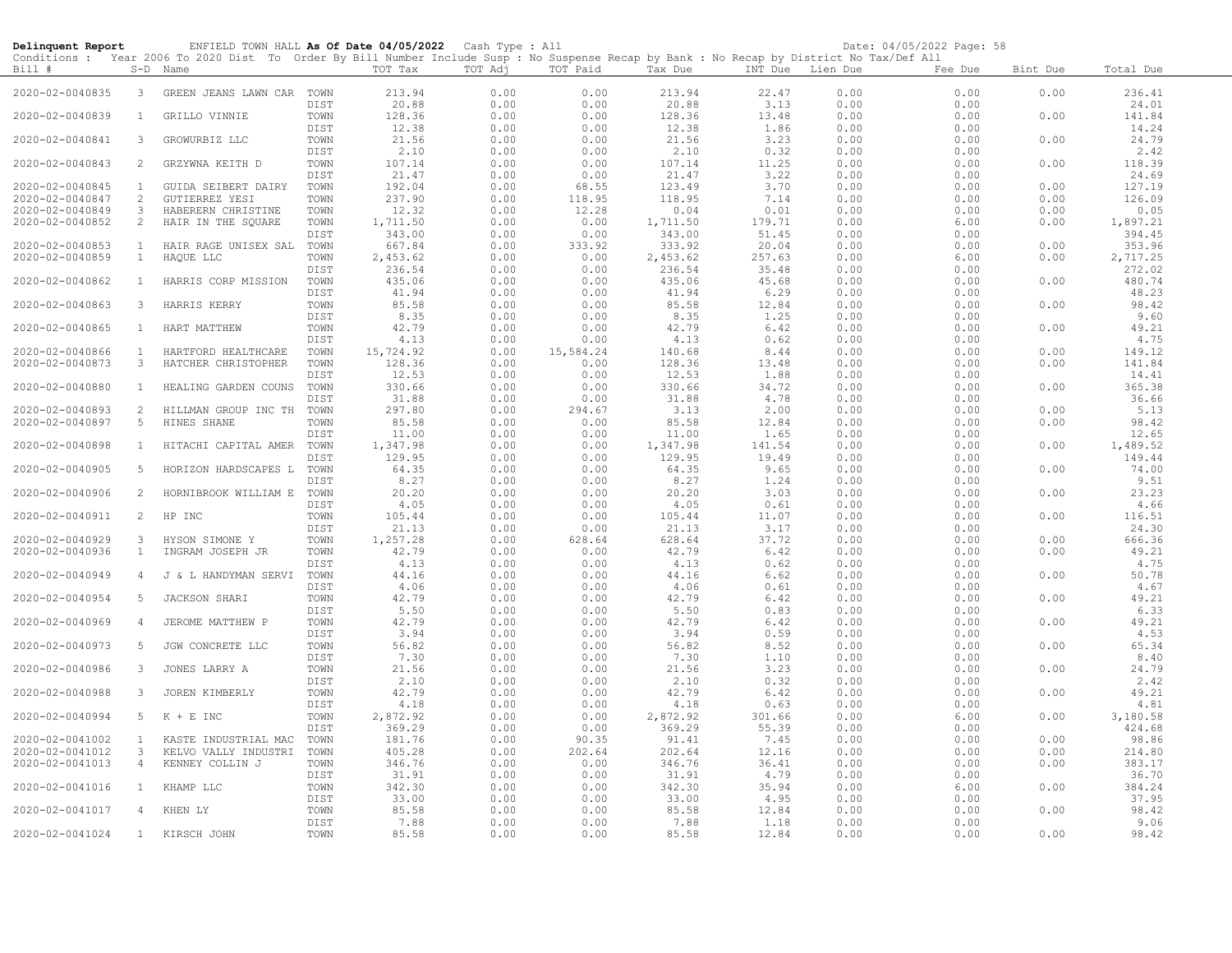| Conditions : Year 2006 To 2020 Dist To Order By Bill Number Include Susp : No Suspense Recap by Bank : No Recap by District No Tax/Def All<br>Bill #<br>TOT Tax<br>TOT Adj<br>TOT Paid<br>Total Due<br>S-D Name<br>Tax Due<br>INT Due Lien Due<br>Fee Due<br>Bint Due<br>8.25<br>DIST<br>0.00<br>0.00<br>8.25<br>1.24<br>0.00<br>0.00<br>9.49<br>80.55<br>2020-02-0041026<br>2<br>TOWN<br>151.98<br>0.00<br>75.99<br>75.99<br>4.56<br>0.00<br>0.00<br>0.00<br>KLINE JEFFREY L<br>2020-02-0041048<br>13,071.76<br>0.00<br>13,031.86<br>39.90<br>2.39<br>0.00<br>0.00<br>0.00<br>42.29<br>2<br>L&D MOTORS INC<br>TOWN<br>42.79<br>42.79<br>49.21<br>2020-02-0041050<br>5<br>0.00<br>0.00<br>6.42<br>0.00<br>0.00<br>0.00<br>LABCO AIR & WATER BA<br>TOWN<br>5.50<br>5.50<br>0.00<br>6.33<br>DIST<br>0.00<br>0.00<br>0.83<br>0.00<br>2020-02-0041055<br>LALLY THOMAS E<br>TOWN<br>60.24<br>0.00<br>0.00<br>60.24<br>9.04<br>0.00<br>0.00<br>0.00<br>69.28<br>2<br>0.00<br>13.88<br>12.07<br>0.00<br>0.00<br>12.07<br>1.81<br>0.00<br>DIST<br>$\sqrt{5}$<br>348.46<br>0.00<br>341.89<br>6.57<br>0.00<br>0.00<br>0.00<br>8.57<br>2020-02-0041066<br>LATKOFSKY JUSTIN<br>TOWN<br>2.00<br>23.62<br>27.16<br>2020-02-0041076<br>2<br>0.00<br>0.00<br>23.62<br>3.54<br>0.00<br>0.00<br>0.00<br>LEBLANC GERALD R<br>TOWN<br>4.73<br>0.00<br>0.00<br>4.73<br>0.71<br>0.00<br>0.00<br>5.44<br>DIST<br>2020-02-0041078<br>103.72<br>0.00<br>0.00<br>103.72<br>0.00<br>114.61<br>LEBLANC TIMOTHY<br>TOWN<br>10.89<br>0.00<br>0.00<br>1<br>10.00<br>11.50<br>10.00<br>0.00<br>0.00<br>1.50<br>0.00<br>0.00<br>DIST<br>2020-02-0041081<br>516.20<br>0.00<br>258.10<br>258.10<br>15.49<br>0.00<br>0.00<br>0.00<br>273.59<br>$\overline{4}$<br>LEFEVRE DIANNA R<br>TOWN<br>2<br>394.00<br>0.00<br>197.00<br>197.00<br>11.82<br>0.00<br>208.82<br>2020-02-0041091<br>LESSARD BUILDERS LLC<br>TOWN<br>0.00<br>0.00<br>74.00<br>2020-02-0041102<br>$\mathbf{1}$<br>64.35<br>0.00<br>0.00<br>64.35<br>9.65<br>0.00<br>0.00<br>LJD ONLINE SERVICES<br>TOWN<br>0.00<br>6.20<br>0.00<br>0.00<br>6.20<br>0.93<br>0.00<br>0.00<br>7.13<br>DIST<br>403.16<br>2020-02-0041104<br>359.42<br>0.00<br>0.00<br>359.42<br>37.74<br>0.00<br>6.00<br>0.00<br>$\overline{2}$<br>LOCONSOLO JOHN JR<br>TOWN<br>72.03<br>0.00<br>0.00<br>72.03<br>10.80<br>0.00<br>0.00<br>82.83<br>DIST<br>0.00<br>833.60<br>2020-02-0041106<br>LONG RADIO OF ENFIEL<br>TOWN<br>748.96<br>0.00<br>748.96<br>78.64<br>0.00<br>6.00<br>0.00<br>$\mathbf{1}$<br>72.20<br>0.00<br>72.20<br>0.00<br>83.03<br>DIST<br>0.00<br>10.83<br>0.00<br>0.00<br>0.00<br>270.44<br>2020-02-0041111<br>$\mathbf{3}$<br>LOVING TOUCH DOG GRO<br>TOWN<br>244.74<br>0.00<br>244.74<br>25.70<br>0.00<br>0.00<br>27.46<br>23.88<br>0.00<br>0.00<br>23.88<br>3.58<br>0.00<br>0.00<br>DIST<br>2020-02-0041115<br>149.94<br>0.00<br>74.97<br>74.97<br>4.50<br>0.00<br>0.00<br>0.00<br>79.47<br>$\overline{4}$<br>LUNDBERG GEORGE INSU<br>TOWN<br>2<br>192.72<br>0.00<br>96.36<br>0.00<br>102.14<br>2020-02-0041126<br>TOWN<br>96.36<br>5.78<br>0.00<br>0.00<br>MACLELLAND JASON<br>141.84<br>2020-02-0041127<br>128.36<br>0.00<br>0.00<br>128.36<br>0.00<br>0.00<br>0.00<br>$\overline{4}$<br>MACOMBER TREE & GARD<br>TOWN<br>13.48<br>0.00<br>11.81<br>1.77<br>0.00<br>13.58<br>DIST<br>11.81<br>0.00<br>0.00<br>82.55<br>2020-02-0041133<br>$\mathcal{S}$<br>TOWN<br>155.76<br>0.00<br>77.88<br>77.88<br>4.67<br>0.00<br>0.00<br>0.00<br>MALAVE ANTHONY<br>0.00<br>211.83<br>2020-02-0041139<br>MAREK JEWELERS INC<br>TOWN<br>191.70<br>0.00<br>0.00<br>191.70<br>20.13<br>0.00<br>0.00<br>3<br>18.70<br>0.00<br>18.70<br>0.00<br>21.51<br>DIST<br>0.00<br>2.81<br>0.00<br>2<br>336.82<br>0.00<br>331.77<br>5.05<br>0.00<br>0.00<br>0.00<br>5.20<br>2020-02-0041140<br>MARKHAM WENDY S<br>TOWN<br>0.15<br>0.00<br>169.10<br>0.00<br>179.25<br>2020-02-0041143<br>2<br>MARLIN G HOWARD CPA<br>TOWN<br>338.20<br>169.10<br>10.15<br>0.00<br>0.00<br>91.26<br>2020-02-0041145<br>2<br>TOWN<br>172.18<br>0.00<br>86.09<br>0.00<br>0.00<br>MARLIN LEASING CORP<br>86.09<br>5.17<br>0.00<br>66.75<br>66.75<br>76.76<br>2020-02-0041161<br>3<br>MATTOON CHARLES L<br>TOWN<br>0.00<br>0.00<br>10.01<br>0.00<br>0.00<br>0.00<br>6.51<br>0.00<br>0.00<br>6.51<br>0.98<br>0.00<br>0.00<br>7.49<br>DIST<br>51.35<br>59.05<br>0.00<br>0.00<br>51.35<br>7.70<br>0.00<br>0.00<br>2020-02-0041169<br>$\mathbf{1}$<br>MCGUIRE SEAN M<br>TOWN<br>0.00<br>4.95<br>0.00<br>0.00<br>5.69<br>DIST<br>0.00<br>4.95<br>0.74<br>0.00<br>24.79<br>2020-02-0041175<br>21.56<br>0.00<br>0.00<br>21.56<br>3.23<br>0.00<br>0.00<br>0.00<br>$\overline{2}$<br>MCMANUS MICHAEL J<br>TOWN<br>0.00<br>4.97<br>DIST<br>4.32<br>0.00<br>0.00<br>4.32<br>0.65<br>0.00<br>2020-02-0041183<br>MERLUZZI ROBERT A<br>TOWN<br>42.79<br>0.00<br>0.00<br>42.79<br>0.00<br>0.00<br>0.00<br>49.21<br>$\mathbf{1}$<br>6.42<br>4.13<br>0.00<br>4.13<br>4.75<br>DIST<br>0.00<br>0.62<br>0.00<br>0.00<br>2020-02-0041185<br>0.00<br>0.00<br>25.87<br>2<br>MEYER ERICK<br>TOWN<br>171.16<br>145.67<br>25.49<br>0.38<br>0.00<br>0.00<br>2020-02-0041186<br>38.00<br>0.00<br>0.00<br>38.00<br>0.00<br>0.00<br>0.00<br>43.70<br>$\overline{4}$<br>MEYER JOANNE H<br>TOWN<br>5.70<br>3.50<br>DIST<br>0.00<br>0.00<br>3.50<br>0.53<br>0.00<br>0.00<br>4.03<br>17.12<br>2020-02-0041187<br>$\overline{2}$<br>MG HOME RENOVATIONS<br>TOWN<br>0.00<br>0.00<br>17.12<br>2.57<br>0.00<br>0.00<br>0.00<br>19.69<br>0.00<br>3.43<br>0.51<br>0.00<br>0.00<br>3.94<br>DIST<br>3.43<br>0.00<br>2,601.14<br>0.00<br>40.19<br>2020-02-0041195<br>TOWN<br>0.00<br>2,562.12<br>39.02<br>1.17<br>0.00<br>0.00<br>$\mathbf{1}$<br>MILTON C BEEBE & SON<br>2020-02-0041200<br>21.56<br>0.00<br>0.00<br>21.56<br>3.23<br>0.00<br>0.00<br>0.00<br>24.79<br>$\overline{4}$<br>MMS INDUSTRIES LLC<br>TOWN<br>1.98<br>1.98<br>0.00<br>2.28<br>DIST<br>0.00<br>0.00<br>0.30<br>0.00<br>2020-02-0041204<br>2<br>TOWN<br>611.02<br>0.00<br>605.38<br>5.64<br>2.00<br>0.00<br>0.00<br>0.00<br>7.64<br>MOBILE MINI INC<br>42.79<br>0.00<br>0.00<br>0.00<br>49.21<br>2020-02-0041213<br>MOORE DAVID J<br>TOWN<br>42.79<br>6.42<br>0.00<br>0.00<br>1<br>DIST<br>4.13<br>0.00<br>0.00<br>4.13<br>0.62<br>0.00<br>0.00<br>4.75<br>2020-02-0041216<br>21.56<br>0.00<br>0.00<br>21.56<br>0.00<br>0.00<br>24.79<br>$\overline{4}$<br>MORGAN RONALD L<br>TOWN<br>3.23<br>0.00<br>0.00<br>1.98<br>0.00<br>1.98<br>0.30<br>0.00<br>0.00<br>2.28<br>DIST<br>19.17<br>0.00<br>2020-02-0041219<br>2<br>TOWN<br>0.00<br>19.17<br>2.88<br>0.00<br>0.00<br>0.00<br>22.05<br>MOUSES HOUSES LLC<br>3.84<br>0.00<br>0.00<br>3.84<br>0.58<br>0.00<br>0.00<br>4.42<br>DIST<br>42.79<br>42.79<br>49.21<br>2020-02-0041230<br>TOWN<br>0.00<br>0.00<br>6.42<br>0.00<br>0.00<br>0.00<br>$\overline{4}$<br>MURRAY MERVILLE M<br>3.94<br>0.00<br>0.00<br>3.94<br>0.59<br>0.00<br>0.00<br>4.53<br>DIST<br>87.29<br>0.00<br>0.00<br>100.38<br>2020-02-0041231<br>MUSKA JORDAN & MISSY<br>TOWN<br>0.00<br>87.29<br>13.09<br>0.00<br>0.00<br>$\mathbf{1}$<br>8.42<br>0.00<br>0.00<br>0.00<br>0.00<br>9.68<br>DIST<br>8.42<br>1.26<br>192.72<br>0.00<br>5.78<br>0.00<br>102.14<br>2020-02-0041240<br>$\overline{c}$<br>TOWN<br>96.36<br>96.36<br>0.00<br>0.00<br>MYLYFE INC<br>107.58<br>2020-02-0041249<br>2<br>NATUROPATHIC HEALTHC<br>TOWN<br>202.98<br>0.00<br>101.49<br>101.49<br>6.09<br>0.00<br>0.00<br>0.00<br>2020-02-0041262<br>$\mathbf{1}$<br>0.00<br>721.23<br>721.23<br>0.00<br>764.50<br>TOWN<br>1,442.46<br>43.27<br>0.00<br>0.00<br>NEW ENGLAND LANDSCAP<br>2 NEWZOOM LLC<br>203.68<br>0.00<br>203.68<br>21.39<br>0.00<br>0.00<br>225.07<br>2020-02-0041266<br>TOWN<br>0.00<br>0.00<br>DIST<br>0.00 | Delinquent Report | ENFIELD TOWN HALL As Of Date 04/05/2022 Cash Type : All |       |      |      |       |      | Date: 04/05/2022 Page: 59 |       |
|---------------------------------------------------------------------------------------------------------------------------------------------------------------------------------------------------------------------------------------------------------------------------------------------------------------------------------------------------------------------------------------------------------------------------------------------------------------------------------------------------------------------------------------------------------------------------------------------------------------------------------------------------------------------------------------------------------------------------------------------------------------------------------------------------------------------------------------------------------------------------------------------------------------------------------------------------------------------------------------------------------------------------------------------------------------------------------------------------------------------------------------------------------------------------------------------------------------------------------------------------------------------------------------------------------------------------------------------------------------------------------------------------------------------------------------------------------------------------------------------------------------------------------------------------------------------------------------------------------------------------------------------------------------------------------------------------------------------------------------------------------------------------------------------------------------------------------------------------------------------------------------------------------------------------------------------------------------------------------------------------------------------------------------------------------------------------------------------------------------------------------------------------------------------------------------------------------------------------------------------------------------------------------------------------------------------------------------------------------------------------------------------------------------------------------------------------------------------------------------------------------------------------------------------------------------------------------------------------------------------------------------------------------------------------------------------------------------------------------------------------------------------------------------------------------------------------------------------------------------------------------------------------------------------------------------------------------------------------------------------------------------------------------------------------------------------------------------------------------------------------------------------------------------------------------------------------------------------------------------------------------------------------------------------------------------------------------------------------------------------------------------------------------------------------------------------------------------------------------------------------------------------------------------------------------------------------------------------------------------------------------------------------------------------------------------------------------------------------------------------------------------------------------------------------------------------------------------------------------------------------------------------------------------------------------------------------------------------------------------------------------------------------------------------------------------------------------------------------------------------------------------------------------------------------------------------------------------------------------------------------------------------------------------------------------------------------------------------------------------------------------------------------------------------------------------------------------------------------------------------------------------------------------------------------------------------------------------------------------------------------------------------------------------------------------------------------------------------------------------------------------------------------------------------------------------------------------------------------------------------------------------------------------------------------------------------------------------------------------------------------------------------------------------------------------------------------------------------------------------------------------------------------------------------------------------------------------------------------------------------------------------------------------------------------------------------------------------------------------------------------------------------------------------------------------------------------------------------------------------------------------------------------------------------------------------------------------------------------------------------------------------------------------------------------------------------------------------------------------------------------------------------------------------------------------------------------------------------------------------------------------------------------------------------------------------------------------------------------------------------------------------------------------------------------------------------------------------------------------------------------------------------------------------------------------------------------------------------------------------------------------------------------------------------------------------------------------------------------------------------------------------------------------------------------------------------------------------------------------------------------------------------------------------------------------------------------------------------------------------------------------------------------------------------------------------------------------------------------------------------------------------------------------------------------------------------------------------------------------------------------------------------------------------------------------------------------------------------------------------------------------------------------------------------------------------------------------------------------------------------------------------------------------------------------------------------------------------------------------------------------------------------------------------------------------------------------------------------------------------------------------------------------------------------------------------------------------------------------------------------------------------------------------------------------------------------------------------------------------------------------------------------------------------------------------------------------------------------|-------------------|---------------------------------------------------------|-------|------|------|-------|------|---------------------------|-------|
|                                                                                                                                                                                                                                                                                                                                                                                                                                                                                                                                                                                                                                                                                                                                                                                                                                                                                                                                                                                                                                                                                                                                                                                                                                                                                                                                                                                                                                                                                                                                                                                                                                                                                                                                                                                                                                                                                                                                                                                                                                                                                                                                                                                                                                                                                                                                                                                                                                                                                                                                                                                                                                                                                                                                                                                                                                                                                                                                                                                                                                                                                                                                                                                                                                                                                                                                                                                                                                                                                                                                                                                                                                                                                                                                                                                                                                                                                                                                                                                                                                                                                                                                                                                                                                                                                                                                                                                                                                                                                                                                                                                                                                                                                                                                                                                                                                                                                                                                                                                                                                                                                                                                                                                                                                                                                                                                                                                                                                                                                                                                                                                                                                                                                                                                                                                                                                                                                                                                                                                                                                                                                                                                                                                                                                                                                                                                                                                                                                                                                                                                                                                                                                                                                                                                                                                                                                                                                                                                                                                                                                                                                                                                                                                                                                                                                                                                                                                                                                                                                                                                                                                                                                                                                                                     |                   |                                                         |       |      |      |       |      |                           |       |
|                                                                                                                                                                                                                                                                                                                                                                                                                                                                                                                                                                                                                                                                                                                                                                                                                                                                                                                                                                                                                                                                                                                                                                                                                                                                                                                                                                                                                                                                                                                                                                                                                                                                                                                                                                                                                                                                                                                                                                                                                                                                                                                                                                                                                                                                                                                                                                                                                                                                                                                                                                                                                                                                                                                                                                                                                                                                                                                                                                                                                                                                                                                                                                                                                                                                                                                                                                                                                                                                                                                                                                                                                                                                                                                                                                                                                                                                                                                                                                                                                                                                                                                                                                                                                                                                                                                                                                                                                                                                                                                                                                                                                                                                                                                                                                                                                                                                                                                                                                                                                                                                                                                                                                                                                                                                                                                                                                                                                                                                                                                                                                                                                                                                                                                                                                                                                                                                                                                                                                                                                                                                                                                                                                                                                                                                                                                                                                                                                                                                                                                                                                                                                                                                                                                                                                                                                                                                                                                                                                                                                                                                                                                                                                                                                                                                                                                                                                                                                                                                                                                                                                                                                                                                                                                     |                   |                                                         |       |      |      |       |      |                           |       |
|                                                                                                                                                                                                                                                                                                                                                                                                                                                                                                                                                                                                                                                                                                                                                                                                                                                                                                                                                                                                                                                                                                                                                                                                                                                                                                                                                                                                                                                                                                                                                                                                                                                                                                                                                                                                                                                                                                                                                                                                                                                                                                                                                                                                                                                                                                                                                                                                                                                                                                                                                                                                                                                                                                                                                                                                                                                                                                                                                                                                                                                                                                                                                                                                                                                                                                                                                                                                                                                                                                                                                                                                                                                                                                                                                                                                                                                                                                                                                                                                                                                                                                                                                                                                                                                                                                                                                                                                                                                                                                                                                                                                                                                                                                                                                                                                                                                                                                                                                                                                                                                                                                                                                                                                                                                                                                                                                                                                                                                                                                                                                                                                                                                                                                                                                                                                                                                                                                                                                                                                                                                                                                                                                                                                                                                                                                                                                                                                                                                                                                                                                                                                                                                                                                                                                                                                                                                                                                                                                                                                                                                                                                                                                                                                                                                                                                                                                                                                                                                                                                                                                                                                                                                                                                                     |                   |                                                         |       |      |      |       |      |                           |       |
|                                                                                                                                                                                                                                                                                                                                                                                                                                                                                                                                                                                                                                                                                                                                                                                                                                                                                                                                                                                                                                                                                                                                                                                                                                                                                                                                                                                                                                                                                                                                                                                                                                                                                                                                                                                                                                                                                                                                                                                                                                                                                                                                                                                                                                                                                                                                                                                                                                                                                                                                                                                                                                                                                                                                                                                                                                                                                                                                                                                                                                                                                                                                                                                                                                                                                                                                                                                                                                                                                                                                                                                                                                                                                                                                                                                                                                                                                                                                                                                                                                                                                                                                                                                                                                                                                                                                                                                                                                                                                                                                                                                                                                                                                                                                                                                                                                                                                                                                                                                                                                                                                                                                                                                                                                                                                                                                                                                                                                                                                                                                                                                                                                                                                                                                                                                                                                                                                                                                                                                                                                                                                                                                                                                                                                                                                                                                                                                                                                                                                                                                                                                                                                                                                                                                                                                                                                                                                                                                                                                                                                                                                                                                                                                                                                                                                                                                                                                                                                                                                                                                                                                                                                                                                                                     |                   |                                                         |       |      |      |       |      |                           |       |
|                                                                                                                                                                                                                                                                                                                                                                                                                                                                                                                                                                                                                                                                                                                                                                                                                                                                                                                                                                                                                                                                                                                                                                                                                                                                                                                                                                                                                                                                                                                                                                                                                                                                                                                                                                                                                                                                                                                                                                                                                                                                                                                                                                                                                                                                                                                                                                                                                                                                                                                                                                                                                                                                                                                                                                                                                                                                                                                                                                                                                                                                                                                                                                                                                                                                                                                                                                                                                                                                                                                                                                                                                                                                                                                                                                                                                                                                                                                                                                                                                                                                                                                                                                                                                                                                                                                                                                                                                                                                                                                                                                                                                                                                                                                                                                                                                                                                                                                                                                                                                                                                                                                                                                                                                                                                                                                                                                                                                                                                                                                                                                                                                                                                                                                                                                                                                                                                                                                                                                                                                                                                                                                                                                                                                                                                                                                                                                                                                                                                                                                                                                                                                                                                                                                                                                                                                                                                                                                                                                                                                                                                                                                                                                                                                                                                                                                                                                                                                                                                                                                                                                                                                                                                                                                     |                   |                                                         |       |      |      |       |      |                           |       |
|                                                                                                                                                                                                                                                                                                                                                                                                                                                                                                                                                                                                                                                                                                                                                                                                                                                                                                                                                                                                                                                                                                                                                                                                                                                                                                                                                                                                                                                                                                                                                                                                                                                                                                                                                                                                                                                                                                                                                                                                                                                                                                                                                                                                                                                                                                                                                                                                                                                                                                                                                                                                                                                                                                                                                                                                                                                                                                                                                                                                                                                                                                                                                                                                                                                                                                                                                                                                                                                                                                                                                                                                                                                                                                                                                                                                                                                                                                                                                                                                                                                                                                                                                                                                                                                                                                                                                                                                                                                                                                                                                                                                                                                                                                                                                                                                                                                                                                                                                                                                                                                                                                                                                                                                                                                                                                                                                                                                                                                                                                                                                                                                                                                                                                                                                                                                                                                                                                                                                                                                                                                                                                                                                                                                                                                                                                                                                                                                                                                                                                                                                                                                                                                                                                                                                                                                                                                                                                                                                                                                                                                                                                                                                                                                                                                                                                                                                                                                                                                                                                                                                                                                                                                                                                                     |                   |                                                         |       |      |      |       |      |                           |       |
|                                                                                                                                                                                                                                                                                                                                                                                                                                                                                                                                                                                                                                                                                                                                                                                                                                                                                                                                                                                                                                                                                                                                                                                                                                                                                                                                                                                                                                                                                                                                                                                                                                                                                                                                                                                                                                                                                                                                                                                                                                                                                                                                                                                                                                                                                                                                                                                                                                                                                                                                                                                                                                                                                                                                                                                                                                                                                                                                                                                                                                                                                                                                                                                                                                                                                                                                                                                                                                                                                                                                                                                                                                                                                                                                                                                                                                                                                                                                                                                                                                                                                                                                                                                                                                                                                                                                                                                                                                                                                                                                                                                                                                                                                                                                                                                                                                                                                                                                                                                                                                                                                                                                                                                                                                                                                                                                                                                                                                                                                                                                                                                                                                                                                                                                                                                                                                                                                                                                                                                                                                                                                                                                                                                                                                                                                                                                                                                                                                                                                                                                                                                                                                                                                                                                                                                                                                                                                                                                                                                                                                                                                                                                                                                                                                                                                                                                                                                                                                                                                                                                                                                                                                                                                                                     |                   |                                                         |       |      |      |       |      |                           |       |
|                                                                                                                                                                                                                                                                                                                                                                                                                                                                                                                                                                                                                                                                                                                                                                                                                                                                                                                                                                                                                                                                                                                                                                                                                                                                                                                                                                                                                                                                                                                                                                                                                                                                                                                                                                                                                                                                                                                                                                                                                                                                                                                                                                                                                                                                                                                                                                                                                                                                                                                                                                                                                                                                                                                                                                                                                                                                                                                                                                                                                                                                                                                                                                                                                                                                                                                                                                                                                                                                                                                                                                                                                                                                                                                                                                                                                                                                                                                                                                                                                                                                                                                                                                                                                                                                                                                                                                                                                                                                                                                                                                                                                                                                                                                                                                                                                                                                                                                                                                                                                                                                                                                                                                                                                                                                                                                                                                                                                                                                                                                                                                                                                                                                                                                                                                                                                                                                                                                                                                                                                                                                                                                                                                                                                                                                                                                                                                                                                                                                                                                                                                                                                                                                                                                                                                                                                                                                                                                                                                                                                                                                                                                                                                                                                                                                                                                                                                                                                                                                                                                                                                                                                                                                                                                     |                   |                                                         |       |      |      |       |      |                           |       |
|                                                                                                                                                                                                                                                                                                                                                                                                                                                                                                                                                                                                                                                                                                                                                                                                                                                                                                                                                                                                                                                                                                                                                                                                                                                                                                                                                                                                                                                                                                                                                                                                                                                                                                                                                                                                                                                                                                                                                                                                                                                                                                                                                                                                                                                                                                                                                                                                                                                                                                                                                                                                                                                                                                                                                                                                                                                                                                                                                                                                                                                                                                                                                                                                                                                                                                                                                                                                                                                                                                                                                                                                                                                                                                                                                                                                                                                                                                                                                                                                                                                                                                                                                                                                                                                                                                                                                                                                                                                                                                                                                                                                                                                                                                                                                                                                                                                                                                                                                                                                                                                                                                                                                                                                                                                                                                                                                                                                                                                                                                                                                                                                                                                                                                                                                                                                                                                                                                                                                                                                                                                                                                                                                                                                                                                                                                                                                                                                                                                                                                                                                                                                                                                                                                                                                                                                                                                                                                                                                                                                                                                                                                                                                                                                                                                                                                                                                                                                                                                                                                                                                                                                                                                                                                                     |                   |                                                         |       |      |      |       |      |                           |       |
|                                                                                                                                                                                                                                                                                                                                                                                                                                                                                                                                                                                                                                                                                                                                                                                                                                                                                                                                                                                                                                                                                                                                                                                                                                                                                                                                                                                                                                                                                                                                                                                                                                                                                                                                                                                                                                                                                                                                                                                                                                                                                                                                                                                                                                                                                                                                                                                                                                                                                                                                                                                                                                                                                                                                                                                                                                                                                                                                                                                                                                                                                                                                                                                                                                                                                                                                                                                                                                                                                                                                                                                                                                                                                                                                                                                                                                                                                                                                                                                                                                                                                                                                                                                                                                                                                                                                                                                                                                                                                                                                                                                                                                                                                                                                                                                                                                                                                                                                                                                                                                                                                                                                                                                                                                                                                                                                                                                                                                                                                                                                                                                                                                                                                                                                                                                                                                                                                                                                                                                                                                                                                                                                                                                                                                                                                                                                                                                                                                                                                                                                                                                                                                                                                                                                                                                                                                                                                                                                                                                                                                                                                                                                                                                                                                                                                                                                                                                                                                                                                                                                                                                                                                                                                                                     |                   |                                                         |       |      |      |       |      |                           |       |
|                                                                                                                                                                                                                                                                                                                                                                                                                                                                                                                                                                                                                                                                                                                                                                                                                                                                                                                                                                                                                                                                                                                                                                                                                                                                                                                                                                                                                                                                                                                                                                                                                                                                                                                                                                                                                                                                                                                                                                                                                                                                                                                                                                                                                                                                                                                                                                                                                                                                                                                                                                                                                                                                                                                                                                                                                                                                                                                                                                                                                                                                                                                                                                                                                                                                                                                                                                                                                                                                                                                                                                                                                                                                                                                                                                                                                                                                                                                                                                                                                                                                                                                                                                                                                                                                                                                                                                                                                                                                                                                                                                                                                                                                                                                                                                                                                                                                                                                                                                                                                                                                                                                                                                                                                                                                                                                                                                                                                                                                                                                                                                                                                                                                                                                                                                                                                                                                                                                                                                                                                                                                                                                                                                                                                                                                                                                                                                                                                                                                                                                                                                                                                                                                                                                                                                                                                                                                                                                                                                                                                                                                                                                                                                                                                                                                                                                                                                                                                                                                                                                                                                                                                                                                                                                     |                   |                                                         |       |      |      |       |      |                           |       |
|                                                                                                                                                                                                                                                                                                                                                                                                                                                                                                                                                                                                                                                                                                                                                                                                                                                                                                                                                                                                                                                                                                                                                                                                                                                                                                                                                                                                                                                                                                                                                                                                                                                                                                                                                                                                                                                                                                                                                                                                                                                                                                                                                                                                                                                                                                                                                                                                                                                                                                                                                                                                                                                                                                                                                                                                                                                                                                                                                                                                                                                                                                                                                                                                                                                                                                                                                                                                                                                                                                                                                                                                                                                                                                                                                                                                                                                                                                                                                                                                                                                                                                                                                                                                                                                                                                                                                                                                                                                                                                                                                                                                                                                                                                                                                                                                                                                                                                                                                                                                                                                                                                                                                                                                                                                                                                                                                                                                                                                                                                                                                                                                                                                                                                                                                                                                                                                                                                                                                                                                                                                                                                                                                                                                                                                                                                                                                                                                                                                                                                                                                                                                                                                                                                                                                                                                                                                                                                                                                                                                                                                                                                                                                                                                                                                                                                                                                                                                                                                                                                                                                                                                                                                                                                                     |                   |                                                         |       |      |      |       |      |                           |       |
|                                                                                                                                                                                                                                                                                                                                                                                                                                                                                                                                                                                                                                                                                                                                                                                                                                                                                                                                                                                                                                                                                                                                                                                                                                                                                                                                                                                                                                                                                                                                                                                                                                                                                                                                                                                                                                                                                                                                                                                                                                                                                                                                                                                                                                                                                                                                                                                                                                                                                                                                                                                                                                                                                                                                                                                                                                                                                                                                                                                                                                                                                                                                                                                                                                                                                                                                                                                                                                                                                                                                                                                                                                                                                                                                                                                                                                                                                                                                                                                                                                                                                                                                                                                                                                                                                                                                                                                                                                                                                                                                                                                                                                                                                                                                                                                                                                                                                                                                                                                                                                                                                                                                                                                                                                                                                                                                                                                                                                                                                                                                                                                                                                                                                                                                                                                                                                                                                                                                                                                                                                                                                                                                                                                                                                                                                                                                                                                                                                                                                                                                                                                                                                                                                                                                                                                                                                                                                                                                                                                                                                                                                                                                                                                                                                                                                                                                                                                                                                                                                                                                                                                                                                                                                                                     |                   |                                                         |       |      |      |       |      |                           |       |
|                                                                                                                                                                                                                                                                                                                                                                                                                                                                                                                                                                                                                                                                                                                                                                                                                                                                                                                                                                                                                                                                                                                                                                                                                                                                                                                                                                                                                                                                                                                                                                                                                                                                                                                                                                                                                                                                                                                                                                                                                                                                                                                                                                                                                                                                                                                                                                                                                                                                                                                                                                                                                                                                                                                                                                                                                                                                                                                                                                                                                                                                                                                                                                                                                                                                                                                                                                                                                                                                                                                                                                                                                                                                                                                                                                                                                                                                                                                                                                                                                                                                                                                                                                                                                                                                                                                                                                                                                                                                                                                                                                                                                                                                                                                                                                                                                                                                                                                                                                                                                                                                                                                                                                                                                                                                                                                                                                                                                                                                                                                                                                                                                                                                                                                                                                                                                                                                                                                                                                                                                                                                                                                                                                                                                                                                                                                                                                                                                                                                                                                                                                                                                                                                                                                                                                                                                                                                                                                                                                                                                                                                                                                                                                                                                                                                                                                                                                                                                                                                                                                                                                                                                                                                                                                     |                   |                                                         |       |      |      |       |      |                           |       |
|                                                                                                                                                                                                                                                                                                                                                                                                                                                                                                                                                                                                                                                                                                                                                                                                                                                                                                                                                                                                                                                                                                                                                                                                                                                                                                                                                                                                                                                                                                                                                                                                                                                                                                                                                                                                                                                                                                                                                                                                                                                                                                                                                                                                                                                                                                                                                                                                                                                                                                                                                                                                                                                                                                                                                                                                                                                                                                                                                                                                                                                                                                                                                                                                                                                                                                                                                                                                                                                                                                                                                                                                                                                                                                                                                                                                                                                                                                                                                                                                                                                                                                                                                                                                                                                                                                                                                                                                                                                                                                                                                                                                                                                                                                                                                                                                                                                                                                                                                                                                                                                                                                                                                                                                                                                                                                                                                                                                                                                                                                                                                                                                                                                                                                                                                                                                                                                                                                                                                                                                                                                                                                                                                                                                                                                                                                                                                                                                                                                                                                                                                                                                                                                                                                                                                                                                                                                                                                                                                                                                                                                                                                                                                                                                                                                                                                                                                                                                                                                                                                                                                                                                                                                                                                                     |                   |                                                         |       |      |      |       |      |                           |       |
|                                                                                                                                                                                                                                                                                                                                                                                                                                                                                                                                                                                                                                                                                                                                                                                                                                                                                                                                                                                                                                                                                                                                                                                                                                                                                                                                                                                                                                                                                                                                                                                                                                                                                                                                                                                                                                                                                                                                                                                                                                                                                                                                                                                                                                                                                                                                                                                                                                                                                                                                                                                                                                                                                                                                                                                                                                                                                                                                                                                                                                                                                                                                                                                                                                                                                                                                                                                                                                                                                                                                                                                                                                                                                                                                                                                                                                                                                                                                                                                                                                                                                                                                                                                                                                                                                                                                                                                                                                                                                                                                                                                                                                                                                                                                                                                                                                                                                                                                                                                                                                                                                                                                                                                                                                                                                                                                                                                                                                                                                                                                                                                                                                                                                                                                                                                                                                                                                                                                                                                                                                                                                                                                                                                                                                                                                                                                                                                                                                                                                                                                                                                                                                                                                                                                                                                                                                                                                                                                                                                                                                                                                                                                                                                                                                                                                                                                                                                                                                                                                                                                                                                                                                                                                                                     |                   |                                                         |       |      |      |       |      |                           |       |
|                                                                                                                                                                                                                                                                                                                                                                                                                                                                                                                                                                                                                                                                                                                                                                                                                                                                                                                                                                                                                                                                                                                                                                                                                                                                                                                                                                                                                                                                                                                                                                                                                                                                                                                                                                                                                                                                                                                                                                                                                                                                                                                                                                                                                                                                                                                                                                                                                                                                                                                                                                                                                                                                                                                                                                                                                                                                                                                                                                                                                                                                                                                                                                                                                                                                                                                                                                                                                                                                                                                                                                                                                                                                                                                                                                                                                                                                                                                                                                                                                                                                                                                                                                                                                                                                                                                                                                                                                                                                                                                                                                                                                                                                                                                                                                                                                                                                                                                                                                                                                                                                                                                                                                                                                                                                                                                                                                                                                                                                                                                                                                                                                                                                                                                                                                                                                                                                                                                                                                                                                                                                                                                                                                                                                                                                                                                                                                                                                                                                                                                                                                                                                                                                                                                                                                                                                                                                                                                                                                                                                                                                                                                                                                                                                                                                                                                                                                                                                                                                                                                                                                                                                                                                                                                     |                   |                                                         |       |      |      |       |      |                           |       |
|                                                                                                                                                                                                                                                                                                                                                                                                                                                                                                                                                                                                                                                                                                                                                                                                                                                                                                                                                                                                                                                                                                                                                                                                                                                                                                                                                                                                                                                                                                                                                                                                                                                                                                                                                                                                                                                                                                                                                                                                                                                                                                                                                                                                                                                                                                                                                                                                                                                                                                                                                                                                                                                                                                                                                                                                                                                                                                                                                                                                                                                                                                                                                                                                                                                                                                                                                                                                                                                                                                                                                                                                                                                                                                                                                                                                                                                                                                                                                                                                                                                                                                                                                                                                                                                                                                                                                                                                                                                                                                                                                                                                                                                                                                                                                                                                                                                                                                                                                                                                                                                                                                                                                                                                                                                                                                                                                                                                                                                                                                                                                                                                                                                                                                                                                                                                                                                                                                                                                                                                                                                                                                                                                                                                                                                                                                                                                                                                                                                                                                                                                                                                                                                                                                                                                                                                                                                                                                                                                                                                                                                                                                                                                                                                                                                                                                                                                                                                                                                                                                                                                                                                                                                                                                                     |                   |                                                         |       |      |      |       |      |                           |       |
|                                                                                                                                                                                                                                                                                                                                                                                                                                                                                                                                                                                                                                                                                                                                                                                                                                                                                                                                                                                                                                                                                                                                                                                                                                                                                                                                                                                                                                                                                                                                                                                                                                                                                                                                                                                                                                                                                                                                                                                                                                                                                                                                                                                                                                                                                                                                                                                                                                                                                                                                                                                                                                                                                                                                                                                                                                                                                                                                                                                                                                                                                                                                                                                                                                                                                                                                                                                                                                                                                                                                                                                                                                                                                                                                                                                                                                                                                                                                                                                                                                                                                                                                                                                                                                                                                                                                                                                                                                                                                                                                                                                                                                                                                                                                                                                                                                                                                                                                                                                                                                                                                                                                                                                                                                                                                                                                                                                                                                                                                                                                                                                                                                                                                                                                                                                                                                                                                                                                                                                                                                                                                                                                                                                                                                                                                                                                                                                                                                                                                                                                                                                                                                                                                                                                                                                                                                                                                                                                                                                                                                                                                                                                                                                                                                                                                                                                                                                                                                                                                                                                                                                                                                                                                                                     |                   |                                                         |       |      |      |       |      |                           |       |
|                                                                                                                                                                                                                                                                                                                                                                                                                                                                                                                                                                                                                                                                                                                                                                                                                                                                                                                                                                                                                                                                                                                                                                                                                                                                                                                                                                                                                                                                                                                                                                                                                                                                                                                                                                                                                                                                                                                                                                                                                                                                                                                                                                                                                                                                                                                                                                                                                                                                                                                                                                                                                                                                                                                                                                                                                                                                                                                                                                                                                                                                                                                                                                                                                                                                                                                                                                                                                                                                                                                                                                                                                                                                                                                                                                                                                                                                                                                                                                                                                                                                                                                                                                                                                                                                                                                                                                                                                                                                                                                                                                                                                                                                                                                                                                                                                                                                                                                                                                                                                                                                                                                                                                                                                                                                                                                                                                                                                                                                                                                                                                                                                                                                                                                                                                                                                                                                                                                                                                                                                                                                                                                                                                                                                                                                                                                                                                                                                                                                                                                                                                                                                                                                                                                                                                                                                                                                                                                                                                                                                                                                                                                                                                                                                                                                                                                                                                                                                                                                                                                                                                                                                                                                                                                     |                   |                                                         |       |      |      |       |      |                           |       |
|                                                                                                                                                                                                                                                                                                                                                                                                                                                                                                                                                                                                                                                                                                                                                                                                                                                                                                                                                                                                                                                                                                                                                                                                                                                                                                                                                                                                                                                                                                                                                                                                                                                                                                                                                                                                                                                                                                                                                                                                                                                                                                                                                                                                                                                                                                                                                                                                                                                                                                                                                                                                                                                                                                                                                                                                                                                                                                                                                                                                                                                                                                                                                                                                                                                                                                                                                                                                                                                                                                                                                                                                                                                                                                                                                                                                                                                                                                                                                                                                                                                                                                                                                                                                                                                                                                                                                                                                                                                                                                                                                                                                                                                                                                                                                                                                                                                                                                                                                                                                                                                                                                                                                                                                                                                                                                                                                                                                                                                                                                                                                                                                                                                                                                                                                                                                                                                                                                                                                                                                                                                                                                                                                                                                                                                                                                                                                                                                                                                                                                                                                                                                                                                                                                                                                                                                                                                                                                                                                                                                                                                                                                                                                                                                                                                                                                                                                                                                                                                                                                                                                                                                                                                                                                                     |                   |                                                         |       |      |      |       |      |                           |       |
|                                                                                                                                                                                                                                                                                                                                                                                                                                                                                                                                                                                                                                                                                                                                                                                                                                                                                                                                                                                                                                                                                                                                                                                                                                                                                                                                                                                                                                                                                                                                                                                                                                                                                                                                                                                                                                                                                                                                                                                                                                                                                                                                                                                                                                                                                                                                                                                                                                                                                                                                                                                                                                                                                                                                                                                                                                                                                                                                                                                                                                                                                                                                                                                                                                                                                                                                                                                                                                                                                                                                                                                                                                                                                                                                                                                                                                                                                                                                                                                                                                                                                                                                                                                                                                                                                                                                                                                                                                                                                                                                                                                                                                                                                                                                                                                                                                                                                                                                                                                                                                                                                                                                                                                                                                                                                                                                                                                                                                                                                                                                                                                                                                                                                                                                                                                                                                                                                                                                                                                                                                                                                                                                                                                                                                                                                                                                                                                                                                                                                                                                                                                                                                                                                                                                                                                                                                                                                                                                                                                                                                                                                                                                                                                                                                                                                                                                                                                                                                                                                                                                                                                                                                                                                                                     |                   |                                                         |       |      |      |       |      |                           |       |
|                                                                                                                                                                                                                                                                                                                                                                                                                                                                                                                                                                                                                                                                                                                                                                                                                                                                                                                                                                                                                                                                                                                                                                                                                                                                                                                                                                                                                                                                                                                                                                                                                                                                                                                                                                                                                                                                                                                                                                                                                                                                                                                                                                                                                                                                                                                                                                                                                                                                                                                                                                                                                                                                                                                                                                                                                                                                                                                                                                                                                                                                                                                                                                                                                                                                                                                                                                                                                                                                                                                                                                                                                                                                                                                                                                                                                                                                                                                                                                                                                                                                                                                                                                                                                                                                                                                                                                                                                                                                                                                                                                                                                                                                                                                                                                                                                                                                                                                                                                                                                                                                                                                                                                                                                                                                                                                                                                                                                                                                                                                                                                                                                                                                                                                                                                                                                                                                                                                                                                                                                                                                                                                                                                                                                                                                                                                                                                                                                                                                                                                                                                                                                                                                                                                                                                                                                                                                                                                                                                                                                                                                                                                                                                                                                                                                                                                                                                                                                                                                                                                                                                                                                                                                                                                     |                   |                                                         |       |      |      |       |      |                           |       |
|                                                                                                                                                                                                                                                                                                                                                                                                                                                                                                                                                                                                                                                                                                                                                                                                                                                                                                                                                                                                                                                                                                                                                                                                                                                                                                                                                                                                                                                                                                                                                                                                                                                                                                                                                                                                                                                                                                                                                                                                                                                                                                                                                                                                                                                                                                                                                                                                                                                                                                                                                                                                                                                                                                                                                                                                                                                                                                                                                                                                                                                                                                                                                                                                                                                                                                                                                                                                                                                                                                                                                                                                                                                                                                                                                                                                                                                                                                                                                                                                                                                                                                                                                                                                                                                                                                                                                                                                                                                                                                                                                                                                                                                                                                                                                                                                                                                                                                                                                                                                                                                                                                                                                                                                                                                                                                                                                                                                                                                                                                                                                                                                                                                                                                                                                                                                                                                                                                                                                                                                                                                                                                                                                                                                                                                                                                                                                                                                                                                                                                                                                                                                                                                                                                                                                                                                                                                                                                                                                                                                                                                                                                                                                                                                                                                                                                                                                                                                                                                                                                                                                                                                                                                                                                                     |                   |                                                         |       |      |      |       |      |                           |       |
|                                                                                                                                                                                                                                                                                                                                                                                                                                                                                                                                                                                                                                                                                                                                                                                                                                                                                                                                                                                                                                                                                                                                                                                                                                                                                                                                                                                                                                                                                                                                                                                                                                                                                                                                                                                                                                                                                                                                                                                                                                                                                                                                                                                                                                                                                                                                                                                                                                                                                                                                                                                                                                                                                                                                                                                                                                                                                                                                                                                                                                                                                                                                                                                                                                                                                                                                                                                                                                                                                                                                                                                                                                                                                                                                                                                                                                                                                                                                                                                                                                                                                                                                                                                                                                                                                                                                                                                                                                                                                                                                                                                                                                                                                                                                                                                                                                                                                                                                                                                                                                                                                                                                                                                                                                                                                                                                                                                                                                                                                                                                                                                                                                                                                                                                                                                                                                                                                                                                                                                                                                                                                                                                                                                                                                                                                                                                                                                                                                                                                                                                                                                                                                                                                                                                                                                                                                                                                                                                                                                                                                                                                                                                                                                                                                                                                                                                                                                                                                                                                                                                                                                                                                                                                                                     |                   |                                                         |       |      |      |       |      |                           |       |
|                                                                                                                                                                                                                                                                                                                                                                                                                                                                                                                                                                                                                                                                                                                                                                                                                                                                                                                                                                                                                                                                                                                                                                                                                                                                                                                                                                                                                                                                                                                                                                                                                                                                                                                                                                                                                                                                                                                                                                                                                                                                                                                                                                                                                                                                                                                                                                                                                                                                                                                                                                                                                                                                                                                                                                                                                                                                                                                                                                                                                                                                                                                                                                                                                                                                                                                                                                                                                                                                                                                                                                                                                                                                                                                                                                                                                                                                                                                                                                                                                                                                                                                                                                                                                                                                                                                                                                                                                                                                                                                                                                                                                                                                                                                                                                                                                                                                                                                                                                                                                                                                                                                                                                                                                                                                                                                                                                                                                                                                                                                                                                                                                                                                                                                                                                                                                                                                                                                                                                                                                                                                                                                                                                                                                                                                                                                                                                                                                                                                                                                                                                                                                                                                                                                                                                                                                                                                                                                                                                                                                                                                                                                                                                                                                                                                                                                                                                                                                                                                                                                                                                                                                                                                                                                     |                   |                                                         |       |      |      |       |      |                           |       |
|                                                                                                                                                                                                                                                                                                                                                                                                                                                                                                                                                                                                                                                                                                                                                                                                                                                                                                                                                                                                                                                                                                                                                                                                                                                                                                                                                                                                                                                                                                                                                                                                                                                                                                                                                                                                                                                                                                                                                                                                                                                                                                                                                                                                                                                                                                                                                                                                                                                                                                                                                                                                                                                                                                                                                                                                                                                                                                                                                                                                                                                                                                                                                                                                                                                                                                                                                                                                                                                                                                                                                                                                                                                                                                                                                                                                                                                                                                                                                                                                                                                                                                                                                                                                                                                                                                                                                                                                                                                                                                                                                                                                                                                                                                                                                                                                                                                                                                                                                                                                                                                                                                                                                                                                                                                                                                                                                                                                                                                                                                                                                                                                                                                                                                                                                                                                                                                                                                                                                                                                                                                                                                                                                                                                                                                                                                                                                                                                                                                                                                                                                                                                                                                                                                                                                                                                                                                                                                                                                                                                                                                                                                                                                                                                                                                                                                                                                                                                                                                                                                                                                                                                                                                                                                                     |                   |                                                         |       |      |      |       |      |                           |       |
|                                                                                                                                                                                                                                                                                                                                                                                                                                                                                                                                                                                                                                                                                                                                                                                                                                                                                                                                                                                                                                                                                                                                                                                                                                                                                                                                                                                                                                                                                                                                                                                                                                                                                                                                                                                                                                                                                                                                                                                                                                                                                                                                                                                                                                                                                                                                                                                                                                                                                                                                                                                                                                                                                                                                                                                                                                                                                                                                                                                                                                                                                                                                                                                                                                                                                                                                                                                                                                                                                                                                                                                                                                                                                                                                                                                                                                                                                                                                                                                                                                                                                                                                                                                                                                                                                                                                                                                                                                                                                                                                                                                                                                                                                                                                                                                                                                                                                                                                                                                                                                                                                                                                                                                                                                                                                                                                                                                                                                                                                                                                                                                                                                                                                                                                                                                                                                                                                                                                                                                                                                                                                                                                                                                                                                                                                                                                                                                                                                                                                                                                                                                                                                                                                                                                                                                                                                                                                                                                                                                                                                                                                                                                                                                                                                                                                                                                                                                                                                                                                                                                                                                                                                                                                                                     |                   |                                                         |       |      |      |       |      |                           |       |
|                                                                                                                                                                                                                                                                                                                                                                                                                                                                                                                                                                                                                                                                                                                                                                                                                                                                                                                                                                                                                                                                                                                                                                                                                                                                                                                                                                                                                                                                                                                                                                                                                                                                                                                                                                                                                                                                                                                                                                                                                                                                                                                                                                                                                                                                                                                                                                                                                                                                                                                                                                                                                                                                                                                                                                                                                                                                                                                                                                                                                                                                                                                                                                                                                                                                                                                                                                                                                                                                                                                                                                                                                                                                                                                                                                                                                                                                                                                                                                                                                                                                                                                                                                                                                                                                                                                                                                                                                                                                                                                                                                                                                                                                                                                                                                                                                                                                                                                                                                                                                                                                                                                                                                                                                                                                                                                                                                                                                                                                                                                                                                                                                                                                                                                                                                                                                                                                                                                                                                                                                                                                                                                                                                                                                                                                                                                                                                                                                                                                                                                                                                                                                                                                                                                                                                                                                                                                                                                                                                                                                                                                                                                                                                                                                                                                                                                                                                                                                                                                                                                                                                                                                                                                                                                     |                   |                                                         |       |      |      |       |      |                           |       |
|                                                                                                                                                                                                                                                                                                                                                                                                                                                                                                                                                                                                                                                                                                                                                                                                                                                                                                                                                                                                                                                                                                                                                                                                                                                                                                                                                                                                                                                                                                                                                                                                                                                                                                                                                                                                                                                                                                                                                                                                                                                                                                                                                                                                                                                                                                                                                                                                                                                                                                                                                                                                                                                                                                                                                                                                                                                                                                                                                                                                                                                                                                                                                                                                                                                                                                                                                                                                                                                                                                                                                                                                                                                                                                                                                                                                                                                                                                                                                                                                                                                                                                                                                                                                                                                                                                                                                                                                                                                                                                                                                                                                                                                                                                                                                                                                                                                                                                                                                                                                                                                                                                                                                                                                                                                                                                                                                                                                                                                                                                                                                                                                                                                                                                                                                                                                                                                                                                                                                                                                                                                                                                                                                                                                                                                                                                                                                                                                                                                                                                                                                                                                                                                                                                                                                                                                                                                                                                                                                                                                                                                                                                                                                                                                                                                                                                                                                                                                                                                                                                                                                                                                                                                                                                                     |                   |                                                         |       |      |      |       |      |                           |       |
|                                                                                                                                                                                                                                                                                                                                                                                                                                                                                                                                                                                                                                                                                                                                                                                                                                                                                                                                                                                                                                                                                                                                                                                                                                                                                                                                                                                                                                                                                                                                                                                                                                                                                                                                                                                                                                                                                                                                                                                                                                                                                                                                                                                                                                                                                                                                                                                                                                                                                                                                                                                                                                                                                                                                                                                                                                                                                                                                                                                                                                                                                                                                                                                                                                                                                                                                                                                                                                                                                                                                                                                                                                                                                                                                                                                                                                                                                                                                                                                                                                                                                                                                                                                                                                                                                                                                                                                                                                                                                                                                                                                                                                                                                                                                                                                                                                                                                                                                                                                                                                                                                                                                                                                                                                                                                                                                                                                                                                                                                                                                                                                                                                                                                                                                                                                                                                                                                                                                                                                                                                                                                                                                                                                                                                                                                                                                                                                                                                                                                                                                                                                                                                                                                                                                                                                                                                                                                                                                                                                                                                                                                                                                                                                                                                                                                                                                                                                                                                                                                                                                                                                                                                                                                                                     |                   |                                                         |       |      |      |       |      |                           |       |
|                                                                                                                                                                                                                                                                                                                                                                                                                                                                                                                                                                                                                                                                                                                                                                                                                                                                                                                                                                                                                                                                                                                                                                                                                                                                                                                                                                                                                                                                                                                                                                                                                                                                                                                                                                                                                                                                                                                                                                                                                                                                                                                                                                                                                                                                                                                                                                                                                                                                                                                                                                                                                                                                                                                                                                                                                                                                                                                                                                                                                                                                                                                                                                                                                                                                                                                                                                                                                                                                                                                                                                                                                                                                                                                                                                                                                                                                                                                                                                                                                                                                                                                                                                                                                                                                                                                                                                                                                                                                                                                                                                                                                                                                                                                                                                                                                                                                                                                                                                                                                                                                                                                                                                                                                                                                                                                                                                                                                                                                                                                                                                                                                                                                                                                                                                                                                                                                                                                                                                                                                                                                                                                                                                                                                                                                                                                                                                                                                                                                                                                                                                                                                                                                                                                                                                                                                                                                                                                                                                                                                                                                                                                                                                                                                                                                                                                                                                                                                                                                                                                                                                                                                                                                                                                     |                   |                                                         |       |      |      |       |      |                           |       |
|                                                                                                                                                                                                                                                                                                                                                                                                                                                                                                                                                                                                                                                                                                                                                                                                                                                                                                                                                                                                                                                                                                                                                                                                                                                                                                                                                                                                                                                                                                                                                                                                                                                                                                                                                                                                                                                                                                                                                                                                                                                                                                                                                                                                                                                                                                                                                                                                                                                                                                                                                                                                                                                                                                                                                                                                                                                                                                                                                                                                                                                                                                                                                                                                                                                                                                                                                                                                                                                                                                                                                                                                                                                                                                                                                                                                                                                                                                                                                                                                                                                                                                                                                                                                                                                                                                                                                                                                                                                                                                                                                                                                                                                                                                                                                                                                                                                                                                                                                                                                                                                                                                                                                                                                                                                                                                                                                                                                                                                                                                                                                                                                                                                                                                                                                                                                                                                                                                                                                                                                                                                                                                                                                                                                                                                                                                                                                                                                                                                                                                                                                                                                                                                                                                                                                                                                                                                                                                                                                                                                                                                                                                                                                                                                                                                                                                                                                                                                                                                                                                                                                                                                                                                                                                                     |                   |                                                         |       |      |      |       |      |                           |       |
|                                                                                                                                                                                                                                                                                                                                                                                                                                                                                                                                                                                                                                                                                                                                                                                                                                                                                                                                                                                                                                                                                                                                                                                                                                                                                                                                                                                                                                                                                                                                                                                                                                                                                                                                                                                                                                                                                                                                                                                                                                                                                                                                                                                                                                                                                                                                                                                                                                                                                                                                                                                                                                                                                                                                                                                                                                                                                                                                                                                                                                                                                                                                                                                                                                                                                                                                                                                                                                                                                                                                                                                                                                                                                                                                                                                                                                                                                                                                                                                                                                                                                                                                                                                                                                                                                                                                                                                                                                                                                                                                                                                                                                                                                                                                                                                                                                                                                                                                                                                                                                                                                                                                                                                                                                                                                                                                                                                                                                                                                                                                                                                                                                                                                                                                                                                                                                                                                                                                                                                                                                                                                                                                                                                                                                                                                                                                                                                                                                                                                                                                                                                                                                                                                                                                                                                                                                                                                                                                                                                                                                                                                                                                                                                                                                                                                                                                                                                                                                                                                                                                                                                                                                                                                                                     |                   |                                                         |       |      |      |       |      |                           |       |
|                                                                                                                                                                                                                                                                                                                                                                                                                                                                                                                                                                                                                                                                                                                                                                                                                                                                                                                                                                                                                                                                                                                                                                                                                                                                                                                                                                                                                                                                                                                                                                                                                                                                                                                                                                                                                                                                                                                                                                                                                                                                                                                                                                                                                                                                                                                                                                                                                                                                                                                                                                                                                                                                                                                                                                                                                                                                                                                                                                                                                                                                                                                                                                                                                                                                                                                                                                                                                                                                                                                                                                                                                                                                                                                                                                                                                                                                                                                                                                                                                                                                                                                                                                                                                                                                                                                                                                                                                                                                                                                                                                                                                                                                                                                                                                                                                                                                                                                                                                                                                                                                                                                                                                                                                                                                                                                                                                                                                                                                                                                                                                                                                                                                                                                                                                                                                                                                                                                                                                                                                                                                                                                                                                                                                                                                                                                                                                                                                                                                                                                                                                                                                                                                                                                                                                                                                                                                                                                                                                                                                                                                                                                                                                                                                                                                                                                                                                                                                                                                                                                                                                                                                                                                                                                     |                   |                                                         |       |      |      |       |      |                           |       |
|                                                                                                                                                                                                                                                                                                                                                                                                                                                                                                                                                                                                                                                                                                                                                                                                                                                                                                                                                                                                                                                                                                                                                                                                                                                                                                                                                                                                                                                                                                                                                                                                                                                                                                                                                                                                                                                                                                                                                                                                                                                                                                                                                                                                                                                                                                                                                                                                                                                                                                                                                                                                                                                                                                                                                                                                                                                                                                                                                                                                                                                                                                                                                                                                                                                                                                                                                                                                                                                                                                                                                                                                                                                                                                                                                                                                                                                                                                                                                                                                                                                                                                                                                                                                                                                                                                                                                                                                                                                                                                                                                                                                                                                                                                                                                                                                                                                                                                                                                                                                                                                                                                                                                                                                                                                                                                                                                                                                                                                                                                                                                                                                                                                                                                                                                                                                                                                                                                                                                                                                                                                                                                                                                                                                                                                                                                                                                                                                                                                                                                                                                                                                                                                                                                                                                                                                                                                                                                                                                                                                                                                                                                                                                                                                                                                                                                                                                                                                                                                                                                                                                                                                                                                                                                                     |                   |                                                         |       |      |      |       |      |                           |       |
|                                                                                                                                                                                                                                                                                                                                                                                                                                                                                                                                                                                                                                                                                                                                                                                                                                                                                                                                                                                                                                                                                                                                                                                                                                                                                                                                                                                                                                                                                                                                                                                                                                                                                                                                                                                                                                                                                                                                                                                                                                                                                                                                                                                                                                                                                                                                                                                                                                                                                                                                                                                                                                                                                                                                                                                                                                                                                                                                                                                                                                                                                                                                                                                                                                                                                                                                                                                                                                                                                                                                                                                                                                                                                                                                                                                                                                                                                                                                                                                                                                                                                                                                                                                                                                                                                                                                                                                                                                                                                                                                                                                                                                                                                                                                                                                                                                                                                                                                                                                                                                                                                                                                                                                                                                                                                                                                                                                                                                                                                                                                                                                                                                                                                                                                                                                                                                                                                                                                                                                                                                                                                                                                                                                                                                                                                                                                                                                                                                                                                                                                                                                                                                                                                                                                                                                                                                                                                                                                                                                                                                                                                                                                                                                                                                                                                                                                                                                                                                                                                                                                                                                                                                                                                                                     |                   |                                                         |       |      |      |       |      |                           |       |
|                                                                                                                                                                                                                                                                                                                                                                                                                                                                                                                                                                                                                                                                                                                                                                                                                                                                                                                                                                                                                                                                                                                                                                                                                                                                                                                                                                                                                                                                                                                                                                                                                                                                                                                                                                                                                                                                                                                                                                                                                                                                                                                                                                                                                                                                                                                                                                                                                                                                                                                                                                                                                                                                                                                                                                                                                                                                                                                                                                                                                                                                                                                                                                                                                                                                                                                                                                                                                                                                                                                                                                                                                                                                                                                                                                                                                                                                                                                                                                                                                                                                                                                                                                                                                                                                                                                                                                                                                                                                                                                                                                                                                                                                                                                                                                                                                                                                                                                                                                                                                                                                                                                                                                                                                                                                                                                                                                                                                                                                                                                                                                                                                                                                                                                                                                                                                                                                                                                                                                                                                                                                                                                                                                                                                                                                                                                                                                                                                                                                                                                                                                                                                                                                                                                                                                                                                                                                                                                                                                                                                                                                                                                                                                                                                                                                                                                                                                                                                                                                                                                                                                                                                                                                                                                     |                   |                                                         |       |      |      |       |      |                           |       |
|                                                                                                                                                                                                                                                                                                                                                                                                                                                                                                                                                                                                                                                                                                                                                                                                                                                                                                                                                                                                                                                                                                                                                                                                                                                                                                                                                                                                                                                                                                                                                                                                                                                                                                                                                                                                                                                                                                                                                                                                                                                                                                                                                                                                                                                                                                                                                                                                                                                                                                                                                                                                                                                                                                                                                                                                                                                                                                                                                                                                                                                                                                                                                                                                                                                                                                                                                                                                                                                                                                                                                                                                                                                                                                                                                                                                                                                                                                                                                                                                                                                                                                                                                                                                                                                                                                                                                                                                                                                                                                                                                                                                                                                                                                                                                                                                                                                                                                                                                                                                                                                                                                                                                                                                                                                                                                                                                                                                                                                                                                                                                                                                                                                                                                                                                                                                                                                                                                                                                                                                                                                                                                                                                                                                                                                                                                                                                                                                                                                                                                                                                                                                                                                                                                                                                                                                                                                                                                                                                                                                                                                                                                                                                                                                                                                                                                                                                                                                                                                                                                                                                                                                                                                                                                                     |                   |                                                         |       |      |      |       |      |                           |       |
|                                                                                                                                                                                                                                                                                                                                                                                                                                                                                                                                                                                                                                                                                                                                                                                                                                                                                                                                                                                                                                                                                                                                                                                                                                                                                                                                                                                                                                                                                                                                                                                                                                                                                                                                                                                                                                                                                                                                                                                                                                                                                                                                                                                                                                                                                                                                                                                                                                                                                                                                                                                                                                                                                                                                                                                                                                                                                                                                                                                                                                                                                                                                                                                                                                                                                                                                                                                                                                                                                                                                                                                                                                                                                                                                                                                                                                                                                                                                                                                                                                                                                                                                                                                                                                                                                                                                                                                                                                                                                                                                                                                                                                                                                                                                                                                                                                                                                                                                                                                                                                                                                                                                                                                                                                                                                                                                                                                                                                                                                                                                                                                                                                                                                                                                                                                                                                                                                                                                                                                                                                                                                                                                                                                                                                                                                                                                                                                                                                                                                                                                                                                                                                                                                                                                                                                                                                                                                                                                                                                                                                                                                                                                                                                                                                                                                                                                                                                                                                                                                                                                                                                                                                                                                                                     |                   |                                                         |       |      |      |       |      |                           |       |
|                                                                                                                                                                                                                                                                                                                                                                                                                                                                                                                                                                                                                                                                                                                                                                                                                                                                                                                                                                                                                                                                                                                                                                                                                                                                                                                                                                                                                                                                                                                                                                                                                                                                                                                                                                                                                                                                                                                                                                                                                                                                                                                                                                                                                                                                                                                                                                                                                                                                                                                                                                                                                                                                                                                                                                                                                                                                                                                                                                                                                                                                                                                                                                                                                                                                                                                                                                                                                                                                                                                                                                                                                                                                                                                                                                                                                                                                                                                                                                                                                                                                                                                                                                                                                                                                                                                                                                                                                                                                                                                                                                                                                                                                                                                                                                                                                                                                                                                                                                                                                                                                                                                                                                                                                                                                                                                                                                                                                                                                                                                                                                                                                                                                                                                                                                                                                                                                                                                                                                                                                                                                                                                                                                                                                                                                                                                                                                                                                                                                                                                                                                                                                                                                                                                                                                                                                                                                                                                                                                                                                                                                                                                                                                                                                                                                                                                                                                                                                                                                                                                                                                                                                                                                                                                     |                   |                                                         |       |      |      |       |      |                           |       |
|                                                                                                                                                                                                                                                                                                                                                                                                                                                                                                                                                                                                                                                                                                                                                                                                                                                                                                                                                                                                                                                                                                                                                                                                                                                                                                                                                                                                                                                                                                                                                                                                                                                                                                                                                                                                                                                                                                                                                                                                                                                                                                                                                                                                                                                                                                                                                                                                                                                                                                                                                                                                                                                                                                                                                                                                                                                                                                                                                                                                                                                                                                                                                                                                                                                                                                                                                                                                                                                                                                                                                                                                                                                                                                                                                                                                                                                                                                                                                                                                                                                                                                                                                                                                                                                                                                                                                                                                                                                                                                                                                                                                                                                                                                                                                                                                                                                                                                                                                                                                                                                                                                                                                                                                                                                                                                                                                                                                                                                                                                                                                                                                                                                                                                                                                                                                                                                                                                                                                                                                                                                                                                                                                                                                                                                                                                                                                                                                                                                                                                                                                                                                                                                                                                                                                                                                                                                                                                                                                                                                                                                                                                                                                                                                                                                                                                                                                                                                                                                                                                                                                                                                                                                                                                                     |                   |                                                         |       |      |      |       |      |                           |       |
|                                                                                                                                                                                                                                                                                                                                                                                                                                                                                                                                                                                                                                                                                                                                                                                                                                                                                                                                                                                                                                                                                                                                                                                                                                                                                                                                                                                                                                                                                                                                                                                                                                                                                                                                                                                                                                                                                                                                                                                                                                                                                                                                                                                                                                                                                                                                                                                                                                                                                                                                                                                                                                                                                                                                                                                                                                                                                                                                                                                                                                                                                                                                                                                                                                                                                                                                                                                                                                                                                                                                                                                                                                                                                                                                                                                                                                                                                                                                                                                                                                                                                                                                                                                                                                                                                                                                                                                                                                                                                                                                                                                                                                                                                                                                                                                                                                                                                                                                                                                                                                                                                                                                                                                                                                                                                                                                                                                                                                                                                                                                                                                                                                                                                                                                                                                                                                                                                                                                                                                                                                                                                                                                                                                                                                                                                                                                                                                                                                                                                                                                                                                                                                                                                                                                                                                                                                                                                                                                                                                                                                                                                                                                                                                                                                                                                                                                                                                                                                                                                                                                                                                                                                                                                                                     |                   |                                                         |       |      |      |       |      |                           |       |
|                                                                                                                                                                                                                                                                                                                                                                                                                                                                                                                                                                                                                                                                                                                                                                                                                                                                                                                                                                                                                                                                                                                                                                                                                                                                                                                                                                                                                                                                                                                                                                                                                                                                                                                                                                                                                                                                                                                                                                                                                                                                                                                                                                                                                                                                                                                                                                                                                                                                                                                                                                                                                                                                                                                                                                                                                                                                                                                                                                                                                                                                                                                                                                                                                                                                                                                                                                                                                                                                                                                                                                                                                                                                                                                                                                                                                                                                                                                                                                                                                                                                                                                                                                                                                                                                                                                                                                                                                                                                                                                                                                                                                                                                                                                                                                                                                                                                                                                                                                                                                                                                                                                                                                                                                                                                                                                                                                                                                                                                                                                                                                                                                                                                                                                                                                                                                                                                                                                                                                                                                                                                                                                                                                                                                                                                                                                                                                                                                                                                                                                                                                                                                                                                                                                                                                                                                                                                                                                                                                                                                                                                                                                                                                                                                                                                                                                                                                                                                                                                                                                                                                                                                                                                                                                     |                   |                                                         |       |      |      |       |      |                           |       |
|                                                                                                                                                                                                                                                                                                                                                                                                                                                                                                                                                                                                                                                                                                                                                                                                                                                                                                                                                                                                                                                                                                                                                                                                                                                                                                                                                                                                                                                                                                                                                                                                                                                                                                                                                                                                                                                                                                                                                                                                                                                                                                                                                                                                                                                                                                                                                                                                                                                                                                                                                                                                                                                                                                                                                                                                                                                                                                                                                                                                                                                                                                                                                                                                                                                                                                                                                                                                                                                                                                                                                                                                                                                                                                                                                                                                                                                                                                                                                                                                                                                                                                                                                                                                                                                                                                                                                                                                                                                                                                                                                                                                                                                                                                                                                                                                                                                                                                                                                                                                                                                                                                                                                                                                                                                                                                                                                                                                                                                                                                                                                                                                                                                                                                                                                                                                                                                                                                                                                                                                                                                                                                                                                                                                                                                                                                                                                                                                                                                                                                                                                                                                                                                                                                                                                                                                                                                                                                                                                                                                                                                                                                                                                                                                                                                                                                                                                                                                                                                                                                                                                                                                                                                                                                                     |                   |                                                         |       |      |      |       |      |                           |       |
|                                                                                                                                                                                                                                                                                                                                                                                                                                                                                                                                                                                                                                                                                                                                                                                                                                                                                                                                                                                                                                                                                                                                                                                                                                                                                                                                                                                                                                                                                                                                                                                                                                                                                                                                                                                                                                                                                                                                                                                                                                                                                                                                                                                                                                                                                                                                                                                                                                                                                                                                                                                                                                                                                                                                                                                                                                                                                                                                                                                                                                                                                                                                                                                                                                                                                                                                                                                                                                                                                                                                                                                                                                                                                                                                                                                                                                                                                                                                                                                                                                                                                                                                                                                                                                                                                                                                                                                                                                                                                                                                                                                                                                                                                                                                                                                                                                                                                                                                                                                                                                                                                                                                                                                                                                                                                                                                                                                                                                                                                                                                                                                                                                                                                                                                                                                                                                                                                                                                                                                                                                                                                                                                                                                                                                                                                                                                                                                                                                                                                                                                                                                                                                                                                                                                                                                                                                                                                                                                                                                                                                                                                                                                                                                                                                                                                                                                                                                                                                                                                                                                                                                                                                                                                                                     |                   |                                                         |       |      |      |       |      |                           |       |
|                                                                                                                                                                                                                                                                                                                                                                                                                                                                                                                                                                                                                                                                                                                                                                                                                                                                                                                                                                                                                                                                                                                                                                                                                                                                                                                                                                                                                                                                                                                                                                                                                                                                                                                                                                                                                                                                                                                                                                                                                                                                                                                                                                                                                                                                                                                                                                                                                                                                                                                                                                                                                                                                                                                                                                                                                                                                                                                                                                                                                                                                                                                                                                                                                                                                                                                                                                                                                                                                                                                                                                                                                                                                                                                                                                                                                                                                                                                                                                                                                                                                                                                                                                                                                                                                                                                                                                                                                                                                                                                                                                                                                                                                                                                                                                                                                                                                                                                                                                                                                                                                                                                                                                                                                                                                                                                                                                                                                                                                                                                                                                                                                                                                                                                                                                                                                                                                                                                                                                                                                                                                                                                                                                                                                                                                                                                                                                                                                                                                                                                                                                                                                                                                                                                                                                                                                                                                                                                                                                                                                                                                                                                                                                                                                                                                                                                                                                                                                                                                                                                                                                                                                                                                                                                     |                   |                                                         |       |      |      |       |      |                           |       |
|                                                                                                                                                                                                                                                                                                                                                                                                                                                                                                                                                                                                                                                                                                                                                                                                                                                                                                                                                                                                                                                                                                                                                                                                                                                                                                                                                                                                                                                                                                                                                                                                                                                                                                                                                                                                                                                                                                                                                                                                                                                                                                                                                                                                                                                                                                                                                                                                                                                                                                                                                                                                                                                                                                                                                                                                                                                                                                                                                                                                                                                                                                                                                                                                                                                                                                                                                                                                                                                                                                                                                                                                                                                                                                                                                                                                                                                                                                                                                                                                                                                                                                                                                                                                                                                                                                                                                                                                                                                                                                                                                                                                                                                                                                                                                                                                                                                                                                                                                                                                                                                                                                                                                                                                                                                                                                                                                                                                                                                                                                                                                                                                                                                                                                                                                                                                                                                                                                                                                                                                                                                                                                                                                                                                                                                                                                                                                                                                                                                                                                                                                                                                                                                                                                                                                                                                                                                                                                                                                                                                                                                                                                                                                                                                                                                                                                                                                                                                                                                                                                                                                                                                                                                                                                                     |                   |                                                         |       |      |      |       |      |                           |       |
|                                                                                                                                                                                                                                                                                                                                                                                                                                                                                                                                                                                                                                                                                                                                                                                                                                                                                                                                                                                                                                                                                                                                                                                                                                                                                                                                                                                                                                                                                                                                                                                                                                                                                                                                                                                                                                                                                                                                                                                                                                                                                                                                                                                                                                                                                                                                                                                                                                                                                                                                                                                                                                                                                                                                                                                                                                                                                                                                                                                                                                                                                                                                                                                                                                                                                                                                                                                                                                                                                                                                                                                                                                                                                                                                                                                                                                                                                                                                                                                                                                                                                                                                                                                                                                                                                                                                                                                                                                                                                                                                                                                                                                                                                                                                                                                                                                                                                                                                                                                                                                                                                                                                                                                                                                                                                                                                                                                                                                                                                                                                                                                                                                                                                                                                                                                                                                                                                                                                                                                                                                                                                                                                                                                                                                                                                                                                                                                                                                                                                                                                                                                                                                                                                                                                                                                                                                                                                                                                                                                                                                                                                                                                                                                                                                                                                                                                                                                                                                                                                                                                                                                                                                                                                                                     |                   |                                                         |       |      |      |       |      |                           |       |
|                                                                                                                                                                                                                                                                                                                                                                                                                                                                                                                                                                                                                                                                                                                                                                                                                                                                                                                                                                                                                                                                                                                                                                                                                                                                                                                                                                                                                                                                                                                                                                                                                                                                                                                                                                                                                                                                                                                                                                                                                                                                                                                                                                                                                                                                                                                                                                                                                                                                                                                                                                                                                                                                                                                                                                                                                                                                                                                                                                                                                                                                                                                                                                                                                                                                                                                                                                                                                                                                                                                                                                                                                                                                                                                                                                                                                                                                                                                                                                                                                                                                                                                                                                                                                                                                                                                                                                                                                                                                                                                                                                                                                                                                                                                                                                                                                                                                                                                                                                                                                                                                                                                                                                                                                                                                                                                                                                                                                                                                                                                                                                                                                                                                                                                                                                                                                                                                                                                                                                                                                                                                                                                                                                                                                                                                                                                                                                                                                                                                                                                                                                                                                                                                                                                                                                                                                                                                                                                                                                                                                                                                                                                                                                                                                                                                                                                                                                                                                                                                                                                                                                                                                                                                                                                     |                   |                                                         |       |      |      |       |      |                           |       |
|                                                                                                                                                                                                                                                                                                                                                                                                                                                                                                                                                                                                                                                                                                                                                                                                                                                                                                                                                                                                                                                                                                                                                                                                                                                                                                                                                                                                                                                                                                                                                                                                                                                                                                                                                                                                                                                                                                                                                                                                                                                                                                                                                                                                                                                                                                                                                                                                                                                                                                                                                                                                                                                                                                                                                                                                                                                                                                                                                                                                                                                                                                                                                                                                                                                                                                                                                                                                                                                                                                                                                                                                                                                                                                                                                                                                                                                                                                                                                                                                                                                                                                                                                                                                                                                                                                                                                                                                                                                                                                                                                                                                                                                                                                                                                                                                                                                                                                                                                                                                                                                                                                                                                                                                                                                                                                                                                                                                                                                                                                                                                                                                                                                                                                                                                                                                                                                                                                                                                                                                                                                                                                                                                                                                                                                                                                                                                                                                                                                                                                                                                                                                                                                                                                                                                                                                                                                                                                                                                                                                                                                                                                                                                                                                                                                                                                                                                                                                                                                                                                                                                                                                                                                                                                                     |                   |                                                         |       |      |      |       |      |                           |       |
|                                                                                                                                                                                                                                                                                                                                                                                                                                                                                                                                                                                                                                                                                                                                                                                                                                                                                                                                                                                                                                                                                                                                                                                                                                                                                                                                                                                                                                                                                                                                                                                                                                                                                                                                                                                                                                                                                                                                                                                                                                                                                                                                                                                                                                                                                                                                                                                                                                                                                                                                                                                                                                                                                                                                                                                                                                                                                                                                                                                                                                                                                                                                                                                                                                                                                                                                                                                                                                                                                                                                                                                                                                                                                                                                                                                                                                                                                                                                                                                                                                                                                                                                                                                                                                                                                                                                                                                                                                                                                                                                                                                                                                                                                                                                                                                                                                                                                                                                                                                                                                                                                                                                                                                                                                                                                                                                                                                                                                                                                                                                                                                                                                                                                                                                                                                                                                                                                                                                                                                                                                                                                                                                                                                                                                                                                                                                                                                                                                                                                                                                                                                                                                                                                                                                                                                                                                                                                                                                                                                                                                                                                                                                                                                                                                                                                                                                                                                                                                                                                                                                                                                                                                                                                                                     |                   |                                                         |       |      |      |       |      |                           |       |
|                                                                                                                                                                                                                                                                                                                                                                                                                                                                                                                                                                                                                                                                                                                                                                                                                                                                                                                                                                                                                                                                                                                                                                                                                                                                                                                                                                                                                                                                                                                                                                                                                                                                                                                                                                                                                                                                                                                                                                                                                                                                                                                                                                                                                                                                                                                                                                                                                                                                                                                                                                                                                                                                                                                                                                                                                                                                                                                                                                                                                                                                                                                                                                                                                                                                                                                                                                                                                                                                                                                                                                                                                                                                                                                                                                                                                                                                                                                                                                                                                                                                                                                                                                                                                                                                                                                                                                                                                                                                                                                                                                                                                                                                                                                                                                                                                                                                                                                                                                                                                                                                                                                                                                                                                                                                                                                                                                                                                                                                                                                                                                                                                                                                                                                                                                                                                                                                                                                                                                                                                                                                                                                                                                                                                                                                                                                                                                                                                                                                                                                                                                                                                                                                                                                                                                                                                                                                                                                                                                                                                                                                                                                                                                                                                                                                                                                                                                                                                                                                                                                                                                                                                                                                                                                     |                   |                                                         |       |      |      |       |      |                           |       |
|                                                                                                                                                                                                                                                                                                                                                                                                                                                                                                                                                                                                                                                                                                                                                                                                                                                                                                                                                                                                                                                                                                                                                                                                                                                                                                                                                                                                                                                                                                                                                                                                                                                                                                                                                                                                                                                                                                                                                                                                                                                                                                                                                                                                                                                                                                                                                                                                                                                                                                                                                                                                                                                                                                                                                                                                                                                                                                                                                                                                                                                                                                                                                                                                                                                                                                                                                                                                                                                                                                                                                                                                                                                                                                                                                                                                                                                                                                                                                                                                                                                                                                                                                                                                                                                                                                                                                                                                                                                                                                                                                                                                                                                                                                                                                                                                                                                                                                                                                                                                                                                                                                                                                                                                                                                                                                                                                                                                                                                                                                                                                                                                                                                                                                                                                                                                                                                                                                                                                                                                                                                                                                                                                                                                                                                                                                                                                                                                                                                                                                                                                                                                                                                                                                                                                                                                                                                                                                                                                                                                                                                                                                                                                                                                                                                                                                                                                                                                                                                                                                                                                                                                                                                                                                                     |                   |                                                         |       |      |      |       |      |                           |       |
|                                                                                                                                                                                                                                                                                                                                                                                                                                                                                                                                                                                                                                                                                                                                                                                                                                                                                                                                                                                                                                                                                                                                                                                                                                                                                                                                                                                                                                                                                                                                                                                                                                                                                                                                                                                                                                                                                                                                                                                                                                                                                                                                                                                                                                                                                                                                                                                                                                                                                                                                                                                                                                                                                                                                                                                                                                                                                                                                                                                                                                                                                                                                                                                                                                                                                                                                                                                                                                                                                                                                                                                                                                                                                                                                                                                                                                                                                                                                                                                                                                                                                                                                                                                                                                                                                                                                                                                                                                                                                                                                                                                                                                                                                                                                                                                                                                                                                                                                                                                                                                                                                                                                                                                                                                                                                                                                                                                                                                                                                                                                                                                                                                                                                                                                                                                                                                                                                                                                                                                                                                                                                                                                                                                                                                                                                                                                                                                                                                                                                                                                                                                                                                                                                                                                                                                                                                                                                                                                                                                                                                                                                                                                                                                                                                                                                                                                                                                                                                                                                                                                                                                                                                                                                                                     |                   |                                                         |       |      |      |       |      |                           |       |
|                                                                                                                                                                                                                                                                                                                                                                                                                                                                                                                                                                                                                                                                                                                                                                                                                                                                                                                                                                                                                                                                                                                                                                                                                                                                                                                                                                                                                                                                                                                                                                                                                                                                                                                                                                                                                                                                                                                                                                                                                                                                                                                                                                                                                                                                                                                                                                                                                                                                                                                                                                                                                                                                                                                                                                                                                                                                                                                                                                                                                                                                                                                                                                                                                                                                                                                                                                                                                                                                                                                                                                                                                                                                                                                                                                                                                                                                                                                                                                                                                                                                                                                                                                                                                                                                                                                                                                                                                                                                                                                                                                                                                                                                                                                                                                                                                                                                                                                                                                                                                                                                                                                                                                                                                                                                                                                                                                                                                                                                                                                                                                                                                                                                                                                                                                                                                                                                                                                                                                                                                                                                                                                                                                                                                                                                                                                                                                                                                                                                                                                                                                                                                                                                                                                                                                                                                                                                                                                                                                                                                                                                                                                                                                                                                                                                                                                                                                                                                                                                                                                                                                                                                                                                                                                     |                   |                                                         |       |      |      |       |      |                           |       |
|                                                                                                                                                                                                                                                                                                                                                                                                                                                                                                                                                                                                                                                                                                                                                                                                                                                                                                                                                                                                                                                                                                                                                                                                                                                                                                                                                                                                                                                                                                                                                                                                                                                                                                                                                                                                                                                                                                                                                                                                                                                                                                                                                                                                                                                                                                                                                                                                                                                                                                                                                                                                                                                                                                                                                                                                                                                                                                                                                                                                                                                                                                                                                                                                                                                                                                                                                                                                                                                                                                                                                                                                                                                                                                                                                                                                                                                                                                                                                                                                                                                                                                                                                                                                                                                                                                                                                                                                                                                                                                                                                                                                                                                                                                                                                                                                                                                                                                                                                                                                                                                                                                                                                                                                                                                                                                                                                                                                                                                                                                                                                                                                                                                                                                                                                                                                                                                                                                                                                                                                                                                                                                                                                                                                                                                                                                                                                                                                                                                                                                                                                                                                                                                                                                                                                                                                                                                                                                                                                                                                                                                                                                                                                                                                                                                                                                                                                                                                                                                                                                                                                                                                                                                                                                                     |                   |                                                         |       |      |      |       |      |                           |       |
|                                                                                                                                                                                                                                                                                                                                                                                                                                                                                                                                                                                                                                                                                                                                                                                                                                                                                                                                                                                                                                                                                                                                                                                                                                                                                                                                                                                                                                                                                                                                                                                                                                                                                                                                                                                                                                                                                                                                                                                                                                                                                                                                                                                                                                                                                                                                                                                                                                                                                                                                                                                                                                                                                                                                                                                                                                                                                                                                                                                                                                                                                                                                                                                                                                                                                                                                                                                                                                                                                                                                                                                                                                                                                                                                                                                                                                                                                                                                                                                                                                                                                                                                                                                                                                                                                                                                                                                                                                                                                                                                                                                                                                                                                                                                                                                                                                                                                                                                                                                                                                                                                                                                                                                                                                                                                                                                                                                                                                                                                                                                                                                                                                                                                                                                                                                                                                                                                                                                                                                                                                                                                                                                                                                                                                                                                                                                                                                                                                                                                                                                                                                                                                                                                                                                                                                                                                                                                                                                                                                                                                                                                                                                                                                                                                                                                                                                                                                                                                                                                                                                                                                                                                                                                                                     |                   |                                                         |       |      |      |       |      |                           |       |
|                                                                                                                                                                                                                                                                                                                                                                                                                                                                                                                                                                                                                                                                                                                                                                                                                                                                                                                                                                                                                                                                                                                                                                                                                                                                                                                                                                                                                                                                                                                                                                                                                                                                                                                                                                                                                                                                                                                                                                                                                                                                                                                                                                                                                                                                                                                                                                                                                                                                                                                                                                                                                                                                                                                                                                                                                                                                                                                                                                                                                                                                                                                                                                                                                                                                                                                                                                                                                                                                                                                                                                                                                                                                                                                                                                                                                                                                                                                                                                                                                                                                                                                                                                                                                                                                                                                                                                                                                                                                                                                                                                                                                                                                                                                                                                                                                                                                                                                                                                                                                                                                                                                                                                                                                                                                                                                                                                                                                                                                                                                                                                                                                                                                                                                                                                                                                                                                                                                                                                                                                                                                                                                                                                                                                                                                                                                                                                                                                                                                                                                                                                                                                                                                                                                                                                                                                                                                                                                                                                                                                                                                                                                                                                                                                                                                                                                                                                                                                                                                                                                                                                                                                                                                                                                     |                   |                                                         |       |      |      |       |      |                           |       |
|                                                                                                                                                                                                                                                                                                                                                                                                                                                                                                                                                                                                                                                                                                                                                                                                                                                                                                                                                                                                                                                                                                                                                                                                                                                                                                                                                                                                                                                                                                                                                                                                                                                                                                                                                                                                                                                                                                                                                                                                                                                                                                                                                                                                                                                                                                                                                                                                                                                                                                                                                                                                                                                                                                                                                                                                                                                                                                                                                                                                                                                                                                                                                                                                                                                                                                                                                                                                                                                                                                                                                                                                                                                                                                                                                                                                                                                                                                                                                                                                                                                                                                                                                                                                                                                                                                                                                                                                                                                                                                                                                                                                                                                                                                                                                                                                                                                                                                                                                                                                                                                                                                                                                                                                                                                                                                                                                                                                                                                                                                                                                                                                                                                                                                                                                                                                                                                                                                                                                                                                                                                                                                                                                                                                                                                                                                                                                                                                                                                                                                                                                                                                                                                                                                                                                                                                                                                                                                                                                                                                                                                                                                                                                                                                                                                                                                                                                                                                                                                                                                                                                                                                                                                                                                                     |                   |                                                         |       |      |      |       |      |                           |       |
|                                                                                                                                                                                                                                                                                                                                                                                                                                                                                                                                                                                                                                                                                                                                                                                                                                                                                                                                                                                                                                                                                                                                                                                                                                                                                                                                                                                                                                                                                                                                                                                                                                                                                                                                                                                                                                                                                                                                                                                                                                                                                                                                                                                                                                                                                                                                                                                                                                                                                                                                                                                                                                                                                                                                                                                                                                                                                                                                                                                                                                                                                                                                                                                                                                                                                                                                                                                                                                                                                                                                                                                                                                                                                                                                                                                                                                                                                                                                                                                                                                                                                                                                                                                                                                                                                                                                                                                                                                                                                                                                                                                                                                                                                                                                                                                                                                                                                                                                                                                                                                                                                                                                                                                                                                                                                                                                                                                                                                                                                                                                                                                                                                                                                                                                                                                                                                                                                                                                                                                                                                                                                                                                                                                                                                                                                                                                                                                                                                                                                                                                                                                                                                                                                                                                                                                                                                                                                                                                                                                                                                                                                                                                                                                                                                                                                                                                                                                                                                                                                                                                                                                                                                                                                                                     |                   |                                                         |       |      |      |       |      |                           |       |
|                                                                                                                                                                                                                                                                                                                                                                                                                                                                                                                                                                                                                                                                                                                                                                                                                                                                                                                                                                                                                                                                                                                                                                                                                                                                                                                                                                                                                                                                                                                                                                                                                                                                                                                                                                                                                                                                                                                                                                                                                                                                                                                                                                                                                                                                                                                                                                                                                                                                                                                                                                                                                                                                                                                                                                                                                                                                                                                                                                                                                                                                                                                                                                                                                                                                                                                                                                                                                                                                                                                                                                                                                                                                                                                                                                                                                                                                                                                                                                                                                                                                                                                                                                                                                                                                                                                                                                                                                                                                                                                                                                                                                                                                                                                                                                                                                                                                                                                                                                                                                                                                                                                                                                                                                                                                                                                                                                                                                                                                                                                                                                                                                                                                                                                                                                                                                                                                                                                                                                                                                                                                                                                                                                                                                                                                                                                                                                                                                                                                                                                                                                                                                                                                                                                                                                                                                                                                                                                                                                                                                                                                                                                                                                                                                                                                                                                                                                                                                                                                                                                                                                                                                                                                                                                     |                   |                                                         |       |      |      |       |      |                           |       |
|                                                                                                                                                                                                                                                                                                                                                                                                                                                                                                                                                                                                                                                                                                                                                                                                                                                                                                                                                                                                                                                                                                                                                                                                                                                                                                                                                                                                                                                                                                                                                                                                                                                                                                                                                                                                                                                                                                                                                                                                                                                                                                                                                                                                                                                                                                                                                                                                                                                                                                                                                                                                                                                                                                                                                                                                                                                                                                                                                                                                                                                                                                                                                                                                                                                                                                                                                                                                                                                                                                                                                                                                                                                                                                                                                                                                                                                                                                                                                                                                                                                                                                                                                                                                                                                                                                                                                                                                                                                                                                                                                                                                                                                                                                                                                                                                                                                                                                                                                                                                                                                                                                                                                                                                                                                                                                                                                                                                                                                                                                                                                                                                                                                                                                                                                                                                                                                                                                                                                                                                                                                                                                                                                                                                                                                                                                                                                                                                                                                                                                                                                                                                                                                                                                                                                                                                                                                                                                                                                                                                                                                                                                                                                                                                                                                                                                                                                                                                                                                                                                                                                                                                                                                                                                                     |                   |                                                         | 40.82 | 0.00 | 0.00 | 40.82 | 6.12 | 0.00                      | 46.94 |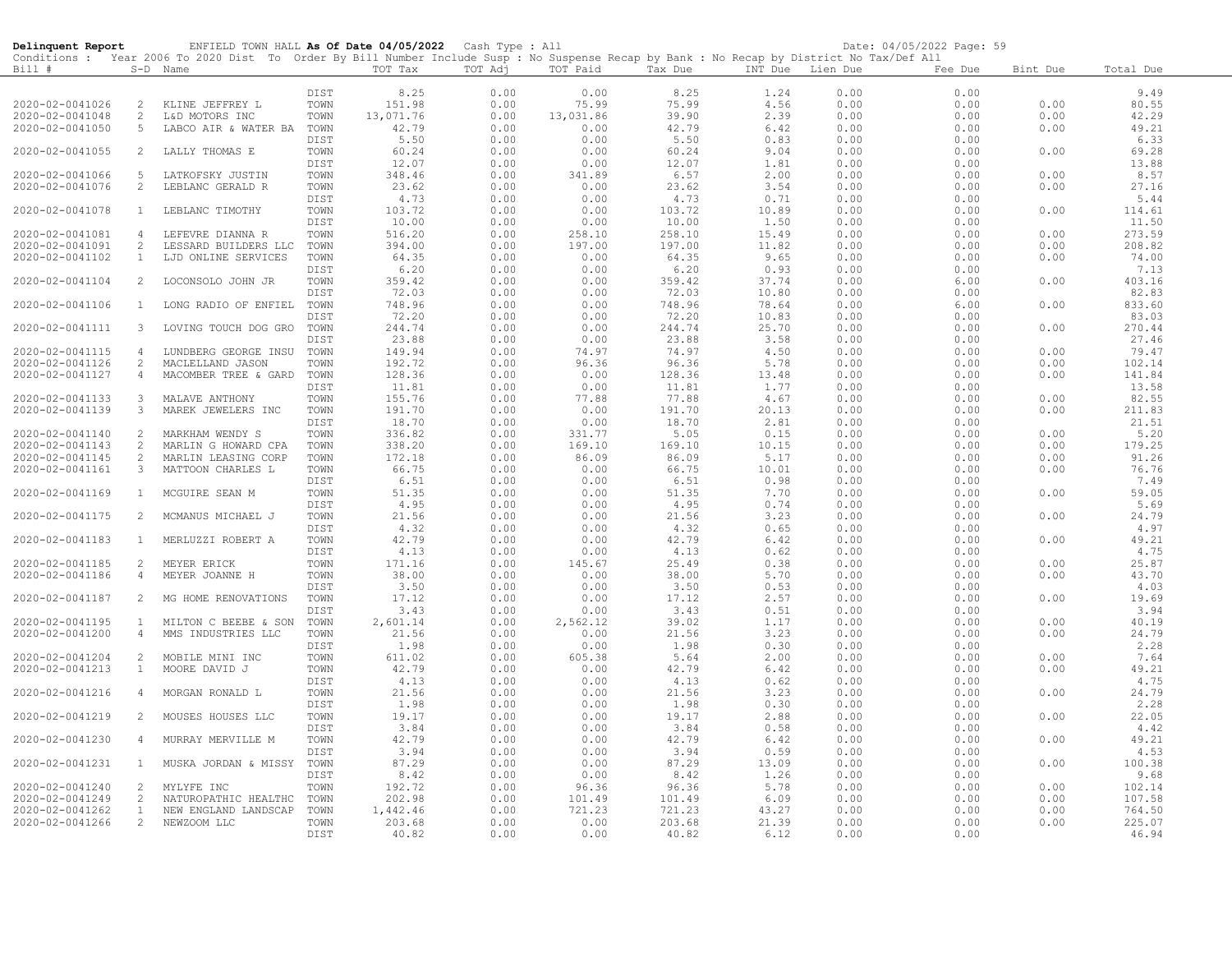| ENFIELD TOWN HALL As Of Date 04/05/2022 Cash Type : All<br>Delinquent Report<br>Conditions : Year 2006 To 2020 Dist To Order By Bill Number Include Susp : No Suspense Recap by Bank : No Recap by District No Tax/Def All |                   |                                              |              |                   |              |                |                 |                  |              | Date: 04/05/2022 Page: 60 |              |                 |
|----------------------------------------------------------------------------------------------------------------------------------------------------------------------------------------------------------------------------|-------------------|----------------------------------------------|--------------|-------------------|--------------|----------------|-----------------|------------------|--------------|---------------------------|--------------|-----------------|
| Bill #                                                                                                                                                                                                                     |                   | S-D Name                                     |              | TOT Tax           | TOT Adj      | TOT Paid       | Tax Due         | INT Due Lien Due |              | Fee Due                   | Bint Due     | Total Due       |
| 2020-02-0041285                                                                                                                                                                                                            | $\mathbf{1}$      | NORTHEAST PREMIER SP TOWN                    | DIST         | 171.16<br>16.50   | 0.00<br>0.00 | 0.00<br>0.00   | 171.16<br>16.50 | 17.97<br>2.48    | 0.00<br>0.00 | 0.00<br>0.00              | 0.00         | 189.13<br>18.98 |
| 2020-02-0041286                                                                                                                                                                                                            | 5                 | NORTHEAST REFRIGERAT                         | TOWN         | 214.96            | 0.00         | 210.91         | 4.05            | 2.00             | 0.00         | 0.00                      | 0.00         | 6.05            |
| 2020-02-0041287                                                                                                                                                                                                            | 2                 | NORTHEAST REMODELING                         | TOWN         | 131.44            | 0.00         | 0.00           | 131.44          | 13.80            | 0.00         | 0.00                      | 0.00         | 145.24          |
|                                                                                                                                                                                                                            |                   |                                              | DIST         | 26.34             | 0.00         | 0.00           | 26.34           | 3.95             | 0.00         | 0.00                      |              | 30.29           |
| 2020-02-0041307                                                                                                                                                                                                            | 2                 | NUKING STREET PEST +                         | TOWN         | 501.14            | 0.00         | 250.57         | 250.57          | 15.03            | 0.00         | 0.00                      | 0.00         | 265.60          |
| 2020-02-0041309                                                                                                                                                                                                            | 2                 | NUTMEG HEALTHCARE AS                         | TOWN         | 194.44            | 0.00         | 97.22          | 97.22           | 5.83             | 0.00         | 0.00                      | 0.00         | 103.05          |
| 2020-02-0041313                                                                                                                                                                                                            | 2                 | ODINS KEEP AXE HOUSE                         | TOWN         | 3,693.42          | 0.00         | 1,846.71       | 1,846.71        | 110.80           | 0.00         | 0.00                      | 0.00         | 1,957.51        |
| 2020-02-0041318                                                                                                                                                                                                            | $\mathbf{1}$      | OKON MICHELLE O                              | TOWN         | 171.16            | 0.00         | 0.00           | 171.16          | 17.97            | 0.00         | 0.00                      | 0.00         | 189.13          |
|                                                                                                                                                                                                                            |                   |                                              | DIST         | 16.50             | 0.00         | 0.00           | 16.50           | 2.48             | 0.00         | 0.00                      |              | 18.98           |
| 2020-02-0041319                                                                                                                                                                                                            | 2                 | OLDE TYME SERVICE LL                         | TOWN         | 85.58             | 0.00         | 0.00           | 85.58           | 12.84            | 0.00         | 0.00                      | 0.00         | 98.42           |
|                                                                                                                                                                                                                            |                   |                                              | DIST         | 17.15             | 0.00         | 0.00           | 17.15           | 2.57             | 0.00         | 0.00                      |              | 19.72           |
| 2020-02-0041320                                                                                                                                                                                                            | 4                 | OLENAS SEWING                                | TOWN<br>DIST | 192.72<br>17.73   | 0.00<br>0.00 | 0.00<br>0.00   | 192.72<br>17.73 | 20.23<br>2.66    | 0.00<br>0.00 | 0.00                      | 0.00         | 212.95<br>20.39 |
| 2020-02-0041322                                                                                                                                                                                                            | 2                 | OLESEN REBECCA                               | TOWN         | 53.06             | 0.00         | 0.00           | 53.06           | 7.96             | 0.00         | 0.00<br>0.00              | 0.00         | 61.02           |
|                                                                                                                                                                                                                            |                   |                                              | DIST         | 10.63             | 0.00         | 0.00           | 10.63           | 1.59             | 0.00         | 0.00                      |              | 12.22           |
| 2020-02-0041329                                                                                                                                                                                                            | $\mathbf{3}$      | ON THE LEVEL CONSTRU                         | TOWN         | 85.58             | 0.00         | 0.00           | 85.58           | 12.84            | 0.00         | 0.00                      | 0.00         | 98.42           |
|                                                                                                                                                                                                                            |                   |                                              | DIST         | 8.35              | 0.00         | 0.00           | 8.35            | 1.25             | 0.00         | 0.00                      |              | 9.60            |
| 2020-02-0041331                                                                                                                                                                                                            | $\mathbf{1}$      | ONIT TECHNOLOGY SOLU                         | TOWN         | 171.16            | 0.00         | 0.00           | 171.16          | 17.97            | 0.00         | 0.00                      | 0.00         | 189.13          |
|                                                                                                                                                                                                                            |                   |                                              | DIST         | 16.50             | 0.00         | 0.00           | 16.50           | 2.48             | 0.00         | 0.00                      |              | 18.98           |
| 2020-02-0041333                                                                                                                                                                                                            | 2                 | ONPOINT COMMUNICATIO                         | TOWN         | 791.74            | 0.00         | 395.87         | 395.87          | 23.75            | 0.00         | 0.00                      | 0.00         | 419.62          |
| 2020-02-0041334                                                                                                                                                                                                            | 2                 | ORLEN EYE CARE LLC                           | TOWN         | 1,193.26          | 0.00         | 553.51         | 639.75          | 37.74            | 0.00         | 0.00                      | 0.00         | 677.49          |
| 2020-02-0041336                                                                                                                                                                                                            | $\mathbf{3}$      | ORTON CELINA                                 | TOWN         | 107.14            | 0.00         | 0.00           | 107.14          | 11.25            | 0.00         | 0.00                      | 0.00         | 118.39          |
|                                                                                                                                                                                                                            |                   |                                              | DIST         | 10.45             | 0.00         | 0.00           | 10.45           | 1.57             | 0.00         | 0.00                      |              | 12.02           |
| 2020-02-0041339                                                                                                                                                                                                            | $\mathbf{3}$      | OTTINO JAMES L                               | TOWN         | 855.76            | 0.00         | 427.88         | 427.88          | 25.67            | 0.00         | 0.00                      | 0.00         | 453.55          |
| 2020-02-0041342                                                                                                                                                                                                            | 4                 | OWENS THOMAS                                 | TOWN         | 64.35             | 0.00         | 0.00           | 64.35           | 9.65             | 0.00<br>0.00 | 0.00                      | 0.00         | 74.00<br>6.81   |
| 2020-02-0041343                                                                                                                                                                                                            | 5                 | PAAS LLC                                     | DIST<br>TOWN | 5.92<br>1,006.36  | 0.00<br>0.00 | 0.00<br>991.26 | 5.92<br>15.10   | 0.89<br>0.45     | 0.00         | 0.00<br>0.00              | 0.00         | 15.55           |
| 2020-02-0041350                                                                                                                                                                                                            | 2                 | PAPILLON STUDIO SUPP                         | TOWN         | 125.28            | 0.00         | 0.00           | 125.28          | 13.16            | 0.00         | 0.00                      | 0.00         | 138.44          |
|                                                                                                                                                                                                                            |                   |                                              | DIST         | 25.11             | 0.00         | 0.00           | 25.11           | 3.77             | 0.00         | 0.00                      |              | 28.88           |
| 2020-02-0041357                                                                                                                                                                                                            | 2                 | PARADISE KEVIN                               | TOWN         | 128.36            | 0.00         | 0.00           | 128.36          | 13.48            | 0.00         | 0.00                      | 0.00         | 141.84          |
|                                                                                                                                                                                                                            |                   |                                              | DIST         | 25.73             | 0.00         | 0.00           | 25.73           | 3.86             | 0.00         | 0.00                      |              | 29.59           |
| 2020-02-0041364                                                                                                                                                                                                            | -5                | PAUL MORIN CONSTRUCT                         | TOWN         | 302.94            | 0.00         | 151.47         | 151.47          | 9.09             | 0.00         | 0.00                      | 0.00         | 160.56          |
| 2020-02-0041379                                                                                                                                                                                                            | $\mathbf{1}$      | PERRY GUY J                                  | TOWN         | 64.35             | 0.00         | 0.00           | 64.35           | 9.65             | 0.00         | 0.00                      | 0.00         | 74.00           |
|                                                                                                                                                                                                                            |                   |                                              | DIST         | 6.20              | 0.00         | 0.00           | 6.20            | 0.93             | 0.00         | 0.00                      |              | 7.13            |
| 2020-02-0041385                                                                                                                                                                                                            | $\mathbf{3}$      | PETRONELLA GREGG M                           | TOWN         | 535.02            | 0.00         | 197.32         | 337.70          | 23.42            | 0.00         | 0.00                      | 0.00         | 361.12          |
| 2020-02-0041391                                                                                                                                                                                                            | 2                 | PHAN MAX                                     | TOWN         | 1,610.86          | 0.00         | 0.00           | 1,610.86        | 169.14           | 0.00         | 0.00                      | 0.00         | 1,780.00        |
|                                                                                                                                                                                                                            |                   |                                              | DIST         | 322.83            | 0.00         | 0.00           | 322.83          | 48.42            | 0.00         | 0.00                      |              | 371.25          |
| 2020-02-0041397                                                                                                                                                                                                            | $\mathbf{1}$      | PHYSICIANS FOR WOMEN                         | TOWN         | 147.88            | 0.00         | 0.00           | 147.88          | 15.53            | 0.00         | 0.00                      | 0.00         | 163.41          |
| 2020-02-0041398                                                                                                                                                                                                            | 2                 |                                              | DIST<br>TOWN | 14.26<br>132.48   | 0.00<br>0.00 | 0.00<br>66.24  | 14.26<br>66.24  | 2.14<br>3.97     | 0.00<br>0.00 | 0.00<br>0.00              | 0.00         | 16.40<br>70.21  |
| 2020-02-0041404                                                                                                                                                                                                            | 2                 | PHYSICIANS FOR WOMEN<br>PIONEER VALLEY SURGI | TOWN         | 882.80            | 0.00         | 426.71         | 456.09          | 27.14            | 0.00         | 0.00                      | 0.00         | 483.23          |
| $2020 - 02 - 0041418$                                                                                                                                                                                                      | 2                 | PLAYFUL MINDS LEARNI                         | TOWN         | 2,615.18          | 0.00         | 1,307.59       | 1,307.59        | 78.46            | 0.00         | 0.00                      | 0.00         | 1,386.05        |
| 2020-02-0041419                                                                                                                                                                                                            | 2                 | PLAYTIME VENDING                             | TOWN         | 21.56             | 0.00         | 0.00           | 21.56           | 3.23             | 0.00         | 0.00                      | 0.00         | 24.79           |
|                                                                                                                                                                                                                            |                   |                                              | DIST         | 4.32              | 0.00         | 0.00           | 4.32            | 0.65             | 0.00         | 0.00                      |              | 4.97            |
| 2020-02-0041427                                                                                                                                                                                                            | 2                 | POIRIER MICHAEL J                            | TOWN         | 125.98            | 0.00         | 7.39           | 118.59          | 12.12            | 0.00         | 0.00                      | 0.00         | 130.71          |
| 2020-02-0041428                                                                                                                                                                                                            | $\mathbf{1}$      | POIRIER MICHAEL T                            | TOWN         | 53.40             | 0.00         | 0.00           | 53.40           | 8.01             | 0.00         | 0.00                      | 0.00         | 61.41           |
|                                                                                                                                                                                                                            |                   |                                              | DIST         | 5.15              | 0.00         | 0.00           | 5.15            | 0.77             | 0.00         | 0.00                      |              | 5.92            |
| 2020-02-0041442                                                                                                                                                                                                            | 2                 | PPMS INC                                     | TOWN         | 609.30            | 0.00         | 304.65         | 304.65          | 18.28            | 0.00         | 0.00                      | 0.00         | 322.93          |
| 2020-02-0041445                                                                                                                                                                                                            | 5                 | PRECISION CAMERA VID                         | TOWN         | 14,375.58         | 0.00         | 7,187.79       | 7,187.79        | 431.27           | 0.00         | 0.00                      | 0.00         | 7,619.06        |
| 2020-02-0041449                                                                                                                                                                                                            | $\mathbf{3}$      | PRIMARY SPINE + REHA                         | TOWN         | 2,983.50          | 0.00         | 2,949.21       | 34.29           | 2.06             | 0.00         | 0.00                      | 0.00         | 36.35           |
| 2020-02-0041454                                                                                                                                                                                                            | 5                 | PRINTNOW TECHNOLOGIE                         | TOWN         | 85.58             | 0.00         | 0.00           | 85.58           | 12.84            | 0.00         | 0.00                      | 0.00         | 98.42           |
|                                                                                                                                                                                                                            |                   |                                              | DIST         | 11.00             | 0.00         | 0.00           | 11.00           | 1.65             | 0.00         | 0.00                      |              | 12.65           |
| 2020-02-0041458<br>2020-02-0041461                                                                                                                                                                                         | 2<br>$\mathbf{1}$ | PROHEALTH PHYSICIANS<br>PROVIDENTIAL LLC     | TOWN<br>TOWN | 1,046.42<br>64.35 | 0.00<br>0.00 | 523.21<br>0.00 | 523.21<br>64.35 | 31.39<br>9.65    | 0.00<br>0.00 | 0.00<br>0.00              | 0.00<br>0.00 | 554.60<br>74.00 |
|                                                                                                                                                                                                                            |                   |                                              | DIST         | 6.20              | 0.00         | 0.00           | 6.20            | 0.93             | 0.00         | 0.00                      |              | 7.13            |
| 2020-02-0041503                                                                                                                                                                                                            | 5                 | REARDON JAMES J                              | TOWN         | 64.35             | 0.00         | 0.00           | 64.35           | 9.65             | 0.00         | 0.00                      | 0.00         | 74.00           |
|                                                                                                                                                                                                                            |                   |                                              | DIST         | 8.27              | 0.00         | 0.00           | 8.27            | 1.24             | 0.00         | 0.00                      |              | 9.51            |
| 2020-02-0041504                                                                                                                                                                                                            | $\mathbf{1}$      | RED CARPET NAIL + SP                         | TOWN         | 893.76            | 0.00         | 446.88         | 446.88          | 26.81            | 0.00         | 0.00                      | 0.00         | 473.69          |
| 2020-02-0041509                                                                                                                                                                                                            | 2                 | RELEASE FITNESS LLC                          | TOWN         | 534.34            | 0.00         | 267.17         | 267.17          | 16.03            | 0.00         | 0.00                      | 0.00         | 283.20          |
| 2020-02-0041513                                                                                                                                                                                                            | $\overline{4}$    | RESIDENTIAL COMMERIC                         | TOWN         | 141.72            | 0.00         | 0.00           | 141.72          | 14.88            | 0.00         | 0.00                      | 0.00         | 156.60          |
|                                                                                                                                                                                                                            |                   |                                              | DIST         | 13.04             | 0.00         | 0.00           | 13.04           | 1.96             | 0.00         | 0.00                      |              | 15.00           |
| 2020-02-0041516                                                                                                                                                                                                            | $\mathbf{3}$      | REVAMP NUTRITION LLC                         | TOWN         | 128.36            | 0.00         | 0.00           | 128.36          | 13.48            | 0.00         | 0.00                      | 0.00         | 141.84          |
|                                                                                                                                                                                                                            |                   |                                              | DIST         | 12.53             | 0.00         | 0.00           | 12.53           | 1.88             | 0.00         | 0.00                      |              | 14.41           |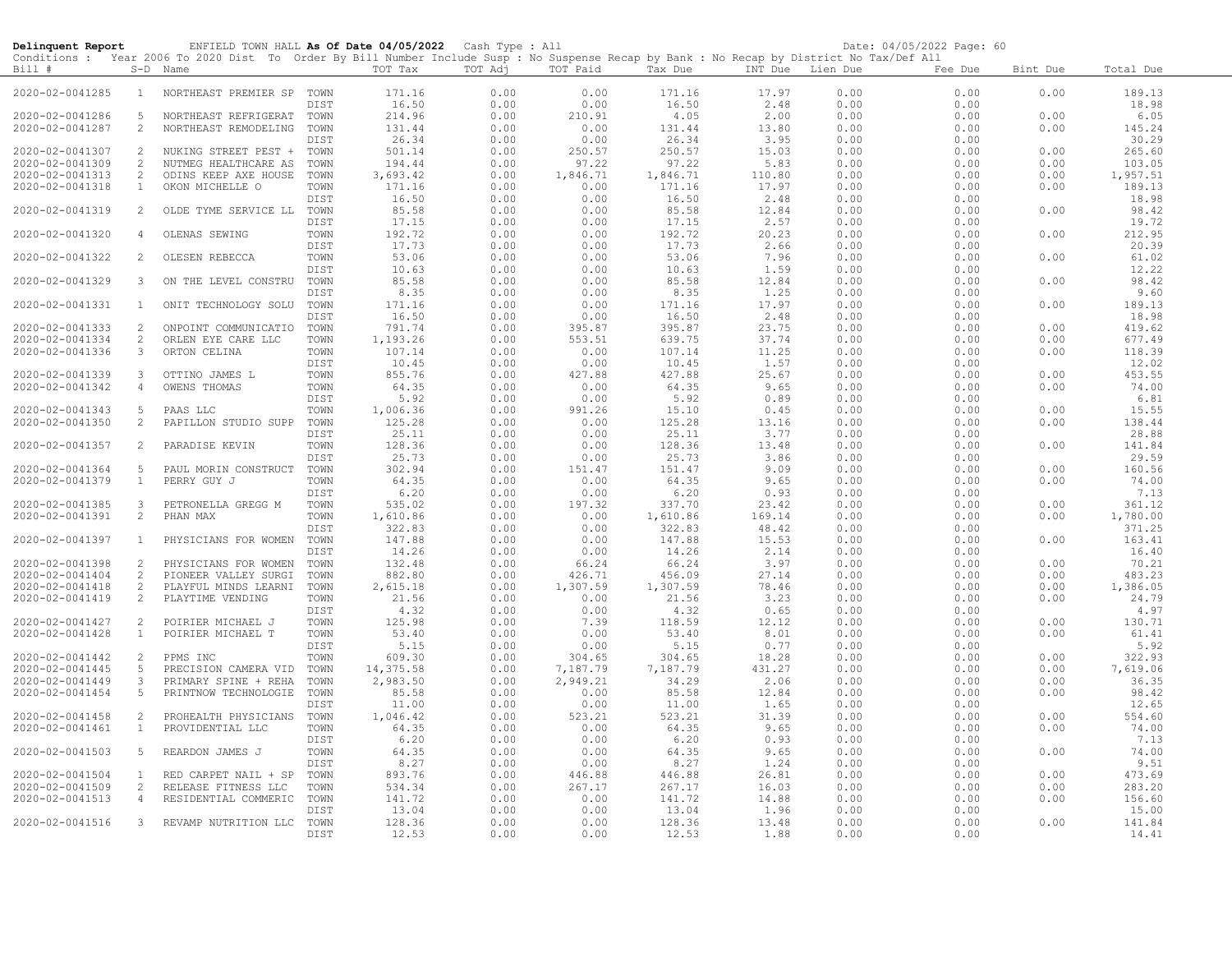| ENFIELD TOWN HALL As Of Date 04/05/2022 Cash Type : All<br>Delinquent Report |                   |                                                                                                                                            |              |                      |              | Date: 04/05/2022 Page: 61 |                  |                  |              |              |              |                  |
|------------------------------------------------------------------------------|-------------------|--------------------------------------------------------------------------------------------------------------------------------------------|--------------|----------------------|--------------|---------------------------|------------------|------------------|--------------|--------------|--------------|------------------|
|                                                                              |                   | Conditions : Year 2006 To 2020 Dist To Order By Bill Number Include Susp : No Suspense Recap by Bank : No Recap by District No Tax/Def All |              |                      |              |                           |                  |                  |              |              |              |                  |
| Bill #                                                                       |                   | S-D Name                                                                                                                                   |              | TOT Tax              | TOT Adj      | TOT Paid                  | Tax Due          | INT Due Lien Due |              | Fee Due      | Bint Due     | Total Due        |
| 2020-02-0041519                                                              | 3                 | RHINO CONSTRUCTION S TOWN                                                                                                                  |              | 85.58                | 0.00         | 0.00                      | 85.58            | 12.84            | 0.00         | 0.00         | 0.00         | 98.42            |
|                                                                              |                   |                                                                                                                                            | DIST         | 8.35                 | 0.00         | 0.00                      | 8.35             | 1.25             | 0.00         | 0.00         |              | 9.60             |
| 2020-02-0041528                                                              | $\overline{4}$    | RIGGOTT RICHARD W                                                                                                                          | TOWN         | 42.79                | 0.00         | 0.00                      | 42.79            | 6.42             | 0.00         | 0.00         | 0.00         | 49.21            |
|                                                                              |                   |                                                                                                                                            | DIST         | 3.94                 | 0.00         | 0.00                      | 3.94             | 0.59             | 0.00         | 0.00         |              | 4.53             |
| 2020-02-0041530                                                              | $\mathbf{1}$      | RILEYS SCHOOL OF DAN                                                                                                                       | TOWN         | 247.84               | 0.00         | 123.92                    | 123.92           | 7.44             | 0.00         | 0.00         | 0.00         | 131.36           |
| 2020-02-0041539                                                              | $\overline{4}$    | RODRIQUEZ JOSE E                                                                                                                           | TOWN         | 21.56                | 0.00         | 0.00                      | 21.56            | 3.23             | 0.00         | 0.00         | 0.00         | 24.79            |
|                                                                              |                   |                                                                                                                                            | DIST         | 1.98                 | 0.00         | 0.00                      | 1.98             | 0.30             | 0.00         | 0.00         |              | 2.28             |
| 2020-02-0041554                                                              | 2                 | ROYCE GRACIE ENFIELD                                                                                                                       | TOWN         | 559.32               | 0.00         | 0.00                      | 559.32           | 58.73            | 0.00         | 0.00         | 0.00         | 618.05           |
|                                                                              |                   |                                                                                                                                            | DIST         | 112.09               | 0.00         | 0.00                      | 112.09           | 16.81            | 0.00         | 0.00         |              | 128.90           |
| 2020-02-0041560                                                              | $\overline{4}$    | RUSSO S AUTO EXCHANG                                                                                                                       | TOWN         | 344.70               | 0.00         | 172.35                    | 172.35           | 10.34            | 0.00         | 0.00         | 0.00         | 182.69           |
| 2020-02-0041561                                                              | 3                 | RUVOLO HEATING + COO                                                                                                                       | TOWN         | 128.36               | 0.00         | 0.00                      | 128.36           | 13.48            | 0.00         | 0.00         | 0.00         | 141.84           |
|                                                                              | $\mathbf{1}$      |                                                                                                                                            | DIST         | 12.53                | 0.00<br>0.00 | 0.00<br>790.89            | 12.53<br>790.89  | 1.88             | 0.00         | 0.00         | 0.00         | 14.41            |
| 2020-02-0041565<br>2020-02-0041566                                           | $\mathbf{2}$      | S CAMEROTA & SONS IN<br>CAMEROTA + SONS IN<br>S                                                                                            | TOWN<br>TOWN | 1,581.78<br>1,527.34 | 0.00         | 763.67                    | 763.67           | 47.45<br>45.82   | 0.00<br>0.00 | 0.00<br>0.00 | 0.00         | 838.34<br>809.49 |
| 2020-02-0041570                                                              | 2                 | SABILLON EDER                                                                                                                              | TOWN         | 64.35                | 0.00         | 0.00                      | 64.35            | 9.65             | 0.00         | 0.00         | 0.00         | 74.00            |
|                                                                              |                   |                                                                                                                                            | DIST         | 12.90                | 0.00         | 0.00                      | 12.90            | 1.94             | 0.00         | 0.00         |              | 14.84            |
| 2020-02-0041582                                                              | $\overline{4}$    | SALVADOR CHRISTOPHER                                                                                                                       | TOWN         | 21.56                | 0.00         | 0.00                      | 21.56            | 3.23             | 0.00         | 0.00         | 0.00         | 24.79            |
|                                                                              |                   |                                                                                                                                            | DIST         | 1.98                 | 0.00         | 0.00                      | 1.98             | 0.30             | 0.00         | 0.00         |              | 2.28             |
| 2020-02-0041584                                                              | 2                 | SAMSON DENTAL                                                                                                                              | TOWN         | 8,907.00             | 0.00         | 0.00                      | 8,907.00         | 935.24           | 0.00         | 0.00         | 0.00         | 9,842.24         |
|                                                                              |                   |                                                                                                                                            | DIST         | 1,785.04             | 0.00         | 0.00                      | 1,785.04         | 267.76           | 0.00         | 0.00         |              | 2,052.80         |
| 2020-02-0041592                                                              | 2                 | SARPKAYA HUSEYIN                                                                                                                           | TOWN         | 624.02               | 0.00         | 312.01                    | 312.01           | 18.72            | 0.00         | 0.00         | 0.00         | 330.73           |
| 2020-02-0041594                                                              | $\overline{4}$    | SAWYER BILL                                                                                                                                | TOWN         | 259.82               | 0.00         | 129.91                    | 129.91           | 7.79             | 0.00         | 0.00         | 0.00         | 137.70           |
| 2020-02-0041596                                                              | $\overline{4}$    | SCALORA MELISSA                                                                                                                            | TOWN         | 63.67                | 0.00         | 0.00                      | 63.67            | 9.55             | 0.00         | 0.00         | 0.00         | 73.22            |
|                                                                              |                   |                                                                                                                                            | DIST         | 5.86                 | 0.00         | 0.00                      | 5.86             | 0.88             | 0.00         | 0.00         |              | 6.74             |
| 2020-02-0041597                                                              | 2                 | SCALZO MICHAEL S                                                                                                                           | TOWN         | 549.40               | 0.00         | 0.00                      | 549.40           | 57.69            | 0.00         | 6.00         | 0.00         | 613.09           |
|                                                                              | 3                 |                                                                                                                                            | DIST<br>TOWN | 110.10<br>427.88     | 0.00<br>0.00 | 0.00<br>0.00              | 110.10<br>427.88 | 16.52<br>44.93   | 0.00<br>0.00 | 0.00<br>0.00 | 0.00         | 126.62<br>472.81 |
| 2020-02-0041609                                                              |                   | SCOTTS PROPERTY SERV                                                                                                                       | DIST         | 41.75                | 0.00         | 0.00                      | 41.75            | 6.26             | 0.00         | 0.00         |              | 48.01            |
| 2020-02-0041630                                                              | $\mathbf{3}$      | SHENAS TIFFANY                                                                                                                             | TOWN         | 10.61                | 0.00         | 0.00                      | 10.61            | 2.00             | 0.00         | 0.00         | 0.00         | 12.61            |
|                                                                              |                   |                                                                                                                                            | DIST         | 1.04                 | 0.00         | 0.00                      | 1.04             | 0.16             | 0.00         | 0.00         |              | 1.20             |
| 2020-02-0041635                                                              | $\mathbf{3}$      | SHRIMAHAKALI LLC                                                                                                                           | TOWN         | 257.76               | 0.00         | 128.88                    | 128.88           | 7.73             | 0.00         | 0.00         | 0.00         | 136.61           |
| 2020-02-0041645                                                              | $\overline{c}$    | SILVA BRETT M                                                                                                                              | TOWN         | 222.16               | 0.00         | 111.08                    | 111.08           | 6.66             | 0.00         | 0.00         | 0.00         | 117.74           |
| 2020-02-0041646                                                              | 2                 | SILVIAS INTERNATIONA                                                                                                                       | TOWN         | 312.18               | 0.00         | 0.00                      | 312.18           | 32.78            | 0.00         | 0.00         | 0.00         | 344.96           |
|                                                                              |                   |                                                                                                                                            | DIST         | 62.56                | 0.00         | 0.00                      | 62.56            | 9.38             | 0.00         | 0.00         |              | 71.94            |
| 2020-02-0041651                                                              | 3                 | SKALSKI ARTHUR DR                                                                                                                          | TOWN         | 427.88               | 0.00         | 213.94                    | 213.94           | 12.84            | 0.00         | 0.00         | 0.00         | 226.78           |
| 2020-02-0041667                                                              | $\mathbf{1}$      | SMYTHS TRINITY FARM                                                                                                                        | TOWN         | 140.34               | 0.00         | 0.00                      | 140.34           | 14.74            | 0.00         | 0.00         | 0.00         | 155.08           |
|                                                                              |                   |                                                                                                                                            | DIST         | 13.53                | 0.00         | 0.00                      | 13.53            | 2.03             | 0.00         | 0.00         |              | 15.56            |
| 2020-02-0041674                                                              | $\mathbf{1}$      | SOLLIMI MICHAEL                                                                                                                            | TOWN         | 64.35                | 0.00         | 0.00                      | 64.35            | 9.65             | 0.00         | 0.00         | 0.00         | 74.00            |
|                                                                              |                   |                                                                                                                                            | DIST         | 6.20                 | 0.00         | 0.00                      | 6.20             | 0.93             | 0.00         | 0.00         |              | 7.13             |
| 2020-02-0041675<br>2020-02-0041676                                           | $\mathbf{1}$<br>2 | SOLUTIONS CENTER LLC<br>SONS BARBER SHOP                                                                                                   | TOWN<br>TOWN | 431.98<br>256.74     | 0.00<br>0.00 | 215.99<br>128.37          | 215.99<br>128.37 | 12.96<br>7.70    | 0.00<br>0.00 | 0.00<br>0.00 | 0.00<br>0.00 | 228.95<br>136.07 |
| 2020-02-0041679                                                              | $\mathbf{3}$      | SPARKS DAVID A                                                                                                                             | TOWN         | 107.14               | 0.00         | 53.57                     | 53.57            | 3.21             | 0.00         | 0.00         | 0.00         | 56.78            |
| 2020-02-0041681                                                              | $\mathbf{1}$      | SPAZZARINI RICHARD                                                                                                                         | TOWN         | 855.76               | 0.00         | 427.88                    | 427.88           | 25.67            | 0.00         | 0.00         | 0.00         | 453.55           |
| 2020-02-0041709                                                              | $\mathbf{2}$      | STAGING WELL TO SELL                                                                                                                       | TOWN         | 42.79                | 0.00         | 42.69                     | 0.10             | 0.01             | 0.00         | 0.00         | 0.00         | 0.11             |
| 2020-02-0041719                                                              | $\mathbf{3}$      | STEELE TRISHA                                                                                                                              | TOWN         | 513.46               | 0.00         | 0.00                      | 513.46           | 53.91            | 0.00         | 0.00         | 0.00         | 567.37           |
|                                                                              |                   |                                                                                                                                            | DIST         | 50.10                | 0.00         | 0.00                      | 50.10            | 7.52             | 0.00         | 0.00         |              | 57.62            |
| 2020-02-0041720                                                              | 5                 | STEFANIAK REMODELING TOWN                                                                                                                  |              | 85.58                | 0.00         | 0.00                      | 85.58            | 12.84            | 0.00         | 0.00         | 0.00         | 98.42            |
|                                                                              |                   |                                                                                                                                            | DIST         | 11.00                | 0.00         | 0.00                      | 11.00            | 1.65             | 0.00         | 0.00         |              | 12.65            |
| 2020-02-0041722                                                              | $\mathbf{1}$      | STEVE CLAVETTE ELECT                                                                                                                       | TOWN         | 149.94               | 0.00         | 0.00                      | 149.94           | 15.75            | 0.00         | 0.00         | 0.00         | 165.69           |
|                                                                              |                   |                                                                                                                                            | DIST         | 14.45                | 0.00         | 0.00                      | 14.45            | 2.17             | 0.00         | 0.00         |              | 16.62            |
| 2020-02-0041724                                                              | $\mathbf{1}$      | STEVES LITTLE STORE                                                                                                                        | TOWN         | 944.06               | 0.00         | 472.03                    | 472.03           | 28.32            | 0.00         | 0.00         | 0.00         | 500.35           |
| 2020-02-0041725                                                              | $\mathbf{1}$      | STISO CHRISTOPHER                                                                                                                          | TOWN         | 85.58                | 0.00         | 0.00                      | 85.58            | 12.84            | 0.00         | 0.00         | 0.00         | 98.42            |
|                                                                              |                   |                                                                                                                                            | DIST         | 8.25                 | 0.00         | 0.00                      | 8.25             | 1.24             | 0.00         | 0.00         |              | 9.49             |
| 2020-02-0041729                                                              | $\mathbf{3}$      | STONES TRACTOR & EQU                                                                                                                       | TOWN         | 641.82               | 0.00         | 0.00                      | 641.82           | 67.39            | 0.00         | 6.00         | 0.00         | 715.21           |
| 2020-02-0041736                                                              | 2                 | STURM RUGER + CO INC                                                                                                                       | DIST<br>TOWN | 62.63<br>1,692.68    | 0.00<br>0.00 | 0.00<br>846.34            | 62.63<br>846.34  | 9.39<br>50.78    | 0.00<br>0.00 | 0.00<br>0.00 | 0.00         | 72.02<br>897.12  |
| 2020-02-0041742                                                              | 5                 | SUE MULDOON IMAGES L                                                                                                                       | TOWN         | 90.02                | 0.00         | 0.00                      | 90.02            | 13.50            | 0.00         | 0.00         | 0.00         | 103.52           |
|                                                                              |                   |                                                                                                                                            | DIST         | 11.57                | 0.00         | 0.00                      | 11.57            | 1.74             | 0.00         | 0.00         |              | 13.31            |
| 2020-02-0041743                                                              | 3                 | SUMER AUTO SALES LLC                                                                                                                       | TOWN         | 171.16               | 0.00         | 0.00                      | 171.16           | 17.97            | 0.00         | 0.00         | 0.00         | 189.13           |
|                                                                              |                   |                                                                                                                                            | DIST         | 16.70                | 0.00         | 0.00                      | 16.70            | 2.51             | 0.00         | 0.00         |              | 19.21            |
| 2020-02-0041744                                                              | $\overline{4}$    | SUNGATE MEDIA                                                                                                                              | TOWN         | 64.35                | 0.00         | 10.44                     | 53.91            | 8.09             | 0.00         | 0.00         | 0.00         | 62.00            |
| 2020-02-0041749                                                              | $\mathbf{1}$      | SURAPINE PETER                                                                                                                             | TOWN         | 163.96               | 0.00         | 0.00                      | 163.96           | 17.22            | 0.00         | 6.00         | 0.00         | 187.18           |
|                                                                              |                   |                                                                                                                                            | DIST         | 15.81                | 0.00         | 0.00                      | 15.81            | 2.37             | 0.00         | 0.00         |              | 18.18            |
| 2020-02-0041771                                                              | $\overline{2}$    | TARTAGLIA ROBERT                                                                                                                           | TOWN         | 32.18                | 0.00         | 0.00                      | 32.18            | 4.83             | 0.00         | 0.00         | 0.00         | 37.01            |